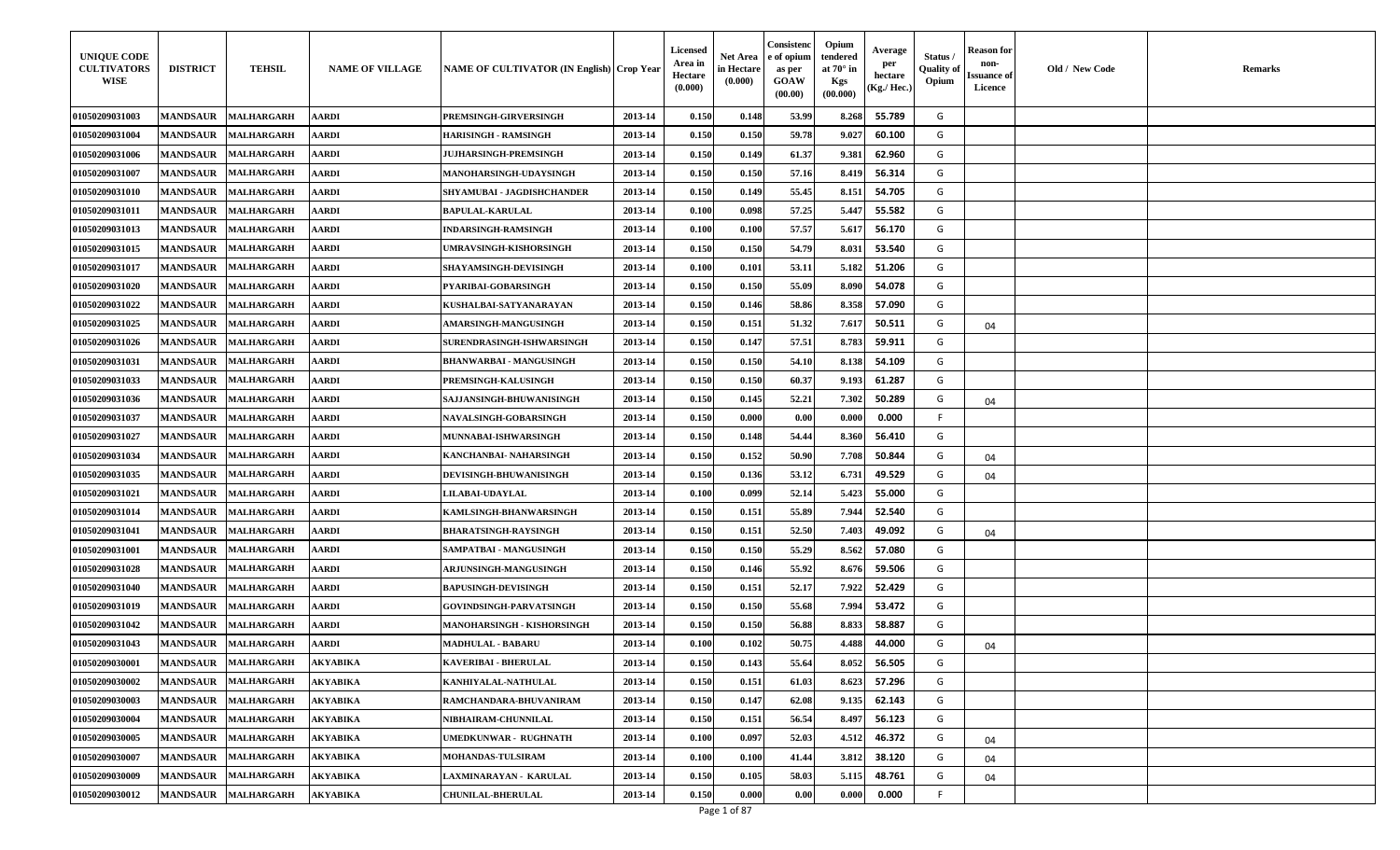| 01050209030017 | <b>MANDSAUR</b> | <b>MALHARGARH</b> | AKYABIKA        | <b>BHAGTARAM-CHUNILAL</b>     | 2013-14 | 0.100 | 0.101           | 54.64 | 5.160<br>51.089 | G   |    |                    |
|----------------|-----------------|-------------------|-----------------|-------------------------------|---------|-------|-----------------|-------|-----------------|-----|----|--------------------|
| 01050209030018 | <b>MANDSAUR</b> | <b>MALHARGARH</b> | AKYABIKA        | RAMNARAYAN - KASHIRAM         | 2013-14 | 0.150 | 0.150           | 58.27 | 7.750<br>51.667 | G   |    |                    |
| 01050209030019 | <b>MANDSAUR</b> | <b>MALHARGARH</b> | <b>AKYABIKA</b> | <b>BHERU-MEGHA</b>            | 2013-14 | 0.150 | 0.150           | 62.00 | 8.857<br>59.047 | G   |    |                    |
| 01050209030021 | <b>MANDSAUR</b> | <b>MALHARGARH</b> | AKYABIKA        | LILABAI-RAMCHNDRA             | 2013-14 | 0.150 | 0.076           | 64.19 | 4.530<br>59.605 | G   |    |                    |
| 01050209030063 | <b>MANDSAUR</b> | <b>MALHARGARH</b> | AKYABIKA        | <b>BHERULAL-SALAGRAM</b>      | 2013-14 | 0.100 | 0.101           | 63.84 | 57.069<br>5.764 | G   |    |                    |
| 01050209030024 | <b>MANDSAUR</b> | <b>MALHARGARH</b> | AKYABIKA        | <b>DEVILAL-BHUVAN</b>         | 2013-14 | 0.100 | 0.000           | 0.00  | 0.000<br>0.000  | F.  |    |                    |
| 01050209030025 | <b>MANDSAUR</b> | <b>MALHARGARH</b> | <b>AKYABIKA</b> | OMPRAKASH-HIRALAL             | 2013-14 | 0.150 | 0.147           | 64.94 | 61.385<br>8.999 | G   |    |                    |
| 01050209030026 | <b>MANDSAUR</b> | <b>MALHARGARH</b> | AKYABIKA        | <b>BHARTHASINGH-RUPSINGH</b>  | 2013-14 | 0.150 | 0.150           | 53.12 | 7.664<br>51.230 | G   |    |                    |
| 01050209030027 | <b>MANDSAUR</b> | <b>MALHARGARH</b> | AKYABIKA        | RADHESHYAM-D/P.BHANWARLAL     | 2013-14 | 0.150 | 0.144           | 62.01 | 9.284<br>64.472 | G   |    |                    |
| 01050209030028 | <b>MANDSAUR</b> | <b>MALHARGARH</b> | <b>AKYABIKA</b> | <b>BAPULAL-HARLAL</b>         | 2013-14 | 0.150 | 0.146           | 67.82 | 9.882<br>67.824 | G   |    |                    |
| 01050209030029 | <b>MANDSAUR</b> | <b>MALHARGARH</b> | <b>AKYABIKA</b> | SHYAMLAL-BAGDIRAM             | 2013-14 | 0.150 | 0.145           | 60.25 | 8.048<br>55.503 | G   |    |                    |
| 01050209030031 | <b>MANDSAUR</b> | <b>MALHARGARH</b> | AKYABIKA        | KHEMRAJ - MANGILAL            | 2013-14 | 0.100 | 0.100           | 55.13 | 4.513<br>45.130 | G   | 04 |                    |
| 01050209030032 | <b>MANDSAUR</b> | <b>MALHARGARH</b> | AKYABIKA        | <b>KARULAL-BHANWAR</b>        | 2013-14 | 0.150 | 0.148           | 58.45 | 7.933<br>53.601 | G   |    |                    |
| 01050209030033 | <b>MANDSAUR</b> | <b>MALHARGARH</b> | AKYABIKA        | <b>DHAPUBAI-SUKHLAL</b>       | 2013-14 | 0.150 | 0.141           | 58.92 | 8.830<br>62.713 | G   |    |                    |
| 01050209030034 | <b>MANDSAUR</b> | <b>MALHARGARH</b> | <b>AKYABIKA</b> | SURESHCHAND-BANSHILAL         | 2013-14 | 0.150 | 0.140           | 64.64 | 8.597<br>61.232 | G   |    |                    |
| 01050209030036 | <b>MANDSAUR</b> | <b>MALHARGARH</b> | AKYABIKA        | <b>BHAGIRATH-CHUNNILAL</b>    | 2013-14 | 0.150 | 0.152           | 54.58 | 4.585<br>30.224 | G   | 04 |                    |
| 01050209030037 | <b>MANDSAUR</b> | <b>MALHARGARH</b> | AKYABIKA        | <b>SUKHDEV-MANGILAL</b>       | 2013-14 | 0.150 | 0.148           | 53.03 | 7.553<br>51.103 | G   |    |                    |
| 01050209030039 | <b>MANDSAUR</b> | <b>MALHARGARH</b> | <b>AKYABIKA</b> | <b>RAMESH-BHAGTRAM</b>        | 2013-14 | 0.150 | 0.150           | 61.00 | 8.305<br>55.515 | G   |    |                    |
| 01050209030040 | <b>MANDSAUR</b> | <b>MALHARGARH</b> | <b>AKYABIKA</b> | <b>BHANWARLAL-KAMWARLAL</b>   | 2013-14 | 0.150 | 0.062           | 70.06 | 3.973<br>64.081 | G   |    |                    |
| 01050209030041 | <b>MANDSAUR</b> | <b>MALHARGARH</b> | AKYABIKA        | <b>SHREERAM-MANGILAL</b>      | 2013-14 | 0.100 | 0.099           | 57.50 | 5.536<br>56.032 | G   |    |                    |
| 01050209030042 | <b>MANDSAUR</b> | <b>MALHARGARH</b> | AKYABIKA        | KANWARLAL-BHAGATHRAM          | 2013-14 | 0.150 | 0.151           | 65.60 | 9.212<br>61.209 | G   |    |                    |
| 01050209030045 | <b>MANDSAUR</b> | <b>MALHARGARH</b> | <b>AKYABIKA</b> | <b>JADULAL-VARDA</b>          | 2013-14 | 0.100 | 0.098           | 52.28 | 4.429<br>45.379 | G   | 04 |                    |
| 01050209030046 | <b>MANDSAUR</b> | <b>MALHARGARH</b> | AKYABIKA        | KAMALSINGH-ONKARSINGH         | 2013-14 | 0.100 | 0.100           | 52.28 | 4.698<br>46.980 | G   | 04 |                    |
| 01050209030047 | <b>MANDSAUR</b> | <b>MALHARGARH</b> | AKYABIKA        | <b>NAGUDAS-HIRADAS</b>        | 2013-14 | 0.150 | 0.150           | 48.07 | 6.359<br>42.365 | G   | 04 |                    |
| 01050209030048 | <b>MANDSAUR</b> | <b>MALHARGARH</b> | AKYABIKA        | PANNALAL-MOTILAL              | 2013-14 | 0.100 | 0.000           | 0.00  | 0.000<br>0.000  | .F. |    |                    |
| 01050209030052 | <b>MANDSAUR</b> | <b>MALHARGARH</b> | <b>AKYABIKA</b> | <b>GHANSHYAM-BHAGTHRAM</b>    | 2013-14 | 0.150 | 0.145           | 66.32 | 58.688<br>8.498 | G   |    |                    |
| 01050209030053 | <b>MANDSAUR</b> | <b>MALHARGARH</b> | AKYABIKA        | <b>MANOHARLAL-DOLATRAM</b>    | 2013-14 | 0.150 | 0.152           | 62.64 | 8.224<br>54.177 | G   |    |                    |
| 01050209030054 | <b>MANDSAUR</b> | <b>MALHARGARH</b> | AKYABIKA        | <b>KANWARLAL-KESHURAM</b>     | 2013-14 | 0.150 | 0.135           | 70.12 | 8.555<br>63.512 | G   |    |                    |
| 01050209030058 | <b>MANDSAUR</b> | <b>MALHARGARH</b> | AKYABIKA        | RUKMANBAI - AMBALAL           | 2013-14 | 0.150 | 0.136           | 52.76 | 6.489<br>47.643 | G   | 04 |                    |
| 01050209030059 | <b>MANDSAUR</b> | <b>MALHARGARH</b> | <b>AKYABIKA</b> | SHAMBHUBAI - JHAMAKLAL        | 2013-14 | 0.100 | 0.100           | 61.23 | 6.123<br>61.538 | G   |    | <b>NAME CHANGE</b> |
| 01050209030060 | <b>MANDSAUR</b> | <b>MALHARGARH</b> | AKYABIKA        | <b>BHERULAL-VARDA</b>         | 2013-14 | 0.150 | 0.150           | 59.35 | 8.377<br>55.847 | G   |    |                    |
| 01050209030061 | <b>MANDSAUR</b> | <b>MALHARGARH</b> | AKYABIKA        | <b>INDARBAI - BHAWARLAL</b>   | 2013-14 | 0.100 | 0.100           | 53.58 | 5.098<br>50.980 | G   | 04 |                    |
| 01050209030067 | <b>MANDSAUR</b> | <b>MALHARGARH</b> | AKYABIKA        | AMRATLAL-KARULAL D/P MANGILAL | 2013-14 | 0.150 | 0.150           | 68.02 | 8.881<br>59.365 | G   |    |                    |
| 01050209030068 | <b>MANDSAUR</b> | <b>MALHARGARH</b> | <b>AKYABIKA</b> | KAASHIBAI-DOULATRAM           | 2013-14 | 0.100 | 0.099           | 58.44 | 5.777<br>58.354 | G   |    |                    |
| 01050209030069 | <b>MANDSAUR</b> | <b>MALHARGARH</b> | AKYABIKA        | <b>DAMODARDAS-SHREEDAS</b>    | 2013-14 | 0.150 | 0.149           | 60.80 | 7.965<br>53.636 | G   |    |                    |
| 01050209030070 | <b>MANDSAUR</b> | <b>MALHARGARH</b> | AKYABIKA        | <b>BHANWARLAL-DEVILAL</b>     | 2013-14 | 0.100 | 0.100           | 61.34 | 5.354<br>53.540 | G   |    |                    |
| 01050209030071 | <b>MANDSAUR</b> | <b>MALHARGARH</b> | AKYABIKA        | RAMGOPAL-KARULAL              | 2013-14 | 0.100 | 0.100           | 59.95 | 5.995<br>59.950 | G   |    |                    |
| 01050209030072 | <b>MANDSAUR</b> | <b>MALHARGARH</b> | <b>AKYABIKA</b> | <b>VISHNUDAS-SHREEDAS</b>     | 2013-14 | 0.150 | 0.150           | 63.34 | 8.216<br>54.883 | G   |    |                    |
| 01050209030073 | <b>MANDSAUR</b> | <b>MALHARGARH</b> | AKYABIKA        | LUXMINARAYAN-DEVILAL          | 2013-14 | 0.100 | 0.000           | 0.00  | 0.000<br>0.000  | .F. |    |                    |
| 01050209030075 | <b>MANDSAUR</b> | <b>MALHARGARH</b> | AKYABIKA        | <b>BALAKDAS - SHRIDAS</b>     | 2013-14 | 0.150 | 0.152           | 58.08 | 50.763<br>7.716 | G   | 04 |                    |
| 01050209030076 | <b>MANDSAUR</b> | <b>MALHARGARH</b> | <b>AKYABIKA</b> | RAMGOPAL-HEERALAL             | 2013-14 | 0.100 | 0.099<br>$\sim$ | 68.63 | 6.432<br>64.970 | G   |    |                    |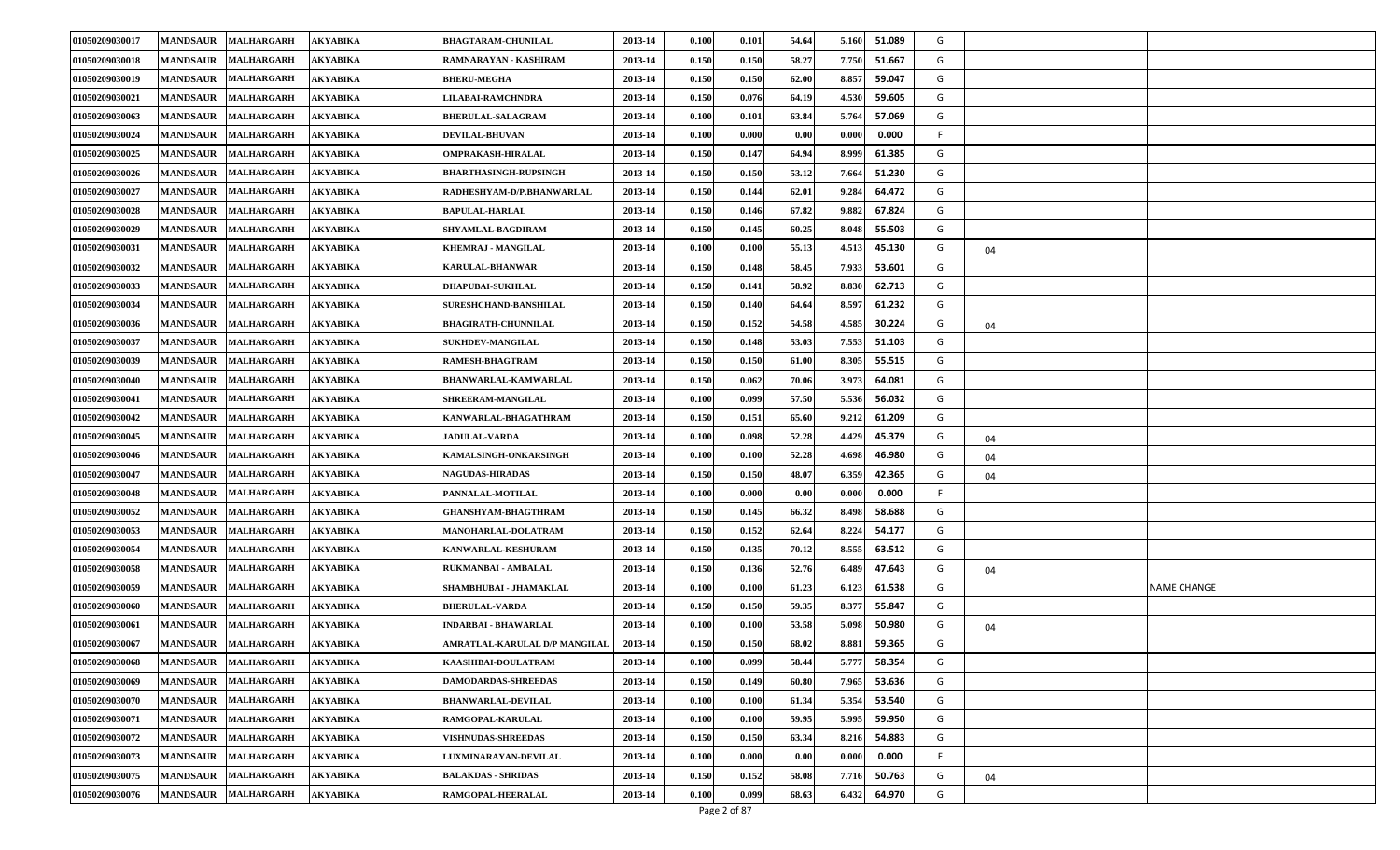| 01050209030078 | <b>MANDSAUR</b> | <b>MALHARGARH</b>   | AKYABIKA            | HEMANTKUMAR-KANHIYALAL        | 2013-14 | 0.150            | 0.151          | 60.93 | 8.809<br>58.532 | G |    |                    |
|----------------|-----------------|---------------------|---------------------|-------------------------------|---------|------------------|----------------|-------|-----------------|---|----|--------------------|
| 01050209030080 | <b>MANDSAUR</b> | <b>MALHARGARH</b>   | AKYABIKA            | MATHURABAI-MANGILAL           | 2013-14 | 0.100            | 0.100          | 54.38 | 5.143<br>51.430 | G |    |                    |
| 01050209030011 | <b>MANDSAUR</b> | <b>MALHARGARH</b>   | <b>AKYABIKA</b>     | NANIBAI-PITA DEVAJI           | 2013-14 | 0.150            | 0.150          | 57.69 | 7.442<br>49.613 | G | 04 |                    |
| 01050209030062 | <b>MANDSAUR</b> | <b>MALHARGARH</b>   | AKYABIKA            | <b>SHIVLAL - MANGILAL</b>     | 2013-14 | 0.100            | 0.099          | 53.49 | 4.692<br>47.490 | G | 04 |                    |
| 01050209030049 | <b>MANDSAUR</b> | <b>MALHARGARH</b>   | AKYABIKA            | KELASHBAI-BAGDIRAM            | 2013-14 | 0.100            | 0.100          | 62.51 | 5.438<br>54.163 | G |    |                    |
| 01050209030006 | <b>MANDSAUR</b> | <b>MALHARGARH</b>   | AKYABIKA            | <b>ARJUNSINGH - LALSINGH</b>  | 2013-14 | 0.150            | 0.116          | 50.40 | 5.400<br>46.713 | G | 04 |                    |
| 01050209030035 | <b>MANDSAUR</b> | <b>MALHARGARH</b>   | <b>AKYABIKA</b>     | RATANSINGH - RAGHUNATHSINGH   | 2013-14 | 0.100            | 0.100          | 53.77 | 4.916<br>49.160 | G | 04 |                    |
| 01050209030043 | <b>MANDSAUR</b> | <b>MALHARGARH</b>   | AKYABIKA            | <b>GANGARAM-KISHANLAL</b>     | 2013-14 | 0.100            | 0.103          | 59.51 | 5.755<br>55.766 | G |    |                    |
| 01050209030044 | <b>MANDSAUR</b> | <b>MALHARGARH</b>   | AKYABIKA            | RAMCHANDRA-DEVA               | 2013-14 | 0.150            | 0.142          | 55.42 | 52.038<br>7.379 | G |    |                    |
| 01050209030081 | <b>MANDSAUR</b> | <b>MALHARGARH</b>   | <b>AKYABIKA</b>     | <b>BALUSINGH-CHENSINGH</b>    | 2013-14 | 0.150            | 0.148          | 58.43 | 7.112<br>47.925 | G | 04 |                    |
| 01050209030074 | <b>MANDSAUR</b> | <b>MALHARGARH</b>   | AKYABIKA            | RAMESHCHANDRA-KARULAL         | 2013-14 | 0.100            | 0.101          | 57.11 | 4.920<br>48.907 | G | 04 |                    |
| 01050209030022 | <b>MANDSAUR</b> | <b>MALHARGARH</b>   | AKYABIKA            | <b>KALURAM - DEVILAL</b>      | 2013-14 | 0.150            | 0.000          | 0.00  | 0.000<br>0.000  |   |    |                    |
| 01050209030085 | <b>MANDSAUR</b> | <b>MALHARGARH</b>   | AKYABIKA            | RADHESHYAM-BHERULAL           | 2013-14 | 0.150            | 0.141          | 56.06 | 8.057<br>57.304 | G |    |                    |
| 01050209030020 | <b>MANDSAUR</b> | <b>MALHARGARH</b>   | <b>AKYABIKA</b>     | <b>CHANDIBAI-DAYARAM</b>      | 2013-14 | 0.150            | 0.147          | 68.05 | 8.953<br>60.739 | G |    |                    |
| 01050209030008 | <b>MANDSAUR</b> | <b>MALHARGARH</b>   | <b>AKYABIKA</b>     | LAXMINARAYAN - RAMCHANDRA     | 2013-14 | 0.150            | 0.145          | 60.83 | 8.803<br>60.752 | G |    |                    |
| 01050209030023 | <b>MANDSAUR</b> | <b>MALHARGARH</b>   | AKYABIKA            | <b>BHERULAL-CHUNILAL</b>      | 2013-14 | 0.100            | 0.100          | 59.27 | 5.707<br>57.070 | G |    |                    |
| 01050209026003 | <b>MANDSAUR</b> | <b>MALHARGARH</b>   | AKYAMEDI            | <b>BHAGUBAI-MATHURALAL</b>    | 2013-14 | 0.150            | 0.147          | 60.83 | 8.812<br>60.068 | G |    |                    |
| 01050209026006 | <b>MANDSAUR</b> | <b>MALHARGARH</b>   | <b>AKYAMEDI</b>     | RADHESHYAM-RAMLAL             | 2013-14 | 0.100            | 0.102          | 66.50 | 65.626<br>6.707 | G |    | <b>NAME CHANGE</b> |
| 01050209026008 | <b>MANDSAUR</b> | <b>MALHARGARH</b>   | <b>AKYAMEDI</b>     | <b>BADRILAL-ASARAM</b>        | 2013-14 | 0.100            | 0.099          | 50.21 | 4.985<br>50.354 | G | 04 |                    |
| 01050209026009 | <b>MANDSAUR</b> | <b>MALHARGARH</b>   | AKYAMEDI            | <b>VIRAM-RUPA</b>             | 2013-14 | 0.150            | 0.152          | 65.24 | 9.823<br>64.498 | G |    |                    |
| 01050209026014 | <b>MANDSAUR</b> | <b>MALHARGARH</b>   | AKYAMEDI            | <b>GOPAL-SHREELALPATIDAR</b>  | 2013-14 | 0.150            | 0.148          | 57.53 | 8.161<br>55.067 | G |    |                    |
| 01050209026015 | <b>MANDSAUR</b> | <b>MALHARGARH</b>   | <b>AKYAMEDI</b>     | MOHANLAL-MANGNIRAM            | 2013-14 | 0.100            | 0.088          | 61.41 | 5.869<br>66.542 | G |    |                    |
| 01050209026016 | <b>MANDSAUR</b> | <b>MALHARGARH</b>   | <b>AKYAMEDI</b>     | KANIRAM-NANDAGAYARI           | 2013-14 | 0.100            | 0.096          | 59.94 | 5.480<br>57.083 | G |    |                    |
| 01050209026022 | <b>MANDSAUR</b> | <b>MALHARGARH</b>   | AKYAMEDI            | AMAR CHAND-PYAR CHAND         | 2013-14 | 0.100            | 0.101          | 54.26 | 5.69<br>56.183  | G |    |                    |
| 01050209007003 | <b>MANDSAUR</b> | <b>MALHARGARH</b>   | ARNIA JATIYA        | DEVILAL-RATANLAL              | 2013-14 | 0.150            | 0.147          | 62.25 | 10.06<br>68.436 | G |    |                    |
| 01050209007006 | <b>MANDSAUR</b> | <b>MALHARGARH</b>   | ARNIA JATIYA        | <b>BASANTILAL-GANGARAM</b>    | 2013-14 | 0.100            | 0.100          | 62.06 | 61.436<br>6.162 | G |    |                    |
| 01050209007013 | <b>MANDSAUR</b> | <b>MALHARGARH</b>   | ARNIA JATIYA        | SHIVNARAYAN-RATAN             | 2013-14 | 0.150            | 0.149          | 55.62 | 53.985<br>8.033 | G |    |                    |
| 01050209007027 | <b>MANDSAUR</b> | <b>MALHARGARH</b>   | ARNIA JATIYA        | <b>BHARATLAL-DEVILAL</b>      | 2013-14 | 0.100            | 0.099          | 56.52 | 5.418<br>54.838 |   | 02 |                    |
| 01050209007055 | <b>MANDSAUR</b> | <b>MALHARGARH</b>   | <b>ARNIA JATIYA</b> | <b>BANSILAL-MANGILAL</b>      | 2013-14 | 0.100            | 0.101          | 63.92 | 6.182<br>61.147 |   | 02 |                    |
| 01050209007056 | <b>MANDSAUR</b> | <b>MALHARGARH</b>   | <b>ARNIA JATIYA</b> | <b>BANSILAL-KHUMA</b>         | 2013-14 | 0.150            | 0.150          | 60.19 | 9.415<br>62.767 | G |    |                    |
| 01050209007001 | <b>MANDSAUR</b> | <b>MALHARGARH</b>   | ARNIA JATIYA        | JANIBAI-KASHIRAM              | 2013-14 | 0.150            | 0.143          | 52.36 | 51.505<br>7.360 | G |    |                    |
| 01050209012001 | <b>MANDSAUR</b> | <b>MALHARGARH</b>   | <b>BANSKHEDI</b>    | <b>SITABAI-RUPA</b>           | 2013-14 | 0.150            | 0.150          | 54.72 | 8.052<br>53.680 | G |    |                    |
| 01050209012003 | <b>MANDSAUR</b> | <b>MALHARGARH</b>   | <b>BANSKHEDI</b>    | ONKARLAL-UDADANGI             | 2013-14 | 0.150            | 0.151          | 58.67 | 58.299<br>8.809 | G |    |                    |
| 01050209012004 |                 | MANDSAUR MALHARGARH | <b>BANSKHEDI</b>    | <b>BHERULAL-NANURAM</b>       | 2013-14 | 0.150            | 0.151          | 61.43 | 8.802<br>58.214 | G |    |                    |
| 01050209012005 | <b>MANDSAUR</b> | <b>MALHARGARH</b>   | <b>BANSKHEDI</b>    | KANWARLAL-HIRA                | 2013-14 | 0.150            | 0.152          | 55.46 | 52.573<br>7.970 | G |    |                    |
| 01050209012006 | <b>MANDSAUR</b> | <b>MALHARGARH</b>   | <b>BANSKHEDI</b>    | <b>MANGILAL-DHURA</b>         | 2013-14 | 0.150            | 0.149          | 58.63 | 8.627<br>57.977 | G |    |                    |
| 01050209012009 | <b>MANDSAUR</b> | <b>MALHARGARH</b>   | <b>BANSKHEDI</b>    | <b>KISHANDAS-RUPDAS</b>       | 2013-14 | 0.150            | 0.140          | 57.79 | 7.587<br>54.193 | G |    |                    |
| 01050209012010 | <b>MANDSAUR</b> | <b>MALHARGARH</b>   | <b>BANSKHEDI</b>    | <b>SITARAM-KACHRU</b>         | 2013-14 | 0.150            | 0.149          | 58.74 | 54.007<br>8.047 | G |    |                    |
| 01050209012013 | <b>MANDSAUR</b> | <b>MALHARGARH</b>   | <b>BANSKHEDI</b>    | <b>BAGDIRAM-DOLA</b>          | 2013-14 | 0.100            | 0.101          | 52.03 | 4.987<br>49.376 | G | 04 |                    |
| 01050209012014 | <b>MANDSAUR</b> | <b>MALHARGARH</b>   | <b>BANSKHEDI</b>    | DHAPUBAI D/O RAMIBAI-BAGDIRAM | 2013-14 | 0.150            | 0.141          | 56.10 | 7.541<br>53.444 | G |    |                    |
| 01050209012015 | <b>MANDSAUR</b> | <b>MALHARGARH</b>   | <b>BANSKHEDI</b>    | KANCHANBAI-MOHANDAS           | 2013-14 | 0.100<br>$D - D$ | 0.099<br>2.507 | 55.45 | 4.856<br>48.952 | G | 04 |                    |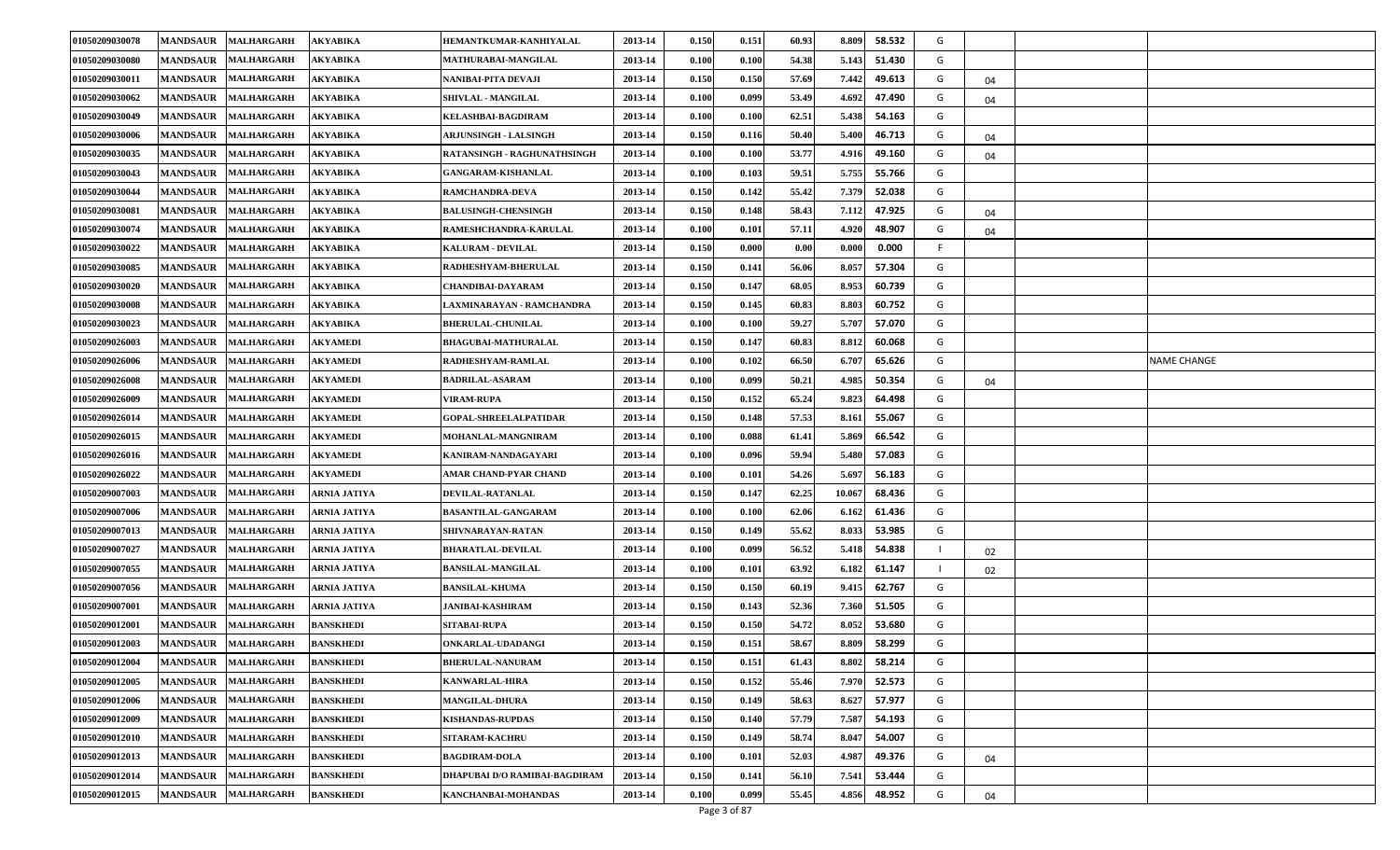| 01050209012016 | <b>MANDSAUR</b> | <b>MALHARGARH</b>   | <b>BANSKHEDI</b> | <b>HARIRAM-KARULAL</b>                                | 2013-14 | 0.100 | 0.100           | 54.03 | 5.102<br>50.867 | G | 04 |                    |
|----------------|-----------------|---------------------|------------------|-------------------------------------------------------|---------|-------|-----------------|-------|-----------------|---|----|--------------------|
| 01050209012017 | <b>MANDSAUR</b> | <b>MALHARGARH</b>   | <b>BANSKHEDI</b> | <b>BAGDIRAMDAS-SUKHRAM</b>                            | 2013-14 | 0.150 | 0.150           | 56.75 | 8.391<br>55.940 | G |    |                    |
| 01050209012018 | <b>MANDSAUR</b> | <b>MALHARGARH</b>   | <b>BANSKHEDI</b> | <b>KARIBAI-SHANKAR</b>                                | 2013-14 | 0.150 | 0.150           | 43.80 | 6.195<br>41.438 | G | 04 |                    |
| 01050209012019 | <b>MANDSAUR</b> | <b>MALHARGARH</b>   | <b>BANSKHEDI</b> | <b>NAHARJI-KACHRU</b>                                 | 2013-14 | 0.150 | 0.148           | 58.11 | 8.575<br>58.136 | G |    |                    |
| 01050209012021 | <b>MANDSAUR</b> | <b>MALHARGARH</b>   | <b>BANSKHEDI</b> | RADHESHYAMDAS-LAXMANDAS                               | 2013-14 | 0.150 | 0.144           | 50.63 | 6.951<br>48.271 | G | 04 |                    |
| 01050209012023 | <b>MANDSAUR</b> | <b>MALHARGARH</b>   | <b>BANSKHEDI</b> | RADHESHYAM-BHERULAL                                   | 2013-14 | 0.100 | 0.100           | 58.95 | 5.087<br>50.870 | G | 04 |                    |
| 01050209012024 | <b>MANDSAUR</b> | <b>MALHARGARH</b>   | <b>BANSKHEDI</b> | RAMESHCHANDRA-MANGILAL                                | 2013-14 | 0.150 | 0.149           | 64.10 | 9.377<br>63.017 | G |    |                    |
| 01050209012025 | <b>MANDSAUR</b> | <b>MALHARGARH</b>   | <b>BANSKHEDI</b> | <b>VASUDEV-MOHANLAL</b>                               | 2013-14 | 0.150 | 0.148           | 55.97 | 8.547<br>57.750 | G |    |                    |
| 01050209012026 | <b>MANDSAUR</b> | <b>MALHARGARH</b>   | <b>BANSKHEDI</b> | <b>BHERULAL-KANIRAM</b>                               | 2013-14 | 0.150 | 0.148           | 61.40 | 8.850<br>59.919 | G |    |                    |
| 01050209012027 | <b>MANDSAUR</b> | <b>MALHARGARH</b>   | <b>BANSKHEDI</b> | <b>RAMSINGH-KAARULAL</b>                              | 2013-14 | 0.150 | 0.150           | 64.37 | 9.508<br>63.387 | G |    |                    |
| 01050209012028 | <b>MANDSAUR</b> | <b>MALHARGARH</b>   | <b>BANSKHEDI</b> | RAMESHWAR-KAARULAL                                    | 2013-14 | 0.150 | 0.150           | 60.39 | 8.998<br>59.987 | G |    |                    |
| 01050209012029 | <b>MANDSAUR</b> | <b>MALHARGARH</b>   | <b>BANSKHEDI</b> | <b>MANOHARLAL-BHAGWAN</b>                             | 2013-14 | 0.100 | 0.099           | 53.28 | 52.560<br>5.214 | G |    |                    |
| 01050209012030 | <b>MANDSAUR</b> | <b>MALHARGARH</b>   | <b>BANSKHEDI</b> | HUKAMLAL-MANGILAL                                     | 2013-14 | 0.150 | 0.153           | 59.22 | 9.188<br>59.896 | G |    |                    |
| 01050209012031 | <b>MANDSAUR</b> | <b>MALHARGARH</b>   | <b>BANSKHEDI</b> | PARMESHWAR-BHERULAL                                   | 2013-14 | 0.150 | 0.152           | 61.75 | 8.813<br>58.095 | G |    |                    |
| 01050209012033 | <b>MANDSAUR</b> | <b>MALHARGARH</b>   | <b>BANSKHEDI</b> | VARDICHANDRA-RAMLAL                                   | 2013-14 | 0.150 | 0.148           | 63.01 | 9.506<br>64.273 | G |    |                    |
| 01050209012034 | <b>MANDSAUR</b> | <b>MALHARGARH</b>   | <b>BANSKHEDI</b> | <b>MOHANLAL-UDA</b>                                   | 2013-14 | 0.150 | 0.150           | 47.30 | 6.244<br>41.627 | G | 04 |                    |
| 01050209012035 | <b>MANDSAUR</b> | <b>MALHARGARH</b>   | <b>BANSKHEDI</b> | UMMEDSINGH-BHANWARLAL                                 | 2013-14 | 0.150 | 0.150           | 56.92 | 8.571<br>57.140 | G |    |                    |
| 01050209012038 | <b>MANDSAUR</b> | <b>MALHARGARH</b>   | <b>BANSKHEDI</b> | AMARSINGH-GUMANSINGH                                  | 2013-14 | 0.100 | 0.099           | 53.32 | 4.966<br>50.162 | G | 04 |                    |
| 01050209012039 | <b>MANDSAUR</b> | <b>MALHARGARH</b>   | <b>BANSKHEDI</b> | <b>GOVINDSINGH-RUPSINGH</b>                           | 2013-14 | 0.100 | 0.100           | 53.16 | 4.989<br>49.890 | G | 04 |                    |
| 01050209012040 | <b>MANDSAUR</b> | <b>MALHARGARH</b>   | <b>BANSKHEDI</b> | <b>BAALUDAS-PURANDAS</b>                              | 2013-14 | 0.150 | 0.152           | 59.03 | 56.719<br>8.610 | G |    |                    |
| 01050209012041 | <b>MANDSAUR</b> | <b>MALHARGARH</b>   | <b>BANSKHEDI</b> | <b>BHUWANIRAM-KANA</b>                                | 2013-14 | 0.150 | 0.150           | 55.46 | 7.772<br>51.710 | G |    |                    |
| 01050209012042 | <b>MANDSAUR</b> | <b>MALHARGARH</b>   | <b>BANSKHEDI</b> | <b>RAMLAL-MODA</b>                                    | 2013-14 | 0.150 | 0.152           | 61.17 | 9.359<br>61.411 | G |    |                    |
| 01050209012043 | <b>MANDSAUR</b> | <b>MALHARGARH</b>   | <b>BANSKHEDI</b> | MOHANLAL-LAXMAN                                       | 2013-14 | 0.150 | 0.147           | 63.45 | 9.345<br>63.658 | G |    |                    |
| 01050209012044 | <b>MANDSAUR</b> | <b>MALHARGARH</b>   | <b>BANSKHEDI</b> | <b>JAGDISH-PYARA</b>                                  | 2013-14 | 0.150 | 0.150           | 60.42 | 8.580<br>57.200 | G |    |                    |
| 01050209012045 | <b>MANDSAUR</b> | <b>MALHARGARH</b>   | <b>BANSKHEDI</b> | <b>HIRALAL-DHANNA</b>                                 | 2013-14 | 0.150 | 0.143           | 45.76 | 6.446<br>45.235 | G | 04 |                    |
| 01050209012047 | <b>MANDSAUR</b> | <b>MALHARGARH</b>   | <b>BANSKHEDI</b> | HARISHCHANDRA-KISHANLAL                               | 2013-14 | 0.150 | 0.150           | 63.31 | 8.619<br>57.614 | G |    |                    |
| 01050209012048 | <b>MANDSAUR</b> | <b>MALHARGARH</b>   | <b>BANSKHEDI</b> | KANHAIYALAL-MOHANLAL                                  | 2013-14 | 0.150 | 0.147           | 52.58 | 7.729<br>52.578 | G |    |                    |
| 01050209012049 | <b>MANDSAUR</b> | <b>MALHARGARH</b>   | <b>BANSKHEDI</b> | <b>BHURIBAI-MANGILAL</b>                              | 2013-14 | 0.150 | 0.155           | 52.44 | 8.158<br>52.632 | G |    |                    |
| 01050209012052 | <b>MANDSAUR</b> | <b>MALHARGARH</b>   | <b>BANSKHEDI</b> | KASHIBAI-MODA                                         | 2013-14 | 0.150 | 0.149           | 59.60 | 8.897<br>59.912 | G |    |                    |
| 01050209012053 | <b>MANDSAUR</b> | <b>MALHARGARH</b>   | <b>BANSKHEDI</b> | NANDLAL-BHANWARLAL                                    | 2013-14 | 0.150 | 0.052           | 63.53 | 64.231<br>3.340 | G |    | TRANSFER/AKYABIKA  |
| 01050209012056 | <b>MANDSAUR</b> | <b>MALHARGARH</b>   | <b>BANSKHEDI</b> | <b>GEETABAI-SHANKARDAS</b>                            | 2013-14 | 0.100 | 0.102           | 61.00 | 5.629<br>55.404 | G |    |                    |
| 01050209012059 | <b>MANDSAUR</b> | <b>MALHARGARH</b>   | <b>BANSKHEDI</b> | <b>BHERULAL-MANGU</b>                                 | 2013-14 | 0.100 | 0.097           | 49.49 | 48.835<br>4.737 | G | 04 |                    |
| 01050209012060 | <b>MANDSAUR</b> | <b>MALHARGARH</b>   | <b>BANSKHEDI</b> | <b>DROPATIBAI-D/O VARDIBAI W/O</b><br><b>MADHU</b>    | 2013-14 | 0.150 | 0.147           | 60.37 | 62.240<br>9.168 | G |    |                    |
| 01050209012062 |                 | MANDSAUR MALHARGARH | <b>BANSKHEDI</b> | <b>RANSINGH URF KARANSINGH-</b><br><b>SARDARSINGH</b> | 2013-14 | 0.100 | 0.000           | 0.00  | 0.000<br>0.000  |   |    |                    |
| 01050209012064 | <b>MANDSAUR</b> | <b>MALHARGARH</b>   | <b>BANSKHEDI</b> | <b>BHANWARBAI-BHERULAL</b>                            | 2013-14 | 0.150 | 0.150           | 64.34 | 8.493<br>56.620 | G |    | NAME CHANGE        |
| 01050209012068 | <b>MANDSAUR</b> | <b>MALHARGARH</b>   | <b>BANSKHEDI</b> | <b>BHULIBAI-SHANKARLAL</b>                            | 2013-14 | 0.150 | 0.150           | 55.82 | 8.102<br>54.013 | G |    |                    |
| 01050209012070 | <b>MANDSAUR</b> | <b>MALHARGARH</b>   | <b>BANSKHEDI</b> | <b>BHARATSINGH-BAHADURSINGH</b>                       | 2013-14 | 0.150 | 0.149           | 55.97 | 8.396<br>56.539 | G |    |                    |
| 01050209012076 | <b>MANDSAUR</b> | <b>MALHARGARH</b>   | <b>BANSKHEDI</b> | KANWARLAL-KANA                                        | 2013-14 | 0.100 | 0.098           | 56.02 | 4.770<br>48.525 | G | 04 |                    |
| 01050209012077 | <b>MANDSAUR</b> | <b>MALHARGARH</b>   | <b>BANSKHEDI</b> | HIRABAI-KANHAIYALAL                                   | 2013-14 | 0.100 | 0.102           | 53.67 | 53.060<br>5.428 | G |    | <b>NAME CHANGE</b> |
| 01050209012084 | <b>MANDSAUR</b> | <b>MALHARGARH</b>   | <b>BANSKHEDI</b> | RAMCHANDRADAS-SHANKARDAS                              | 2013-14 | 0.100 | 0.099           | 57.47 | 5.657<br>57.026 | G |    |                    |
| 01050209012022 | <b>MANDSAUR</b> | <b>MALHARGARH</b>   | <b>BANSKHEDI</b> | <b>JAGDISH-BHAGWAN</b>                                | 2013-14 | 0.150 | 0.152<br>$\sim$ | 46.61 | 6.659<br>43.809 | G | 04 |                    |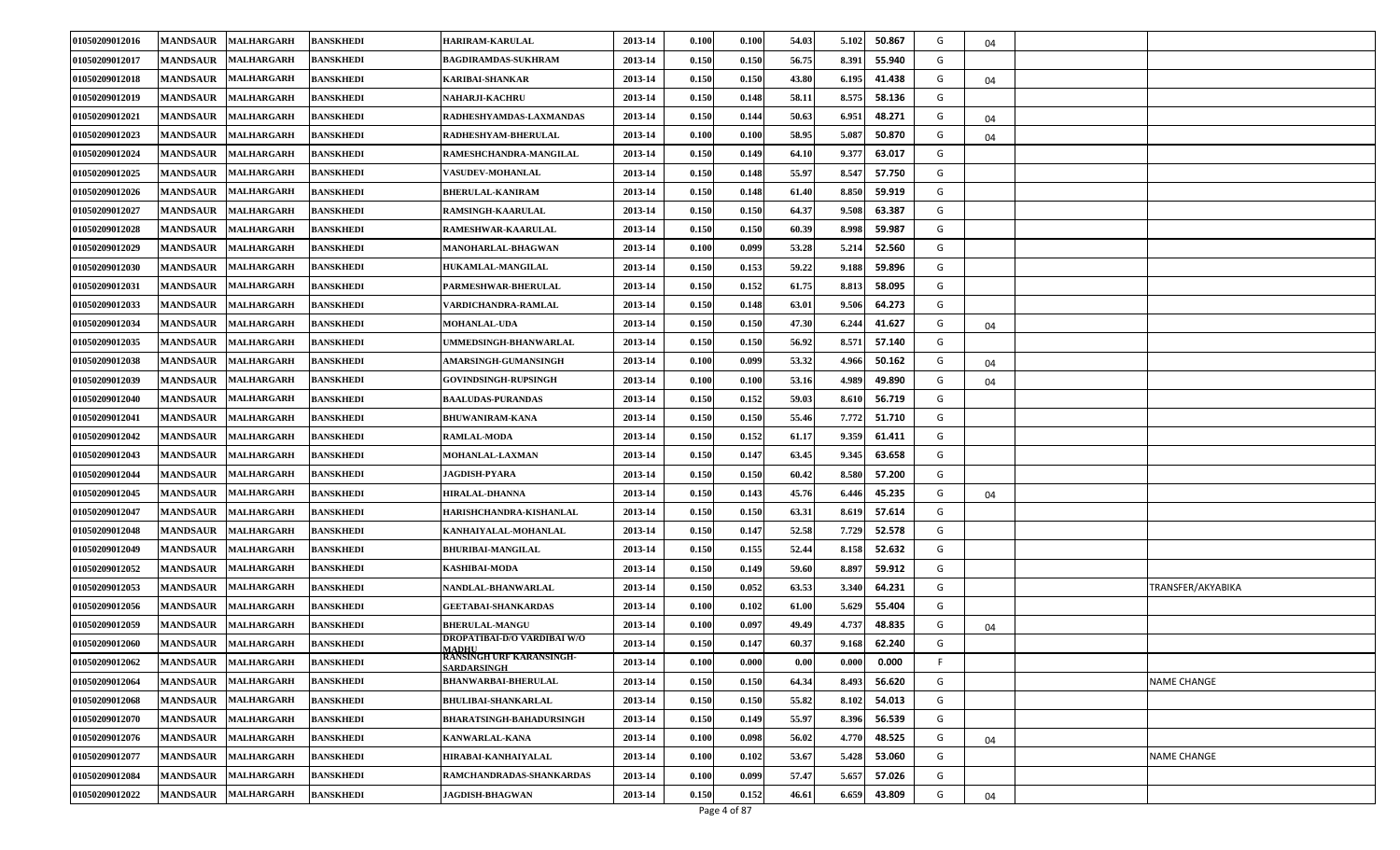| 01050209012046 | <b>MANDSAUR</b> | <b>MALHARGARH</b> | BANSKHEDI             | KAILASH BAI-SHAMBHULAL     | 2013-14 | 0.100 | 0.094 | 49.02 | 4.860 | 51.647 | G  |    | <b>NAME CHANGE</b> |
|----------------|-----------------|-------------------|-----------------------|----------------------------|---------|-------|-------|-------|-------|--------|----|----|--------------------|
| 01050209012078 | <b>MANDSAUR</b> | <b>MALHARGARH</b> | BANSKHEDI             | TULSIDAS-BHAGWANDAS        | 2013-14 | 0.150 | 0.146 | 61.59 | 8.807 | 60.239 | G  |    |                    |
| 01050209021064 | <b>MANDSAUR</b> | <b>MALHARGARH</b> | <b>BARKHEDA DANGI</b> | <b>GANESHRAM-RATANLAL</b>  | 2013-14 | 0.150 | 0.078 | 56.59 | 4.430 | 56.505 | G  |    |                    |
| 01050209021001 | <b>MANDSAUR</b> | <b>MALHARGARH</b> | BARKHEDA DANGI        | SUNDARBAI-LAXMAN           | 2013-14 | 0.150 | 0.144 | 53.66 | 7.305 | 50.729 | G  | 04 |                    |
| 01050209021002 | <b>MANDSAUR</b> | <b>MALHARGARH</b> | <b>BARKHEDA DANGI</b> | <b>KHEMRAJ-DALLA</b>       | 2013-14 | 0.100 | 0.100 | 54.66 | 5.396 | 53.745 | G  |    |                    |
| 01050209021006 | <b>MANDSAUR</b> | <b>MALHARGARH</b> | BARKHEDA DANGI        | <b>RATANIBAI-KISHAN</b>    | 2013-14 | 0.150 | 0.152 | 59.02 | 9.131 | 60.231 | G  |    |                    |
| 01050209021008 | <b>MANDSAUR</b> | <b>MALHARGARH</b> | <b>BARKHEDA DANGI</b> | <b>BHERA-GULAB</b>         | 2013-14 | 0.150 | 0.152 | 65.97 | 9.547 | 62.809 | G  |    |                    |
| 01050209021010 | <b>MANDSAUR</b> | <b>MALHARGARH</b> | <b>BARKHEDA DANGI</b> | KARUSINGH - RATANLAL       | 2013-14 | 0.150 | 0.141 | 50.77 | 7.050 | 49.965 | G  | 04 |                    |
| 01050209021012 | <b>MANDSAUR</b> | <b>MALHARGARH</b> | <b>BARKHEDA DANGI</b> | RAMLAL - HEMTA             | 2013-14 | 0.100 | 0.000 | 0.00  | 0.000 | 0.000  | F. |    |                    |
| 01050209021014 | <b>MANDSAUR</b> | <b>MALHARGARH</b> | <b>BARKHEDA DANGI</b> | <b>BHULIBAI - VERDA</b>    | 2013-14 | 0.150 | 0.147 | 62.34 | 9.021 | 61.367 | G  |    |                    |
| 01050209021016 | <b>MANDSAUR</b> | <b>MALHARGARH</b> | BARKHEDA DANGI        | <b>PURA - ONKAR TELI</b>   | 2013-14 | 0.150 | 0.000 | 0.00  | 0.000 | 0.000  | F. |    |                    |
| 01050209021018 | <b>MANDSAUR</b> | <b>MALHARGARH</b> | BARKHEDA DANGI        | <b>NARSINGH-RAMA</b>       | 2013-14 | 0.150 | 0.069 | 57.98 | 3.967 | 57.493 | G  |    |                    |
| 01050209021019 | <b>MANDSAUR</b> | <b>MALHARGARH</b> | BARKHEDA DANGI        | <b>KISHAN-BHUWAN</b>       | 2013-14 | 0.150 | 0.148 | 56.14 | 8.325 | 56.098 | G  |    |                    |
| 01050209021022 | <b>MANDSAUR</b> | <b>MALHARGARH</b> | <b>BARKHEDA DANGI</b> | KASTURIBAI-KHEMRAJ         | 2013-14 | 0.150 | 0.145 | 56.86 | 7.887 | 54.581 | G  |    |                    |
| 01050209021023 | <b>MANDSAUR</b> | <b>MALHARGARH</b> | BARKHEDA DANGI        | <b>RAMESH - BAGADIRAM</b>  | 2013-14 | 0.100 | 0.099 | 52.60 | 5.215 | 52.465 | G  |    |                    |
| 01050209021024 | <b>MANDSAUR</b> | <b>MALHARGARH</b> | <b>BARKHEDA DANGI</b> | <b>KASHIBAI-PURA</b>       | 2013-14 | 0.150 | 0.000 | 0.00  | 0.000 | 0.000  | F. |    |                    |
| 01050209021028 | <b>MANDSAUR</b> | <b>MALHARGARH</b> | BARKHEDA DANGI        | <b>RUGHNATH - SEWA</b>     | 2013-14 | 0.150 | 0.148 | 51.99 | 7.397 | 49.912 | G  | 04 |                    |
| 01050209021033 | <b>MANDSAUR</b> | <b>MALHARGARH</b> | <b>BARKHEDA DANGI</b> | <b>BHERULAL-KISHAN</b>     | 2013-14 | 0.100 | 0.099 | 65.53 | 6.506 | 65.717 | G  |    |                    |
| 01050209021034 | <b>MANDSAUR</b> | <b>MALHARGARH</b> | BARKHEDA DANGI        | <b>UDA-BHANWAR</b>         | 2013-14 | 0.100 | 0.100 | 54.32 | 5.393 | 53.876 | G  |    |                    |
| 01050209021035 | <b>MANDSAUR</b> | <b>MALHARGARH</b> | BARKHEDA DANGI        | <b>BHERULAL-AMRA</b>       | 2013-14 | 0.100 | 0.103 | 57.07 | 5.014 | 48.727 | G  | 04 |                    |
| 01050209021036 | <b>MANDSAUR</b> | <b>MALHARGARH</b> | <b>BARKHEDA DANGI</b> | <b>RUGNAATH-GOPAL</b>      | 2013-14 | 0.150 | 0.149 | 54.13 | 7.060 | 47.351 | G  | 04 |                    |
| 01050209021037 | <b>MANDSAUR</b> | <b>MALHARGARH</b> | <b>BARKHEDA DANGI</b> | <b>DEEPSINGH-DHANSINGH</b> | 2013-14 | 0.100 | 0.101 | 50.76 | 5.098 | 50.575 | G  | 04 |                    |
| 01050209021038 | <b>MANDSAUR</b> | <b>MALHARGARH</b> | BARKHEDA DANGI        | <b>ONKAR-BHUWAN</b>        | 2013-14 | 0.150 | 0.148 | 56.18 | 7.608 | 51.545 | G  |    |                    |
| 01050209021039 | <b>MANDSAUR</b> | <b>MALHARGARH</b> | <b>BARKHEDA DANGI</b> | <b>MADHOLAL-ONKAR</b>      | 2013-14 | 0.150 | 0.148 | 58.31 | 9.038 | 60.903 | G  |    |                    |
| 01050209021040 | <b>MANDSAUR</b> | <b>MALHARGARH</b> | <b>BARKHEDA DANGI</b> | <b>HARLAL-BHANWAR</b>      | 2013-14 | 0.100 | 0.099 | 55.59 | 5.551 | 56.071 | G  |    |                    |
| 01050209021041 | <b>MANDSAUR</b> | <b>MALHARGARH</b> | <b>BARKHEDA DANGI</b> | NAHARJI-KHEMRAJ            | 2013-14 | 0.150 | 0.145 | 55.06 | 7.803 | 53.740 | G  |    |                    |
| 01050209021043 | <b>MANDSAUR</b> | <b>MALHARGARH</b> | BARKHEDA DANGI        | <b>GEETABAI - VISHRAM</b>  | 2013-14 | 0.150 | 0.109 | 47.94 | 5.335 | 48.855 | G  | 04 |                    |
| 01050209021044 | <b>MANDSAUR</b> | <b>MALHARGARH</b> | <b>BARKHEDA DANGI</b> | <b>BHONIBAI - KASHIRAM</b> | 2013-14 | 0.150 | 0.147 | 59.62 | 8.986 | 61.088 | G  |    |                    |
| 01050209021045 | <b>MANDSAUR</b> | <b>MALHARGARH</b> | BARKHEDA DANGI        | <b>HEERALAL-HEMTA</b>      | 2013-14 | 0.100 | 0.000 | 0.00  | 0.000 | 0.000  | F. |    |                    |
| 01050209021046 | <b>MANDSAUR</b> | <b>MALHARGARH</b> | <b>BARKHEDA DANGI</b> | SITABAI-RAMLAL             | 2013-14 | 0.150 | 0.147 | 56.85 | 8.739 | 59.449 | G  |    |                    |
| 01050209021048 | <b>MANDSAUR</b> | <b>MALHARGARH</b> | BARKHEDA DANGI        | KASHIBAI-ONKARLAL          | 2013-14 | 0.100 | 0.103 | 55.61 | 4.997 | 48.704 | G  | 04 |                    |
| 01050209021049 | <b>MANDSAUR</b> | <b>MALHARGARH</b> | <b>BARKHEDA DANGI</b> | <b>BALUSINGH-RAMKUWAR</b>  | 2013-14 | 0.100 | 0.099 | 62.71 | 6.396 | 64.606 | G  |    |                    |
| 01050209021050 | <b>MANDSAUR</b> | <b>MALHARGARH</b> | <b>BARKHEDA DANGI</b> | <b>HIRALAL-KHEMRAJ</b>     | 2013-14 | 0.100 | 0.000 | 0.00  | 0.000 | 0.000  | F. |    |                    |
| 01050209021058 | <b>MANDSAUR</b> | <b>MALHARGARH</b> | <b>BARKHEDA DANGI</b> | <b>DHAPUBAI-DEVILAL</b>    | 2013-14 | 0.100 | 0.000 | 0.00  | 0.000 | 0.000  | F  |    |                    |
| 01050209021060 | <b>MANDSAUR</b> | <b>MALHARGARH</b> | BARKHEDA DANGI        | <b>GOBARLAL - RUPA</b>     | 2013-14 | 0.100 | 0.099 | 54.30 | 4.910 | 49.646 | G  | 04 | <b>NAME CHANGE</b> |
| 01050209021063 | <b>MANDSAUR</b> | <b>MALHARGARH</b> | BARKHEDA DANGI        | JUJHARSINGH - HARLAL       | 2013-14 | 0.100 | 0.097 | 55.82 | 5.702 | 58.844 | G  |    |                    |
| 01050209021065 | <b>MANDSAUR</b> | <b>MALHARGARH</b> | <b>BARKHEDA DANGI</b> | <b>GANESH-GULAB</b>        | 2013-14 | 0.100 | 0.000 | 0.00  | 0.000 | 0.000  | F. |    |                    |
| 01050209021073 | <b>MANDSAUR</b> | <b>MALHARGARH</b> | <b>BARKHEDA DANGI</b> | <b>RAMESH-AMRA</b>         | 2013-14 | 0.100 | 0.000 | 0.00  | 0.000 | 0.000  | F. |    |                    |
| 01050209021074 | <b>MANDSAUR</b> | <b>MALHARGARH</b> | BARKHEDA DANGI        | RAYSINGH-PRATHVIRAJ        | 2013-14 | 0.100 | 0.098 | 50.34 | 2.553 | 26.051 | G  | 04 |                    |
| 01050209021087 | <b>MANDSAUR</b> | <b>MALHARGARH</b> | BARKHEDA DANGI        | PRABHULAL-ONKARLAL         | 2013-14 | 0.100 | 0.000 | 0.00  | 0.000 | 0.000  | F. |    |                    |
| 01050209021078 | <b>MANDSAUR</b> | <b>MALHARGARH</b> | <b>BARKHEDA DANGI</b> | <b>BALARAM - NAGU</b>      | 2013-14 | 0.100 | 0.101 | 57.30 | 5.534 | 54.955 | G  |    |                    |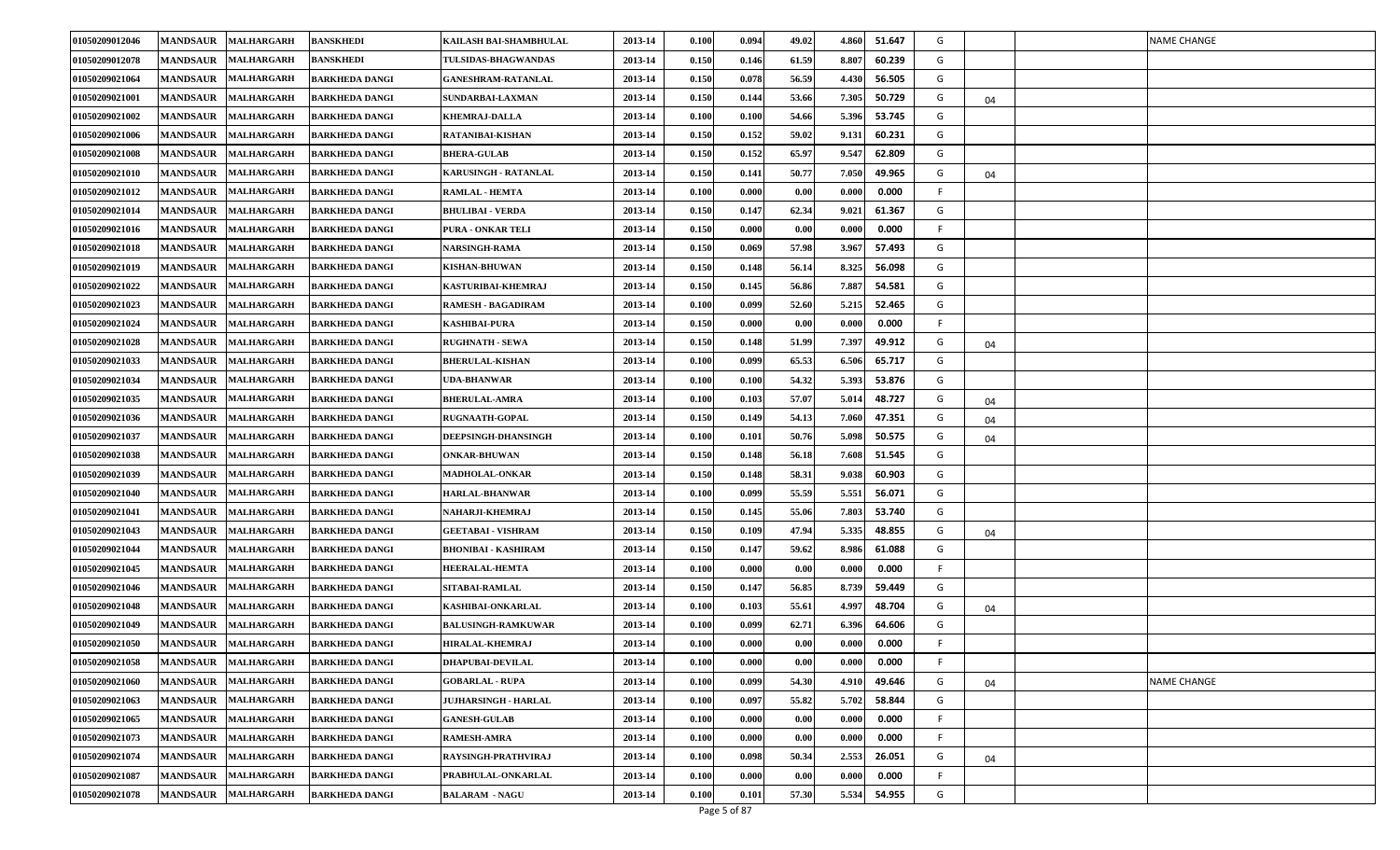| 01050209021079 | <b>MANDSAUR</b> | <b>MALHARGARH</b> | <b>BARKHEDA DANGI</b> | <b>JUJHGAR-MOTILAL</b>        | 2013-14 | 0.100 | 0.098 | 54.99 | 56.000<br>5.460  | G   |    |                    |
|----------------|-----------------|-------------------|-----------------------|-------------------------------|---------|-------|-------|-------|------------------|-----|----|--------------------|
| 01050209021080 | <b>MANDSAUR</b> | <b>MALHARGARH</b> | <b>BARKHEDA DANGI</b> | NARSINGH-KHEMRAJ              | 2013-14 | 0.150 | 0.151 | 62.13 | 9.257<br>61.386  | G   |    |                    |
| 01050209021081 | <b>MANDSAUR</b> | <b>MALHARGARH</b> | <b>BARKHEDA DANGI</b> | <b>JAGDISH-NARJI</b>          | 2013-14 | 0.100 | 0.096 | 52.40 | 5.225<br>54.370  | G   |    |                    |
| 01050209021082 | <b>MANDSAUR</b> | <b>MALHARGARH</b> | <b>BARKHEDA DANGI</b> | <b>RAMSINGH-BHERULAL</b>      | 2013-14 | 0.100 | 0.102 | 54.49 | 5.044<br>49.258  | G   | 04 |                    |
| 01050209021086 | <b>MANDSAUR</b> | <b>MALHARGARH</b> | <b>BARKHEDA DANGI</b> | <b>BHANWARLAL-NATHULAL</b>    | 2013-14 | 0.150 | 0.000 | 0.00  | 0.000<br>0.000   | .F. |    |                    |
| 01050209021088 | <b>MANDSAUR</b> | <b>MALHARGARH</b> | <b>BARKHEDA DANGI</b> | <b>BHAGATRAM-MOTILAL</b>      | 2013-14 | 0.150 | 0.152 | 53.85 | 51.845<br>7.870  | G   |    |                    |
| 01050209021089 | <b>MANDSAUR</b> | <b>MALHARGARH</b> | <b>BARKHEDA DANGI</b> | HITTARRAM-CHUNNIULAL          | 2013-14 | 0.100 | 0.096 | 62.95 | 6.034<br>63.117  | G   |    |                    |
| 01050209021090 | <b>MANDSAUR</b> | <b>MALHARGARH</b> | <b>BARKHEDA DANGI</b> | <b>HEERALAL-RAMLAL</b>        | 2013-14 | 0.150 | 0.149 | 53.51 | 8.233<br>55.218  | G   |    |                    |
| 01050209021091 | <b>MANDSAUR</b> | <b>MALHARGARH</b> | <b>BARKHEDA DANGI</b> | <b>BHERU-NANDA</b>            | 2013-14 | 0.100 | 0.000 | 0.00  | 0.000<br>0.000   |     |    |                    |
| 01050209021093 | <b>MANDSAUR</b> | <b>MALHARGARH</b> | <b>BARKHEDA DANGI</b> | <b>NARSINGH-BHANWAR</b>       | 2013-14 | 0.100 | 0.102 | 51.39 | 5.301<br>51.768  | G   |    |                    |
| 01050209021094 | <b>MANDSAUR</b> | <b>MALHARGARH</b> | <b>BARKHEDA DANGI</b> | PRABHULAL-RAMLAL              | 2013-14 | 0.100 | 0.098 | 57.78 | 61.129<br>6.009  | G   |    |                    |
| 01050209021095 | <b>MANDSAUR</b> | <b>MALHARGARH</b> | <b>BARKHEDA DANGI</b> | KARUSINGH - KHEMRAJ           | 2013-14 | 0.150 | 0.143 | 58.04 | 59.531<br>8.507  | G   |    |                    |
| 01050209021106 | <b>MANDSAUR</b> | <b>MALHARGARH</b> | <b>BARKHEDA DANGI</b> | HEERALAL-PURALAL              | 2013-14 | 0.150 | 0.150 | 52.37 | 7.878<br>52.520  | G   |    |                    |
| 01050209021110 | <b>MANDSAUR</b> | <b>MALHARGARH</b> | <b>BARKHEDA DANGI</b> | <b>BHANWARLAL-NAGGA</b>       | 2013-14 | 0.150 | 0.147 | 65.45 | 9.593<br>65.259  | G   |    |                    |
| 01050209021111 | <b>MANDSAUR</b> | <b>MALHARGARH</b> | <b>BARKHEDA DANGI</b> | <b>BHAGWAN-NAGGA</b>          | 2013-14 | 0.150 | 0.145 | 63.59 | 9.148<br>63.133  | G   |    |                    |
| 01050209021112 | <b>MANDSAUR</b> | <b>MALHARGARH</b> | <b>BARKHEDA DANGI</b> | <b>LALSINGH-JETRAM</b>        | 2013-14 | 0.150 | 0.151 | 60.91 | 62.399<br>9.441  | G   |    |                    |
| 01050209021114 | <b>MANDSAUR</b> | <b>MALHARGARH</b> | <b>BARKHEDA DANGI</b> | <b>KAILASH-PURALAL</b>        | 2013-14 | 0.150 | 0.000 | 0.00  | 0.000<br>0.000   | .F. |    |                    |
| 01050209021119 | <b>MANDSAUR</b> | <b>MALHARGARH</b> | <b>BARKHEDA DANGI</b> | AMARIBAI-NARAYAN              | 2013-14 | 0.100 | 0.101 | 64.61 | 5.861<br>57.972  | G   |    |                    |
| 01050209021069 | <b>MANDSAUR</b> | <b>MALHARGARH</b> | <b>BARKHEDA DANGI</b> | NIRBHAYSINGH-RAMCHANDRA       | 2013-14 | 0.150 | 0.149 | 65.83 | 9.404<br>63.114  | G   |    |                    |
| 01050209021133 | <b>MANDSAUR</b> | <b>MALHARGARH</b> | <b>BARKHEDA DANGI</b> | <b>BADRILAL-RAMKUNWAR</b>     | 2013-14 | 0.150 | 0.146 | 66.36 | 10.286<br>70.597 | G   |    |                    |
| 01050209021135 | <b>MANDSAUR</b> | <b>MALHARGARH</b> | <b>BARKHEDA DANGI</b> | NIRBHAYSINGH-MANGILAL         | 2013-14 | 0.100 | 0.101 | 58.06 | 5.416<br>53.518  | G   |    |                    |
| 01050209021139 | <b>MANDSAUR</b> | <b>MALHARGARH</b> | <b>BARKHEDA DANGI</b> | KARUSINGH-BHUVANISINGH        | 2013-14 | 0.100 | 0.100 | 45.54 | 1.770<br>17.682  | G   | 04 |                    |
| 01050209021147 | <b>MANDSAUR</b> | <b>MALHARGARH</b> | <b>BARKHEDA DANGI</b> | SHREEKARSHAN-JAGGANATH        | 2013-14 | 0.100 | 0.000 | 0.00  | 0.000<br>0.000   | .F. |    |                    |
| 01050209021150 | <b>MANDSAUR</b> | <b>MALHARGARH</b> | <b>BARKHEDA DANGI</b> | RAYSINGH-RAMCHANDRA           | 2013-14 | 0.150 | 0.151 | 65.30 | 9.198<br>60.833  | G   |    |                    |
| 01050209021151 | <b>MANDSAUR</b> | <b>MALHARGARH</b> | <b>BARKHEDA DANGI</b> | <b>RAJARAM - RUGHNATH</b>     | 2013-14 | 0.100 | 0.000 | 0.00  | 0.000<br>0.000   | F.  |    |                    |
| 01050209021025 | <b>MANDSAUR</b> | <b>MALHARGARH</b> | <b>BARKHEDA DANGI</b> | <b>BHERULAL-BADRILAL</b>      | 2013-14 | 0.100 | 0.098 | 54.45 | 4.916<br>49.959  | G   | 04 |                    |
| 01050209021076 | <b>MANDSAUR</b> | <b>MALHARGARH</b> | <b>BARKHEDA DANGI</b> | HEERALAL-KISHAN               | 2013-14 | 0.100 | 0.100 | 54.28 | 5.498<br>54.980  | G   |    |                    |
| 01050209021047 | <b>MANDSAUR</b> | <b>MALHARGARH</b> | <b>BARKHEDA DANGI</b> | PARWATIBAI-NANDA              | 2013-14 | 0.150 | 0.150 | 55.21 | 8.053<br>53.687  | G   |    |                    |
| 01050209021068 | <b>MANDSAUR</b> | <b>MALHARGARH</b> | <b>BARKHEDA DANGI</b> | <b>ISAKH - SATARKHA</b>       | 2013-14 | 0.150 | 0.144 | 45.44 | 6.199<br>43.049  | G   | 04 |                    |
| 01050209021115 | <b>MANDSAUR</b> | <b>MALHARGARH</b> | <b>BARKHEDA DANGI</b> | <b>BADRILAL-RAMLAL</b>        | 2013-14 | 0.100 | 0.101 | 61.79 | 6.144<br>60.832  | G   |    |                    |
| 01050209021154 | <b>MANDSAUR</b> | <b>MALHARGARH</b> | <b>BARKHEDA DANGI</b> | <b>GOBARLAL - KALU</b>        | 2013-14 | 0.100 | 0.099 | 56.09 | 5.369<br>54.452  | G   |    |                    |
| 01050209021134 | <b>MANDSAUR</b> | <b>MALHARGARH</b> | <b>BARKHEDA DANGI</b> | <b>JUJHARSINGH - BHERULAL</b> | 2013-14 | 0.100 | 0.103 | 55.61 | 5.775<br>56.122  | G   |    |                    |
| 01050209021155 | <b>MANDSAUR</b> | <b>MALHARGARH</b> | <b>BARKHEDA DANGI</b> | KAMLABAI - BHERULAL           | 2013-14 | 0.150 | 0.151 | 49.79 | 7.284<br>48.111  | G   | 04 |                    |
| 01050209021129 | <b>MANDSAUR</b> | <b>MALHARGARH</b> | <b>BARKHEDA DANGI</b> | <b>BALU-MANGILAL</b>          | 2013-14 | 0.100 | 0.000 | 0.00  | 0.000<br>0.000   |     |    |                    |
| 01050209021004 | <b>MANDSAUR</b> | <b>MALHARGARH</b> | <b>BARKHEDA DANGI</b> | MOHANBAI-MANGILAL             | 2013-14 | 0.100 | 0.096 | 55.27 | 4.722<br>49.239  | G   | 04 |                    |
| 01050209021137 | <b>MANDSAUR</b> | <b>MALHARGARH</b> | <b>BARKHEDA DANGI</b> | <b>BANSHILAL-MOTILAL</b>      | 2013-14 | 0.150 | 0.149 | 57.50 | 8.945<br>60.236  | G   |    |                    |
| 01050209021157 | <b>MANDSAUR</b> | <b>MALHARGARH</b> | <b>BARKHEDA DANGI</b> | NANIIBAI-PYARA                | 2013-14 | 0.150 | 0.148 | 57.94 | 8.732<br>59.000  | G   |    |                    |
| 01050209021007 | <b>MANDSAUR</b> | <b>MALHARGARH</b> | <b>BARKHEDA DANGI</b> | <b>GOPAL-MADHULAL</b>         | 2013-14 | 0.150 | 0.140 | 57.89 | 58.688<br>8.187  | G   |    |                    |
| 01050209021057 | <b>MANDSAUR</b> | <b>MALHARGARH</b> | <b>BARKHEDA DANGI</b> | <b>MANGILAL-KHEMRAJ</b>       | 2013-14 | 0.100 | 0.052 | 58.72 | 2.751<br>53.211  | G   |    |                    |
| 01050209021159 | <b>MANDSAUR</b> | <b>MALHARGARH</b> | <b>BARKHEDA DANGI</b> | <b>LALSINGH-NARSINGH</b>      | 2013-14 | 0.100 | 0.099 | 63.62 | 5.789<br>58.416  | G   |    |                    |
| 01050209021075 | <b>MANDSAUR</b> | <b>MALHARGARH</b> | <b>BARKHEDA DANGI</b> | KUSHALBAI - RAYSINGH          | 2013-14 | 0.100 | 0.101 | 58.23 | 5.815<br>57.746  | G   |    | <b>NAME CHANGE</b> |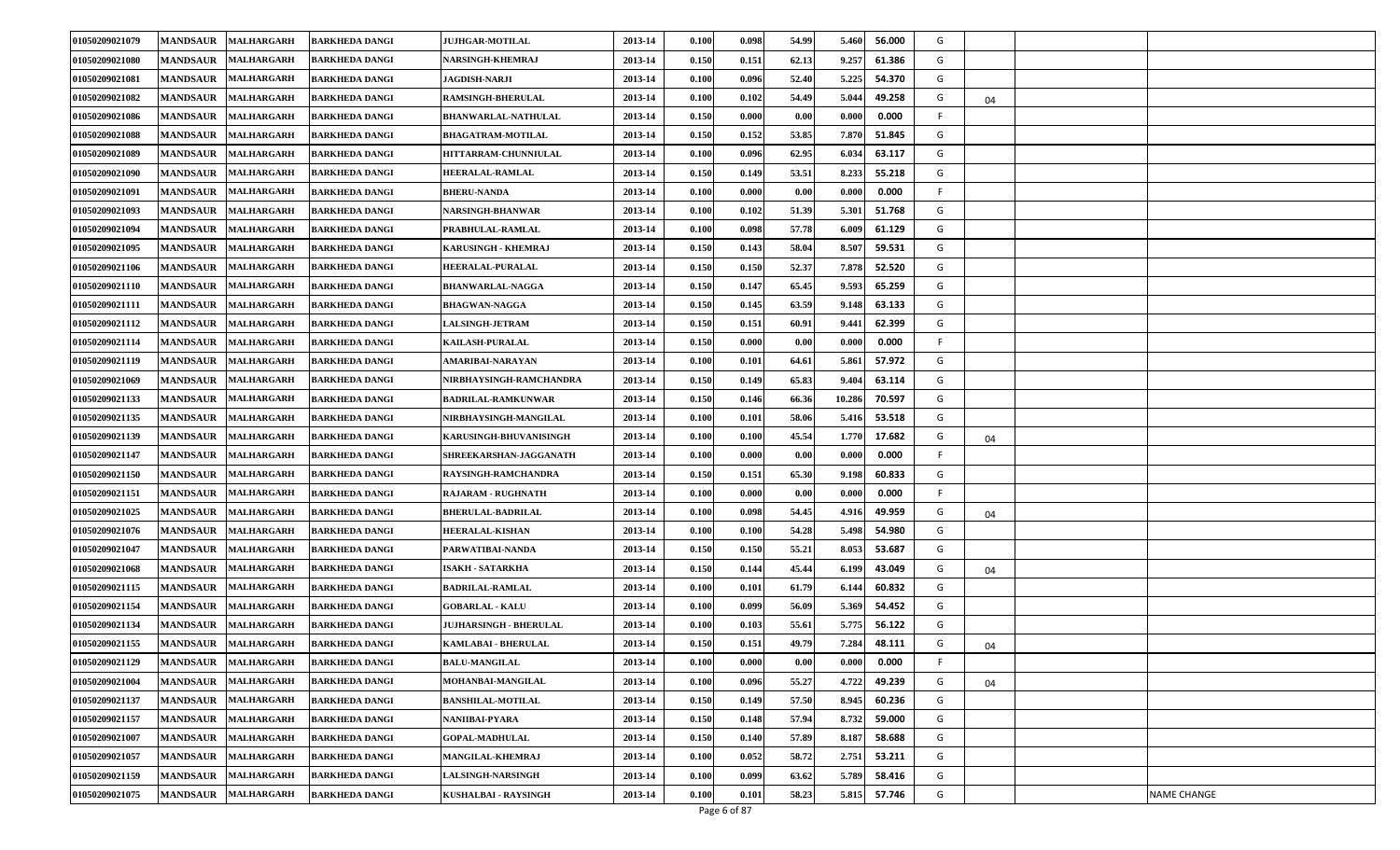| 01050209021142 | <b>MANDSAUR</b> | <b>MALHARGARH</b>   | <b>BARKHEDA DANGI</b> | <b>GOPAL-RAMDAS</b>                  | 2013-14 | 0.150            | 0.147               | 49.65 | 6.823<br>46.573 | G  | 04 |             |
|----------------|-----------------|---------------------|-----------------------|--------------------------------------|---------|------------------|---------------------|-------|-----------------|----|----|-------------|
| 01050209021123 | <b>MANDSAUR</b> | <b>MALHARGARH</b>   | <b>BARKHEDA DANGI</b> | <b>JANIBAI-BAPULAL</b>               | 2013-14 | 0.150            | 0.148               | 49.16 | 6.573<br>44.412 | G  | 04 |             |
| 01050209021084 | <b>MANDSAUR</b> | <b>MALHARGARH</b>   | <b>BARKHEDA DANGI</b> | <b>GOBERLAL - VARDA</b>              | 2013-14 | 0.100            | 0.101               | 52.98 | 48.713<br>4.920 | G  | 04 |             |
| 01050209021061 | <b>MANDSAUR</b> | <b>MALHARGARH</b>   | <b>BARKHEDA DANGI</b> | JUJHARLAL-BHERULAL                   | 2013-14 | 0.150            | 0.150               | 66.91 | 9.176<br>61.173 | G  |    |             |
| 01050209029001 | <b>MANDSAUR</b> | <b>MALHARGARH</b>   | <b>BILLOD</b>         | <b>KALU-VISHRAM</b>                  | 2013-14 | 0.150            | 0.151               | 55.36 | 52.073<br>7.837 | G  |    |             |
| 01050209029003 | <b>MANDSAUR</b> | <b>MALHARGARH</b>   | <b>BILLOD</b>         | VAJERAM-BHANWARLAL                   | 2013-14 | 0.150            | 0.100               | 57.86 | 5.034<br>50.340 |    | 02 |             |
| 01050209029004 | <b>MANDSAUR</b> | <b>MALHARGARH</b>   | <b>BILLOD</b>         | <b>BABULAL - DEVILAL</b>             | 2013-14 | 0.150            | 0.154               | 63.77 | 9.383<br>61.047 | G  |    |             |
| 01050209029006 | <b>MANDSAUR</b> | <b>MALHARGARH</b>   | <b>BILLOD</b>         | SHANTIBAI-RAMLAL                     | 2013-14 | 0.100            | 0.102               | 49.27 | 4.638<br>45.695 | G  | 04 |             |
| 01050209029009 | <b>MANDSAUR</b> | <b>MALHARGARH</b>   | <b>BILLOD</b>         | RAMESHCHAND-D/P PREMCHAND            | 2013-14 | 0.150            | 0.150               | 61.03 | 9.093<br>60.701 |    | 02 |             |
| 01050209029011 | <b>MANDSAUR</b> | <b>MALHARGARH</b>   | <b>BILLOD</b>         | <b>KANCHANBAI - VASUDEV</b>          | 2013-14 | 0.100            | 0.000               | 0.00  | 0.000<br>0.000  | -F |    |             |
| 01050209029012 | <b>MANDSAUR</b> | <b>MALHARGARH</b>   | <b>BILLOD</b>         | <b>ONKARLAL-MANGUCHAND</b>           | 2013-14 | 0.150            | 0.146               | 55.82 | 54.584<br>7.942 | G  |    |             |
| 01050209029016 | <b>MANDSAUR</b> | <b>MALHARGARH</b>   | <b>BILLOD</b>         | SAMANDIBAI-JAGGANATH                 | 2013-14 | 0.150            | 0.059               | 67.19 | 3.964<br>67.415 | G  |    |             |
| 01050209029020 | <b>MANDSAUR</b> | <b>MALHARGARH</b>   | <b>BILLOD</b>         | <b>KESRIMAL-RUPRAM</b>               | 2013-14 | 0.150            | 0.148               | 56.00 | 7.824<br>52.794 | G  |    |             |
| 01050209029021 | <b>MANDSAUR</b> | <b>MALHARGARH</b>   | <b>BILLOD</b>         | <b>RAMLAL-KESRIMAL</b>               | 2013-14 | 0.150            | 0.151               | 38.87 | 3.615<br>23.972 | G  | 04 |             |
| 01050209029022 | <b>MANDSAUR</b> | <b>MALHARGARH</b>   | <b>BILLOD</b>         | SALAGRAM-GANGARAM                    | 2013-14 | 0.100            | 0.000               | 0.00  | 0.000<br>0.000  |    |    |             |
| 01050209029024 | <b>MANDSAUR</b> | <b>MALHARGARH</b>   | <b>BILLOD</b>         | MOHANLAL-DEVILAL                     | 2013-14 | 0.150            | 0.126               | 61.38 | 53.780<br>6.787 | G  |    |             |
| 01050209029025 | <b>MANDSAUR</b> | <b>MALHARGARH</b>   | <b>BILLOD</b>         | RAMKUNWARBAI - KALURAM               | 2013-14 | 0.100            | 0.000               | 0.00  | 0.000<br>0.000  |    |    |             |
| 01050209029026 | <b>MANDSAUR</b> | <b>MALHARGARH</b>   | <b>BILLOD</b>         | MUKIM SHAH - SHAHADAT SHAH           | 2013-14 | 0.100            | 0.096               | 55.62 | 5.276<br>54.958 | G  |    |             |
| 01050209029028 | <b>MANDSAUR</b> | <b>MALHARGARH</b>   | <b>BILLOD</b>         | <b>BISMILLAH-FAKRUDDIN</b>           | 2013-14 | 0.100            | 0.093               | 46.24 | 3.957<br>42.548 | G  | 04 |             |
| 01050209029030 | <b>MANDSAUR</b> | <b>MALHARGARH</b>   | <b>BILLOD</b>         | KACHARIBAI - PANNALAL                | 2013-14 | 0.100            | 0.100               | 50.86 | 4.701<br>47.010 | G  | 04 |             |
| 01050209029031 | <b>MANDSAUR</b> | <b>MALHARGARH</b>   | <b>BILLOD</b>         | <b>BHEEMA-GULAB</b>                  | 2013-14 | 0.100            | 0.095               | 51.22 | 5.173<br>54.224 | G  |    |             |
| 01050209029035 | <b>MANDSAUR</b> | <b>MALHARGARH</b>   | <b>BILLOD</b>         | <b>RAMGOPAL-BADRILAL</b>             | 2013-14 | 0.150            | 0.147               | 58.05 | 8.757<br>59.693 | G  |    |             |
| 01050209029036 | <b>MANDSAUR</b> | <b>MALHARGARH</b>   | <b>BILLOD</b>         | SATYANARAYAN - JAGANNATH             | 2013-14 | 0.150            | 0.146               | 66.23 | 9.452<br>64.651 | G  |    | NAME CHANGE |
| 01050209029038 | <b>MANDSAUR</b> | <b>MALHARGARH</b>   | <b>BILLOD</b>         | AMRA - GAMERA                        | 2013-14 | 0.100            | 0.099               | 56.61 | 5.572<br>56.340 | G  |    |             |
| 01050209029039 | <b>MANDSAUR</b> | <b>MALHARGARH</b>   | <b>BILLOD</b>         | SANTOSHKUMAR-BALCHAND                | 2013-14 | 0.150            | 0.148               | 51.01 | 44.578<br>6.602 | G  | 04 |             |
| 01050209029042 | <b>MANDSAUR</b> | <b>MALHARGARH</b>   | <b>BILLOD</b>         | <b>GEETABAI - BAGADIRAM</b>          | 2013-14 | 0.100            | 0.092               | 51.44 | 4.541<br>49.145 | G  | 04 |             |
| 01050209029043 | <b>MANDSAUR</b> | <b>MALHARGARH</b>   | <b>BILLOD</b>         | MOHANLAL-BHANVAR LAL                 | 2013-14 | 0.150            | 0.147               | 64.48 | 9.580<br>65.170 | G  |    |             |
| 01050209029047 | <b>MANDSAUR</b> | <b>MALHARGARH</b>   | <b>BILLOD</b>         | RAMKUNWARBAI - DHANRAJ               | 2013-14 | 0.150            | 0.133               | 53.04 | 52.699<br>7.009 | G  |    |             |
| 01050209029048 | <b>MANDSAUR</b> | <b>MALHARGARH</b>   | <b>BILLOD</b>         | <b>BHAGATRAM-MURLIDHAR</b>           | 2013-14 | 0.150            | 0.149               | 52.64 | 6.768<br>45.453 |    | 02 |             |
| 01050209029050 | <b>MANDSAUR</b> | <b>MALHARGARH</b>   | <b>BILLOD</b>         | <b>BHUWANILAL - BHERULAL PATIDAR</b> | 2013-14 | 0.150            | 0.148               | 52.85 | 53.973<br>7.988 | G  |    |             |
| 01050209029051 | <b>MANDSAUR</b> | <b>MALHARGARH</b>   | <b>BILLOD</b>         | <b>BHANWARLAL-DEVILAL</b>            | 2013-14 | 0.150            | 0.146               | 59.60 | 59.187<br>8.659 | G  |    |             |
| 01050209029058 | <b>MANDSAUR</b> | <b>MALHARGARH</b>   | <b>BILLOD</b>         | <b>HARLAL-BABRU</b>                  | 2013-14 | 0.100            | 0.102               | 66.48 | 64.000<br>6.496 | G  |    |             |
| 01050209029060 | <b>MANDSAUR</b> | <b>MALHARGARH</b>   | <b>BILLOD</b>         | <b>MANAKLAL-SHREELAL</b>             | 2013-14 | 0.150            | 0.147               | 60.64 | 8.879<br>60.319 | G  |    |             |
| 01050209029061 |                 | MANDSAUR MALHARGARH | <b>BILLOD</b>         | SHANTILAL-HEEALAL                    | 2013-14 | 0.100            | 0.100               | 48.29 | 4.684<br>46.840 | G  | 04 |             |
| 01050209029064 | <b>MANDSAUR</b> | <b>MALHARGARH</b>   | <b>BILLOD</b>         | NATHULAL-BADRILAL                    | 2013-14 | 0.100            | 0.000               | 0.00  | 0.000<br>0.000  |    |    |             |
| 01050209029066 | <b>MANDSAUR</b> | <b>MALHARGARH</b>   | <b>BILLOD</b>         | SUNDARLAL-NATHULAL                   | 2013-14 | 0.100            | 0.100               | 57.90 | 5.782<br>57.878 | G  |    |             |
| 01050209029068 | <b>MANDSAUR</b> | <b>MALHARGARH</b>   | <b>BILLOD</b>         | <b>BHUWANILAL - BHERULAL DANGI</b>   | 2013-14 | 0.150            | 0.153               | 54.33 | 7.979<br>52.321 | G  |    |             |
| 01050209029070 | <b>MANDSAUR</b> | <b>MALHARGARH</b>   | <b>BILLOD</b>         | <b>BAGDIRAM - ISHWARLAL</b>          | 2013-14 | 0.150            | 0.153               | 53.21 | 8.840<br>57.853 | G  |    |             |
| 01050209029072 | <b>MANDSAUR</b> | <b>MALHARGARH</b>   | <b>BILLOD</b>         | <b>BAPULAL-MURLIDHAR</b>             | 2013-14 | 0.150            | 0.147               | 55.16 | 7.825<br>53.413 | G  |    |             |
| 01050209029073 | <b>MANDSAUR</b> | <b>MALHARGARH</b>   | <b>BILLOD</b>         | SITARAM-AMARLAL                      | 2013-14 | 0.150            | 0.149               | 59.30 | 8.827<br>59.321 | G  |    |             |
| 01050209029077 | <b>MANDSAUR</b> | <b>MALHARGARH</b>   | <b>BILLOD</b>         | PANNALAL-SHRILAL                     | 2013-14 | 0.100<br>$D - D$ | 0.099<br>$-7 - 607$ | 60.75 | 5.815<br>58.619 | G  |    |             |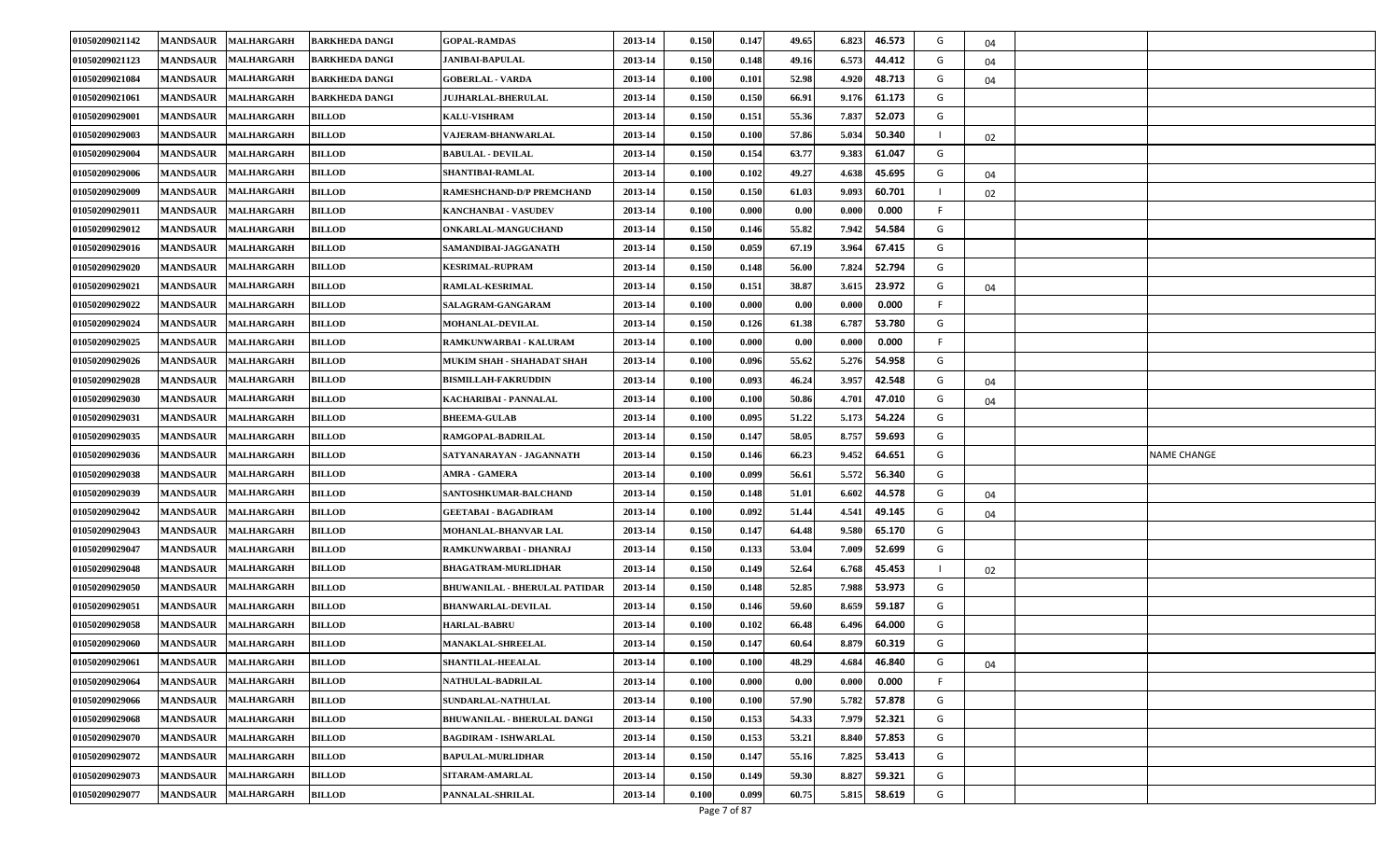| 01050209029082 | <b>MANDSAUR</b> | <b>MALHARGARH</b> | <b>BILLOD</b> | OMPRAKASH-KANWARLAL         | 2013-14 | 0.150 | 0.152 | 58.56 | 8.424<br>55.567 | G  |    |  |
|----------------|-----------------|-------------------|---------------|-----------------------------|---------|-------|-------|-------|-----------------|----|----|--|
| 01050209029083 | <b>MANDSAUR</b> | <b>MALHARGARH</b> | <b>BILLOD</b> | RAMESHCHAND-NATHULAL        | 2013-14 | 0.150 | 0.146 | 53.27 | 7.313<br>50.261 | G  | 04 |  |
| 01050209029084 | <b>MANDSAUR</b> | <b>MALHARGARH</b> | <b>BILLOD</b> | <b>RAJESHKUMAR-NATHULAL</b> | 2013-14 | 0.100 | 0.098 | 61.55 | 5.953<br>60.560 | G  |    |  |
| 01050209029088 | <b>MANDSAUR</b> | <b>MALHARGARH</b> | <b>BILLOD</b> | <b>JAGDISHCHAND-RUPRAM</b>  | 2013-14 | 0.100 | 0.102 | 59.49 | 6.119<br>59.990 |    | 02 |  |
| 01050209029090 | <b>MANDSAUR</b> | <b>MALHARGARH</b> | <b>BILLOD</b> | KAMLESHKUMAR-DHANRAJ        | 2013-14 | 0.150 | 0.140 | 53.56 | 53.481<br>7.498 | G  |    |  |
| 01050209029092 | <b>MANDSAUR</b> | <b>MALHARGARH</b> | <b>BILLOD</b> | <b>BANSILAL-DEVILAL</b>     | 2013-14 | 0.150 | 0.147 | 62.60 | 8.675<br>59.094 | G  |    |  |
| 01050209029093 | <b>MANDSAUR</b> | <b>MALHARGARH</b> | <b>BILLOD</b> | LAXMINARAYAN-BHERULAL       | 2013-14 | 0.150 | 0.000 | 0.00  | 0.000<br>0.000  |    |    |  |
| 01050209029095 | <b>MANDSAUR</b> | <b>MALHARGARH</b> | <b>BILLOD</b> | <b>BALRAM-KALURAM</b>       | 2013-14 | 0.150 | 0.000 | 0.00  | 0.000<br>0.000  |    |    |  |
| 01050209029098 | <b>MANDSAUR</b> | <b>MALHARGARH</b> | <b>BILLOD</b> | SUNDARLAL-RAMDAYAL          | 2013-14 | 0.150 | 0.000 | 0.00  | 0.000<br>0.000  |    |    |  |
| 01050209029107 | <b>MANDSAUR</b> | <b>MALHARGARH</b> | <b>BILLOD</b> | <b>JAGDISH-KISHANLAL</b>    | 2013-14 | 0.150 | 0.150 | 59.04 | 8.164<br>54.427 | G  |    |  |
| 01050209029112 | <b>MANDSAUR</b> | <b>MALHARGARH</b> | <b>BILLOD</b> | <b>HARISINGH-AMRATRAM</b>   | 2013-14 | 0.100 | 0.000 | 0.00  | 0.000<br>0.000  |    |    |  |
| 01050209029113 | <b>MANDSAUR</b> | <b>MALHARGARH</b> | <b>BILLOD</b> | <b>BAGDIRAM-KARURAM</b>     | 2013-14 | 0.150 | 0.148 | 60.24 | 9.036<br>61.054 | G  |    |  |
| 01050209029114 | <b>MANDSAUR</b> | <b>MALHARGARH</b> | <b>BILLOD</b> | <b>BALU-RATANLAL</b>        | 2013-14 | 0.100 | 0.099 | 59.10 | 5.674<br>57.487 | G  |    |  |
| 01050209029118 | <b>MANDSAUR</b> | <b>MALHARGARH</b> | <b>BILLOD</b> | SHYAMU-MANGULAL             | 2013-14 | 0.150 | 0.139 | 55.83 | 7.370<br>53.022 | G  |    |  |
| 01050209029125 | <b>MANDSAUR</b> | <b>MALHARGARH</b> | <b>BILLOD</b> | <b>MADANLAL-KACHRULAL</b>   | 2013-14 | 0.150 | 0.145 | 56.47 | 7.309<br>50.303 | G  | 04 |  |
| 01050209029130 | <b>MANDSAUR</b> | <b>MALHARGARH</b> | <b>BILLOD</b> | <b>BABULAL-GANGARAM</b>     | 2013-14 | 0.100 | 0.099 | 57.10 | 5.816<br>58.747 | G  |    |  |
| 01050209029132 | <b>MANDSAUR</b> | <b>MALHARGARH</b> | <b>BILLOD</b> | SITABAI-MOHANLAL            | 2013-14 | 0.100 | 0.100 | 53.10 | 5.189<br>51.994 |    | 02 |  |
| 01050209029055 | <b>MANDSAUR</b> | <b>MALHARGARH</b> | <b>BILLOD</b> | KAMLASHANKAR-GANGARAM       | 2013-14 | 0.150 | 0.139 | 60.16 | 8.440<br>60.589 | G  |    |  |
| 01050209029136 | <b>MANDSAUR</b> | <b>MALHARGARH</b> | <b>BILLOD</b> | KANCHANBAI - VARDICHAND     | 2013-14 | 0.100 | 0.097 | 57.14 | 5.518<br>56.770 | G  |    |  |
| 01050209029139 | <b>MANDSAUR</b> | <b>MALHARGARH</b> | <b>BILLOD</b> | DULLESINGH-UMENDRASINGH     | 2013-14 | 0.100 | 0.000 | 0.00  | 0.000<br>0.000  |    |    |  |
| 01050209029140 | <b>MANDSAUR</b> | <b>MALHARGARH</b> | <b>BILLOD</b> | RAMESHWAR - BHANWARLAL      | 2013-14 | 0.150 | 0.150 | 58.75 | 8.695<br>57.851 |    | 02 |  |
| 01050209029143 | <b>MANDSAUR</b> | <b>MALHARGARH</b> | <b>BILLOD</b> | <b>BHERULAL-DEVILAL</b>     | 2013-14 | 0.100 | 0.000 | 0.00  | 0.000<br>0.000  | -F |    |  |
| 01050209029148 | <b>MANDSAUR</b> | <b>MALHARGARH</b> | <b>BILLOD</b> | <b>BANSILAL-BAPULAL</b>     | 2013-14 | 0.150 | 0.150 | 57.26 | 8.507<br>56.638 | G  |    |  |
| 01050209029151 | <b>MANDSAUR</b> | <b>MALHARGARH</b> | <b>BILLOD</b> | <b>BHERU-NAHARJI</b>        | 2013-14 | 0.150 | 0.141 | 54.28 | 7.173<br>50.981 | G  | 04 |  |
| 01050209029157 | <b>MANDSAUR</b> | <b>MALHARGARH</b> | <b>BILLOD</b> | MUKESHKUMAR-D/P BHULLIBAI   | 2013-14 | 0.150 | 0.150 | 55.68 | 7.827<br>52.180 | G  |    |  |
| 01050209029160 | <b>MANDSAUR</b> | <b>MALHARGARH</b> | <b>BILLOD</b> | PRABHULAL-NANURAM           | 2013-14 | 0.100 | 0.102 | 49.89 | 4.647<br>45.470 | G  | 04 |  |
| 01050209029166 | <b>MANDSAUR</b> | <b>MALHARGARH</b> | <b>BILLOD</b> | <b>RAMLAL-SHREELAL</b>      | 2013-14 | 0.150 | 0.153 | 64.03 | 9.540<br>62.557 | G  |    |  |
| 01050209029167 | <b>MANDSAUR</b> | <b>MALHARGARH</b> | <b>BILLOD</b> | SAMRATH - DEVILAL           | 2013-14 | 0.100 | 0.100 | 59.91 | 5.786<br>57.860 | G  |    |  |
| 01050209029168 | <b>MANDSAUR</b> | <b>MALHARGARH</b> | <b>BILLOD</b> | <b>BHERULAL BAGDIRAM</b>    | 2013-14 | 0.100 | 0.100 | 53.44 | 5.138<br>51.380 | G  |    |  |
| 01050209029171 | <b>MANDSAUR</b> | <b>MALHARGARH</b> | <b>BILLOD</b> | RAMCHANDRA-BHANWARLAL       | 2013-14 | 0.150 | 0.143 | 57.17 | 8.314<br>58.059 | G  |    |  |
| 01050209029176 | <b>MANDSAUR</b> | <b>MALHARGARH</b> | <b>BILLOD</b> | <b>GOUTAMLAL-KESRIMAL</b>   | 2013-14 | 0.150 | 0.154 | 56.54 | 8.190<br>53.044 | G  |    |  |
| 01050209029179 | <b>MANDSAUR</b> | <b>MALHARGARH</b> | <b>BILLOD</b> | KACHRULAL-NAHARJI           | 2013-14 | 0.150 | 0.139 | 57.53 | 7.791<br>56.172 | G  |    |  |
| 01050209029181 | <b>MANDSAUR</b> | <b>MALHARGARH</b> | <b>BILLOD</b> | <b>BHULIBAI-RAMLAL</b>      | 2013-14 | 0.150 | 0.000 | 0.00  | 0.000<br>0.000  |    |    |  |
| 01050209029194 | <b>MANDSAUR</b> | <b>MALHARGARH</b> | <b>BILLOD</b> | <b>OMPRAKASH-DEVILAL</b>    | 2013-14 | 0.150 | 0.146 | 61.23 | 8.738<br>60.014 | G  |    |  |
| 01050209029195 | <b>MANDSAUR</b> | <b>MALHARGARH</b> | <b>BILLOD</b> | MANKUNWARBAI-ASHOKKUMAR     | 2013-14 | 0.100 | 0.101 | 67.62 | 6.115<br>60.425 |    | 02 |  |
| 01050209029196 | <b>MANDSAUR</b> | <b>MALHARGARH</b> | <b>BILLOD</b> | BAKLMUKAN-PRABHULAL         | 2013-14 | 0.150 | 0.146 | 54.71 | 7.839<br>53.692 | G  |    |  |
| 01050209029197 | <b>MANDSAUR</b> | <b>MALHARGARH</b> | <b>BILLOD</b> | <b>BABULAL-DALUJI</b>       | 2013-14 | 0.150 | 0.150 | 60.65 | 9.175<br>61.167 | G  |    |  |
| 01050209029199 | <b>MANDSAUR</b> | <b>MALHARGARH</b> | <b>BILLOD</b> | DASHRATH-MOHANLAL           | 2013-14 | 0.100 | 0.042 | 57.68 | 2.365<br>56.851 | G  |    |  |
| 01050209029202 | <b>MANDSAUR</b> | <b>MALHARGARH</b> | <b>BILLOD</b> | <b>BHAGATRAM-PRABHULAL</b>  | 2013-14 | 0.100 | 0.100 | 61.79 | 1.986<br>19.940 |    | 02 |  |
| 01050209029203 | <b>MANDSAUR</b> | <b>MALHARGARH</b> | <b>BILLOD</b> | <b>GANESHRAM-KEWARJI</b>    | 2013-14 | 0.100 | 0.103 | 57.19 | 52.643<br>5.417 | G  |    |  |
| 01050209029204 | <b>MANDSAUR</b> | <b>MALHARGARH</b> | <b>BILLOD</b> | SHANTILAL-BHANWARLAL        | 2013-14 | 0.150 | 0.153 | 57.73 | 8.585<br>56.111 | G  |    |  |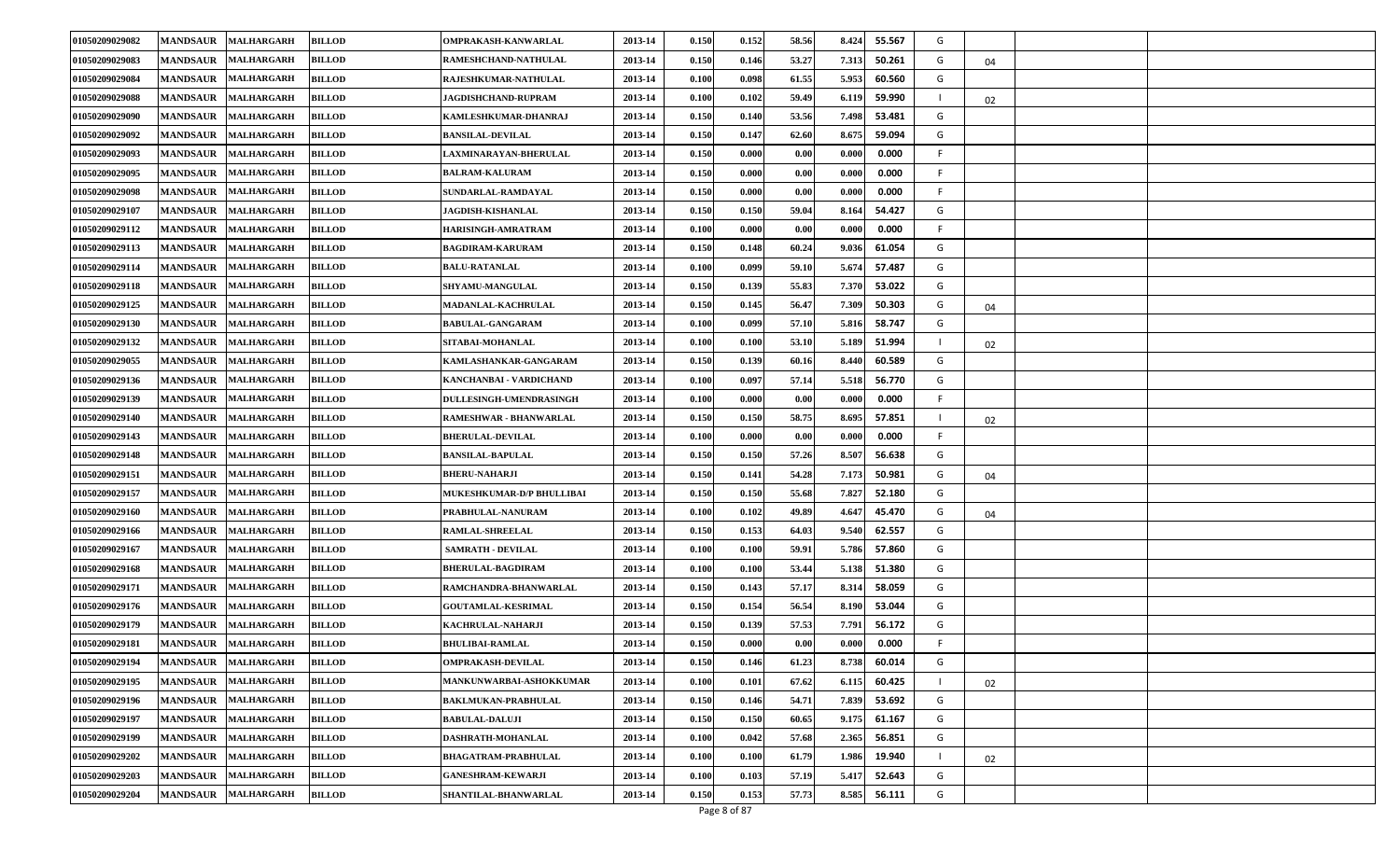| 01050209029206 | <b>MANDSAUR</b> | <b>MALHARGARH</b>   | <b>BILLOD</b>          | <b>BABULAL-PRABHULAL</b>                  | 2013-14 | 0.150 | 0.152 | 59.57 | 7.668<br>50.614 | G | 04 |                        |
|----------------|-----------------|---------------------|------------------------|-------------------------------------------|---------|-------|-------|-------|-----------------|---|----|------------------------|
| 01050209029211 | <b>MANDSAUR</b> | <b>MALHARGARH</b>   | <b>BILLOD</b>          | <b>JAGDISH-KANHIYALAL</b>                 | 2013-14 | 0.100 | 0.100 | 53.55 | 1.637<br>16.370 |   | 02 |                        |
| 01050209029212 | <b>MANDSAUR</b> | <b>MALHARGARH</b>   | <b>BILLOD</b>          | <b>JAGDISH-NAHARJI</b>                    | 2013-14 | 0.150 | 0.155 | 59.09 | 9.269<br>59.646 | G |    |                        |
| 01050209029214 | <b>MANDSAUR</b> | <b>MALHARGARH</b>   | <b>BILLOD</b>          | RADHESHYAM-JAGNAATH                       | 2013-14 | 0.150 | 0.000 | 0.00  | 0.000<br>0.000  |   |    |                        |
| 01050209029215 | <b>MANDSAUR</b> | <b>MALHARGARH</b>   | <b>BILLOD</b>          | <b>BHERULAL-BANSILAL</b>                  | 2013-14 | 0.150 | 0.140 | 57.47 | 7.816<br>55.709 | G |    |                        |
| 01050209029216 | <b>MANDSAUR</b> | <b>MALHARGARH</b>   | <b>BILLOD</b>          | <b>DEVILAL-ISHWARLAL</b>                  | 2013-14 | 0.100 | 0.101 | 57.24 | 5.920<br>58.730 | G |    |                        |
| 01050209029018 | <b>MANDSAUR</b> | <b>MALHARGARH</b>   | <b>BILLOD</b>          | NANDLAL-RAMLAL                            | 2013-14 | 0.150 | 0.154 | 59.29 | 8.368<br>54.515 |   | 02 |                        |
| 01050209029219 | <b>MANDSAUR</b> | <b>MALHARGARH</b>   | <b>BILLOD</b>          | JUJHARLAL-BAGDIRAM                        | 2013-14 | 0.100 | 0.000 | 0.00  | 0.000<br>0.000  |   |    |                        |
| 01050209029222 | <b>MANDSAUR</b> | <b>MALHARGARH</b>   | <b>BILLOD</b>          | RAMESHWAR-KANIRAM                         | 2013-14 | 0.100 | 0.000 | 0.00  | 0.000<br>0.000  |   |    |                        |
| 01050209029023 | <b>MANDSAUR</b> | <b>MALHARGARH</b>   | <b>BILLOD</b>          | <b>MANGILAL HEERALAL</b>                  | 2013-14 | 0.150 | 0.135 | 65.82 | 8.942<br>66.139 | G |    |                        |
| 01050209029076 | <b>MANDSAUR</b> | <b>MALHARGARH</b>   | <b>BILLOD</b>          | <b>GULAM NABI - ABDUL RAHMAN</b>          | 2013-14 | 0.100 | 0.051 | 57.49 | 52.747<br>2.669 | G |    |                        |
| 01050209029227 | <b>MANDSAUR</b> | <b>MALHARGARH</b>   | <b>BILLOD</b>          | <b>KARULAL S/O NANALAL D/P</b><br>NANDRAM | 2013-14 | 0.150 | 0.147 | 60.60 | 8.926<br>60.721 | G |    |                        |
| 01050209029210 | <b>MANDSAUR</b> | <b>MALHARGARH</b>   | <b>BILLOD</b>          | <b>BABULAL-RAMLAL</b>                     | 2013-14 | 0.100 | 0.051 | 49.00 | 2.135<br>42.194 |   | 02 |                        |
| 01050209029231 | <b>MANDSAUR</b> | <b>MALHARGARH</b>   | <b>BILLOD</b>          | <b>BHAGVATIBAI-MATHURALAL</b>             | 2013-14 | 0.100 | 0.099 | 51.69 | 4.667<br>47.141 | G | 04 |                        |
| 01050209029091 | <b>MANDSAUR</b> | <b>MALHARGARH</b>   | <b>BILLOD</b>          | SURESHCHAND-DHANRAJ                       | 2013-14 | 0.150 | 0.128 | 52.92 | 6.849<br>53.508 | G |    |                        |
| 01050209029142 | <b>MANDSAUR</b> | <b>MALHARGARH</b>   | <b>BILLOD</b>          | KANHIYALAL-AMRITRAM                       | 2013-14 | 0.100 | 0.100 | 56.88 | 4.656<br>46.560 |   | 02 |                        |
| 01050209029057 | <b>MANDSAUR</b> | <b>MALHARGARH</b>   | <b>BILLOD</b>          | AMARNATH - JEET NATH                      | 2013-14 | 0.100 | 0.103 | 58.34 | 5.859<br>57.161 | G |    |                        |
| 01050209029116 | <b>MANDSAUR</b> | <b>MALHARGARH</b>   | <b>BILLOD</b>          | PRAKASHCHAND-LAXMAN                       | 2013-14 | 0.150 | 0.146 | 52.21 | 7.153<br>49.060 | G | 04 |                        |
| 01050209029111 | <b>MANDSAUR</b> | <b>MALHARGARH</b>   | <b>BILLOD</b>          | PARASRAM-AMRATRAM                         | 2013-14 | 0.100 | 0.000 | 0.00  | 0.000<br>0.000  |   |    |                        |
| 01050209029173 | <b>MANDSAUR</b> | <b>MALHARGARH</b>   | <b>BILLOD</b>          | <b>NATHULAL-JAISINGH</b>                  | 2013-14 | 0.150 | 0.145 | 56.07 | 7.674<br>52.888 | G |    |                        |
| 01050209029183 | <b>MANDSAUR</b> | <b>MALHARGARH</b>   | <b>BILLOD</b>          | <b>MANGILAL-HAJARI</b>                    | 2013-14 | 0.100 | 0.102 | 51.81 | 5.203<br>51.010 | G |    |                        |
| 01050209019003 | <b>MANDSAUR</b> | <b>MALHARGARH</b>   | <b>BORKHEDI CHARAN</b> | <b>DEVILAL-NANDA</b>                      | 2013-14 | 0.150 | 0.147 | 58.94 | 8.622<br>58.573 | G |    |                        |
| 01050209019004 | <b>MANDSAUR</b> | <b>MALHARGARH</b>   | <b>BORKHEDI CHARAN</b> | RAMESHCHANDRA-DEVA                        | 2013-14 | 0.100 | 0.100 | 57.55 | 5.533<br>55.330 | G |    |                        |
| 01050209019005 | <b>MANDSAUR</b> | <b>MALHARGARH</b>   | <b>BORKHEDI CHARAN</b> | <b>GANGABAI - BHAGWAN</b>                 | 2013-14 | 0.100 | 0.100 | 55.56 | 5.500<br>54.945 | G |    |                        |
| 01050209019009 | <b>MANDSAUR</b> | <b>MALHARGARH</b>   | <b>BORKHEDI CHARAN</b> | <b>BAGDIRAM - NAWAL</b>                   | 2013-14 | 0.150 | 0.150 | 58.29 | 8.860<br>59.067 | G |    |                        |
| 01050209019010 | <b>MANDSAUR</b> | <b>MALHARGARH</b>   | <b>BORKHEDI CHARAN</b> | <b>JANIBAI-HEERALAL</b>                   | 2013-14 | 0.150 | 0.148 | 49.07 | 46.561<br>6.891 | G | 04 |                        |
| 01050209019011 | <b>MANDSAUR</b> | <b>MALHARGARH</b>   | <b>BORKHEDI CHARAN</b> | <b>SHANKARLAL-SAVA</b>                    | 2013-14 | 0.150 | 0.154 | 56.18 | 8.114<br>52.860 | G |    |                        |
| 01050209019015 | <b>MANDSAUR</b> | <b>MALHARGARH</b>   | <b>BORKHEDI CHARAN</b> | <b>PYARA-NANURAM</b>                      | 2013-14 | 0.150 | 0.150 | 61.09 | 9.251<br>61.509 | G |    |                        |
| 01050209019016 | <b>MANDSAUR</b> | <b>MALHARGARH</b>   | <b>BORKHEDI CHARAN</b> | <b>SANTOSHDAS-KALUDAS</b>                 | 2013-14 | 0.150 | 0.145 | 58.10 | 8.192<br>56.497 | G |    |                        |
| 01050209019017 | <b>MANDSAUR</b> | <b>MALHARGARH</b>   | <b>BORKHEDI CHARAN</b> | <b>RADHESHYAM -KARUDAS</b>                | 2013-14 | 0.150 | 0.151 | 63.48 | 9.232<br>61.342 | G |    | <b>NAME CHANGE</b>     |
| 01050209019018 | <b>MANDSAUR</b> | <b>MALHARGARH</b>   | <b>BORKHEDI CHARAN</b> | SATYANARAYAN-KISHANJI                     | 2013-14 | 0.150 | 0.147 | 63.32 | 61.625<br>9.028 | G |    |                        |
| 01050209019019 | <b>MANDSAUR</b> | <b>MALHARGARH</b>   | <b>BORKHEDI CHARAN</b> | RAMIBAI - UDAYRAM - KASHIBAI              | 2013-14 | 0.150 | 0.150 | 59.89 | 27.153<br>4.073 | G | 04 | <b>NAME CORRECTION</b> |
| 01050209019020 | <b>MANDSAUR</b> | <b>MALHARGARH</b>   | <b>BORKHEDI CHARAN</b> | <b>DHAPUBAI-GANESHRAM</b>                 | 2013-14 | 0.100 | 0.100 | 50.45 | 4.922<br>49.220 | G | 04 |                        |
| 01050209019021 |                 | MANDSAUR MALHARGARH | <b>BORKHEDI CHARAN</b> | <b>KAMALDAS-KALUDAS</b>                   | 2013-14 | 0.150 | 0.148 | 64.28 | 9.330<br>63.041 | G |    |                        |
| 01050209019025 | <b>MANDSAUR</b> | <b>MALHARGARH</b>   | <b>BORKHEDI CHARAN</b> | <b>RAMLAL-HEERALAL</b>                    | 2013-14 | 0.150 | 0.150 | 49.21 | 45.647<br>6.847 | G | 04 |                        |
| 01050209019026 | <b>MANDSAUR</b> | <b>MALHARGARH</b>   | <b>BORKHEDI CHARAN</b> | <b>KISHANLAL-NANDA</b>                    | 2013-14 | 0.150 | 0.152 | 54.33 | 7.567<br>49.685 | G | 04 |                        |
| 01050209019027 | <b>MANDSAUR</b> | <b>MALHARGARH</b>   | <b>BORKHEDI CHARAN</b> | <b>ONKARLAL-AMRA</b>                      | 2013-14 | 0.150 | 0.141 | 55.42 | 53.177<br>7.498 | G |    |                        |
| 01050209019028 | <b>MANDSAUR</b> | <b>MALHARGARH</b>   | <b>BORKHEDI CHARAN</b> | MOHANSINGH-RAMLAL                         | 2013-14 | 0.100 | 0.100 | 57.94 | 5.513<br>55.130 | G |    |                        |
| 01050209019029 | <b>MANDSAUR</b> | <b>MALHARGARH</b>   | <b>BORKHEDI CHARAN</b> | <b>UDAYRAM-SAVA</b>                       | 2013-14 | 0.150 | 0.150 | 55.84 | 8.719<br>58.127 | G |    |                        |
| 01050209019030 | <b>MANDSAUR</b> | <b>MALHARGARH</b>   | <b>BORKHEDI CHARAN</b> | <b>BHERULAL-PYARCHAND</b>                 | 2013-14 | 0.150 | 0.152 | 56.46 | 8.033<br>52.918 | G |    |                        |
| 01050209019031 | <b>MANDSAUR</b> | <b>MALHARGARH</b>   | <b>BORKHEDI CHARAN</b> | <b>KARULAL-RAMLAL</b>                     | 2013-14 | 0.150 | 0.155 | 64.28 | 9.715<br>62.880 | G |    | NAME CORRECTION        |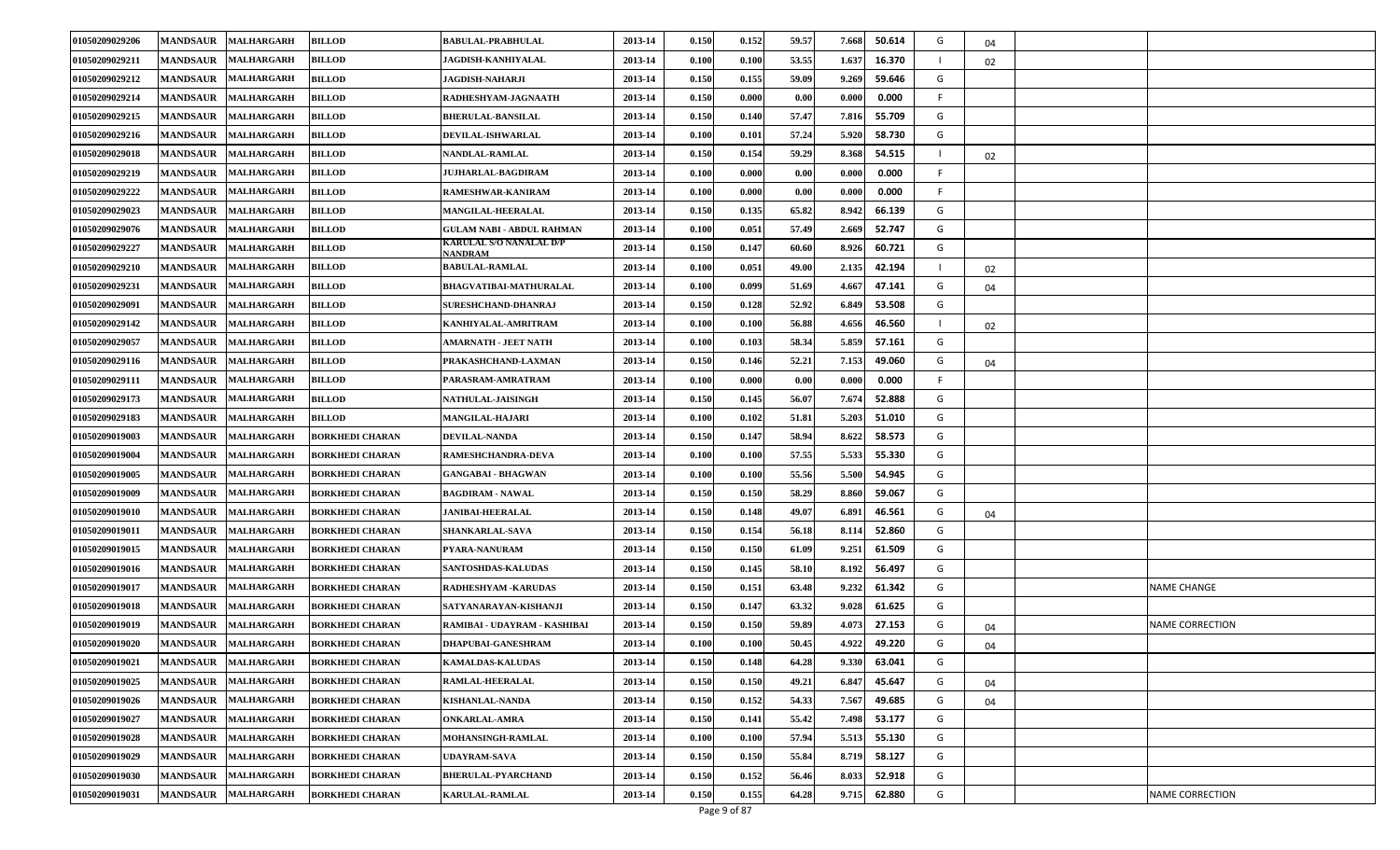| 01050209019032 | <b>MANDSAUR</b> | <b>MALHARGARH</b> | <b>BORKHEDI CHARAN</b> | <b>MADANDS-SANTOSHDAS</b>                                      | 2013-14 | 0.150 | 0.150 | 58.54 | 8.513  | 56.753 | G |    |                    |
|----------------|-----------------|-------------------|------------------------|----------------------------------------------------------------|---------|-------|-------|-------|--------|--------|---|----|--------------------|
| 01050209019033 | <b>MANDSAUR</b> | <b>MALHARGARH</b> | <b>BORKHEDI CHARAN</b> | POKHARLAL-SAVA                                                 | 2013-14 | 0.150 | 0.148 | 57.70 | 8.564  | 57.865 | G |    |                    |
| 01050209019034 | <b>MANDSAUR</b> | <b>MALHARGARH</b> | <b>BORKHEDI CHARAN</b> | MADANLAL-UDAYRAM                                               | 2013-14 | 0.150 | 0.146 | 63.66 | 9.467  | 64.931 | G |    |                    |
| 01050209019036 | <b>MANDSAUR</b> | <b>MALHARGARH</b> | <b>BORKHEDI CHARAN</b> | <b>KARULAL-NAVAL</b>                                           | 2013-14 | 0.100 | 0.101 | 63.20 | 6.501  | 64.239 | G |    |                    |
| 01050209019037 | <b>MANDSAUR</b> | <b>MALHARGARH</b> | <b>BORKHEDI CHARAN</b> | <b>GANPAT-BAGGA</b>                                            | 2013-14 | 0.150 | 0.147 | 68.05 | 10.470 | 71.322 | G |    |                    |
| 01050209019040 | <b>MANDSAUR</b> | <b>MALHARGARH</b> | <b>BORKHEDI CHARAN</b> | <b>PRAKASH-PYARCHAND</b>                                       | 2013-14 | 0.150 | 0.143 | 59.50 | 8.220  | 57.684 | G |    |                    |
| 01050209019042 | <b>MANDSAUR</b> | <b>MALHARGARH</b> | <b>BORKHEDI CHARAN</b> | <b>KANWARLAL-AMRA</b>                                          | 2013-14 | 0.150 | 0.150 | 56.78 | 9.044  | 60.293 | G |    |                    |
| 01050209019044 | <b>MANDSAUR</b> | <b>MALHARGARH</b> | <b>BORKHEDI CHARAN</b> | DEVILAL-BHANVARLAL BALAI                                       | 2013-14 | 0.100 | 0.100 | 49.31 | 4.924  | 49.339 | G | 04 |                    |
| 01050209019045 | <b>MANDSAUR</b> | <b>MALHARGARH</b> | <b>BORKHEDI CHARAN</b> | KISHOREDAS-RADHESHYAM                                          | 2013-14 | 0.150 | 0.150 | 64.98 | 10.044 | 66.960 | G |    |                    |
| 01050209019048 | <b>MANDSAUR</b> | <b>MALHARGARH</b> | <b>BORKHEDI CHARAN</b> | <b>RAJARAM-AMRA</b>                                            | 2013-14 | 0.100 | 0.100 | 56.76 | 5.627  | 56.553 | G |    |                    |
| 01050209019050 | <b>MANDSAUR</b> | <b>MALHARGARH</b> | <b>BORKHEDI CHARAN</b> | MOTIYABAI-LUXMAN                                               | 2013-14 | 0.100 | 0.098 | 46.66 | 4.593  | 47.059 | G | 04 |                    |
| 01050209019051 | <b>MANDSAUR</b> | <b>MALHARGARH</b> | <b>BORKHEDI CHARAN</b> | <b>MANGILAL - PARTHA</b>                                       | 2013-14 | 0.100 | 0.102 | 49.67 | 5.130  | 50.196 | G | 04 |                    |
| 01050209019055 | <b>MANDSAUR</b> | <b>MALHARGARH</b> | <b>BORKHEDI CHARAN</b> | <b>HARISINGH-DEVIDAN</b>                                       | 2013-14 | 0.100 | 0.098 | 49.85 | 4.992  | 51.148 | G |    |                    |
| 01050209019059 | <b>MANDSAUR</b> | <b>MALHARGARH</b> | <b>BORKHEDI CHARAN</b> | <b>NARAYAN-KALU</b>                                            | 2013-14 | 0.100 | 0.099 | 55.96 | 5.396  | 54.395 | G |    |                    |
| 01050209019060 | <b>MANDSAUR</b> | <b>MALHARGARH</b> | <b>BORKHEDI CHARAN</b> | <b>NARAYAN-BHUWAN</b>                                          | 2013-14 | 0.100 | 0.103 | 59.46 | 6.133  | 59.602 | G |    |                    |
| 01050209019083 | <b>MANDSAUR</b> | <b>MALHARGARH</b> | <b>BORKHEDI CHARAN</b> | <b>LAXMAN-BHAGWAN</b>                                          | 2013-14 | 0.100 | 0.101 | 56.41 | 5.923  | 58.528 | G |    |                    |
| 01050209019067 | <b>MANDSAUR</b> | <b>MALHARGARH</b> | <b>BORKHEDI CHARAN</b> | <b>MULCHAND-RAMLAL</b>                                         | 2013-14 | 0.150 | 0.152 | 60.35 | 8.587  | 56.605 | G |    |                    |
| 01050209019068 | <b>MANDSAUR</b> | <b>MALHARGARH</b> | <b>BORKHEDI CHARAN</b> | <b>PARBHULAL-KARULAL</b>                                       | 2013-14 | 0.100 | 0.101 | 65.61 | 6.467  | 63.903 | G |    |                    |
| 01050209019070 | <b>MANDSAUR</b> | <b>MALHARGARH</b> | <b>BORKHEDI CHARAN</b> | <b>BANSHILAL-BHAGVAN</b>                                       | 2013-14 | 0.100 | 0.102 | 65.28 | 6.388  | 62.627 | G |    |                    |
| 01050209019071 | <b>MANDSAUR</b> | <b>MALHARGARH</b> | <b>BORKHEDI CHARAN</b> | <b>KANWARLAL MOTILAL</b>                                       | 2013-14 | 0.150 | 0.152 | 56.16 | 7.838  | 51.430 | G |    |                    |
| 01050209019077 | <b>MANDSAUR</b> | <b>MALHARGARH</b> | <b>BORKHEDI CHARAN</b> | RAYSINGH-BHAGWANSINGH                                          | 2013-14 | 0.100 | 0.099 | 55.54 | 5.641  | 56.980 | G |    |                    |
| 01050209019007 | <b>MANDSAUR</b> | <b>MALHARGARH</b> | <b>BORKHEDI CHARAN</b> | <b>BHONIRAM-PYARA</b>                                          | 2013-14 | 0.100 | 0.100 | 54.34 | 5.566  | 55.660 | G |    |                    |
| 01050209019043 | <b>MANDSAUR</b> | <b>MALHARGARH</b> | <b>BORKHEDI CHARAN</b> | <b>BHERULAL-BHANWARLAL</b>                                     | 2013-14 | 0.100 | 0.100 | 62.96 | 6.152  | 61.520 | G |    |                    |
| 01050209019072 | <b>MANDSAUR</b> | <b>MALHARGARH</b> | <b>BORKHEDI CHARAN</b> | <b>CHENRAM-RAMESHCHAND</b>                                     | 2013-14 | 0.100 | 0.099 | 60.04 | 5.858  | 59.352 | G |    |                    |
| 01050209019057 | <b>MANDSAUR</b> | <b>MALHARGARH</b> | <b>BORKHEDI CHARAN</b> | SHANIBAI - SHARDABAI - BAGDIRAM                                | 2013-14 | 0.100 | 0.099 | 48.07 | 4.814  | 48.577 | G | 04 | <b>NAME CHANGE</b> |
| 01050209019090 | <b>MANDSAUR</b> | <b>MALHARGARH</b> | <b>BORKHEDI CHARAN</b> | <b>BAPULAL-NANDA</b>                                           | 2013-14 | 0.150 | 0.149 | 61.03 | 9.425  | 63.170 | G |    |                    |
| 01050209019091 | <b>MANDSAUR</b> | <b>MALHARGARH</b> | <b>BORKHEDI CHARAN</b> | <b>TULSIRAM-MOHANLAL</b>                                       | 2013-14 | 0.100 | 0.100 | 54.31 | 5.555  | 55.550 | G |    |                    |
| 01050209019049 | <b>MANDSAUR</b> | <b>MALHARGARH</b> | <b>BORKHEDI CHARAN</b> | HIRALAL - RAMCHANDRA                                           | 2013-14 | 0.100 | 0.098 | 64.08 | 5.840  | 59.836 | G |    |                    |
| 01050209019092 | <b>MANDSAUR</b> | <b>MALHARGARH</b> | <b>BORKHEDI CHARAN</b> | <b>DASHRATH URF MAKRAM</b> ·<br><u> VARDICHAND - JHAMKUBAI</u> | 2013-14 | 0.100 | 0.100 | 54.03 | 5.171  | 51.710 | G |    |                    |
| 01050209019069 | <b>MANDSAUR</b> | <b>MALHARGARH</b> | <b>BORKHEDI CHARAN</b> | KANHIYALAL-BHIMSINGH                                           | 2013-14 | 0.150 | 0.146 | 56.58 | 7.865  | 54.018 | G |    |                    |
| 01050209001024 | <b>MANDSAUR</b> | <b>MALHARGARH</b> | <b>CHAYAN</b>          | RADHABAI-GANGARAM                                              | 2013-14 | 0.150 | 0.147 | 48.26 | 3.585  | 24.388 | G | 04 |                    |
| 01050209001001 | <b>MANDSAUR</b> | <b>MALHARGARH</b> | CHAYAN                 | PRABHUBAI - MANGILAL                                           | 2013-14 | 0.100 | 0.096 | 59.55 | 5.844  | 60.938 | G |    |                    |
| 01050209001002 | <b>MANDSAUR</b> | <b>MALHARGARH</b> | <b>CHAYAN</b>          | SITABAI-KISHANLAL                                              | 2013-14 | 0.150 | 0.148 | 57.01 | 7.827  | 52.814 | G |    |                    |
| 01050209001015 | <b>MANDSAUR</b> | <b>MALHARGARH</b> | <b>CHAYAN</b>          | JAMNASHANKAR-MANGILAL                                          | 2013-14 | 0.100 | 0.100 | 59.52 | 5.535  | 55.350 |   | 02 |                    |
| 01050209001032 | <b>MANDSAUR</b> | <b>MALHARGARH</b> | <b>CHAYAN</b>          | DEVILAL-KANHIYALAL                                             | 2013-14 | 0.100 | 0.094 | 52.15 | 2.555  | 27.181 | G | 04 |                    |
| 01050209001037 | <b>MANDSAUR</b> | <b>MALHARGARH</b> | <b>CHAYAN</b>          | SITABAI-SITARAM                                                | 2013-14 | 0.100 | 0.099 | 53.58 | 2.962  | 30.041 | G | 04 |                    |
| 01050209015001 | <b>MANDSAUR</b> | <b>MALHARGARH</b> | <b>DEVAKHEDA</b>       | ANJANABAI - BHERULAL                                           | 2013-14 | 0.100 | 0.101 | 59.85 | 6.130  | 60.633 | G |    | <b>NAME CHANGE</b> |
| 01050209015002 | <b>MANDSAUR</b> | <b>MALHARGARH</b> | <b>DEVAKHEDA</b>       | <b>BHUVAN-GOBARLAL</b>                                         | 2013-14 | 0.150 | 0.150 | 61.28 | 9.034  | 60.428 | G |    |                    |
| 01050209015005 | <b>MANDSAUR</b> | <b>MALHARGARH</b> | <b>DEVAKHEDA</b>       | SURAJBAI-SITARAM                                               | 2013-14 | 0.150 | 0.149 | 59.56 | 8.696  | 58.245 | G |    |                    |
| 01050209015006 | <b>MANDSAUR</b> | <b>MALHARGARH</b> | <b>DEVAKHEDA</b>       | <b>BHAGWANTIBAI-RAMA</b>                                       | 2013-14 | 0.150 | 0.150 | 57.16 | 4.018  | 26.876 | G | 04 |                    |
| 01050209015007 | <b>MANDSAUR</b> | <b>MALHARGARH</b> | <b>DEVAKHEDA</b>       | <b>BALMUKUND S/O NANDRAM D/P</b><br><b>HARDARIBAL</b>          | 2013-14 | 0.150 | 0.147 | 59.41 | 8.725  | 59.516 | G |    | <b>NAME CHANGE</b> |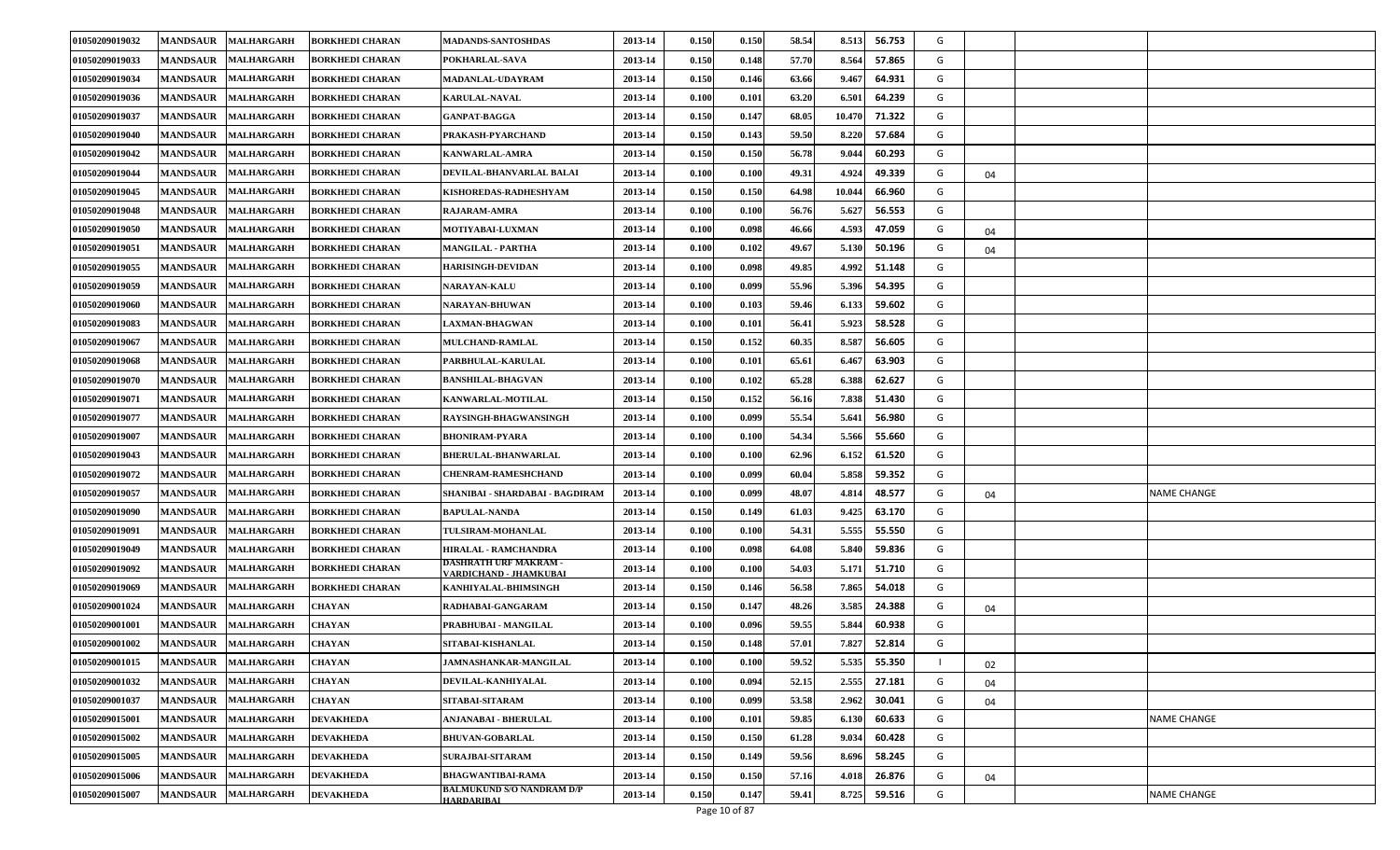| 01050209015008 | <b>MANDSAUR</b> | <b>MALHARGARH</b> | <b>DEVAKHEDA</b> | <b>JHAMKUBAI-JAYSINGH</b>      | 2013-14 | 0.150 | 0.062            | 60.00 | 3.171<br>51.477  | G |    |                    |
|----------------|-----------------|-------------------|------------------|--------------------------------|---------|-------|------------------|-------|------------------|---|----|--------------------|
| 01050209015009 | <b>MANDSAUR</b> | <b>MALHARGARH</b> | <b>DEVAKHEDA</b> | RATANLAL-GOBARLAL              | 2013-14 | 0.100 | 0.103            | 60.96 | 5.817<br>56.751  | G |    |                    |
| 01050209015010 | <b>MANDSAUR</b> | <b>MALHARGARH</b> | <b>DEVAKHEDA</b> | HUDDIBAI-RAMLAL                | 2013-14 | 0.150 | 0.147            | 54.28 | 56.615<br>8.328  | G |    |                    |
| 01050209015013 | <b>MANDSAUR</b> | <b>MALHARGARH</b> | <b>DEVAKHEDA</b> | <b>LALA-HIRA</b>               | 2013-14 | 0.100 | 0.000            | 0.00  | 0.000<br>0.000   |   |    |                    |
| 01050209015015 | <b>MANDSAUR</b> | <b>MALHARGARH</b> | <b>DEVAKHEDA</b> | SATNARAYAN-BAGDIRAM            | 2013-14 | 0.150 | 0.151            | 62.06 | 8.88<br>58.750   | G |    |                    |
| 01050209015016 | <b>MANDSAUR</b> | <b>MALHARGARH</b> | <b>DEVAKHEDA</b> | <b>BAPULAL-D/P-JAVARIYA</b>    | 2013-14 | 0.150 | 0.143            | 58.45 | 8.525<br>59.615  | G |    |                    |
| 01050209015017 | <b>MANDSAUR</b> | <b>MALHARGARH</b> | <b>DEVAKHEDA</b> | RADHESAYAM-MADHOLAL            | 2013-14 | 0.150 | 0.150            | 57.09 | 55.638<br>8.368  | G |    |                    |
| 01050209015020 | <b>MANDSAUR</b> | <b>MALHARGARH</b> | <b>DEVAKHEDA</b> | <b>GATTUBAI - BHAWARLAL</b>    | 2013-14 | 0.150 | 0.148            | 58.03 | 57.383<br>8.464  | G |    |                    |
| 01050209015023 | <b>MANDSAUR</b> | <b>MALHARGARH</b> | <b>DEVAKHEDA</b> | <b>GOVINDDAS-NARSINGH</b>      | 2013-14 | 0.100 | 0.103            | 59.69 | 4.826<br>47.037  | G | 04 |                    |
| 01050209015025 | <b>MANDSAUR</b> | <b>MALHARGARH</b> | <b>DEVAKHEDA</b> | KANHIYALAL-MADHOJI             | 2013-14 | 0.150 | 0.148            | 50.60 | 6.845<br>46.281  | G | 04 |                    |
| 01050209015028 | <b>MANDSAUR</b> | <b>MALHARGARH</b> | <b>DEVAKHEDA</b> | <b>MANOHAR-ASARAM</b>          | 2013-14 | 0.150 | 0.150            | 51.58 | 7.634<br>50.961  | G | 04 |                    |
| 01050209015030 | <b>MANDSAUR</b> | <b>MALHARGARH</b> | <b>DEVAKHEDA</b> | <b>VIRAMLAL-RAMLAL</b>         | 2013-14 | 0.150 | 0.147            | 57.95 | 8.924<br>60.584  | G |    |                    |
| 01050209015032 | <b>MANDSAUR</b> | <b>MALHARGARH</b> | <b>DEVAKHEDA</b> | <b>KISHORE-RATANLAL</b>        | 2013-14 | 0.150 | 0.148            | 66.46 | 9.903<br>66.777  | G |    |                    |
| 01050209015035 | <b>MANDSAUR</b> | <b>MALHARGARH</b> | <b>DEVAKHEDA</b> | <b>BHAGIRATH-RATANLAL</b>      | 2013-14 | 0.150 | 0.150            | 56.63 | 8.672<br>58.007  | G |    |                    |
| 01050209015040 | <b>MANDSAUR</b> | <b>MALHARGARH</b> | <b>DEVAKHEDA</b> | KANWARLAL-NANULAL              | 2013-14 | 0.100 | 0.102            | 65.30 | 6.362<br>62.129  |   | 02 |                    |
| 01050209015041 | <b>MANDSAUR</b> | <b>MALHARGARH</b> | <b>DEVAKHEDA</b> | <b>JUJHARLAL-NATHULAL</b>      | 2013-14 | 0.100 | 0.102            | 55.65 | 5.128<br>50.275  | G | 04 |                    |
| 01050209015043 | <b>MANDSAUR</b> | <b>MALHARGARH</b> | <b>DEVAKHEDA</b> | KAMLABAI - KARULAL             | 2013-14 | 0.150 | 0.149            | 54.28 | 8.243<br>55.434  | G |    |                    |
| 01050209015046 | <b>MANDSAUR</b> | <b>MALHARGARH</b> | <b>DEVAKHEDA</b> | PRABHUDAS-KISHANDAS            | 2013-14 | 0.150 | 0.144            | 53.87 | 52.484<br>7.542  | G |    |                    |
| 01050209015053 | <b>MANDSAUR</b> | <b>MALHARGARH</b> | <b>DEVAKHEDA</b> | <b>RAGHUVEER-BHAGWAN</b>       | 2013-14 | 0.100 | 0.098            | 58.49 | 5.523<br>56.530  | G |    |                    |
| 01050209015057 | <b>MANDSAUR</b> | <b>MALHARGARH</b> | <b>DEVAKHEDA</b> | <b>NARAYANLAL-KARULAL</b>      | 2013-14 | 0.100 | 0.099            | 53.99 | 4.813<br>48.715  |   | 02 |                    |
| 01050209015058 | <b>MANDSAUR</b> | <b>MALHARGARH</b> | <b>DEVAKHEDA</b> | RAMNARAYAN-BAGDIRAM            | 2013-14 | 0.150 | 0.146            | 56.13 | 7.954<br>54.592  | G |    |                    |
| 01050209015059 | <b>MANDSAUR</b> | <b>MALHARGARH</b> | <b>DEVAKHEDA</b> | DHANNALAL-KARULAL              | 2013-14 | 0.150 | 0.149            | 59.17 | 8.977<br>60.208  | G |    |                    |
| 01050209015060 | <b>MANDSAUR</b> | <b>MALHARGARH</b> | <b>DEVAKHEDA</b> | <b>DEUBAI-KARULAL</b>          | 2013-14 | 0.100 | 0.034            | 64.22 | 63.676<br>2.165  | G |    |                    |
| 01050209015061 | <b>MANDSAUR</b> | <b>MALHARGARH</b> | <b>DEVAKHEDA</b> | KACHRULAL-NARAYANBAGRI         | 2013-14 | 0.150 | 0.089            | 55.24 | 4.893<br>54.916  | G |    |                    |
| 01050209015062 | <b>MANDSAUR</b> | <b>MALHARGARH</b> | <b>DEVAKHEDA</b> | <b>BADRILAL-RAMLAL</b>         | 2013-14 | 0.150 | 0.146            | 57.85 | 7.653<br>52.598  | G |    |                    |
| 01050209015036 | <b>MANDSAUR</b> | <b>MALHARGARH</b> | <b>DEVAKHEDA</b> | KAMERIBAI-RAGHUNATH            | 2013-14 | 0.150 | 0.154            | 69.30 | 10.157<br>65.997 | G |    |                    |
| 01050209015019 | <b>MANDSAUR</b> | <b>MALHARGARH</b> | <b>DEVAKHEDA</b> | <b>GANSHYAMDAS-NARSINGHDAS</b> | 2013-14 | 0.150 | 0.149            | 68.70 | 3.484<br>23.351  | G | 04 |                    |
| 01050209015026 | <b>MANDSAUR</b> | <b>MALHARGARH</b> | <b>DEVAKHEDA</b> | <b>JUJHAR-BHANWARLAL</b>       | 2013-14 | 0.150 | 0.149            | 65.12 | 9.191<br>61.519  | G |    |                    |
| 01050209015024 | <b>MANDSAUR</b> | <b>MALHARGARH</b> | <b>DEVAKHEDA</b> | <b>BHAGWAN-HARLAL</b>          | 2013-14 | 0.100 | 0.099            | 55.54 | 5.451<br>54.839  |   | 02 |                    |
| 01050209015029 | <b>MANDSAUR</b> | <b>MALHARGARH</b> | <b>DEVAKHEDA</b> | RAMNARAYAN-HARLAL              | 2013-14 | 0.150 | 0.152            | 53.00 | 8.139<br>53.723  | G |    |                    |
| 01050209015012 | <b>MANDSAUR</b> | <b>MALHARGARH</b> | <b>DEVAKHEDA</b> | <b>BHULIBAI-MULCHAN</b>        | 2013-14 | 0.100 | 0.097            | 53.57 | 5.326<br>54.794  | G |    |                    |
| 01050209015031 | <b>MANDSAUR</b> | <b>MALHARGARH</b> | <b>DEVAKHEDA</b> | SATYANARAYAN - RAJARAM         | 2013-14 | 0.150 | 0.145            | 51.56 | 7.520<br>51.791  | G |    |                    |
| 01050209015050 | <b>MANDSAUR</b> | <b>MALHARGARH</b> | <b>DEVAKHEDA</b> | PRAMILABAI - BHAGWANLAL        | 2013-14 | 0.100 | 0.101            | 62.77 | 6.098<br>60.138  | G |    | <b>NAME CHANGE</b> |
| 01050209015004 | <b>MANDSAUR</b> | <b>MALHARGARH</b> | <b>DEVAKHEDA</b> | <b>MUKESH - DEVILAL</b>        | 2013-14 | 0.100 | 0.092            | 55.74 | 4.603<br>49.816  | G | 04 |                    |
| 01050209006001 | <b>MANDSAUR</b> | <b>MALHARGARH</b> | <b>DOBDA</b>     | SHYAMLAL-NANDRAM               | 2013-14 | 0.150 | 0.148            | 63.83 | 9.666<br>65.488  | G |    |                    |
| 01050209006006 | <b>MANDSAUR</b> | <b>MALHARGARH</b> | <b>DOBDA</b>     | <b>TAKUBAI-KAALU</b>           | 2013-14 | 0.100 | 0.098            | 53.48 | 5.486<br>56.151  | G |    |                    |
| 01050209006011 | <b>MANDSAUR</b> | <b>MALHARGARH</b> | <b>DOBDA</b>     | PRABHULAL-KISHANLAL            | 2013-14 | 0.100 | 0.099            | 57.37 | 5.827<br>58.859  | G |    |                    |
| 01050209006016 | <b>MANDSAUR</b> | <b>MALHARGARH</b> | <b>DOBDA</b>     | SHANKARLAL-KISHANLAL           | 2013-14 | 0.100 | 0.098            | 55.01 | 5.037<br>51.346  | G |    |                    |
| 01050209006018 | <b>MANDSAUR</b> | <b>MALHARGARH</b> | <b>DOBDA</b>     | KANHAIYALAL-KASHIRAM           | 2013-14 | 0.150 | 0.153            | 62.95 | 9.434<br>61.862  | G |    |                    |
| 01050209006023 | <b>MANDSAUR</b> | <b>MALHARGARH</b> | <b>DOBDA</b>     | <b>BHAGATRAM-RAMRATAN</b>      | 2013-14 | 0.150 | 0.152            | 53.52 | 8.808<br>57.986  | G |    |                    |
| 01050209006025 | <b>MANDSAUR</b> | <b>MALHARGARH</b> | <b>DOBDA</b>     | <b>CHAINRAM-SHANKARLAL</b>     | 2013-14 | 0.100 | 0.070<br>$-0.07$ | 58.63 | 58.182<br>4.096  | G |    |                    |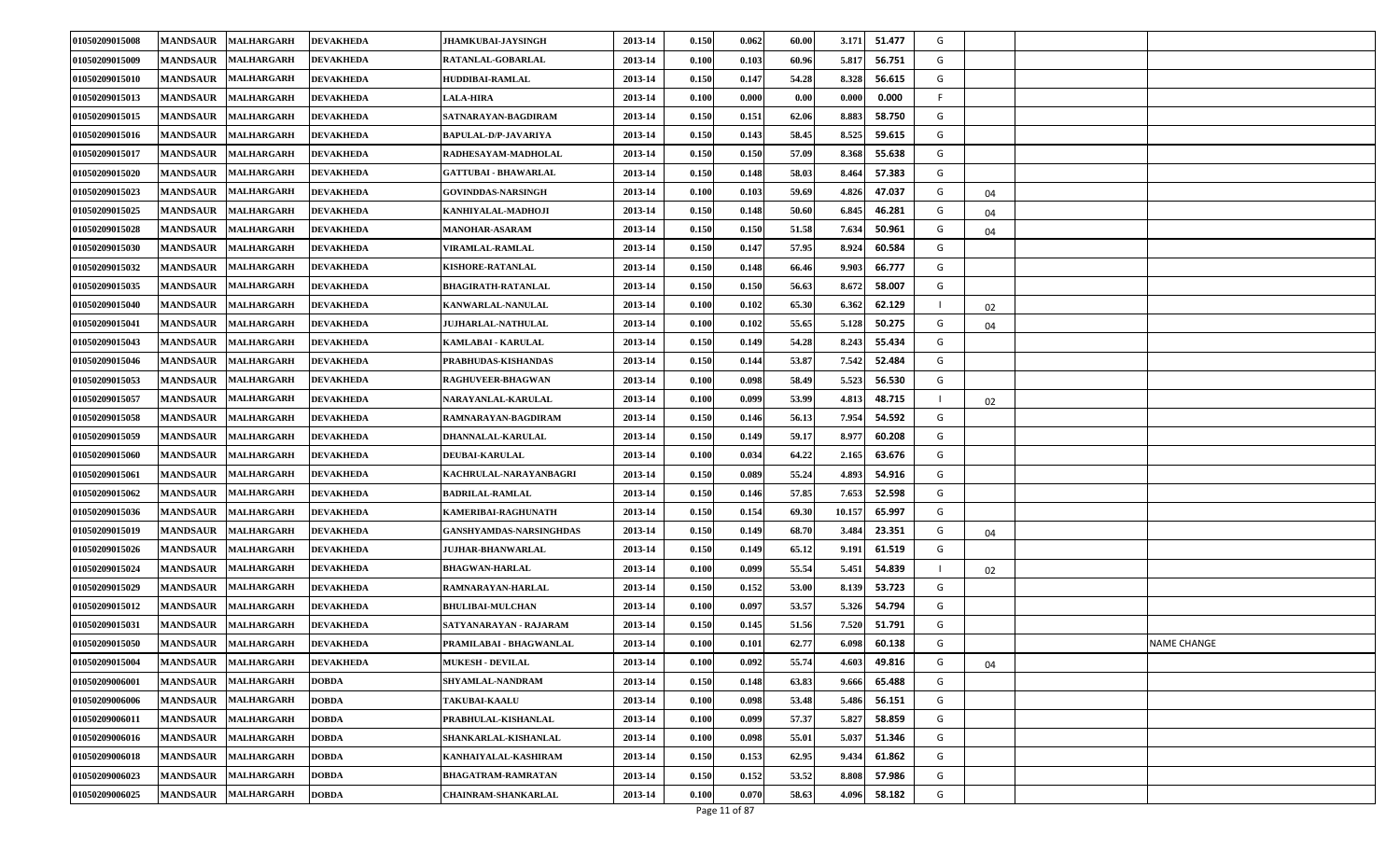| 01050209006027 | <b>MANDSAUR</b> | <b>MALHARGARH</b> | <b>DOBDA</b>  | SUHAGBAI-MOTILAL           | 2013-14 | 0.100          | 0.096           | 62.45 | 5.790<br>60.125 | G |    |                    |
|----------------|-----------------|-------------------|---------------|----------------------------|---------|----------------|-----------------|-------|-----------------|---|----|--------------------|
| 01050209006029 | <b>MANDSAUR</b> | <b>MALHARGARH</b> | <b>DOBDA</b>  | <b>RATANLAL-RAMLAL</b>     | 2013-14 | 0.100          | 0.101           | 60.85 | 6.102<br>60.416 | G |    |                    |
| 01050209006030 | <b>MANDSAUR</b> | <b>MALHARGARH</b> | <b>DOBDA</b>  | MULCHAND-NIRBHAYRAM        | 2013-14 | 0.150          | 0.147           | 63.02 | 9.291<br>63.118 | G |    |                    |
| 01050209006037 | <b>MANDSAUR</b> | MALHARGARH        | <b>DOBDA</b>  | KAMLESH-NIRBHAYRAM         | 2013-14 | 0.150          | 0.149           | 59.14 | 8.871<br>59.697 | G |    |                    |
| 01050209006038 | <b>MANDSAUR</b> | <b>MALHARGARH</b> | <b>DOBDA</b>  | KACHARMAL-CHAINRAM         | 2013-14 | 0.100          | 0.098           | 54.51 | 5.537<br>56.732 | G |    |                    |
| 01050209006045 | <b>MANDSAUR</b> | <b>MALHARGARH</b> | <b>DOBDA</b>  | KANCHANBAI-KANWARLAL       | 2013-14 | 0.150          | 0.150           | 59.88 | 9.008<br>60.053 | G |    |                    |
| 01050209006054 | <b>MANDSAUR</b> | <b>MALHARGARH</b> | <b>DOBDA</b>  | <b>MOHANLAL-DEVILAL</b>    | 2013-14 | 0.100          | 0.102           | 57.03 | 5.182<br>50.854 |   | 02 |                    |
| 01050209006057 | <b>MANDSAUR</b> | MALHARGARH        | <b>DOBDA</b>  | <b>LEELABAI-BHERULAL</b>   | 2013-14 | 0.100          | 0.000           | 0.00  | 0.000<br>0.000  |   |    |                    |
| 01050209006060 | <b>MANDSAUR</b> | <b>MALHARGARH</b> | <b>DOBDA</b>  | KANWARLAL-BHERULAL         | 2013-14 | 0.100          | 0.100           | 55.91 | 5.719<br>57.190 | G |    |                    |
| 01050209006061 | <b>MANDSAUR</b> | <b>MALHARGARH</b> | <b>DOBDA</b>  | <b>MANGILAL-PRABHULAL</b>  | 2013-14 | 0.100          | 0.099           | 57.23 | 5.862<br>59.093 | G |    |                    |
| 01050209006064 | <b>MANDSAUR</b> | <b>MALHARGARH</b> | <b>DOBDA</b>  | <b>JAMANALAL-RAMLAL</b>    | 2013-14 | 0.100          | 0.098           | 55.36 | 5.196<br>53.292 | G |    |                    |
| 01050209006068 | <b>MANDSAUR</b> | <b>MALHARGARH</b> | <b>DOBDA</b>  | <b>BAPU LAL-AMRAT RAM</b>  | 2013-14 | 0.100          | 0.101           | 59.20 | 5.920<br>58.498 | G |    |                    |
| 01050209006075 | <b>MANDSAUR</b> | <b>MALHARGARH</b> | <b>DOBDA</b>  | MANGI LAL-PYARCHANDRA      | 2013-14 | 0.100          | 0.000           | 0.00  | 0.000<br>0.000  |   |    |                    |
| 01050209006082 | <b>MANDSAUR</b> | <b>MALHARGARH</b> | <b>DOBDA</b>  | <b>BHAGIRATH-GOPI</b>      | 2013-14 | 0.100          | 0.099           | 53.11 | 5.205<br>52.789 | G |    |                    |
| 01050209006002 | <b>MANDSAUR</b> | <b>MALHARGARH</b> | <b>DOBDA</b>  | <b>KAMLABAI-NANURAM</b>    | 2013-14 | 0.100          | 0.097           | 58.91 | 5.832<br>60.186 | G |    |                    |
| 01050209006069 | <b>MANDSAUR</b> | <b>MALHARGARH</b> | <b>DOBDA</b>  | KANHAIYALAL-RAMNARAYAN     | 2013-14 | 0.100          | 0.000           | 0.00  | 0.000<br>0.000  |   |    |                    |
| 01050209006070 | <b>MANDSAUR</b> | <b>MALHARGARH</b> | <b>DOBDA</b>  | KANWARLAL-KARULAL          | 2013-14 | 0.150          | 0.147           | 50.08 | 6.339<br>43.005 | G | 04 |                    |
| 01050209006101 | <b>MANDSAUR</b> | <b>MALHARGARH</b> | <b>DOBDA</b>  | <b>MANGI LAL-ONKAR</b>     | 2013-14 | 0.150          | 0.149           | 61.69 | 9.033<br>60.584 | G |    |                    |
| 01050209024001 | <b>MANDSAUR</b> | <b>MALHARGARH</b> | GARNAI        | <b>JUJHAR-BHUWAAN</b>      | 2013-14 | 0.150          | 0.000           | 0.00  | 0.000<br>0.000  |   |    |                    |
| 01050209024004 | <b>MANDSAUR</b> | <b>MALHARGARH</b> | GARNAI        | VARDICHAND-KACHRU          | 2013-14 | 0.100          | 0.100           | 56.46 | 4.920<br>49.200 | G | 04 |                    |
| 01050209024005 | <b>MANDSAUR</b> | <b>MALHARGARH</b> | GARNAI        | VARDIBAI-BHAGWAN           | 2013-14 | 0.100          | 0.101           | 63.19 | 6.175<br>61.260 | G |    |                    |
| 01050209024006 | <b>MANDSAUR</b> | <b>MALHARGARH</b> | <b>GARNAI</b> | <b>TULSIRAM-BHANWARLAL</b> | 2013-14 | 0.100          | 0.099           | 52.52 | 4.727<br>47.796 | G | 04 |                    |
| 01050209024007 | <b>MANDSAUR</b> | <b>MALHARGARH</b> | GARNAI        | SHIVLAL-KANIRAM            | 2013-14 | 0.100          | 0.099           | 61.89 | 6.330<br>63.939 | G |    |                    |
| 01050209024009 | <b>MANDSAUR</b> | <b>MALHARGARH</b> | <b>GARNAI</b> | <b>BHERULAL-NANURAM</b>    | 2013-14 | 0.150          | 0.151           | 58.69 | 9.021<br>59.821 | G |    |                    |
| 01050209024010 | <b>MANDSAUR</b> | <b>MALHARGARH</b> | GARNAI        | <b>BHONIBAI-BAGDIRAM</b>   | 2013-14 | 0.100          | 0.050           | 59.78 | 2.682<br>54.182 |   | 02 |                    |
| 01050209024011 | <b>MANDSAUR</b> | <b>MALHARGARH</b> | <b>GARNAI</b> | <b>MANGILAL-BHERA</b>      | 2013-14 | 0.150          | 0.150           | 57.15 | 52.721<br>7.887 | G |    |                    |
| 01050209024012 | <b>MANDSAUR</b> | <b>MALHARGARH</b> | <b>GARNAI</b> | JAGDISHCHANDRA-D/P RUPA    | 2013-14 | 0.150          | 0.150           | 58.35 | 59.947<br>8.986 | G |    |                    |
| 01050209024013 | <b>MANDSAUR</b> | <b>MALHARGARH</b> | GARNAI        | <b>GOBARLAL-JETRAM</b>     | 2013-14 | 0.150          | 0.147           | 55.52 | 7.646<br>52.014 | G |    |                    |
| 01050209024014 | <b>MANDSAUR</b> | MALHARGARH        | <b>GARNAI</b> | <b>JANIBAI-LAXMAN</b>      | 2013-14 | 0.100          | 0.098           | 54.29 | 5.080<br>51.890 | G |    | NAME CHANGE        |
| 01050209024018 | <b>MANDSAUR</b> | <b>MALHARGARH</b> | <b>GARNAI</b> | MAANSINGH-RAMCHANDRA       | 2013-14 | 0.100          | 0.102           | 50.70 | 4.527<br>44.339 | G | 04 | <b>NAME CHANGE</b> |
| 01050209024020 | <b>MANDSAUR</b> | MALHARGARH        | GARNAI        | KANWARLAL-KAALU            | 2013-14 | 0.150          | 0.150           | 52.29 | 7.433<br>49.487 | G | 04 |                    |
| 01050209024021 | <b>MANDSAUR</b> | <b>MALHARGARH</b> | GARNAI        | RAMLAL-PYARAJI             | 2013-14 | 0.150          | 0.148           | 64.03 | 9.476<br>63.941 | G |    |                    |
| 01050209024023 | <b>MANDSAUR</b> | <b>MALHARGARH</b> | <b>GARNAI</b> | <b>LAXMAN-PYARA</b>        | 2013-14 | 0.150          | 0.143           | 51.09 | 47.754<br>6.824 | G | 04 |                    |
| 01050209024024 | <b>MANDSAUR</b> | <b>MALHARGARH</b> | <b>GARNAI</b> | SHANTIBAI-PYARA            | 2013-14 | 0.150          | 0.145           | 52.45 | 7.133<br>49.227 | G | 04 |                    |
| 01050209024029 | <b>MANDSAUR</b> | <b>MALHARGARH</b> | GARNAI        | <b>BADAAMBAI-NANDA</b>     | 2013-14 | 0.100          | 0.080           | 49.37 | 3.541<br>44.373 | G | 04 |                    |
| 01050209024030 | <b>MANDSAUR</b> | <b>MALHARGARH</b> | <b>GARNAI</b> | DHURIBAI-BHANWARLAL        | 2013-14 | 0.150          | 0.148           | 54.04 | 52.759<br>7.782 | G |    |                    |
| 01050209024031 | <b>MANDSAUR</b> | <b>MALHARGARH</b> | <b>GARNAI</b> | KANWARLAL-BHUWAN           | 2013-14 | 0.150          | 0.150           | 56.03 | 8.509<br>56.878 | G |    |                    |
| 01050209024032 | <b>MANDSAUR</b> | <b>MALHARGARH</b> | <b>GARNAI</b> | <b>DALLA-HIRA</b>          | 2013-14 | 0.100          | 0.096           | 54.22 | 5.019<br>52.281 | G |    |                    |
| 01050209024033 | <b>MANDSAUR</b> | <b>MALHARGARH</b> | GARNAI        | <b>BHULIBAI-RUPAJI</b>     | 2013-14 | 0.150          | 0.116           | 56.38 | 7.031<br>60.874 |   | 02 |                    |
| 01050209024034 | <b>MANDSAUR</b> | <b>MALHARGARH</b> | GARNAI        | <b>RUGHNATH-BHERA</b>      | 2013-14 | 0.150          | 0.151           | 67.22 | 9.747<br>64.422 | G |    |                    |
| 01050209024037 | <b>MANDSAUR</b> | <b>MALHARGARH</b> | <b>GARNAI</b> | <b>DEVILAL-HIRA</b>        | 2013-14 | 0.150<br>$D -$ | 0.146<br>12.507 | 54.58 | 53.375<br>7.766 | G |    |                    |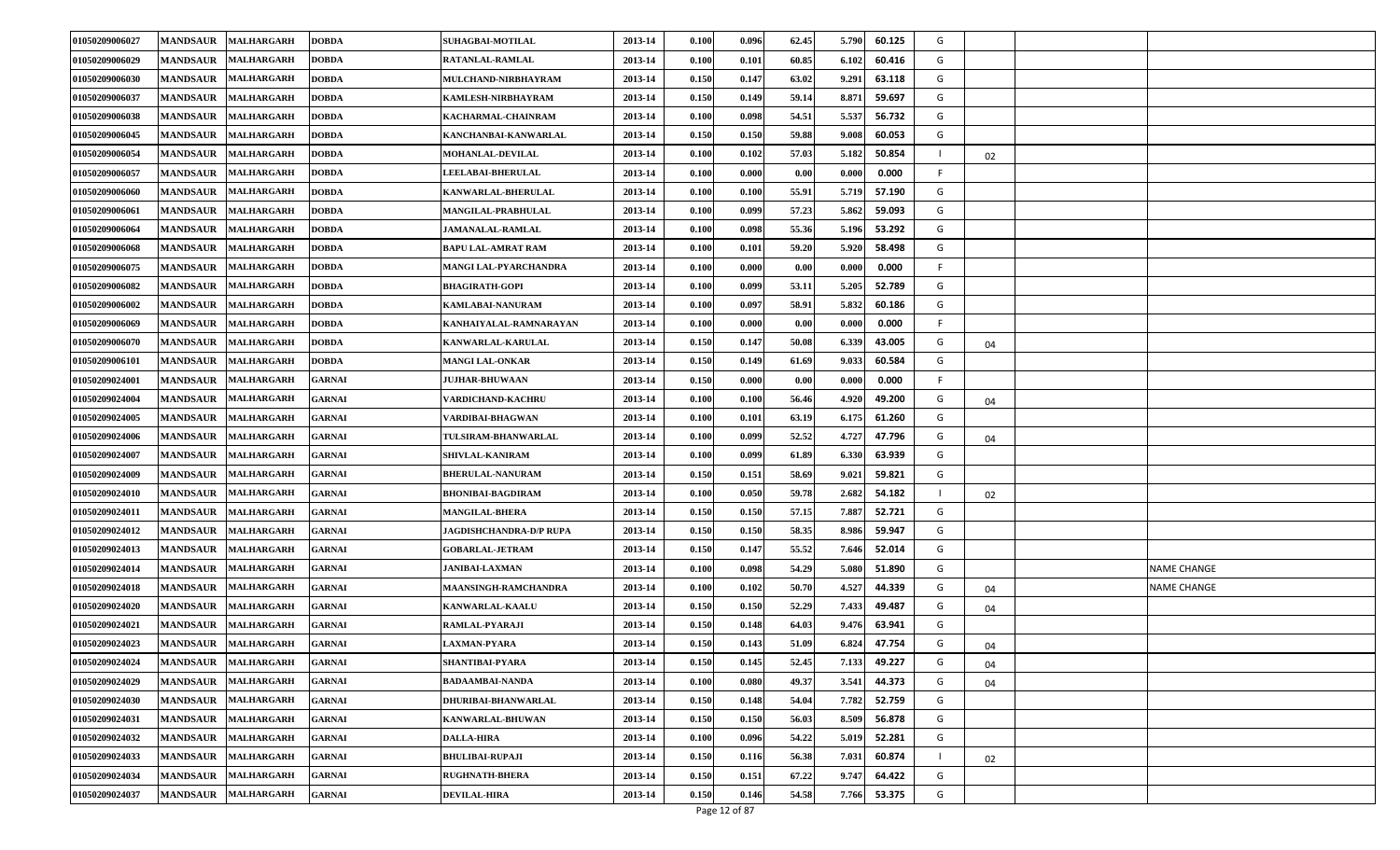| 01050209024039 | <b>MANDSAUR</b> | <b>MALHARGARH</b> | GARNAI        | PYARELAL-KASHIRAM              | 2013-14 | 0.100 | 0.100               | 62.62 | 5.269<br>52.690 | G  |    |                    |
|----------------|-----------------|-------------------|---------------|--------------------------------|---------|-------|---------------------|-------|-----------------|----|----|--------------------|
| 01050209024040 | <b>MANDSAUR</b> | <b>MALHARGARH</b> | GARNAI        | <b>GOPAL-HIRA</b>              | 2013-14 | 0.100 | 0.098               | 58.52 | 6.103<br>62.595 | G  |    |                    |
| 01050209024042 | <b>MANDSAUR</b> | <b>MALHARGARH</b> | <b>GARNAI</b> | RADHESHYAM-RAMSUKH             | 2013-14 | 0.150 | 0.150               | 64.05 | 8.811<br>58.897 | G  |    |                    |
| 01050209024045 | <b>MANDSAUR</b> | <b>MALHARGARH</b> | GARNAI        | RAISINGH-NAHARSINGH            | 2013-14 | 0.100 | 0.099               | 52.82 | 3.660<br>36.895 | G  | 04 |                    |
| 01050209024046 | <b>MANDSAUR</b> | <b>MALHARGARH</b> | GARNAI        | PRABHULAL-VARDA                | 2013-14 | 0.100 | 0.099               | 52.37 | 5.312<br>53.874 | G  |    |                    |
| 01050209024047 | <b>MANDSAUR</b> | <b>MALHARGARH</b> | GARNAI        | <b>NATHULAL-KACHRU</b>         | 2013-14 | 0.150 | 0.149               | 46.44 | 6.256<br>42.071 | G  | 04 |                    |
| 01050209024048 | <b>MANDSAUR</b> | <b>MALHARGARH</b> | <b>GARNAI</b> | PRABHULAL-BHANWARLAL           | 2013-14 | 0.100 | 0.099               | 53.53 | 4.978<br>50.283 | G  | 04 |                    |
| 01050209024053 | <b>MANDSAUR</b> | <b>MALHARGARH</b> | GARNAI        | <b>RATANLAL-PYARA</b>          | 2013-14 | 0.100 | 0.098               | 54.65 | 4.708<br>48.287 |    | 02 |                    |
| 01050209024054 | <b>MANDSAUR</b> | <b>MALHARGARH</b> | GARNAI        | <b>MADANLAL-KASHIRAM</b>       | 2013-14 | 0.100 | 0.099               | 45.89 | 4.307<br>43.549 | G  | 04 |                    |
| 01050209024056 | <b>MANDSAUR</b> | <b>MALHARGARH</b> | GARNAI        | <b>RAMUBAI-RAMESHWAR</b>       | 2013-14 | 0.100 | 0.101               | 52.92 | 4.937<br>48.881 | G  | 04 | <b>NAME CHANGE</b> |
| 01050209024057 | <b>MANDSAUR</b> | <b>MALHARGARH</b> | <b>GARNAI</b> | KAILASHCHANDRA-JETRAM          | 2013-14 | 0.100 | 0.097               | 61.67 | 58.037<br>5.647 |    | 02 |                    |
| 01050209024058 | <b>MANDSAUR</b> | <b>MALHARGARH</b> | GARNAI        | <b>GHISIBAI-KANIRAM</b>        | 2013-14 | 0.100 | 0.092               | 47.57 | 4.098<br>44.641 | G  | 04 |                    |
| 01050209024059 | <b>MANDSAUR</b> | <b>MALHARGARH</b> | <b>GARNAI</b> | <b>AMARSINGH-BHUWAAN</b>       | 2013-14 | 0.150 | 0.150               | 54.13 | 7.447<br>49.581 | G  | 04 |                    |
| 01050209024060 | <b>MANDSAUR</b> | <b>MALHARGARH</b> | <b>GARNAI</b> | <b>BAPULAL-BAGDIRAM</b>        | 2013-14 | 0.150 | 0.149               | 57.32 | 8.254<br>55.545 | G  |    | NAME CHANGE        |
| 01050209024061 | <b>MANDSAUR</b> | <b>MALHARGARH</b> | <b>GARNAI</b> | SITARAM-NATHULAL               | 2013-14 | 0.150 | 0.152               | 57.16 | 8.901<br>58.675 | G  |    |                    |
| 01050209024065 | <b>MANDSAUR</b> | <b>MALHARGARH</b> | <b>GARNAI</b> | RUGHUNATH-KANIRAM              | 2013-14 | 0.100 | 0.100               | 56.09 | 4.824<br>48.240 |    | 02 |                    |
| 01050209024066 | <b>MANDSAUR</b> | <b>MALHARGARH</b> | GARNAI        | UDAYRAM-NANURAM                | 2013-14 | 0.100 | 0.085               | 49.78 | 1.991<br>23.424 | G  | 04 |                    |
| 01050209024067 | <b>MANDSAUR</b> | <b>MALHARGARH</b> | <b>GARNAI</b> | <b>BHARATSINGH-NATHUSINGH</b>  | 2013-14 | 0.100 | 0.095               | 49.54 | 4.437<br>46.607 | G  | 04 |                    |
| 01050209024077 | <b>MANDSAUR</b> | <b>MALHARGARH</b> | GARNAI        | <b>BHERULAL-KACHRU</b>         | 2013-14 | 0.150 | 0.145               | 61.96 | 8.728<br>60.401 | G  |    |                    |
| 01050209024002 | <b>MANDSAUR</b> | <b>MALHARGARH</b> | <b>GARNAI</b> | <b>BALURAM-D/P BHANWARLAL</b>  | 2013-14 | 0.150 | 0.147               | 59.56 | 8.772<br>59.673 | G  |    |                    |
| 01050209024080 | <b>MANDSAUR</b> | <b>MALHARGARH</b> | GARNAI        | SAMPATBAI-BHAGIRATH            | 2013-14 | 0.100 | 0.103               | 65.88 | 6.842<br>66.686 | G  |    |                    |
| 01050209024087 | <b>MANDSAUR</b> | <b>MALHARGARH</b> | <b>GARNAI</b> | <b>MOTILAL-NATHULAL</b>        | 2013-14 | 0.150 | 0.145               | 50.28 | 7.147<br>49.324 |    | 02 |                    |
| 01050209024088 | <b>MANDSAUR</b> | <b>MALHARGARH</b> | GARNAI        | RADHESHYAM-KANIRAMDANGI        | 2013-14 | 0.150 | 0.149               | 60.84 | 8.022<br>53.984 |    | 02 |                    |
| 01050209024089 | <b>MANDSAUR</b> | <b>MALHARGARH</b> | <b>GARNAI</b> | RAISINGH-BAGDIRAM              | 2013-14 | 0.100 | 0.000               | 0.00  | 0.000<br>0.000  | F. |    |                    |
| 01050209024090 | <b>MANDSAUR</b> | <b>MALHARGARH</b> | GARNAI        | <b>MATHARIBAI-RODA</b>         | 2013-14 | 0.150 | 0.146               | 49.34 | 6.985<br>48.007 | G  | 04 |                    |
| 01050209024097 | <b>MANDSAUR</b> | <b>MALHARGARH</b> | <b>GARNAI</b> | HITTARLAL-GOVARDHAN            | 2013-14 | 0.150 | 0.152               | 50.36 | 6.691<br>44.107 | G  | 04 |                    |
| 01050209024099 | <b>MANDSAUR</b> | <b>MALHARGARH</b> | GARNAI        | RAMLAL-BHAGIRATH               | 2013-14 | 0.150 | 0.101               | 54.04 | 2.532<br>25.144 | G  | 04 |                    |
| 01050209024101 | <b>MANDSAUR</b> | <b>MALHARGARH</b> | <b>GARNAI</b> | <b>RAMLAL-LAXMAN</b>           | 2013-14 | 0.100 | 0.100               | 65.95 | 5.926<br>59.260 |    | 02 |                    |
| 01050209024103 | <b>MANDSAUR</b> | <b>MALHARGARH</b> | <b>GARNAI</b> | RAMESHCHANDRA-VARDICHANDRA     | 2013-14 | 0.150 | 0.148               | 56.47 | 7.857<br>53.088 | G  |    |                    |
| 01050209024025 | <b>MANDSAUR</b> | <b>MALHARGARH</b> | <b>GARNAI</b> | <b>MANGILAL-MEGHA</b>          | 2013-14 | 0.100 | 0.099               | 60.13 | 5.343<br>53.970 | G  |    |                    |
| 01050209024105 | <b>MANDSAUR</b> | <b>MALHARGARH</b> | GARNAI        | <b>RAMLAL-PRATHA</b>           | 2013-14 | 0.100 | 0.099               | 50.63 | 4.137<br>41.788 | G  | 04 |                    |
| 01050209024079 | <b>MANDSAUR</b> | <b>MALHARGARH</b> | GARNAI        | MOHANLAL-KANWARLAL             | 2013-14 | 0.150 | 0.150               | 54.98 | 8.051<br>53.853 |    | 02 |                    |
| 01050209024026 | <b>MANDSAUR</b> | <b>MALHARGARH</b> | GARNAI        | <b>SITARAM-DHURA</b>           | 2013-14 | 0.150 | 0.147               | 58.13 | 8.371<br>56.984 | G  |    |                    |
| 01050209024052 | <b>MANDSAUR</b> | <b>MALHARGARH</b> | <b>GARNAI</b> | KISHANLAL-RAMLAL               | 2013-14 | 0.150 | 0.146               | 46.01 | 5.830<br>39.986 | G  | 04 |                    |
| 01050209024075 | <b>MANDSAUR</b> | <b>MALHARGARH</b> | GARNAI        | <b>RAMLAL-DHURA</b>            | 2013-14 | 0.100 | 0.100               | 48.10 | 3.133<br>31.330 |    | 02 |                    |
| 01050209024078 | <b>MANDSAUR</b> | <b>MALHARGARH</b> | <b>GARNAI</b> | PRABHULAL-BAGDIRAM             | 2013-14 | 0.150 | 0.150               | 55.59 | 7.838<br>52.253 | G  |    |                    |
| 01050209024092 | <b>MANDSAUR</b> | <b>MALHARGARH</b> | <b>GARNAI</b> | <b>BHULIBAI-KAILASHCHANDRA</b> | 2013-14 | 0.150 | 0.154               | 53.13 | 8.235<br>53.613 | G  |    |                    |
| 01050209024062 | <b>MANDSAUR</b> | <b>MALHARGARH</b> | <b>GARNAI</b> | VARDICHAND-BHUWAAN             | 2013-14 | 0.150 | 0.145               | 51.55 | 7.423<br>51.123 | G  |    |                    |
| 01050209024008 | <b>MANDSAUR</b> | <b>MALHARGARH</b> | <b>GARNAI</b> | <b>NANDA-KALU</b>              | 2013-14 | 0.100 | 0.098               | 49.16 | 4.916<br>50.163 | G  | 04 |                    |
| 01050209024107 | <b>MANDSAUR</b> | <b>MALHARGARH</b> | GARNAI        | SHOBHAGMAL-BHERULAL            | 2013-14 | 0.100 | 0.099               | 50.27 | 4.725<br>47.727 | G  | 04 |                    |
| 01050209024108 | <b>MANDSAUR</b> | <b>MALHARGARH</b> | <b>GARNAI</b> | ALLAUDDINKHA-FARUKH KHAN       | 2013-14 | 0.100 | 0.100<br>$-42 - 62$ | 55.29 | 4.976<br>49.910 |    | 02 |                    |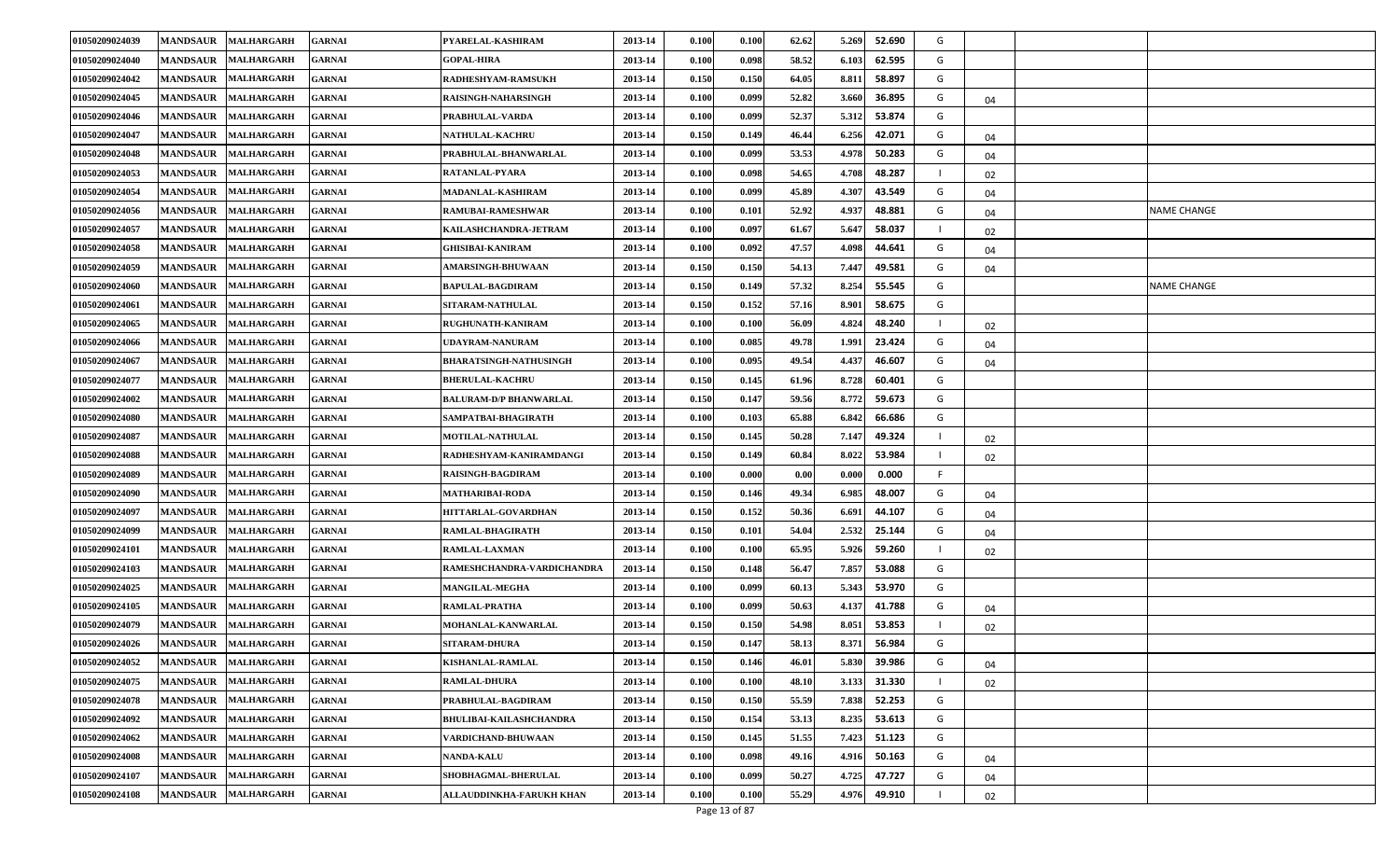| 01050209024109 | <b>MANDSAUR</b> | <b>MALHARGARH</b> | <b>GARNAI</b>       | <b>IBRAHIM KHA -FARUK KHA</b> | 2013-14 | 0.150 | 0.150                    | 46.76 | 6.780<br>45.321 |    | 02 |                    |
|----------------|-----------------|-------------------|---------------------|-------------------------------|---------|-------|--------------------------|-------|-----------------|----|----|--------------------|
| 01050209024110 | <b>MANDSAUR</b> | <b>MALHARGARH</b> | <b>GARNAI</b>       | SHANTILAL-TULSIRAM            | 2013-14 | 0.100 | 0.099                    | 50.59 | 4.683<br>47.351 | G  | 04 |                    |
| 01050209023001 | <b>MANDSAUR</b> | <b>MALHARGARH</b> | <b>HATHI BOLIYA</b> | <b>MANGILAL-BHAGWAN</b>       | 2013-14 | 0.150 | 0.153                    | 47.73 | 45.888<br>7.030 | G  | 04 |                    |
| 01050209023003 | <b>MANDSAUR</b> | <b>MALHARGARH</b> | <b>HATHI BOLIYA</b> | UDA-AMRA                      | 2013-14 | 0.150 | 0.152                    | 61.78 | 60.368<br>9.188 | G  |    |                    |
| 01050209023004 | <b>MANDSAUR</b> | <b>MALHARGARH</b> | <b>HATHI BOLIYA</b> | <b>LALSINGH-LAXMANSINGH</b>   | 2013-14 | 0.100 | 0.102                    | 62.77 | 63.065<br>6.420 | G  |    |                    |
| 01050209023005 | <b>MANDSAUR</b> | <b>MALHARGARH</b> | <b>HATHI BOLIYA</b> | <b>MANGILAL-BHUWAN</b>        | 2013-14 | 0.150 | 0.149                    | 56.21 | 7.990<br>53.516 | G  |    |                    |
| 01050209023006 | <b>MANDSAUR</b> | <b>MALHARGARH</b> | <b>HATHI BOLIYA</b> | NARAYANIBAI-BALU              | 2013-14 | 0.100 | 0.100                    | 63.76 | 6.923<br>69.023 | G  |    |                    |
| 01050209023007 | <b>MANDSAUR</b> | <b>MALHARGARH</b> | <b>HATHI BOLIYA</b> | <b>INDARSINGH-BHERADANGI</b>  | 2013-14 | 0.100 | 0.102                    | 64.41 | 6.156<br>60.650 | G  |    |                    |
| 01050209023008 | <b>MANDSAUR</b> | <b>MALHARGARH</b> | <b>HATHI BOLIYA</b> | <b>CHAINA-KISHANA</b>         | 2013-14 | 0.150 | 0.152                    | 50.54 | 7.090<br>46.737 | G  | 04 |                    |
| 01050209023009 | <b>MANDSAUR</b> | <b>MALHARGARH</b> | <b>HATHI BOLIYA</b> | <b>KASTURIBAI-PYARA</b>       | 2013-14 | 0.100 | 0.101                    | 51.88 | 5.025<br>49.851 | G  | 04 |                    |
| 01050209023011 | <b>MANDSAUR</b> | <b>MALHARGARH</b> | <b>HATHI BOLIYA</b> | <b>NATHULAL-RUPA</b>          | 2013-14 | 0.150 | 0.147                    | 53.15 | 7.828<br>53.215 | G  |    |                    |
| 01050209023013 | <b>MANDSAUR</b> | <b>MALHARGARH</b> | <b>HATHI BOLIYA</b> | GANGARAM-MANGILALD/P.LAXMAN   | 2013-14 | 0.150 | 0.151                    | 60.93 | 61.601<br>9.314 | G  |    |                    |
| 01050209023015 | <b>MANDSAUR</b> | <b>MALHARGARH</b> | <b>HATHI BOLIYA</b> | <b>JUJHAR-MOTILAL</b>         | 2013-14 | 0.150 | 0.146                    | 65.39 | 9.752<br>66.886 | G  |    |                    |
| 01050209023018 | <b>MANDSAUR</b> | <b>MALHARGARH</b> | <b>HATHI BOLIYA</b> | <b>NARSINGH-MOTILAL</b>       | 2013-14 | 0.100 | 0.099                    | 52.25 | 5.173<br>52.200 | G  |    | <b>NAME CHANGE</b> |
| 01050209023021 | <b>MANDSAUR</b> | <b>MALHARGARH</b> | <b>HATHI BOLIYA</b> | <b>MOHANLAL-PYARA</b>         | 2013-14 | 0.150 | 0.149                    | 53.26 | 7.723<br>51.902 | G  |    |                    |
| 01050209023023 | <b>MANDSAUR</b> | <b>MALHARGARH</b> | <b>HATHI BOLIYA</b> | DARIYAV BAI-SAVA              | 2013-14 | 0.150 | 0.146                    | 52.41 | 7.547<br>51.834 | G  |    |                    |
| 01050209023024 | <b>MANDSAUR</b> | <b>MALHARGARH</b> | <b>HATHI BOLIYA</b> | KALU LAL-MANGILAL             | 2013-14 | 0.150 | 0.152                    | 56.27 | 8.473<br>55.634 | G  |    |                    |
| 01050209023025 | <b>MANDSAUR</b> | <b>MALHARGARH</b> | <b>HATHI BOLIYA</b> | <b>GEETABAI-DHANNA</b>        | 2013-14 | 0.100 | 0.100                    | 58.47 | 5.454<br>54.814 | G  |    | <b>NAME CHANGE</b> |
| 01050209023026 | <b>MANDSAUR</b> | <b>MALHARGARH</b> | <b>HATHI BOLIYA</b> | KOSHALIYABAI-NAGENDRA PRASAD  | 2013-14 | 0.150 | 0.000                    | 0.00  | 0.000<br>0.000  |    |    |                    |
| 01050209023028 | <b>MANDSAUR</b> | <b>MALHARGARH</b> | <b>HATHI BOLIYA</b> | <b>HEERA LAL-BALURAM</b>      | 2013-14 | 0.150 | 0.000                    | 0.00  | 0.000<br>0.00   |    |    |                    |
| 01050209023030 | <b>MANDSAUR</b> | <b>MALHARGARH</b> | <b>HATHI BOLIYA</b> | <b>RAM LAL-CHUNNI LAL</b>     | 2013-14 | 0.150 | 0.000                    | 0.00  | 0.000<br>0.000  | F. |    |                    |
| 01050209023032 | <b>MANDSAUR</b> | <b>MALHARGARH</b> | <b>HATHI BOLIYA</b> | <b>MANGILAL-RUPA</b>          | 2013-14 | 0.100 | 0.101                    | 60.45 | 60.929<br>6.166 | G  |    |                    |
| 01050209023033 | <b>MANDSAUR</b> | <b>MALHARGARH</b> | <b>HATHI BOLIYA</b> | NARSINGH-MANGILAL             | 2013-14 | 0.150 | 0.148                    | 61.13 | 9.056<br>61.355 | G  |    |                    |
| 01050209023036 | <b>MANDSAUR</b> | <b>MALHARGARH</b> | <b>HATHI BOLIYA</b> | <b>MANNALAL-NANURAM</b>       | 2013-14 | 0.150 | 0.150                    | 65.48 | 9.887<br>65.913 | G  |    |                    |
| 01050209023037 | <b>MANDSAUR</b> | <b>MALHARGARH</b> | <b>HATHI BOLIYA</b> | <b>BAPULAL-LAXMAN</b>         | 2013-14 | 0.100 | 0.098                    | 57.43 | 5.776<br>59.180 | G  |    |                    |
| 01050209023039 | <b>MANDSAUR</b> | <b>MALHARGARH</b> | <b>HATHI BOLIYA</b> | <b>BHAGWAN-ONKAR</b>          | 2013-14 | 0.100 | 0.099                    | 51.74 | 4.864<br>49.131 | G  | 04 |                    |
| 01050209023041 | <b>MANDSAUR</b> | <b>MALHARGARH</b> | <b>HATHI BOLIYA</b> | RADHESHYAM-MANGILAL RATHOR    | 2013-14 | 0.100 | 0.103                    | 50.23 | 49.021<br>5.059 | G  | 04 |                    |
| 01050209023042 | <b>MANDSAUR</b> | <b>MALHARGARH</b> | <b>HATHI BOLIYA</b> | <b>SHRI LAL-DEVA</b>          | 2013-14 | 0.150 | 0.153                    | 58.62 | 52.327<br>8.006 | G  |    |                    |
| 01050209023044 | <b>MANDSAUR</b> | <b>MALHARGARH</b> | <b>HATHI BOLIYA</b> | <b>BAGDI RAM-CHUNNI LAL</b>   | 2013-14 | 0.150 | 0.151                    | 54.94 | 8.139<br>53.972 | G  |    |                    |
| 01050209023049 | <b>MANDSAUR</b> | <b>MALHARGARH</b> | <b>HATHI BOLIYA</b> | RADHESHAYAM-MANGILAL SOLANKI  | 2013-14 | 0.150 | 0.000                    | 0.00  | 0.000<br>0.000  |    |    |                    |
| 01050209023050 | <b>MANDSAUR</b> | <b>MALHARGARH</b> | <b>HATHI BOLIYA</b> | SITARAM-RUGHNATH              | 2013-14 | 0.150 | 0.146                    | 53.06 | 52.729<br>7.709 | G  |    |                    |
| 01050209023051 | <b>MANDSAUR</b> | <b>MALHARGARH</b> | <b>HATHI BOLIYA</b> | NATHULAL-BHAGWAN              | 2013-14 | 0.100 | 0.100                    | 52.63 | 5.346<br>53.460 | G  |    |                    |
| 01050209023053 | <b>MANDSAUR</b> | <b>MALHARGARH</b> | <b>HATHI BOLIYA</b> | <b>NARSINGH-BHERULAL</b>      | 2013-14 | 0.150 | 0.155                    | 60.63 | 9.259<br>59.813 | G  |    |                    |
| 01050209023058 | <b>MANDSAUR</b> | <b>MALHARGARH</b> | <b>HATHI BOLIYA</b> | PRABHU LAL-BAGDIRAM           | 2013-14 | 0.100 | 0.096                    | 57.68 | 5.504<br>57.513 |    | 02 |                    |
| 01050209023060 | <b>MANDSAUR</b> | <b>MALHARGARH</b> | <b>HATHI BOLIYA</b> | <b>KARU LAL-BALURAM</b>       | 2013-14 | 0.150 | 0.146                    | 52.19 | 54.691<br>7.963 | G  |    |                    |
| 01050209023061 | <b>MANDSAUR</b> | <b>MALHARGARH</b> | <b>HATHI BOLIYA</b> | DEVI LAL-BHAGWAN LAL          | 2013-14 | 0.150 | 0.084                    | 64.07 | 5.537<br>66.232 | G  |    |                    |
| 01050209023062 | <b>MANDSAUR</b> | <b>MALHARGARH</b> | <b>HATHI BOLIYA</b> | <b>JUJHARLAL-MANGILAL</b>     | 2013-14 | 0.150 | 0.000                    | 0.00  | 0.000<br>0.000  | -F |    |                    |
| 01050209023063 | <b>MANDSAUR</b> | <b>MALHARGARH</b> | <b>HATHI BOLIYA</b> | DEVILAL-MOHANLAL              | 2013-14 | 0.150 | 0.147                    | 63.96 | 9.804<br>66.558 | G  |    |                    |
| 01050209023064 | <b>MANDSAUR</b> | <b>MALHARGARH</b> | <b>HATHI BOLIYA</b> | VARDI CHAND-PYARJI            | 2013-14 | 0.100 | 0.102                    | 52.84 | 5.209<br>50.969 | G  | 04 |                    |
| 01050209023065 | <b>MANDSAUR</b> | <b>MALHARGARH</b> | <b>HATHI BOLIYA</b> | KISHANLAL-BHAGWAN             | 2013-14 | 0.150 | 0.000                    | 0.00  | 0.000<br>0.000  |    |    |                    |
| 01050209023066 | <b>MANDSAUR</b> | <b>MALHARGARH</b> | <b>HATHI BOLIYA</b> | <b>BHARATSINGH-MOHANLAL</b>   | 2013-14 | 0.100 | 0.000<br>$\overline{10}$ | 0.00  | 0.000<br>0.000  | F. |    |                    |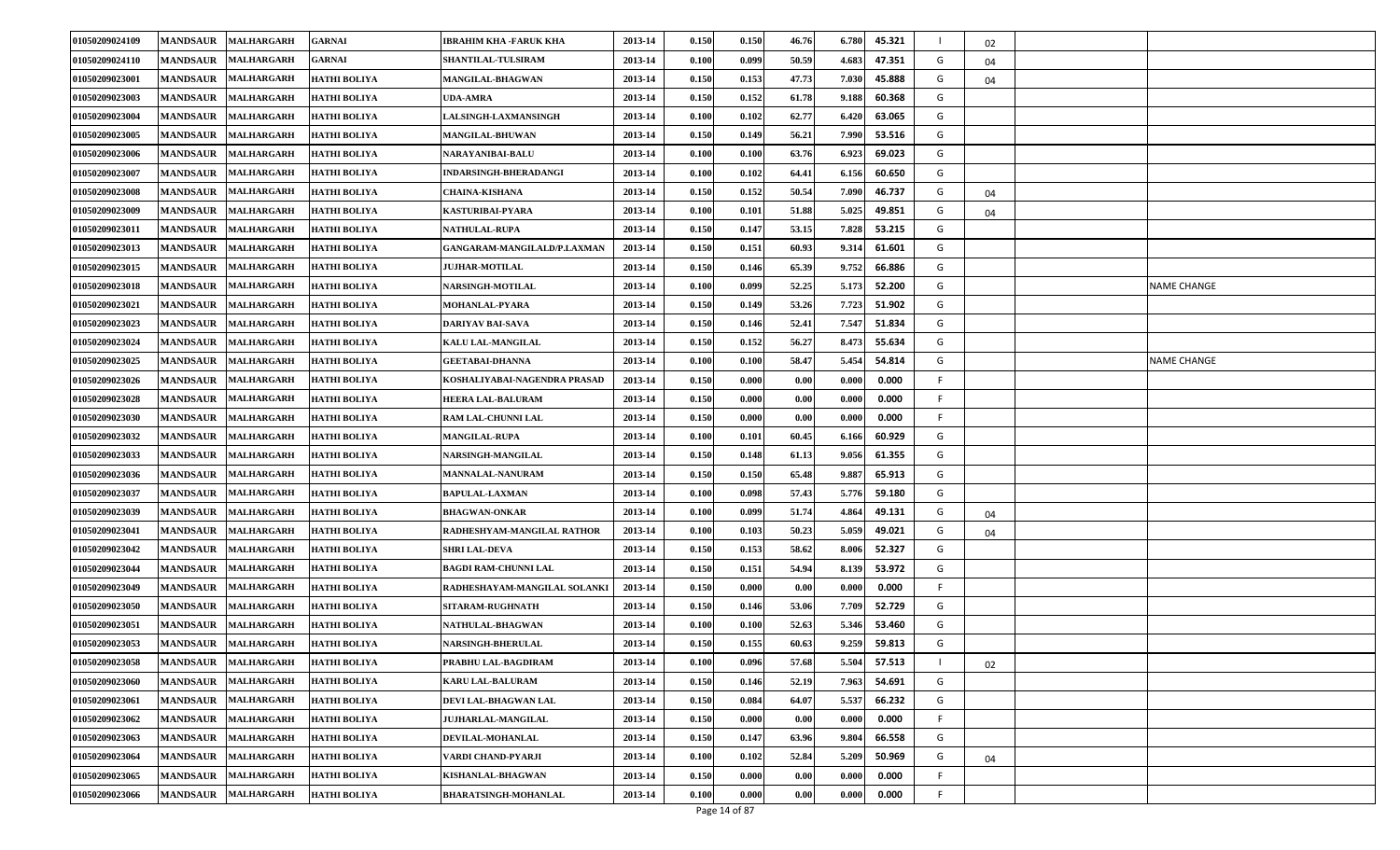| 01050209023068 | <b>MANDSAUR</b> | <b>MALHARGARH</b> | <b>HATHI BOLIYA</b> | RATANLAL-BHERAJI             | 2013-14 | 0.100           | 0.103               | 60.16 | 6.257<br>60.984 | G  |                |  |
|----------------|-----------------|-------------------|---------------------|------------------------------|---------|-----------------|---------------------|-------|-----------------|----|----------------|--|
| 01050209023069 | <b>MANDSAUR</b> | <b>MALHARGARH</b> | <b>HATHI BOLIYA</b> | <b>RAMESHWAR-BALURAM</b>     | 2013-14 | 0.150           | 0.000               | 0.00  | 0.000<br>0.000  | -F |                |  |
| 01050209023072 | <b>MANDSAUR</b> | <b>MALHARGARH</b> | <b>HATHI BOLIYA</b> | <b>HUDIBAI-AMRA</b>          | 2013-14 | 0.100           | 0.103               | 68.28 | 68.824<br>7.082 | G  |                |  |
| 01050209023076 | <b>MANDSAUR</b> | <b>MALHARGARH</b> | <b>HATHI BOLIYA</b> | SITARAM-GIRDHARI             | 2013-14 | 0.100           | 0.000               | 0.00  | 0.000<br>0.000  |    |                |  |
| 01050209023077 | <b>MANDSAUR</b> | <b>MALHARGARH</b> | <b>HATHI BOLIYA</b> | <b>GOPAL-BHANWARLAL</b>      | 2013-14 | 0.100           | 0.100               | 46.69 | 4.942<br>49.420 | G  | 04             |  |
| 01050209023079 | <b>MANDSAUR</b> | <b>MALHARGARH</b> | <b>HATHI BOLIYA</b> | <b>MOHAN-BHAGWAN</b>         | 2013-14 | 0.150           | 0.146               | 52.63 | 7.879<br>53.966 | G  |                |  |
| 01050209023054 | <b>MANDSAUR</b> | <b>MALHARGARH</b> | <b>HATHI BOLIYA</b> | <b>NARSINGH-NATHULAL</b>     | 2013-14 | 0.100           | 0.099               | 58.88 | 5.947<br>60.071 | G  |                |  |
| 01050209023034 | <b>MANDSAUR</b> | <b>MALHARGARH</b> | <b>HATHI BOLIYA</b> | <b>BHANWARLAL-NATHU MORI</b> | 2013-14 | 0.150           | 0.098               | 61.23 | 61.404<br>6.036 | G  |                |  |
| 01050209023043 | <b>MANDSAUR</b> | <b>MALHARGARH</b> | <b>HATHI BOLIYA</b> | RAM LAL-MANGI LAL            | 2013-14 | 0.100           | 0.101               | 51.32 | 5.359<br>53.112 | G  |                |  |
| 01050209023022 | <b>MANDSAUR</b> | <b>MALHARGARH</b> | <b>HATHI BOLIYA</b> | <b>RUGNAATH-PARTHA</b>       | 2013-14 | 0.150           | 0.146               | 50.89 | 7.379<br>50.541 | G  | 04             |  |
| 01050209023038 | <b>MANDSAUR</b> | <b>MALHARGARH</b> | <b>HATHI BOLIYA</b> | <b>TULSIRAM-BHERULAL</b>     | 2013-14 | 0.150           | 0.144               | 52.58 | 7.797<br>54.071 | G  |                |  |
| 01050209023073 | <b>MANDSAUR</b> | <b>MALHARGARH</b> | <b>HATHI BOLIYA</b> | MAGNIBAI-BHANWARLAL          | 2013-14 | 0.150           | 0.153               | 54.33 | 50.933<br>7.808 | G  | 04             |  |
| 01050209023055 | <b>MANDSAUR</b> | <b>MALHARGARH</b> | <b>HATHI BOLIYA</b> | GIRDHARI-MANGILAL            | 2013-14 | 0.100           | 0.000               | 0.00  | 0.000<br>0.000  | F. |                |  |
| 01050209023087 | <b>MANDSAUR</b> | <b>MALHARGARH</b> | <b>HATHI BOLIYA</b> | MADANLAL-BAPULAL             | 2013-14 | 0.150           | 0.151               | 64.14 | 9.795<br>64.868 | G  | 01050209033035 |  |
| 01050209003003 | <b>MANDSAUR</b> | <b>MALHARGARH</b> | <b>HINGORIABADA</b> | UDAYLAL - BAPULAL            | 2013-14 | 0.150           | 0.152               | 57.83 | 8.675<br>57.072 | G  |                |  |
| 01050209003004 | <b>MANDSAUR</b> | <b>MALHARGARH</b> | <b>HINGORIABADA</b> | RADHESHYAM-BAGDIRAM          | 2013-14 | 0.100           | 0.099               | 60.72 | 6.245<br>62.827 | G  |                |  |
| 01050209003006 | <b>MANDSAUR</b> | <b>MALHARGARH</b> | <b>HINGORIABADA</b> | <b>SHAMBHU-DEVILAL</b>       | 2013-14 | 0.100           | 0.096               | 51.11 | 4.892<br>50.958 | G  | 04             |  |
| 01050209003007 | <b>MANDSAUR</b> | <b>MALHARGARH</b> | <b>HINGORIABADA</b> | AMRIBAI-KARULAL              | 2013-14 | 0.100           | 0.000               | 0.00  | 0.000<br>0.000  |    |                |  |
| 01050209003012 | <b>MANDSAUR</b> | <b>MALHARGARH</b> | <b>HINGORIABADA</b> | UDAYLAL-SHREELAL             | 2013-14 | 0.100           | 0.092               | 46.44 | 4.425<br>48.203 | G  | 04             |  |
| 01050209003016 | <b>MANDSAUR</b> | <b>MALHARGARH</b> | <b>HINGORIABADA</b> | <b>DEVA-HEERA</b>            | 2013-14 | 0.100           | 0.098               | 60.33 | 6.050<br>61.988 | G  |                |  |
| 01050209003019 | <b>MANDSAUR</b> | <b>MALHARGARH</b> | <b>HINGORIABADA</b> | <b>BAGDIRAM-GOKUL</b>        | 2013-14 | 0.100           | 0.095               | 62.44 | 6.315<br>66.684 | G  |                |  |
| 01050209003021 | <b>MANDSAUR</b> | <b>MALHARGARH</b> | <b>HINGORIABADA</b> | NANDKISHORE-PARMANAND        | 2013-14 | 0.100           | 0.101               | 57.97 | 5.656<br>56.111 | G  |                |  |
| 01050209003023 | <b>MANDSAUR</b> | <b>MALHARGARH</b> | <b>HINGORIABADA</b> | <b>RODA-SHANKAR</b>          | 2013-14 | 0.100           | 0.097               | 47.26 | 4.334<br>44.680 | G  | 04             |  |
| 01050209003026 | <b>MANDSAUR</b> | <b>MALHARGARH</b> | <b>HINGORIABADA</b> | <b>GOPAL-BHANWARLAL</b>      | 2013-14 | 0.100           | 0.099               | 49.84 | 4.827<br>48.807 | G  | 04             |  |
| 01050209003027 | <b>MANDSAUR</b> | <b>MALHARGARH</b> | <b>HINGORIABADA</b> | <b>GANGABAI - SHANKARLAL</b> | 2013-14 | 0.150           | 0.150               | 58.22 | 8.608<br>57.348 | G  |                |  |
| 01050209003029 | <b>MANDSAUR</b> | <b>MALHARGARH</b> | <b>HINGORIABADA</b> | GOVINDRAM-BAGDIRAM           | 2013-14 | 0.150           | 0.150               | 61.37 | 9.135<br>60.900 | G  |                |  |
| 01050209003030 | <b>MANDSAUR</b> | <b>MALHARGARH</b> | <b>HINGORIABADA</b> | VARDILAL-BADRILAL            | 2013-14 | 0.150           | 0.145               | 54.26 | 7.868<br>54.187 | G  |                |  |
| 01050209003031 | <b>MANDSAUR</b> | <b>MALHARGARH</b> | <b>HINGORIABADA</b> | PRABHULAL - KALURAM          | 2013-14 | 0.100           | 0.100               | 47.68 | 4.802<br>48.020 | G  | 04             |  |
| 01050209003032 | <b>MANDSAUR</b> | <b>MALHARGARH</b> | <b>HINGORIABADA</b> | <b>BHANWARLAL-NANDA</b>      | 2013-14 | 0.100           | 0.098               | 56.60 | 5.151<br>52.561 | G  |                |  |
| 01050209003033 | <b>MANDSAUR</b> | <b>MALHARGARH</b> | <b>HINGORIABADA</b> | <b>RAMRATAN-NATHU</b>        | 2013-14 | 0.100           | 0.098               | 52.18 | 4.972<br>50.995 |    | 02             |  |
| 01050209003035 | <b>MANDSAUR</b> | <b>MALHARGARH</b> | <b>HINGORIABADA</b> | <b>SAMBHULAL-HARIRAM</b>     | 2013-14 | 0.150           | 0.147               | 55.17 | 55.061<br>8.094 | G  |                |  |
| 01050209003037 | <b>MANDSAUR</b> | <b>MALHARGARH</b> | <b>HINGORIABADA</b> | SARDARSINGH-BHANWARSINGH     | 2013-14 | 0.100           | 0.100               | 60.72 | 5.933<br>59.568 | G  |                |  |
| 01050209003039 | <b>MANDSAUR</b> | <b>MALHARGARH</b> | <b>HINGORIABADA</b> | <b>BHERULAL - KANA</b>       | 2013-14 | 0.150           | 0.000               | 0.00  | 0.000<br>0.000  |    |                |  |
| 01050209003040 | <b>MANDSAUR</b> | <b>MALHARGARH</b> | <b>HINGORIABADA</b> | <b>GANGARAM-RAMLAL</b>       | 2013-14 | 0.100           | 0.097               | 56.30 | 5.276<br>54.280 | G  |                |  |
| 01050209003041 | <b>MANDSAUR</b> | <b>MALHARGARH</b> | <b>HINGORIABADA</b> | KANWARLAL-JASRAJ             | 2013-14 | 0.100           | 0.100               | 55.13 | 4.938<br>49.331 | G  | 04             |  |
| 01050209003044 | <b>MANDSAUR</b> | <b>MALHARGARH</b> | <b>HINGORIABADA</b> | DEVILAL-BAGDIRAM             | 2013-14 | 0.150           | 0.144               | 58.78 | 56.271<br>8.103 | G  |                |  |
| 01050209003045 | <b>MANDSAUR</b> | <b>MALHARGARH</b> | <b>HINGORIABADA</b> | <b>BALIBAI-BADRILAL</b>      | 2013-14 | 0.100           | 0.101               | 58.13 | 59.732<br>6.021 |    | 02             |  |
| 01050209003049 | <b>MANDSAUR</b> | <b>MALHARGARH</b> | <b>HINGORIABADA</b> | PARMANAND - SHIVLAL          | 2013-14 | 0.150           | 0.142               | 49.13 | 6.885<br>48.589 | G  | 04             |  |
| 01050209003051 | <b>MANDSAUR</b> | <b>MALHARGARH</b> | <b>HINGORIABADA</b> | <b>DEVILAL-RAMKISHAN</b>     | 2013-14 | 0.100           | 0.100               | 50.31 | 4.959<br>49.640 | G  | 04             |  |
| 01050209003052 | <b>MANDSAUR</b> | <b>MALHARGARH</b> | <b>HINGORIABADA</b> | <b>BALASHANKAR-BAGDIRAM</b>  | 2013-14 | 0.150           | 0.146               | 60.23 | 8.845<br>60.665 | G  |                |  |
| 01050209003054 | <b>MANDSAUR</b> | <b>MALHARGARH</b> | <b>HINGORIABADA</b> | SATYANARAYAN - PRABHULAL     | 2013-14 | 0.100<br>$\sim$ | 0.097<br>$10 - 507$ | 55.75 | 53.289<br>5.153 |    | 02             |  |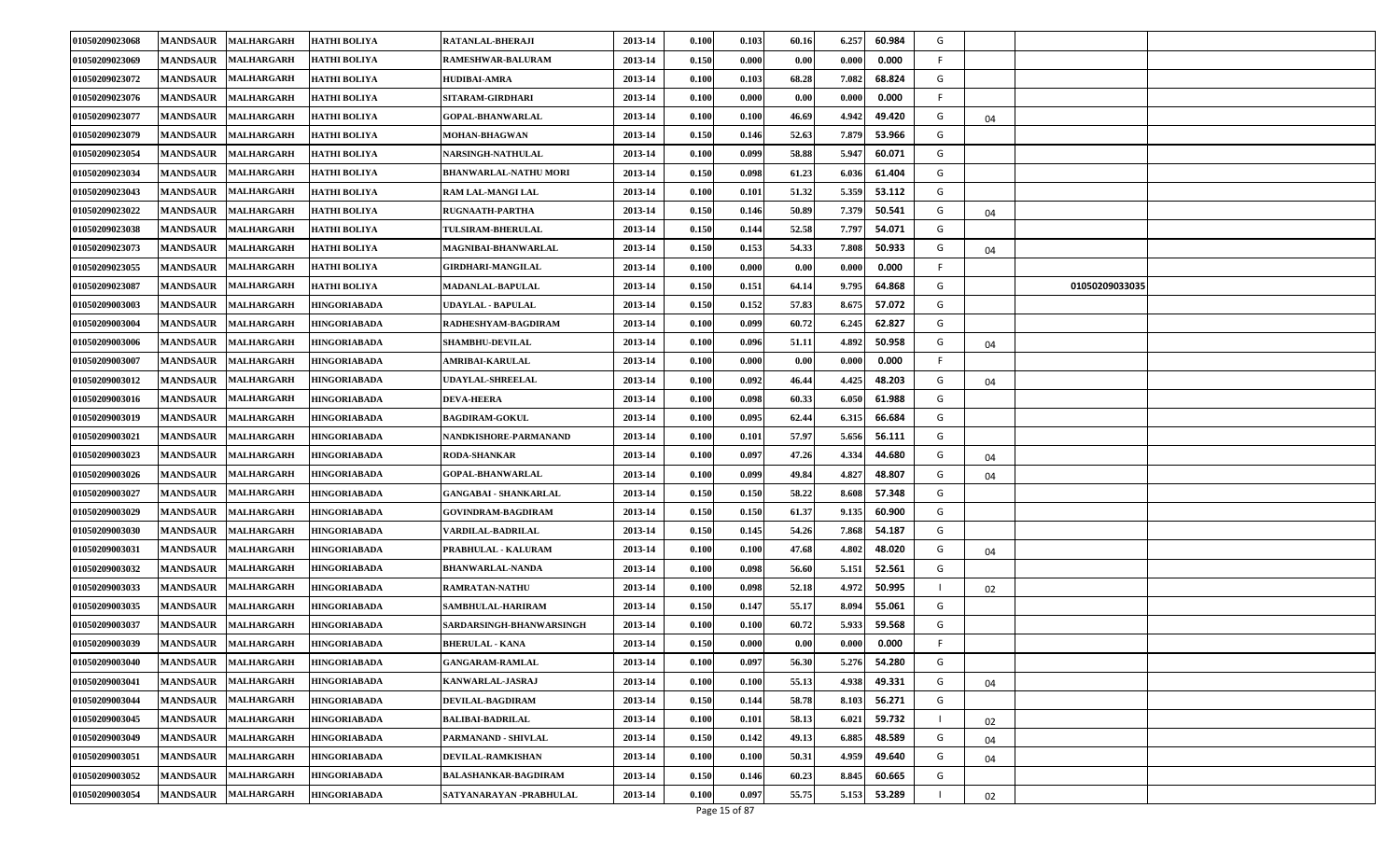| 01050209003060 | <b>MANDSAUR</b><br><b>MALHARGARH</b> | <b>HINGORIABADA</b> | SUKHLAL-KANWARLAL             | 2013-14 | 0.150                 | 0.150               | 55.31 | 8.360 | 55.733 | G  |    |  |
|----------------|--------------------------------------|---------------------|-------------------------------|---------|-----------------------|---------------------|-------|-------|--------|----|----|--|
| 01050209003061 | <b>MANDSAUR</b><br><b>MALHARGARH</b> | <b>HINGORIABADA</b> | RAMCHANDA-NANURAM             | 2013-14 | 0.150                 | 0.149               | 64.71 | 9.762 | 65.341 | G  |    |  |
| 01050209003063 | <b>MANDSAUR</b><br><b>MALHARGARH</b> | <b>HINGORIABADA</b> | <b>BADRILAL-RAMLAL</b>        | 2013-14 | 0.100                 | 0.101               | 54.44 | 5.436 | 54.090 | G  |    |  |
| 01050209003064 | <b>MANDSAUR</b><br><b>MALHARGARH</b> | HINGORIABADA        | <b>GEETABAI-KACHRULAL</b>     | 2013-14 | 0.150                 | 0.151               | 50.30 | 7.710 | 51.060 | G  |    |  |
| 01050209003067 | <b>MANDSAUR</b><br><b>MALHARGARH</b> | <b>HINGORIABADA</b> | RAMLAL-KANWRLAL               | 2013-14 | 0.100                 | 0.100               | 60.23 | 5.730 | 57.300 | G  |    |  |
| 01050209003068 | <b>MANDSAUR</b><br><b>MALHARGARH</b> | <b>HINGORIABADA</b> | <b>RAMESH - MATHURALAL</b>    | 2013-14 | 0.100                 | 0.096               | 63.41 | 6.441 | 67.374 | G  |    |  |
| 01050209003072 | <b>MANDSAUR</b><br><b>MALHARGARH</b> | <b>HINGORIABADA</b> | RODILAL-JAGNAATH              | 2013-14 | 0.150                 | 0.000               | 0.00  | 0.000 | 0.000  | F  |    |  |
| 01050209003075 | <b>MANDSAUR</b><br><b>MALHARGARH</b> | <b>HINGORIABADA</b> | RADHESHYAM-NARAYAN            | 2013-14 | 0.100                 | 0.099               | 48.12 | 2.894 | 29.232 | G  | 04 |  |
| 01050209003078 | <b>MANDSAUR</b><br><b>MALHARGARH</b> | <b>HINGORIABADA</b> | <b>TORIRAM-DEVILAL</b>        | 2013-14 | 0.100                 | 0.097               | 62.98 | 6.253 | 64.798 | G  |    |  |
| 01050209003081 | <b>MANDSAUR</b><br><b>MALHARGARH</b> | <b>HINGORIABADA</b> | NIRBHEYRAM-NANDA              | 2013-14 | 0.100                 | 0.097               | 58.30 | 5.530 | 57.128 | G  |    |  |
| 01050209003083 | <b>MANDSAUR</b><br><b>MALHARGARH</b> | <b>HINGORIABADA</b> | <b>KANA-NANDA</b>             | 2013-14 | 0.100                 | 0.099               | 57.12 | 5.606 | 56.512 | G  |    |  |
| 01050209003086 | <b>MANDSAUR</b><br><b>MALHARGARH</b> | <b>HINGORIABADA</b> | <b>JAGDISH - GANGARAM</b>     | 2013-14 | 0.150                 | 0.139               | 52.54 | 7.063 | 50.923 |    | 02 |  |
| 01050209003090 | <b>MANDSAUR</b><br><b>MALHARGARH</b> | <b>HINGORIABADA</b> | SHAMRTHMAL-UDAYRAM            | 2013-14 | 0.150                 | 0.152               | 58.85 | 8.870 | 58.355 | G  |    |  |
| 01050209003091 | <b>MANDSAUR</b><br><b>MALHARGARH</b> | <b>HINGORIABADA</b> | <b>RAJESH-DEVILAL</b>         | 2013-14 | 0.100                 | 0.098               | 59.58 | 5.592 | 57.354 | G  |    |  |
| 01050209003092 | <b>MANDSAUR</b><br><b>MALHARGARH</b> | <b>HINGORIABADA</b> | NANDLAL-KISHANLAL             | 2013-14 | 0.100                 | 0.101               | 52.95 | 5.333 | 53.065 | G  |    |  |
| 01050209003096 | <b>MANDSAUR</b><br><b>MALHARGARH</b> | <b>HINGORIABADA</b> | SAMBHULAL-KISHANLAL           | 2013-14 | 0.100                 | 0.096               | 55.10 | 4.990 | 51.979 | G  |    |  |
| 01050209003099 | <b>MANDSAUR</b><br><b>MALHARGARH</b> | HINGORIABADA        | <b>BHAGTHRAM-CHATARBHUJ</b>   | 2013-14 | 0.100                 | 0.096               | 58.73 | 5.823 | 60.656 | G  |    |  |
| 01050209003101 | <b>MANDSAUR</b><br><b>MALHARGARH</b> | <b>HINGORIABADA</b> | <b>GOPAL-BADRIBAGAD</b>       | 2013-14 | 0.150                 | 0.133               | 55.25 | 7.372 | 55.304 | G  |    |  |
| 01050209003102 | <b>MANDSAUR</b><br><b>MALHARGARH</b> | HINGORIABADA        | <b>JAGDISH-GOPILAL</b>        | 2013-14 | 0.150                 | 0.146               | 58.97 | 8.517 | 58.376 | G  |    |  |
| 01050209003103 | <b>MANDSAUR</b><br><b>MALHARGARH</b> | <b>HINGORIABADA</b> | <b>SUKHLAL-BHERULAL</b>       | 2013-14 | 0.100                 | 0.000               | 0.00  | 0.000 | 0.000  | F. |    |  |
| 01050209003104 | <b>MANDSAUR</b><br><b>MALHARGARH</b> | <b>HINGORIABADA</b> | <b>SUKHLAL-NANDLAL</b>        | 2013-14 | 0.100                 | 0.000               | 0.00  | 0.000 | 0.000  | F  |    |  |
| 01050209003105 | <b>MANDSAUR</b><br><b>MALHARGARH</b> | <b>HINGORIABADA</b> | <b>RADHESHYAM-VARDILAL</b>    | 2013-14 | 0.150                 | 0.147               | 57.44 | 8.321 | 56.529 | G  |    |  |
| 01050209003106 | <b>MANDSAUR</b><br><b>MALHARGARH</b> | <b>HINGORIABADA</b> | <b>RAMESHVAR-GULAB DHAKAD</b> | 2013-14 | 0.100                 | 0.102               | 54.74 | 5.474 | 53.667 | G  |    |  |
| 01050209003111 | <b>MANDSAUR</b><br><b>MALHARGARH</b> | <b>HINGORIABADA</b> | <b>DEVAKISHAN-VARDA</b>       | 2013-14 | 0.100                 | 0.046               | 61.42 | 2.641 | 57.165 | G  |    |  |
| 01050209003113 | <b>MANDSAUR</b><br><b>MALHARGARH</b> | <b>HINGORIABADA</b> | RADHESHYAM-NIBHAYRAM          | 2013-14 | 0.100                 | 0.000               | 0.00  | 0.000 | 0.000  | F. |    |  |
| 01050209003114 | <b>MANDSAUR</b><br><b>MALHARGARH</b> | <b>HINGORIABADA</b> | PARBHULAL-MANGILAL            | 2013-14 | 0.150                 | 0.145               | 51.36 | 7.462 | 51.533 | G  |    |  |
| 01050209003116 | <b>MANDSAUR</b><br><b>MALHARGARH</b> | HINGORIABADA        | <b>GOPAL-RAJMAL</b>           | 2013-14 | 0.100                 | 0.100               | 57.06 | 5.070 | 50.649 | G  | 04 |  |
| 01050209003117 | <b>MANDSAUR</b><br><b>MALHARGARH</b> | <b>HINGORIABADA</b> | PARKASH-DEVILAL               | 2013-14 | 0.150                 | 0.144               | 61.36 | 8.950 | 62.239 | G  |    |  |
| 01050209003118 | <b>MANDSAUR</b><br><b>MALHARGARH</b> | <b>HINGORIABADA</b> | <b>AMARLAL-BHANWARLAL</b>     | 2013-14 | 0.150                 | 0.148               | 60.55 | 8.788 | 59.298 | G  |    |  |
| 01050209003119 | <b>MANDSAUR</b><br><b>MALHARGARH</b> | <b>HINGORIABADA</b> | RADHESHYAM-BADRILAL           | 2013-14 | 0.150                 | 0.149               | 61.90 | 9.002 | 60.620 | G  |    |  |
| 01050209003120 | <b>MALHARGARH</b><br><b>MANDSAUR</b> | HINGORIABADA        | RADHESHYAM-ONKARLAL           | 2013-14 | 0.100                 | 0.094               | 53.02 | 4.552 | 48.632 | G  | 04 |  |
| 01050209003122 | <b>MANDSAUR</b><br><b>MALHARGARH</b> | <b>HINGORIABADA</b> | RAMPRTAP-KISHANLAL            | 2013-14 | 0.100                 | 0.099               | 66.03 | 6.471 | 65.364 | G  |    |  |
| 01050209003124 | <b>MANDSAUR</b><br><b>MALHARGARH</b> | <b>HINGORIABADA</b> | <b>RAMSUKHA-NANURAM</b>       | 2013-14 | 0.100                 | 0.093               | 58.35 | 5.126 | 55.416 | G  |    |  |
| 01050209003125 | <b>MANDSAUR</b><br><b>MALHARGARH</b> | <b>HINGORIABADA</b> | <b>KARULAL-SHIVLAL</b>        | 2013-14 | 0.150                 | 0.140               | 63.02 | 8.670 | 61.884 | G  |    |  |
| 01050209003126 | <b>MANDSAUR</b><br><b>MALHARGARH</b> | <b>HINGORIABADA</b> | MAYABAI-RADHESHYAM            | 2013-14 | 0.100                 | 0.099               | 54.47 | 5.221 | 52.898 | G  |    |  |
| 01050209003093 | <b>MANDSAUR</b><br><b>MALHARGARH</b> | <b>HINGORIABADA</b> | <b>GEETABAI - VERDICHAND</b>  | 2013-14 | 0.100                 | 0.000               | 0.00  | 0.000 | 0.000  | F  |    |  |
| 01050209003098 | <b>MANDSAUR</b><br><b>MALHARGARH</b> | <b>HINGORIABADA</b> | <b>SURESH-KARULAL</b>         | 2013-14 | 0.100                 | 0.100               | 51.20 | 5.135 | 51.350 | G  |    |  |
| 01050209003084 | <b>MANDSAUR</b><br><b>MALHARGARH</b> | <b>HINGORIABADA</b> | RAMCHANDRA-NARAYAN            | 2013-14 | 0.100                 | 0.099               | 45.71 | 4.362 | 44.239 | G  | 04 |  |
| 01050209003155 | <b>MANDSAUR</b><br><b>MALHARGARH</b> | <b>HINGORIABADA</b> | PRATAPBAI-NANDA               | 2013-14 | 0.150                 | 0.154               | 38.94 | 3.332 | 21.693 | G  | 04 |  |
| 01050209003157 | <b>MANDSAUR</b><br><b>MALHARGARH</b> | <b>HINGORIABADA</b> | KAVERIBAI-MANGILAL            | 2013-14 | 0.100                 | 0.096               | 52.39 | 4.970 | 51.825 | G  |    |  |
| 01050209003158 | <b>MANDSAUR</b><br><b>MALHARGARH</b> | <b>HINGORIABADA</b> | RUKMANIBAI-NATHULAL           | 2013-14 | 0.100<br>$\mathbf{R}$ | 0.100<br>$10 - 507$ | 53.13 | 4.903 | 49.030 | G  | 04 |  |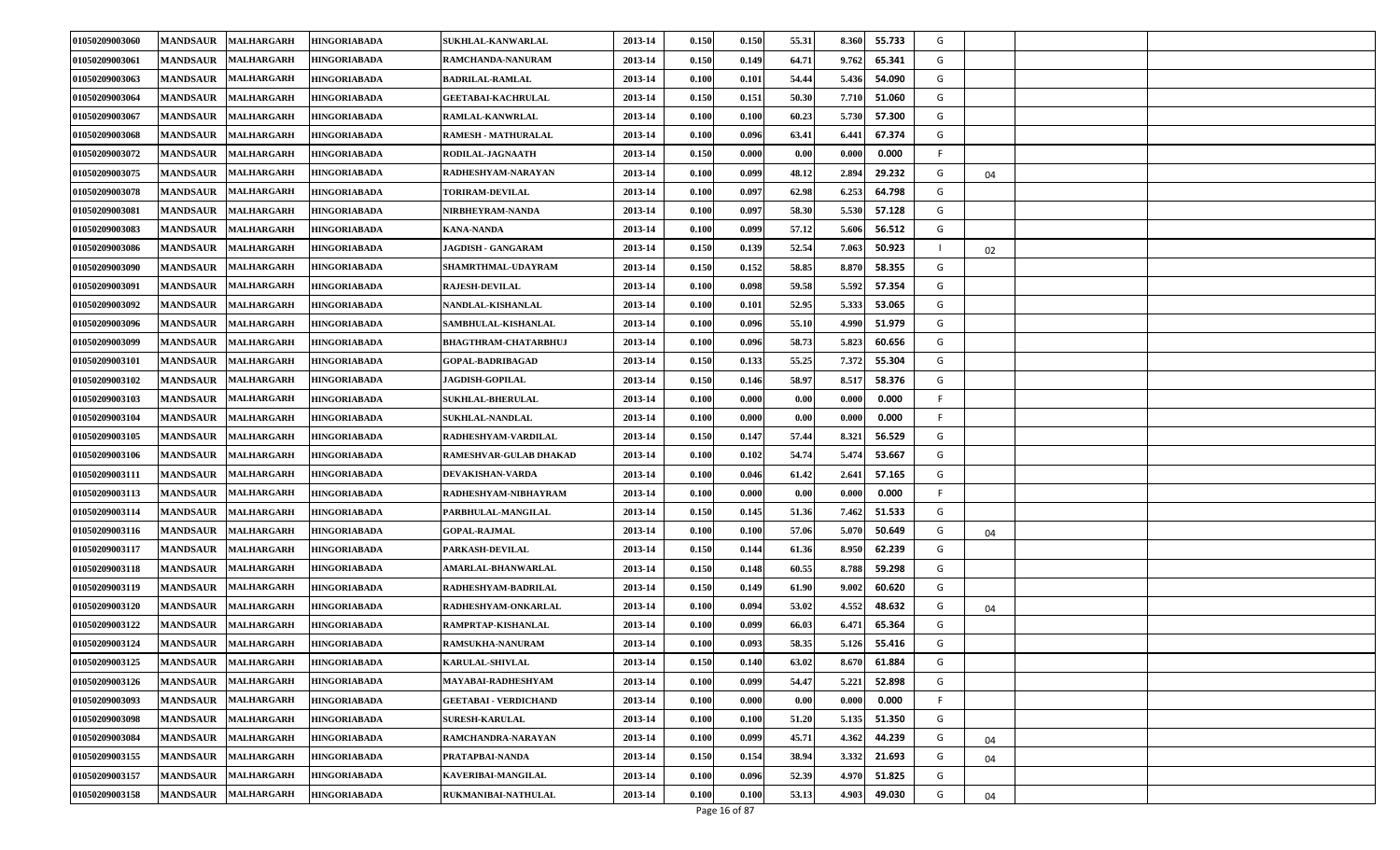| 01050209003005 | <b>MANDSAUR</b> | <b>MALHARGARH</b>   | <b>HINGORIABADA</b> | RAMSUKHA-D/P.RAMNARAYAN        | 2013-14 | 0.100 | 0.099 | 57.14 | 5.632<br>56.946 | G |    |  |
|----------------|-----------------|---------------------|---------------------|--------------------------------|---------|-------|-------|-------|-----------------|---|----|--|
| 01050209003059 | <b>MANDSAUR</b> | <b>MALHARGARH</b>   | HINGORIABADA        | <b>BHULIBAI-NANDLAL</b>        | 2013-14 | 0.100 | 0.098 | 57.00 | 5.488<br>55.886 | G |    |  |
| 01050209003089 | <b>MANDSAUR</b> | <b>MALHARGARH</b>   | <b>HINGORIABADA</b> | <b>KISHANLAL-HARIRAM</b>       | 2013-14 | 0.100 | 0.065 | 60.45 | 58.502<br>3.826 | G |    |  |
| 01050209003159 | <b>MANDSAUR</b> | <b>MALHARGARH</b>   | <b>HINGORIABADA</b> | <b>MANGIBAI - TULSIRALM</b>    | 2013-14 | 0.100 | 0.101 | 47.12 | 19.772<br>1.993 | G | 04 |  |
| 01050209003047 | <b>MANDSAUR</b> | <b>MALHARGARH</b>   | <b>HINGORIABADA</b> | UDAYRAM-CHUNNIRAM              | 2013-14 | 0.150 | 0.150 | 61.68 | 9.164<br>61.093 | G |    |  |
| 01050209014002 | <b>MANDSAUR</b> | <b>MALHARGARH</b>   | <b>KHATYAKHEDI</b>  | <b>MANGILAL-MATHURALAL</b>     | 2013-14 | 0.100 | 0.104 | 53.28 | 5.640<br>54.335 | G |    |  |
| 01050209014006 | <b>MANDSAUR</b> | <b>MALHARGARH</b>   | <b>KHATYAKHEDI</b>  | RAMCHANDRA-MATHURALAL          | 2013-14 | 0.100 | 0.098 | 49.80 | 4.930<br>50.255 | G | 04 |  |
| 01050209014007 | <b>MANDSAUR</b> | <b>MALHARGARH</b>   | <b>KHATYAKHEDI</b>  | <b>GEETABAI - NANDA</b>        | 2013-14 | 0.100 | 0.102 | 56.63 | 5.267<br>51.637 | G |    |  |
| 01050209014009 | <b>MANDSAUR</b> | <b>MALHARGARH</b>   | <b>KHATYAKHEDI</b>  | <b>BHUWANIRAM-RATAN</b>        | 2013-14 | 0.100 | 0.045 | 64.41 | 2.696<br>60.448 |   | 02 |  |
| 01050209014010 | <b>MANDSAUR</b> | <b>MALHARGARH</b>   | <b>KHATYAKHEDI</b>  | <b>RAMCHANDRA-KISHAN</b>       | 2013-14 | 0.100 | 0.103 | 56.58 | 6.006<br>58.141 | G |    |  |
| 01050209014011 | <b>MANDSAUR</b> | <b>MALHARGARH</b>   | <b>KHATYAKHEDI</b>  | <b>DHAPUBAI-KACHRU</b>         | 2013-14 | 0.100 | 0.102 | 59.82 | 60.069<br>6.127 | G |    |  |
| 01050209014013 | <b>MANDSAUR</b> | <b>MALHARGARH</b>   | <b>KHATYAKHEDI</b>  | <b>BHAGUBAI S/O-CHAMPA NAI</b> | 2013-14 | 0.150 | 0.000 | 0.00  | 0.000<br>0.000  |   |    |  |
| 01050209014014 | <b>MANDSAUR</b> | <b>MALHARGARH</b>   | <b>KHATYAKHEDI</b>  | <b>BHERULAL-NANURAM</b>        | 2013-14 | 0.150 | 0.145 | 55.56 | 8.191<br>56.490 | G |    |  |
| 01050209014017 | <b>MANDSAUR</b> | <b>MALHARGARH</b>   | <b>KHATYAKHEDI</b>  | <b>BHANWARLAL-HEERALAL</b>     | 2013-14 | 0.150 | 0.149 | 56.44 | 8.353<br>56.249 | G |    |  |
| 01050209014018 | <b>MANDSAUR</b> | <b>MALHARGARH</b>   | <b>KHATYAKHEDI</b>  | RAMPRASAD-SHANKARLAL           | 2013-14 | 0.100 | 0.100 | 65.36 | 6.219<br>62.190 |   | 02 |  |
| 01050209014019 | <b>MANDSAUR</b> | <b>MALHARGARH</b>   | <b>KHATYAKHEDI</b>  | SAMDIBAI-SHREELAL              | 2013-14 | 0.150 | 0.148 | 56.21 | 8.175<br>55.236 | G |    |  |
| 01050209014020 | <b>MANDSAUR</b> | <b>MALHARGARH</b>   | <b>KHATYAKHEDI</b>  | NATHULAL-BHUWANISHANKAR        | 2013-14 | 0.100 | 0.101 | 53.71 | 5.317<br>52.540 | G |    |  |
| 01050209014021 | <b>MANDSAUR</b> | <b>MALHARGARH</b>   | <b>KHATYAKHEDI</b>  | RAMESHWAR-KISHANLAL            | 2013-14 | 0.100 | 0.103 | 57.23 | 6.124<br>59.630 | G |    |  |
| 01050209014022 | <b>MANDSAUR</b> | <b>MALHARGARH</b>   | <b>KHATYAKHEDI</b>  | SHAMBHULAL-BAGDIRAM            | 2013-14 | 0.100 | 0.102 | 56.46 | 5.590<br>55.020 |   | 02 |  |
| 01050209014027 | <b>MANDSAUR</b> | <b>MALHARGARH</b>   | <b>KHATYAKHEDI</b>  | MUSTAQSHAH-RATANSHAH           | 2013-14 | 0.100 | 0.098 | 42.89 | 15.362<br>1.507 | G | 04 |  |
| 01050209014028 | <b>MANDSAUR</b> | <b>MALHARGARH</b>   | <b>KHATYAKHEDI</b>  | RAMCHANDRA-BHAGGA              | 2013-14 | 0.100 | 0.100 | 52.94 | 5.294<br>53.099 | G |    |  |
| 01050209014029 | <b>MANDSAUR</b> | <b>MALHARGARH</b>   | <b>KHATYAKHEDI</b>  | SAMPATBAI-KARULAL              | 2013-14 | 0.100 | 0.102 | 64.52 | 6.480<br>63.405 | G |    |  |
| 01050209014030 | <b>MANDSAUR</b> | <b>MALHARGARH</b>   | <b>KHATYAKHEDI</b>  | <b>NATHULAL-BDRILAL</b>        | 2013-14 | 0.100 | 0.099 | 64.48 | 6.347<br>64.111 | G |    |  |
| 01050209014031 | <b>MANDSAUR</b> | <b>MALHARGARH</b>   | <b>KHATYAKHEDI</b>  | <b>DHAPUBAI-NATHU</b>          | 2013-14 | 0.100 | 0.102 | 65.37 | 58.059<br>5.893 | G |    |  |
| 01050209014032 | <b>MANDSAUR</b> | <b>MALHARGARH</b>   | <b>KHATYAKHEDI</b>  | SHANKARLAL-BHANWARLAL          | 2013-14 | 0.100 | 0.102 | 57.58 | 5.585<br>54.809 | G |    |  |
| 01050209014033 | <b>MANDSAUR</b> | <b>MALHARGARH</b>   | <b>KHATYAKHEDI</b>  | <b>GANGABAI-BAGDIRAM</b>       | 2013-14 | 0.100 | 0.097 | 54.29 | 4.933<br>50.961 | G | 04 |  |
| 01050209014034 | <b>MANDSAUR</b> | <b>MALHARGARH</b>   | KHATYAKHEDI         | <b>MANGILAL-BAGDIRAM</b>       | 2013-14 | 0.100 | 0.000 | 0.00  | 0.000<br>0.000  |   |    |  |
| 01050209014039 | <b>MANDSAUR</b> | <b>MALHARGARH</b>   | <b>KHATYAKHEDI</b>  | <b>BHUWANIRAM-BAGDIRAM</b>     | 2013-14 | 0.100 | 0.100 | 43.68 | 3.413<br>34.096 | G | 04 |  |
| 01050209014043 | <b>MANDSAUR</b> | <b>MALHARGARH</b>   | <b>KHATYAKHEDI</b>  | RAMNARAYAN-PYAARJI             | 2013-14 | 0.150 | 0.150 | 71.22 | 9.777<br>65.398 | G |    |  |
| 01050209014048 | <b>MANDSAUR</b> | <b>MALHARGARH</b>   | <b>KHATYAKHEDI</b>  | SHAMBHULAL-BAPULAL             | 2013-14 | 0.150 | 0.152 | 63.65 | 9.575<br>63.118 | G |    |  |
| 01050209014050 | <b>MANDSAUR</b> | <b>MALHARGARH</b>   | <b>KHATYAKHEDI</b>  | <b>BHURESHAH-REHAMANSHAH</b>   | 2013-14 | 0.100 | 0.102 | 50.36 | 5.137<br>50.363 | G | 04 |  |
| 01050209014056 | <b>MANDSAUR</b> | <b>MALHARGARH</b>   | KHATYAKHEDI         | <b>KARULAL-RAKHILAL</b>        | 2013-14 | 0.100 | 0.099 | 66.49 | 6.554<br>66.202 | G |    |  |
| 01050209014060 | <b>MANDSAUR</b> | <b>MALHARGARH</b>   | <b>KHATYAKHEDI</b>  | <b>BALASHANKAR-BHANWARLAL</b>  | 2013-14 | 0.150 | 0.000 | 0.00  | 0.000<br>0.000  |   |    |  |
| 01050209014061 |                 | MANDSAUR MALHARGARH | <b>KHATYAKHEDI</b>  | ONKARLAL-RAMLAL                | 2013-14 | 0.100 | 0.000 | 0.00  | 0.000<br>0.000  |   |    |  |
| 01050209014062 | <b>MANDSAUR</b> | <b>MALHARGARH</b>   | <b>KHATYAKHEDI</b>  | SHANKARLAL-RATANLAL            | 2013-14 | 0.100 | 0.104 | 55.22 | 5.388<br>51.609 | G |    |  |
| 01050209014066 | <b>MANDSAUR</b> | <b>MALHARGARH</b>   | <b>KHATYAKHEDI</b>  | DEVILAL - NATHULAL             | 2013-14 | 0.100 | 0.102 | 59.04 | 5.432<br>53.412 | G |    |  |
| 01050209014067 | <b>MANDSAUR</b> | <b>MALHARGARH</b>   | <b>KHATYAKHEDI</b>  | <b>ISHWARLAL-BAPULAL</b>       | 2013-14 | 0.100 | 0.102 | 56.38 | 5.759<br>56.461 | G |    |  |
| 01050209014068 | <b>MANDSAUR</b> | <b>MALHARGARH</b>   | <b>KHATYAKHEDI</b>  | <b>AMARLAL-KACHRULAL</b>       | 2013-14 | 0.100 | 0.101 | 46.72 | 26.687<br>2.690 |   | 02 |  |
| 01050209014083 | <b>MANDSAUR</b> | <b>MALHARGARH</b>   | <b>KHATYAKHEDI</b>  | <b>MANGILAL-BHUWAN</b>         | 2013-14 | 0.100 | 0.000 | 0.00  | 0.000<br>0.000  |   |    |  |
| 01050209014084 | <b>MANDSAUR</b> | <b>MALHARGARH</b>   | <b>KHATYAKHEDI</b>  | DEVILAL-KISHANRAM              | 2013-14 | 0.100 | 0.098 | 61.75 | 5.875<br>59.705 | G |    |  |
| 01050209014085 | <b>MANDSAUR</b> | <b>MALHARGARH</b>   | <b>KHATYAKHEDI</b>  | SATYANARAYAN-MANGILAL          | 2013-14 | 0.100 | 0.102 | 57.78 | 5.869<br>57.370 | G |    |  |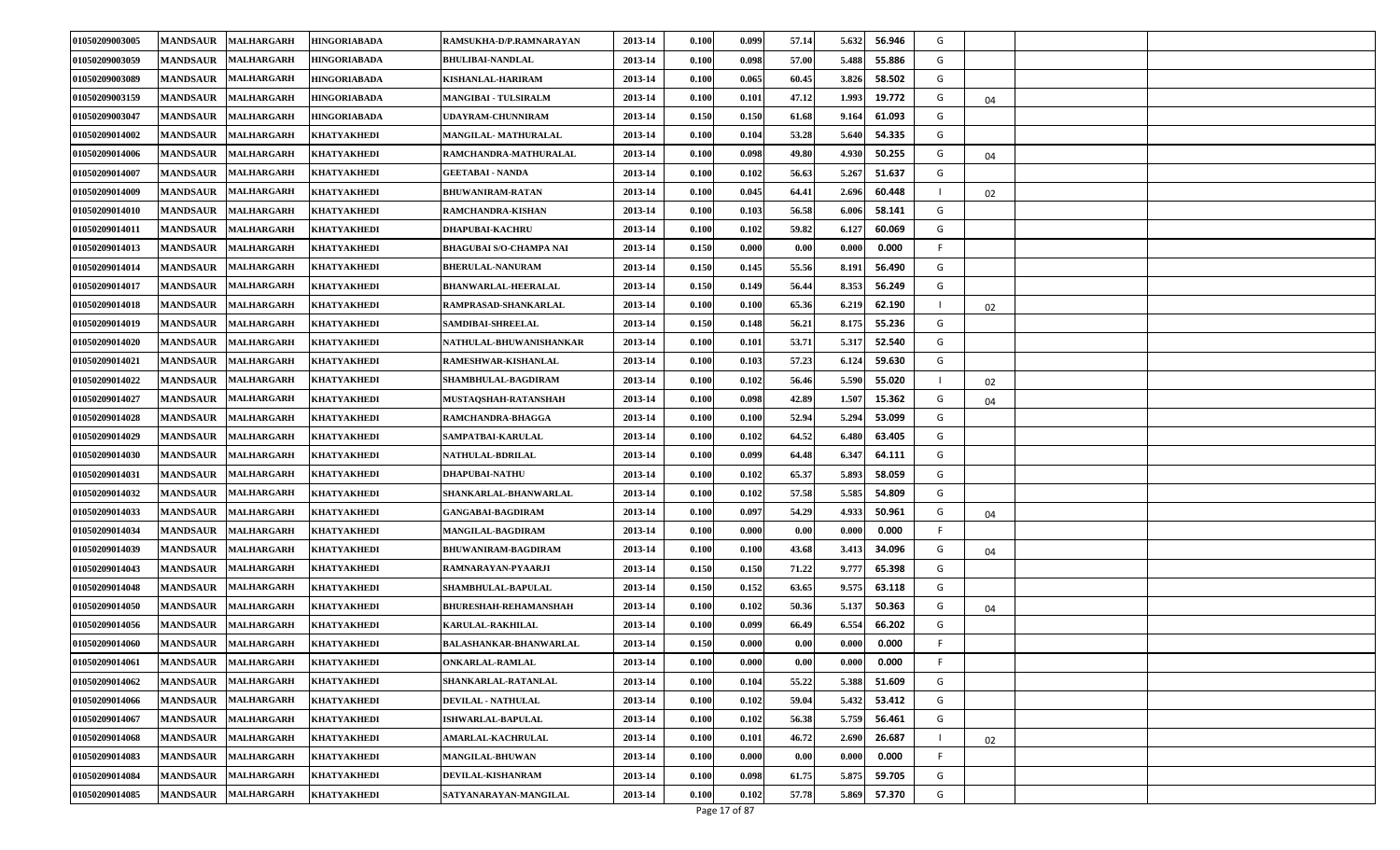| 01050209014023 | <b>MANDSAUR</b> | <b>MALHARGARH</b> | <b>KHATYAKHEDI</b> | RAMNARAYAN-BHANWARLAL         | 2013-14 | 0.100 | 0.101           | 62.72 | 6.317<br>62.669 | G  |    |                |  |
|----------------|-----------------|-------------------|--------------------|-------------------------------|---------|-------|-----------------|-------|-----------------|----|----|----------------|--|
| 01050209014008 | <b>MANDSAUR</b> | <b>MALHARGARH</b> | <b>KHATYAKHEDI</b> | <b>BULAKBAI-KANHEYALAL</b>    | 2013-14 | 0.150 | 0.150           | 58.63 | 8.501<br>56.825 | G  |    |                |  |
| 01050209014025 | <b>MANDSAUR</b> | <b>MALHARGARH</b> | <b>KHATYAKHEDI</b> | KAMLABAI-RAMNARAYAN           | 2013-14 | 0.150 | 0.146           | 54.67 | 8.036<br>55.230 | G  |    |                |  |
| 01050209014012 | <b>MANDSAUR</b> | <b>MALHARGARH</b> | <b>KHATYAKHEDI</b> | <b>BHAGWANTIBAI-MANGILAL</b>  | 2013-14 | 0.150 | 0.144           | 55.65 | 8.125<br>56.463 | G  |    |                |  |
| 01050209014065 | <b>MANDSAUR</b> | <b>MALHARGARH</b> | <b>KHATYAKHEDI</b> | <b>BAGDIRAM-BADRILAL</b>      | 2013-14 | 0.150 | 0.149           | 62.80 | 8.308<br>55.758 | G  |    |                |  |
| 01050209014095 | <b>MANDSAUR</b> | <b>MALHARGARH</b> | <b>KHATYAKHEDI</b> | PRABHULAL-SHANKARLAL          | 2013-14 | 0.150 | 0.149           | 61.76 | 8.541<br>57.284 | G  |    |                |  |
| 01050209014005 | <b>MANDSAUR</b> | <b>MALHARGARH</b> | <b>KHATYAKHEDI</b> | <b>BADRI-BHAGA</b>            | 2013-14 | 0.100 | 0.099           | 54.41 | 54.591<br>5.410 | G  |    |                |  |
| 01050209014003 | <b>MANDSAUR</b> | <b>MALHARGARH</b> | KHATYAKHEDI        | SATYANARAYAN-HARIRAM          | 2013-14 | 0.100 | 0.098           | 55.61 | 5.474<br>56.086 | G  |    |                |  |
| 01050209014096 | <b>MANDSAUR</b> | <b>MALHARGARH</b> | <b>KHATYAKHEDI</b> | SHAMBHULAL-AMRATRAM           | 2013-14 | 0.100 | 0.101           | 50.99 | 4.647<br>46.010 | G  | 04 |                |  |
| 01050209014097 | <b>MANDSAUR</b> | <b>MALHARGARH</b> | <b>KHATYAKHEDI</b> | <b>GANESH - KISHAN</b>        | 2013-14 | 0.150 | 0.000           | 0.00  | 0.000<br>0.000  | -F |    |                |  |
| 01050209014051 | <b>MANDSAUR</b> | <b>MALHARGARH</b> | <b>KHATYAKHEDI</b> | <b>GOPAL-RADHESHYAM</b>       | 2013-14 | 0.100 | 0.100           | 52.23 | 46.869<br>4.701 | G  | 04 |                |  |
| 01050209014047 | <b>MANDSAUR</b> | <b>MALHARGARH</b> | KHATYAKHEDI        | SATYANARAYAN-BAPULAL          | 2013-14 | 0.150 | 0.150           | 64.45 | 9.198<br>61.320 | G  |    |                |  |
| 01050209014098 | <b>MANDSAUR</b> | <b>MALHARGARH</b> | <b>KHATYAKHEDI</b> | MANGILAL-BHERULAL             | 2013-14 | 0.100 | 0.101           | 59.88 | 6.091<br>60.607 | G  |    |                |  |
| 01050209032001 | <b>MANDSAUR</b> | <b>MALHARGARH</b> | <b>KHEDA KOYLA</b> | MANGIBAI-BHANWARLAL           | 2013-14 | 0.150 | 0.152           | 65.89 | 9.629<br>63.224 | G  |    |                |  |
| 01050209032003 | <b>MANDSAUR</b> | <b>MALHARGARH</b> | <b>KHEDA KOYLA</b> | <b>HIRALAL-BAPULAL</b>        | 2013-14 | 0.150 | 0.148           | 51.86 | 7.683<br>52.018 | G  |    |                |  |
| 01050209032004 | <b>MANDSAUR</b> | <b>MALHARGARH</b> | <b>KHEDA KOYLA</b> | RAJARAM-NANURAM               | 2013-14 | 0.150 | 0.150           | 58.34 | 59.560<br>8.934 | G  |    |                |  |
| 01050209032005 | <b>MANDSAUR</b> | <b>MALHARGARH</b> | <b>KHEDA KOYLA</b> | <b>KASHIRAM-LAXMAN</b>        | 2013-14 | 0.150 | 0.150           | 57.13 | 3.207<br>21.323 | G  | 04 |                |  |
| 01050209032006 | <b>MANDSAUR</b> | <b>MALHARGARH</b> | <b>KHEDA KOYLA</b> | <b>UDAYLAL-SHIVLAL</b>        | 2013-14 | 0.100 | 0.096           | 49.90 | 4.498<br>46.854 | G  | 04 |                |  |
| 01050209032007 | <b>MANDSAUR</b> | <b>MALHARGARH</b> | <b>KHEDA KOYLA</b> | RAMNARAYAN-NANDA              | 2013-14 | 0.100 | 0.100           | 57.95 | 60.680<br>6.068 | G  |    |                |  |
| 01050209032009 | <b>MANDSAUR</b> | <b>MALHARGARH</b> | <b>KHEDA KOYLA</b> | SHANKARLAL-MANGILAL           | 2013-14 | 0.150 | 0.154           | 57.81 | 59.890<br>9.217 | G  |    |                |  |
| 01050209032010 | <b>MANDSAUR</b> | <b>MALHARGARH</b> | <b>KHEDA KOYLA</b> | <b>ISHWARLAL-SHANIBAI</b>     | 2013-14 | 0.150 | 0.150           | 57.67 | 8.354<br>55.693 | G  |    |                |  |
| 01050209032011 | <b>MANDSAUR</b> | <b>MALHARGARH</b> | <b>KHEDA KOYLA</b> | <b>OMPRAKASH - RAMCHANDRA</b> | 2013-14 | 0.100 | 0.100           | 52.91 | 5.049<br>50.490 | G  | 04 |                |  |
| 01050209032012 | <b>MANDSAUR</b> | <b>MALHARGARH</b> | <b>KHEDA KOYLA</b> | KANKUBAI-MANGILAL             | 2013-14 | 0.100 | 0.099           | 56.47 | 5.461<br>54.940 | G  |    |                |  |
| 01050209032013 | <b>MANDSAUR</b> | <b>MALHARGARH</b> | <b>KHEDA KOYLA</b> | <b>DOLATRAM-SHIVLAL</b>       | 2013-14 | 0.150 | 0.147           | 59.68 | 8.364<br>56.744 | G  |    |                |  |
| 01050209032014 | <b>MANDSAUR</b> | <b>MALHARGARH</b> | <b>KHEDA KOYLA</b> | <b>BHAGATRAM-BAPULAL</b>      | 2013-14 | 0.150 | 0.142           | 55.20 | 7.547<br>53.260 | G  |    |                |  |
| 01050209032015 | <b>MANDSAUR</b> | <b>MALHARGARH</b> | <b>KHEDA KOYLA</b> | <b>RAMESHVAR-PURAJI</b>       | 2013-14 | 0.150 | 0.144           | 63.61 | 62.786<br>9.060 | G  |    |                |  |
| 01050209032021 | <b>MANDSAUR</b> | <b>MALHARGARH</b> | <b>KHEDA KOYLA</b> | <b>ISHVARLAL-MOHANLAL</b>     | 2013-14 | 0.100 | 0.102           | 62.14 | 6.400<br>63.054 | G  |    |                |  |
| 01050209032019 | <b>MANDSAUR</b> | <b>MALHARGARH</b> | <b>KHEDA KOYLA</b> | PARMANAND-BHANVARLAL          | 2013-14 | 0.150 | 0.143           | 65.44 | 9.218<br>64.372 | G  |    |                |  |
| 01050209032033 | <b>MANDSAUR</b> | <b>MALHARGARH</b> | <b>KHEDA KOYLA</b> | <b>BHANWERLAL-NATHU</b>       | 2013-14 | 0.100 | 0.102           | 50.63 | 4.817<br>47.318 | G  | 04 |                |  |
| 01050209032034 | <b>MANDSAUR</b> | <b>MALHARGARH</b> | <b>KHEDA KOYLA</b> | <b>RAMSINGH-PIRU</b>          | 2013-14 | 0.150 | 0.069           | 59.56 | 60.773<br>4.169 | G  |    |                |  |
| 01050209032023 | <b>MANDSAUR</b> | <b>MALHARGARH</b> | KHEDA KOYLA        | <b>RUKMANBAI - TULSIRAM</b>   | 2013-14 | 0.150 | 0.154           | 57.21 | 9.072<br>58.833 | G  |    |                |  |
| 01050209032035 | <b>MANDSAUR</b> | <b>MALHARGARH</b> | <b>KHEDA KOYLA</b> | DEVILAL-PRABHULAL             | 2013-14 | 0.150 | 0.144           | 55.31 | 7.886<br>54.650 | G  |    | 01050209035001 |  |
| 01050209032036 | <b>MANDSAUR</b> | <b>MALHARGARH</b> | <b>KHEDA KOYLA</b> | BHANWARLAL-SALAGRAM           | 2013-14 | 0.150 | 0.143           | 51.38 | 3.112<br>21.702 | G  | 04 | 01050209035003 |  |
| 01050209032037 | <b>MANDSAUR</b> | <b>MALHARGARH</b> | <b>KHEDA KOYLA</b> | <b>BHANWARSINGH-RUPSINGH</b>  | 2013-14 | 0.100 | 0.098           | 47.91 | 4.907<br>49.868 | G  | 04 | 01050209035006 |  |
| 01050209032038 | <b>MANDSAUR</b> | <b>MALHARGARH</b> | KHEDA KOYLA        | <b>BHAGIRATH-RUGHNATH</b>     | 2013-14 | 0.100 | 0.095           | 62.93 | 5.637<br>59.212 | G  |    | 01050209035022 |  |
| 01050209034002 | <b>MANDSAUR</b> | <b>MALHARGARH</b> | <b>KHUNTI</b>      | <b>AMARLAL-NANURAM</b>        | 2013-14 | 0.100 | 0.098           | 59.30 | 5.786<br>59.162 | G  |    |                |  |
| 01050209034003 | <b>MANDSAUR</b> | <b>MALHARGARH</b> | <b>KHUNTI</b>      | DOLATRAM-MANGILAL             | 2013-14 | 0.100 | 0.096           | 53.53 | 5.208<br>54.534 | G  |    |                |  |
| 01050209034006 | <b>MANDSAUR</b> | <b>MALHARGARH</b> | <b>KHUNTI</b>      | GORISHANKAR-MANGILAL          | 2013-14 | 0.100 | 0.099           | 58.14 | 1.603<br>16.258 | G  | 04 |                |  |
| 01050209034009 | <b>MANDSAUR</b> | <b>MALHARGARH</b> | <b>KHUNTI</b>      | <b>SOHANKUNWAR-DEVISINGH</b>  | 2013-14 | 0.100 | 0.000           | 0.00  | 0.000<br>0.000  | -F |    |                |  |
| 01050209034014 | <b>MANDSAUR</b> | <b>MALHARGARH</b> | <b>KHUNTI</b>      | RAMRATAN-JAGGANNATH           | 2013-14 | 0.150 | 0.141           | 57.15 | 8.025<br>56.754 | G  |    |                |  |
| 01050209034025 | <b>MANDSAUR</b> | <b>MALHARGARH</b> | <b>KHUNTI</b>      | KISKINDABAI - MADHULAL        | 2013-14 | 0.100 | 0.100<br>$\sim$ | 60.09 | 5.940<br>59.459 | G  |    |                |  |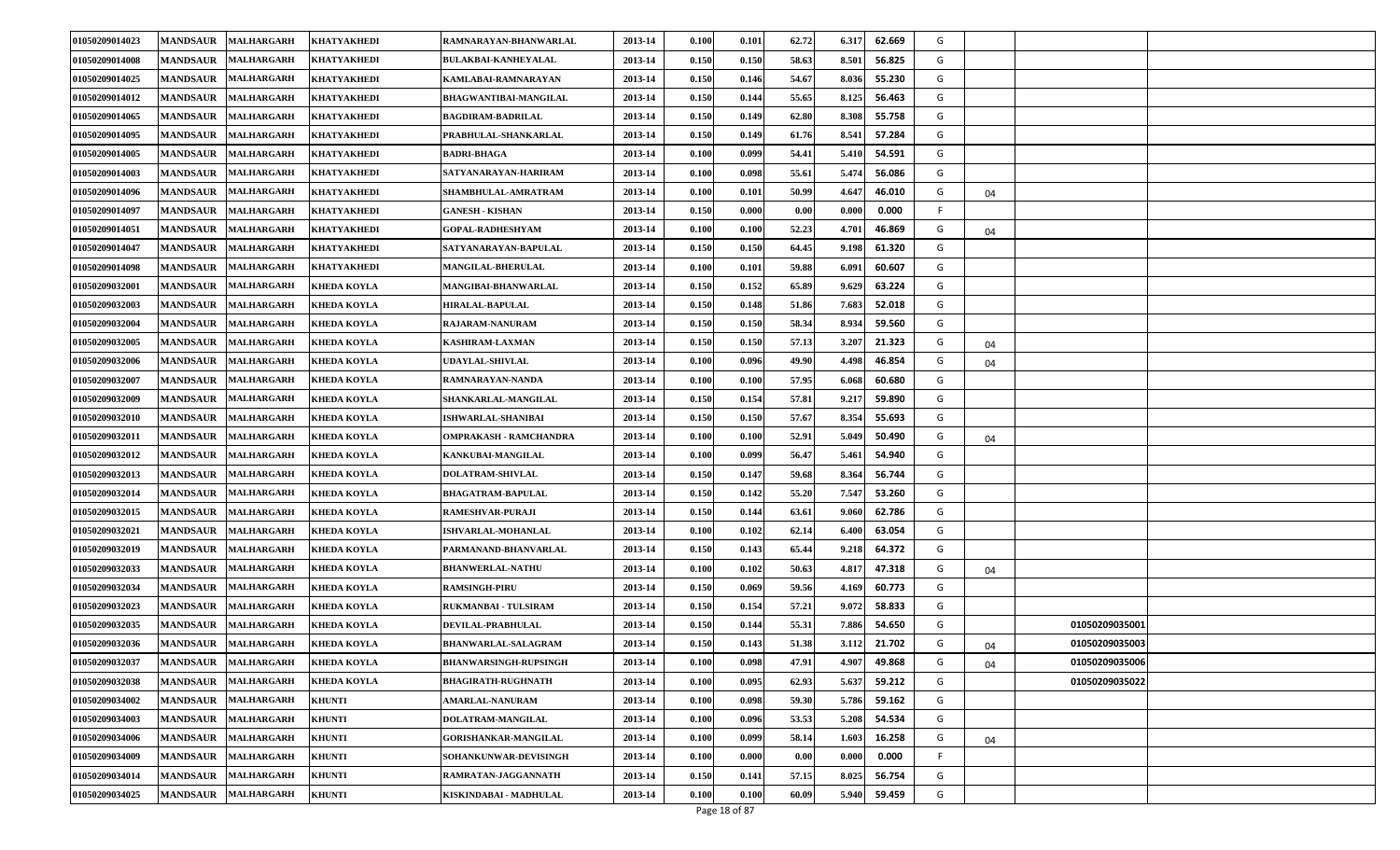| 01050209034026 | <b>MANDSAUR</b> | <b>MALHARGARH</b>   | <b>KHUNTI</b>  | <b>DEVILAL-BAPULAL</b>                   | 2013-14 | 0.100 | 0.099                   | 61.53 | 20.252<br>2.013 |   | 02 |                    |
|----------------|-----------------|---------------------|----------------|------------------------------------------|---------|-------|-------------------------|-------|-----------------|---|----|--------------------|
| 01050209034046 | <b>MANDSAUR</b> | <b>MALHARGARH</b>   | <b>KHUNTI</b>  | <b>SHIVLAL-KISHANLAL</b>                 | 2013-14 | 0.100 | 0.098                   | 58.31 | 5.973<br>61.262 | G |    |                    |
| 01050209034048 | <b>MANDSAUR</b> | <b>MALHARGARH</b>   | <b>KHUNTI</b>  | <b>DULICHAND-RAMLAL</b>                  | 2013-14 | 0.100 | 0.097                   | 49.55 | 4.679<br>48.138 | G | 04 |                    |
| 01050209034051 | <b>MANDSAUR</b> | MALHARGARH          | <b>KHUNTI</b>  | <b>RAMESH-PYARJI</b>                     | 2013-14 | 0.100 | 0.094                   | 64.43 | 61.848<br>5.789 |   | 02 |                    |
| 01050209034053 | <b>MANDSAUR</b> | <b>MALHARGARH</b>   | <b>KHUNTI</b>  | LEKHRAM-BADRILAL                         | 2013-14 | 0.100 | 0.083                   | 69.40 | 25.791<br>2.151 | G | 04 |                    |
| 01050209034054 | <b>MANDSAUR</b> | <b>MALHARGARH</b>   | <b>KHUNTI</b>  | <b>BABULAL-SHANKARLAL</b>                | 2013-14 | 0.100 | 0.099                   | 61.14 | 5.878<br>59.374 | G |    |                    |
| 01050209034056 | <b>MANDSAUR</b> | <b>MALHARGARH</b>   | <b>KHUNTI</b>  | <b>BHANWARLAL-RAMCHANDRA</b>             | 2013-14 | 0.150 | 0.139                   | 63.62 | 2.618<br>18.862 | G | 04 |                    |
| 01050209034066 | <b>MANDSAUR</b> | <b>MALHARGARH</b>   | <b>KHUNTI</b>  | RUKMANBAI-BADRILAL                       | 2013-14 | 0.100 | 0.098                   | 54.15 | 20.747<br>2.027 | G | 04 |                    |
| 01050209034039 | <b>MANDSAUR</b> | <b>MALHARGARH</b>   | <b>KHUNTI</b>  | <b>GEETABAI-RAMLAL</b>                   | 2013-14 | 0.100 | 0.100                   | 58.11 | 5.902<br>59.020 | G |    |                    |
| 01050209034027 | <b>MANDSAUR</b> | <b>MALHARGARH</b>   | <b>KHUNTI</b>  | SUNDARLAL-CHUNNILAL                      | 2013-14 | 0.100 | 0.092                   | 44.91 | 0.994<br>10.781 | G | 04 |                    |
| 01050209034011 | <b>MANDSAUR</b> | <b>MALHARGARH</b>   | <b>KHUNTI</b>  | NARAYANIBAI-VAJERAM                      | 2013-14 | 0.100 | 0.098                   | 47.83 | 17.774<br>1.749 | G | 04 |                    |
| 01050209034023 | <b>MANDSAUR</b> | <b>MALHARGARH</b>   | <b>KHUNTI</b>  | UDAYLAL-BHAGVAN                          | 2013-14 | 0.100 | 0.098                   | 56.10 | 5.185<br>52.908 | G |    |                    |
| 01050209034001 | <b>MANDSAUR</b> | <b>MALHARGARH</b>   | <b>KHUNTI</b>  | PARMANAND - RAMLAL                       | 2013-14 | 0.100 | 0.098                   | 67.60 | 6.586<br>67.067 | G |    |                    |
| 01050209034068 | <b>MANDSAUR</b> | <b>MALHARGARH</b>   | <b>KHUNTI</b>  | JAGDISH - DEVILAL D/P SHANKARLAI         | 2013-14 | 0.100 | 0.098                   | 63.03 | 6.033<br>61.877 | G |    | <b>NAME CHANGE</b> |
| 01050209034031 | <b>MANDSAUR</b> | <b>MALHARGARH</b>   | <b>KHUNTI</b>  | PRABHULAL-HARLAL                         | 2013-14 | 0.100 | 0.096                   | 66.70 | 6.432<br>66.930 | G |    |                    |
| 01050209034008 | <b>MANDSAUR</b> | <b>MALHARGARH</b>   | <b>KHUNTI</b>  | SHAMBHULAL-AMARLAL                       | 2013-14 | 0.150 | 0.150                   | 59.06 | 8.926<br>59.546 | G |    |                    |
| 01050209034070 | <b>MANDSAUR</b> | <b>MALHARGARH</b>   | <b>KHUNTI</b>  | <b>BAPULAL - KISHANLAL</b>               | 2013-14 | 0.150 | 0.149                   | 58.64 | 3.125<br>20.945 | G | 04 |                    |
| 01050209034071 | <b>MANDSAUR</b> | <b>MALHARGARH</b>   | <b>KHUNTI</b>  | SHANKARLAL-CHUNNILAL                     | 2013-14 | 0.100 | 0.096                   | 52.84 | 1.736<br>18.008 | G | 04 |                    |
| 01050209034021 | <b>MANDSAUR</b> | <b>MALHARGARH</b>   | <b>KHUNTI</b>  | NANDUBAI - FAKIRA                        | 2013-14 | 0.150 | 0.000                   | 0.00  | 0.000<br>0.000  |   |    |                    |
| 01050209034057 | <b>MANDSAUR</b> | <b>MALHARGARH</b>   | <b>KHUNTI</b>  | <b>BHAGVAN-ONKAR</b>                     | 2013-14 | 0.100 | 0.104                   | 56.28 | 5.958<br>57.288 | G |    |                    |
| 01050209034012 | <b>MANDSAUR</b> | <b>MALHARGARH</b>   | <b>KHUNTI</b>  | <b>KANA-RAMLAL</b>                       | 2013-14 | 0.100 | 0.096                   | 53.00 | 2.355<br>24.531 | G | 04 |                    |
| 01050209034041 | <b>MANDSAUR</b> | <b>MALHARGARH</b>   | <b>KHUNTI</b>  | MUNNIBAI - SHAMBHULAL                    | 2013-14 | 0.100 | 0.100                   | 46.35 | 4.509<br>45.180 | G | 04 | <b>NAME CHANGE</b> |
| 01050209016001 | <b>MANDSAUR</b> | <b>MALHARGARH</b>   | <b>MAGRANA</b> | <b>MANGILAL- RATANLAL</b>                | 2013-14 | 0.100 | 0.101                   | 52.39 | 17.686<br>1.781 | G | 04 |                    |
| 01050209016004 | <b>MANDSAUR</b> | <b>MALHARGARH</b>   | <b>MAGRANA</b> | PRABHULAL-GENDIBAI                       | 2013-14 | 0.150 | 0.151                   | 58.23 | 8.543<br>56.651 | G |    |                    |
| 01050209016005 | <b>MANDSAUR</b> | <b>MALHARGARH</b>   | <b>MAGRANA</b> | ANOKHILAL-HAJARILAL                      | 2013-14 | 0.150 | 0.150                   | 58.12 | 7.846<br>52.447 | G |    |                    |
| 01050209016008 | <b>MANDSAUR</b> | <b>MALHARGARH</b>   | <b>MAGRANA</b> | VAKTAVARSINGH-UDAYSINGH                  | 2013-14 | 0.100 | 0.097                   | 59.68 | 52.366<br>5.090 | G |    |                    |
| 01050209016009 | <b>MANDSAUR</b> | <b>MALHARGARH</b>   | <b>MAGRANA</b> | RATANLAL-BAGDIRAM                        | 2013-14 | 0.100 | 0.099                   | 62.36 | 5.808<br>58.905 | G |    |                    |
| 01050209016010 | <b>MANDSAUR</b> | <b>MALHARGARH</b>   | <b>MAGRANA</b> | <b>MOHANBAI - PRABHULAL</b>              | 2013-14 | 0.150 | 0.144                   | 51.66 | 7.557<br>52.479 | G |    |                    |
| 01050209016011 | <b>MANDSAUR</b> | <b>MALHARGARH</b>   | <b>MAGRANA</b> | <b>MANGU URF MANGILAL -</b><br>RAMKISHAN | 2013-14 | 0.150 | 0.150                   | 70.65 | 9.558<br>63.720 | G |    |                    |
| 01050209016013 | <b>MANDSAUR</b> | <b>MALHARGARH</b>   | <b>MAGRANA</b> | SIHIVNARAYAN-RAMPRATAP                   | 2013-14 | 0.150 | 0.146                   | 66.59 | 9.075<br>62.328 | G |    |                    |
| 01050209016014 | <b>MANDSAUR</b> | MALHARGARH          | <b>MAGRANA</b> | KAILASHCHAND-RAMRATAN                    | 2013-14 | 0.100 | 0.099                   | 63.47 | 61.790<br>6.111 | G |    |                    |
| 01050209016017 | <b>MANDSAUR</b> | <b>MALHARGARH</b>   | <b>MAGRANA</b> | DOLATRAM-KESHURAM                        | 2013-14 | 0.100 | 0.000                   | 0.00  | 0.000<br>0.000  |   |    | TRANSFER/AKYABIKA  |
| 01050209016020 | <b>MANDSAUR</b> | <b>MALHARGARH</b>   | <b>MAGRANA</b> | REVASHAKAR - BHAGWAN                     | 2013-14 | 0.100 | 0.100                   | 61.84 | 56.980<br>5.698 | G |    |                    |
| 01050209016022 |                 | MANDSAUR MALHARGARH | <b>MAGRANA</b> | <b>KHEMRAJ - NARAYAN</b>                 | 2013-14 | 0.150 | 0.153                   | 55.89 | 51.987<br>7.928 | G |    |                    |
| 01050209016145 | <b>MANDSAUR</b> | <b>MALHARGARH</b>   | <b>MAGRANA</b> | RAMDAYAL-KALURAM                         | 2013-14 | 0.100 | 0.101                   | 60.13 | 57.688<br>5.815 | G |    |                    |
| 01050209016029 | <b>MANDSAUR</b> | <b>MALHARGARH</b>   | <b>MAGRANA</b> | RAMKUNWAR-MANGILAL                       | 2013-14 | 0.100 | 0.097                   | 53.13 | 4.539<br>46.698 | G | 04 |                    |
| 01050209016030 | <b>MANDSAUR</b> | <b>MALHARGARH</b>   | <b>MAGRANA</b> | RADHESHYAM - KANHAIYALAL                 | 2013-14 | 0.150 | 0.152                   | 63.14 | 9.246<br>60.789 | G |    |                    |
| 01050209016031 | <b>MANDSAUR</b> | <b>MALHARGARH</b>   | <b>MAGRANA</b> | <b>RAMLAL-AMRA</b>                       | 2013-14 | 0.150 | 0.144                   | 67.79 | 9.123<br>63.354 | G |    |                    |
| 01050209016032 | <b>MANDSAUR</b> | <b>MALHARGARH</b>   | <b>MAGRANA</b> | KANHIYALAL-BHANWARLAL                    | 2013-14 | 0.150 | 0.145                   | 59.20 | 7.704<br>53.058 | G |    |                    |
| 01050209016033 | <b>MANDSAUR</b> | <b>MALHARGARH</b>   | <b>MAGRANA</b> | <b>MANGILAL-HEERA</b>                    | 2013-14 | 0.100 | 0.096                   | 57.01 | 4.504<br>46.917 | G | 04 |                    |
| 01050209016034 | <b>MANDSAUR</b> | <b>MALHARGARH</b>   | <b>MAGRANA</b> | <b>BALMUKAN-RAMRATAN</b>                 | 2013-14 | 0.150 | 0.072<br>$D = 40 - 507$ | 65.28 | 4.542<br>62.909 | G |    |                    |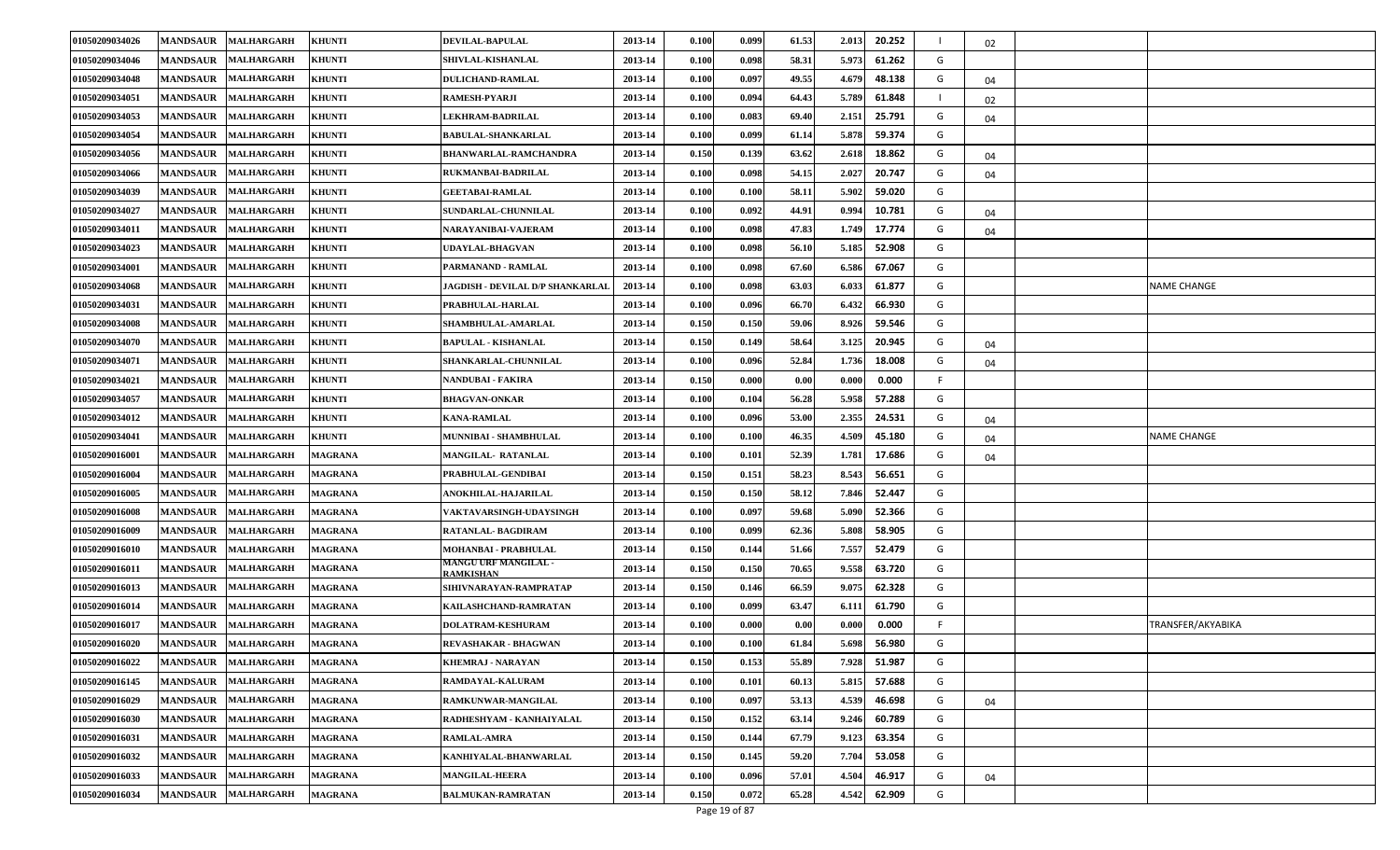| 01050209016035 | <b>MANDSAUR</b> | <b>MALHARGARH</b>   | <b>MAGRANA</b> | <b>MANGILAL-PARASRAM</b>      | 2013-14 | 0.100 | 0.022                  | 64.86 | 1.306<br>58.304 | G |    |                    |
|----------------|-----------------|---------------------|----------------|-------------------------------|---------|-------|------------------------|-------|-----------------|---|----|--------------------|
| 01050209016037 | <b>MANDSAUR</b> | <b>MALHARGARH</b>   | <b>MAGRANA</b> | RADHAKISHAN-DOLATRAM          | 2013-14 | 0.150 | 0.150                  | 55.73 | 8.153<br>54.353 | G |    |                    |
| 01050209016038 | <b>MANDSAUR</b> | <b>MALHARGARH</b>   | <b>MAGRANA</b> | <b>GOVINDRAM-KHEMRAJ</b>      | 2013-14 | 0.100 | 0.099                  | 65.07 | 63.721<br>6.302 | G |    |                    |
| 01050209016040 | <b>MANDSAUR</b> | <b>MALHARGARH</b>   | <b>MAGRANA</b> | KOSHALIYABAI-RAMDAYAL         | 2013-14 | 0.150 | 0.000                  | 0.00  | 0.000<br>0.000  |   |    |                    |
| 01050209016041 | <b>MANDSAUR</b> | <b>MALHARGARH</b>   | <b>MAGRANA</b> | <b>BHAGATRAM-MULCHAND</b>     | 2013-14 | 0.150 | 0.151                  | 59.63 | 8.706<br>57.847 | G |    |                    |
| 01050209016042 | <b>MANDSAUR</b> | <b>MALHARGARH</b>   | <b>MAGRANA</b> | RADHIBAI-ONKARLAL             | 2013-14 | 0.100 | 0.099                  | 65.28 | 5.250<br>53.030 | G |    |                    |
| 01050209016043 | <b>MANDSAUR</b> | <b>MALHARGARH</b>   | <b>MAGRANA</b> | <b>BHARATRAM - TARJARAM</b>   | 2013-14 | 0.150 | 0.140                  | 57.11 | 6.927<br>49.338 | G | 04 |                    |
| 01050209016044 | <b>MANDSAUR</b> | <b>MALHARGARH</b>   | <b>MAGRANA</b> | DHAPUBAI-BHANWARLAL           | 2013-14 | 0.150 | 0.050                  | 66.42 | 63.254<br>3.188 | G |    |                    |
| 01050209016045 | <b>MANDSAUR</b> | <b>MALHARGARH</b>   | <b>MAGRANA</b> | KANHIYALAL-HARLAL             | 2013-14 | 0.150 | 0.149                  | 60.78 | 7.771<br>52.330 | G |    |                    |
| 01050209016046 | <b>MANDSAUR</b> | <b>MALHARGARH</b>   | <b>MAGRANA</b> | NARSINGHDAS-BADRIADAS         | 2013-14 | 0.100 | 0.044                  | 49.70 | 2.031<br>46.159 | G | 04 |                    |
| 01050209016048 | <b>MANDSAUR</b> | <b>MALHARGARH</b>   | <b>MAGRANA</b> | <b>BANSILAL-NIRBHAYRAM</b>    | 2013-14 | 0.150 | 0.113                  | 60.76 | 6.441<br>56.950 | G |    |                    |
| 01050209016049 | <b>MANDSAUR</b> | <b>MALHARGARH</b>   | <b>MAGRANA</b> | KALUDAS-NARAYANDAS            | 2013-14 | 0.100 | 0.099                  | 65.66 | 63.667<br>6.303 | G |    |                    |
| 01050209016050 | <b>MANDSAUR</b> | <b>MALHARGARH</b>   | <b>MAGRANA</b> | <b>GOPAL-MANGILAL</b>         | 2013-14 | 0.100 | 0.100                  | 66.32 | 6.130<br>61.117 | G |    | NAME CHANGE        |
| 01050209016051 | <b>MANDSAUR</b> | <b>MALHARGARH</b>   | <b>MAGRANA</b> | DHANUBAI- JAMNALAL            | 2013-14 | 0.100 | 0.099                  | 62.68 | 5.677<br>57.343 | G |    | <b>NAME CHANGE</b> |
| 01050209016052 | <b>MANDSAUR</b> | <b>MALHARGARH</b>   | <b>MAGRANA</b> | <b>GANESHRAM-KANHIYALAL</b>   | 2013-14 | 0.100 | 0.103                  | 62.78 | 5.874<br>57.085 | G |    |                    |
| 01050209016053 | <b>MANDSAUR</b> | <b>MALHARGARH</b>   | <b>MAGRANA</b> | <b>NATHULAL-DAULATRAM</b>     | 2013-14 | 0.100 | 0.100                  | 55.02 | 4.873<br>48.730 | G | 04 |                    |
| 01050209016055 | <b>MANDSAUR</b> | <b>MALHARGARH</b>   | <b>MAGRANA</b> | VAGATRAM - TARJARAM           | 2013-14 | 0.150 | 0.140                  | 59.63 | 7.437<br>53.121 | G |    |                    |
| 01050209016056 | <b>MANDSAUR</b> | <b>MALHARGARH</b>   | <b>MAGRANA</b> | ONKARLAL-BAPULAL              | 2013-14 | 0.100 | 0.102                  | 60.37 | 5.727<br>56.147 | G |    |                    |
| 01050209016057 | <b>MANDSAUR</b> | <b>MALHARGARH</b>   | <b>MAGRANA</b> | NAGGARAM -CHUNNILAL CHAMAR    | 2013-14 | 0.150 | 0.148                  | 52.14 | 7.419<br>50.061 | G | 04 |                    |
| 01050209016060 | <b>MANDSAUR</b> | <b>MALHARGARH</b>   | <b>MAGRANA</b> | NANIBAI - BANSHILAL           | 2013-14 | 0.100 | 0.098                  | 58.56 | 5.597<br>56.880 | G |    | <b>NAME CHANGE</b> |
| 01050209016061 | <b>MANDSAUR</b> | <b>MALHARGARH</b>   | <b>MAGRANA</b> | <b>GEETABAI - RADHAKISHAN</b> | 2013-14 | 0.150 | 0.148                  | 58.39 | 7.566<br>51.156 | G |    |                    |
| 01050209016062 | <b>MANDSAUR</b> | <b>MALHARGARH</b>   | <b>MAGRANA</b> | MOHANLAL-MULCHAND             | 2013-14 | 0.100 | 0.000                  | 0.00  | 0.000<br>0.000  |   |    |                    |
| 01050209016063 | <b>MANDSAUR</b> | <b>MALHARGARH</b>   | <b>MAGRANA</b> | RAMBHAJAN - BHAWARLAL         | 2013-14 | 0.150 | 0.150                  | 58.30 | 8.528<br>56.853 | G |    |                    |
| 01050209016065 | <b>MANDSAUR</b> | <b>MALHARGARH</b>   | <b>MAGRANA</b> | VARDICHAND-D\P RATANLAL       | 2013-14 | 0.150 | 0.108                  | 61.18 | 5.882<br>54.262 | G |    |                    |
| 01050209016066 | <b>MANDSAUR</b> | <b>MALHARGARH</b>   | <b>MAGRANA</b> | <b>MANGIIBAI-MANGNIRAM</b>    | 2013-14 | 0.150 | 0.150                  | 66.31 | 63.576<br>9.511 | G |    |                    |
| 01050209016067 | <b>MANDSAUR</b> | <b>MALHARGARH</b>   | <b>MAGRANA</b> | <b>BHERULAL-KISHANLAL</b>     | 2013-14 | 0.100 | 0.057                  | 56.62 | 53.632<br>3.057 | G |    |                    |
| 01050209016069 | <b>MANDSAUR</b> | <b>MALHARGARH</b>   | <b>MAGRANA</b> | <b>JAMNALAL-DEVARAM</b>       | 2013-14 | 0.150 | 0.150                  | 66.32 | 8.915<br>59.433 | G |    |                    |
| 01050209016074 | <b>MANDSAUR</b> | <b>MALHARGARH</b>   | <b>MAGRANA</b> | <b>SURAJMAL-BHANWARLAL</b>    | 2013-14 | 0.150 | 0.150                  | 64.90 | 60.961<br>9.132 | G |    |                    |
| 01050209016075 | <b>MANDSAUR</b> | <b>MALHARGARH</b>   | <b>MAGRANA</b> | <b>SOHANLAL-GANPATLAL</b>     | 2013-14 | 0.100 | 0.100                  | 54.81 | 5.113<br>51.079 | G |    |                    |
| 01050209016076 | <b>MANDSAUR</b> | <b>MALHARGARH</b>   | <b>MAGRANA</b> | DINESHCHANDRA-AMRATRAM        | 2013-14 | 0.150 | 0.150                  | 65.95 | 8.903<br>59.353 | G |    |                    |
| 01050209016077 | <b>MANDSAUR</b> | <b>MALHARGARH</b>   | <b>MAGRANA</b> | SUNDARLAL-RAMPRATAP           | 2013-14 | 0.100 | 0.099                  | 58.10 | 5.578<br>56.343 | G |    |                    |
| 01050209016078 | <b>MANDSAUR</b> | <b>MALHARGARH</b>   | <b>MAGRANA</b> | <b>CHAGANLAL-KISHANLAL</b>    | 2013-14 | 0.150 | 0.140                  | 68.05 | 68.825<br>9.663 | G |    |                    |
| 01050209016079 | <b>MANDSAUR</b> | <b>MALHARGARH</b>   | <b>MAGRANA</b> | NIRBHAYRAM-MANGNIRAM          | 2013-14 | 0.150 | 0.145                  | 54.49 | 50.930<br>7.395 | G | 04 |                    |
| 01050209016083 |                 | MANDSAUR MALHARGARH | <b>MAGRANA</b> | RADHESHYAM-NIRBHAYRAM         | 2013-14 | 0.150 | 0.148                  | 55.35 | 49.390<br>7.290 | G | 04 |                    |
| 01050209016084 | <b>MANDSAUR</b> | <b>MALHARGARH</b>   | <b>MAGRANA</b> | <b>NANDRAM-RAJU</b>           | 2013-14 | 0.100 | 0.100                  | 53.19 | 2.249<br>22.490 | G | 04 |                    |
| 01050209016085 | <b>MANDSAUR</b> | <b>MALHARGARH</b>   | <b>MAGRANA</b> | KARULAL-RATANLAL              | 2013-14 | 0.150 | 0.156                  | 58.13 | 8.213<br>52.817 | G |    |                    |
| 01050209016086 | <b>MANDSAUR</b> | <b>MALHARGARH</b>   | <b>MAGRANA</b> | KANWARLAL-RAMPRATAP           | 2013-14 | 0.100 | 0.104                  | 59.01 | 5.437<br>52.430 | G |    |                    |
| 01050209016087 | <b>MANDSAUR</b> | <b>MALHARGARH</b>   | <b>MAGRANA</b> | <b>BABULAL-PRABHULAL</b>      | 2013-14 | 0.100 | 0.099                  | 58.25 | 56.566<br>5.600 | G |    |                    |
| 01050209016088 | <b>MANDSAUR</b> | <b>MALHARGARH</b>   | <b>MAGRANA</b> | SHAMBHULAL-DHANRAJ            | 2013-14 | 0.150 | 0.146                  | 61.39 | 8.638<br>59.164 | G |    |                    |
| 01050209016090 | <b>MANDSAUR</b> | <b>MALHARGARH</b>   | <b>MAGRANA</b> | SAMPATBAI - RAMNARAYAN        | 2013-14 | 0.150 | 0.151                  | 61.14 | 8.699<br>57.801 | G |    |                    |
| 01050209016091 | <b>MANDSAUR</b> | <b>MALHARGARH</b>   | <b>MAGRANA</b> | SURESHCHAND-BHANWARLAL        | 2013-14 | 0.150 | 0.059<br>Dose 20 e 507 | 65.24 | 3.672<br>62.449 | G |    |                    |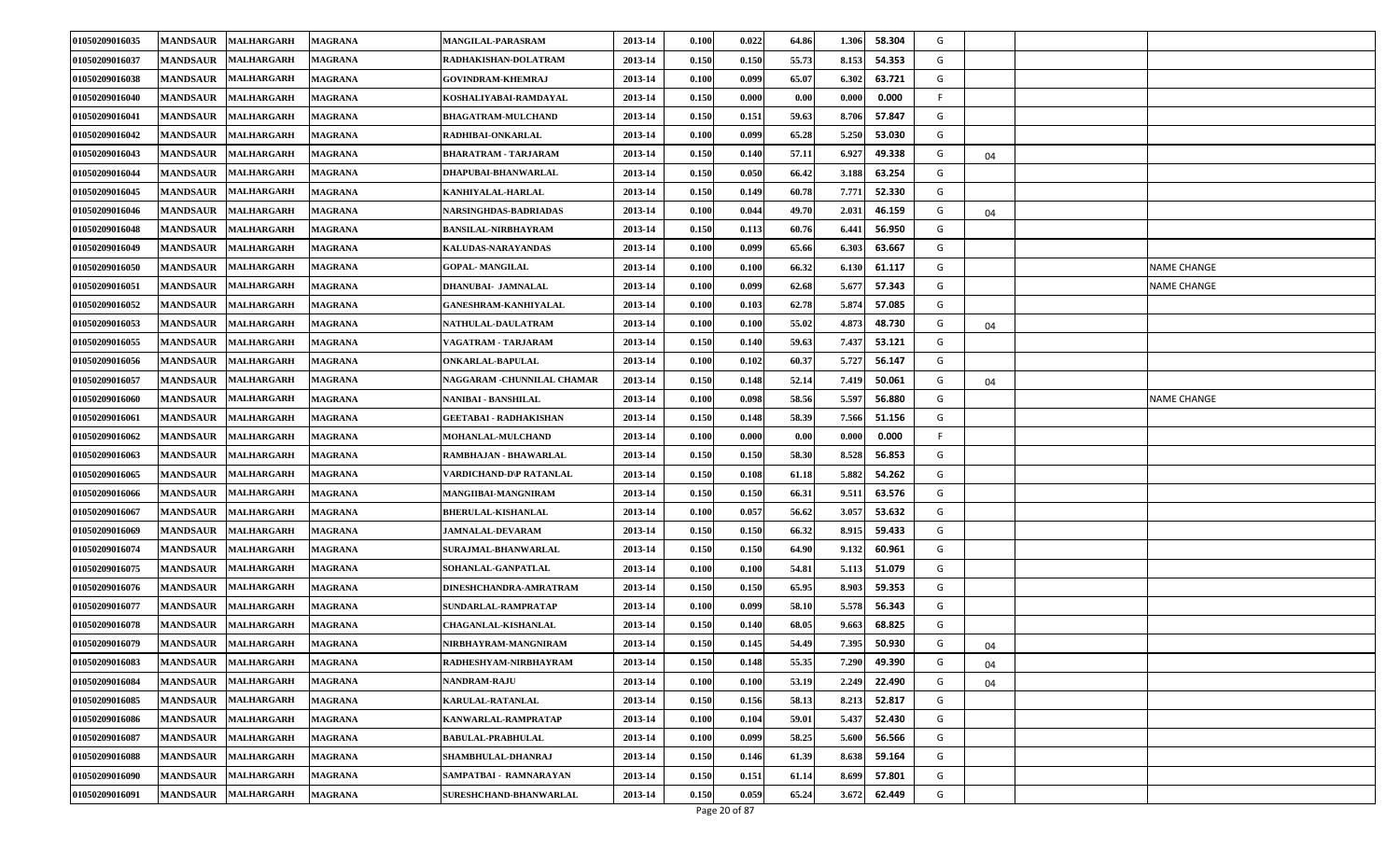| 01050209016094 | <b>MANDSAUR</b> | <b>MALHARGARH</b> | <b>MAGRANA</b> | KANHIYALAL-PANNALAL          | 2013-14 | 0.150 | 0.145 | 67.17 | 9.135 | 63.000 | G |    |                        |
|----------------|-----------------|-------------------|----------------|------------------------------|---------|-------|-------|-------|-------|--------|---|----|------------------------|
| 01050209016098 | <b>MANDSAUR</b> | <b>MALHARGARH</b> | <b>MAGRANA</b> | RAMDAYAL-HEERALAL            | 2013-14 | 0.100 | 0.102 | 62.38 | 5.383 | 53.034 |   | 02 |                        |
| 01050209016099 | <b>MANDSAUR</b> | <b>MALHARGARH</b> | <b>MAGRANA</b> | <b>HEERALAL-BAGDIRAM</b>     | 2013-14 | 0.100 | 0.105 | 61.40 | 6.105 | 58.143 | G |    |                        |
| 01050209016100 | <b>MANDSAUR</b> | <b>MALHARGARH</b> | <b>MAGRANA</b> | <b>JAGDISH-GANPAT</b>        | 2013-14 | 0.100 | 0.101 | 50.91 | 4.815 | 47.910 | G | 04 |                        |
| 01050209016101 | <b>MANDSAUR</b> | MALHARGARH        | <b>MAGRANA</b> | BHANWARLAL-KANHIYALAL        | 2013-14 | 0.150 | 0.150 | 60.06 | 8.734 | 58.382 | G |    |                        |
| 01050209016103 | <b>MANDSAUR</b> | <b>MALHARGARH</b> | <b>MAGRANA</b> | GOVARDHANRAM-NIRBHAYRAM      | 2013-14 | 0.100 | 0.105 | 56.59 | 5.473 | 52.124 | G |    |                        |
| 01050209016107 | <b>MANDSAUR</b> | <b>MALHARGARH</b> | <b>MAGRANA</b> | <b>CHANDRAKALA-DEVILAL</b>   | 2013-14 | 0.150 | 0.122 | 61.79 | 6.488 | 53.093 | G |    |                        |
| 01050209016108 | <b>MANDSAUR</b> | MALHARGARH        | MAGRANA        | DINESHCHANDRA-HEERALAL       | 2013-14 | 0.100 | 0.098 | 60.21 | 4.946 | 50.315 | G | 04 | <b>NAME CHANGE</b>     |
| 01050209016110 | <b>MANDSAUR</b> | <b>MALHARGARH</b> | <b>MAGRANA</b> | <b>BHUWANIRAM - DEVBAKHS</b> | 2013-14 | 0.100 | 0.101 | 51.70 | 4.00  | 39.516 | G | 04 |                        |
| 01050209016111 | <b>MANDSAUR</b> | <b>MALHARGARH</b> | <b>MAGRANA</b> | <b>BHAGATRAM-HARLAL</b>      | 2013-14 | 0.150 | 0.147 | 60.48 | 8.044 | 54.833 | G |    |                        |
| 01050209016113 | <b>MANDSAUR</b> | <b>MALHARGARH</b> | <b>MAGRANA</b> | RAJARAM-CHUNNILAL            | 2013-14 | 0.150 | 0.143 | 57.51 | 7.723 | 53.894 | G |    |                        |
| 01050209016115 | <b>MANDSAUR</b> | <b>MALHARGARH</b> | <b>MAGRANA</b> | NANRAM-CHIMNA                | 2013-14 | 0.100 | 0.103 | 53.24 | 4.662 | 45.394 | G | 04 |                        |
| 01050209016122 | <b>MANDSAUR</b> | <b>MALHARGARH</b> | <b>MAGRANA</b> | <b>KHEMRAJ-KARULAL</b>       | 2013-14 | 0.100 | 0.075 | 63.37 | 4.635 | 61.800 | G |    |                        |
| 01050209016123 | <b>MANDSAUR</b> | <b>MALHARGARH</b> | <b>MAGRANA</b> | <b>ONKARLAL-RAMLAL</b>       | 2013-14 | 0.150 | 0.150 | 56.95 | 7.558 | 50.387 | G | 04 |                        |
| 01050209016125 | <b>MANDSAUR</b> | <b>MALHARGARH</b> | <b>MAGRANA</b> | MATHURALAL-MANGILAL          | 2013-14 | 0.150 | 0.151 | 62.00 | 8.494 | 56.326 | G |    |                        |
| 01050209016126 | <b>MANDSAUR</b> | <b>MALHARGARH</b> | <b>MAGRANA</b> | KANHIYALAL-TARJARAM          | 2013-14 | 0.100 | 0.099 | 66.01 | 5.960 | 60.202 | G |    |                        |
| 01050209016127 | <b>MANDSAUR</b> | <b>MALHARGARH</b> | <b>MAGRANA</b> | NANDUBAI-MANGILAL CHOTI      | 2013-14 | 0.150 | 0.150 | 53.38 | 7.671 | 51.140 | G |    |                        |
| 01050209016128 | <b>MANDSAUR</b> | <b>MALHARGARH</b> | <b>MAGRANA</b> | <b>BABULAL-DEVRAM</b>        | 2013-14 | 0.150 | 0.108 | 60.27 | 5.657 | 52.623 | G |    |                        |
| 01050209016129 | <b>MANDSAUR</b> | MALHARGARH        | <b>MAGRANA</b> | HIMMATSINGH-VAKTAWARSINGH    | 2013-14 | 0.100 | 0.102 | 59.36 | 4.511 | 44.225 | G | 04 |                        |
| 01050209016130 | <b>MANDSAUR</b> | <b>MALHARGARH</b> | <b>MAGRANA</b> | <b>KARULAL-MANGILAL</b>      | 2013-14 | 0.150 | 0.151 | 62.15 | 8.541 | 56.751 | G |    |                        |
| 01050209016131 | <b>MANDSAUR</b> | <b>MALHARGARH</b> | <b>MAGRANA</b> | DHANRAJ-BAPULAL              | 2013-14 | 0.150 | 0.136 | 60.37 | 7.391 | 54.266 | G |    |                        |
| 01050209016132 | <b>MANDSAUR</b> | <b>MALHARGARH</b> | <b>MAGRANA</b> | SAROJBALA-MANGILAL           | 2013-14 | 0.100 | 0.102 | 64.36 | 6.206 | 60.843 | G |    |                        |
| 01050209016134 | <b>MANDSAUR</b> | <b>MALHARGARH</b> | MAGRANA        | KANWARLAL-NANURAM            | 2013-14 | 0.100 | 0.099 | 56.03 | 5.787 | 58.455 | G |    |                        |
| 01050209016135 | <b>MANDSAUR</b> | <b>MALHARGARH</b> | <b>MAGRANA</b> | <b>DHAPUBAI-DEVILAL</b>      | 2013-14 | 0.100 | 0.099 | 57.17 | 5.594 | 56.677 | G |    |                        |
| 01050209016137 | <b>MANDSAUR</b> | <b>MALHARGARH</b> | <b>MAGRANA</b> | RAMPRASAD-MANGILAL           | 2013-14 | 0.100 | 0.099 | 59.19 | 5.276 | 53.293 |   | 02 |                        |
| 01050209016138 | <b>MANDSAUR</b> | MALHARGARH        | <b>MAGRANA</b> | <b>GOVARDHAN-DOULATRAM</b>   | 2013-14 | 0.100 | 0.100 | 57.50 | 5.479 | 54.790 | G |    |                        |
| 01050209016142 | <b>MANDSAUR</b> | <b>MALHARGARH</b> | <b>MAGRANA</b> | LAXMINARAYAN-KALURAM         | 2013-14 | 0.100 | 0.101 | 65.25 | 5.91  | 58.631 | G |    |                        |
| 01050209016021 | <b>MANDSAUR</b> | <b>MALHARGARH</b> | <b>MAGRANA</b> | <b>BAGDIRAM-GULAB</b>        | 2013-14 | 0.150 | 0.142 | 60.89 | 7.498 | 52.654 | G |    |                        |
| 01050209016012 | <b>MANDSAUR</b> | <b>MALHARGARH</b> | <b>MAGRANA</b> | <b>BABULAL - GOPAL</b>       | 2013-14 | 0.150 | 0.147 | 66.01 | 9.685 | 65.884 | G |    |                        |
| 01050209016027 | <b>MANDSAUR</b> | <b>MALHARGARH</b> | <b>MAGRANA</b> | MODIRAM-UMENDRAM             | 2013-14 | 0.150 | 0.000 | 0.00  | 0.000 | 0.000  |   |    |                        |
| 01050209016081 | <b>MANDSAUR</b> | MALHARGARH        | MAGRANA        | <b>MULCHAND-KANWARLAL</b>    | 2013-14 | 0.100 | 0.100 | 57.74 | 5.337 | 53.423 | G |    | TRANSFER/SUTHAR BOLIYA |
| 01050209016146 | <b>MANDSAUR</b> | <b>MALHARGARH</b> | <b>MAGRANA</b> | KUSHALBAI-RAMESHWAR          | 2013-14 | 0.100 | 0.103 | 55.60 | 5.592 | 54.503 | G |    |                        |
| 01050209016080 | <b>MANDSAUR</b> | <b>MALHARGARH</b> | <b>MAGRANA</b> | JAGDISHCHAND-MAGAN JI        | 2013-14 | 0.150 | 0.144 | 73.47 | 9.855 | 68.248 |   | 02 |                        |
| 01050209016064 | <b>MANDSAUR</b> | <b>MALHARGARH</b> | <b>MAGRANA</b> | <b>GOVARDHAN - BHAGIRATH</b> | 2013-14 | 0.100 | 0.102 | 61.69 | 5.922 | 58.002 | G |    |                        |
| 01050209016133 | <b>MANDSAUR</b> | <b>MALHARGARH</b> | <b>MAGRANA</b> | <b>BHANWARLAL-BHAGIRATH</b>  | 2013-14 | 0.150 | 0.151 | 62.00 | 8.831 | 58.483 | G |    |                        |
| 01050209016150 | <b>MANDSAUR</b> | <b>MALHARGARH</b> | <b>MAGRANA</b> | SHOBHARAM-PANNALAL           | 2013-14 | 0.100 | 0.099 | 65.22 | 6.019 | 60.798 | G |    |                        |
| 01050209016152 | <b>MANDSAUR</b> | <b>MALHARGARH</b> | <b>MAGRANA</b> | RAMPREHLAD-KANWARLAL         | 2013-14 | 0.150 | 0.145 | 58.17 | 8.169 | 56.299 | G |    |                        |
| 01050209016153 | <b>MANDSAUR</b> | <b>MALHARGARH</b> | <b>MAGRANA</b> | <b>BHANWARLAL-RAMPRATAP</b>  | 2013-14 | 0.100 | 0.104 | 64.17 | 5.949 | 57.202 | G |    |                        |
| 01050209016154 | <b>MANDSAUR</b> | <b>MALHARGARH</b> | <b>MAGRANA</b> | SHIVNARAYAN - RATAN          | 2013-14 | 0.100 | 0.100 | 53.20 | 5.160 | 51.600 | G |    |                        |
| 01050209016155 | <b>MANDSAUR</b> | <b>MALHARGARH</b> | <b>MAGRANA</b> | RAMESHCHANDRA-RAMPRATAP      | 2013-14 | 0.150 | 0.152 | 53.90 | 7.885 | 51.978 | G |    |                        |
| 01050209016119 | <b>MANDSAUR</b> | <b>MALHARGARH</b> | <b>MAGRANA</b> | <b>PRAKASH - BHERULAL</b>    | 2013-14 | 0.100 | 0.088 | 60.21 | 4.748 | 53.832 | G |    |                        |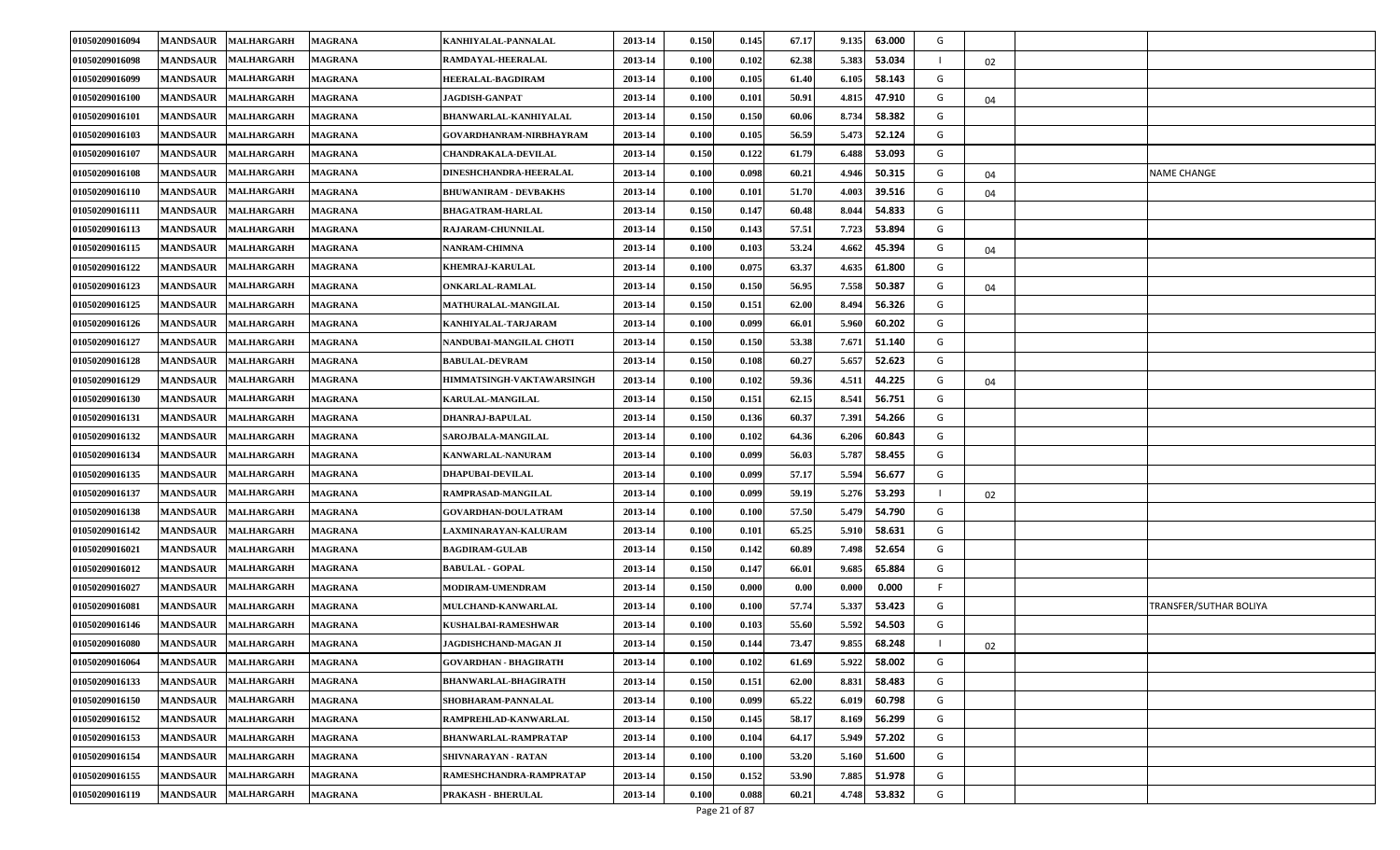| 01050209016156 | <b>MANDSAUR</b> | <b>MALHARGARH</b> | <b>MAGRANA</b>      | AMRATLAL-KISHANLAL             | 2013-14 | 0.100 | 0.101                | 66.65 | 6.103 | 60.546 | G |                |                 |
|----------------|-----------------|-------------------|---------------------|--------------------------------|---------|-------|----------------------|-------|-------|--------|---|----------------|-----------------|
| 01050209016157 | <b>MANDSAUR</b> | <b>MALHARGARH</b> | <b>MAGRANA</b>      | PARMANAND - RAMRATAN           | 2013-14 | 0.150 | 0.151                | 63.32 | 8.820 | 58.605 | G |                |                 |
| 01050209016158 | <b>MANDSAUR</b> | <b>MALHARGARH</b> | <b>MAGRANA</b>      | <b>DEVBAI-SHANKARLAL</b>       | 2013-14 | 0.100 | 0.099                | 57.37 | 5.417 | 54.717 | G | 01050209015003 |                 |
| 01050209033001 | <b>MANDSAUR</b> | <b>MALHARGARH</b> | NAGAR PIPLYA        | <b>BHUWANISINGHH-DEVISINGH</b> | 2013-14 | 0.100 | 0.099                | 51.72 | 5.061 | 51.381 |   | 02             |                 |
| 01050209033002 | <b>MANDSAUR</b> | <b>MALHARGARH</b> | NAGAR PIPLYA        | <b>KALUSINGH-LALSINGH</b>      | 2013-14 | 0.100 | 0.100                | 52.17 | 5.366 | 53.660 | G |                |                 |
| 01050209033006 | <b>MANDSAUR</b> | <b>MALHARGARH</b> | NAGAR PIPLYA        | <b>RUPSINGH-DEVISINGH</b>      | 2013-14 | 0.150 | 0.150                | 63.33 | 8.550 | 57.000 | G |                |                 |
| 01050209033008 | <b>MANDSAUR</b> | <b>MALHARGARH</b> | <b>NAGAR PIPLYA</b> | NIRBHAYSINGH-BHUWANSINGH       | 2013-14 | 0.150 | 0.150                | 52.35 | 7.060 | 47.193 |   | 02             |                 |
| 01050209033009 | <b>MANDSAUR</b> | <b>MALHARGARH</b> | NAGAR PIPLYA        | MOHANBAI - KANHAIYALAL         | 2013-14 | 0.100 | 0.101                | 55.46 | 5.403 | 53.495 | G |                |                 |
| 01050209033014 | <b>MANDSAUR</b> | <b>MALHARGARH</b> | NAGAR PIPLYA        | <b>SHIVLAL-MODA</b>            | 2013-14 | 0.150 | 0.146                | 59.28 | 7.944 | 54.560 | G |                |                 |
| 01050209033015 | <b>MANDSAUR</b> | <b>MALHARGARH</b> | NAGAR PIPLYA        | RAMKUNVARBAI-RAMPRASAD         | 2013-14 | 0.150 | 0.151                | 55.54 | 7.942 | 52.771 | G |                |                 |
| 01050209033016 | <b>MANDSAUR</b> | <b>MALHARGARH</b> | NAGAR PIPLYA        | LALURAM-BHERULAL               | 2013-14 | 0.100 | 0.101                | 56.71 | 5.598 | 55.316 | G |                |                 |
| 01050209033019 | <b>MANDSAUR</b> | <b>MALHARGARH</b> | NAGAR PIPLYA        | NARAYANLAL-BAGDIRAM            | 2013-14 | 0.150 | 0.100                | 55.53 | 5.704 | 57.097 | G |                |                 |
| 01050209033020 | <b>MANDSAUR</b> | <b>MALHARGARH</b> | NAGAR PIPLYA        | <b>BAPULAL-NARAYAN</b>         | 2013-14 | 0.150 | 0.141                | 58.44 | 8.215 | 58.139 | G |                | NAME CORRECTION |
| 01050209033024 | <b>MANDSAUR</b> | <b>MALHARGARH</b> | NAGAR PIPLYA        | <b>DEVILAL-BHUVAN</b>          | 2013-14 | 0.150 | 0.000                | 0.00  | 0.000 | 0.000  |   |                |                 |
| 01050209033027 | <b>MANDSAUR</b> | <b>MALHARGARH</b> | <b>NAGAR PIPLYA</b> | <b>BAHADURSINGH-JAVANSINGH</b> | 2013-14 | 0.100 | 0.101                | 56.98 | 5.755 | 57.093 | G |                |                 |
| 01050209033030 | <b>MANDSAUR</b> | <b>MALHARGARH</b> | NAGAR PIPLYA        | <b>JUJHARSINGH-NATHUSINGH</b>  | 2013-14 | 0.100 | 0.101                | 49.60 | 1.743 | 17.343 |   | 02             |                 |
| 01050209033034 | <b>MANDSAUR</b> | <b>MALHARGARH</b> | NAGAR PIPLYA        | KOSHALBAI-MOHANSINGH           | 2013-14 | 0.150 | 0.087                | 59.88 | 5.509 | 63.104 | G |                |                 |
| 01050209033036 | <b>MANDSAUR</b> | <b>MALHARGARH</b> | <b>NAGAR PIPLYA</b> | RADHESHYAM-NARAYAN             | 2013-14 | 0.150 | 0.149                | 57.65 | 8.499 | 57.155 | G |                |                 |
| 01050209033041 | <b>MANDSAUR</b> | <b>MALHARGARH</b> | NAGAR PIPLYA        | <b>RATANLAL-BHERULAL</b>       | 2013-14 | 0.150 | 0.151                | 50.69 | 7.683 | 51.050 | G |                |                 |
| 01050209033049 | <b>MANDSAUR</b> | <b>MALHARGARH</b> | NAGAR PIPLYA        | RUGHNATHSINGH-JAVANSINGH       | 2013-14 | 0.100 | 0.101                | 42.54 | 2.109 | 20.840 | G | 04             |                 |
| 01050209033053 | <b>MANDSAUR</b> | <b>MALHARGARH</b> | NAGAR PIPLYA        | DEELIPSINGH-KISHORSINGH        | 2013-14 | 0.150 | 0.151                | 66.20 | 9.817 | 65.099 | G |                |                 |
| 01050209033054 | <b>MANDSAUR</b> | <b>MALHARGARH</b> | <b>NAGAR PIPLYA</b> | PREMBAI-KISHORSINGH            | 2013-14 | 0.150 | 0.145                | 66.29 | 9.688 | 66.814 | G |                |                 |
| 01050209033056 | <b>MANDSAUR</b> | <b>MALHARGARH</b> | NAGAR PIPLYA        | KISHANSINGH-BHERUSINGH         | 2013-14 | 0.150 | 0.150                | 63.79 | 8.858 | 58.896 | G |                |                 |
| 01050209033058 | <b>MANDSAUR</b> | <b>MALHARGARH</b> | NAGAR PIPLYA        | MOTILAL-KISHANLAL              | 2013-14 | 0.150 | 0.148                | 51.41 | 6.713 | 45.512 | G | 04             |                 |
| 01050209033059 | <b>MANDSAUR</b> | <b>MALHARGARH</b> | NAGAR PIPLYA        | <b>MANOHARSINGH-RUPSINGH</b>   | 2013-14 | 0.150 | 0.000                | 0.00  | 0.000 | 0.000  |   |                |                 |
| 01050209033063 | <b>MANDSAUR</b> | <b>MALHARGARH</b> | NAGAR PIPLYA        | PARMANAND-PANNALAL             | 2013-14 | 0.150 | 0.147                | 53.20 | 6.908 | 46.866 | G | 04             |                 |
| 01050209033066 | <b>MANDSAUR</b> | <b>MALHARGARH</b> | NAGAR PIPLYA        | <b>BHUWANISINGH-MANGUSINGH</b> | 2013-14 | 0.150 | 0.148                | 57.09 | 8.751 | 59.049 | G |                |                 |
| 01050209033067 | <b>MANDSAUR</b> | <b>MALHARGARH</b> | NAGAR PIPLYA        | <b>GOVINDSINGH-MANGUSINGH</b>  | 2013-14 | 0.150 | 0.146                | 57.46 | 8.701 | 59.678 | G |                |                 |
| 01050209033068 | <b>MANDSAUR</b> | <b>MALHARGARH</b> | NAGAR PIPLYA        | <b>BHARATHSINGH-RAMSINGH</b>   | 2013-14 | 0.100 | 0.098                | 51.68 | 5.028 | 51.359 | G |                |                 |
| 01050209033070 | <b>MANDSAUR</b> | <b>MALHARGARH</b> | <b>NAGAR PIPLYA</b> | <b>MANSINGH-HAJARI</b>         | 2013-14 | 0.150 | 0.150                | 68.02 | 5.403 | 36.116 |   | 02             |                 |
| 01050209033071 | <b>MANDSAUR</b> | <b>MALHARGARH</b> | NAGAR PIPLYA        | PARWATIBAI - RAYSINGH          | 2013-14 | 0.100 | 0.000                | 0.00  | 0.000 | 0.000  |   |                |                 |
| 01050209033081 | <b>MANDSAUR</b> | <b>MALHARGARH</b> | NAGAR PIPLYA        | <b>KALUSINGH-ONKARSINGH</b>    | 2013-14 | 0.100 | 0.102                | 40.90 | 3.722 | 36.634 | G | 04             |                 |
| 01050209033084 | <b>MANDSAUR</b> | <b>MALHARGARH</b> | <b>NAGAR PIPLYA</b> | <b>MANGUBAI - HARISINGH</b>    | 2013-14 | 0.100 | 0.104                | 50.70 | 5.027 | 48.383 | G | 04             |                 |
| 01050209033101 | <b>MANDSAUR</b> | <b>MALHARGARH</b> | <b>NAGAR PIPLYA</b> | <b>GULABBAI- MANGILAL</b>      | 2013-14 | 0.100 | 0.100                | 47.38 | 4.406 | 44.060 | G | 04             |                 |
| 01050209033104 | <b>MANDSAUR</b> | <b>MALHARGARH</b> | NAGAR PIPLYA        | TULSIBAI - VARDICHAND          | 2013-14 | 0.100 | 0.094                | 56.24 | 5.150 | 54.613 | G |                |                 |
| 01050209033108 | <b>MANDSAUR</b> | <b>MALHARGARH</b> | NAGAR PIPLYA        | RAMESHCHANDRA - KALULAL        | 2013-14 | 0.100 | 0.099                | 57.90 | 5.658 | 57.267 | G |                |                 |
| 01050209033112 | <b>MANDSAUR</b> | <b>MALHARGARH</b> | NAGAR PIPLYA        | KASTURIBAI-SWARUPJI            | 2013-14 | 0.150 | 0.153                | 57.57 | 9.170 | 59.935 |   | 02             |                 |
| 01050209033113 | <b>MANDSAUR</b> | <b>MALHARGARH</b> | NAGAR PIPLYA        | RAMPRASAD-MANGILAL             | 2013-14 | 0.150 | 0.153                | 56.48 | 8.335 | 54.548 | G |                |                 |
| 01050209033114 | <b>MANDSAUR</b> | <b>MALHARGARH</b> | NAGAR PIPLYA        | <b>BHURIBAI-NAHARSINGH</b>     | 2013-14 | 0.150 | 0.105                | 61.96 | 6.267 | 59.743 | G |                |                 |
| 01050209033074 | <b>MANDSAUR</b> | <b>MALHARGARH</b> | NAGAR PIPLYA        | KANCHANBAI-MANSINGH            | 2013-14 | 0.150 | 0.150                | 58.43 | 8.648 | 57.653 |   | 02             |                 |
| 01050209033012 | <b>MANDSAUR</b> | <b>MALHARGARH</b> | <b>NAGAR PIPLYA</b> | <b>KARULAL-MODA</b>            | 2013-14 | 0.100 | 0.099<br>$D = 22.22$ | 62.33 | 5.823 | 59.057 | G |                |                 |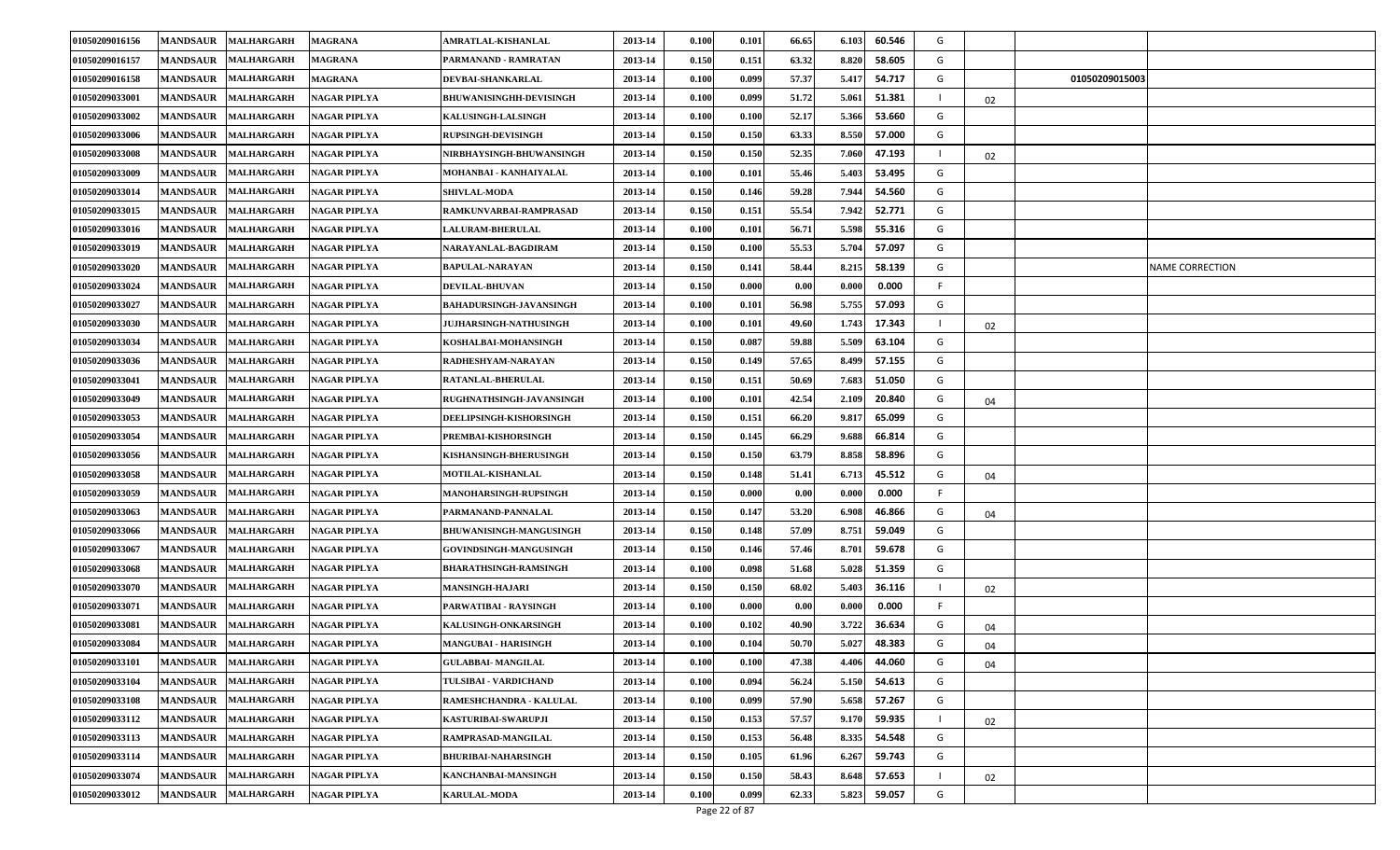| 01050209033055        | <b>MANDSAUR</b> | <b>MALHARGARH</b> | <b>NAGAR PIPLYA</b> | <b>BHERULAL-NATHUJI</b>       | 2013-14 | 0.100 | 0.000                  | 0.00  | 0.000 | 0.000  | F. |    |                |             |
|-----------------------|-----------------|-------------------|---------------------|-------------------------------|---------|-------|------------------------|-------|-------|--------|----|----|----------------|-------------|
| 01050209033029        | <b>MANDSAUR</b> | MALHARGARH        | <b>NAGAR PIPLYA</b> | <b>MADANLAL-KARULAL</b>       | 2013-14 | 0.150 | 0.145                  | 58.73 | 8.314 | 57.180 | G  |    |                |             |
| 01050209033116        | <b>MANDSAUR</b> | <b>MALHARGARH</b> | <b>NAGAR PIPLYA</b> | <b>BHOPALSINGH-RAMSINGH</b>   | 2013-14 | 0.150 | 0.146                  | 62.29 | 8.961 | 61.335 | G  |    |                |             |
| 01050209033107        | <b>MANDSAUR</b> | <b>MALHARGARH</b> | NAGAR PIPLYA        | <b>GORIBAI - MANGILAL</b>     | 2013-14 | 0.150 | 0.000                  | 0.00  | 0.000 | 0.000  | F. |    |                |             |
| <b>01050209033082</b> | <b>MANDSAUR</b> | <b>MALHARGARH</b> | <b>NAGAR PIPLYA</b> | DHAPUBAI-KANHIYALAL           | 2013-14 | 0.150 | 0.150                  | 59.24 | 8.827 | 59.004 | G  |    |                |             |
| 01050209033080        | <b>MANDSAUR</b> | <b>MALHARGARH</b> | NAGAR PIPLYA        | LEELABAI - BHAWARSINGH        | 2013-14 | 0.100 | 0.098                  | 40.88 | 2.628 | 26.954 | G  | 04 |                |             |
| 01050209033100        | <b>MANDSAUR</b> | <b>MALHARGARH</b> | <b>NAGAR PIPLYA</b> | <b>NARAYAN-BHERULAL</b>       | 2013-14 | 0.100 | 0.102                  | 41.76 | 3.890 | 38.025 | G  | 04 |                |             |
| 01050209033033        | <b>MANDSAUR</b> | <b>MALHARGARH</b> | NAGAR PIPLYA        | AEJJABAI-HARISINGH            | 2013-14 | 0.150 | 0.145                  | 64.23 | 9.589 | 66.085 | G  |    |                |             |
| 01050209033021        | <b>MANDSAUR</b> | <b>MALHARGARH</b> | <b>NAGAR PIPLYA</b> | UDAYLAL-NARAYAN               | 2013-14 | 0.100 | 0.100                  | 58.73 | 5.302 | 53.020 | G  |    |                |             |
| 01050209033126        | <b>MANDSAUR</b> | <b>MALHARGARH</b> | NAGAR PIPLYA        | <b>GOVINDSINGH-NAHARSINGH</b> | 2013-14 | 0.100 | 0.100                  | 58.36 | 5.978 | 59.780 | G  |    |                |             |
| 01050209033127        | <b>MANDSAUR</b> | <b>MALHARGARH</b> | <b>NAGAR PIPLYA</b> | KARUSINGH-NAHARSINGH          | 2013-14 | 0.150 | 0.152                  | 58.08 | 8.529 | 56.260 | G  |    |                |             |
| 01050209033128        | <b>MANDSAUR</b> | <b>MALHARGARH</b> | NAGAR PIPLYA        | BHUWANIRAM-NATHULAL           | 2013-14 | 0.100 | 0.102                  | 54.62 | 4.557 | 44.720 |    | 02 | 01050209029119 |             |
| 01050209033129        | <b>MANDSAUR</b> | <b>MALHARGARH</b> | <b>NAGAR PIPLYA</b> | <b>BHANWARBAI-NAHARSIMNGH</b> | 2013-14 | 0.100 | 0.102                  | 54.08 | 5.169 | 50.776 | G  | 04 | 01050209029186 |             |
| 01050209033130        | <b>MANDSAUR</b> | <b>MALHARGARH</b> | <b>NAGAR PIPLYA</b> | <b>GANGABAI-KISHAN</b>        | 2013-14 | 0.100 | 0.103                  | 52.23 | 4.626 | 45.088 | G  | 04 | 01050209029191 |             |
| 01050209004002        | <b>MANDSAUR</b> | <b>MALHARGARH</b> | <b>PIPALKHEDI</b>   | <b>NATHU-BHUWAN</b>           | 2013-14 | 0.150 | 0.144                  | 66.28 | 9.175 | 63.893 | G  |    |                |             |
| 01050209004003        | <b>MANDSAUR</b> | <b>MALHARGARH</b> | <b>PIPALKHEDI</b>   | NARAYAN-BHANWARLAL            | 2013-14 | 0.150 | 0.146                  | 57.40 | 8.454 | 57.825 | G  |    |                |             |
| 01050209004004        | <b>MANDSAUR</b> | <b>MALHARGARH</b> | <b>PIPALKHEDI</b>   | <b>KANWARLAL-DOLA</b>         | 2013-14 | 0.100 | 0.100                  | 48.70 | 5.044 | 50.541 | G  | 04 |                |             |
| 01050209004008        | <b>MANDSAUR</b> | <b>MALHARGARH</b> | <b>PIPALKHEDI</b>   | <b>SURAJBAI-SITARAM</b>       | 2013-14 | 0.150 | 0.144                  | 49.54 | 6.929 | 48.219 | G  | 04 |                |             |
| <b>01050209004009</b> | <b>MANDSAUR</b> | <b>MALHARGARH</b> | <b>PIPALKHEDI</b>   | <b>RUNGLAL-DOLA</b>           | 2013-14 | 0.150 | 0.138                  | 58.79 | 8.457 | 61.327 | G  |    |                |             |
| 01050209004013        | <b>MANDSAUR</b> | <b>MALHARGARH</b> | <b>PIPALKHEDI</b>   | RAMESH-KISHANLAL              | 2013-14 | 0.150 | 0.150                  | 64.33 | 9.824 | 65.493 | G  |    |                |             |
| 01050209004014        | <b>MANDSAUR</b> | <b>MALHARGARH</b> | <b>PIPALKHEDI</b>   | NAGUSINGH-BHAGWANSINGH        | 2013-14 | 0.100 | 0.101                  | 52.23 | 4.738 | 46.911 | G  | 04 |                |             |
| 01050209004016        | <b>MANDSAUR</b> | <b>MALHARGARH</b> | <b>PIPALKHEDI</b>   | <b>AMARSINGH-VIRAM</b>        | 2013-14 | 0.150 | 0.079                  | 57.07 | 4.557 | 57.538 | G  |    |                |             |
| <b>01050209004019</b> | <b>MANDSAUR</b> | MALHARGARH        | <b>PIPALKHEDI</b>   | NARSINGH-KANWARLAL            | 2013-14 | 0.100 | 0.000                  | 0.00  | 0.000 | 0.000  | F. |    |                |             |
| <b>01050209004025</b> | <b>MANDSAUR</b> | <b>MALHARGARH</b> | <b>PIPALKHEDI</b>   | <b>ONKAR-KANIRAM</b>          | 2013-14 | 0.150 | 0.136                  | 71.73 | 8.300 | 60.850 | G  |    |                |             |
| 01050209004027        | <b>MANDSAUR</b> | MALHARGARH        | <b>PIPALKHEDI</b>   | <b>SHRILAL-SITARAM</b>        | 2013-14 | 0.150 | 0.146                  | 55.00 | 7.999 | 54.900 | G  |    |                |             |
| 01050209004041        | <b>MANDSAUR</b> | <b>MALHARGARH</b> | <b>PIPALKHEDI</b>   | KANHIYALAL-NATHU              | 2013-14 | 0.150 | 0.148                  | 54.11 | 7.869 | 53.097 | G  |    |                |             |
| <b>01050209004005</b> | <b>MANDSAUR</b> | MALHARGARH        | <b>PIPALKHEDI</b>   | <b>NANURAM-VARDA</b>          | 2013-14 | 0.100 | 0.052                  | 43.88 | 2.163 | 41.676 | G  | 04 |                |             |
| <b>01050209004022</b> | <b>MANDSAUR</b> | <b>MALHARGARH</b> | <b>PIPALKHEDI</b>   | NARSINGH-CHAMPA               | 2013-14 | 0.100 | 0.100                  | 44.40 | 4.415 | 44.018 | G  | 04 |                |             |
| 01050209004030        | <b>MANDSAUR</b> | <b>MALHARGARH</b> | <b>PIPALKHEDI</b>   | <b>KISHANLAL-PYARA</b>        | 2013-14 | 0.150 | 0.151                  | 65.30 | 9.636 | 63.857 | G  |    |                |             |
| 01050209004040        | <b>MANDSAUR</b> | <b>MALHARGARH</b> | <b>PIPALKHEDI</b>   | <b>MANGILAL-RATANLAL</b>      | 2013-14 | 0.100 | 0.099                  | 55.54 | 5.459 | 55.197 |    | 02 |                |             |
| 01050209004042        | <b>MANDSAUR</b> | MALHARGARH        | <b>PIPALKHEDI</b>   | <b>JUJHAR - KANWARLAL</b>     | 2013-14 | 0.150 | 0.148                  | 51.47 | 7.463 | 50.358 | G  | 04 |                |             |
| 01050209027002        | <b>MANDSAUR</b> | <b>MALHARGARH</b> | <b>RATAN PIPLYA</b> | <b>LEELABAI-TULSIRAM</b>      | 2013-14 | 0.150 | 0.149                  | 64.31 | 9.01. | 60.328 | G  |    |                |             |
| 01050209027003        | <b>MANDSAUR</b> | <b>MALHARGARH</b> | <b>RATAN PIPLYA</b> | <b>GOVARDHAN-BHERA</b>        | 2013-14 | 0.150 | 0.148                  | 57.57 | 8.117 | 54.697 | G  |    |                |             |
| 01050209027004        | <b>MANDSAUR</b> | <b>MALHARGARH</b> | <b>RATAN PIPLYA</b> | <b>MANOHARBAI - PURALAL</b>   | 2013-14 | 0.100 | 0.099                  | 51.07 | 5.012 | 50.626 | G  | 04 |                |             |
| 01050209027005        | <b>MANDSAUR</b> | <b>MALHARGARH</b> | <b>RATAN PIPLYA</b> | SHANKARLAL-BHANWARLAL         | 2013-14 | 0.150 | 0.150                  | 70.04 | 9.936 | 66.064 |    | 02 |                |             |
| 01050209027006        | <b>MANDSAUR</b> | <b>MALHARGARH</b> | <b>RATAN PIPLYA</b> | <b>KARULAL - NANDRAM</b>      | 2013-14 | 0.150 | 0.147                  | 63.96 | 9.265 | 63.027 | G  |    |                |             |
| 01050209027007        | <b>MANDSAUR</b> | <b>MALHARGARH</b> | <b>RATAN PIPLYA</b> | KISHANLAL-HANSRAJ             | 2013-14 | 0.150 | 0.000                  | 0.00  | 0.000 | 0.000  | F  |    |                |             |
| 01050209027009        | <b>MANDSAUR</b> | <b>MALHARGARH</b> | <b>RATAN PIPLYA</b> | VARDICHAND-BHANWARLAL         | 2013-14 | 0.150 | 0.150                  | 58.22 | 8.683 | 57.887 | G  |    |                |             |
| 01050209027010        | <b>MANDSAUR</b> | <b>MALHARGARH</b> | <b>RATAN PIPLYA</b> | NANDRAM MANGILAL              | 2013-14 | 0.100 | 0.101                  | 58.64 | 5.881 | 58.459 | G  |    |                | NAME CHANGE |
| 01050209027013        | <b>MANDSAUR</b> | <b>MALHARGARH</b> | <b>RATAN PIPLYA</b> | <b>GHEESABAI - GANGARAM</b>   | 2013-14 | 0.100 | 0.102                  | 53.18 | 4.786 | 46.784 | G  | 04 |                |             |
| 01050209027018        | <b>MANDSAUR</b> | <b>MALHARGARH</b> | <b>RATAN PIPLYA</b> | KAMLABAI-MANGILAL             | 2013-14 | 0.150 | 0.149<br>Dage 22 of 97 | 51.16 | 7.513 | 50.423 | G  | 04 |                |             |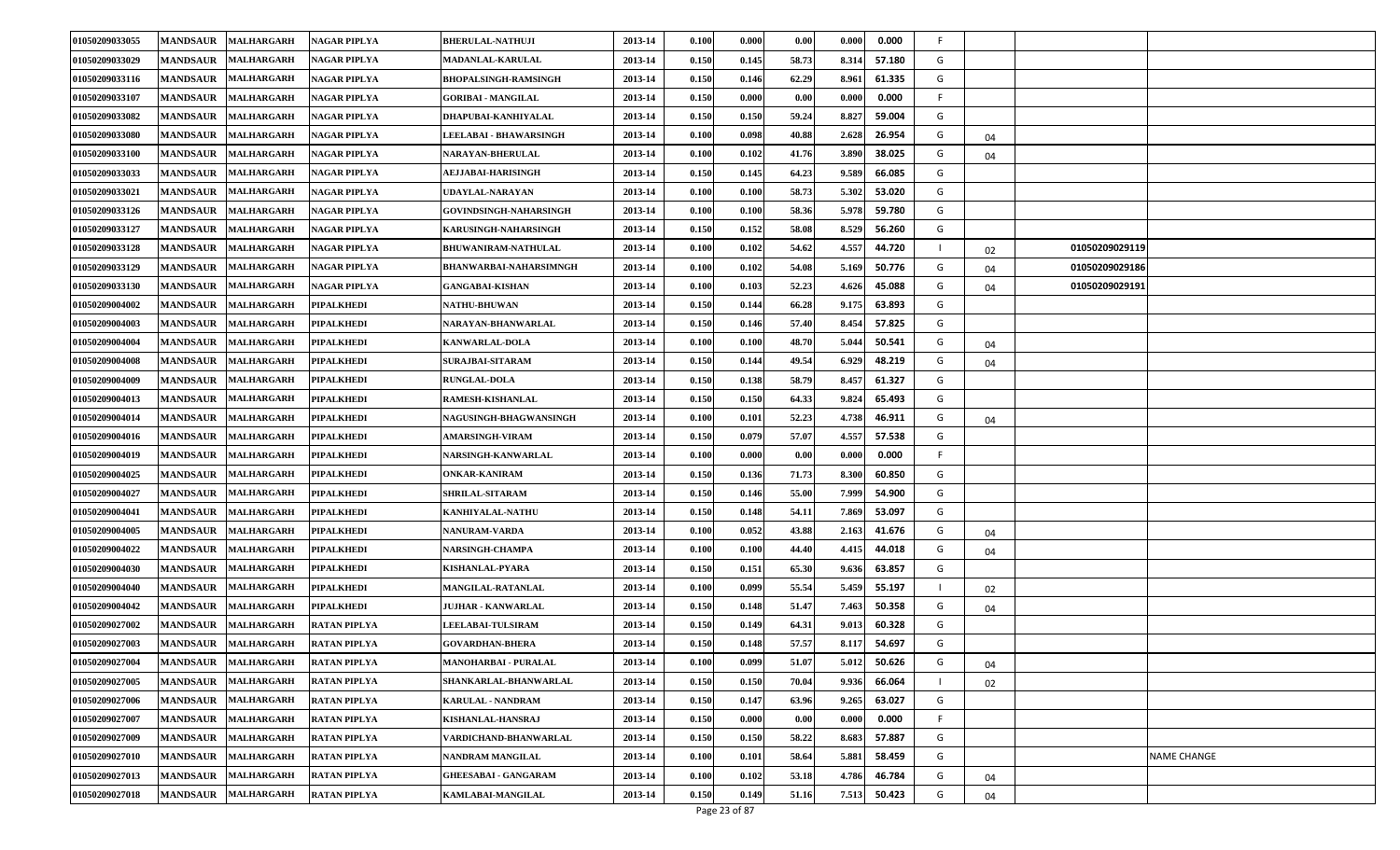| 01050209027021 | <b>MANDSAUR</b><br><b>MALHARGARH</b> | <b>RATAN PIPLYA</b> | <b>GOPAL-PRABHULAL</b>                             | 2013-14 | 0.150 | 0.000         | 0.00  | 0.000 | 0.000  | F   |    |                        |
|----------------|--------------------------------------|---------------------|----------------------------------------------------|---------|-------|---------------|-------|-------|--------|-----|----|------------------------|
| 01050209027022 | <b>MANDSAUR</b><br><b>MALHARGARH</b> | <b>RATAN PIPLYA</b> | NANDRAM-RAJARAM                                    | 2013-14 | 0.100 | 0.101         | 56.48 | 5.406 | 53.791 | G   |    |                        |
| 01050209027023 | <b>MANDSAUR</b><br><b>MALHARGARH</b> | <b>RATAN PIPLYA</b> | DEVILAL-NARAYAN                                    | 2013-14 | 0.150 | 0.151         | 53.14 | 7.827 | 51.903 | G   |    |                        |
| 01050209027027 | <b>MANDSAUR</b><br><b>MALHARGARH</b> | <b>RATAN PIPLYA</b> | <b>BHANWARIBAI-ONKAR</b>                           | 2013-14 | 0.100 | 0.098         | 58.81 | 5.696 | 58.361 | G   |    |                        |
| 01050209027030 | <b>MANDSAUR</b><br><b>MALHARGARH</b> | <b>RATAN PIPLYA</b> | <b>UJJAVALLAL-HEERALAL</b>                         | 2013-14 | 0.150 | 0.150         | 67.62 | 9.757 | 65.090 |     | 02 |                        |
| 01050209027032 | <b>MANDSAUR</b><br><b>MALHARGARH</b> | <b>RATAN PIPLYA</b> | <b>MANGILAL - BHERULAL</b>                         | 2013-14 | 0.100 | 0.103         | 60.23 | 5.946 | 57.953 | G   |    |                        |
| 01050209027035 | <b>MANDSAUR</b><br><b>MALHARGARH</b> | <b>RATAN PIPLYA</b> | <b>BHERUSINGH-BHUWANISINGH</b>                     | 2013-14 | 0.100 | 0.096         | 63.18 | 6.101 | 63.751 | G   |    | <b>NAME CHANGE</b>     |
| 01050209027036 | <b>MALHARGARH</b><br><b>MANDSAUR</b> | <b>RATAN PIPLYA</b> | <b>UDAYRM-GHASI</b>                                | 2013-14 | 0.100 | 0.000         | 0.00  | 0.000 | 0.000  | F.  |    |                        |
| 01050209027039 | <b>MANDSAUR</b><br><b>MALHARGARH</b> | <b>RATAN PIPLYA</b> | <b>KASHIBAI-MODIRAM</b>                            | 2013-14 | 0.100 | 0.102         | 59.15 | 6.363 | 62.382 | G   |    |                        |
| 01050209027041 | <b>MANDSAUR</b><br><b>MALHARGARH</b> | <b>RATAN PIPLYA</b> | <b>RAMCHANDRA - NANURAM D/P</b><br><b>KALURAM</b>  | 2013-14 | 0.150 | 0.148         | 64.04 | 9.359 | 63.151 | G   |    |                        |
| 01050209027043 | <b>MANDSAUR</b><br><b>MALHARGARH</b> | <b>RATAN PIPLYA</b> | SHANTIBAI-MANGILAL                                 | 2013-14 | 0.100 | 0.102         | 56.13 | 5.469 | 53.565 | G   |    |                        |
| 01050209027045 | <b>MANDSAUR</b><br><b>MALHARGARH</b> | <b>RATAN PIPLYA</b> | <b>DEVILAL - BHAGATRAM URF</b><br>RAMPRATAP        | 2013-14 | 0.100 | 0.099         | 59.80 | 5.963 | 60.232 | G   |    |                        |
| 01050209027046 | <b>MANDSAUR</b><br><b>MALHARGARH</b> | <b>RATAN PIPLYA</b> | <b>ISHWARLAL - RAMESHWAR</b>                       | 2013-14 | 0.100 | 0.103         | 59.07 | 6.371 | 61.854 | G   |    | <b>NAME CHANGE</b>     |
| 01050209027051 | <b>MANDSAUR</b><br><b>MALHARGARH</b> | <b>RATAN PIPLYA</b> | SHAMBHUSINGH URF SHYAMSINGH -<br><b>MOTI SINGH</b> | 2013-14 | 0.150 | 0.147         | 64.51 | 9.253 | 63.031 | G   |    |                        |
| 01050209027054 | <b>MANDSAUR</b><br><b>MALHARGARH</b> | <b>RATAN PIPLYA</b> | DEVILAL-MANGILAL                                   | 2013-14 | 0.100 | 0.100         | 41.69 | 1.269 | 12.652 | G   | 04 |                        |
| 01050209027056 | <b>MANDSAUR</b><br><b>MALHARGARH</b> | <b>RATAN PIPLYA</b> | <b>JUJHARSINGH-ONKARSINGH</b>                      | 2013-14 | 0.150 | 0.148         | 60.66 | 9.134 | 61.550 | G   |    |                        |
| 01050209027059 | <b>MANDSAUR</b><br><b>MALHARGARH</b> | <b>RATAN PIPLYA</b> | <b>HEMANTSINGH-MOHANSINGH</b>                      | 2013-14 | 0.150 | 0.152         | 64.69 | 9.768 | 64.390 | G   |    |                        |
| 01050209027060 | <b>MANDSAUR</b><br><b>MALHARGARH</b> | <b>RATAN PIPLYA</b> | VARDICHAND-GORAJI                                  | 2013-14 | 0.150 | 0.145         | 61.00 | 8.374 | 57.831 | G   |    |                        |
| 01050209027061 | <b>MANDSAUR</b><br><b>MALHARGARH</b> | <b>RATAN PIPLYA</b> | LUXMINARAYAN-KARUJI                                | 2013-14 | 0.100 | 0.100         | 63.58 | 6.131 | 61.310 | G   |    |                        |
| 01050209027062 | <b>MANDSAUR</b><br><b>MALHARGARH</b> | <b>RATAN PIPLYA</b> | <b>BAPULAL-PRABHULAL</b>                           | 2013-14 | 0.100 | 0.096         | 54.55 | 3.834 | 39.938 | G   | 04 |                        |
| 01050209027063 | <b>MANDSAUR</b><br><b>MALHARGARH</b> | <b>RATAN PIPLYA</b> | <b>BANSILAL-DHANJI</b>                             | 2013-14 | 0.100 | 0.099         | 57.42 | 5.619 | 56.758 | G   |    |                        |
| 01050209027064 | <b>MANDSAUR</b><br><b>MALHARGARH</b> | <b>RATAN PIPLYA</b> | <b>BHAGWANSINGH-BHAWANISINGH</b>                   | 2013-14 | 0.100 | 0.100         | 57.23 | 5.829 | 58.116 | G   |    |                        |
| 01050209027066 | <b>MANDSAUR</b><br><b>MALHARGARH</b> | <b>RATAN PIPLYA</b> | AMBALAL-KIAHANLAL                                  | 2013-14 | 0.150 | 0.000         | 0.00  | 0.000 | 0.000  | -F. |    |                        |
| 01050209027067 | <b>MANDSAUR</b><br><b>MALHARGARH</b> | <b>RATAN PIPLYA</b> | SURENDRASINGH-AMARSINGH                            | 2013-14 | 0.150 | 0.153         | 62.72 | 9.874 | 64.748 | G   |    |                        |
| 01050209027068 | <b>MANDSAUR</b><br><b>MALHARGARH</b> | <b>RATAN PIPLYA</b> | <b>GANESHRAM-BHAGIRATH</b>                         | 2013-14 | 0.150 | 0.151         | 61.72 | 8.509 | 56.388 | G   |    |                        |
| 01050209027069 | <b>MANDSAUR</b><br><b>MALHARGARH</b> | <b>RATAN PIPLYA</b> | <b>TULSIRAM-BALU</b>                               | 2013-14 | 0.100 | 0.101         | 54.57 | 3.594 | 35.655 | G   | 04 |                        |
| 01050209027070 | <b>MANDSAUR</b><br><b>MALHARGARH</b> | <b>RATAN PIPLYA</b> | <b>BHUWANISINGH-AMARSINGH</b>                      | 2013-14 | 0.150 | 0.153         | 58.66 | 9.210 | 60.354 | G   |    |                        |
| 01050209027071 | <b>MANDSAUR</b><br><b>MALHARGARH</b> | <b>RATAN PIPLYA</b> | <b>JAMNALAL-BHAGIRATH</b>                          | 2013-14 | 0.150 | 0.150         | 60.67 | 8.840 | 59.091 | G   |    |                        |
| 01050209027072 | <b>MALHARGARH</b><br><b>MANDSAUR</b> | <b>RATAN PIPLYA</b> | VIMALKUNWAR-MADANSINGH                             | 2013-14 | 0.100 | 0.102         | 55.61 | 5.545 | 54.150 | G   |    |                        |
| 01050209027074 | <b>MANDSAUR</b><br><b>MALHARGARH</b> | <b>RATAN PIPLYA</b> | RAMDAYAL-NARAYAN                                   | 2013-14 | 0.150 | 0.150         | 64.31 | 9.297 | 61.815 | G   |    |                        |
| 01050209027076 | <b>MANDSAUR</b><br><b>MALHARGARH</b> | <b>RATAN PIPLYA</b> | MADANSINGH-MOHANSINGH                              | 2013-14 | 0.100 | 0.102         | 62.24 | 6.331 | 62.069 | G   |    |                        |
| 01050209027077 | <b>MANDSAUR</b><br><b>MALHARGARH</b> | <b>RATAN PIPLYA</b> | SOHANBAI-NANDRAM                                   | 2013-14 | 0.100 | 0.102         | 60.80 | 5.932 | 58.443 | G   |    |                        |
| 01050209027078 | <b>MANDSAUR</b><br><b>MALHARGARH</b> | <b>RATAN PIPLYA</b> | LUXMANSINGH-JUJHARSINGH                            | 2013-14 | 0.150 | 0.151         | 61.50 | 9.620 | 63.624 | G   |    |                        |
| 01050209027079 | <b>MANDSAUR</b><br><b>MALHARGARH</b> | <b>RATAN PIPLYA</b> | <b>BHULIBAI D/O PARTHA W/O AMBALAL</b>             | 2013-14 | 0.150 | 0.145         | 59.96 | 8.437 | 58.226 | G   |    | <b>NAME CORRECTION</b> |
| 01050209027081 | <b>MANDSAUR</b><br><b>MALHARGARH</b> | <b>RATAN PIPLYA</b> | PARASRAM-NANURAM                                   | 2013-14 | 0.150 | 0.147         | 62.36 | 8.659 | 58.785 | G   |    |                        |
| 01050209027082 | <b>MANDSAUR</b><br><b>MALHARGARH</b> | <b>RATAN PIPLYA</b> | MANGILAL-BHANWARLAL                                | 2013-14 | 0.100 | 0.101         | 64.45 | 6.206 | 61.629 | G   |    |                        |
| 01050209027083 | <b>MANDSAUR</b><br><b>MALHARGARH</b> | <b>RATAN PIPLYA</b> | <b>KALUDAS-NARAYANDAS</b>                          | 2013-14 | 0.100 | 0.000         | 0.00  | 0.000 | 0.000  | F   |    |                        |
| 01050209027084 | <b>MANDSAUR</b><br><b>MALHARGARH</b> | <b>RATAN PIPLYA</b> | <b>CHAGAN-DHURA</b>                                | 2013-14 | 0.100 | 0.050         | 55.52 | 2.689 | 53.780 | G   |    |                        |
| 01050209027086 | <b>MANDSAUR</b><br><b>MALHARGARH</b> | <b>RATAN PIPLYA</b> | KARIBAI - JAGANNATH                                | 2013-14 | 0.150 | 0.150         | 63.10 | 9.438 | 62.920 | G   |    |                        |
| 01050209027099 | <b>MANDSAUR</b><br><b>MALHARGARH</b> | <b>RATAN PIPLYA</b> | KANHIYALAL-VARDHA                                  | 2013-14 | 0.100 | 0.101         | 60.01 | 6.318 | 62.866 | G   |    |                        |
| 01050209027103 | <b>MANDSAUR</b><br><b>MALHARGARH</b> | <b>RATAN PIPLYA</b> | PRABHULAL-NARAYAN                                  | 2013-14 | 0.150 | 0.000         | 0.00  | 0.000 | 0.000  | F   |    |                        |
|                |                                      |                     |                                                    |         |       | Page 24 of 87 |       |       |        |     |    |                        |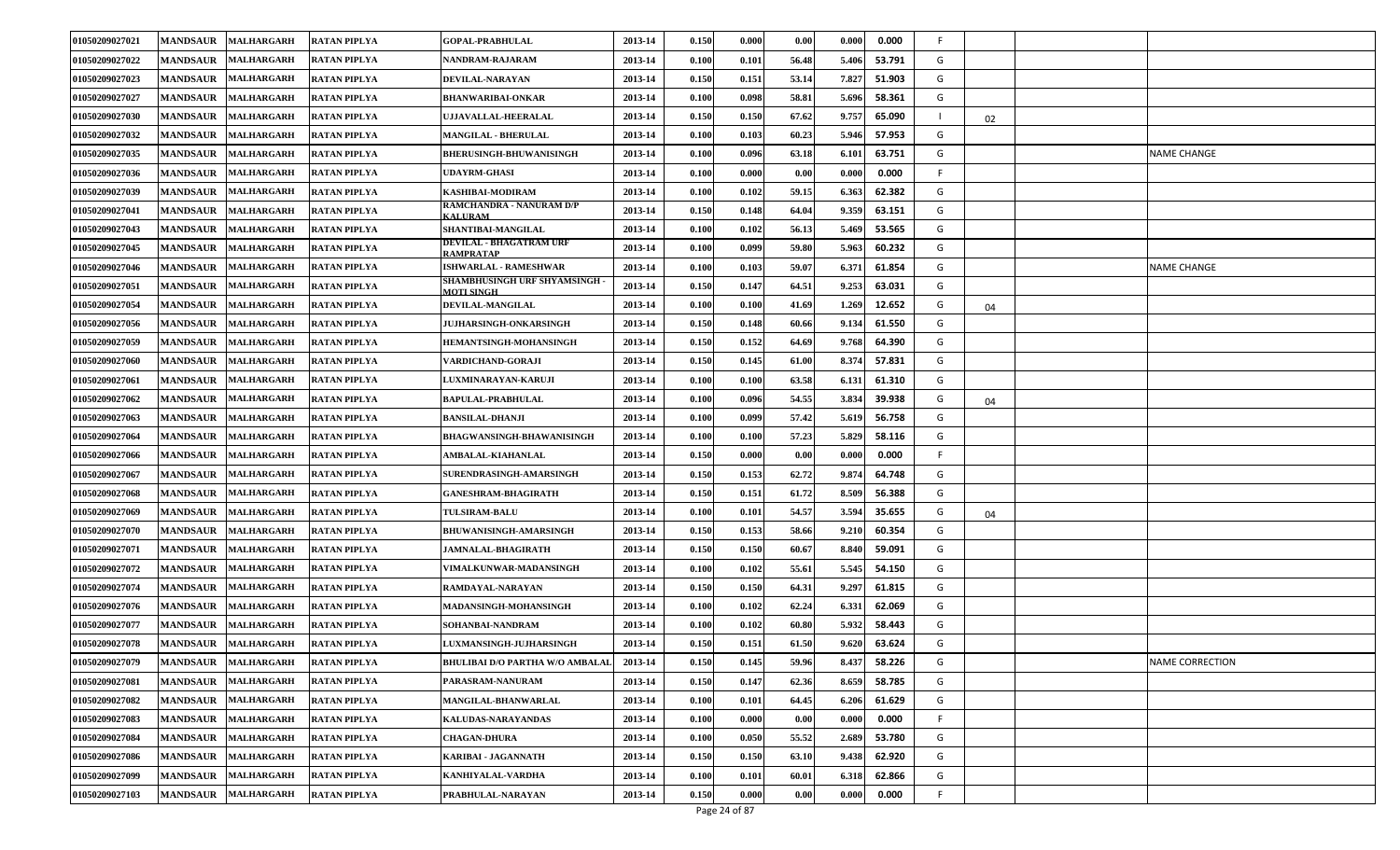| 01050209027104 | <b>MANDSAUR</b> | <b>MALHARGARH</b>   | <b>RATAN PIPLYA</b>     | SHANKARLAL-GANGARAM            | 2013-14 | 0.100 | 0.100         | 58.24 | 5.516                | 55.160 | G  |    |                |                    |
|----------------|-----------------|---------------------|-------------------------|--------------------------------|---------|-------|---------------|-------|----------------------|--------|----|----|----------------|--------------------|
| 01050209027107 | <b>MANDSAUR</b> | <b>MALHARGARH</b>   | <b>RATAN PIPLYA</b>     | <b>SHANKARLAL-RAGHU</b>        | 2013-14 | 0.100 | 0.096         | 35.79 | 0.992                | 10.366 | G  | 04 |                |                    |
| 01050209027111 | <b>MANDSAUR</b> | <b>MALHARGARH</b>   | <b>RATAN PIPLYA</b>     | NAHRUKHA-FAKIRKHA              | 2013-14 | 0.150 | 0.149         | 40.44 | 2.334                | 15.633 | G  | 04 |                |                    |
| 01050209027112 | <b>MANDSAUR</b> | <b>MALHARGARH</b>   | <b>RATAN PIPLYA</b>     | KISHANLAL-NANDA                | 2013-14 | 0.100 | 0.101         | 62.83 | 6.265                | 61.785 | G  |    |                |                    |
| 01050209027116 | <b>MANDSAUR</b> | <b>MALHARGARH</b>   | <b>RATAN PIPLYA</b>     | JAMNABAI-RATANLAL              | 2013-14 | 0.150 | 0.141         | 63.44 | 8.365                | 59.411 | G  |    |                |                    |
| 01050209027031 | <b>MANDSAUR</b> | <b>MALHARGARH</b>   | <b>RATAN PIPLYA</b>     | <b>BAGDIRAM-ONKAR</b>          | 2013-14 | 0.100 | 0.097         | 51.75 | 4.791                | 49.290 | G  | 04 |                |                    |
| 01050209027096 | <b>MANDSAUR</b> | <b>MALHARGARH</b>   | <b>RATAN PIPLYA</b>     | SITARAM - RAMCHANDRA           | 2013-14 | 0.150 | 0.141         | 60.66 | 8.466                | 60.043 | G  |    |                |                    |
| 01050209027033 | <b>MANDSAUR</b> | <b>MALHARGARH</b>   | <b>RATAN PIPLYA</b>     | SITABAI - NATHULAL             | 2013-14 | 0.100 | 0.100         | 52.79 | 5.498                | 54.980 | G  |    |                | NAME CHANGE        |
| 01050209027117 | <b>MANDSAUR</b> | <b>MALHARGARH</b>   | <b>RATAN PIPLYA</b>     | VARDIBAI-RATANLAL              | 2013-14 | 0.100 | 0.102         | 57.63 | 5.738                | 56.476 | G  |    |                |                    |
| 01050209027127 | <b>MANDSAUR</b> | <b>MALHARGARH</b>   | <b>RATAN PIPLYA</b>     | KISHANSINGH-BAHADURSINGH       | 2013-14 | 0.150 | 0.153         | 60.85 | 9.449                | 61.920 | G  |    |                |                    |
| 01050209027047 | <b>MANDSAUR</b> | <b>MALHARGARH</b>   | <b>RATAN PIPLYA</b>     | KASHIBAI-VARDICHAND            | 2013-14 | 0.100 | 0.101         | 52.58 | 5.408                | 53.651 | G  |    |                |                    |
| 01050209027128 | <b>MANDSAUR</b> | <b>MALHARGARH</b>   | <b>RATAN PIPLYA</b>     | DEVISINGH-MOHANSINGH           | 2013-14 | 0.150 | 0.151         | 64.18 | 9.719                | 64.279 | G  |    |                |                    |
| 01050209027050 | <b>MANDSAUR</b> | <b>MALHARGARH</b>   | <b>RATAN PIPLYA</b>     | <b>NAHRSINGH-MOTISINGH</b>     | 2013-14 | 0.100 | 0.099         | 62.19 | 5.357                | 54.276 | G  |    |                |                    |
| 01050209027017 | <b>MANDSAUR</b> | <b>MALHARGARH</b>   | <b>RATAN PIPLYA</b>     | <b>GABBA-MOTI</b>              | 2013-14 | 0.150 | 0.148         | 43.82 | 6.711                | 45.345 | G  | 04 |                |                    |
| 01050209027024 | <b>MANDSAUR</b> | <b>MALHARGARH</b>   | <b>RATAN PIPLYA</b>     | RAMNARAYAN - GULABCHANDRA      | 2013-14 | 0.150 | 0.152         | 60.28 | 8.973                | 59.189 | G  |    |                |                    |
| 01050209027053 | <b>MANDSAUR</b> | <b>MALHARGARH</b>   | <b>RATAN PIPLYA</b>     | MANGIBAI - JAGDISH             | 2013-14 | 0.100 | 0.097         | 57.94 | 5.463                | 56.088 | G  |    |                | <b>NAME CHANGE</b> |
| 01050209027130 | <b>MANDSAUR</b> | <b>MALHARGARH</b>   | <b>RATAN PIPLYA</b>     | ABDUL RAJIK - HUSSAIN AHMAD    | 2013-14 | 0.150 | 0.150         | 64.67 | 9.294                | 61.877 | G  |    |                |                    |
| 01050209027037 | <b>MANDSAUR</b> | <b>MALHARGARH</b>   | <b>RATAN PIPLYA</b>     | <b>BANNESINGH-JORAVARSINGH</b> | 2013-14 | 0.100 | 0.100         | 48.59 | 1.638                | 16.380 | G  | 04 |                |                    |
| 01050209027131 | <b>MANDSAUR</b> | <b>MALHARGARH</b>   | <b>RATAN PIPLYA</b>     | <b>PRABHUBAI - DOLA</b>        | 2013-14 | 0.100 | 0.100         | 60.00 | 5.666                | 56.660 | G  |    | 01050210070058 |                    |
| 01050209020003 | <b>MANDSAUR</b> | <b>MALHARGARH</b>   | <b>RAYSINGH PIPLIYA</b> | <b>CHANDKUNWARBAI-RUGNAATH</b> | 2013-14 | 0.100 | 0.101         | 57.82 | 5.518                | 54.796 | G  |    |                |                    |
| 01050209020004 | <b>MANDSAUR</b> | <b>MALHARGARH</b>   | <b>RAYSINGH PIPLIYA</b> | <b>MANGUSINGH-RUPSINGH</b>     | 2013-14 | 0.100 | 0.094         | 45.73 | 1.535                | 16.400 | G  | 04 |                |                    |
| 01050209020008 | <b>MANDSAUR</b> | <b>MALHARGARH</b>   | <b>RAYSINGH PIPLIYA</b> | SONA KUNWAR - MANGU SINGH      | 2013-14 | 0.100 | 0.096         | 56.53 | 2.205                | 22.873 | G  | 04 |                |                    |
| 01050209020015 | <b>MANDSAUR</b> | MALHARGARH          | <b>RAYSINGH PIPLIYA</b> | <b>BANSHILAL-KANIRAM</b>       | 2013-14 | 0.150 | 0.000         | 0.00  | $\boldsymbol{0.000}$ | 0.000  | F. |    |                |                    |
| 01050209020026 | <b>MANDSAUR</b> | <b>MALHARGARH</b>   | <b>RAYSINGH PIPLIYA</b> | DURGASINGH-MOHANSINGH          | 2013-14 | 0.100 | 0.000         | 0.00  | 0.000                | 0.000  | F. |    |                |                    |
| 01050209020027 | <b>MANDSAUR</b> | MALHARGARH          | <b>RAYSINGH PIPLIYA</b> | <b>MADANLAL-RATANLAL</b>       | 2013-14 | 0.100 | 0.099         | 23.53 | 0.904                | 9.131  | G  | 04 |                |                    |
| 01050209020028 | <b>MANDSAUR</b> | <b>MALHARGARH</b>   | <b>RAYSINGH PIPLIYA</b> | PRABHUBAI-HARLAL               | 2013-14 | 0.100 | 0.000         | 0.00  | 0.000                | 0.000  | -F |    |                |                    |
| 01050209020029 | <b>MANDSAUR</b> | MALHARGARH          | <b>RAYSINGH PIPLIYA</b> | ISHWARSINGH-KISHANSINGH        | 2013-14 | 0.150 | 0.086         | 62.11 | 5.111                | 59.569 | G  |    |                |                    |
| 01050209020033 | <b>MANDSAUR</b> | <b>MALHARGARH</b>   | <b>RAYSINGH PIPLIYA</b> | BHAGWANSINGH-SAJJANSINGH       | 2013-14 | 0.150 | 0.146         | 53.64 | 7.356                | 50.384 | G  | 04 |                |                    |
| 01050209020035 | <b>MANDSAUR</b> | <b>MALHARGARH</b>   | <b>RAYSINGH PIPLIYA</b> | <b>NAGUDAS-RATANDAS</b>        | 2013-14 | 0.100 | 0.093         | 56.39 | 5.011                | 53.882 | G  |    |                |                    |
| 01050209020036 | <b>MANDSAUR</b> | <b>MALHARGARH</b>   | <b>RAYSINGH PIPLIYA</b> | DASHRTHSINGH-JUJHARSINGH       | 2013-14 | 0.100 | 0.097         | 48.73 | 4.351                | 44.671 | G  | 04 |                |                    |
| 01050209020040 | <b>MANDSAUR</b> | MALHARGARH          | <b>RAYSINGH PIPLIYA</b> | PREMSINGH-SHAMBHUSINGH         | 2013-14 | 0.100 | 0.096         | 59.73 | 5.162                | 53.939 | G  |    |                |                    |
| 01050209020053 | <b>MANDSAUR</b> | <b>MALHARGARH</b>   | <b>RAYSINGH PIPLIYA</b> | <b>BANSHILAL - UDA</b>         | 2013-14 | 0.100 | 0.000         | 0.00  | 0.000                | 0.000  | F. |    |                |                    |
| 01050209020056 | <b>MANDSAUR</b> | <b>MALHARGARH</b>   | <b>RAYSINGH PIPLIYA</b> | <b>DHAPUBAI - MATHURA</b>      | 2013-14 | 0.100 | 0.000         | 0.00  | 0.000                | 0.000  | F  |    |                |                    |
| 01050209020059 |                 | MANDSAUR MALHARGARH | <b>RAYSINGH PIPLIYA</b> | PRABHULAL-RAMKUNWAR            | 2013-14 | 0.100 | 0.100         | 57.39 | 5.083                | 50.881 | G  | 04 |                |                    |
| 01050209020060 | <b>MANDSAUR</b> | <b>MALHARGARH</b>   | <b>RAYSINGH PIPLIYA</b> | RUPCHAND-PARBHULAL             | 2013-14 | 0.100 | 0.099         | 53.19 | 4.726                | 47.834 |    | 02 |                |                    |
| 01050209020025 | <b>MANDSAUR</b> | <b>MALHARGARH</b>   | <b>RAYSINGH PIPLIYA</b> | HEERALAL-SHIVNARAYAN           | 2013-14 | 0.100 | 0.000         | 0.00  | 0.000                | 0.000  | F. |    |                |                    |
| 01050209020024 | <b>MANDSAUR</b> | <b>MALHARGARH</b>   | <b>RAYSINGH PIPLIYA</b> | <b>RAMIBAI - BAPULAL</b>       | 2013-14 | 0.150 | 0.146         | 56.55 | 7.982                | 54.784 | G  |    |                |                    |
| 01050209020022 | <b>MANDSAUR</b> | <b>MALHARGARH</b>   | <b>RAYSINGH PIPLIYA</b> | <b>KESARSINGH-RODSINGH</b>     | 2013-14 | 0.100 | 0.099         | 57.25 | 5.561                | 56.115 | G  |    |                |                    |
| 01050209020037 | <b>MANDSAUR</b> | <b>MALHARGARH</b>   | <b>RAYSINGH PIPLIYA</b> | <b>BABULAL-RUGNAATH</b>        | 2013-14 | 0.100 | 0.093         | 49.70 | 4.608                | 49.709 | G  | 04 |                |                    |
| 01050209020067 | <b>MANDSAUR</b> | <b>MALHARGARH</b>   | <b>RAYSINGH PIPLIYA</b> | HARJUBAI-SATYANARAYAN          | 2013-14 | 0.100 | 0.000         | 0.00  | 0.000                | 0.000  | F. |    |                |                    |
| 01050209020068 | <b>MANDSAUR</b> | <b>MALHARGARH</b>   | <b>RAYSINGH PIPLIYA</b> | RAMDAYAL-GOBARJI               | 2013-14 | 0.100 | 0.098         | 56.61 | 4.658                | 47.531 | G  | 04 |                |                    |
|                |                 |                     |                         |                                |         |       | Page 25 of 87 |       |                      |        |    |    |                |                    |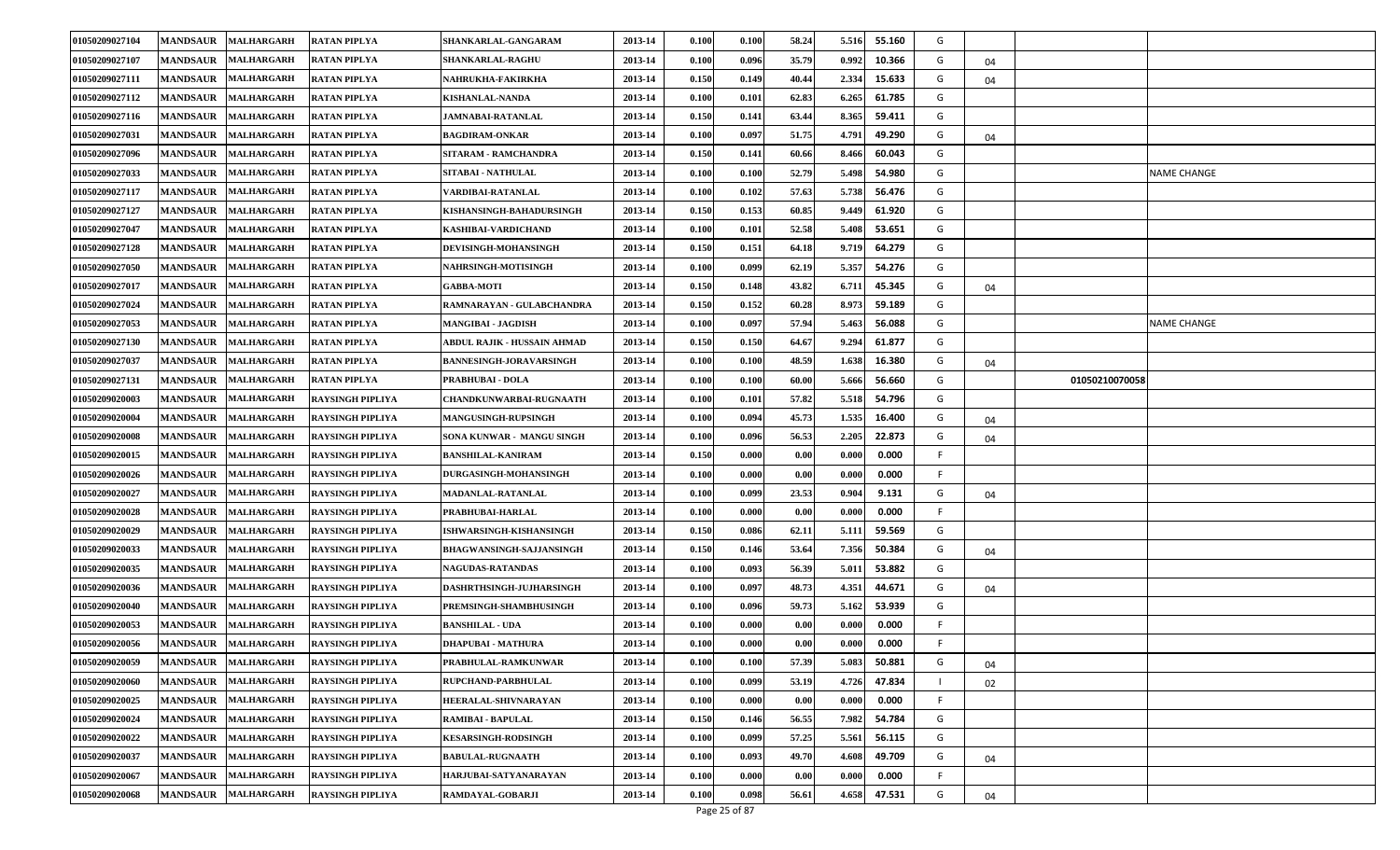| 0.100<br>01050209020070<br><b>MANDSAUR</b><br><b>MALHARGARH</b><br>RAYSINGH PIPLIYA<br>LACCHIBAI-UDAJI<br>2013-14<br>0.103<br>24.29<br>0.916<br>8.928<br>02                           |  |
|---------------------------------------------------------------------------------------------------------------------------------------------------------------------------------------|--|
| <b>MANDSAUR</b><br>0.100<br>G<br>01050209020017<br><b>MALHARGARH</b><br>2013-14<br>0.093<br>60.01<br>5.221<br>56.261<br>RAYSINGH PIPLIYA<br><b>GHANSHYAM-PRABHULAL</b>                |  |
| 01050209020023<br><b>MANDSAUR</b><br><b>MALHARGARH</b><br>2013-14<br>0.150<br>0.140<br>57.25<br>53.222<br>G<br>RAYSINGH PIPLIYA<br><b>MADANSINGH-RODSINGH</b><br>7.467                |  |
| 01050209020016<br><b>MANDSAUR</b><br>2013-14<br>0.100<br>0.000<br>0.000<br>0.000<br>F.<br><b>MALHARGARH</b><br>RAYSINGH PIPLIYA<br>MANGILAL-KANWARLAL<br>0.00                         |  |
| TRANSFER/DHORI<br>01050209020072<br><b>MANDSAUR</b><br>2013-14<br>0.100<br>0.102<br>60.25<br>5.724<br>55.898<br>G<br><b>MALHARGARH</b><br>RAYSINGH PIPLIYA<br>KOMAL-KESHURAM          |  |
| 01050209020073<br>70.20<br>67.690<br>G<br>TRANSFER/DHANI<br><b>MANDSAUR</b><br><b>MALHARGARH</b><br>RAYSINGH PIPLIYA<br>NATHU-BHAGWAN<br>2013-14<br>0.100<br>0.100<br>6.769           |  |
| <b>MANDSAUR</b><br><b>MALHARGARH</b><br>2013-14<br>0.100<br>0.093<br>55.59<br>4.860<br>52.090<br>G<br>01050209020005<br><b>RAYSINGH PIPLIYA</b><br><b>KALURAM-RATTA</b>               |  |
| 0.150<br>62.68<br>59.377<br>G<br>01050209020074<br><b>MANDSAUR</b><br><b>MALHARGARH</b><br>2013-14<br>0.149<br>8.865<br>TRANSFER/DHANI<br>RAYSINGH PIPLIYA<br><b>GEETABAI - JODHA</b> |  |
| 01050209005005<br><b>MALHARGARH</b><br>2013-14<br>0.150<br>58.68<br>8.592<br>56.825<br>G<br><b>MANDSAUR</b><br><b>RUPARAIL</b><br>0.151<br><b>BAGDU-BHUWAN</b>                        |  |
| 01050209005007<br>0.150<br>59.44<br>8.644<br>58.524<br>G<br><b>MANDSAUR</b><br><b>RUPARAIL</b><br>2013-14<br>0.148<br>MALHARGARH<br><b>RAISINGH-KALU</b>                              |  |
| 0.150<br>0.152<br>57.913<br>G<br>01050209005009<br><b>MANDSAUR</b><br><b>RUPARAIL</b><br>2013-14<br>59.10<br>8.797<br><b>MALHARGARH</b><br><b>RATAN-AMRA</b>                          |  |
| RUPARAIL<br>0.150<br>59.99<br>57.075<br>G<br>01050209005010<br><b>MANDSAUR</b><br><b>MALHARGARH</b><br>BHAGWAN-AMRA<br>2013-14<br>0.147<br>8.390                                      |  |
| <b>MALHARGARH</b><br><b>RUPARAIL</b><br>DEVISINGH-SARDARSINGH<br>0.150<br>46.49<br>46.181<br>G<br>01050209005011<br><b>MANDSAUR</b><br>2013-14<br>0.149<br>6.881<br>04                |  |
| 53.503<br>G<br>01050209005013<br><b>MANDSAUR</b><br><b>MALHARGARH</b><br>2013-14<br>0.150<br>0.149<br>49.97<br>7.988<br><b>RUPARAIL</b><br>SHAMBHULAL-CHUNNILAL                       |  |
| <b>MANDSAUR</b><br><b>MALHARGARH</b><br>0.150<br>59.07<br>8.709<br>57.599<br>G<br>01050209005015<br><b>RUPARAIL</b><br>2013-14<br>0.151<br>NANDLAL-RATANLAL                           |  |
| G<br>01050209005016<br>2013-14<br>0.100<br>50.20<br>4.654<br>46.633<br><b>MANDSAUR</b><br><b>MALHARGARH</b><br>RUPARAIL<br>PRABHULAL-RAMLAL<br>0.100<br>04                            |  |
| 53.15<br>4.905<br>49.050<br>G<br>01050209005019<br><b>MANDSAUR</b><br><b>RUPARAIL</b><br>2013-14<br>0.100<br>0.100<br><b>MALHARGARH</b><br>PRAVATSINGH-JUJHARSINGH<br>04              |  |
| G<br>01050209005021<br><b>MANDSAUR</b><br><b>MALHARGARH</b><br><b>RUPARAIL</b><br><b>NANDRAM-SAVA</b><br>2013-14<br>0.100<br>0.101<br>56.52<br>5.644<br>55.992                        |  |
| 52.79<br>4.774<br>47.127<br>G<br>01050209005022<br><b>MANDSAUR</b><br><b>MALHARGARH</b><br>2013-14<br>0.100<br>0.101<br><b>RUPARAIL</b><br><b>LALURAM-RAMLAL</b><br>04                |  |
| 01050209005023<br><b>MANDSAUR</b><br><b>MALHARGARH</b><br>2013-14<br>0.100<br>0.100<br>48.43<br>4.760<br>47.600<br>G<br><b>RUPARAIL</b><br>MOHANKUNWAR-MADANSINGH<br>04               |  |
| G<br>56.63<br>55.504<br>01050209005024<br><b>MANDSAUR</b><br>2013-14<br>0.100<br>0.103<br>5.728<br><b>MALHARGARH</b><br><b>RUPARAIL</b><br>RUNGLAL-KISHANLAL                          |  |
| G<br>01050209005025<br><b>MANDSAUR</b><br>2013-14<br>0.150<br>0.152<br>60.97<br>8.849<br>58.141<br><b>MALHARGARH</b><br><b>RUPARAIL</b><br><b>ANTARSINGH - NANURAM</b>                |  |
| 56.43<br>01050209005026<br><b>MANDSAUR</b><br><b>RUPARAIL</b><br>2013-14<br>0.150<br>0.150<br>8.078<br>53.853<br>G<br><b>MALHARGARH</b><br>KALABAI - BHAGIRATH                        |  |
| 52.964<br>01050209005028<br><b>MANDSAUR</b><br><b>MALHARGARH</b><br><b>RUPARAIL</b><br><b>BHARAT-NATHULAL</b><br>2013-14<br>0.150<br>0.153<br>56.09<br>8.077<br>G                     |  |
| <b>RUPARAIL</b><br>53.09<br>52.024<br>G<br>01050209005031<br><b>MANDSAUR</b><br>MALHARGARH<br>KALUSINGH-RAMLAL<br>2013-14<br>0.150<br>0.109<br>5.681                                  |  |
| 01050209005001<br><b>MANDSAUR</b><br><b>MALHARGARH</b><br><b>RUPARAIL</b><br>2013-14<br>0.150<br>0.145<br>53.07<br>51.315<br>G<br>UDEYSINGH-FATHEYSINGH<br>7.415                      |  |
| 0.150<br>01050209005041<br><b>MANDSAUR</b><br><b>MALHARGARH</b><br><b>RUPARAIL</b><br>2013-14<br>0.151<br>49.25<br>6.691<br>44.458<br>G<br><b>RAMA-KACHRU</b><br>04                   |  |
| 01050209005002<br><b>MANDSAUR</b><br>2013-14<br>0.150<br>0.146<br>61.03<br>8.876<br>60.711<br>G<br><b>MALHARGARH</b><br><b>RUPARAIL</b><br>KANWARLAL-BHANWARLAL                       |  |
| 01050209005003<br><b>RUPARAIL</b><br>59.09<br>8.847<br>58.980<br>G<br><b>MANDSAUR</b><br><b>MALHARGARH</b><br><b>RAMA-HIRA</b><br>2013-14<br>0.150<br>0.150                           |  |
| <b>MANDSAUR</b><br><b>MALHARGARH</b><br><b>RUPARAIL</b><br>RODELAL - BHANWARLAL<br>0.100<br>57.80<br>5.541<br>54.970<br>G<br><b>NAME CHANGE</b><br>01050209005008<br>2013-14<br>0.101 |  |
| 0.150<br>59.845<br>01050209013002<br><b>MANDSAUR</b><br><b>MALHARGARH</b><br>SANJIT<br>2013-14<br>63.46<br>8.857<br><b>DHAPUBAI - BADRILAL</b><br>0.148<br>02                         |  |
| <b>MALHARGARH</b><br>0.100<br>52.41<br>45.890<br>G<br>01050209013006<br><b>MANDSAUR</b><br><b>SANJIT</b><br>SHYAMABAI-BHERULAL<br>2013-14<br>0.096<br>4.410<br>04                     |  |
| 01050209013017<br>0.150<br>0.147<br>66.33<br>61.413<br>G<br><b>MANDSAUR</b><br>2013-14<br>9.040<br><b>MALHARGARH</b><br>SANJIT<br>ABRAR-ISHAK                                         |  |
| 01050209013019<br><b>SANJIT</b><br>2013-14<br>0.150<br>0.151<br>56.27<br>7.548<br>50.086<br><b>MANDSAUR</b><br><b>MALHARGARH</b><br>G<br>MUSTAKKHA-NAJIRKHA<br>04                     |  |
| 01050209013022<br><b>MANDSAUR</b><br>0.150<br>9.320<br>61.804<br><b>MALHARGARH</b><br><b>SANJIT</b><br>2013-14<br>0.151<br>64.21<br><b>JAGDISHCHAND-BADRILAL</b><br>02                |  |
| 01050209013030<br><b>MANDSAUR</b><br><b>MALHARGARH</b><br><b>SANJIT</b><br>0.100<br>0.098<br>61.16<br>5.356<br>54.709<br>G<br><b>MAJIDKHA-MO.FARID</b><br>2013-14                     |  |
| 52.42<br>2.965<br>G<br>01050209013061<br><b>MANDSAUR</b><br><b>MALHARGARH</b><br>2013-14<br>0.100<br>0.099<br>30.102<br><b>SANJIT</b><br><b>GAFURANBI-FARIDKHA</b><br>04              |  |
| <b>MANDSAUR</b><br><b>MALHARGARH</b><br>0.150<br>0.000<br>0.000<br>01050209013015<br><b>SANJIT</b><br>2013-14<br>0.00<br>0.000<br><b>CHATURBHUJ-KASHIRAM</b>                          |  |
| G<br>01050209013018<br><b>MANDSAUR</b><br>2013-14<br>0.100<br>64.95<br>64.300<br><b>MALHARGARH</b><br><b>SANJIT</b><br>SHOKATKHA-MUSHTAKKHA<br>0.100<br>6.430                         |  |
| 62.908<br>G<br>01050209013085<br><b>MANDSAUR</b><br><b>SANJIT</b><br>2013-14<br>0.100<br>0.096<br>58.90<br>6.058<br><b>MALHARGARH</b><br>SOHANBAI-MANGILAL                            |  |
| G<br>2013-14<br>0.100<br>0.097<br>52.63<br>4.436<br>45.826<br>01050209013016<br><b>MANDSAUR</b><br><b>MALHARGARH</b><br><b>SANJIT</b><br>SHANKARLAL-KISHANLAL<br>04<br>$20 - 507$     |  |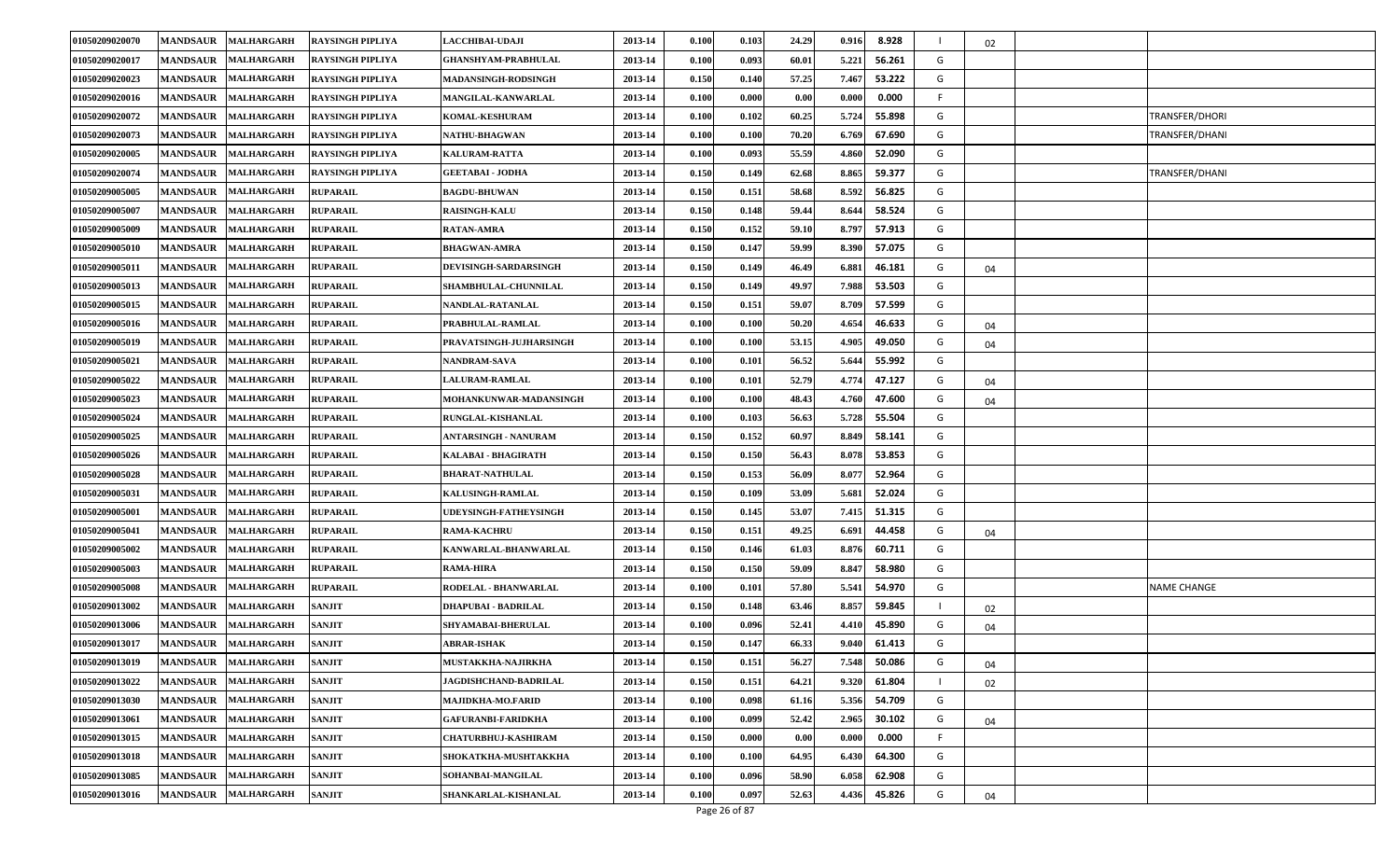| 01050209013089 | <b>MANDSAUR</b> | <b>MALHARGARH</b> | <b>SANJIT</b>   | SHARAD KUMAR-MISHRILAL JEN        | 2013-14 | 0.150 | 0.147                     | 68.39 | 9.682<br>65.999 | G |    |                    |
|----------------|-----------------|-------------------|-----------------|-----------------------------------|---------|-------|---------------------------|-------|-----------------|---|----|--------------------|
| 01050209028001 | <b>MANDSAUR</b> | <b>MALHARGARH</b> | <b>SARWANIA</b> | <b>GANESHRAM-BHERULAL</b>         | 2013-14 | 0.100 | 0.098                     | 50.94 | 4.490<br>46.051 | G | 04 |                    |
| 01050209028013 | <b>MANDSAUR</b> | <b>MALHARGARH</b> | <b>SARWANIA</b> | PEMA-BHANA                        | 2013-14 | 0.150 | 0.141                     | 51.47 | 7.250<br>51.418 | G |    |                    |
| 01050209028015 | <b>MANDSAUR</b> | MALHARGARH        | <b>SARWANIA</b> | JARESINGH-BHANWARSINGH            | 2013-14 | 0.150 | 0.144                     | 54.74 | 7.585<br>52.710 | G |    |                    |
| 01050209028017 | <b>MANDSAUR</b> | <b>MALHARGARH</b> | <b>SARWANIA</b> | OMPRAKASH-BADRILAL                | 2013-14 | 0.100 | 0.097                     | 46.69 | 4.662<br>47.914 | G | 04 |                    |
| 01050209028019 | <b>MANDSAUR</b> | <b>MALHARGARH</b> | SARWANIA        | <b>BAPUSINGH-BHANWARSINGH</b>     | 2013-14 | 0.150 | 0.135                     | 54.55 | 6.827<br>50.645 | G | 04 |                    |
| 01050209028024 | <b>MANDSAUR</b> | <b>MALHARGARH</b> | <b>SARWANIA</b> | SURAJMAL-BHAVSINGH                | 2013-14 | 0.150 | 0.150                     | 48.94 | 7.341<br>48.940 | G | 04 |                    |
| 01050209028027 | <b>MANDSAUR</b> | <b>MALHARGARH</b> | <b>SARWANIA</b> | <b>MEMAKUNWAR-PAPPUSINGH</b>      | 2013-14 | 0.150 | 0.143                     | 64.03 | 8.736<br>61.305 | G |    |                    |
| 01050209028032 | <b>MANDSAUR</b> | <b>MALHARGARH</b> | <b>SARWANIA</b> | BHAGWATSINGH-MOHANSINGH           | 2013-14 | 0.100 | 0.100                     | 43.79 | 4.141<br>41.410 | G | 04 |                    |
| 01050209028038 | <b>MANDSAUR</b> | <b>MALHARGARH</b> | <b>SARWANIA</b> | <b>RANJITSINGH-HAMERSINGH</b>     | 2013-14 | 0.150 | 0.146                     | 50.76 | 7.868<br>54.076 |   | 02 |                    |
| 01050209028042 | <b>MANDSAUR</b> | <b>MALHARGARH</b> | <b>SARWANIA</b> | RAMLAL-BADRILAL                   | 2013-14 | 0.150 | 0.149                     | 44.15 | 6.049<br>40.516 | G | 04 |                    |
| 01050209028043 | <b>MANDSAUR</b> | <b>MALHARGARH</b> | <b>SARWANIA</b> | TANWARSINGH-BHARATSINGH           | 2013-14 | 0.150 | 0.152                     | 60.78 | 4.229<br>27.822 | G | 04 |                    |
| 01050209028055 | <b>MANDSAUR</b> | <b>MALHARGARH</b> | <b>SARWANIA</b> | <b>CHATARKUNWAR-RAMSINGH</b>      | 2013-14 | 0.100 | 0.098                     | 56.05 | 5.749<br>58.425 | G |    |                    |
| 01050209028075 | <b>MANDSAUR</b> | <b>MALHARGARH</b> | <b>SARWANIA</b> | <b>BIHARI-RATAN</b>               | 2013-14 | 0.100 | 0.100                     | 48.61 | 4.569<br>45.782 | G | 04 |                    |
| 01050209028025 | <b>MANDSAUR</b> | <b>MALHARGARH</b> | <b>SARWANIA</b> | <b>RATANIBAI-GATTULAL</b>         | 2013-14 | 0.100 | 0.100                     | 56.25 | 5.440<br>54.400 | G |    |                    |
| 01050209028057 | <b>MANDSAUR</b> | <b>MALHARGARH</b> | <b>SARWANIA</b> | SOHANKUNVAR-BHANWARSINGH          | 2013-14 | 0.150 | 0.151                     | 61.35 | 23.974<br>3.620 | G | 04 |                    |
| 01050209028064 | <b>MANDSAUR</b> | <b>MALHARGARH</b> | <b>SARWANIA</b> | KAALUSINGH-LALSINGH               | 2013-14 | 0.100 | 0.098                     | 42.88 | 3.988<br>40.861 | G | 04 |                    |
| 01050209028008 | <b>MANDSAUR</b> | <b>MALHARGARH</b> | <b>SARWANIA</b> | SHYAMLAL-MANGILAL                 | 2013-14 | 0.100 | 0.101                     | 45.99 | 44.125<br>4.461 |   | 02 |                    |
| 01050209028016 | <b>MANDSAUR</b> | <b>MALHARGARH</b> | <b>SARWANIA</b> | VARDIBAI-DHANNA                   | 2013-14 | 0.100 | 0.096                     | 42.00 | 3.696<br>38.340 | G | 04 |                    |
| 01050209028029 | <b>MANDSAUR</b> | <b>MALHARGARH</b> | <b>SARWANIA</b> | <b>MADANLAL-KANIRAM</b>           | 2013-14 | 0.100 | 0.099                     | 51.51 | 4.820<br>48.884 | G | 04 |                    |
| 01050209028036 | <b>MANDSAUR</b> | <b>MALHARGARH</b> | <b>SARWANIA</b> | ISHWARLAL-BAGDIRAM                | 2013-14 | 0.150 | 0.150                     | 55.91 | 52.588<br>7.883 | G |    |                    |
| 01050209028039 | <b>MANDSAUR</b> | <b>MALHARGARH</b> | <b>SARWANIA</b> | <b>ISHWARSINGH-HARISINGH</b>      | 2013-14 | 0.150 | 0.150                     | 54.26 | 8.232<br>54.770 | G |    |                    |
| 01050209028053 | <b>MANDSAUR</b> | <b>MALHARGARH</b> | <b>SARWANIA</b> | <b>GOPALSINGH-CHATARSINGH</b>     | 2013-14 | 0.100 | 0.097                     | 59.31 | 5.948<br>61.193 | G |    |                    |
| 01050209028031 | <b>MANDSAUR</b> | <b>MALHARGARH</b> | <b>SARWANIA</b> | SAJANIBAI-RATANLAL                | 2013-14 | 0.100 | 0.094                     | 59.94 | 5.472<br>58.337 | G |    |                    |
| 01050209028009 | <b>MANDSAUR</b> | <b>MALHARGARH</b> | <b>SARWANIA</b> | HANUMANSINGH-LAXMANSINGH          | 2013-14 | 0.150 | 0.146                     | 57.44 | 9.272<br>63.638 | G |    |                    |
| 01050209028058 | <b>MANDSAUR</b> | <b>MALHARGARH</b> | <b>SARWANIA</b> | <b>KAARULAL-DHANNA</b>            | 2013-14 | 0.100 | 0.100                     | 52.42 | 48.080<br>4.808 | G | 04 | <b>NAME CHANGE</b> |
| 01050209028065 | <b>MANDSAUR</b> | <b>MALHARGARH</b> | <b>SARWANIA</b> | <b>DHURALAL-BHULIBAI</b>          | 2013-14 | 0.100 | 0.103                     | 51.10 | 48.168<br>4.942 | G | 04 |                    |
| 01050209028012 | <b>MANDSAUR</b> | <b>MALHARGARH</b> | <b>SARWANIA</b> | RODMAL-KESHURAM                   | 2013-14 | 0.150 | 0.152                     | 44.67 | 45.638<br>6.937 | G | 04 |                    |
| 01050209028092 | <b>MANDSAUR</b> | <b>MALHARGARH</b> | <b>SARWANIA</b> | <b>KANWARLAL-SAVA</b>             | 2013-14 | 0.100 | 0.099                     | 52.78 | 5.399<br>54.590 | G |    |                    |
| 01050209028093 | <b>MANDSAUR</b> | <b>MALHARGARH</b> | <b>SARWANIA</b> | KUSHALSINGH-GANPATSINGH           | 2013-14 | 0.100 | 0.098                     | 47.39 | 44.787<br>4.407 | G | 04 |                    |
| 01050209025003 | <b>MANDSAUR</b> | <b>MALHARGARH</b> | <b>SESDI</b>    | <b>CHATARKUWAR - SHAMBHUSINGH</b> | 2013-14 | 0.100 | 0.098                     | 55.94 | 63.617<br>6.209 | G |    |                    |
| 01050209025007 | <b>MANDSAUR</b> | <b>MALHARGARH</b> | <b>SESDI</b>    | <b>RAMLAL-DHURA</b>               | 2013-14 | 0.150 | 0.146                     | 50.27 | 50.769<br>7.397 | G | 04 |                    |
| 01050209025010 | <b>MANDSAUR</b> | <b>MALHARGARH</b> | <b>SESDI</b>    | <b>RAMLAL-BAGDIRAM</b>            | 2013-14 | 0.150 | 0.136                     | 60.26 | 58.570<br>7.989 | G |    |                    |
| 01050209025013 | <b>MANDSAUR</b> | <b>MALHARGARH</b> | <b>SESDI</b>    | <b>NARSINGH-KANIRAM</b>           | 2013-14 | 0.150 | 0.145                     | 59.38 | 62.662<br>9.111 | G |    |                    |
| 01050209025014 | <b>MANDSAUR</b> | <b>MALHARGARH</b> | <b>SESDI</b>    | <b>JUJHAR-UDA</b>                 | 2013-14 | 0.150 | 0.146                     | 63.45 | 65.595<br>9.590 | G |    |                    |
| 01050209025017 | <b>MANDSAUR</b> | <b>MALHARGARH</b> | <b>SESDI</b>    | <b>BHERUSINGH-GOPALSINGH</b>      | 2013-14 | 0.100 | 0.098                     | 59.79 | 6.406<br>65.703 | G |    |                    |
| 01050209025001 | <b>MANDSAUR</b> | <b>MALHARGARH</b> | <b>SESDI</b>    | <b>SUKHIBAI - RAMLAL</b>          | 2013-14 | 0.100 | 0.099                     | 44.37 | 4.431<br>44.758 | G | 04 |                    |
| 01050209025026 | <b>MANDSAUR</b> | <b>MALHARGARH</b> | <b>SESDI</b>    | <b>HEMRAJ-JUJHARSINGH</b>         | 2013-14 | 0.100 | 0.097                     | 65.31 | 6.494<br>66.674 | G |    |                    |
| 01050209002001 | <b>MANDSAUR</b> | <b>MALHARGARH</b> | <b>SUDWAS</b>   | MANOHARSINGH - SHAMBHUSINGH       | 2013-14 | 0.100 | 0.101                     | 55.00 | 5.728<br>56.545 | G |    |                    |
| 01050209002002 | <b>MANDSAUR</b> | <b>MALHARGARH</b> | <b>SUDWAS</b>   | <b>UDAYSINGH-BHUWANISINGH</b>     | 2013-14 | 0.150 | 0.146                     | 52.01 | 7.549<br>51.564 | G |    |                    |
| 01050209002003 | <b>MANDSAUR</b> | <b>MALHARGARH</b> | <b>SUDWAS</b>   | KARANSINGH-NIRBHAYSINGH           | 2013-14 | 0.150 | 0.139<br>$D = 22.27 - 07$ | 55.19 | 6.985<br>50.397 | G | 04 |                    |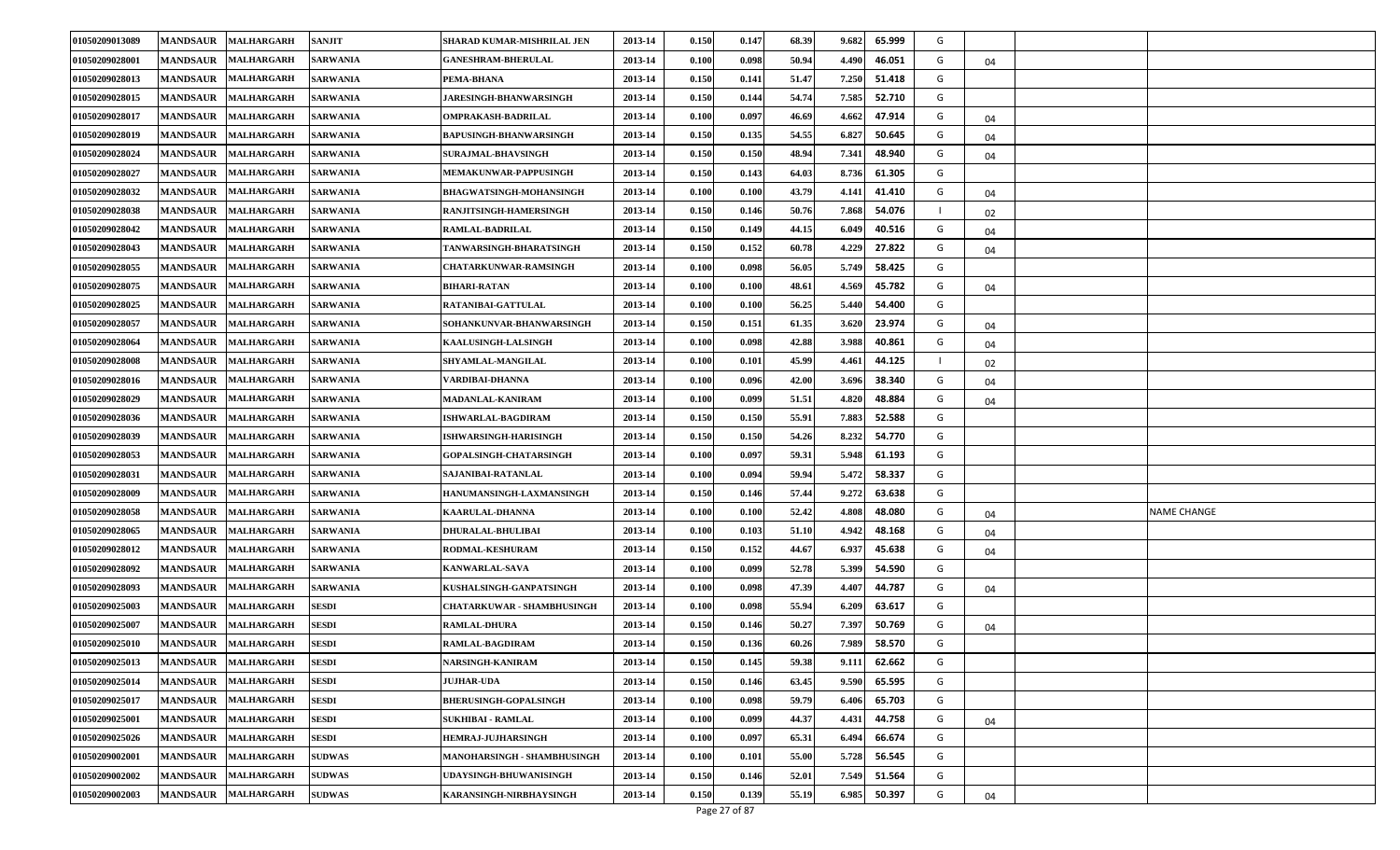| 01050209002005 | <b>MANDSAUR</b> | <b>MALHARGARH</b> | <b>SUDWAS</b>        | VAJJIBAI-PANNALAL                   | 2013-14 | 0.150 | 0.151           | 58.62 | 8.408 | 55.535 | G |    |                        |
|----------------|-----------------|-------------------|----------------------|-------------------------------------|---------|-------|-----------------|-------|-------|--------|---|----|------------------------|
| 01050209002007 | <b>MANDSAUR</b> | <b>MALHARGARH</b> | <b>SUDWAS</b>        | MOHAN-KISHANDANGI                   | 2013-14 | 0.150 | 0.150           | 54.17 | 7.971 | 53.140 | G |    |                        |
| 01050209002010 | <b>MANDSAUR</b> | <b>MALHARGARH</b> | <b>SUDWAS</b>        | <b>HIRALAL S/O BHERA URF UDERAM</b> | 2013-14 | 0.150 | 0.132           | 60.59 | 7.894 | 59.803 | G |    | <b>NAME CORRECTION</b> |
| 01050209002008 | <b>MANDSAUR</b> | <b>MALHARGARH</b> | <b>SUDWAS</b>        | <b>UDA-GULAB</b>                    | 2013-14 | 0.150 | 0.150           | 55.59 | 7.878 | 52.380 | G |    |                        |
| 01050209002012 | <b>MANDSAUR</b> | <b>MALHARGARH</b> | <b>SUDWAS</b>        | <b>JAYSINGH - BHERA URF JETRAM</b>  | 2013-14 | 0.150 | 0.140           | 59.06 | 8.243 | 59.090 | G |    | <b>NAME CORRECTION</b> |
| 01050209002014 | <b>MANDSAUR</b> | MALHARGARH        | <b>SUDWAS</b>        | <b>JADAV BAI - LAXMAN</b>           | 2013-14 | 0.150 | 0.150           | 62.39 | 9.448 | 63.155 | G |    |                        |
| 01050209002019 | <b>MANDSAUR</b> | <b>MALHARGARH</b> | <b>SUDWAS</b>        | RATNIBAI-RAMCHANDRA                 | 2013-14 | 0.100 | 0.096           | 56.86 | 5.450 | 56.535 | G |    |                        |
| 01050209002020 | <b>MANDSAUR</b> | <b>MALHARGARH</b> | <b>SUDWAS</b>        | RUKMANIBAI-NANDA                    | 2013-14 | 0.100 | 0.094           | 51.72 | 4.913 | 52.489 | G |    |                        |
| 01050209002021 | <b>MANDSAUR</b> | <b>MALHARGARH</b> | <b>SUDWAS</b>        | <b>BHANWARIBAI-NANURAM</b>          | 2013-14 | 0.150 | 0.148           | 57.08 | 8.570 | 57.827 | G |    |                        |
| 01050209002022 | <b>MANDSAUR</b> | <b>MALHARGARH</b> | <b>SUDWAS</b>        | <b>BAPULAL-BHAGWANJI</b>            | 2013-14 | 0.150 | 0.146           | 55.13 | 8.088 | 55.397 | G |    |                        |
| 01050209002024 | <b>MANDSAUR</b> | MALHARGARH        | <b>SUDWAS</b>        | HANGAMIBAI-KACHRU                   | 2013-14 | 0.150 | 0.149           | 64.16 | 9.386 | 62.825 | G |    |                        |
| 01050209002025 | <b>MANDSAUR</b> | <b>MALHARGARH</b> | <b>SUDWAS</b>        | <b>UDAYRAM-KACHRU</b>               | 2013-14 | 0.150 | 0.141           | 61.30 | 8.486 | 60.270 | G |    |                        |
| 01050209002026 | <b>MANDSAUR</b> | MALHARGARH        | <b>SUDWAS</b>        | <b>MANGILAL-PANNA</b>               | 2013-14 | 0.150 | 0.153           | 57.11 | 8.779 | 57.267 | G |    |                        |
| 01050209002029 | <b>MANDSAUR</b> | MALHARGARH        | <b>SUDWAS</b>        | KARULAL-KISHANLAL                   | 2013-14 | 0.100 | 0.102           | 47.23 | 4.460 | 43.768 | G | 04 |                        |
| 01050209002034 | <b>MANDSAUR</b> | <b>MALHARGARH</b> | <b>SUDWAS</b>        | KARANSINGH-BHAGWANSINGH             | 2013-14 | 0.150 | 0.149           | 48.96 | 7.218 | 48.410 | G | 04 |                        |
| 01050209002036 | <b>MANDSAUR</b> | <b>MALHARGARH</b> | <b>SUDWAS</b>        | <b>SHYAMSINGH-UDAYSINGH</b>         | 2013-14 | 0.150 | 0.150           | 53.91 | 8.16  | 54.572 | G |    |                        |
| 01050209002038 | <b>MANDSAUR</b> | <b>MALHARGARH</b> | <b>SUDWAS</b>        | KAILASHCHAND-MANGILAL               | 2013-14 | 0.150 | 0.148           | 48.01 | 7.627 | 51.534 | G |    |                        |
| 01050209002039 | <b>MANDSAUR</b> | MALHARGARH        | <b>SUDWAS</b>        | <b>BHAGATRAM-BHERULAL</b>           | 2013-14 | 0.150 | 0.151           | 51.57 | 7.772 | 51.470 | G |    |                        |
| 01050209002040 | <b>MANDSAUR</b> | <b>MALHARGARH</b> | <b>SUDWAS</b>        | RAMESHCHAND-AMRA                    | 2013-14 | 0.100 | 0.099           | 50.91 | 4.975 | 50.253 | G | 04 |                        |
| 01050209002044 | <b>MANDSAUR</b> | MALHARGARH        | <b>SUDWAS</b>        | RATANLAL-MANGILAL                   | 2013-14 | 0.150 | 0.149           | 56.40 | 8.549 | 57.261 | G |    |                        |
| 01050209002045 | <b>MANDSAUR</b> | <b>MALHARGARH</b> | <b>SUDWAS</b>        | RAMCHANDRA-UDAYRAM                  | 2013-14 | 0.150 | 0.140           | 66.23 | 9.793 | 69.950 | G |    |                        |
| 01050209002046 | <b>MANDSAUR</b> | <b>MALHARGARH</b> | <b>SUDWAS</b>        | KARANSINGH-KHEMRAJ                  | 2013-14 | 0.100 | 0.100           | 55.23 | 5.326 | 53.260 | G |    |                        |
| 01050209002047 | <b>MANDSAUR</b> | <b>MALHARGARH</b> | <b>SUDWAS</b>        | SHAMBHULAL-KHEMRAJ                  | 2013-14 | 0.150 | 0.151           | 56.34 | 8.676 | 57.648 | G |    |                        |
| 01050209002049 | <b>MANDSAUR</b> | <b>MALHARGARH</b> | <b>SUDWAS</b>        | <b>RAMLAL - JETRAM</b>              | 2013-14 | 0.100 | 0.099           | 53.63 | 5.309 | 53.626 | G |    |                        |
| 01050209002053 | <b>MANDSAUR</b> | <b>MALHARGARH</b> | <b>SUDWAS</b>        | <b>VIRKRAMSINGH-MODSINGH</b>        | 2013-14 | 0.150 | 0.150           | 52.02 | 7.803 | 52.055 | G |    |                        |
| 01050209002054 | <b>MANDSAUR</b> | <b>MALHARGARH</b> | <b>SUDWAS</b>        | RAJARAM-PANNALAL                    | 2013-14 | 0.150 | 0.147           | 57.10 | 8.671 | 58.826 | G |    |                        |
| 01050209002028 | <b>MANDSAUR</b> | <b>MALHARGARH</b> | <b>SUDWAS</b>        | <b>GOVINDKUNWAR - BHANWARSINGH</b>  | 2013-14 | 0.100 | 0.089           | 53.62 | 4.910 | 54.983 | G |    |                        |
| 01050209002052 | <b>MANDSAUR</b> | <b>MALHARGARH</b> | <b>SUDWAS</b>        | RADHABAI-NARSINGH                   | 2013-14 | 0.150 | 0.144           | 44.73 | 6.499 | 45.007 | G | 04 |                        |
| 01050209002066 | <b>MANDSAUR</b> | MALHARGARH        | <b>SUDWAS</b>        | RAMESHCHAND-BHERULAL                | 2013-14 | 0.100 | 0.099           | 48.96 | 4.882 | 49.313 | G | 04 |                        |
| 01050209002042 | <b>MANDSAUR</b> | <b>MALHARGARH</b> | <b>SUDWAS</b>        | VIRAMLAL-BHERULAL                   | 2013-14 | 0.100 | 0.095           | 55.01 | 5.147 | 54.179 | G |    |                        |
| 01050209002043 | <b>MANDSAUR</b> | MALHARGARH        | <b>SUDWAS</b>        | RESHAMBAI-KANWAR                    | 2013-14 | 0.150 | 0.148           | 60.21 | 8.988 | 60.648 | G |    |                        |
| 01050209002062 | <b>MANDSAUR</b> | <b>MALHARGARH</b> | <b>SUDWAS</b>        | <b>BAPULAL-AMARUDANGI</b>           | 2013-14 | 0.150 | 0.145           | 51.08 | 5.137 | 35.550 | G | 04 |                        |
| 01050209002011 | <b>MANDSAUR</b> | <b>MALHARGARH</b> | <b>SUDWAS</b>        | <b>BHERULAL - BHANWARLAL</b>        | 2013-14 | 0.100 | 0.096           | 52.67 | 4.861 | 50.478 | G | 04 | <b>NAME CORRECTION</b> |
| 01050209002016 | <b>MANDSAUR</b> | <b>MALHARGARH</b> | <b>SUDWAS</b>        | KAMALSINGH-BAGSINGH                 | 2013-14 | 0.100 | 0.097           | 51.59 | 5.115 | 52.841 | G |    |                        |
| 01050209002048 | <b>MANDSAUR</b> | <b>MALHARGARH</b> | <b>SUDWAS</b>        | <b>RANGLAL-JETRAM</b>               | 2013-14 | 0.150 | 0.149           | 56.83 | 8.143 | 54.505 | G |    |                        |
| 01050209018001 | <b>MANDSAUR</b> | <b>MALHARGARH</b> | <b>SUTHAR BOLIYA</b> | RASALKUNVAR-CHANSINGH               | 2013-14 | 0.100 | 0.101           | 58.79 | 5.627 | 55.879 |   | 02 |                        |
| 01050209018002 | <b>MANDSAUR</b> | <b>MALHARGARH</b> | <b>SUTHAR BOLIYA</b> | RAMBILAS - BHUWANISHANKAR           | 2013-14 | 0.150 | 0.075           | 66.68 | 4.601 | 61.511 | G |    |                        |
| 01050209018005 | <b>MANDSAUR</b> | <b>MALHARGARH</b> | <b>SUTHAR BOLIYA</b> | NANURAM-NANDA                       | 2013-14 | 0.150 | 0.151           | 60.84 | 8.926 | 58.995 | G |    |                        |
| 01050209018012 | <b>MANDSAUR</b> | <b>MALHARGARH</b> | <b>SUTHAR BOLIYA</b> | KOSHLLYA BAI- BHUVANI LAL           | 2013-14 | 0.150 | 0.148           | 55.15 | 8.257 | 55.791 | G |    |                        |
| 01050209018013 | <b>MANDSAUR</b> | <b>MALHARGARH</b> | <b>SUTHAR BOLIYA</b> | RAMCHANDRA-KISHANLAL                | 2013-14 | 0.150 | 0.152           | 66.83 | 9.843 | 64.757 | G |    |                        |
| 01050209018014 | <b>MANDSAUR</b> | <b>MALHARGARH</b> | <b>SUTHAR BOLIYA</b> | <b>MANGILAL-HEERALAL</b>            | 2013-14 | 0.150 | 0.120<br>$\sim$ | 53.50 | 5.809 | 48.408 | G | 04 |                        |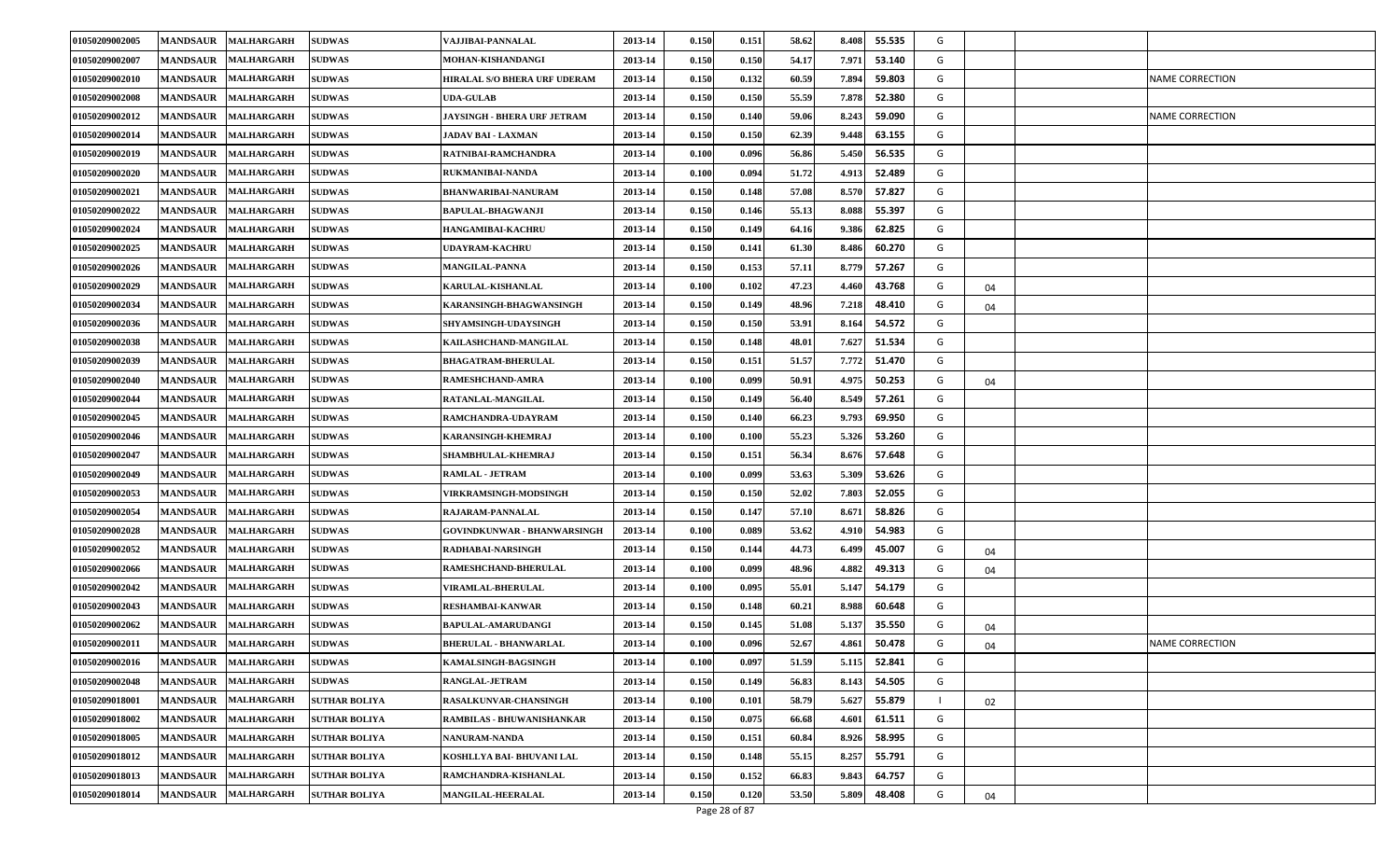| 01050209018016 | <b>MANDSAUR</b> | <b>MALHARGARH</b> | <b>SUTHAR BOLIYA</b> | <b>RUGNAAH-UDA</b>              | 2013-14 | 0.150 | 0.100               | 58.47 | 5.805 | 57.992 | G  |    |                    |
|----------------|-----------------|-------------------|----------------------|---------------------------------|---------|-------|---------------------|-------|-------|--------|----|----|--------------------|
| 01050209018023 | <b>MANDSAUR</b> | <b>MALHARGARH</b> | <b>SUTHAR BOLIYA</b> | RAMCHANDRA-DEVIRAM              | 2013-14 | 0.100 | 0.096               | 65.97 | 6.559 | 68.110 | G  |    |                    |
| 01050209018026 | <b>MANDSAUR</b> | <b>MALHARGARH</b> | <b>SUTHAR BOLIYA</b> | <b>MANNALAL-BHAGWAN</b>         | 2013-14 | 0.150 | 0.144               | 64.81 | 8.703 | 60.648 | G  |    |                    |
| 01050209018028 | <b>MANDSAUR</b> | <b>MALHARGARH</b> | <b>SUTHAR BOLIYA</b> | LALITABAI- BHULIBAI - KISHANLAL | 2013-14 | 0.100 | 0.102               | 57.87 | 5.258 | 51.348 | G  |    | TRANSFER/MAGRANA   |
| 01050209018030 | <b>MANDSAUR</b> | <b>MALHARGARH</b> | <b>SUTHAR BOLIYA</b> | LAVKUSH - BHUWANIRAM            | 2013-14 | 0.150 | 0.148               | 68.86 | 9.739 | 65.849 | G  |    |                    |
| 01050209018031 | <b>MANDSAUR</b> | <b>MALHARGARH</b> | <b>SUTHAR BOLIYA</b> | <b>KANKU BAI-KALU</b>           | 2013-14 | 0.150 | 0.148               | 53.61 | 2.635 | 17.828 | G  | 04 |                    |
| 01050209017002 | <b>MANDSAUR</b> | <b>MALHARGARH</b> | <b>TIDWAS</b>        | <b>BAPULAL-AMRA</b>             | 2013-14 | 0.150 | 0.099               | 62.79 | 6.431 | 65.091 | G  |    |                    |
| 01050209017004 | <b>MANDSAUR</b> | <b>MALHARGARH</b> | <b>TIDWAS</b>        | SHANKARLAL-AMRA                 | 2013-14 | 0.150 | 0.153               | 50.96 | 7.753 | 50.607 | G  | 04 |                    |
| 01050209017005 | <b>MANDSAUR</b> | <b>MALHARGARH</b> | <b>TIDWAS</b>        | MANGILAL-MOHANLAL               | 2013-14 | 0.100 | 0.101               | 53.27 | 5.373 | 53.463 | G  |    |                    |
| 01050209017012 | <b>MANDSAUR</b> | <b>MALHARGARH</b> | <b>TIDWAS</b>        | <b>BHAGWAN-KALU</b>             | 2013-14 | 0.150 | 0.147               | 66.07 | 9.627 | 65.579 | G  |    |                    |
| 01050209017014 | <b>MANDSAUR</b> | <b>MALHARGARH</b> | <b>TIDWAS</b>        | SAMANDIBAI-BAGDIRAM             | 2013-14 | 0.100 | 0.084               | 43.83 | 3.588 | 42.970 | G  | 04 |                    |
| 01050209017016 | <b>MANDSAUR</b> | <b>MALHARGARH</b> | <b>TIDWAS</b>        | <b>RUKMANBAI-SHIVLAL</b>        | 2013-14 | 0.150 | 0.145               | 50.58 | 6.510 | 44.959 | G  | 04 |                    |
| 01050209017024 | <b>MANDSAUR</b> | <b>MALHARGARH</b> | <b>TIDWAS</b>        | VAJJIBAI - RATNA                | 2013-14 | 0.100 | 0.100               | 50.28 | 5.258 | 52.580 | G  |    |                    |
| 01050209017026 | <b>MANDSAUR</b> | <b>MALHARGARH</b> | <b>TIDWAS</b>        | <b>KUSHALBAI - NARSINGH</b>     | 2013-14 | 0.100 | 0.099               | 51.59 | 4.916 | 49.909 | G  | 04 |                    |
| 01050209017029 | <b>MANDSAUR</b> | <b>MALHARGARH</b> | <b>TIDWAS</b>        | <b>SONIBAI-BAGDU</b>            | 2013-14 | 0.150 | 0.140               | 52.81 | 2.678 | 19.088 | G  | 04 |                    |
| 01050209017031 | <b>MANDSAUR</b> | <b>MALHARGARH</b> | <b>TIDWAS</b>        | <b>NAHARSINGH - RAMLAL</b>      | 2013-14 | 0.150 | 0.150               | 58.69 | 8.334 | 55.486 | G  |    |                    |
| 01050209017033 | <b>MANDSAUR</b> | <b>MALHARGARH</b> | <b>TIDWAS</b>        | MOHANLAL-NANDLAL                | 2013-14 | 0.150 | 0.152               | 61.14 | 9.066 | 59.606 | G  |    |                    |
| 01050209017034 | <b>MANDSAUR</b> | <b>MALHARGARH</b> | <b>TIDWAS</b>        | MOTILAL-MOHANLAL                | 2013-14 | 0.100 | 0.100               | 48.18 | 4.852 | 48.520 | G  | 04 |                    |
| 01050209017037 | <b>MANDSAUR</b> | <b>MALHARGARH</b> | <b>TIDWAS</b>        | <b>AMARSINGH-LUXMAN</b>         | 2013-14 | 0.100 | 0.103               | 44.15 | 4.276 | 41.717 | G  | 04 |                    |
| 01050209017038 | <b>MANDSAUR</b> | <b>MALHARGARH</b> | <b>TIDWAS</b>        | <b>GANGARAM-BAGDIRAM</b>        | 2013-14 | 0.150 | 0.139               | 52.71 | 7.274 | 52.293 | G  |    |                    |
| 01050209017039 | <b>MANDSAUR</b> | <b>MALHARGARH</b> | <b>TIDWAS</b>        | NANDLAL-BAGDIRAM                | 2013-14 | 0.150 | 0.140               | 51.15 | 6.949 | 49.494 | G  | 04 |                    |
| 01050209017048 | <b>MANDSAUR</b> | <b>MALHARGARH</b> | <b>TIDWAS</b>        | <b>BAGDIRAM-BHANWARLAL</b>      | 2013-14 | 0.150 | 0.000               | 0.00  | 0.000 | 0.000  | F. |    |                    |
| 01050209017050 | <b>MANDSAUR</b> | <b>MALHARGARH</b> | <b>TIDWAS</b>        | <b>MADANLAL-JETRAM</b>          | 2013-14 | 0.150 | 0.139               | 51.50 | 7.188 | 51.638 | G  |    |                    |
| 01050209017052 | <b>MANDSAUR</b> | <b>MALHARGARH</b> | <b>TIDWAS</b>        | <b>BAGDIRAM-KISHAN</b>          | 2013-14 | 0.150 | 0.150               | 42.42 | 6.072 | 40.588 | G  | 04 |                    |
| 01050209017053 | <b>MANDSAUR</b> | <b>MALHARGARH</b> | <b>TIDWAS</b>        | <b>MANGILAL-DEVILAL</b>         | 2013-14 | 0.150 | 0.150               | 52.73 | 7.586 | 50.641 | G  | 04 |                    |
| 01050209017059 | <b>MANDSAUR</b> | <b>MALHARGARH</b> | <b>TIDWAS</b>        | <b>JUJHAR-BHANWARLAL</b>        | 2013-14 | 0.100 | 0.101               | 50.78 | 4.860 | 48.119 | G  | 04 |                    |
| 01050209017061 | <b>MANDSAUR</b> | <b>MALHARGARH</b> | <b>TIDWAS</b>        | RADHESHYAM-SITARAM              | 2013-14 | 0.100 | 0.099               | 52.94 | 5.302 | 53.664 | G  |    |                    |
| 01050209017063 | <b>MANDSAUR</b> | <b>MALHARGARH</b> | <b>TIDWAS</b>        | RANGLAL - BHANWARLAL            | 2013-14 | 0.150 | 0.115               | 57.66 | 6.672 | 57.917 | G  |    |                    |
| 01050209017064 | <b>MANDSAUR</b> | <b>MALHARGARH</b> | <b>TIDWAS</b>        | <b>BAPULAL-JUJHAR</b>           | 2013-14 | 0.150 | 0.145               | 64.95 | 9.761 | 67.132 | G  |    |                    |
| 01050209017081 | <b>MANDSAUR</b> | <b>MALHARGARH</b> | <b>TIDWAS</b>        | <b>JARELAL-LUXMAN</b>           | 2013-14 | 0.100 | 0.100               | 45.27 | 4.398 | 43.980 | G  | 04 |                    |
| 01050209017060 | <b>MANDSAUR</b> | <b>MALHARGARH</b> | <b>TIDWAS</b>        | <b>SHANTIBAI-JUJHAR</b>         | 2013-14 | 0.150 | 0.149               | 53.90 | 8.070 | 54.234 | G  |    |                    |
| 01050209017051 | <b>MANDSAUR</b> | <b>MALHARGARH</b> | <b>TIDWAS</b>        | TULSIBAI - RAMNARYAN            | 2013-14 | 0.100 | 0.097               | 50.41 | 4.818 | 49.773 | G  | 04 |                    |
| 01050209017023 | <b>MANDSAUR</b> | <b>MALHARGARH</b> | <b>TIDWAS</b>        | <b>RAMCHANDRA-BHERULAL</b>      | 2013-14 | 0.150 | 0.150               | 52.08 | 8.310 | 55.400 | G  |    |                    |
| 01050209017069 | <b>MANDSAUR</b> | <b>MALHARGARH</b> | <b>TIDWAS</b>        | <b>JANIBAI-NANDA</b>            | 2013-14 | 0.150 | 0.000               | 0.00  | 0.000 | 0.000  |    |    |                    |
| 01050209017015 | <b>MANDSAUR</b> | <b>MALHARGARH</b> | <b>TIDWAS</b>        | PRABHULAL-BHANWARLAL            | 2013-14 | 0.150 | 0.000               | 0.00  | 0.000 | 0.000  | F. |    |                    |
| 01050209017093 | <b>MANDSAUR</b> | <b>MALHARGARH</b> | <b>TIDWAS</b>        | <b>BHANWARBAI - BAGADIRAM</b>   | 2013-14 | 0.100 | 0.102               | 67.86 | 6.757 | 66.180 | G  |    | <b>NAME CHANGE</b> |
| 01050209017094 | <b>MANDSAUR</b> | <b>MALHARGARH</b> | <b>TIDWAS</b>        | SHIVLAL-MOHANLAL                | 2013-14 | 0.100 | 0.098               | 45.77 | 4.289 | 43.990 | G  | 04 |                    |
| 01050209017010 | <b>MANDSAUR</b> | <b>MALHARGARH</b> | <b>TIDWAS</b>        | <b>KISHAN-RAMA</b>              | 2013-14 | 0.100 | 0.097               | 50.15 | 2.307 | 23.784 | G  | 04 |                    |
| 01050209017028 | <b>MANDSAUR</b> | <b>MALHARGARH</b> | <b>TIDWAS</b>        | VAJJIBAI-PARTHA                 | 2013-14 | 0.150 | 0.150               | 52.93 | 6.715 | 44.767 | G  | 04 |                    |
| 01050209017095 | <b>MANDSAUR</b> | <b>MALHARGARH</b> | <b>TIDWAS</b>        | RODMAL-HEERALAL                 | 2013-14 | 0.150 | 0.150               | 51.12 | 7.851 | 52.340 | G  |    |                    |
| 01050210031016 | <b>MANDSAUR</b> | <b>SITAMAU</b>    | <b>AAKIYA</b>        | PREMSINGH-DHULSINGH             | 2013-14 | 0.100 | 0.000<br>$20 - 507$ | 0.000 | 0.000 | 0.000  |    |    |                    |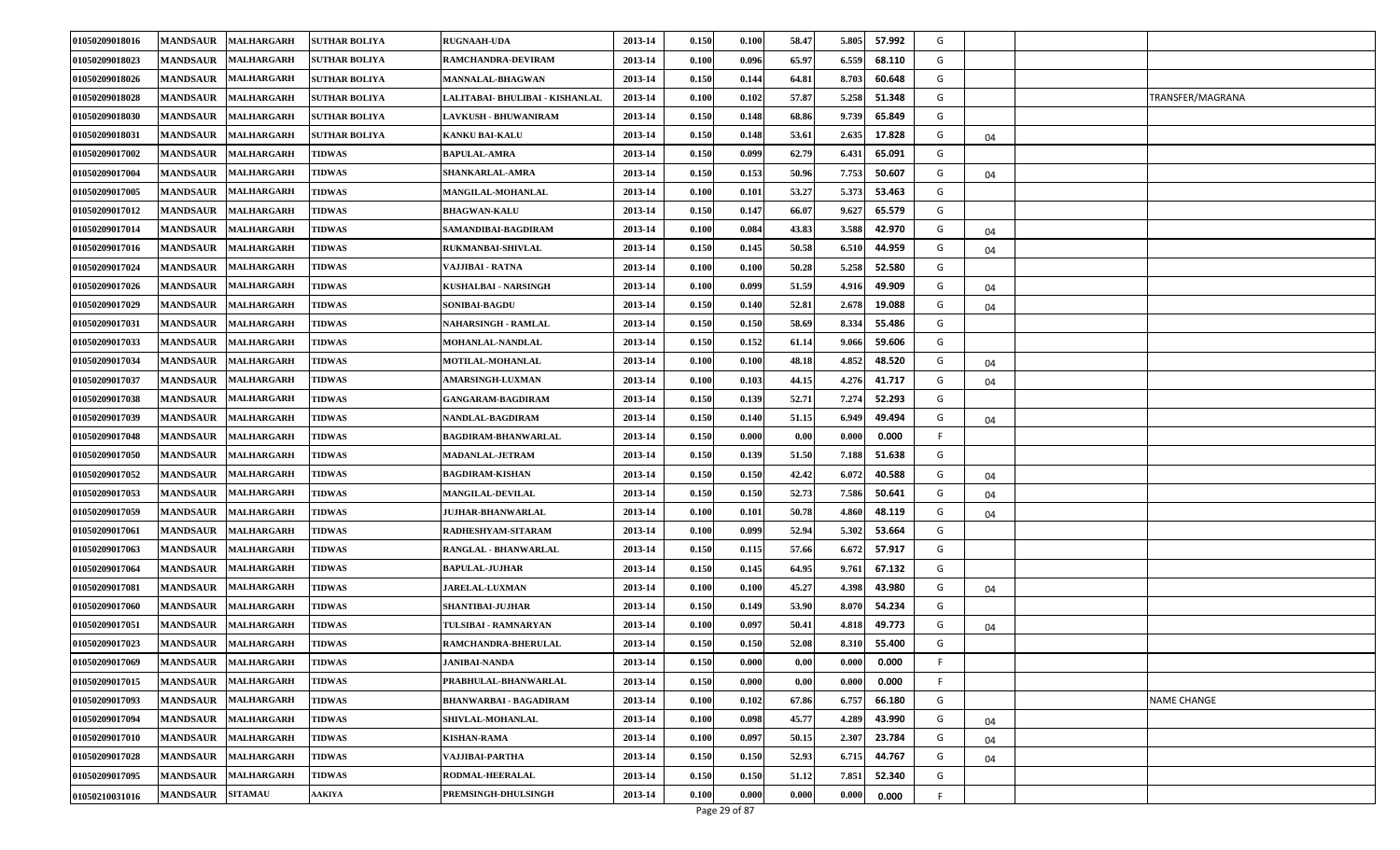| 01050210031008        | <b>MANDSAUR</b> | <b>SITAMAU</b> | <b>AAKIYA</b>           | <b>RAMDAS - BALAKDAS URF BALMUKUN</b> | 2013-14 | 0.100 | 0.100 | 59.49 | 5.524<br>55.240 | G  |    |                              |
|-----------------------|-----------------|----------------|-------------------------|---------------------------------------|---------|-------|-------|-------|-----------------|----|----|------------------------------|
| 01050210031010        | <b>MANDSAUR</b> | <b>SITAMAU</b> | AAKIYA                  | <b>BHERULAL - JAGNNATH</b>            | 2013-14 | 0.100 | 0.100 | 55.58 | 4.462<br>44.620 | G  | 04 |                              |
| 01050210031011        | <b>MANDSAUR</b> | <b>SITAMAU</b> | <b>AAKIYA</b>           | <b>BADRILAL - RAMESHWAR</b>           | 2013-14 | 0.100 | 0.102 | 52.31 | 4.984<br>48.863 |    | 02 |                              |
| <b>01050210031013</b> | <b>MANDSAUR</b> | <b>SITAMAU</b> | AAKIYA                  | <b>MANGILAL-RAMCHANDRA</b>            | 2013-14 | 0.150 | 0.149 | 59.66 | 8.915<br>59.792 |    | 02 |                              |
| 01050210031014        | <b>MANDSAUR</b> | <b>SITAMAU</b> | <b>AAKIYA</b>           | PREMKUWAR-PRATAPSINGH                 | 2013-14 | 0.100 | 0.000 | 0.000 | 0.00<br>0.000   | F. |    |                              |
| 01050210031015        | <b>MANDSAUR</b> | <b>SITAMAU</b> | <b>AAKIYA</b>           | KOSHALYABAI - HIRALAL                 | 2013-14 | 0.100 | 0.100 | 55.87 | 5.435<br>54.350 | G  |    |                              |
| 01050210031024        | <b>MANDSAUR</b> | <b>SITAMAU</b> | <b>AAKIYA</b>           | <b>BHAGYVANTIBAI-MOHANLAL</b>         | 2013-14 | 0.100 | 0.050 | 57.95 | 2.848<br>56.960 | G  |    |                              |
| 01050210031029        | <b>MANDSAUR</b> | <b>SITAMAU</b> | AAKIYA                  | <b>BHERULAL-NANDRAM</b>               | 2013-14 | 0.100 | 0.099 | 56.08 | 5.015<br>50.657 |    | 02 |                              |
| 01050210031033        | <b>MANDSAUR</b> | <b>SITAMAU</b> | <b>AAKIYA</b>           | <b>DILIPSINGH-DOLATSINGH</b>          | 2013-14 | 0.100 | 0.000 | 0.000 | 0.00<br>0.000   |    |    |                              |
| 01050210031035        | <b>MANDSAUR</b> | <b>SITAMAU</b> | AAKIYA                  | KALABAI-CHAGANLAL                     | 2013-14 | 0.150 | 0.151 | 62.87 | 9.404<br>62.485 |    | 02 |                              |
| 01050210031017        | <b>MANDSAUR</b> | <b>SITAMAU</b> | <b>AAKIYA</b>           | KALUSINGH-DHULSINGH                   | 2013-14 | 0.100 | 0.000 | 0.000 | 0.000<br>0.000  |    |    |                              |
| 01050210031005        | <b>MANDSAUR</b> | <b>SITAMAU</b> | <b>AAKIYA</b>           | DATARSINGH-SHAMBHUSINGH               | 2013-14 | 0.100 | 0.000 | 0.000 | 0.00<br>0.000   |    |    |                              |
| 01050210031034        | <b>MANDSAUR</b> | <b>SITAMAU</b> | <b>AAKIYA</b>           | <b>SUKHIBAI-RUGNATH</b>               | 2013-14 | 0.100 | 0.000 | 0.000 | 0.00<br>0.000   |    |    |                              |
| 01050210010001        | <b>MANDSAUR</b> | <b>SITAMAU</b> | <b>BARDIYA BARKHEDA</b> | TAJMOHAMMAD-AFJALKHA                  | 2013-14 | 0.100 | 0.102 | 32.99 | 2.630<br>25.759 | G  | 04 |                              |
| 01050210010005        | <b>MANDSAUR</b> | <b>SITAMAU</b> | BARDIYA BARKHEDA        | <b>BHERUSINGH - D/P LALSINGH</b>      | 2013-14 | 0.150 | 0.148 | 57.38 | 2.935<br>19.831 | G  | 04 |                              |
| 01050210010012        | <b>MANDSAUR</b> | <b>SITAMAU</b> | <b>BARDIYA BARKHEDA</b> | SOHANBAI - BADRILAL                   | 2013-14 | 0.100 | 0.095 | 50.81 | 2.62<br>27.666  | G  | 04 |                              |
| 01050210010015        | <b>MANDSAUR</b> | <b>SITAMAU</b> | <b>BARDIYA BARKHEDA</b> | AAJADKHA-MAJIDKHA                     | 2013-14 | 0.150 | 0.000 | 0.000 | 0.000<br>0.000  |    |    | TRANSFER/LACHCHAKHEDI /MDS-I |
| 01050210010028        | <b>MANDSAUR</b> | <b>SITAMAU</b> | <b>BARDIYA BARKHEDA</b> | MO.AKBAR-MEER AFJALKHA                | 2013-14 | 0.100 | 0.099 | 40.01 | 3.40<br>34.414  | G  | 04 |                              |
| 01050210010032        | <b>MANDSAUR</b> | <b>SITAMAU</b> | BARDIYA BARKHEDA        | KAWARLAL - JADAWCHAND                 | 2013-14 | 0.150 | 0.000 | 0.000 | 0.00<br>0.000   |    |    | TRANSFER/LACHCHAKHEDI /MDS-I |
| 01050210010033        | <b>MANDSAUR</b> | <b>SITAMAU</b> | BARDIYA BARKHEDA        | <b>RAMESHWAR - KARULAL</b>            | 2013-14 | 0.150 | 0.000 | 0.000 | 0.00<br>0.000   |    |    | TRANSFER/LACHCHAKHEDI /MDS-I |
| 01050210010036        | <b>MANDSAUR</b> | <b>SITAMAU</b> | BARDIYA BARKHEDA        | <b>MANGIBAI-RAJARAM</b>               | 2013-14 | 0.150 | 0.106 | 67.85 | 6.746<br>63.762 | G  |    | TRANSFER/LACHCHAKHEDI /MDS-I |
| 01050210010037        | <b>MANDSAUR</b> | <b>SITAMAU</b> | <b>BARDIYA BARKHEDA</b> | <b>DEVRAM - BHANA JI</b>              | 2013-14 | 0.150 | 0.146 | 30.67 | 3.996<br>27.407 | G  | 04 |                              |
| 01050210010038        | <b>MANDSAUR</b> | <b>SITAMAU</b> | BARDIYA BARKHEDA        | NUR MOHAMMAD. - CHAND KHA             | 2013-14 | 0.100 | 0.094 | 39.71 | 2.298<br>24.551 |    | 02 |                              |
| 01050210009014        | <b>MANDSAUR</b> | <b>SITAMAU</b> | <b>BHUKHI BUJURG</b>    | NARAYANGIR-MAGANGIR                   | 2013-14 | 0.150 | 0.151 | 60.57 | 9.475<br>62.748 | G  |    |                              |
| <b>01050210009001</b> | <b>MANDSAUR</b> | <b>SITAMAU</b> | <b>BHUKHI BUJURG</b>    | <b>SHANKAR GIR - NATHU GIR</b>        | 2013-14 | 0.100 | 0.000 | 0.000 | 0.000<br>0.000  |    |    |                              |
| 01050210009004        | <b>MANDSAUR</b> | <b>SITAMAU</b> | <b>BHUKHI BUJURG</b>    | <b>MANGU-RAMA BALAI</b>               | 2013-14 | 0.150 | 0.154 | 50.26 | 6.476<br>42.134 | G  | 04 |                              |
| 01050210009012        | <b>MANDSAUR</b> | <b>SITAMAU</b> | <b>BHUKHI BUJURG</b>    | GOPALGIR-SHANKAR GIR                  | 2013-14 | 0.150 | 0.151 | 57.10 | 8.402<br>55.495 | G  |    |                              |
| 01050210009013        | <b>MANDSAUR</b> | <b>SITAMAU</b> | <b>BHUKHI BUJURG</b>    | CHANDRAKUNWAR - PRAHLAD SINGH         | 2013-14 | 0.100 | 0.099 | 54.46 | 2.272<br>23.043 |    | 02 |                              |
| 01050210009015        | <b>MANDSAUR</b> | <b>SITAMAU</b> | <b>BHUKHI BUJURG</b>    | <b>MANGU DAS-NANDRAM DAS</b>          | 2013-14 | 0.150 | 0.147 | 56.64 | 8.456<br>57.681 | G  |    |                              |
| 01050210009017        | <b>MANDSAUR</b> | <b>SITAMAU</b> | <b>BHUKHI BUJURG</b>    | VIKRAM SINGH-PARVAT SINGH             | 2013-14 | 0.100 | 0.099 | 60.83 | 5.223<br>52.972 | G  |    |                              |
| 01050210009018        | <b>MANDSAUR</b> | <b>SITAMAU</b> | <b>BHUKHI BUJURG</b>    | UDAYRAM-ONKAR DAS                     | 2013-14 | 0.150 | 0.151 | 54.59 | 8.181<br>54.251 | G  |    |                              |
| 01050210009020        | <b>MANDSAUR</b> | <b>SITAMAU</b> | <b>BHUKHI BUJURG</b>    | GOVIND GIR - KAILASH GIR              | 2013-14 | 0.100 | 0.100 | 58.63 | 5.779<br>57.790 | G  |    |                              |
| 01050210009022        | <b>MANDSAUR</b> | <b>SITAMAU</b> | <b>BHUKHI BUJURG</b>    | MANGILAL - SHANKARLAL                 | 2013-14 | 0.100 | 0.000 | 0.000 | 0.000<br>0.000  |    |    | <b>NAME CORRECTION</b>       |
| 01050210009027        | <b>MANDSAUR</b> | <b>SITAMAU</b> | <b>BHUKHI BUJURG</b>    | <b>KACHRU GIR-ROOP GIR</b>            | 2013-14 | 0.100 | 0.100 | 49.59 | 4.874<br>48.789 | G  | 04 |                              |
| 01050210009035        | <b>MANDSAUR</b> | <b>SITAMAU</b> | <b>BHUKHI BUJURG</b>    | <b>SURAJ BAI - BHERU LAL</b>          | 2013-14 | 0.100 | 0.099 | 53.16 | 5.050<br>51.113 | G  |    | NAME CHANGE                  |
| 01050210009043        | <b>MANDSAUR</b> | <b>SITAMAU</b> | <b>BHUKHI BUJURG</b>    | <b>BADRILAL-RAMLAL</b>                | 2013-14 | 0.100 | 0.100 | 59.77 | 5.576<br>56.040 | G  |    |                              |
| 01050210009044        | <b>MANDSAUR</b> | <b>SITAMAU</b> | <b>BHUKHI BUJURG</b>    | <b>BHERUGIR-RAMGIR</b>                | 2013-14 | 0.100 | 0.101 | 59.15 | 5.822<br>57.930 | G  |    |                              |
| 01050210009046        | <b>MANDSAUR</b> | <b>SITAMAU</b> | <b>BHUKHI BUJURG</b>    | RAMPRASAD-BHUVANIJI                   | 2013-14 | 0.100 | 0.102 | 48.09 | 4.823<br>47.517 | G  | 04 |                              |
| 01050210009051        | <b>MANDSAUR</b> | <b>SITAMAU</b> | <b>BHUKHI BUJURG</b>    | <b>KARU-JUJHAR</b>                    | 2013-14 | 0.100 | 0.103 | 50.73 | 4.80<br>46.696  | G  | 04 |                              |
| 01050210009053        | <b>MANDSAUR</b> | <b>SITAMAU</b> | <b>BHUKHI BUJURG</b>    | UDAYRAM - JUJHAR                      | 2013-14 | 0.100 | 0.096 | 50.78 | 4.425<br>46.335 | G  | 04 |                              |
| 01050210009055        | <b>MANDSAUR</b> | <b>SITAMAU</b> | <b>BHUKHI BUJURG</b>    | <b>KACHRU-BHERA</b>                   | 2013-14 | 0.150 | 0.146 | 58.83 | 8.261<br>56.505 | G  |    |                              |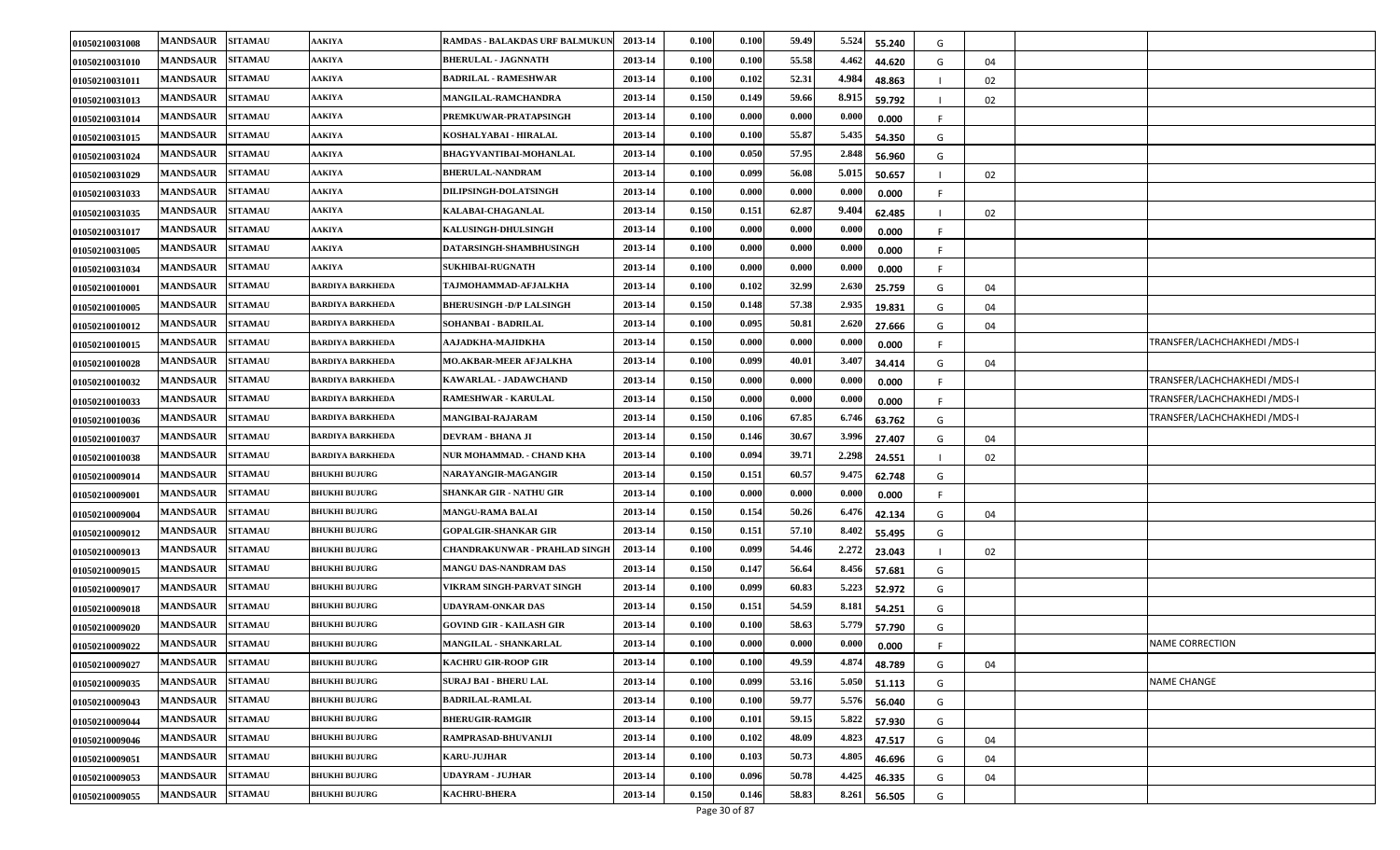| 01050210009047 | <b>MANDSAUR</b> | <b>SITAMAU</b> | <b>BHUKHI BUJURG</b> | <b>RAMLAL-JUJHAR</b>                | 2013-14 | 0.100 | 0.101 | 56.32 | 5.745<br>56.769 | G  |                      |                    |
|----------------|-----------------|----------------|----------------------|-------------------------------------|---------|-------|-------|-------|-----------------|----|----------------------|--------------------|
| 01050210009058 | <b>MANDSAUR</b> | <b>SITAMAU</b> | <b>BHUKHI BUJURG</b> | AMARSINGH-BAKHTAVARSINGH            | 2013-14 | 0.100 | 0.097 | 66.63 | 4.617<br>47.696 | G  | 04                   |                    |
| 01050210009002 | <b>MANDSAUR</b> | <b>SITAMAU</b> | <b>BHUKHI BUJURG</b> | <b>GOVINDRAM-RAMA</b>               | 2013-14 | 0.150 | 0.121 | 62.51 | 7.644<br>63.121 | G  |                      |                    |
| 01050210009019 | <b>MANDSAUR</b> | <b>SITAMAU</b> | <b>BHUKHI BUJURG</b> | KALU SINGH - ONKAR SINGH            | 2013-14 | 0.100 | 0.099 | 60.94 | 6.198<br>62.669 | G  |                      |                    |
| 01050210009037 | <b>MANDSAUR</b> | <b>SITAMAU</b> | <b>BHUKHI BUJURG</b> | KANWERIBAI-JUJHAR                   | 2013-14 | 0.150 | 0.150 | 57.69 | 8.934<br>59.441 | G  |                      |                    |
| 01050210009049 | <b>MANDSAUR</b> | <b>SITAMAU</b> | <b>BHUKHI BUJURG</b> | PRAKASHKUNWAR-SHAMBHUSINGH          | 2013-14 | 0.100 | 0.100 | 52.40 | 4.783<br>47.687 | G  | 04                   |                    |
| 01050210009050 | <b>MANDSAUR</b> | <b>SITAMAU</b> | <b>BHUKHI BUJURG</b> | GOTAMPURI-SHANKARPURI               | 2013-14 | 0.100 | 0.097 | 63.24 | 5.737<br>59.023 | G  |                      |                    |
| 01050210009009 | <b>MANDSAUR</b> | <b>SITAMAU</b> | <b>BHUKHI BUJURG</b> | ANUSUIYABAI - BHERUDAS              | 2013-14 | 0.100 | 0.099 | 56.28 | 5.724<br>57.760 | G  |                      |                    |
| 01050210126027 | <b>MANDSAUR</b> | <b>SITAMAU</b> | <b>DALAWADA</b>      | JAGDISH GIR - SHAMBHU GIR           | 2013-14 | 0.150 | 0.139 | 50.68 | 4.228<br>30.374 | G  | 04                   |                    |
| 01050210126001 | <b>MANDSAUR</b> | <b>SITAMAU</b> | <b>DALAWADA</b>      | <b>BHANWARLAL - PRITHAVIRAJ</b>     | 2013-14 | 0.150 | 0.096 | 60.69 | 5.757<br>60.157 | G  |                      |                    |
| 01050210126002 | <b>MANDSAUR</b> | <b>SITAMAU</b> | <b>DALAWADA</b>      | PREMKUNWAR - GANESHRAM              | 2013-14 | 0.150 | 0.139 | 72.64 | 9.360<br>67.581 | G  |                      |                    |
| 01050210126007 | <b>MANDSAUR</b> | <b>SITAMAU</b> | <b>DALAWADA</b>      | <b>SHIVRAM- BHERULAL</b>            | 2013-14 | 0.150 | 0.146 | 54.13 | 7.199<br>49.207 | G  | 04                   |                    |
| 01050210126011 | <b>MANDSAUR</b> | <b>SITAMAU</b> | <b>DALAWADA</b>      | KESHARBAI-MANGILAL                  | 2013-14 | 0.150 | 0.148 | 50.91 | 3.098<br>20.989 | G  | 04                   |                    |
| 01050210126014 | <b>MANDSAUR</b> | <b>SITAMAU</b> | <b>DALAWADA</b>      | <b>JUGALKISHOR - BAGDIRAM</b>       | 2013-14 | 0.100 | 0.100 | 54.18 | 5.441<br>54.247 | G  |                      |                    |
| 01050210126018 | <b>MANDSAUR</b> | <b>SITAMAU</b> | <b>DALAWADA</b>      | GIRJABAI S/O VARDA W/O KHEMRAJ      | 2013-14 | 0.100 | 0.101 | 58.40 | 5.498<br>54.544 | G  |                      | NAME CHANGE        |
| 01050210126019 | <b>MANDSAUR</b> | <b>SITAMAU</b> | <b>DALAWADA</b>      | <b>MITTHUBAI-PURALAL</b>            | 2013-14 | 0.100 | 0.101 | 55.46 | 5.205<br>51.535 | G  |                      |                    |
| 01050210126020 | <b>MANDSAUR</b> | <b>SITAMAU</b> | <b>DALAWADA</b>      | KARULAL - PRATHAVIRAJ               | 2013-14 | 0.100 | 0.000 | 0.000 | 0.000<br>0.000  |    |                      | NAME CHANGE        |
| 01050210126024 | <b>MANDSAUR</b> | <b>SITAMAU</b> | <b>DALAWADA</b>      | KAWARLAL - PRITHAVIRAJ              | 2013-14 | 0.100 | 0.050 | 52.54 | 2.657<br>53.140 | G  |                      |                    |
| 01050210126029 | <b>MANDSAUR</b> | <b>SITAMAU</b> | <b>DALAWADA</b>      | NANDLAL - JAGDISH                   | 2013-14 | 0.150 | 0.000 | 0.000 | 0.000<br>0.000  |    |                      |                    |
| 01050210126030 | <b>MANDSAUR</b> | <b>SITAMAU</b> | <b>DALAWADA</b>      | <b>VARDESINGH - UDAYSINGH</b>       | 2013-14 | 0.100 | 0.000 | 0.000 | 0.00<br>0.000   |    |                      |                    |
| 01050210126038 | <b>MANDSAUR</b> | <b>SITAMAU</b> | <b>DALAWADA</b>      | RAMNARAYAN - NANDA                  | 2013-14 | 0.100 | 0.049 | 60.29 | 2.937<br>59.453 | G  |                      |                    |
| 01050210126042 | <b>MANDSAUR</b> | <b>SITAMAU</b> | <b>DALAWADA</b>      | <b>SUHAGBAI-KALU</b>                | 2013-14 | 0.100 | 0.000 | 0.000 | 0.000<br>0.000  |    |                      |                    |
| 01050210126045 | <b>MANDSAUR</b> | <b>SITAMAU</b> | <b>DALAWADA</b>      | <b>BHAWARLAL - MANGU</b>            | 2013-14 | 0.150 | 0.150 | 50.18 | 4.41<br>29.460  | G  | 04                   |                    |
| 01050210126047 | <b>MANDSAUR</b> | <b>SITAMAU</b> | <b>DALAWADA</b>      | <b>VIMALKUWAR - RUGHNATH</b>        | 2013-14 | 0.100 | 0.000 | 0.000 | 0.00<br>0.000   | F. |                      |                    |
| 01050210126049 | <b>MANDSAUR</b> | <b>SITAMAU</b> | <b>DALAWADA</b>      | <b>NATHIBAI- GANGARAM</b>           | 2013-14 | 0.100 | 0.034 | 60.24 | 2.186<br>65.060 |    | 02                   |                    |
| 01050210126055 | <b>MANDSAUR</b> | <b>SITAMAU</b> | <b>DALAWADA</b>      | <b>BHANWARLAL - GANGARAM</b>        | 2013-14 | 0.100 | 0.000 | 0.000 | 0.00<br>0.000   |    |                      |                    |
| 01050210126060 | <b>MANDSAUR</b> | <b>SITAMAU</b> | DALAWADA             | <b>KANHEYALAL - DOLA</b>            | 2013-14 | 0.100 | 0.101 | 42.02 | 2.443<br>24.284 | G  | 04                   | <b>NAME CHANGE</b> |
| 01050210126063 | <b>MANDSAUR</b> | <b>SITAMAU</b> | <b>DALAWADA</b>      | <b>MUNNALAL-BABRU</b>               | 2013-14 | 0.150 | 0.150 | 56.40 | 3.610<br>24.099 |    | 02                   |                    |
| 01050210126080 | <b>MANDSAUR</b> | <b>SITAMAU</b> | <b>DALAWADA</b>      | KAMLABAI - KISHAN                   | 2013-14 | 0.100 | 0.099 | 43.38 | 4.282<br>43.253 | G  | 04                   |                    |
| 01050210126066 | <b>MANDSAUR</b> | <b>SITAMAU</b> | <b>DALAWADA</b>      | SHOBHARAM - BHERA KACHI             | 2013-14 | 0.100 | 0.099 | 54.02 | 2.431<br>24.506 | G  | 04                   |                    |
| 01050210126006 | <b>MANDSAUR</b> | <b>SITAMAU</b> | <b>DALAWADA</b>      | LAXMINARAYAN - HARCHAND             | 2013-14 | 0.150 | 0.152 | 47.69 | 6.023<br>39.677 | G  | 04                   |                    |
| 01050210126085 | <b>MANDSAUR</b> | <b>SITAMAU</b> | <b>DALAWADA</b>      | SAJJANKUNWAR - MADHOSINGH           | 2013-14 | 0.100 | 0.096 | 58.37 | 5.520<br>57.500 | G  |                      |                    |
| 01050210126086 | <b>MANDSAUR</b> | <b>SITAMAU</b> | <b>DALAWADA</b>      | RUKMANBAI-BHAGIRATH                 | 2013-14 | 0.100 | 0.103 | 49.79 | 4.410<br>42.857 | G  | 04                   |                    |
| 01050210126087 | <b>MANDSAUR</b> | <b>SITAMAU</b> | <b>DALAWADA</b>      | RATNIBAI-LAXMAN                     | 2013-14 | 0.100 | 0.000 | 0.000 | 0.000<br>0.000  |    |                      |                    |
| 01050210126004 | <b>MANDSAUR</b> | <b>SITAMAU</b> | <b>DALAWADA</b>      | RAMESHWAR - NANDA                   | 2013-14 | 0.100 | 0.000 | 0.000 | 0.000<br>0.000  |    |                      |                    |
| 01050210126015 | <b>MANDSAUR</b> | <b>SITAMAU</b> | <b>DALAWADA</b>      | KISHANLAL - VAKTA                   | 2013-14 | 0.100 | 0.102 | 45.23 | 3.476<br>34.078 | G  | 04                   |                    |
| 01050210126034 | <b>MANDSAUR</b> | <b>SITAMAU</b> | <b>DALAWADA</b>      | <b>BADRILAL - RAMCHANDRA</b>        | 2013-14 | 0.150 | 0.000 | 0.000 | 0.000<br>0.000  |    |                      |                    |
| 01050210126062 | <b>MANDSAUR</b> | <b>SITAMAU</b> | <b>DALAWADA</b>      | KAVERIBAI- CHATARBHUJ               | 2013-14 | 0.100 | 0.000 | 0.000 | 0.000<br>0.000  |    |                      |                    |
| 01050210126088 | <b>MANDSAUR</b> | <b>SITAMAU</b> | <b>DALAWADA</b>      | <b>BHAGWATILAL - BHAWANISHANKAR</b> | 2013-14 | 0.100 | 0.000 | 0.000 | 0.00<br>0.000   |    | 01050210143002       |                    |
| 01050210126089 | <b>MANDSAUR</b> | <b>SITAMAU</b> | <b>DALAWADA</b>      | RATANLAL-BHUWANISHANKAR             | 2013-14 | 0.100 | 0.097 | 58.86 | 2.262<br>23.440 | G  | 01050210143005<br>04 |                    |
| 01050210126090 | <b>MANDSAUR</b> | <b>SITAMAU</b> | <b>DALAWADA</b>      | <b>DHAPUBAI - BABULAL</b>           | 2013-14 | 0.100 | 0.100 | 25.77 | 1.417<br>14.128 | G  | 01050210143006<br>04 |                    |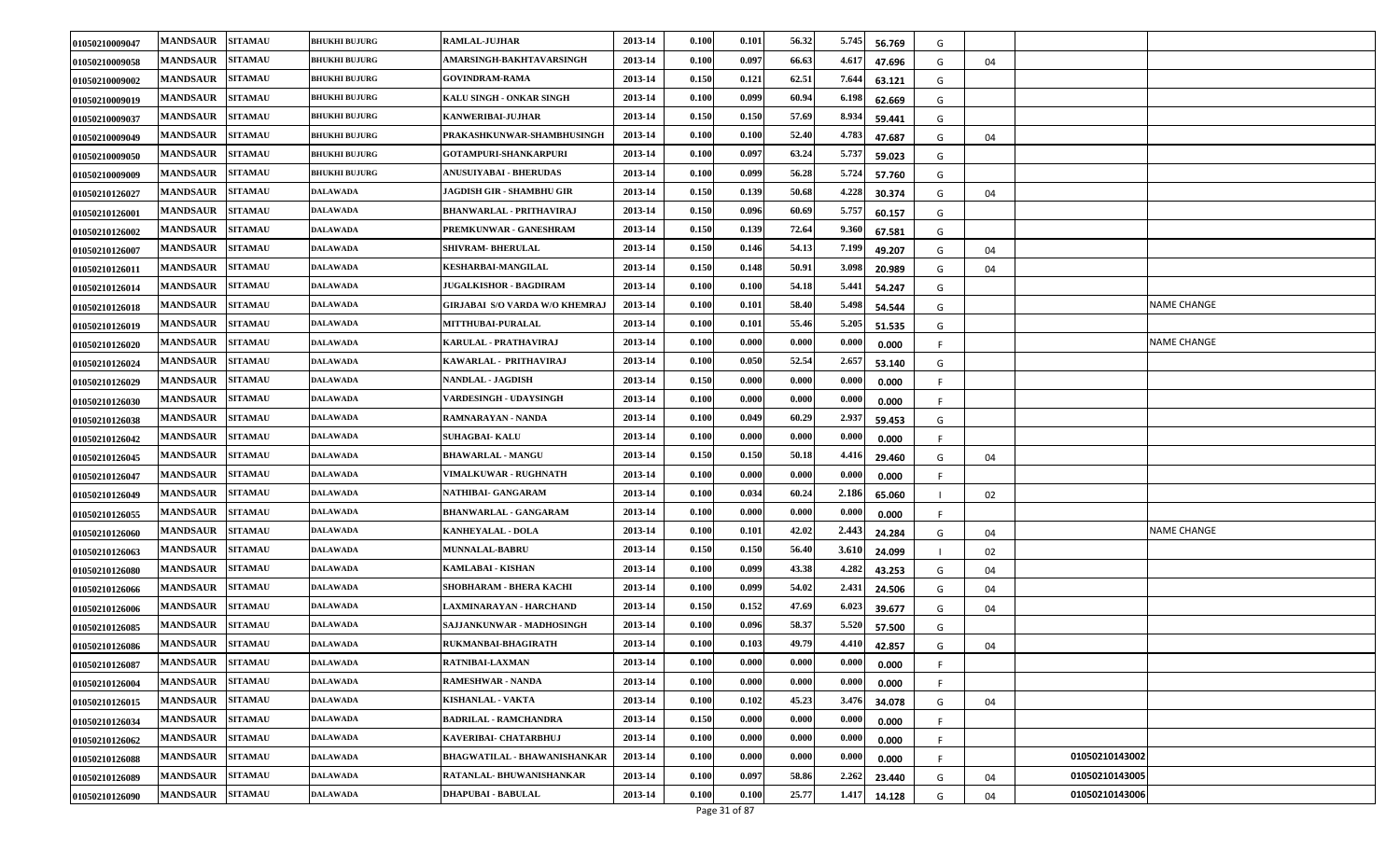| 01050210126091 | <b>MANDSAUR</b>  | <b>SITAMAU</b> | <b>DALAWADA</b>   | DOLATRAM - KISHANLAL             | 2013-14 | 0.100           | 0.098           | 49.83 | 1.424<br>14.545 | G   | 01050210143012<br>04 |  |
|----------------|------------------|----------------|-------------------|----------------------------------|---------|-----------------|-----------------|-------|-----------------|-----|----------------------|--|
| 01050210126092 | <b>MANDSAUR</b>  | <b>SITAMAU</b> | <b>DALAWADA</b>   | KANIRAM - NANDA                  | 2013-14 | 0.100           | 0.097           | 55.49 | 4.820<br>49.896 | G   | 01050210143015<br>04 |  |
| 01050210113032 | <b>MANDSAUR</b>  | <b>SITAMAU</b> | <b>DEEPAKHEDA</b> | <b>NAGULAL - PURA</b>            | 2013-14 | 0.100           | 0.000           | 0.000 | 0.000<br>0.000  |     |                      |  |
| 01050210113003 | <b>MANDSAUR</b>  | <b>SITAMAU</b> | <b>DEEPAKHEDA</b> | <b>MEHTABBAI - DEVA</b>          | 2013-14 | 0.100           | 0.000           | 0.000 | 0.000<br>0.000  |     |                      |  |
| 01050210113007 | <b>MANDSAUR</b>  | <b>SITAMAU</b> | <b>DEEPAKHEDA</b> | <b>RAMCHANDRA - UDA</b>          | 2013-14 | 0.100           | 0.000           | 0.000 | 0.00<br>0.000   |     |                      |  |
| 01050210113014 | <b>MANDSAUR</b>  | <b>SITAMAU</b> | <b>DEEPAKHEDA</b> | <b>MATURIBAI - HEMA</b>          | 2013-14 | 0.100           | 0.000           | 0.000 | 0.000<br>0.000  |     | 08                   |  |
| 01050210113017 | <b>MANDSAUR</b>  | <b>SITAMAU</b> | <b>DEEPAKHEDA</b> | VARDICHAND - UDA KUMHAR          | 2013-14 | 0.100           | 0.000           | 0.000 | 0.000<br>0.000  |     |                      |  |
| 01050210113020 | <b>MANDSAUR</b>  | <b>SITAMAU</b> | <b>DEEPAKHEDA</b> | <b>TULSIRAM - UDA</b>            | 2013-14 | 0.150           | 0.000           | 0.000 | 0.000<br>0.000  |     |                      |  |
| 01050210113022 | <b>MANDSAUR</b>  | <b>SITAMAU</b> | <b>DEEPAKHEDA</b> | KANHAIYALAL - PURA JI            | 2013-14 | 0.100           | 0.000           | 0.000 | 0.00<br>0.000   |     |                      |  |
| 01050210113028 | <b>MANDSAUR</b>  | <b>SITAMAU</b> | <b>DEEPAKHEDA</b> | JAGMALSINGH - MEHTABSINGH        | 2013-14 | 0.150           | 0.000           | 0.000 | 0.000<br>0.000  |     |                      |  |
| 01050210113029 | <b>MANDSAUR</b>  | <b>SITAMAU</b> | <b>DEEPAKHEDA</b> | <b>NANURAM - PURA JI</b>         | 2013-14 | 0.100           | 0.000           | 0.000 | 0.000<br>0.000  |     |                      |  |
| 01050210113030 | <b>MANDSAUR</b>  | <b>SITAMAU</b> | <b>DEEPAKHEDA</b> | VARDA - UDA CHAMAR               | 2013-14 | 0.150           | 0.000           | 0.000 | 0.000<br>0.000  |     |                      |  |
| 01050210113036 | <b>MANDSAUR</b>  | <b>SITAMAU</b> | <b>DEEPAKHEDA</b> | <b>BHAGWANLAL - PURA</b>         | 2013-14 | 0.100           | 0.000           | 0.000 | 0.00<br>0.000   | .F. |                      |  |
| 01050210113048 | <b>MANDSAUR</b>  | <b>SITAMAU</b> | <b>DEEPAKHEDA</b> | <b>BALURAM - PURA</b>            | 2013-14 | 0.100           | 0.000           | 0.000 | 0.000<br>0.000  |     |                      |  |
| 01050210113054 | <b>MANDSAUR</b>  | <b>SITAMAU</b> | <b>DEEPAKHEDA</b> | <b>MOHAN - KALU</b>              | 2013-14 | 0.100           | 0.101           | 43.98 | 2.840<br>28.175 | G   | 04                   |  |
| 01050210113057 | <b>MANDSAUR</b>  | <b>SITAMAU</b> | <b>DEEPAKHEDA</b> | <b>SOHANBAI - NAGU</b>           | 2013-14 | 0.100           | 0.000           | 0.000 | 0.000<br>0.000  |     |                      |  |
| 01050210113063 | <b>MANDSAUR</b>  | <b>SITAMAU</b> | <b>DEEPAKHEDA</b> | DOLAT KUNWAR - CHANDRA SINGH     | 2013-14 | 0.150           | 0.000           | 0.000 | 0.00<br>0.000   |     |                      |  |
| 01050210113078 | <b>MANDSAUR</b>  | <b>SITAMAU</b> | <b>DEEPAKHEDA</b> | KAMALBAI - DHANNA                | 2013-14 | 0.100           | 0.000           | 0.000 | 0.000<br>0.000  |     |                      |  |
| 01050210113090 | <b>MANDSAUR</b>  | <b>SITAMAU</b> | <b>DEEPAKHEDA</b> | <b>CHATARKUNWAR - MADANSINGH</b> | 2013-14 | 0.100           | 0.000           | 0.000 | 0.000<br>0.000  |     |                      |  |
| 01050210113091 | <b>MANDSAUR</b>  | <b>SITAMAU</b> | <b>DEEPAKHEDA</b> | RANVIRSINGH - HARISINGH          | 2013-14 | 0.100           | 0.020           | 60.54 | 1.150<br>56.650 | G   |                      |  |
| 01050210113096 | <b>MANDSAUR</b>  | <b>SITAMAU</b> | <b>DEEPAKHEDA</b> | <b>BHERU - PURA JI</b>           | 2013-14 | 0.100           | 0.000           | 0.000 | 0.00<br>0.000   |     |                      |  |
| 01050210113034 | <b>MANDSAUR</b>  | <b>SITAMAU</b> | <b>DEEPAKHEDA</b> | <b>MANNA - GOBAR</b>             | 2013-14 | 0.100           | 0.000           | 0.000 | 0.000<br>0.000  |     |                      |  |
| 01050210113081 | <b>MANDSAUR</b>  | <b>SITAMAU</b> | <b>DEEPAKHEDA</b> | VIKRAMSINGH - MADANSINGH         | 2013-14 | 0.100           | 0.096           | 44.37 | 1.242<br>12.911 | G   | 04                   |  |
| 01050210113019 | <b>MANDSAUR</b>  | <b>SITAMAU</b> | <b>DEEPAKHEDA</b> | RADHABAI - SHANKARLAL            | 2013-14 | 0.150           | 0.000           | 0.000 | 0.000<br>0.000  |     |                      |  |
| 01050210113004 | <b>MANDSAUR</b>  | <b>SITAMAU</b> | <b>DEEPAKHEDA</b> | RATANSINGH - SAJJANSINGH         | 2013-14 | 0.100           | 0.101           | 46.16 | 1.919<br>19.019 | G   | 04                   |  |
| 01050210113089 | <b>MANDSAUR</b>  | <b>SITAMAU</b> | <b>DEEPAKHEDA</b> | RUGHNATHSINGH - PRATAPSINGH      | 2013-14 | 0.100           | 0.000           | 0.000 | 0.000<br>0.000  |     |                      |  |
| 01050210113102 | <b>MANDSAUR</b>  | <b>SITAMAU</b> | <b>DEEPAKHEDA</b> | VIRAM - BHERULAL                 | 2013-14 | 0.150           | 0.000           | 0.000 | 0.000<br>0.000  |     |                      |  |
| 01050210112006 | <b>MANDSAUR</b>  | <b>SITAMAU</b> | <b>DHATURIYA</b>  | <b>GORDHAN - KALULAL</b>         | 2013-14 | 0.100           | 0.000           | 0.000 | 0.00<br>0.000   |     |                      |  |
| 01050210112001 | <b>MANDSAUR</b>  | <b>SITAMAU</b> | <b>DHATURIYA</b>  | KISHANLAL- BHERU                 | 2013-14 | 0.100           | 0.000           | 0.000 | 0.000<br>0.000  |     |                      |  |
| 01050210112003 | <b>MANDSAUR</b>  | <b>SITAMAU</b> | <b>DHATURIYA</b>  | <b>RAMESHWAR - RATTIRAM</b>      | 2013-14 | 0.100           | 0.000           | 0.000 | 0.000<br>0.000  |     |                      |  |
| 01050210112004 | <b>MANDSAUR</b>  | <b>SITAMAU</b> | <b>DHATURIYA</b>  | <b>BHAGUBAI - DHURA</b>          | 2013-14 | 0.100           | 0.000           | 0.000 | 0.000<br>0.000  |     |                      |  |
| 01050210112005 | <b>MANDSAUR</b>  | <b>SITAMAU</b> | <b>DHATURIYA</b>  | <b>BHAWSINGH - KALUSINGH</b>     | 2013-14 | 0.100           | 0.000           | 0.000 | 0.00<br>0.000   |     |                      |  |
| 01050210112014 | <b>MANDSAUR</b>  | <b>SITAMAU</b> | <b>DHATURIYA</b>  | <b>JUJHAR - JAGANNATH</b>        | 2013-14 | 0.100           | 0.000           | 0.000 | 0.000<br>0.000  |     |                      |  |
| 01050210112018 | MANDSAUR SITAMAU |                | <b>DHATURIYA</b>  | RADHIBAI - RADHESHYAM            | 2013-14 | 0.100           | 0.000           | 0.000 | 0.000<br>0.000  |     |                      |  |
| 01050210112026 | <b>MANDSAUR</b>  | <b>SITAMAU</b> | <b>DHATURIYA</b>  | SHYAMSUNDAR - BIHARILAL          | 2013-14 | 0.150           | 0.000           | 0.000 | 0.000<br>0.000  |     |                      |  |
| 01050210112033 | <b>MANDSAUR</b>  | <b>SITAMAU</b> | <b>DHATURIYA</b>  | <b>HIRALAL - DEVAJI</b>          | 2013-14 | 0.150           | 0.000           | 0.000 | 0.000<br>0.000  | F.  |                      |  |
| 01050210019003 | <b>MANDSAUR</b>  | <b>SITAMAU</b> | <b>DUDHIA</b>     | KALUDAS-NARSINGHDAS              | 2013-14 | 0.100           | 0.101           | 53.12 | 4.940<br>48.718 | G   | 04                   |  |
| 01050210019009 | <b>MANDSAUR</b>  | <b>SITAMAU</b> | <b>DUDHIA</b>     | <b>KACHARU - RAMA</b>            | 2013-14 | 0.100           | 0.094           | 51.2  | 4.323<br>46.038 | G   | 04                   |  |
| 01050210019018 | <b>MANDSAUR</b>  | <b>SITAMAU</b> | <b>DUDHIA</b>     | <b>MANGILAL-KALU</b>             | 2013-14 | 0.100           | 0.100           | 53.72 | 4.374<br>43.960 | G   | 04                   |  |
| 01050210019020 | <b>MANDSAUR</b>  | <b>SITAMAU</b> | <b>DUDHIA</b>     | <b>HIRALAL-DOLATRAM</b>          | 2013-14 | 0.100           | 0.099           | 63.11 | 5.878<br>59.194 |     | 02                   |  |
| 01050210019023 | <b>MANDSAUR</b>  | <b>SITAMAU</b> | <b>DUDHIA</b>     | KACHARU - NANURAM                | 2013-14 | 0.100<br>$\sim$ | 0.000<br>22.507 | 0.000 | 0.000<br>0.000  |     |                      |  |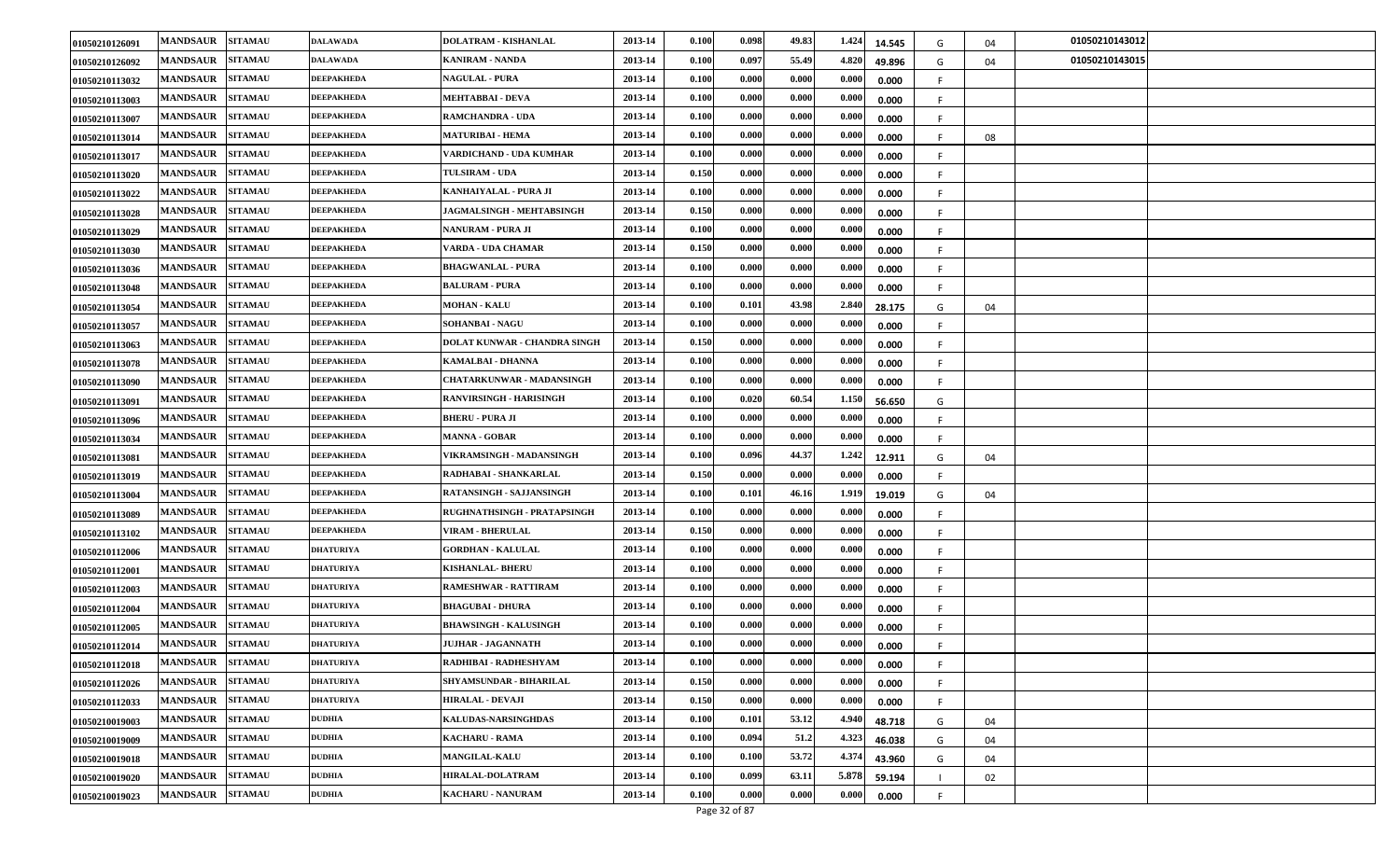| 01050210019024 | <b>MANDSAUR</b> | <b>SITAMAU</b> | <b>DUDHIA</b>   | <b>MANGILAL - BHERULAL</b>      | 2013-14 | 0.150 | 0.149           | 62.01 | 4.270<br>28.754 | G  | 04 |                    |
|----------------|-----------------|----------------|-----------------|---------------------------------|---------|-------|-----------------|-------|-----------------|----|----|--------------------|
| 01050210019006 | <b>MANDSAUR</b> | <b>SITAMAU</b> | <b>DUDHIA</b>   | <b>BHAWARSINGH - CHAINSINGH</b> | 2013-14 | 0.100 | 0.100           | 50.85 | 4.700<br>47.189 |    | 02 | <b>NAME CHANGE</b> |
| 01050210116011 | <b>MANDSAUR</b> | <b>SITAMAU</b> | <b>GUDBHELI</b> | <b>DEVISINGH - BHIMSINGH</b>    | 2013-14 | 0.150 | 0.055           | 56.08 | 2.564<br>47.046 | G  | 04 |                    |
| 01050210116001 | <b>MANDSAUR</b> | <b>SITAMAU</b> | <b>GUDBHELI</b> | ANDARBAI - RATANSINGH           | 2013-14 | 0.100 | 0.000           | 0.000 | 0.000<br>0.000  |    |    |                    |
| 01050210116003 | <b>MANDSAUR</b> | <b>SITAMAU</b> | <b>GUDBHELI</b> | <b>LEELABAI - RAMSINGH</b>      | 2013-14 | 0.100 | 0.103           | 59.52 | 5.41<br>52.532  | G  |    |                    |
| 01050210116012 | <b>MANDSAUR</b> | <b>SITAMAU</b> | <b>GUDBHELI</b> | VARDESINGH - RAMSINGH           | 2013-14 | 0.100 | 0.000           | 0.000 | 0.000<br>0.000  |    |    |                    |
| 01050210116019 | <b>MANDSAUR</b> | <b>SITAMAU</b> | <b>GUDBHELI</b> | <b>SARJUBAI-KALU</b>            | 2013-14 | 0.100 | 0.000           | 0.000 | 0.000<br>0.000  |    |    |                    |
| 01050210116026 | <b>MANDSAUR</b> | <b>SITAMAU</b> | <b>GUDBHELI</b> | PURANDAS-NARAYANDAS             | 2013-14 | 0.100 | 0.000           | 0.000 | 0.00<br>0.000   |    |    |                    |
| 01050210116028 | <b>MANDSAUR</b> | <b>SITAMAU</b> | <b>GUDBHELI</b> | <b>NATHUSINGH - RODSINGH</b>    | 2013-14 | 0.100 | 0.101           | 47.41 | 1.368<br>13.571 | G  | 04 |                    |
| 01050210015017 | <b>MANDSAUR</b> | <b>SITAMAU</b> | <b>HANDI</b>    | <b>GANGARAM-SAVAJI</b>          | 2013-14 | 0.150 | 0.149           | 58.53 | 8.520<br>57.220 | G  |    |                    |
| 01050210015001 | <b>MANDSAUR</b> | <b>SITAMAU</b> | <b>HANDI</b>    | <b>ASHARAM-HARLAL</b>           | 2013-14 | 0.150 | 0.146           | 44.82 | 6.076<br>41.674 | G  | 04 |                    |
| 01050210015002 | <b>MANDSAUR</b> | <b>SITAMAU</b> | <b>HANDI</b>    | KANHEYALAL-HIRALAL              | 2013-14 | 0.150 | 0.147           | 69.11 | 9.379<br>63.803 | G  |    |                    |
| 01050210015003 | <b>MANDSAUR</b> | <b>SITAMAU</b> | <b>HANDI</b>    | <b>GANGABAI - MODIRAM</b>       | 2013-14 | 0.100 | 0.099           | 53.34 | 5.060<br>51.111 | G  |    |                    |
| 01050210015008 | <b>MANDSAUR</b> | <b>SITAMAU</b> | <b>HANDI</b>    | SHOBHARAM-MANNALAL              | 2013-14 | 0.150 | 0.145           | 56.8  | 8.01.<br>55.252 | G  |    |                    |
| 01050210015014 | <b>MANDSAUR</b> | <b>SITAMAU</b> | <b>HANDI</b>    | SATYANARAYAN NATHU              | 2013-14 | 0.150 | 0.150           | 53.46 | 7.866<br>52.370 | G  |    |                    |
| 01050210015015 | <b>MANDSAUR</b> | <b>SITAMAU</b> | <b>HANDI</b>    | MAHESHDAN-HARDANSINGH           | 2013-14 | 0.150 | 0.150           | 58.54 | 9.124<br>60.665 | G  |    |                    |
| 01050210015020 | <b>MANDSAUR</b> | <b>SITAMAU</b> | <b>HANDI</b>    | <b>BHAGWAT SINGH-PRABHU DAN</b> | 2013-14 | 0.150 | 0.148           | 57.85 | 8.289<br>56.083 | G  |    |                    |
| 01050210015021 | <b>MANDSAUR</b> | <b>SITAMAU</b> | <b>HANDI</b>    | VAJE RAM-ONKAR LAL              | 2013-14 | 0.100 | 0.100           | 53.81 | 5.150<br>51.449 | G  |    |                    |
| 01050210015023 | <b>MANDSAUR</b> | <b>SITAMAU</b> | <b>HANDI</b>    | <b>RAMESH - UDAYLAL</b>         | 2013-14 | 0.100 | 0.098           | 43.60 | 4.254<br>43.408 | G  | 04 |                    |
| 01050210015024 | <b>MANDSAUR</b> | <b>SITAMAU</b> | <b>HANDI</b>    | CHATAR SINGH-PRABHU DAN         | 2013-14 | 0.150 | 0.152           | 61.17 | 7.533<br>49.625 | G  | 04 |                    |
| 01050210015027 | <b>MANDSAUR</b> | <b>SITAMAU</b> | <b>HANDI</b>    | RAMLAL-JAMNALAL                 | 2013-14 | 0.150 | 0.140           | 54.06 | 6.758<br>48.306 | G  | 04 |                    |
| 01050210015007 | <b>MANDSAUR</b> | <b>SITAMAU</b> | <b>HANDI</b>    | <b>GOVINDRAM - PANNALAL</b>     | 2013-14 | 0.150 | 0.148           | 58.21 | 7.933<br>53.457 | G  |    |                    |
| 01050210012007 | <b>MANDSAUR</b> | <b>SITAMAU</b> | <b>ISHAKPUR</b> | MULCHAND-KASHIRAM               | 2013-14 | 0.150 | 0.143           | 67.55 | 8.897<br>62.348 | G  |    |                    |
| 01050210012002 | <b>MANDSAUR</b> | <b>SITAMAU</b> | <b>ISHAKPUR</b> | NANDRAM - MANGILAL              | 2013-14 | 0.150 | 0.148           | 50.01 | 4.680<br>31.579 |    | 02 |                    |
| 01050210012010 | <b>MANDSAUR</b> | <b>SITAMAU</b> | <b>ISHAKPUR</b> | <b>RAM PRASAD-BALARAM</b>       | 2013-14 | 0.150 | 0.142           | 55.69 | 7.661<br>54.141 | G  |    |                    |
| 01050210012011 | <b>MANDSAUR</b> | <b>SITAMAU</b> | <b>ISHAKPUR</b> | <b>BHAGWAN-MOTI</b>             | 2013-14 | 0.100 | 0.000           | 0.000 | 0.000<br>0.000  |    |    |                    |
| 01050210012018 | <b>MANDSAUR</b> | <b>SITAMAU</b> | <b>ISHAKPUR</b> | <b>BADRILAL-NATHUJI</b>         | 2013-14 | 0.150 | 0.149           | 46.32 | 6.981<br>46.821 | G  | 04 |                    |
| 01050210012030 | <b>MANDSAUR</b> | <b>SITAMAU</b> | <b>ISHAKPUR</b> | <b>GANESH RAM-DHURA</b>         | 2013-14 | 0.150 | 0.142           | 41.90 | 6.129<br>43.192 | G  | 04 |                    |
| 01050210012037 | <b>MANDSAUR</b> | <b>SITAMAU</b> | <b>ISHAKPUR</b> | <b>GANGARAM-NATHURAM</b>        | 2013-14 | 0.100 | 0.095           | 50.85 | 3.313<br>35.058 | G  | 04 |                    |
| 01050210012062 | <b>MANDSAUR</b> | <b>SITAMAU</b> | <b>ISHAKPUR</b> | <b>KARULAL-LAXMAN</b>           | 2013-14 | 0.100 | 0.000           | 0.000 | 0.000<br>0.000  |    |    |                    |
| 01050210012063 | <b>MANDSAUR</b> | <b>SITAMAU</b> | <b>ISHAKPUR</b> | <b>RAMLAL-NANDA</b>             | 2013-14 | 0.150 | 0.150           | 65.00 | 2.897<br>19.262 | G  | 04 |                    |
| 01050210012060 | <b>MANDSAUR</b> | <b>SITAMAU</b> | <b>ISHAKPUR</b> | RAM CHANDRA-NANU RAM            | 2013-14 | 0.150 | 0.144           | 43.23 | 2.60<br>18.072  | G  | 04 |                    |
| 01050210012059 | <b>MANDSAUR</b> | <b>SITAMAU</b> | <b>ISHAKPUR</b> | MANNALAL-GANGARAM               | 2013-14 | 0.150 | 0.145           | 60.18 | 3.267<br>22.578 | G  | 04 |                    |
| 01050210012001 | <b>MANDSAUR</b> | <b>SITAMAU</b> | <b>ISHAKPUR</b> | <b>GITABAI-KACHRU</b>           | 2013-14 | 0.150 | 0.142           | 62.80 | 8.487<br>59.726 | G  |    |                    |
| 01050210012015 | <b>MANDSAUR</b> | <b>SITAMAU</b> | <b>ISHAKPUR</b> | <b>GANESHRAM-BHERAJI</b>        | 2013-14 | 0.150 | 0.154           | 51.51 | 7.918<br>51.316 | G  |    |                    |
| 01050210012052 | <b>MANDSAUR</b> | <b>SITAMAU</b> | <b>ISHAKPUR</b> | HARISHANKAR-MOTILAL             | 2013-14 | 0.150 | 0.000           | 0.000 | 0.000<br>0.000  | -F |    |                    |
| 01050210012041 | <b>MANDSAUR</b> | <b>SITAMAU</b> | <b>ISHAKPUR</b> | SAWITRIBAI-BALASHANKR           | 2013-14 | 0.100 | 0.095           | 65.02 | 6.028<br>63.453 | G  |    |                    |
| 01050210012064 | <b>MANDSAUR</b> | <b>SITAMAU</b> | <b>ISHAKPUR</b> | RAMIBAI - SHANKARLAL            | 2013-14 | 0.100 | 0.101           | 48.05 | 4.723<br>46.855 | G  | 04 |                    |
| 01050210012040 | <b>MANDSAUR</b> | <b>SITAMAU</b> | <b>ISHAKPUR</b> | <b>BABRU-RAMA</b>               | 2013-14 | 0.100 | 0.100           | 49.35 | 4.921<br>49.161 | G  | 04 |                    |
| 01050210012042 | <b>MANDSAUR</b> | <b>SITAMAU</b> | <b>ISHAKPUR</b> | <b>RATAN-VISHRAM</b>            | 2013-14 | 0.150 | 0.147           | 61.76 | 8.814<br>60.123 |    | 02 |                    |
| 01050210012065 | <b>MANDSAUR</b> | <b>SITAMAU</b> | <b>ISHAKPUR</b> | VARADIBAI - SHIVLAL             | 2013-14 | 0.150 | 0.000<br>$\sim$ | 0.000 | 0.000<br>0.000  |    |    |                    |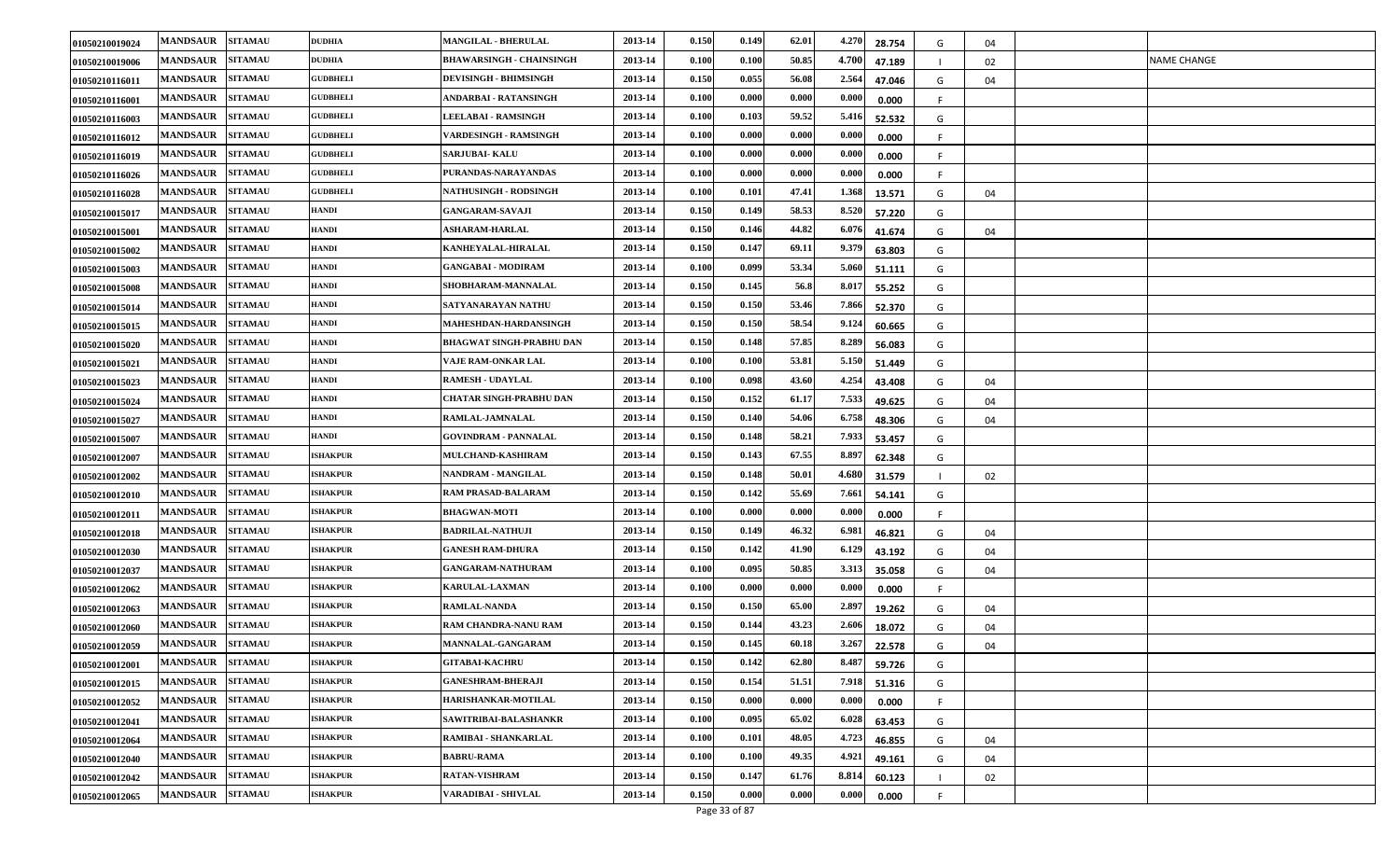| 01050210012066 | <b>MANDSAUR</b> | <b>SITAMAU</b> | <b>ISHAKPUR</b>              | KISHAN - BHERA               | 2013-14 | 0.100 | 0.101                   | 34.73 | 1.135<br>11.249 |   | 02 |                    |
|----------------|-----------------|----------------|------------------------------|------------------------------|---------|-------|-------------------------|-------|-----------------|---|----|--------------------|
| 01050210026006 | <b>MANDSAUR</b> | <b>SITAMAU</b> | KHANDERIA KACHARKHEDA        | <b>ONKARLAL - KUKA</b>       | 2013-14 | 0.150 | 0.144                   | 66.51 | 9.178<br>63.736 | G |    |                    |
| 01050210026002 | <b>MANDSAUR</b> | <b>SITAMAU</b> | <b>KHANDERIA KACHARKHEDA</b> | <b>SHIVLAL-BHERULAL</b>      | 2013-14 | 0.150 | 0.143                   | 67.51 | 9.268<br>64.993 | G |    |                    |
| 01050210026003 | <b>MANDSAUR</b> | <b>SITAMAU</b> | KHANDERIA KACHARKHEDA        | KACHRU-NATHU IMLIVALA        | 2013-14 | 0.150 | 0.148                   | 64.5  | 8.293<br>56.224 | G |    |                    |
| 01050210026005 | <b>MANDSAUR</b> | <b>SITAMAU</b> | KHANDERIA KACHARKHEDA        | <b>RUGHNATH - BHANWARLAL</b> | 2013-14 | 0.150 | 0.140                   | 35.3  | 4.286<br>30.571 | G | 04 |                    |
| 01050210026013 | <b>MANDSAUR</b> | <b>SITAMAU</b> | KHANDERIA KACHARKHEDA        | PARASRAM-MOTYABAI            | 2013-14 | 0.100 | 0.097                   | 53.09 | 4.187<br>43.209 | G | 04 |                    |
| 01050210026016 | <b>MANDSAUR</b> | <b>SITAMAU</b> | <b>KHANDERIA KACHARKHEDA</b> | <b>DEVILAL - PARSHURAM</b>   | 2013-14 | 0.100 | 0.096                   | 62.10 | 5.181<br>54.025 |   | 02 | <b>NAME CHANGE</b> |
| 01050210026017 | <b>MANDSAUR</b> | <b>SITAMAU</b> | KHANDERIA KACHARKHEDA        | PANNALAL - SITARAM           | 2013-14 | 0.100 | 0.099                   | 64.05 | 5.682<br>57.278 | G |    |                    |
| 01050210026019 | <b>MANDSAUR</b> | <b>SITAMAU</b> | KHANDERIA KACHARKHEDA        | HARISHANKAR-UDA              | 2013-14 | 0.150 | 0.117                   | 66.33 | 6.131<br>52.581 | G |    |                    |
| 01050210026020 | <b>MANDSAUR</b> | <b>SITAMAU</b> | KHANDERIA KACHARKHEDA        | SAJJANBAI - GANESH           | 2013-14 | 0.100 | 0.096                   | 55.57 | 1.723<br>17.948 | G | 04 |                    |
| 01050210026028 | <b>MANDSAUR</b> | <b>SITAMAU</b> | KHANDERIA KACHARKHEDA        | <b>MANGILAL-MEHTAB</b>       | 2013-14 | 0.150 | 0.145                   | 65.04 | 8.260<br>57.005 |   | 02 |                    |
| 01050210026029 | <b>MANDSAUR</b> | <b>SITAMAU</b> | KHANDERIA KACHARKHEDA        | <b>JAGDISH-KACHRULAL</b>     | 2013-14 | 0.150 | 0.152                   | 66.1  | 8.89<br>58.713  | G |    |                    |
| 01050210026030 | <b>MANDSAUR</b> | <b>SITAMAU</b> | KHANDERIA KACHARKHEDA        | <b>BHERULAL-GULAB</b>        | 2013-14 | 0.100 | 0.000                   | 0.000 | 0.00<br>0.000   | F |    |                    |
| 01050210026032 | <b>MANDSAUR</b> | <b>SITAMAU</b> | KHANDERIA KACHARKHEDA        | KACHRU - NATHU KHEJADI WALA  | 2013-14 | 0.100 | 0.000                   | 0.000 | 0.000<br>0.000  |   |    |                    |
| 01050210026037 | <b>MANDSAUR</b> | <b>SITAMAU</b> | KHANDERIA KACHARKHEDA        | <b>BHERULAL-NANURAM</b>      | 2013-14 | 0.100 | 0.096                   | 62.91 | 5.365<br>55.944 | G |    |                    |
| 01050210026039 | <b>MANDSAUR</b> | <b>SITAMAU</b> | KHANDERIA KACHARKHEDA        | RAMESHWAR-MANGILAL(KUNTAKHEI | 2013-14 | 0.100 | 0.092                   | 66.96 | 6.275<br>67.911 | G |    |                    |
| 01050210026009 | <b>MANDSAUR</b> | <b>SITAMAU</b> | KHANDERIA KACHARKHEDA        | RATANLAL-BHUWAN              | 2013-14 | 0.100 | 0.000                   | 0.000 | 0.00<br>0.000   |   |    |                    |
| 01050210026004 | <b>MANDSAUR</b> | <b>SITAMAU</b> | KHANDERIA KACHARKHEDA        | <b>GANGABAI - BHANWARLAL</b> | 2013-14 | 0.100 | 0.000                   | 0.000 | 0.000<br>0.000  |   |    | <b>NAME CHANGE</b> |
| 01050210018034 | <b>MANDSAUR</b> | <b>SITAMAU</b> | <b>KHEDA</b>                 | SALAGRAM-MODIRAM             | 2013-14 | 0.100 | 0.102                   | 57.99 | 5.956<br>58.680 | G |    |                    |
| 01050210018004 | <b>MANDSAUR</b> | <b>SITAMAU</b> | <b>KHEDA</b>                 | TEJRAM-AMARCHAND             | 2013-14 | 0.100 | 0.102                   | 55.57 | 4.787<br>47.024 | G | 04 |                    |
| 01050210018009 | <b>MANDSAUR</b> | <b>SITAMAU</b> | <b>KHEDA</b>                 | MANGILAL - RAMPRATAP         | 2013-14 | 0.150 | 0.000                   | 0.000 | 0.000<br>0.000  |   |    |                    |
| 01050210018014 | <b>MANDSAUR</b> | <b>SITAMAU</b> | <b>KHEDA</b>                 | MODIRAM-KANIRAM              | 2013-14 | 0.150 | 0.112                   | 59.18 | 6.484<br>58.152 | G |    |                    |
| 01050210018019 | <b>MANDSAUR</b> | <b>SITAMAU</b> | <b>KHEDA</b>                 | <b>BHERULAL - PRATHVIRAJ</b> | 2013-14 | 0.150 | 0.146                   | 57.02 | 7.909<br>54.246 | G |    |                    |
| 01050210018020 | <b>MANDSAUR</b> | <b>SITAMAU</b> | <b>KHEDA</b>                 | KANVARLAL-BHERULAL           | 2013-14 | 0.100 | 0.100                   | 55.08 | 1.723<br>17.230 | G | 04 |                    |
| 01050210018023 | <b>MANDSAUR</b> | <b>SITAMAU</b> | <b>KHEDA</b>                 | KOMALRAM - BAGDIRAM          | 2013-14 | 0.100 | 0.100                   | 56.47 | 5.639<br>56.390 |   | 02 |                    |
| 01050210018027 | <b>MANDSAUR</b> | <b>SITAMAU</b> | <b>KHEDA</b>                 | <b>BHANVARLAL-RAMPRATAP</b>  | 2013-14 | 0.150 | 0.150                   | 58.05 | 8.608<br>57.579 | G |    |                    |
| 01050210018028 | <b>MANDSAUR</b> | <b>SITAMAU</b> | <b>KHEDA</b>                 | <b>GOVARDAHN-HIRA</b>        | 2013-14 | 0.100 | 0.000                   | 0.000 | 0.000<br>0.000  |   |    |                    |
| 01050210018031 | <b>MANDSAUR</b> | <b>SITAMAU</b> | <b>KHEDA</b>                 | <b>BHERULAL-MODIRAM</b>      | 2013-14 | 0.150 | 0.151                   | 57.73 | 8.618<br>56.960 |   | 02 |                    |
| 01050210018032 | <b>MANDSAUR</b> | <b>SITAMAU</b> | <b>KHEDA</b>                 | PURALAL-HIRALAL              | 2013-14 | 0.150 | 0.152                   | 50.35 | 7.855<br>51.678 | G |    |                    |
| 01050210018036 | <b>MANDSAUR</b> | <b>SITAMAU</b> | <b>KHEDA</b>                 | <b>BHNVARLAL-DEVAJI</b>      | 2013-14 | 0.150 | 0.150                   | 48.42 | 7.049<br>46.993 | G | 04 |                    |
| 01050210018041 | <b>MANDSAUR</b> | <b>SITAMAU</b> | <b>KHEDA</b>                 | <b>BHANVARLAL-CHATRBHUJ</b>  | 2013-14 | 0.150 | 0.088                   | 56.29 | 5.259<br>59.761 | G |    |                    |
| 01050210018058 | <b>MANDSAUR</b> | <b>SITAMAU</b> | <b>KHEDA</b>                 | SUNDARBAI-RAJARAM            | 2013-14 | 0.100 | 0.103                   | 46.82 | 4.776<br>46.459 | G | 04 |                    |
| 01050210018063 | <b>MANDSAUR</b> | <b>SITAMAU</b> | KHEDA                        | RUKMANIBAI-MODIRAM           | 2013-14 | 0.100 | 0.000                   | 0.000 | 0.000<br>0.000  |   |    |                    |
| 01050210018016 | <b>MANDSAUR</b> | <b>SITAMAU</b> | <b>KHEDA</b>                 | <b>INDRABAI-RAMKUNVAR</b>    | 2013-14 | 0.100 | 0.100                   | 53.57 | 5.357<br>53.570 | G |    |                    |
| 01050210018078 | <b>MANDSAUR</b> | <b>SITAMAU</b> | <b>KHEDA</b>                 | <b>HUDDIBAI - BHERULAL</b>   | 2013-14 | 0.150 | 0.000                   | 0.000 | 0.000<br>0.000  |   |    |                    |
| 01050210018076 | <b>MANDSAUR</b> | <b>SITAMAU</b> | <b>KHEDA</b>                 | <b>GANSHAYAM - SHREERAM</b>  | 2013-14 | 0.100 | 0.095                   | 53.11 | 5.387<br>56.705 |   | 02 |                    |
| 01050210018042 | <b>MANDSAUR</b> | <b>SITAMAU</b> | <b>KHEDA</b>                 | DASHRATH-SITARAM             | 2013-14 | 0.100 | 0.100                   | 57.78 | 6.100<br>61.000 | G |    |                    |
| 01050210018061 | <b>MANDSAUR</b> | <b>SITAMAU</b> | <b>KHEDA</b>                 | AJIJKHA-SEHJADKHA            | 2013-14 | 0.100 | 0.016                   | 61.87 | 0.875<br>56.090 | G |    |                    |
| 01050210018017 | <b>MANDSAUR</b> | <b>SITAMAU</b> | <b>KHEDA</b>                 | RAMESHVAR-CHUNNILAL          | 2013-14 | 0.100 | 0.101                   | 49.97 | 4.740<br>47.024 | G | 04 |                    |
| 01050210018012 | <b>MANDSAUR</b> | <b>SITAMAU</b> | <b>KHEDA</b>                 | TULSIRAM - MODIRAM           | 2013-14 | 0.100 | 0.100                   | 51.21 | 5.121<br>51.261 | G |    |                    |
| 01050210018079 | <b>MANDSAUR</b> | <b>SITAMAU</b> | <b>KHEDA</b>                 | <b>RATANLAL - MODIRAM</b>    | 2013-14 | 0.150 | 0.152<br>0 <sub>0</sub> | 55.02 | 8.167<br>53.730 | G |    |                    |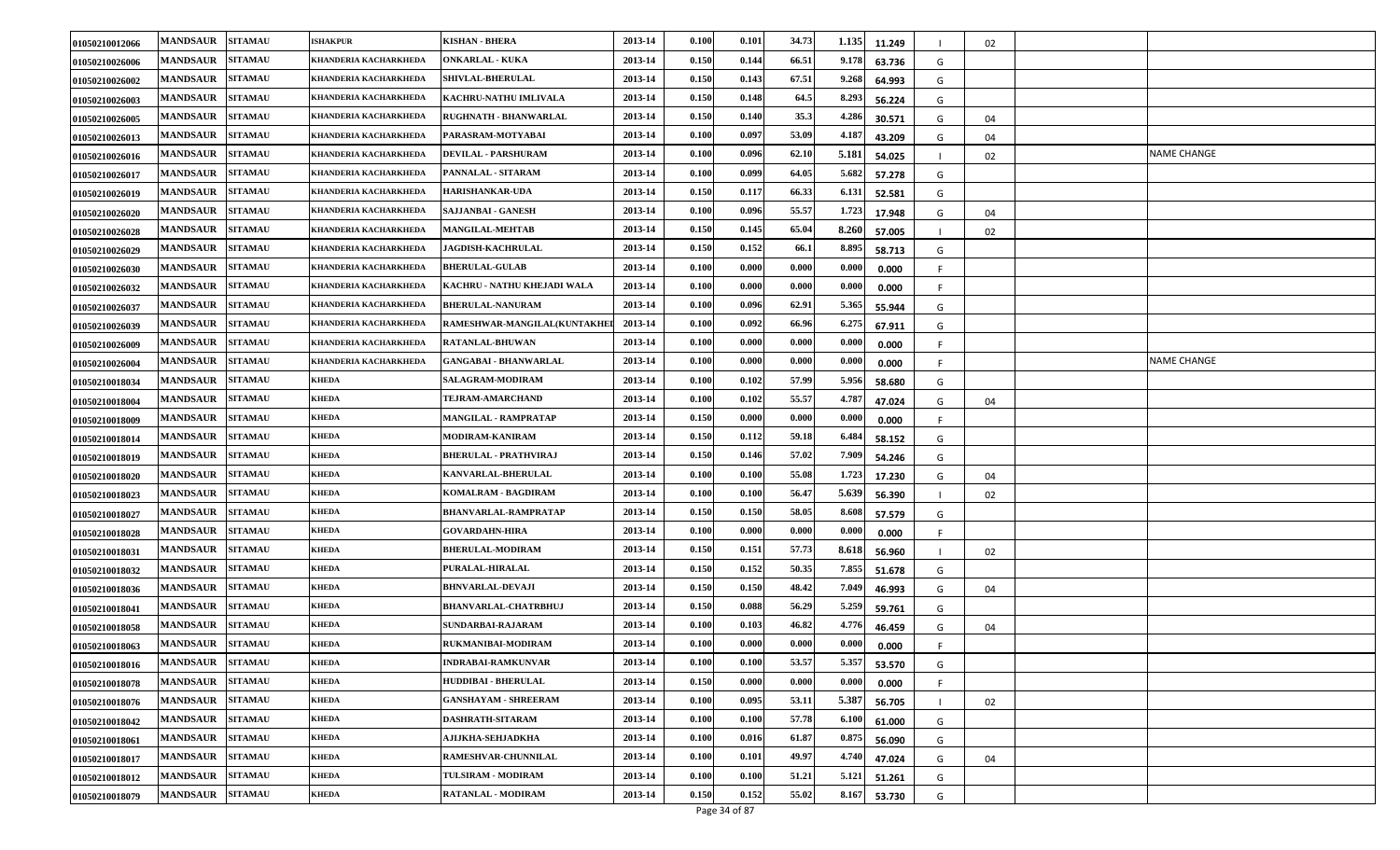| 01050210018082        | <b>MANDSAUR</b> | <b>SITAMAU</b> | <b>KHEDA</b>         | KISHANLAL - RATANLAL          | 2013-14 | 0.150 | 0.154           | 64.81 | 9.944 | 64.697 |    | 02 |                |                 |
|-----------------------|-----------------|----------------|----------------------|-------------------------------|---------|-------|-----------------|-------|-------|--------|----|----|----------------|-----------------|
| 01050210018083        | <b>MANDSAUR</b> | <b>SITAMAU</b> | <b>KHEDA</b>         | <b>GANESHARAM - KALURAMJI</b> | 2013-14 | 0.100 | 0.097           | 51.11 | 4.395 | 45.309 | G  | 04 |                |                 |
| 01050210018084        | <b>MANDSAUR</b> | <b>SITAMAU</b> | <b>KHEDA</b>         | FHOOLCHAND - VARDA            | 2013-14 | 0.100 | 0.100           | 56.14 | 5.389 | 53.944 | G  |    | 01050210079003 |                 |
| 01050210018085        | <b>MANDSAUR</b> | <b>SITAMAU</b> | <b>KHEDA</b>         | <b>NATHU - LAXMAN</b>         | 2013-14 | 0.100 | 0.101           | 47.89 | 2.709 | 26.902 | G  | 04 | 01050210079004 |                 |
| 01050210018086        | <b>MANDSAUR</b> | <b>SITAMAU</b> | <b>KHEDA</b>         | <b>MAHADEV - GORISHANKAR</b>  | 2013-14 | 0.100 | 0.070           | 56.39 | 3.81  | 54.429 | G  |    | 01050210079011 |                 |
| 01050210118001        | <b>MANDSAUR</b> | <b>SITAMAU</b> | KOCHRIYAKHEDI        | <b>CHANDRAPAKASH-BHERULAL</b> | 2013-14 | 0.150 | 0.150           | 64.90 | 4.265 | 28.414 | G  | 04 |                |                 |
| 01050210118005        | <b>MANDSAUR</b> | <b>SITAMAU</b> | KOCHRIYAKHEDI        | <b>KALURAM - BABRU</b>        | 2013-14 | 0.150 | 0.150           | 63.04 | 6.061 | 40.515 | G  | 04 |                |                 |
| 01050210118007        | <b>MANDSAUR</b> | <b>SITAMAU</b> | KOCHRIYAKHEDI        | KRASHNAKUWAR - BAHARDURSINGH  | 2013-14 | 0.100 | 0.097           | 53.95 | 3.114 | 32.269 | G  | 04 |                |                 |
| 01050210118009        | <b>MANDSAUR</b> | <b>SITAMAU</b> | KOCHRIYAKHEDI        | MAGANKUNWAR - SHAMBHUSINGH    | 2013-14 | 0.100 | 0.099           | 64.87 | 2.650 | 26.822 | G  | 04 |                |                 |
| 01050210118010        | <b>MANDSAUR</b> | <b>SITAMAU</b> | KOCHRIYAKHEDI        | HIMMATSINGH-MANGALSINGH       | 2013-14 | 0.100 | 0.101           | 54.58 | 2.862 | 28.365 | G  | 04 |                |                 |
| <b>01050210118011</b> | <b>MANDSAUR</b> | <b>SITAMAU</b> | <b>KOCHRIYAKHEDI</b> | <b>AMARSINGH - DEVISINGH</b>  | 2013-14 | 0.150 | 0.149           | 61.12 | 7.928 | 53.208 | G  |    |                |                 |
| 01050210118015        | <b>MANDSAUR</b> | <b>SITAMAU</b> | KOCHRIYAKHEDI        | <b>AVANTIBAI-BHERU</b>        | 2013-14 | 0.100 | 0.096           | 50.43 | 1.808 | 18.892 | G  | 04 |                |                 |
| 01050210118018        | <b>MANDSAUR</b> | <b>SITAMAU</b> | KOCHRIYAKHEDI        | NATHU - BHERA                 | 2013-14 | 0.100 | 0.100           | 62.63 | 3.024 | 30.392 | G  | 04 |                |                 |
| 01050210118031        | <b>MANDSAUR</b> | <b>SITAMAU</b> | <b>KOCHRIYAKHEDI</b> | SHAMBHUSINGH-RAYSINGH         | 2013-14 | 0.100 | 0.097           | 55.99 | 2.488 | 25.729 | G  | 04 |                |                 |
| 01050210118003        | <b>MANDSAUR</b> | <b>SITAMAU</b> | KOCHRIYAKHEDI        | RAMSINGH-JUJHARSINGH          | 2013-14 | 0.100 | 0.095           | 53.81 | 2.575 | 27.162 | G  | 04 |                |                 |
| 01050210118006        | <b>MANDSAUR</b> | <b>SITAMAU</b> | KOCHRIYAKHEDI        | KANWARLAL - PANNALAL          | 2013-14 | 0.100 | 0.095           | 58.69 | 3.136 | 32.941 | G  | 04 |                |                 |
| 01050210118035        | <b>MANDSAUR</b> | <b>SITAMAU</b> | KOCHRIYAKHEDI        | RAMLAL - SHANKAR              | 2013-14 | 0.150 | 0.144           | 51.88 | 7.293 | 50.576 | G  | 04 |                |                 |
| 01050210013039        | <b>MANDSAUR</b> | <b>SITAMAU</b> | <b>LADUNA</b>        | RADHESHYAM-GIRDHARI           | 2013-14 | 0.100 | 0.102           | 41.8  | 2.998 | 29.335 |    | 02 |                |                 |
| 01050210013006        | <b>MANDSAUR</b> | <b>SITAMAU</b> | <b>LADUNA</b>        | RAMCHANDRA-SITARAM            | 2013-14 | 0.100 | 0.098           | 61.78 | 4.854 | 49.379 | G  | 04 |                |                 |
| 01050210013057        | <b>MANDSAUR</b> | <b>SITAMAU</b> | <b>LADUNA</b>        | <b>GITABAI-RAMNARAYAN</b>     | 2013-14 | 0.150 | 0.000           | 0.000 | 0.00  | 0.000  | F. |    |                |                 |
| 01050210013081        | <b>MANDSAUR</b> | <b>SITAMAU</b> | <b>LADUNA</b>        | <b>MADHUBALA - AMBALAL</b>    | 2013-14 | 0.100 | 0.000           | 0.000 | 0.00  | 0.000  |    |    |                |                 |
| 01050210013084        | <b>MANDSAUR</b> | <b>SITAMAU</b> | <b>LADUNA</b>        | <b>GITABAI-RAMLAL</b>         | 2013-14 | 0.100 | 0.000           | 0.000 | 0.000 | 0.000  |    |    |                |                 |
| 01050210013012        | <b>MANDSAUR</b> | <b>SITAMAU</b> | <b>LADUNA</b>        | <b>MURLIDHAR-ZHABBALAL</b>    | 2013-14 | 0.100 | 0.101           | 50.4  | 4.586 | 45.496 | G  | 04 |                |                 |
| 01050210013018        | <b>MANDSAUR</b> | <b>SITAMAU</b> | <b>LADUNA</b>        | SUNDARBAI-BAGDIRAM            | 2013-14 | 0.100 | 0.098           | 53.38 | 4.964 | 50.705 | G  | 04 |                |                 |
| 01050210013011        | <b>MANDSAUR</b> | <b>SITAMAU</b> | <b>LADUNA</b>        | RAMNARAYAN-BAGDIRAM           | 2013-14 | 0.100 | 0.097           | 54.47 | 4.926 | 50.627 | G  | 04 |                |                 |
| 01050210013047        | <b>MANDSAUR</b> | <b>SITAMAU</b> | <b>LADUNA</b>        | <b>KANWARLAL-GANGARAM</b>     | 2013-14 | 0.100 | 0.000           | 0.000 | 0.000 | 0.000  | F. |    |                |                 |
| 01050210013002        | <b>MANDSAUR</b> | <b>SITAMAU</b> | <b>LADUNA</b>        | KARANDAN-PRAYAGDAN            | 2013-14 | 0.100 | 0.101           | 61.90 | 5.571 | 54.995 | G  |    |                |                 |
| 01050210013078        | <b>MANDSAUR</b> | <b>SITAMAU</b> | <b>LADUNA</b>        | <b>KACHRULAL-ONKARLAL</b>     | 2013-14 | 0.100 | 0.098           | 53.56 | 4.89  | 49.766 | G  | 04 |                |                 |
| 01050210013059        | <b>MANDSAUR</b> | <b>SITAMAU</b> | <b>LADUNA</b>        | <b>BISMILLHA BEVA-MO.KHA</b>  | 2013-14 | 0.100 | 0.097           | 52.71 | 2.666 | 27.513 | G  | 04 |                |                 |
| 01050210013001        | <b>MANDSAUR</b> | <b>SITAMAU</b> | <b>LADUNA</b>        | PARSRAM - JAGANNATH           | 2013-14 | 0.100 | 0.048           | 54.21 | 2.548 | 53.529 | G  |    |                |                 |
| 01050210013092        | <b>MANDSAUR</b> | <b>SITAMAU</b> | <b>LADUNA</b>        | SHANTILAL - BHAWARLAL         | 2013-14 | 0.100 | 0.097           | 56.40 | 4.037 | 41.490 | G  | 04 |                |                 |
| 01050210121015        | <b>MANDSAUR</b> | <b>SITAMAU</b> | MANPURA              | KALURAM - DALURAM             | 2013-14 | 0.150 | 0.143           | 61.14 | 9.18  | 64.477 | G  |    |                |                 |
| 01050210121001        | <b>MANDSAUR</b> | <b>SITAMAU</b> | MANPURA              | SOHANBAI - KANWARLAL          | 2013-14 | 0.100 | 0.099           | 63.31 | 6.774 | 68.772 | G  |    |                |                 |
| 01050210121009        | <b>MANDSAUR</b> | <b>SITAMAU</b> | <b>MANPURA</b>       | SANTOSHBAI - KACHARULAL       | 2013-14 | 0.100 | 0.097           | 55.91 | 5.272 | 54.239 | G  |    |                | NAME CHANGE     |
| 01050210121012        | <b>MANDSAUR</b> | <b>SITAMAU</b> | <b>MANPURA</b>       | VIJAYSHANKAR - NANURAM        | 2013-14 | 0.150 | 0.150           | 49.39 | 7.592 | 50.613 | G  | 04 |                |                 |
| 01050210121006        | <b>MANDSAUR</b> | <b>SITAMAU</b> | <b>MANPURA</b>       | SHANTILAL-RATANLAL            | 2013-14 | 0.100 | 0.100           | 58.77 | 5.701 | 57.010 | G  |    |                |                 |
| 01050210121021        | <b>MANDSAUR</b> | <b>SITAMAU</b> | <b>MANPURA</b>       | RAMIBAI - MANGILAL            | 2013-14 | 0.100 | 0.098           | 49.80 | 2.81' | 28.833 | G  | 04 |                |                 |
| 01050210121008        | <b>MANDSAUR</b> | <b>SITAMAU</b> | <b>MANPURA</b>       | RADHESHYAM - NANURAM          | 2013-14 | 0.100 | 0.093           | 57.36 | 2.360 | 25.376 | G  | 04 |                |                 |
| 01050210121026        | <b>MANDSAUR</b> | <b>SITAMAU</b> | MANPURA              | <b>BADRILAL MANGILAL</b>      | 2013-14 | 0.150 | 0.148           | 58.55 | 8.707 | 58.871 | G  |    |                |                 |
| 01050210121046        | <b>MANDSAUR</b> | <b>SITAMAU</b> | <b>MANPURA</b>       | <b>NAGULAL - VARDA</b>        | 2013-14 | 0.150 | 0.145           | 53.97 | 7.772 | 53.785 | G  |    |                | TRANSFER/BHAGOR |
| 01050210121047        | <b>MANDSAUR</b> | <b>SITAMAU</b> | <b>MANPURA</b>       | <b>BHANWARLAL-NANURAM</b>     | 2013-14 | 0.100 | 0.096<br>$\sim$ | 58.79 | 6.375 | 66.614 | G  |    | 01070319207040 |                 |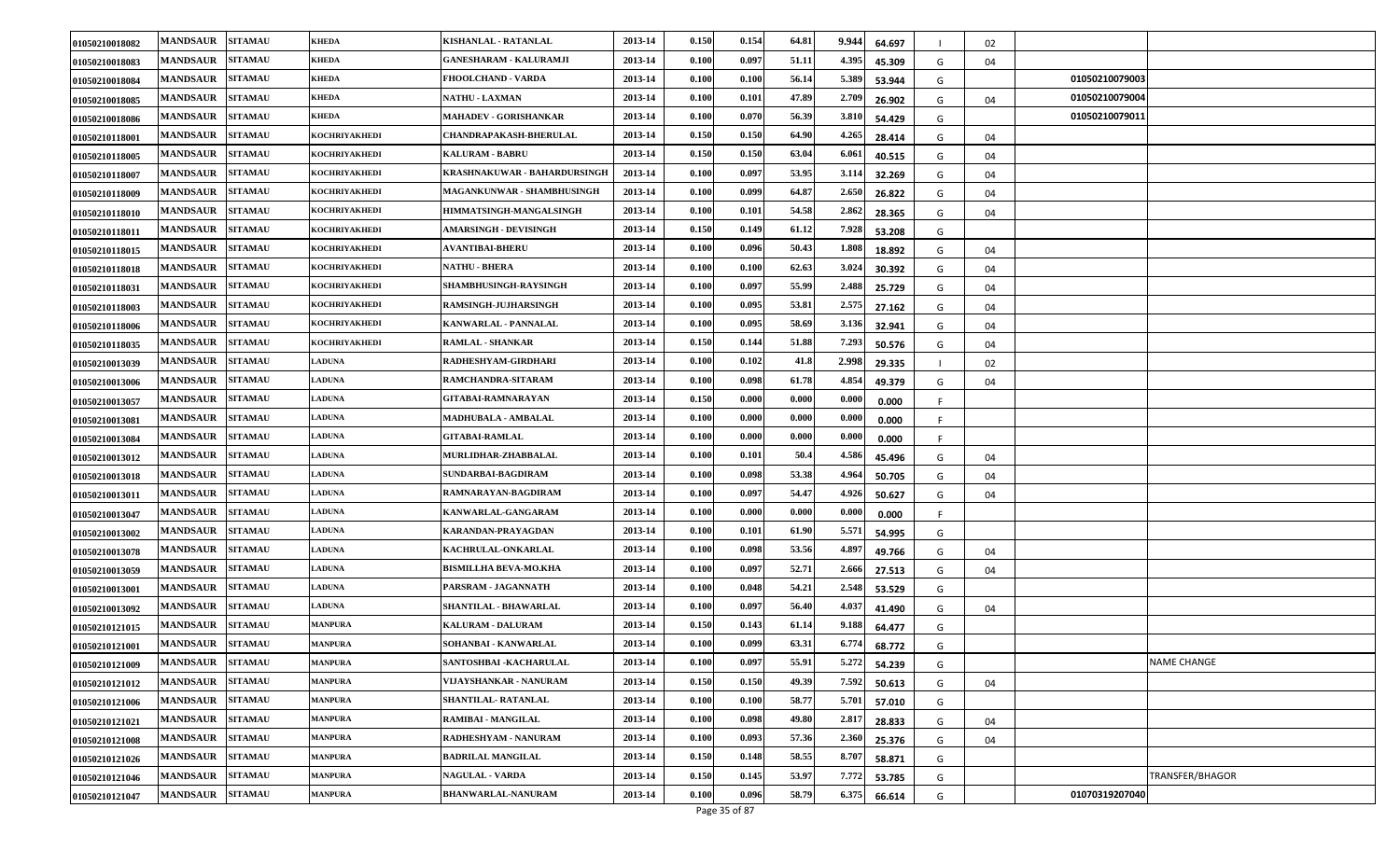| 01050210002008 | <b>MANDSAUR</b> | <b>SITAMAU</b> | <b>MUNDLA</b>   | SITABAI - GANGARAM             | 2013-14 | 0.100 | 0.105           | 46.31 | 4.519<br>43.120 | G | 04 |                     |
|----------------|-----------------|----------------|-----------------|--------------------------------|---------|-------|-----------------|-------|-----------------|---|----|---------------------|
| 01050210002025 | <b>MANDSAUR</b> | <b>SITAMAU</b> | <b>MUNDLA</b>   | RODIBAI - NANDRAM              | 2013-14 | 0.100 | 0.103           | 40.38 | 3.571<br>34.737 | G | 04 |                     |
| 01050210002027 | <b>MANDSAUR</b> | <b>SITAMAU</b> | <b>MUNDLA</b>   | RUKMADBAI-SHANKARLAL           | 2013-14 | 0.150 | 0.154           | 52.04 | 7.464<br>48.468 | G | 04 |                     |
| 01050210002038 | <b>MANDSAUR</b> | <b>SITAMAU</b> | <b>MUNDLA</b>   | <b>MANGILAL-NANDRAM</b>        | 2013-14 | 0.150 | 0.153           | 55.54 | 6.435<br>42.169 | G | 04 |                     |
| 01050210002001 | <b>MANDSAUR</b> | <b>SITAMAU</b> | <b>MUNDLA</b>   | <b>BHERULAL - DEVRAM</b>       | 2013-14 | 0.100 | 0.102           | 52.21 | 2.790<br>27.380 | G | 04 |                     |
| 01050210002004 | <b>MANDSAUR</b> | <b>SITAMAU</b> | <b>MUNDLA</b>   | <b>GANGABAI-UDAYLAL</b>        | 2013-14 | 0.100 | 0.102           | 43.29 | 4.032<br>39.529 | G | 04 |                     |
| 01050210002005 | <b>MANDSAUR</b> | <b>SITAMAU</b> | <b>MUNDLA</b>   | <b>BHERULAL-KRIPARAM</b>       | 2013-14 | 0.100 | 0.094           | 39.45 | 3.545<br>37.553 | G | 04 |                     |
| 01050210002006 | <b>MANDSAUR</b> | <b>SITAMAU</b> | <b>MUNDLA</b>   | HANSKUNWAR-RAMSINGH            | 2013-14 | 0.100 | 0.103           | 45.55 | 4.139<br>40.341 | G | 04 |                     |
| 01050210002010 | <b>MANDSAUR</b> | <b>SITAMAU</b> | <b>MUNDLA</b>   | <b>BASANTIBAI-RATAN KHATIK</b> | 2013-14 | 0.100 | 0.098           | 50.46 | 2.581<br>26.283 | G | 04 |                     |
| 01050210002018 | <b>MANDSAUR</b> | <b>SITAMAU</b> | <b>MUNDLA</b>   | <b>JANKIBAI - NANDRAM</b>      | 2013-14 | 0.100 | 0.103           | 45.41 | 3.399<br>32.904 |   | 02 |                     |
| 01050210002022 | <b>MANDSAUR</b> | <b>SITAMAU</b> | <b>MUNDLA</b>   | KANHEYALAL-ONKAR               | 2013-14 | 0.100 | 0.100           | 40.94 | 1.854<br>18.596 | G | 04 |                     |
| 01050210002039 | <b>MANDSAUR</b> | <b>SITAMAU</b> | <b>MUNDLA</b>   | <b>BALUDAS - RAMCHANDRADAS</b> | 2013-14 | 0.150 | 0.144           | 62.64 | 7.186<br>50.077 |   | 02 |                     |
| 01050210002032 | <b>MANDSAUR</b> | <b>SITAMAU</b> | <b>MUNDLA</b>   | BHERULAL-MOHANLAL              | 2013-14 | 0.150 | 0.149           | 52.74 | 7.934<br>53.213 |   | 02 |                     |
| 01050210002036 | <b>MANDSAUR</b> | <b>SITAMAU</b> | <b>MUNDLA</b>   | JAGANNATH-BHERULAL             | 2013-14 | 0.150 | 0.147           | 51.47 | 7.448<br>50.667 | G | 04 |                     |
| 01050210014003 | <b>MANDSAUR</b> | <b>SITAMAU</b> | <b>MUWALA</b>   | MANGLESHVAR-BHAGIRATH          | 2013-14 | 0.150 | 0.150           | 59.25 | 8.583<br>57.182 |   | 02 |                     |
| 01050210014009 | <b>MANDSAUR</b> | <b>SITAMAU</b> | <b>MUWALA</b>   | <b>LAXMINAYAN-BHERULAL</b>     | 2013-14 | 0.100 | 0.000           | 0.000 | 0.00<br>0.000   |   |    |                     |
| 01050210014013 | <b>MANDSAUR</b> | <b>SITAMAU</b> | <b>MUWALA</b>   | <b>ISHVARLAL-DEVCHNDRA</b>     | 2013-14 | 0.100 | 0.000           | 0.000 | 0.00<br>0.000   |   |    |                     |
| 01050210014017 | <b>MANDSAUR</b> | <b>SITAMAU</b> | <b>MUWALA</b>   | <b>MANGILAL-RAMLAL</b>         | 2013-14 | 0.100 | 0.102           | 56.37 | 2.078<br>20.393 | G | 04 |                     |
| 01050210014019 | <b>MANDSAUR</b> | <b>SITAMAU</b> | <b>MUWALA</b>   | KALABAI - RAJARAM              | 2013-14 | 0.100 | 0.000           | 0.000 | 0.000<br>0.000  |   |    |                     |
| 01050210014021 | <b>MANDSAUR</b> | <b>SITAMAU</b> | <b>MUWALA</b>   | NANDUBIA - SHOBHARAM           | 2013-14 | 0.100 | 0.099           | 48.41 | 4.544<br>45.714 | G | 04 | NAME CHANGE         |
| 01050210014027 | <b>MANDSAUR</b> | <b>SITAMAU</b> | <b>MUWALA</b>   | <b>SURAJBAI-SADASHIV</b>       | 2013-14 | 0.100 | 0.100           | 55.77 | 2.191<br>21.976 | G | 04 |                     |
| 01050210014047 | <b>MANDSAUR</b> | <b>SITAMAU</b> | <b>MUWALA</b>   | MOHANKUNWAR - RAMSINGH         | 2013-14 | 0.100 | 0.000           | 0.000 | 0.000<br>0.000  |   |    | TRANSFER/RAMGARH    |
| 01050210014044 | <b>MANDSAUR</b> | <b>SITAMAU</b> | <b>MUWALA</b>   | SITABAI-NANURAM                | 2013-14 | 0.100 | 0.092           | 45.27 | 1.992<br>21.629 | G | 04 |                     |
| 01050210014039 | <b>MANDSAUR</b> | <b>SITAMAU</b> | <b>MUWALA</b>   | <b>GAGTTUBAI - ONKARLAL</b>    | 2013-14 | 0.100 | 0.000           | 0.000 | 0.00<br>0.000   |   |    |                     |
| 01050210014011 | <b>MANDSAUR</b> | <b>SITAMAU</b> | <b>MUWALA</b>   | MANGILAL - JAGANNATH           | 2013-14 | 0.100 | 0.000           | 0.000 | 0.000<br>0.000  |   |    |                     |
| 01050210014048 | <b>MANDSAUR</b> | <b>SITAMAU</b> | <b>MUWALA</b>   | <b>DEVUBAI - RAMA</b>          | 2013-14 | 0.100 | 0.092           | 46.06 | 1.875<br>20.292 |   | 02 |                     |
| 01050210094029 | <b>MANDSAUR</b> | <b>SITAMAU</b> | NAKEDIYA        | DHULSINGH-GANGASINGH           | 2013-14 | 0.150 | 0.000           | 0.000 | 0.000<br>0.000  |   |    |                     |
| 01050210094005 | <b>MANDSAUR</b> | <b>SITAMAU</b> | NAKEDIYA        | <b>BHUWANI SINGH-LAL SINGH</b> | 2013-14 | 0.100 | 0.000           | 0.000 | 0.00<br>0.000   |   |    |                     |
| 01050210094016 | <b>MANDSAUR</b> | <b>SITAMAU</b> | NAKEDIYA        | RAGHUNATH SINGH-PYAR SINGH     | 2013-14 | 0.100 | 0.000           | 0.000 | 0.000<br>0.000  |   |    |                     |
| 01050210094019 | <b>MANDSAUR</b> | <b>SITAMAU</b> | <b>NAKEDIYA</b> | VAJE RAM-KISHAN LAL            | 2013-14 | 0.150 | 0.000           | 0.000 | 0.000<br>0.000  |   |    |                     |
| 01050210094022 | <b>MANDSAUR</b> | <b>SITAMAU</b> | NAKEDIYA        | RAM CHAND-BHERA NAI            | 2013-14 | 0.150 | 0.000           | 0.000 | 0.000<br>0.000  |   |    |                     |
| 01050210094023 | <b>MANDSAUR</b> | <b>SITAMAU</b> | NAKEDIYA        | MANGUSINGH - JUJHAR SINGH      | 2013-14 | 0.100 | 0.000           | 0.000 | 0.00<br>0.000   |   |    |                     |
| 01050210094031 | <b>MANDSAUR</b> | <b>SITAMAU</b> | NAKEDIYA        | PARWAT-KACHRU                  | 2013-14 | 0.150 | 0.143           | 44.12 | 2.893<br>20.302 | G | 04 |                     |
| 01050210094049 | <b>MANDSAUR</b> | <b>SITAMAU</b> | <b>NAKEDIYA</b> | PARVATIBAI-RUPA                | 2013-14 | 0.100 | 0.098           | 24.24 | 0.457<br>4.649  |   | 02 |                     |
| 01050210094081 | <b>MANDSAUR</b> | <b>SITAMAU</b> | <b>NAKEDIYA</b> | <b>MOHANSINGH - LALSINGH</b>   | 2013-14 | 0.100 | 0.101           | 48.57 | 0.888<br>8.827  |   | 02 |                     |
| 01050210094082 | <b>MANDSAUR</b> | <b>SITAMAU</b> | <b>NAKEDIYA</b> | PRATAP - RAMA                  | 2013-14 | 0.100 | 0.095           | 39.07 | 1.619<br>16.988 | G | 04 |                     |
| 01050210094083 | <b>MANDSAUR</b> | <b>SITAMAU</b> | <b>NAKEDIYA</b> | LAXMANSINGH- BHARATSINGH       | 2013-14 | 0.150 | 0.146           | 56.57 | 8.227<br>56.272 | G |    | TRANSFER/SARAGSEDRA |
| 01050210094078 | <b>MANDSAUR</b> | <b>SITAMAU</b> | <b>NAKEDIYA</b> | <b>PANNALAL - RAMA</b>         | 2013-14 | 0.150 | 0.144           | 51.63 | 7.302<br>50.568 |   | 02 |                     |
| 01050210094084 | <b>MANDSAUR</b> | <b>SITAMAU</b> | <b>NAKEDIYA</b> | MOHANBAI-JOGA                  | 2013-14 | 0.150 | 0.148           | 54.10 | 7.373<br>49.953 | G | 04 |                     |
| 01050210094087 | <b>MANDSAUR</b> | <b>SITAMAU</b> | <b>NAKEDIYA</b> | RAMA - HARIRAM                 | 2013-14 | 0.100 | 0.090           | 48.35 | 1.195<br>13.219 | G | 04 |                     |
| 01050210094088 | <b>MANDSAUR</b> | <b>SITAMAU</b> | <b>NAKEDIYA</b> | <b>NYALBAI - MOHANLAL</b>      | 2013-14 | 0.100 | 0.000<br>$\sim$ | 0.000 | 0.000<br>0.000  |   |    |                     |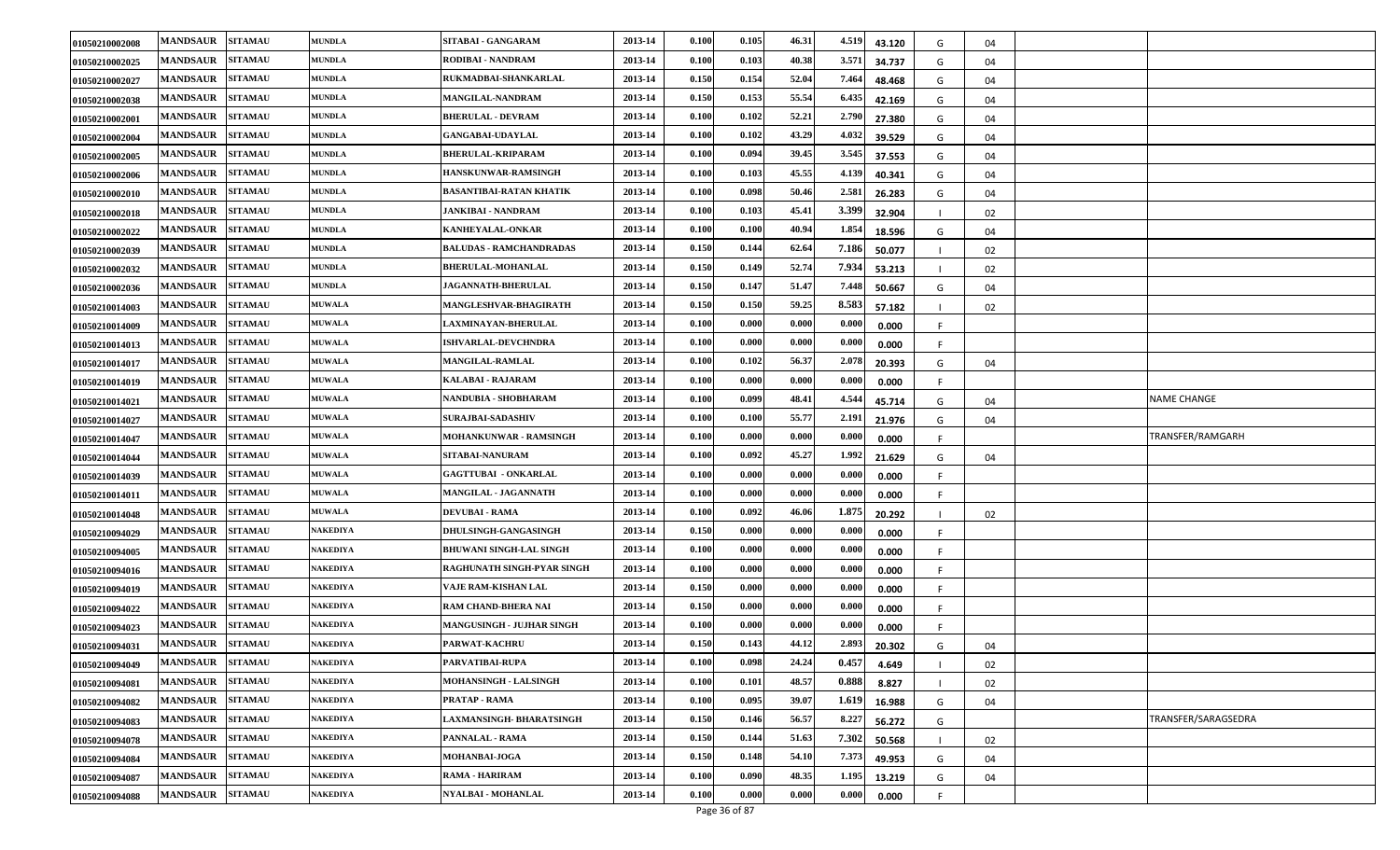| 01050210094089 | <b>MANDSAUR</b> | <b>SITAMAU</b> | NAKEDIYA       | RAMESHWARDAS - RAMCHANDRADAS   | 2013-14 | 0.100 | 0.097          | 61.61 | 5.897<br>60.857 | G  |    | TRANSFER/SARAGSEDRA |
|----------------|-----------------|----------------|----------------|--------------------------------|---------|-------|----------------|-------|-----------------|----|----|---------------------|
| 01050210023146 | <b>MANDSAUR</b> | <b>SITAMAU</b> | <b>NATARAM</b> | <b>BHERULAL - KANWARLAL</b>    | 2013-14 | 0.150 | 0.094          | 73.44 | 6.756<br>71.949 | G  |    |                     |
| 01050210023004 | <b>MANDSAUR</b> | <b>SITAMAU</b> | <b>NATARAM</b> | TAMIJANBAI-ABDUL               | 2013-14 | 0.150 | 0.000          | 0.000 | 0.000<br>0.000  |    |    |                     |
| 01050210023009 | <b>MANDSAUR</b> | <b>SITAMAU</b> | NATARAM        | <b>JHAMKUBAI - RAMNARAYAN</b>  | 2013-14 | 0.100 | 0.000          | 0.000 | 0.000<br>0.000  |    |    | NAME CHANGE         |
| 01050210023015 | <b>MANDSAUR</b> | <b>SITAMAU</b> | <b>NATARAM</b> | <b>HIRALAL - NATHU</b>         | 2013-14 | 0.150 | 0.000          | 0.000 | 0.00<br>0.000   |    |    |                     |
| 01050210023027 | <b>MANDSAUR</b> | <b>SITAMAU</b> | <b>NATARAM</b> | <b>BASANTILAL-BALARAM</b>      | 2013-14 | 0.100 | 0.099          | 54.59 | 1.755<br>17.817 | G  | 04 |                     |
| 01050210023047 | <b>MANDSAUR</b> | <b>SITAMAU</b> | <b>NATARAM</b> | <b>BHERULAL-KALU PATIDAR</b>   | 2013-14 | 0.150 | 0.147          | 62.58 | 9.208<br>62.639 | G  |    |                     |
| 01050210023052 | <b>MANDSAUR</b> | <b>SITAMAU</b> | NATARAM        | <b>BHAGUBAI - JARESINGH</b>    | 2013-14 | 0.150 | 0.000          | 0.000 | 0.000<br>0.000  |    |    |                     |
| 01050210023057 | <b>MANDSAUR</b> | <b>SITAMAU</b> | <b>NATARAM</b> | RADHESHYAM-JAYSINGH            | 2013-14 | 0.150 | 0.000          | 0.000 | 0.00<br>0.000   | -F |    |                     |
| 01050210023058 | <b>MANDSAUR</b> | <b>SITAMAU</b> | NATARAM        | NATHULAL-KACHRU JAT            | 2013-14 | 0.150 | 0.000          | 0.000 | 0.000<br>0.000  |    |    |                     |
| 01050210023059 | <b>MANDSAUR</b> | <b>SITAMAU</b> | <b>NATARAM</b> | RANGLAL-NATHULAL               | 2013-14 | 0.150 | 0.000          | 0.000 | 0.000<br>0.000  |    |    |                     |
| 01050210023064 | <b>MANDSAUR</b> | <b>SITAMAU</b> | NATARAM        | RANGLAL-MANGILAL               | 2013-14 | 0.150 | 0.144          | 56.24 | 7.689<br>53.248 | G  |    |                     |
| 01050210023067 | <b>MANDSAUR</b> | <b>SITAMAU</b> | <b>NATARAM</b> | HARISHCHNDRA-ONKARLAL          | 2013-14 | 0.100 | 0.098          | 48.34 | 4.323<br>44.202 | G  | 04 |                     |
| 01050210023072 | <b>MANDSAUR</b> | <b>SITAMAU</b> | <b>NATARAM</b> | <b>MANGILAL-BHANVARLAL</b>     | 2013-14 | 0.150 | 0.145          | 51.44 | 7.429<br>51.376 |    | 02 |                     |
| 01050210023075 | <b>MANDSAUR</b> | <b>SITAMAU</b> | <b>NATARAM</b> | <b>NARSINGH-PYARA</b>          | 2013-14 | 0.100 | 0.095          | 45.12 | 1.547<br>16.284 | G  | 04 |                     |
| 01050210023077 | <b>MANDSAUR</b> | <b>SITAMAU</b> | NATARAM        | RAMSUKHIBAI - KANHEYALAL       | 2013-14 | 0.150 | 0.000          | 0.00  | 0.00<br>0.000   |    |    |                     |
| 01050210023078 | <b>MANDSAUR</b> | <b>SITAMAU</b> | NATARAM        | <b>AMRATRAM-DOLATRAM</b>       | 2013-14 | 0.150 | 0.000          | 0.000 | 0.00<br>0.000   |    |    |                     |
| 01050210023086 | <b>MANDSAUR</b> | <b>SITAMAU</b> | <b>NATARAM</b> | RATANLAL-RANGLAL               | 2013-14 | 0.100 | 0.097          | 62.81 | 6.380<br>65.638 |    | 02 |                     |
| 01050210023094 | <b>MANDSAUR</b> | <b>SITAMAU</b> | NATARAM        | NANDANATHA-KALUNATH            | 2013-14 | 0.100 | 0.099          | 53.83 | 3.461<br>34.960 | G  | 04 |                     |
| 01050210023096 | <b>MANDSAUR</b> | <b>SITAMAU</b> | <b>NATARAM</b> | KASTURIBAI-CHUNNILAL           | 2013-14 | 0.100 | 0.094          | 48.80 | 3.827<br>40.887 | G  | 04 |                     |
| 01050210023102 | <b>MANDSAUR</b> | <b>SITAMAU</b> | <b>NATARAM</b> | RAMCHANDRA - RAMNARAYAN        | 2013-14 | 0.100 | 0.098          | 56.95 | 5.809<br>59.276 |    | 02 |                     |
| 01050210023104 | <b>MANDSAUR</b> | <b>SITAMAU</b> | <b>NATARAM</b> | <b>VIRAM-NARSINGH</b>          | 2013-14 | 0.100 | 0.095          | 58.25 | 5.584<br>58.779 | G  |    |                     |
| 01050210023113 | <b>MANDSAUR</b> | <b>SITAMAU</b> | NATARAM        | MOHANLAL - BHAWARLAL           | 2013-14 | 0.100 | 0.101          | 50.95 | 4.840<br>47.921 | G  | 04 |                     |
| 01050210023121 | <b>MANDSAUR</b> | <b>SITAMAU</b> | NATARAM        | <b>SHAKINA - HAMID HUSSAIN</b> | 2013-14 | 0.100 | 0.000          | 0.000 | 0.00<br>0.000   |    |    |                     |
| 01050210023137 | <b>MANDSAUR</b> | <b>SITAMAU</b> | <b>NATARAM</b> | <b>CHAMPALAL-RANGLAL</b>       | 2013-14 | 0.100 | 0.097          | 54.86 | 5.588<br>57.907 | G  |    |                     |
| 01050210023042 | <b>MANDSAUR</b> | <b>SITAMAU</b> | <b>NATARAM</b> | RAMGOPAL-DOLATRAM              | 2013-14 | 0.100 | 0.000          | 0.000 | 0.000<br>0.000  |    |    |                     |
| 01050210023153 | <b>MANDSAUR</b> | <b>SITAMAU</b> | <b>NATARAM</b> | <b>GOVINDRAM - TULSIRAM</b>    | 2013-14 | 0.150 | 0.142          | 45.53 | 3.47<br>24.441  | G  | 04 |                     |
| 01050210023041 | <b>MANDSAUR</b> | <b>SITAMAU</b> | <b>NATARAM</b> | SHOBHARAM-NATHU                | 2013-14 | 0.100 | 0.100          | 60.25 | 5.40<br>54.213  | G  |    |                     |
| 01050210023119 | <b>MANDSAUR</b> | <b>SITAMAU</b> | <b>NATARAM</b> | RAMBHAGAT - BAGADILAL DHANGAR  | 2013-14 | 0.150 | 0.146          | 38.27 | 1.159<br>7.938  | G  | 04 |                     |
| 01050210023036 | <b>MANDSAUR</b> | <b>SITAMAU</b> | <b>NATARAM</b> | <b>BHAGUBAI - PRAYAGRAJ</b>    | 2013-14 | 0.100 | 0.100          | 44.57 | 1.172<br>11.720 |    | 02 |                     |
| 01050210023068 | <b>MANDSAUR</b> | <b>SITAMAU</b> | NATARAM        | TULSIBAI - AMBALAL             | 2013-14 | 0.150 | 0.142          | 60.37 | 8.504<br>60.014 | G  |    |                     |
| 01050210016013 | <b>MANDSAUR</b> | <b>SITAMAU</b> | PATLASI BADI   | VISHNULAL - JAGANNATH          | 2013-14 | 0.100 | 0.096          | 55.04 | 2.320<br>24.066 | G  | 04 |                     |
| 01050210016003 | <b>MANDSAUR</b> | <b>SITAMAU</b> | PATLASI BADI   | <b>DHUL SINGH-JUJHAR SINGH</b> | 2013-14 | 0.150 | 0.000          | 0.000 | 0.000<br>0.000  |    |    |                     |
| 01050210016005 | <b>MANDSAUR</b> | <b>SITAMAU</b> | PATLASI BADI   | <b>GITABAI-BHAGWAN</b>         | 2013-14 | 0.100 | 0.000          | 0.000 | 0.000<br>0.000  |    |    |                     |
| 01050210016011 | <b>MANDSAUR</b> | <b>SITAMAU</b> | PATLASI BADI   | <b>MOHANLAL - NATHU</b>        | 2013-14 | 0.100 | 0.000          | 0.000 | 0.000<br>0.000  |    |    |                     |
| 01050210016012 | <b>MANDSAUR</b> | <b>SITAMAU</b> | PATLASI BADI   | DEVBAI-BAGDIRAM                | 2013-14 | 0.150 | 0.000          | 0.000 | 0.000<br>0.000  | F. |    |                     |
| 01050210016014 | <b>MANDSAUR</b> | <b>SITAMAU</b> | PATLASI BADI   | NANDIBAI-JUJHAR                | 2013-14 | 0.150 | 0.000          | 0.000 | 0.000<br>0.000  |    |    |                     |
| 01050210016017 | <b>MANDSAUR</b> | <b>SITAMAU</b> | PATLASI BADI   | <b>ONKAR-RAMCHANDRA</b>        | 2013-14 | 0.100 | 0.000          | 0.000 | 0.000<br>0.000  |    |    |                     |
| 01050210016023 | <b>MANDSAUR</b> | <b>SITAMAU</b> | PATLASI BADI   | <b>ISHVARSINGH-SHIVSINGH</b>   | 2013-14 | 0.100 | 0.000          | 0.000 | 0.000<br>0.000  |    |    |                     |
| 01050210016043 | <b>MANDSAUR</b> | <b>SITAMAU</b> | PATLASI BADI   | KALABAI - BHERULAL             | 2013-14 | 0.150 | 0.151          | 48.53 | 6.253<br>41.438 | G  | 04 |                     |
| 01050210016052 | <b>MANDSAUR</b> | <b>SITAMAU</b> | PATLASI BADI   | <b>JANKILAL - DHURA</b>        | 2013-14 | 0.150 | 0.000<br>27.07 | 0.000 | 0.000<br>0.000  |    |    |                     |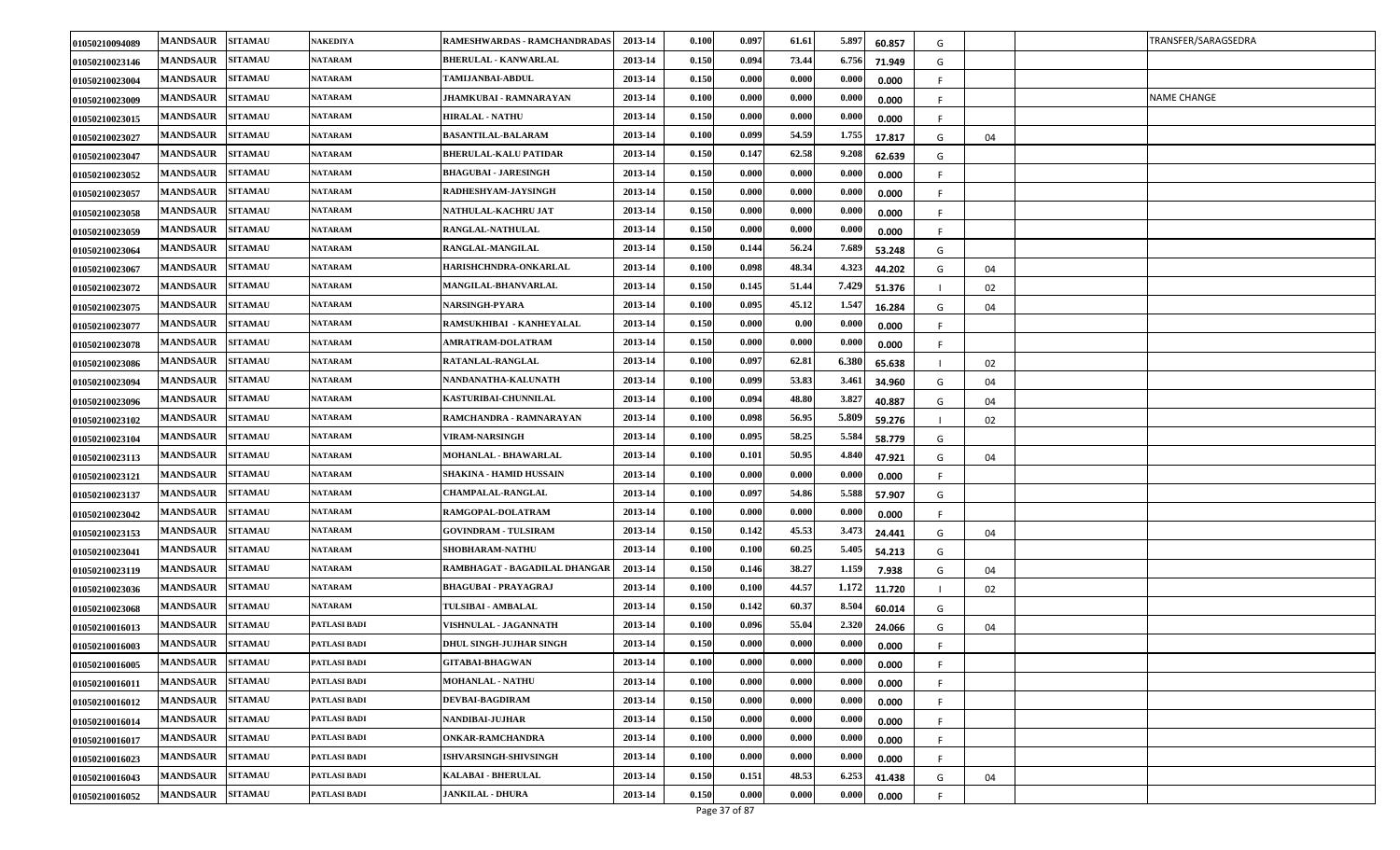| 01050210016064 | <b>MANDSAUR</b> | <b>SITAMAU</b> | PATLASI BADI    | <b>BAGDIRAM - GOVINDRAM</b>    | 2013-14 | 0.100 | 0.000           | 0.000 | 0.000 | 0.000  |    |    |                                     |
|----------------|-----------------|----------------|-----------------|--------------------------------|---------|-------|-----------------|-------|-------|--------|----|----|-------------------------------------|
| 01050210016065 | <b>MANDSAUR</b> | <b>SITAMAU</b> | PATLASI BADI    | SITARAM-SAVA                   | 2013-14 | 0.100 | 0.097           | 47.20 | 1.268 | 13.045 | G  | 04 |                                     |
| 01050210016002 | <b>MANDSAUR</b> | <b>SITAMAU</b> | PATLASI BADI    | MANGILAL - BAGDIRAM BADA MENAR | 2013-14 | 0.150 | 0.050           | 48.93 | 2.572 | 51.440 | G  |    |                                     |
| 01050210016030 | <b>MANDSAUR</b> | <b>SITAMAU</b> | PATLASI BADI    | MANGILAL - BAGDIRAM CHOTA GEHL | 2013-14 | 0.100 | 0.000           | 0.000 | 0.000 | 0.000  |    |    |                                     |
| 01050210016039 | <b>MANDSAUR</b> | <b>SITAMAU</b> | PATLASI BADI    | <b>MOHANLAL-NANURAM</b>        | 2013-14 | 0.150 | 0.000           | 0.000 | 0.00  | 0.000  |    |    |                                     |
| 01050210016053 | <b>MANDSAUR</b> | <b>SITAMAU</b> | PATLASI BADI    | PRAHLAD SINGH-BHANWAR SINGH    | 2013-14 | 0.100 | 0.000           | 0.000 | 0.00  | 0.000  |    |    |                                     |
| 01050210016028 | <b>MANDSAUR</b> | <b>SITAMAU</b> | PATLASI BADI    | <b>BADRILAL D.P. KALU</b>      | 2013-14 | 0.100 | 0.096           | 48.33 | 4.398 | 45.813 | G  | 04 |                                     |
| 01050210016067 | <b>MANDSAUR</b> | <b>SITAMAU</b> | PATLASI BADI    | <b>BHERA - DEVA</b>            | 2013-14 | 0.100 | 0.000           | 0.000 | 0.000 | 0.000  |    |    | 01050210091012 TRANSFER/ JHANGARIYA |
| 01050210115003 | <b>MANDSAUR</b> | <b>SITAMAU</b> | POTLIYA         | <b>FATEHSINGH - BHIMA</b>      | 2013-14 | 0.150 | 0.000           | 0.000 | 0.00  | 0.000  | -F |    |                                     |
| 01050210115004 | <b>MANDSAUR</b> | <b>SITAMAU</b> | <b>POTLIYA</b>  | KACHARUSINGH - DEVKARAN        | 2013-14 | 0.100 | 0.000           | 0.000 | 0.000 | 0.000  |    |    |                                     |
| 01050210115016 | <b>MANDSAUR</b> | <b>SITAMAU</b> | <b>POTLIYA</b>  | SHIVSINGH - KALUSINGH          | 2013-14 | 0.150 | 0.000           | 0.000 | 0.000 | 0.000  |    |    |                                     |
| 01050210115049 | <b>MANDSAUR</b> | <b>SITAMAU</b> | POTLIYA         | <b>BALU-BHERULAL</b>           | 2013-14 | 0.100 | 0.000           | 0.000 | 0.00  | 0.000  |    | 07 |                                     |
| 01050210115007 | <b>MANDSAUR</b> | <b>SITAMAU</b> | POTLIYA         | FATTIBAI - FATEHSINGH          | 2013-14 | 0.100 | 0.000           | 0.000 | 0.00  | 0.000  | F. |    |                                     |
| 01050210115056 | <b>MANDSAUR</b> | <b>SITAMAU</b> | <b>POTLIYA</b>  | <b>DHANNA - PARTHA</b>         | 2013-14 | 0.100 | 0.000           | 0.000 | 0.000 | 0.000  |    |    |                                     |
| 01050210003025 | <b>MANDSAUR</b> | <b>SITAMAU</b> | RAJNAGAR        | <b>MODIRN-KALUJI</b>           | 2013-14 | 0.100 | 0.098           | 62.22 | 5.662 | 57.776 | G  |    |                                     |
| 01050210003001 | <b>MANDSAUR</b> | <b>SITAMAU</b> | RAJNAGAR        | <b>BHERULAL-DEVJI</b>          | 2013-14 | 0.100 | 0.099           | 54.87 | 4.821 | 48.895 | G  | 04 |                                     |
| 01050210003003 | <b>MANDSAUR</b> | <b>SITAMAU</b> | RAJNAGAR        | <b>GANESHRAM-BHERA</b>         | 2013-14 | 0.150 | 0.096           | 62.12 | 5.795 | 60.428 |    | 02 |                                     |
| 01050210003004 | <b>MANDSAUR</b> | <b>SITAMAU</b> | <b>RAJNAGAR</b> | <b>AMBALAL-RAMCHNDRA</b>       | 2013-14 | 0.100 | 0.099           | 50.12 | 4.282 | 43.253 | G  | 04 |                                     |
| 01050210003005 | <b>MANDSAUR</b> | <b>SITAMAU</b> | RAJNAGAR        | <b>RAMESHVAR-HARIRAM</b>       | 2013-14 | 0.100 | 0.100           | 60.97 | 5.278 | 52.992 | G  |    |                                     |
| 01050210003006 | <b>MANDSAUR</b> | <b>SITAMAU</b> | RAJNAGAR        | <b>JADAVBAI-BHUVAN</b>         | 2013-14 | 0.150 | 0.148           | 56.10 | 2.380 | 16.059 | G  | 04 |                                     |
| 01050210003007 | <b>MANDSAUR</b> | <b>SITAMAU</b> | <b>RAJNAGAR</b> | KAILASHBAI-MOHANLAL            | 2013-14 | 0.100 | 0.050           | 57.62 | 2.914 | 57.817 | G  |    |                                     |
| 01050210003009 | <b>MANDSAUR</b> | <b>SITAMAU</b> | <b>RAJNAGAR</b> | MANGILAL-KEVALTELI             | 2013-14 | 0.100 | 0.000           | 0.000 | 0.000 | 0.000  |    |    |                                     |
| 01050210003010 | <b>MANDSAUR</b> | <b>SITAMAU</b> | RAJNAGAR        | <b>BAGDIBAI-RAMCHNDRA</b>      | 2013-14 | 0.100 | 0.099           | 61.77 | 5.065 | 51.162 | G  |    |                                     |
| 01050210003011 | <b>MANDSAUR</b> | <b>SITAMAU</b> | RAJNAGAR        | <b>BHANWARI BAI-GANPAT</b>     | 2013-14 | 0.100 | 0.000           | 0.000 | 0.00  | 0.000  |    |    |                                     |
| 01050210003016 | <b>MANDSAUR</b> | <b>SITAMAU</b> | RAJNAGAR        | <b>KACHRU-KHEMA</b>            | 2013-14 | 0.150 | 0.149           | 54.13 | 6.627 | 44.387 | G  | 04 |                                     |
| 01050210003019 | <b>MANDSAUR</b> | <b>SITAMAU</b> | <b>RAJNAGAR</b> | JAGANNATH-KEVALTELI            | 2013-14 | 0.100 | 0.000           | 0.000 | 0.000 | 0.000  |    |    |                                     |
| 01050210003021 | <b>MANDSAUR</b> | <b>SITAMAU</b> | RAJNAGAR        | <b>BHANVARLAL-KAGARGURJAR</b>  | 2013-14 | 0.100 | 0.102           | 57.77 | 5.265 | 51.416 | G  |    |                                     |
| 01050210003026 | <b>MANDSAUR</b> | <b>SITAMAU</b> | <b>RAJNAGAR</b> | RANGLAL-RAMESHVAR              | 2013-14 | 0.150 | 0.096           | 59.73 | 5.418 | 56.496 |    | 02 |                                     |
| 01050210003027 | <b>MANDSAUR</b> | <b>SITAMAU</b> | <b>RAJNAGAR</b> | PARASRAM-RATANLAL              | 2013-14 | 0.150 | 0.123           | 59.21 | 6.445 | 52.271 | G  |    |                                     |
| 01050210003031 | <b>MANDSAUR</b> | <b>SITAMAU</b> | <b>RAJNAGAR</b> | <b>KARULAL - MANGILAL</b>      | 2013-14 | 0.100 | 0.000           | 0.000 | 0.000 | 0.000  |    |    |                                     |
| 01050210003033 | <b>MANDSAUR</b> | <b>SITAMAU</b> | RAJNAGAR        | <b>KESHURAM-GULAB</b>          | 2013-14 | 0.150 | 0.000           | 0.000 | 0.000 | 0.000  |    |    |                                     |
| 01050210003034 | <b>MANDSAUR</b> | <b>SITAMAU</b> | RAJNAGAR        | DHAPUBAI-RATANLAL              | 2013-14 | 0.150 | 0.000           | 0.000 | 0.00  | 0.000  |    |    |                                     |
| 01050210003054 | <b>MANDSAUR</b> | <b>SITAMAU</b> | RAJNAGAR        | <b>NANURAM-BHERA</b>           | 2013-14 | 0.100 | 0.000           | 0.000 | 0.000 | 0.000  |    |    |                                     |
| 01050210003035 | <b>MANDSAUR</b> | <b>SITAMAU</b> | <b>RAJNAGAR</b> | <b>AVANTI BAI-MANGU</b>        | 2013-14 | 0.100 | 0.101           | 46.35 | 3.999 | 39.594 | G  | 04 |                                     |
| 01050210003050 | <b>MANDSAUR</b> | <b>SITAMAU</b> | <b>RAJNAGAR</b> | <b>GANGABAI - KALU</b>         | 2013-14 | 0.100 | 0.097           | 51.13 | 4.112 | 42.479 | G  | 04 |                                     |
| 01050210003042 | <b>MANDSAUR</b> | <b>SITAMAU</b> | <b>RAJNAGAR</b> | MANGILAL - RUGHNATH            | 2013-14 | 0.100 | 0.000           | 0.000 | 0.000 | 0.000  | -F |    |                                     |
| 01050210003047 | <b>MANDSAUR</b> | <b>SITAMAU</b> | <b>RAJNAGAR</b> | PANNALAL-KHIMA                 | 2013-14 | 0.100 | 0.000           | 0.000 | 0.000 | 0.000  |    |    |                                     |
| 01050210003056 | <b>MANDSAUR</b> | <b>SITAMAU</b> | <b>RAJNAGAR</b> | <b>RAMLAL - GULAB</b>          | 2013-14 | 0.100 | 0.100           | 56.90 | 4.755 | 47.550 |    | 02 |                                     |
| 01050210003030 | <b>MANDSAUR</b> | <b>SITAMAU</b> | <b>RAJNAGAR</b> | PRABHULAL-DHURA                | 2013-14 | 0.150 | 0.075           | 64.71 | 4.428 | 59.040 | G  |    |                                     |
| 01050210003055 | <b>MANDSAUR</b> | <b>SITAMAU</b> | <b>RAJNAGAR</b> | <b>BHAVARIBAI-BHUWAN</b>       | 2013-14 | 0.150 | 0.085           | 58.63 | 4.079 | 47.988 | G  | 04 |                                     |
| 01050210003015 | <b>MANDSAUR</b> | <b>SITAMAU</b> | <b>RAJNAGAR</b> | MOHANLAL-BHERABALAI            | 2013-14 | 0.100 | 0.000<br>$\sim$ | 0.000 | 0.000 | 0.000  |    |    |                                     |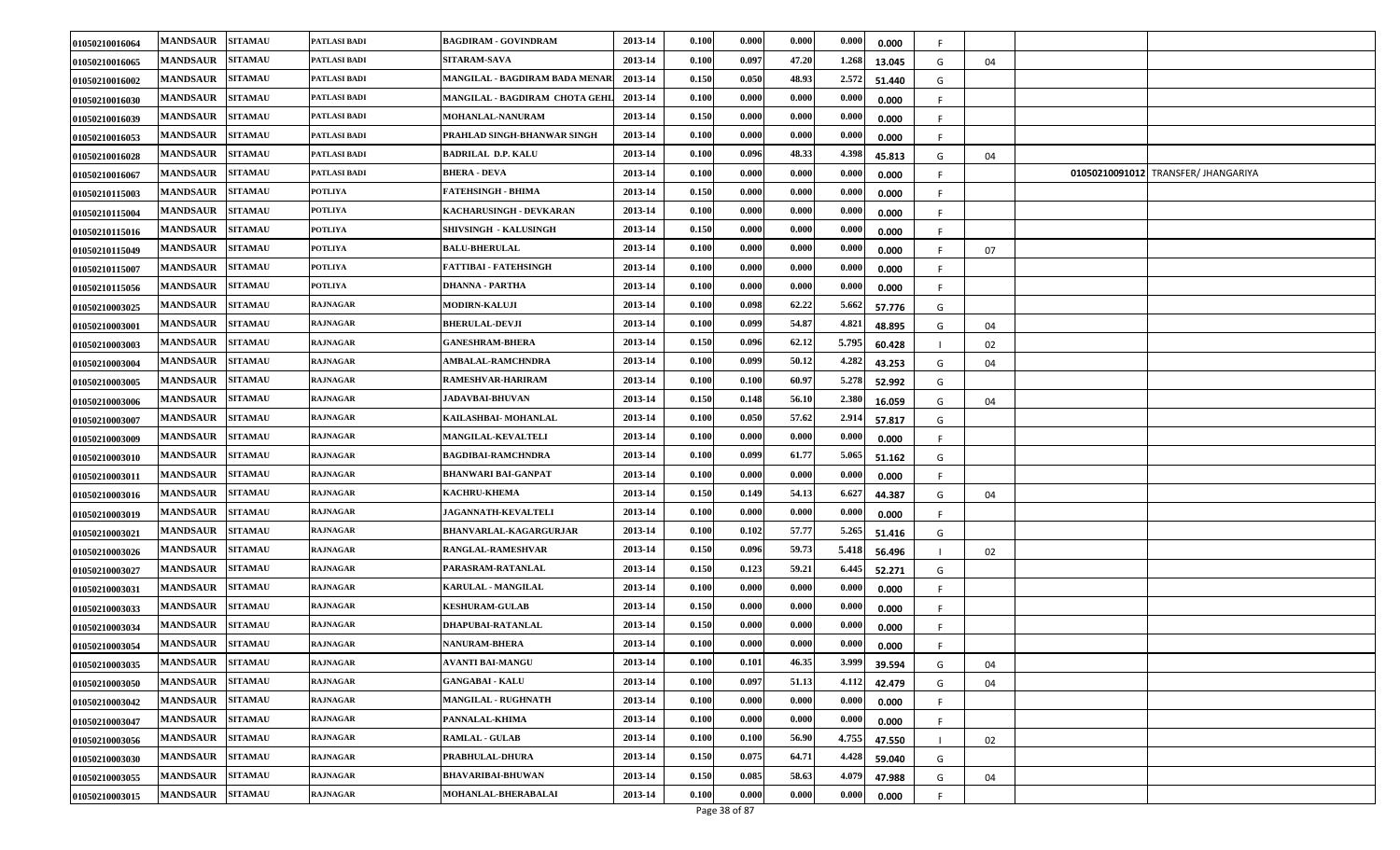| 01050210003020 | <b>MANDSAUR</b> | <b>SITAMAU</b> | <b>RAJNAGAR</b> | PREMCHNDRA-KEVALTELI          | 2013-14 | 0.100 | 0.104           | 50.77 | 4.352 | 41.766 | G  | 04 |                |                    |
|----------------|-----------------|----------------|-----------------|-------------------------------|---------|-------|-----------------|-------|-------|--------|----|----|----------------|--------------------|
| 01050210003060 | <b>MANDSAUR</b> | <b>SITAMAU</b> | RAJNAGAR        | <b>BHERULAL - BADRI</b>       | 2013-14 | 0.100 | 0.000           | 0.000 | 0.000 | 0.000  |    |    |                |                    |
| 01050210028001 | <b>MANDSAUR</b> | <b>SITAMAU</b> | <b>RAWTA</b>    | PARWATIBAI - GANGARAM         | 2013-14 | 0.100 | 0.104           | 54.13 | 3.031 | 29.144 |    | 02 |                | <b>NAME CHANGE</b> |
| 01050210028002 | <b>MANDSAUR</b> | <b>SITAMAU</b> | <b>RAWTA</b>    | <b>SUKHDEV-GANPATLAL</b>      | 2013-14 | 0.150 | 0.147           | 61.16 | 8.178 | 55.519 | G  |    |                |                    |
| 01050210028007 | <b>MANDSAUR</b> | <b>SITAMAU</b> | <b>RAWTA</b>    | KACHARULAL - RATANLAL         | 2013-14 | 0.150 | 0.146           | 60.59 | 8.49  | 58.357 | G  |    |                |                    |
| 01050210028011 | <b>MANDSAUR</b> | <b>SITAMAU</b> | <b>RAWTA</b>    | KANHEYALAL-NANURAM            | 2013-14 | 0.150 | 0.150           | 56.26 | 8.680 | 57.867 | G  |    |                |                    |
| 01050210028012 | <b>MANDSAUR</b> | <b>SITAMAU</b> | <b>RAWTA</b>    | <b>SURAJBAI-MOTI</b>          | 2013-14 | 0.150 | 0.153           | 52.49 | 7.978 | 52.178 | G  |    |                |                    |
| 01050210028013 | <b>MANDSAUR</b> | <b>SITAMAU</b> | <b>RAWTA</b>    | RAMNARAYAN-BHANWARLAL         | 2013-14 | 0.150 | 0.151           | 56.94 | 8.582 | 56.910 | G  |    |                | TRANSFER/RAWTI     |
| 01050210028018 | <b>MANDSAUR</b> | <b>SITAMAU</b> | <b>RAWTA</b>    | MOHANLAL-GANPATLAL            | 2013-14 | 0.100 | 0.098           | 52.17 | 4.98  | 51.138 | G  |    |                |                    |
| 01050210028022 | <b>MANDSAUR</b> | <b>SITAMAU</b> | <b>RAWTA</b>    | <b>MENABAI-HARIRAM</b>        | 2013-14 | 0.100 | 0.099           | 45.77 | 2.524 | 25.572 |    | 02 |                |                    |
| 01050210028035 | <b>MANDSAUR</b> | <b>SITAMAU</b> | <b>RAWTA</b>    | <b>KASTURIBAI-VARDA</b>       | 2013-14 | 0.150 | 0.146           | 58.05 | 8.185 | 55.908 | G  |    |                |                    |
| 01050210028036 | <b>MANDSAUR</b> | <b>SITAMAU</b> | RAWTA           | PRABHULAL-BHERA               | 2013-14 | 0.150 | 0.144           | 57.70 | 8.251 | 57.219 | G  |    |                |                    |
| 01050210028040 | <b>MANDSAUR</b> | <b>SITAMAU</b> | <b>RAWTA</b>    | KANHEYALAL-GANPATLAL          | 2013-14 | 0.100 | 0.096           | 57.02 | 5.474 | 57.021 | G  |    |                |                    |
| 01050210028041 | <b>MANDSAUR</b> | <b>SITAMAU</b> | <b>RAWTA</b>    | ANOKHILAL-RATANLAL            | 2013-14 | 0.150 | 0.142           | 55.7  | 7.901 | 55.719 | G  |    |                |                    |
| 01050210028045 | <b>MANDSAUR</b> | <b>SITAMAU</b> | <b>RAWTA</b>    | DEVI LAL-BHANWAR LAL          | 2013-14 | 0.150 | 0.000           | 0.000 | 0.000 | 0.000  |    |    |                | TRANSFER/RAWTI     |
| 01050210028048 | <b>MANDSAUR</b> | <b>SITAMAU</b> | <b>RAWTA</b>    | KELASHBAI - RADHESHYAM        | 2013-14 | 0.150 | 0.146           | 58.06 | 8.30. | 56.753 | G  |    |                |                    |
| 01050210028025 | <b>MANDSAUR</b> | <b>SITAMAU</b> | <b>RAWTA</b>    | <b>BADRILAL - NANDLAL</b>     | 2013-14 | 0.150 | 0.146           | 56.92 | 8.08  | 55.553 | G  |    |                |                    |
| 01050210028049 | <b>MANDSAUR</b> | <b>SITAMAU</b> | <b>RAWTA</b>    | <b>GOVINDRAM - BHAWARLAL</b>  | 2013-14 | 0.150 | 0.153           | 66.37 | 3.71' | 24.310 |    | 02 | 01050210024072 |                    |
| 01050210024008 | <b>MANDSAUR</b> | <b>SITAMAU</b> | <b>RAWTI</b>    | KACHARU - BHERA PATIDAR       | 2013-14 | 0.150 | 0.099           | 59.93 | 6.09  | 61.576 | G  |    |                |                    |
| 01050210024001 | <b>MANDSAUR</b> | <b>SITAMAU</b> | <b>RAWTI</b>    | <b>BHUWAN-PRABULAL</b>        | 2013-14 | 0.150 | 0.146           | 61.00 | 8.79  | 60.433 | G  |    |                |                    |
| 01050210024002 | <b>MANDSAUR</b> | <b>SITAMAU</b> | <b>RAWTI</b>    | <b>DHAPUBAI - PHOOLCHAND</b>  | 2013-14 | 0.150 | 0.145           | 61.46 | 8.499 | 58.614 | G  |    |                |                    |
| 01050210024003 | <b>MANDSAUR</b> | <b>SITAMAU</b> | <b>RAWTI</b>    | KANWARLAL-VARDICHANDRA        | 2013-14 | 0.150 | 0.149           | 63.56 | 8.608 | 57.927 | G  |    |                |                    |
| 01050210024005 | <b>MANDSAUR</b> | <b>SITAMAU</b> | <b>RAWTI</b>    | RAMPRATAP-TULSIRAM            | 2013-14 | 0.150 | 0.150           | 60.96 | 8.621 | 57.627 | G  |    |                |                    |
| 01050210024007 | <b>MANDSAUR</b> | <b>SITAMAU</b> | <b>RAWTI</b>    | <b>KISHAN-BALU</b>            | 2013-14 | 0.150 | 0.150           | 60.31 | 9.159 | 61.223 | G  |    |                |                    |
| 01050210024010 | <b>MANDSAUR</b> | <b>SITAMAU</b> | <b>RAWTI</b>    | <b>BULAKIBAI - NANALAL</b>    | 2013-14 | 0.100 | 0.097           | 53.56 | 5.677 | 58.405 | G  |    |                | <b>NAME CHANGE</b> |
| 01050210024011 | <b>MANDSAUR</b> | <b>SITAMAU</b> | <b>RAWTI</b>    | <b>GOVARDHAN-LALJI</b>        | 2013-14 | 0.150 | 0.138           | 58.14 | 8.156 | 58.973 | G  |    |                |                    |
| 01050210024013 | <b>MANDSAUR</b> | <b>SITAMAU</b> | <b>RAWTI</b>    | <b>BADRILAL-NANDA</b>         | 2013-14 | 0.150 | 0.145           | 59.69 | 8.178 | 56.478 | G  |    |                |                    |
| 01050210024015 | <b>MANDSAUR</b> | <b>SITAMAU</b> | <b>RAWTI</b>    | <b>GANESHRAM-JAGNNATH</b>     | 2013-14 | 0.150 | 0.000           | 0.000 | 0.00  | 0.000  | F. |    |                |                    |
| 01050210024016 | <b>MANDSAUR</b> | <b>SITAMAU</b> | <b>RAWTI</b>    | RADHABAI - PHOOLCHAND         | 2013-14 | 0.150 | 0.145           | 53.21 | 7.655 | 52.866 | G  |    |                |                    |
| 01050210024031 | <b>MANDSAUR</b> | <b>SITAMAU</b> | <b>RAWTI</b>    | <b>BAGDIRAM-CHATARBHUJ</b>    | 2013-14 | 0.100 | 0.104           | 65.83 | 6.103 | 58.796 | G  |    |                |                    |
| 01050210024018 | <b>MANDSAUR</b> | <b>SITAMAU</b> | <b>RAWTI</b>    | RAMCHANDRA - PHOOLCHAND       | 2013-14 | 0.150 | 0.148           | 60.52 | 8.922 | 60.121 |    | 02 |                |                    |
| 01050210024022 | <b>MANDSAUR</b> | <b>SITAMAU</b> | <b>RAWTI</b>    | <b>JASHODABAI - BHAWARLAL</b> | 2013-14 | 0.150 | 0.151           | 62.12 | 9.22  | 61.222 | G  |    |                |                    |
| 01050210024025 | <b>MANDSAUR</b> | <b>SITAMAU</b> | <b>RAWTI</b>    | NANDLAL-DEVILAL D/P GANGABAI  | 2013-14 | 0.150 | 0.148           | 51.50 | 7.924 | 53.541 | G  |    |                |                    |
| 01050210024035 | <b>MANDSAUR</b> | <b>SITAMAU</b> | <b>RAWTI</b>    | RAMNARAYAN-VARDICHAND         | 2013-14 | 0.150 | 0.147           | 63.75 | 9.107 | 62.164 | G  |    |                |                    |
| 01050210024038 | <b>MANDSAUR</b> | <b>SITAMAU</b> | RAWTI           | RATANBAI - MANGILAL           | 2013-14 | 0.100 | 0.099           | 61.86 | 5.771 | 58.175 | G  |    |                |                    |
| 01050210024042 | <b>MANDSAUR</b> | <b>SITAMAU</b> | <b>RAWTI</b>    | JAGDISHCHANDRA-CHANTARBHUJ    | 2013-14 | 0.150 | 0.143           | 56.45 | 8.072 | 56.329 | G  |    |                |                    |
| 01050210024045 | <b>MANDSAUR</b> | <b>SITAMAU</b> | <b>RAWTI</b>    | <b>VINOD-KARULAL</b>          | 2013-14 | 0.150 | 0.149           | 55.69 | 7.948 | 53.522 | G  |    |                |                    |
| 01050210024049 | <b>MANDSAUR</b> | <b>SITAMAU</b> | <b>RAWTI</b>    | <b>BHAGUBAI-UDA</b>           | 2013-14 | 0.150 | 0.133           | 61.37 | 7.741 | 58.028 | G  |    |                |                    |
| 01050210024050 | <b>MANDSAUR</b> | <b>SITAMAU</b> | <b>RAWTI</b>    | <b>BHANVARLAL-GANESHRAM</b>   | 2013-14 | 0.100 | 0.000           | 0.000 | 0.000 | 0.000  |    |    |                |                    |
| 01050210024051 | <b>MANDSAUR</b> | <b>SITAMAU</b> | <b>RAWTI</b>    | <b>GITABAI-NANDA</b>          | 2013-14 | 0.100 | 0.101           | 48.61 | 4.625 | 45.929 | G  | 04 |                |                    |
| 01050210024052 | <b>MANDSAUR</b> | <b>SITAMAU</b> | <b>RAWTI</b>    | <b>RAMESHVAR-BHERULAL</b>     | 2013-14 | 0.150 | 0.000<br>$\sim$ | 0.000 | 0.000 | 0.000  |    |    |                |                    |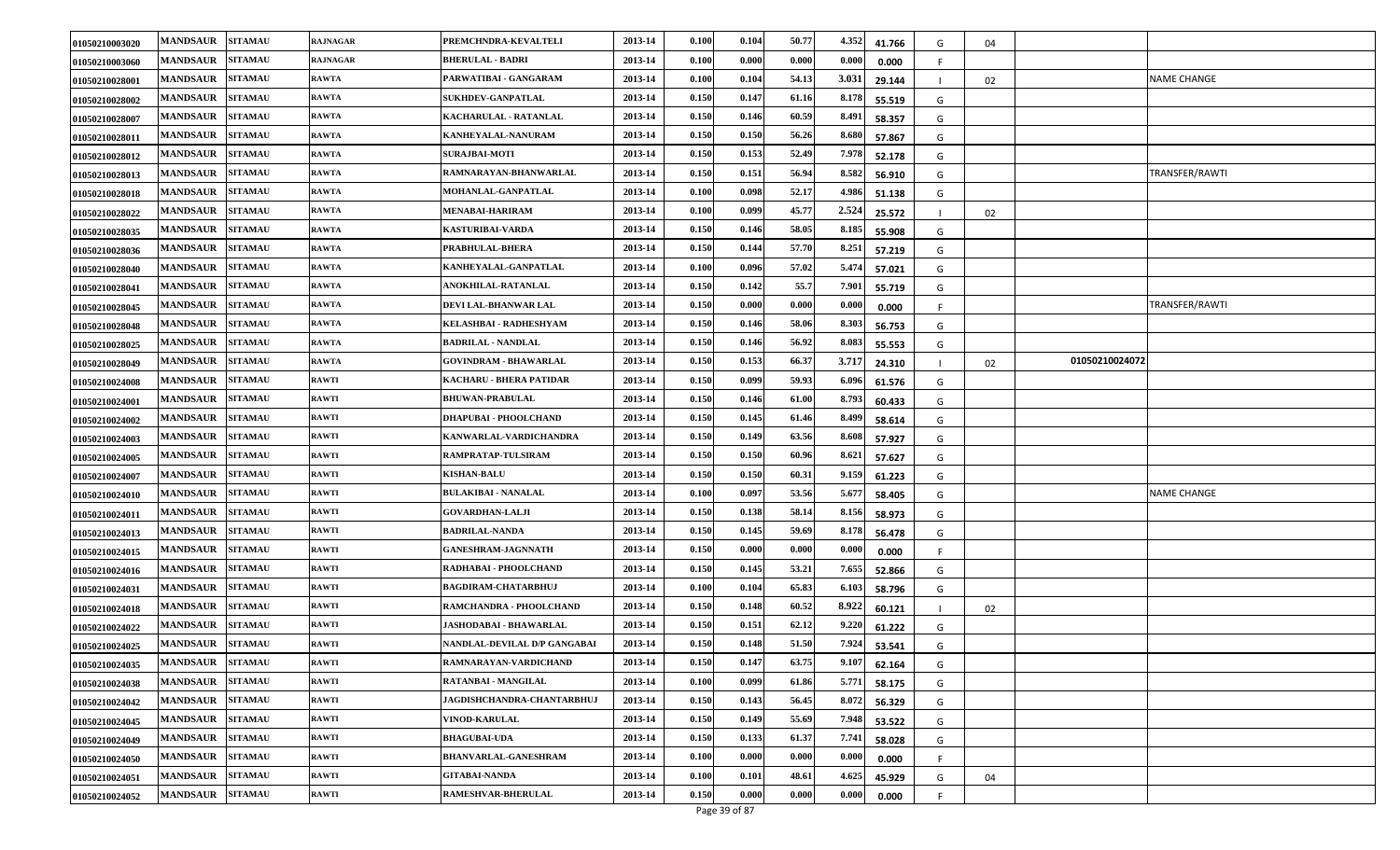| 01050210024054 | <b>MANDSAUR</b> | <b>SITAMAU</b> | <b>RAWTI</b> | <b>GOKULCHNNDRA-DEVICHNDRA</b> | 2013-14 | 0.150 | 0.148 | 50.30 | 7.495<br>50.505 | G | 04 |                    |
|----------------|-----------------|----------------|--------------|--------------------------------|---------|-------|-------|-------|-----------------|---|----|--------------------|
| 01050210024057 | <b>MANDSAUR</b> | <b>SITAMAU</b> | <b>RAWTI</b> | RAMPRASADIBAI-KANWARLAL        | 2013-14 | 0.150 | 0.150 | 63.28 | 9.555<br>63.700 | G |    |                    |
| 01050210024060 | <b>MANDSAUR</b> | <b>SITAMAU</b> | <b>RAWTI</b> | RADHESHYAM-HIRALAL             | 2013-14 | 0.150 | 0.152 | 54.14 | 8.299<br>54.707 | G |    |                    |
| 01050210024061 | <b>MANDSAUR</b> | <b>SITAMAU</b> | <b>RAWTI</b> | <b>MANNALAL - PHOOLCHAND</b>   | 2013-14 | 0.150 | 0.150 | 55.62 | 8.136<br>54.240 | G |    |                    |
| 01050210024063 | <b>MANDSAUR</b> | <b>SITAMAU</b> | <b>RAWTI</b> | <b>BHANWRIBAI-PARASRAM</b>     | 2013-14 | 0.150 | 0.143 | 59.44 | 8.729<br>60.872 | G |    |                    |
| 01050210024066 | <b>MANDSAUR</b> | <b>SITAMAU</b> | <b>RAWTI</b> | KANHEYALAL-ONKARLAL            | 2013-14 | 0.150 | 0.000 | 0.000 | 0.000<br>0.000  |   |    |                    |
| 01050210024069 | <b>MANDSAUR</b> | <b>SITAMAU</b> | <b>RAWTI</b> | <b>BOTHLAL - ONKARLAL</b>      | 2013-14 | 0.150 | 0.090 | 50.09 | 4.072<br>45.244 | G | 04 |                    |
| 01050210024070 | <b>MANDSAUR</b> | <b>SITAMAU</b> | RAWTI        | KARISHNAKANTA - SHANKARLAL     | 2013-14 | 0.150 | 0.147 | 55.78 | 8.534<br>58.134 | G |    |                    |
| 01050210024077 | <b>MANDSAUR</b> | <b>SITAMAU</b> | <b>RAWTI</b> | <b>BHERULAL - DEV JI</b>       | 2013-14 | 0.150 | 0.145 | 61.90 | 7.87<br>54.127  | G |    |                    |
| 01050210024079 | <b>MANDSAUR</b> | <b>SITAMAU</b> | <b>RAWTI</b> | <b>GOPAL - BAGDIRAM</b>        | 2013-14 | 0.150 | 0.148 | 39.33 | 4.838<br>32.689 | G | 04 |                    |
| 01050210024085 | <b>MANDSAUR</b> | <b>SITAMAU</b> | <b>RAWTI</b> | KACHARULAL - RAMESHWAR         | 2013-14 | 0.150 | 0.143 | 60.21 | 8.816<br>61.607 |   | 02 |                    |
| 01050210024088 | <b>MANDSAUR</b> | <b>SITAMAU</b> | <b>RAWTI</b> | <b>RAJARAM - BHERULAL</b>      | 2013-14 | 0.150 | 0.057 | 57.91 | 3.260<br>57.496 | G |    |                    |
| 01050210024028 | <b>MANDSAUR</b> | <b>SITAMAU</b> | <b>RAWTI</b> | RUKAMANIBAI - UDAYRAM          | 2013-14 | 0.100 | 0.098 | 55.84 | 5.560<br>56.619 | G |    | <b>NAME CHANGE</b> |
| 01050210024029 | <b>MANDSAUR</b> | <b>SITAMAU</b> | <b>RAWTI</b> | <b>BAGDIRAM-DEVICHAND</b>      | 2013-14 | 0.150 | 0.084 | 60.11 | 4.972<br>59.474 | G |    |                    |
| 01050210024059 | <b>MANDSAUR</b> | <b>SITAMAU</b> | <b>RAWTI</b> | MUNNIBAI-JAGDISH               | 2013-14 | 0.100 | 0.097 | 55.77 | 4.852<br>50.280 | G | 04 |                    |
| 01050210024058 | <b>MANDSAUR</b> | <b>SITAMAU</b> | <b>RAWTI</b> | <b>MOTILAL-LALJI</b>           | 2013-14 | 0.100 | 0.101 | 59.72 | 6.330<br>62.735 | G |    |                    |
| 01050210024090 | <b>MANDSAUR</b> | <b>SITAMAU</b> | <b>RAWTI</b> | <b>CHANDABAI-RATANLAL</b>      | 2013-14 | 0.150 | 0.144 | 56.99 | 4.584<br>31.789 | G | 04 |                    |
| 01050210024091 | <b>MANDSAUR</b> | <b>SITAMAU</b> | <b>RAWTI</b> | <b>BADRILAL-RAMLAL</b>         | 2013-14 | 0.100 | 0.099 | 57.10 | 5.734<br>58.154 | G |    |                    |
| 01050210024047 | <b>MANDSAUR</b> | <b>SITAMAU</b> | <b>RAWTI</b> | SHANKARLAL-HARIRAM             | 2013-14 | 0.150 | 0.139 | 48.25 | 3.915<br>28.267 | G | 04 |                    |
| 01050210024027 | <b>MANDSAUR</b> | <b>SITAMAU</b> | <b>RAWTI</b> | <b>SARJUBAI-RAMGOPAL</b>       | 2013-14 | 0.150 | 0.148 | 53.77 | 7.451<br>50.447 | G | 04 |                    |
| 01050210024075 | <b>MANDSAUR</b> | <b>SITAMAU</b> | <b>RAWTI</b> | <b>BABULAL - MOHANLAL</b>      | 2013-14 | 0.100 | 0.104 | 58.01 | 4.268<br>40.920 | G | 04 |                    |
| 01050210024014 | <b>MANDSAUR</b> | <b>SITAMAU</b> | <b>RAWTI</b> | <b>KALU-TULSIRAM</b>           | 2013-14 | 0.150 | 0.148 | 58.14 | 8.430<br>56.806 | G |    |                    |
| 01050210024026 | <b>MANDSAUR</b> | <b>SITAMAU</b> | <b>RAWTI</b> | <b>BHUVAN-DHURA</b>            | 2013-14 | 0.150 | 0.000 | 0.000 | 0.000<br>0.000  |   |    |                    |
| 01050210024036 | <b>MANDSAUR</b> | <b>SITAMAU</b> | <b>RAWTI</b> | PRABHULAL-GHASIRAM             | 2013-14 | 0.150 | 0.145 | 55.82 | 7.719<br>53.345 | G |    |                    |
| 01050210024084 | <b>MANDSAUR</b> | <b>SITAMAU</b> | <b>RAWTI</b> | <b>BHAGUBAI - BALMUKAND</b>    | 2013-14 | 0.150 | 0.000 | 0.000 | 0.000<br>0.000  |   |    |                    |
| 01050210024092 | <b>MANDSAUR</b> | <b>SITAMAU</b> | <b>RAWTI</b> | PURUSHOTTAM - POONAMCHAND      | 2013-14 | 0.150 | 0.148 | 55.58 | 7.948<br>53.558 | G |    |                    |
| 01050210024093 | <b>MANDSAUR</b> | <b>SITAMAU</b> | <b>RAWTI</b> | <b>BHANWARLAL - JAGANNATH</b>  | 2013-14 | 0.150 | 0.151 | 56.41 | 8.325<br>55.316 | G |    |                    |
| 01050210024095 | <b>MANDSAUR</b> | <b>SITAMAU</b> | <b>RAWTI</b> | <b>BHANWARLAL - MANILAL</b>    | 2013-14 | 0.150 | 0.147 | 53.42 | 7.723<br>52.430 |   | 02 |                    |
| 01050210024096 | <b>MANDSAUR</b> | <b>SITAMAU</b> | <b>RAWTI</b> | <b>RODIBAI - MURLIDAS</b>      | 2013-14 | 0.150 | 0.145 | 57.32 | 8.254<br>56.846 | G |    | <b>NAME CHANGE</b> |
| 01050210024097 | <b>MANDSAUR</b> | <b>SITAMAU</b> | <b>RAWTI</b> | LAXMINARAYAN-TORIRAM           | 2013-14 | 0.150 | 0.101 | 55.92 | 5.368<br>52.991 | G |    |                    |
| 01050210024056 | <b>MANDSAUR</b> | <b>SITAMAU</b> | RAWTI        | <b>MANNALAL-TULSIRAM</b>       | 2013-14 | 0.150 | 0.147 | 60.11 | 8.621<br>58.646 |   | 02 |                    |
| 01050210024055 | <b>MANDSAUR</b> | <b>SITAMAU</b> | <b>RAWTI</b> | RAMPRATP-LALJI                 | 2013-14 | 0.150 | 0.156 | 56.24 | 9.01<br>57.893  | G |    |                    |
| 01050210024074 | <b>MANDSAUR</b> | <b>SITAMAU</b> | RAWTI        | LAXMINARAYAN -HIRALAL          | 2013-14 | 0.150 | 0.000 | 0.000 | 0.000<br>0.000  |   |    |                    |
| 01050210024100 | <b>MANDSAUR</b> | <b>SITAMAU</b> | <b>RAWTI</b> | PURUSHOTTAM - KESHURAM         | 2013-14 | 0.150 | 0.144 | 52.63 | 7.925<br>54.882 | G |    |                    |
| 01050210024102 | <b>MANDSAUR</b> | <b>SITAMAU</b> | <b>RAWTI</b> | <b>BAGADIRAM - BHANWARLAL</b>  | 2013-14 | 0.150 | 0.152 | 58.00 | 8.559<br>56.421 | G |    |                    |
| 01050210024103 | <b>MANDSAUR</b> | <b>SITAMAU</b> | <b>RAWTI</b> | RADHESHYAM - SUKHDEV           | 2013-14 | 0.150 | 0.147 | 65.82 | 9.685<br>66.019 | G |    |                    |
| 01050210024104 | <b>MANDSAUR</b> | <b>SITAMAU</b> | <b>RAWTI</b> | <b>BHERU - GANGARAM</b>        | 2013-14 | 0.150 | 0.148 | 56.03 | 8.204<br>55.395 | G |    |                    |
| 01050210024105 | <b>MANDSAUR</b> | <b>SITAMAU</b> | <b>RAWTI</b> | RAMKISHAN - BHAWARLAL          | 2013-14 | 0.100 | 0.095 | 54.15 | 5.082<br>53.495 | G |    |                    |
| 01050210105010 | <b>MANDSAUR</b> | <b>SITAMAU</b> | <b>SAGOR</b> | KARUSINGH- BHANWARLAL          | 2013-14 | 0.100 | 0.091 | 54.33 | 1.521<br>16.751 | G | 04 |                    |
| 01050210105055 | <b>MANDSAUR</b> | <b>SITAMAU</b> | <b>SAGOR</b> | <b>JUJHAR - PYARA</b>          | 2013-14 | 0.150 | 0.000 | 0.000 | 0.000<br>0.000  |   |    |                    |
| 01050210105059 | <b>MANDSAUR</b> | <b>SITAMAU</b> | <b>SAGOR</b> | <b>BALURAM- SUKHRAM</b>        | 2013-14 | 0.100 | 0.096 | 49.44 | 5.269<br>54.714 | G |    |                    |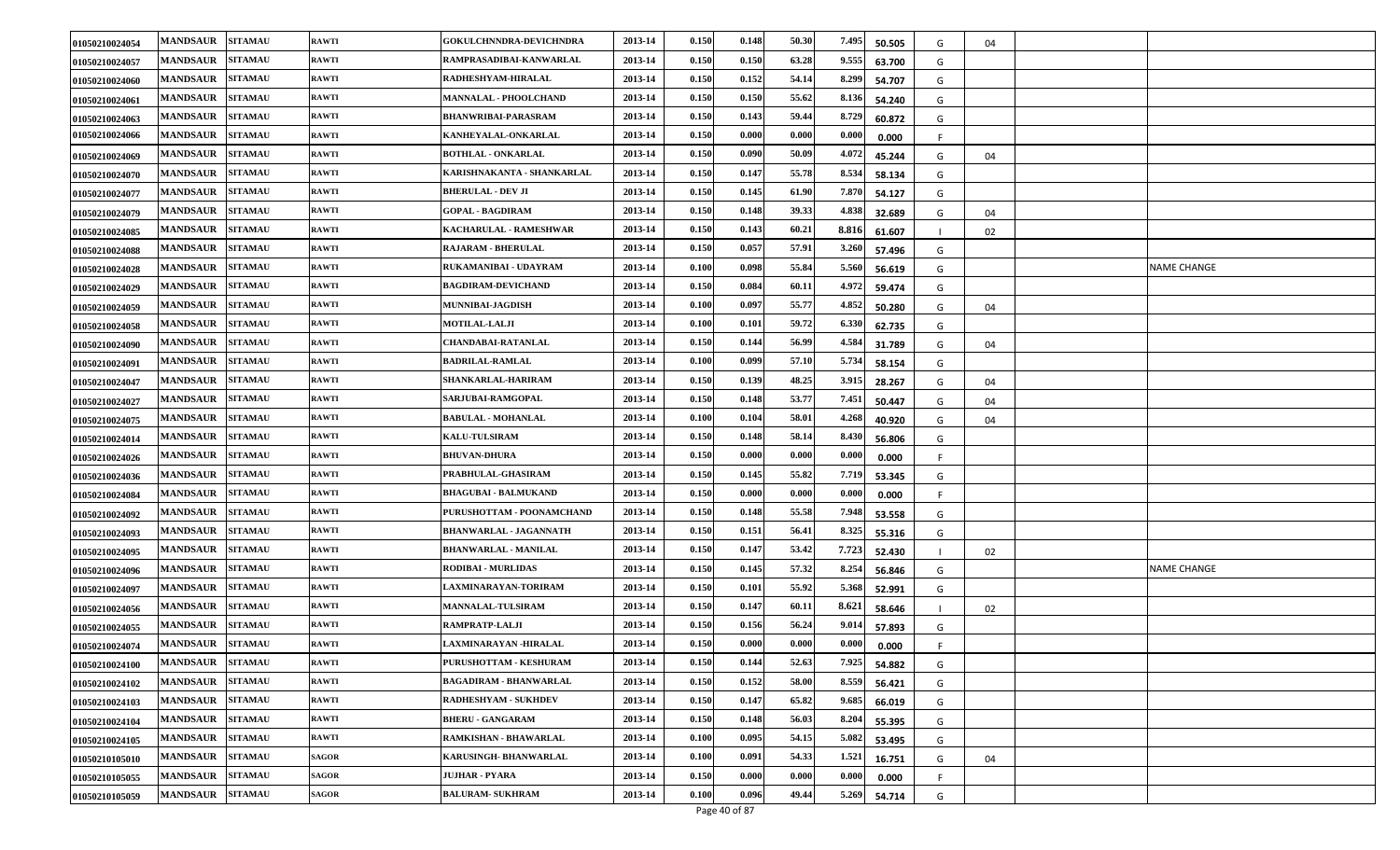| 01050210105052 | <b>MANDSAUR</b> | <b>SITAMAU</b> | <b>SAGOR</b>    | <b>MOHAN - PYARA</b>                   | 2013-14 | 0.100 | 0.000                   | 0.000 | 0.000<br>0.000  |    |    |                                        |
|----------------|-----------------|----------------|-----------------|----------------------------------------|---------|-------|-------------------------|-------|-----------------|----|----|----------------------------------------|
| 01050210105002 | <b>MANDSAUR</b> | <b>SITAMAU</b> | <b>SAGOR</b>    | <b>RAMESHWAR - RATAN</b>               | 2013-14 | 0.100 | 0.092                   | 59.08 | 2.701<br>29.232 | G  | 04 |                                        |
| 01050210105014 | <b>MANDSAUR</b> | <b>SITAMAU</b> | <b>SAGOR</b>    | JETRAM- PYARA DANGI                    | 2013-14 | 0.100 | 0.096                   | 62.93 | 2.679<br>27.994 | G  | 04 |                                        |
| 01050210105001 | <b>MANDSAUR</b> | <b>SITAMAU</b> | <b>SAGOR</b>    | SATYANARAYAN - SHANKARLAL D.P. B       | 2013-14 | 0.150 | 0.136                   | 63.93 | 8.722<br>63.944 | G  |    |                                        |
| 01050210032002 | <b>MANDSAUR</b> | <b>SITAMAU</b> | <b>SAKTALI</b>  | PHOOLCHAND - BRAJLAL                   | 2013-14 | 0.150 | 0.151                   | 57.81 | 8.449<br>55.880 | G  |    |                                        |
| 01050210032004 | <b>MANDSAUR</b> | <b>SITAMAU</b> | <b>SAKTALI</b>  | PRATHVIRAJ-BHUWAN                      | 2013-14 | 0.150 | 0.141                   | 63.09 | 9.238<br>65.518 | G  |    |                                        |
| 01050210032009 | <b>MANDSAUR</b> | <b>SITAMAU</b> | <b>SAKTALI</b>  | RAMCHANDRA-CHATARBHUJ                  | 2013-14 | 0.100 | 0.101                   | 58.73 | 5.881<br>58.343 | G  |    |                                        |
| 01050210032019 | <b>MANDSAUR</b> | <b>SITAMAU</b> | <b>SAKTALI</b>  | DEVICHANDRA-JAGANNATH                  | 2013-14 | 0.100 | 0.101                   | 63.62 | 6.562<br>64.714 |    | 02 |                                        |
| 01050210032022 | <b>MANDSAUR</b> | <b>SITAMAU</b> | <b>SAKTALI</b>  | KAMLABAI-SUKKHA                        | 2013-14 | 0.150 | 0.000                   | 0.000 | 0.00<br>0.000   | F  |    |                                        |
| 01050210032030 | <b>MANDSAUR</b> | <b>SITAMAU</b> | <b>SAKTALI</b>  | SHANKARLAL-CHANTARBHUJ                 | 2013-14 | 0.150 | 0.150                   | 60.78 | 9.516<br>63.440 |    | 02 |                                        |
| 01050210032038 | <b>MANDSAUR</b> | <b>SITAMAU</b> | <b>SAKTALI</b>  | SHANTIBAI-PRABHULAL                    | 2013-14 | 0.150 | 0.147                   | 57.23 | 8.388<br>56.984 | G  |    |                                        |
| 01050210032006 | <b>MANDSAUR</b> | <b>SITAMAU</b> | <b>SAKTALI</b>  | <b>BADRILAL-RAMESHVAR</b>              | 2013-14 | 0.150 | 0.148                   | 59.75 | 8.997<br>60.791 |    | 02 |                                        |
| 01050210032011 | <b>MANDSAUR</b> | <b>SITAMAU</b> | <b>SAKTALI</b>  | DASHRATH - NANALAL                     | 2013-14 | 0.150 | 0.149                   | 58.61 | 8.348<br>56.064 |    | 02 |                                        |
| 01050210032064 | <b>MANDSAUR</b> | <b>SITAMAU</b> | <b>SAKTALI</b>  | <b>AMBALAL-SHANKARLAL</b>              | 2013-14 | 0.150 | 0.148                   | 59.93 | 8.296<br>55.941 | G  |    |                                        |
| 01050210032032 | <b>MANDSAUR</b> | <b>SITAMAU</b> | <b>SAKTALI</b>  | <b>MANGILAL-RATANLAL</b>               | 2013-14 | 0.150 | 0.150                   | 55.54 | 8.593<br>57.249 | G  |    |                                        |
| 01050210032053 | <b>MANDSAUR</b> | <b>SITAMAU</b> | <b>SAKTALI</b>  | <b>LEELABAI-GOPILAL</b>                | 2013-14 | 0.100 | 0.097                   | 59.37 | 5.962<br>61.211 | G  |    |                                        |
| 01050210032051 | <b>MANDSAUR</b> | <b>SITAMAU</b> | <b>SAKTALI</b>  | SHANKARPRATAPSINGH-VAKHTAVAR!          | 2013-14 | 0.150 | 0.147                   | 60.09 | 9.59<br>65.153  | G  |    |                                        |
| 01050210032016 | <b>MANDSAUR</b> | <b>SITAMAU</b> | <b>SAKTALI</b>  | NATHULAL-RATANLAL                      | 2013-14 | 0.150 | 0.150                   | 57.53 | 8.728<br>58.225 | G  |    |                                        |
| 01050210032047 | <b>MANDSAUR</b> | <b>SITAMAU</b> | <b>SAKTALI</b>  | <b>JANIBAI-BHERULAL</b>                | 2013-14 | 0.150 | 0.146                   | 58.97 | 9.241<br>63.381 |    | 02 |                                        |
| 01050210032026 | <b>MANDSAUR</b> | <b>SITAMAU</b> | <b>SAKTALI</b>  | <b>SHANKARSINGH D/P - GULAB KUNWAR</b> | 2013-14 | 0.150 | 0.142                   | 48.91 | 6.70<br>47.357  | G  | 04 |                                        |
| 01050210032070 | <b>MANDSAUR</b> | <b>SITAMAU</b> | <b>SAKTALI</b>  | <b>SURAJMAL - DEVICHAND</b>            | 2013-14 | 0.150 | 0.147                   | 54.11 | 8.202<br>55.720 | G  |    |                                        |
| 01050210032071 | <b>MANDSAUR</b> | <b>SITAMAU</b> | <b>SAKTALI</b>  | <b>SONIBAI - NANDLAL</b>               | 2013-14 | 0.150 | 0.150                   | 55.53 | 8.41'<br>56.113 | G  |    |                                        |
| 01050210032037 | <b>MANDSAUR</b> | <b>SITAMAU</b> | <b>SAKTALI</b>  | SUKHDEV D.P. KACHRU S/O MANGILAI       | 2013-14 | 0.150 | 0.152                   | 56.44 | 8.668<br>57.026 | G  |    |                                        |
| 01050210032045 | <b>MANDSAUR</b> | <b>SITAMAU</b> | <b>SAKTALI</b>  | MANGILAL - CHATARBHUJ                  | 2013-14 | 0.100 | 0.100                   | 52.87 | 5.302<br>53.020 | G  |    |                                        |
| 01050210032007 | <b>MANDSAUR</b> | <b>SITAMAU</b> | <b>SAKTALI</b>  | KAMLABAI SHAMBHUGIR                    | 2013-14 | 0.100 | 0.100                   | 56.17 | 5.424<br>54.240 | G  |    | NAME CHANGE                            |
| 01050210032072 | <b>MANDSAUR</b> | <b>SITAMAU</b> | <b>SAKTALI</b>  | <b>RAMESHWAR - BHERULAL</b>            | 2013-14 | 0.150 | 0.147                   | 61.63 | 9.245<br>63.063 | G  |    | 01030207156003 TRANSFER/LASUDI / MDS 1 |
| 01050210092012 | <b>MANDSAUR</b> | <b>SITAMAU</b> | <b>SHERGARH</b> | <b>RAM NIWAS-NATHU</b>                 | 2013-14 | 0.150 | 0.149                   | 52.53 | 7.594<br>51.138 | G  |    |                                        |
| 01050210092003 | <b>MANDSAUR</b> | <b>SITAMAU</b> | <b>SHERGARH</b> | <b>BALU - BAGDIRAM</b>                 | 2013-14 | 0.150 | 0.000                   | 0.000 | 0.00<br>0.000   |    |    |                                        |
| 01050210092006 | <b>MANDSAUR</b> | <b>SITAMAU</b> | <b>SHERGARH</b> | <b>RAMA-CHUNNIYA</b>                   | 2013-14 | 0.100 | 0.000                   | 0.000 | 0.000<br>0.000  |    |    |                                        |
| 01050210092010 | <b>MANDSAUR</b> | <b>SITAMAU</b> | <b>SHERGARH</b> | KACHRU LAL-NARAYAN                     | 2013-14 | 0.150 | 0.146                   | 55.13 | 8.002<br>54.997 | G  |    |                                        |
| 01050210092011 | <b>MANDSAUR</b> | <b>SITAMAU</b> | <b>SHERGARH</b> | RAM LAL-HEM RAJ                        | 2013-14 | 0.150 | 0.075                   | 59.52 | 4.541<br>60.547 | G  |    |                                        |
| 01050210092013 | <b>MANDSAUR</b> | <b>SITAMAU</b> | <b>SHERGARH</b> | KAARULAL-NATHULAL                      | 2013-14 | 0.150 | 0.000                   | 0.000 | 0.00<br>0.000   |    |    |                                        |
| 01050210092025 | <b>MANDSAUR</b> | <b>SITAMAU</b> | <b>SHERGARH</b> | <b>GEETABAI - JAGANNATH</b>            | 2013-14 | 0.150 | 0.142                   | 53.89 | 7.344<br>51.864 |    | 02 |                                        |
| 01050210092032 | <b>MANDSAUR</b> | <b>SITAMAU</b> | <b>SHERGARH</b> | NATHIBAI-DHURAJI                       | 2013-14 | 0.100 | 0.000                   | 0.000 | 0.000<br>0.000  |    |    |                                        |
| 01050210092039 | <b>MANDSAUR</b> | <b>SITAMAU</b> | <b>SHERGARH</b> | ONKARLAL - NARAYAN                     | 2013-14 | 0.150 | 0.000                   | 0.000 | 0.000<br>0.000  |    |    |                                        |
| 01050210092049 | <b>MANDSAUR</b> | <b>SITAMAU</b> | <b>SHERGARH</b> | PARMANAND - JAGANNATH                  | 2013-14 | 0.100 | 0.000                   | 0.000 | 0.000<br>0.000  | F. |    |                                        |
| 01050210092054 | <b>MANDSAUR</b> | <b>SITAMAU</b> | <b>SHERGARH</b> | VARDICHANDRA - NATHUJI                 | 2013-14 | 0.150 | 0.149                   | 55.86 | 8.140<br>54.558 | G  |    |                                        |
| 01050210092034 | <b>MANDSAUR</b> | <b>SITAMAU</b> | <b>SHERGARH</b> | <b>DEVI LAL-UDA</b>                    | 2013-14 | 0.100 | 0.100                   | 48.27 | 4.544<br>45.349 | G  | 04 |                                        |
| 01050210092026 | <b>MANDSAUR</b> | <b>SITAMAU</b> | SHERGARH        | SARDARBAI - BALUSINGH                  | 2013-14 | 0.150 | 0.140                   | 41.68 | 5.889<br>42.155 | G  | 04 |                                        |
| 01050210092059 | <b>MANDSAUR</b> | <b>SITAMAU</b> | <b>SHERGARH</b> | <b>SITABAI - VERDA</b>                 | 2013-14 | 0.100 | 0.093                   | 38.34 | 3.631<br>39.169 | G  | 04 | <b>NAME CHANGE</b>                     |
| 01050210092055 | <b>MANDSAUR</b> | <b>SITAMAU</b> | <b>SHERGARH</b> | ISHWARSINGH - DHULSINGH                | 2013-14 | 0.100 | 0.000<br>0 <sub>0</sub> | 0.000 | 0.000<br>0.000  |    |    | <b>NAME CHANGE</b>                     |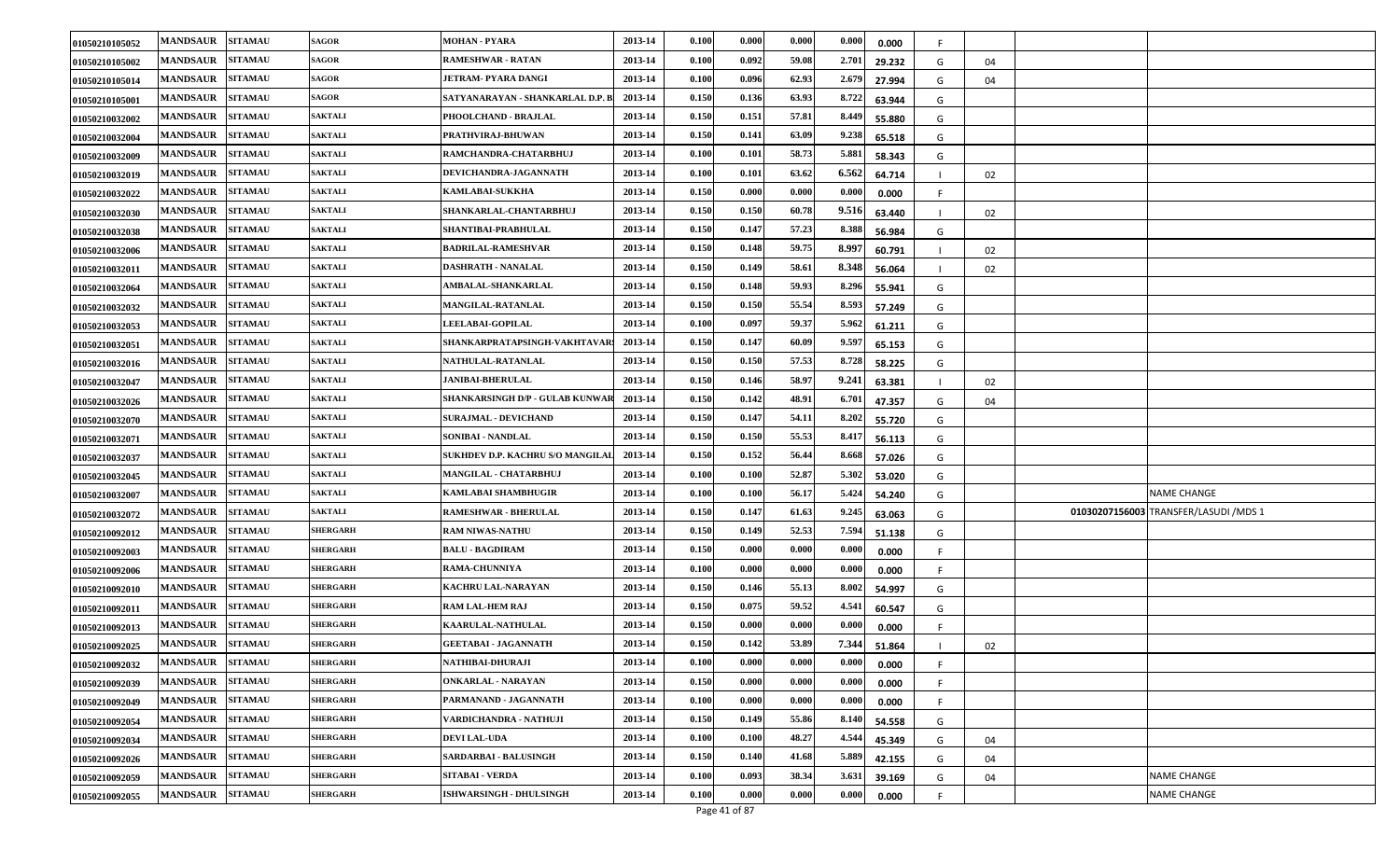| 01050210092066 | <b>MANDSAUR</b> | <b>SITAMAU</b> | <b>SHERGARH</b> | SAMPATBAI - KISHAN               | 2013-14 | 0.150 | 0.140           | 44.99 | 6.356<br>45.335  | G | 04 |                                    |
|----------------|-----------------|----------------|-----------------|----------------------------------|---------|-------|-----------------|-------|------------------|---|----|------------------------------------|
| 01050210092065 | <b>MANDSAUR</b> | <b>SITAMAU</b> | <b>SHERGARH</b> | <b>BAGDIRAM - NATHU</b>          | 2013-14 | 0.100 | 0.093           | 53.46 | 4.659<br>50.043  | G | 04 |                                    |
| 01050210092052 | <b>MANDSAUR</b> | <b>SITAMAU</b> | <b>SHERGARH</b> | <b>BABUKHA - EMANBAKSHA</b>      | 2013-14 | 0.100 | 0.098           | 46.44 | 2.004<br>20.470  | G | 04 |                                    |
| 01050210092038 | <b>MANDSAUR</b> | <b>SITAMAU</b> | <b>SHERGARH</b> | <b>BHARAT LAL-RAM LAL</b>        | 2013-14 | 0.150 | 0.151           | 64    | 10.130<br>67.264 |   | 02 |                                    |
| 01050210001001 | <b>MANDSAUR</b> | <b>SITAMAU</b> | <b>SHIVGARH</b> | RADHESHYAM-BHAGVAN               | 2013-14 | 0.150 | 0.000           | 0.000 | 0.00<br>0.000    |   |    |                                    |
| 01050210001002 | <b>MANDSAUR</b> | <b>SITAMAU</b> | <b>SHIVGARH</b> | KANWARLAL-BHAGWANJI              | 2013-14 | 0.150 | 0.000           | 0.000 | 0.000<br>0.000   |   |    |                                    |
| 01050210001006 | <b>MANDSAUR</b> | <b>SITAMAU</b> | <b>SHIVGARH</b> | <b>KESHURAM-GHAMER</b>           | 2013-14 | 0.100 | 0.000           | 0.000 | 0.000<br>0.000   |   |    |                                    |
| 01050210001007 | <b>MANDSAUR</b> | <b>SITAMAU</b> | <b>SHIVGARH</b> | <b>BASANTILAL-DEVJI</b>          | 2013-14 | 0.100 | 0.000           | 0.000 | 0.000<br>0.000   |   |    |                                    |
| 01050210001010 | <b>MANDSAUR</b> | <b>SITAMAU</b> | <b>SHIVGARH</b> | MANGILAL-BHERULAL                | 2013-14 | 0.150 | 0.148           | 59.79 | 7.68<br>52.080   | G |    |                                    |
| 01050210001011 | <b>MANDSAUR</b> | <b>SITAMAU</b> | <b>SHIVGARH</b> | KASHIBAI-BANSINATH               | 2013-14 | 0.100 | 0.000           | 0.000 | 0.000<br>0.000   |   |    |                                    |
| 01050210001012 | <b>MANDSAUR</b> | <b>SITAMAU</b> | <b>SHIVGARH</b> | <b>RAMIBAI-SOMNATH</b>           | 2013-14 | 0.100 | 0.000           | 0.000 | 0.000<br>0.000   |   |    |                                    |
| 01050210001013 | <b>MANDSAUR</b> | <b>SITAMAU</b> | <b>SHIVGARH</b> | <b>MANGILAL-RAMLAL</b>           | 2013-14 | 0.150 | 0.146           | 53.29 | 6.220<br>42.661  | G | 04 |                                    |
| 01050210001015 | <b>MANDSAUR</b> | <b>SITAMAU</b> | <b>SHIVGARH</b> | SAJJANBAI-RAMNARAYAN             | 2013-14 | 0.150 | 0.150           | 57.72 | 7.586<br>50.472  | G | 04 |                                    |
| 01050210001016 | <b>MANDSAUR</b> | <b>SITAMAU</b> | <b>SHIVGARH</b> | <b>BHERULAL-RATANLAL</b>         | 2013-14 | 0.150 | 0.000           | 0.000 | 0.000<br>0.000   |   |    |                                    |
| 01050210001017 | <b>MANDSAUR</b> | <b>SITAMAU</b> | <b>SHIVGARH</b> | <b>BANSHILAL-DEVILAL</b>         | 2013-14 | 0.150 | 0.147           | 56.06 | 5.950<br>40.476  | G | 04 |                                    |
| 01050210001023 | <b>MANDSAUR</b> | <b>SITAMAU</b> | <b>SHIVGARH</b> | <b>KACHRULAL-DEVILAL</b>         | 2013-14 | 0.150 | 0.148           | 67.51 | 8.892<br>60.122  | G |    |                                    |
| 01050210001026 | <b>MANDSAUR</b> | <b>SITAMAU</b> | <b>SHIVGARH</b> | <b>BASANTIBAI-PUNA</b>           | 2013-14 | 0.150 | 0.000           | 0.000 | 0.00<br>0.000    |   |    |                                    |
| 01050210001029 | <b>MANDSAUR</b> | <b>SITAMAU</b> | <b>SHIVGARH</b> | LAXMINARAYAN D/P BHULIBAI D/O UD | 2013-14 | 0.150 | 0.000           | 0.000 | 0.000<br>0.000   |   |    |                                    |
| 01050210001034 | <b>MANDSAUR</b> | <b>SITAMAU</b> | <b>SHIVGARH</b> | RAMCHANDRA - PANNAJI             | 2013-14 | 0.150 | 0.148           | 45.00 | 3.934<br>26.671  | G | 04 |                                    |
| 01050210001036 | <b>MANDSAUR</b> | <b>SITAMAU</b> | <b>SHIVGARH</b> | LACHIRAM - PANNALAL              | 2013-14 | 0.150 | 0.000           | 0.000 | 0.00<br>0.000    |   |    |                                    |
| 01050210001009 | <b>MANDSAUR</b> | <b>SITAMAU</b> | <b>SHIVGARH</b> | KARULAL - PARASRAM               | 2013-14 | 0.150 | 0.000           | 0.000 | 0.000<br>0.000   |   |    |                                    |
| 01050210001037 | <b>MANDSAUR</b> | <b>SITAMAU</b> | <b>SHIVGARH</b> | <b>BASANTILAL - PRBHULAL</b>     | 2013-14 | 0.150 | 0.144           | 55.16 | 6.028<br>41.978  | G | 04 |                                    |
| 01050210001005 | <b>MANDSAUR</b> | <b>SITAMAU</b> | <b>SHIVGARH</b> | JUJHARLAL - RAMGOPAL             | 2013-14 | 0.150 | 0.000           | 0.000 | 0.000<br>0.000   |   |    |                                    |
| 01050210001035 | <b>MANDSAUR</b> | <b>SITAMAU</b> | <b>SHIVGARH</b> | <b>JAGDISH -CHUNNILAL</b>        | 2013-14 | 0.150 | 0.000           | 0.000 | 0.00<br>0.000    |   |    |                                    |
| 01050210001038 | <b>MANDSAUR</b> | <b>SITAMAU</b> | <b>SHIVGARH</b> | <b>DHAPUBAI - MODIRAM</b>        | 2013-14 | 0.150 | 0.000           | 0.000 | 0.000<br>0.000   |   |    |                                    |
| 01050210001039 | <b>MANDSAUR</b> | <b>SITAMAU</b> | <b>SHIVGARH</b> | PANNALAL - RAMLAL                | 2013-14 | 0.100 | 0.000           | 0.000 | 0.000<br>0.000   |   |    | 01050210079025 TRANSFER/SURYAKHEDA |
| 01050210063094 | <b>MANDSAUR</b> | <b>SITAMAU</b> | <b>SUNTHI</b>   | <b>BHANWARDAS - RANCHODDAS</b>   | 2013-14 | 0.150 | 0.149           | 47.19 | 6.694<br>44.806  | G | 04 |                                    |
| 01050210063099 | <b>MANDSAUR</b> | <b>SITAMAU</b> | <b>SUNTHI</b>   | <b>DHAPUBAI - BHANWARLAL</b>     | 2013-14 | 0.100 | 0.103           | 56.04 | 5.452<br>52.727  | G |    |                                    |
| 01050210063080 | <b>MANDSAUR</b> | <b>SITAMAU</b> | <b>SUNTHI</b>   | AMBARAM - KISHANLAL              | 2013-14 | 0.100 | 0.104           | 52.28 | 5.086<br>49.140  |   | 02 |                                    |
| 01050210063167 | <b>MANDSAUR</b> | <b>SITAMAU</b> | <b>SUNTHI</b>   | PHOOLKUNWARBAI - HUKAMICHAND     | 2013-14 | 0.150 | 0.149           | 63.03 | 9.193<br>61.781  | G |    | TRANSFER/JAWASIYA/ MDS-I           |
| 01050210063008 | <b>MANDSAUR</b> | <b>SITAMAU</b> | <b>SUNTHI</b>   | RADHAKISHAN - DOLATRAM           | 2013-14 | 0.100 | 0.000           | 0.000 | 0.000<br>0.000   |   |    |                                    |
| 01050210063001 | <b>MANDSAUR</b> | <b>SITAMAU</b> | <b>SUNTHI</b>   | <b>SHAMBHULAL - NANDA</b>        | 2013-14 | 0.100 | 0.098           | 50.40 | 4.88<br>50.092   | G | 04 |                                    |
| 01050210063002 | <b>MANDSAUR</b> | <b>SITAMAU</b> | <b>SUNTHI</b>   | <b>BHAGUBAI - BHERULAL</b>       | 2013-14 | 0.100 | 0.098           | 60.8  | 5.264<br>53.990  | G |    |                                    |
| 01050210063003 | <b>MANDSAUR</b> | <b>SITAMAU</b> | <b>SUNTHI</b>   | <b>GATTUBAI - RAMGOPAL</b>       | 2013-14 | 0.150 | 0.149           | 60.39 | 8.782<br>59.138  | G |    |                                    |
| 01050210063007 | <b>MANDSAUR</b> | <b>SITAMAU</b> | <b>SUNTHI</b>   | RAMPRASAD - KANHAIYALAL          | 2013-14 | 0.100 | 0.098           | 55.94 | 5.091<br>52.055  | G |    |                                    |
| 01050210063010 | <b>MANDSAUR</b> | <b>SITAMAU</b> | <b>SUNTHI</b>   | RAMKANYABAI - RAMJAS             | 2013-14 | 0.100 | 0.102           | 57.28 | 5.843<br>57.397  | G |    |                                    |
| 01050210063013 | <b>MANDSAUR</b> | <b>SITAMAU</b> | <b>SUNTHI</b>   | <b>RAMBILAS - MOHANLAL</b>       | 2013-14 | 0.100 | 0.099           | 64.9  | 6.240<br>63.158  | G |    |                                    |
| 01050210063014 | <b>MANDSAUR</b> | <b>SITAMAU</b> | <b>SUNTHI</b>   | PRABHUBAI - RAMESHWAR            | 2013-14 | 0.150 | 0.149           | 67.25 | 9.953<br>66.888  | G |    |                                    |
| 01050210063015 | <b>MANDSAUR</b> | <b>SITAMAU</b> | <b>SUNTHI</b>   | <b>BASANTILAL - GANPAT</b>       | 2013-14 | 0.100 | 0.097           | 59.07 | 5.367<br>55.330  | G |    |                                    |
| 01050210063022 | <b>MANDSAUR</b> | <b>SITAMAU</b> | <b>SUNTHI</b>   | KANHAIYALAL - GOUTAMLAL          | 2013-14 | 0.150 | 0.148           | 64.42 | 9.875<br>66.813  | G |    |                                    |
| 01050210063023 | <b>MANDSAUR</b> | <b>SITAMAU</b> | <b>SUNTHI</b>   | <b>GANESHRAM - FULCHAND</b>      | 2013-14 | 0.100 | 0.099<br>$\sim$ | 58.57 | 5.673<br>57.535  | G |    |                                    |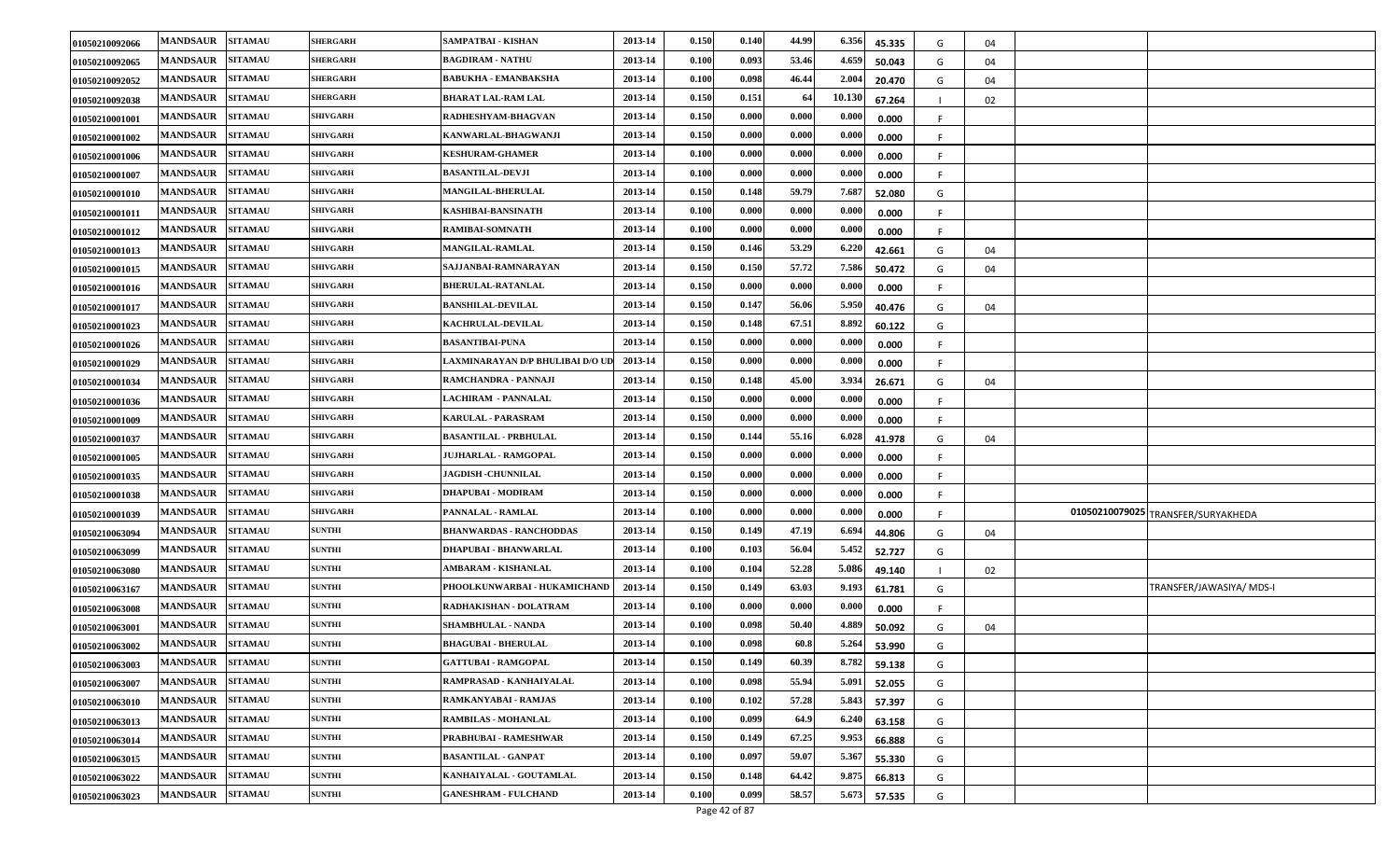| 01050210063025 | <b>MANDSAUR</b> | <b>SITAMAU</b> | <b>SUNTHI</b> | KANCHANBAI - AMRATRAM              | 2013-14 | 0.150 | 0.151 | 63.12 | 8.629<br>57.336 | G |    |  |
|----------------|-----------------|----------------|---------------|------------------------------------|---------|-------|-------|-------|-----------------|---|----|--|
| 01050210063026 | <b>MANDSAUR</b> | <b>SITAMAU</b> | <b>SUNTHI</b> | <b>SAREKUNWAR - GOUTAMLAL</b>      | 2013-14 | 0.100 | 0.096 | 55.01 | 5.226<br>54.608 | G |    |  |
| 01050210063028 | <b>MANDSAUR</b> | <b>SITAMAU</b> | <b>SUNTHI</b> | KALABAI - MANGILAL                 | 2013-14 | 0.100 | 0.100 | 62.3  | 5.972<br>59.720 | G |    |  |
| 01050210063029 | <b>MANDSAUR</b> | <b>SITAMAU</b> | <b>SUNTHI</b> | SURAJBAI - BAPULAL                 | 2013-14 | 0.100 | 0.100 | 55.61 | 5.450<br>54.664 | G |    |  |
| 01050210063031 | <b>MANDSAUR</b> | <b>SITAMAU</b> | <b>SUNTHI</b> | <b>BHAGATRAM - BHUWANIRAM</b>      | 2013-14 | 0.100 | 0.097 | 59.41 | 5.508<br>56.842 | G |    |  |
| 01050210063033 | <b>MANDSAUR</b> | <b>SITAMAU</b> | <b>SUNTHI</b> | <b>NATHULAL - NANDRAM</b>          | 2013-14 | 0.150 | 0.150 | 57.56 | 8.379<br>55.935 | G |    |  |
| 01050210063046 | <b>MANDSAUR</b> | <b>SITAMAU</b> | <b>SUNTHI</b> | <b>BHERULAL - ASHARAM</b>          | 2013-14 | 0.100 | 0.095 | 55.63 | 4.371<br>45.818 | G | 04 |  |
| 01050210063049 | <b>MANDSAUR</b> | <b>SITAMAU</b> | <b>SUNTHI</b> | LAXMINARAYAN - JAGDISHRAM          | 2013-14 | 0.100 | 0.101 | 59.34 | 5.781<br>57.351 | G |    |  |
| 01050210063052 | <b>MANDSAUR</b> | <b>SITAMAU</b> | <b>SUNTHI</b> | <b>SUKHIBAI - NATHULAL</b>         | 2013-14 | 0.100 | 0.100 | 69.24 | 2.216<br>22.160 | G | 04 |  |
| 01050210063058 | <b>MANDSAUR</b> | <b>SITAMAU</b> | <b>SUNTHI</b> | <b>MANGILAL - BHERULAL</b>         | 2013-14 | 0.100 | 0.100 | 63.48 | 6.212<br>62.120 | G |    |  |
| 01050210063063 | <b>MANDSAUR</b> | <b>SITAMAU</b> | <b>SUNTHI</b> | <b>HIRADAS - NARSINGHDAS</b>       | 2013-14 | 0.150 | 0.152 | 58.99 | 9.076<br>59.632 | G |    |  |
| 01050210063065 | <b>MANDSAUR</b> | <b>SITAMAU</b> | <b>SUNTHI</b> | <b>BHUWANIRAM - AMRITRAM</b>       | 2013-14 | 0.150 | 0.000 | 0.000 | 0.00<br>0.000   |   |    |  |
| 01050210063067 | <b>MANDSAUR</b> | <b>SITAMAU</b> | <b>SUNTHI</b> | RAMLAL - SHANKARLAL                | 2013-14 | 0.100 | 0.099 | 56.13 | 4.691<br>47.384 | G | 04 |  |
| 01050210063073 | <b>MANDSAUR</b> | <b>SITAMAU</b> | <b>SUNTHI</b> | KANKUBAI - SHAMBHULAL              | 2013-14 | 0.150 | 0.140 | 62.56 | 8.562<br>61.376 | G |    |  |
| 01050210063077 | <b>MANDSAUR</b> | <b>SITAMAU</b> | <b>SUNTHI</b> | <b>DEVILAL - PANNALAL</b>          | 2013-14 | 0.150 | 0.144 | 60.24 | 8.468<br>58.806 | G |    |  |
| 01050210063079 | <b>MANDSAUR</b> | <b>SITAMAU</b> | <b>SUNTHI</b> | <b>MANGILAL - DEVILAL</b>          | 2013-14 | 0.100 | 0.096 | 66.49 | 6.668<br>69.458 | G |    |  |
| 01050210063081 | <b>MANDSAUR</b> | <b>SITAMAU</b> | <b>SUNTHI</b> | SATYANARAYAN - BHANWARLAL MAH      | 2013-14 | 0.100 | 0.099 | 52.54 | 4.781<br>48.196 | G | 04 |  |
| 01050210063083 | <b>MANDSAUR</b> | <b>SITAMAU</b> | <b>SUNTHI</b> | <b>SHIVLAL - RATANLAL</b>          | 2013-14 | 0.100 | 0.100 | 51.94 | 4.756<br>47.560 | G | 04 |  |
| 01050210063084 | <b>MANDSAUR</b> | <b>SITAMAU</b> | <b>SUNTHI</b> | <b>KESHURAM - RAMSUKH</b>          | 2013-14 | 0.150 | 0.152 | 58.24 | 7.929<br>52.302 | G |    |  |
| 01050210063111 | <b>MANDSAUR</b> | <b>SITAMAU</b> | <b>SUNTHI</b> | DAMARLAL - GANPATLAL               | 2013-14 | 0.100 | 0.096 | 49.95 | 4.07<br>42.261  | G | 04 |  |
| 01050210063120 | <b>MANDSAUR</b> | <b>SITAMAU</b> | <b>SUNTHI</b> | <b>JAMNABAI - RAMSUKH</b>          | 2013-14 | 0.100 | 0.100 | 55.94 | 4.97<br>49.561  | G | 04 |  |
| 01050210063121 | <b>MANDSAUR</b> | <b>SITAMAU</b> | <b>SUNTHI</b> | SURAJBAI - BHANWARLAL              | 2013-14 | 0.100 | 0.094 | 51.68 | 4.725<br>50.106 | G | 04 |  |
| 01050210063122 | <b>MANDSAUR</b> | <b>SITAMAU</b> | <b>SUNTHI</b> | LAXMINARAYAN - DEVAJI              | 2013-14 | 0.150 | 0.147 | 60.92 | 8.825<br>60.075 | G |    |  |
| 01050210063123 | <b>MANDSAUR</b> | <b>SITAMAU</b> | <b>SUNTHI</b> | PRABHULAL - SHANKARLAL             | 2013-14 | 0.150 | 0.153 | -56   | 4.088<br>26.807 |   | 02 |  |
| 01050210063125 | <b>MANDSAUR</b> | <b>SITAMAU</b> | <b>SUNTHI</b> | <b>KALABAI - DEVILAL</b>           | 2013-14 | 0.100 | 0.100 | 61.64 | 5.856<br>58.385 |   | 02 |  |
| 01050210063128 | <b>MANDSAUR</b> | <b>SITAMAU</b> | <b>SUNTHI</b> | <b>AMRATRAM - JETRAM</b>           | 2013-14 | 0.100 | 0.097 | 66.26 | 6.304<br>64.789 | G |    |  |
| 01050210063131 | <b>MANDSAUR</b> | <b>SITAMAU</b> | <b>SUNTHI</b> | NATHUSINGH - RADHUSINGH            | 2013-14 | 0.100 | 0.102 | 51.77 | 5.066<br>49.667 | G | 04 |  |
| 01050210063134 | <b>MANDSAUR</b> | <b>SITAMAU</b> | <b>SUNTHI</b> | <b>BAGDIRAM - BHANWARLAL CHOTA</b> | 2013-14 | 0.150 | 0.148 | 59.51 | 8.66.<br>58.455 | G |    |  |
| 01050210063146 | <b>MANDSAUR</b> | <b>SITAMAU</b> | <b>SUNTHI</b> | VARDIBAI - NANDRAM                 | 2013-14 | 0.150 | 0.141 | 51.69 | 7.502<br>53.130 | G |    |  |
| 01050210063157 | <b>MANDSAUR</b> | <b>SITAMAU</b> | <b>SUNTHI</b> | TULSIRAM - NATHULAL                | 2013-14 | 0.100 | 0.101 | 58.27 | 6.010<br>59.387 | G |    |  |
| 01050210063050 | <b>MANDSAUR</b> | <b>SITAMAU</b> | <b>SUNTHI</b> | RAMESHWAR - BHERULAL               | 2013-14 | 0.150 | 0.148 | 66.19 | 9.522<br>64.251 | G |    |  |
| 01050210063095 | <b>MANDSAUR</b> | <b>SITAMAU</b> | <b>SUNTHI</b> | SUKHLAL - DEVAJI URF DEVILAL       | 2013-14 | 0.150 | 0.148 | 63.31 | 8.99<br>60.722  | G |    |  |
| 01050210063098 | <b>MANDSAUR</b> | <b>SITAMAU</b> | <b>SUNTHI</b> | <b>BHERULAL - BHANWARLAL</b>       | 2013-14 | 0.100 | 0.050 | 57.43 | 2.781<br>55.620 | G |    |  |
| 01050210063075 | <b>MANDSAUR</b> | <b>SITAMAU</b> | <b>SUNTHI</b> | <b>BHERULAL - NANDA</b>            | 2013-14 | 0.100 | 0.091 | 48.02 | 4.150<br>45.856 | G | 04 |  |
| 01050210063115 | <b>MANDSAUR</b> | <b>SITAMAU</b> | <b>SUNTHI</b> | <b>RAMESHWARDAS - TULSIDAS</b>     | 2013-14 | 0.150 | 0.145 | 60.1  | 8.045<br>55.521 | G |    |  |
| 01050210063108 | <b>MANDSAUR</b> | <b>SITAMAU</b> | <b>SUNTHI</b> | <b>MANGIBAI - RAMLAL</b>           | 2013-14 | 0.150 | 0.149 | 61.05 | 9.114<br>61.045 | G |    |  |
| 01050210063032 | <b>MANDSAUR</b> | <b>SITAMAU</b> | <b>SUNTHI</b> | <b>BHANWARLAL - MANGILAL</b>       | 2013-14 | 0.100 | 0.101 | 60.69 | 6.338<br>62.877 | G |    |  |
| 01050210063165 | <b>MANDSAUR</b> | <b>SITAMAU</b> | <b>SUNTHI</b> | <b>MANGNIRAM - BHERULAL</b>        | 2013-14 | 0.150 | 0.152 | 56.57 | 8.138<br>53.610 | G |    |  |
| 01050210063110 | <b>MANDSAUR</b> | <b>SITAMAU</b> | <b>SUNTHI</b> | <b>GEETABAI - DEVILAL</b>          | 2013-14 | 0.150 | 0.139 | 46.86 | 6.038<br>43.533 | G | 04 |  |
| 01050210063088 | <b>MANDSAUR</b> | <b>SITAMAU</b> | <b>SUNTHI</b> | <b>RAMESHWAR - JETRAM</b>          | 2013-14 | 0.150 | 0.148 | 65.95 | 9.47<br>64.041  | G |    |  |
| 01050210063169 | <b>MANDSAUR</b> | <b>SITAMAU</b> | <b>SUNTHI</b> | NATHULAL - ONKARLAL                | 2013-14 | 0.100 | 0.103 | 62.38 | 6.568<br>63.643 | G |    |  |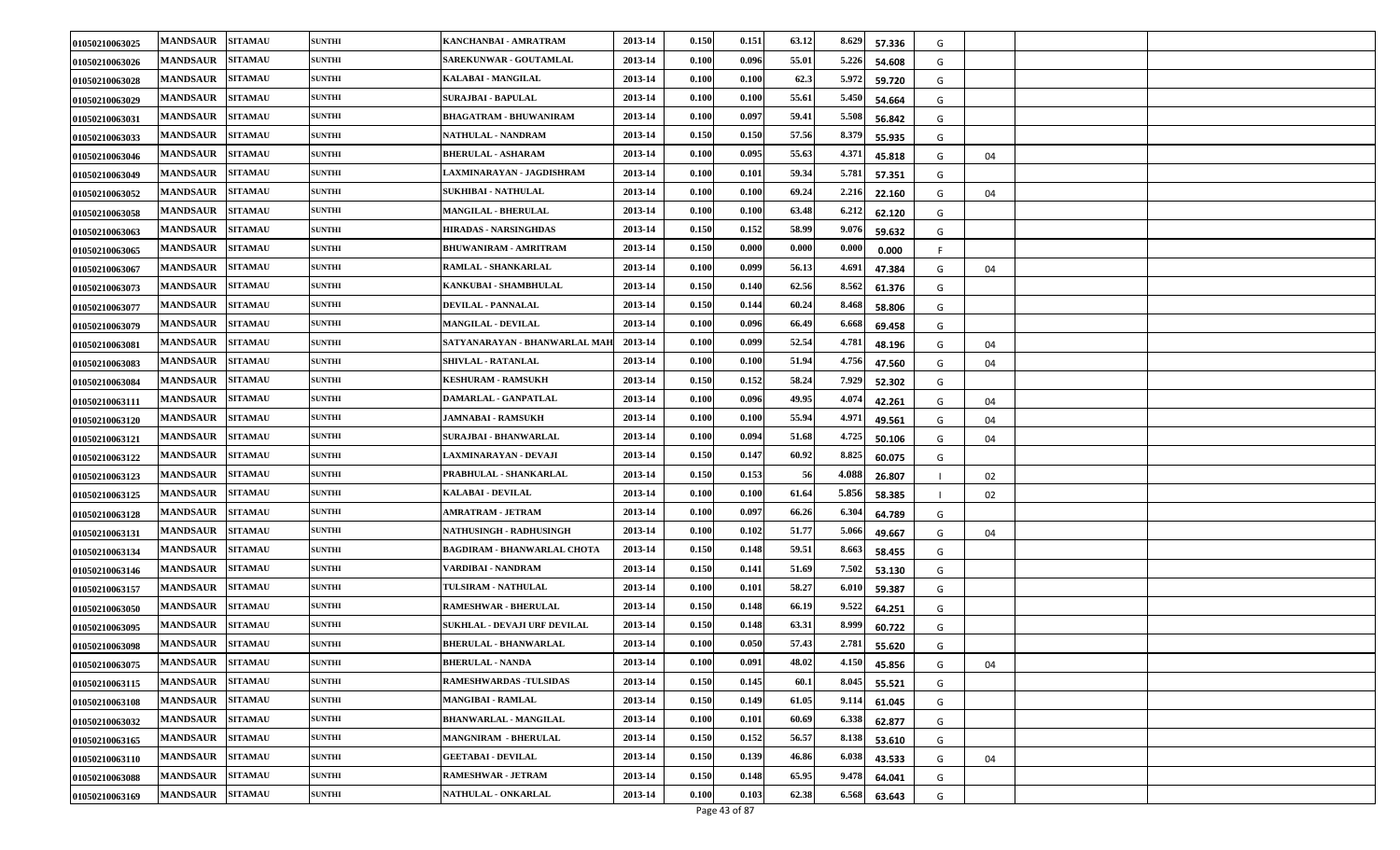| 01050210063170 | <b>MANDSAUR</b> | <b>SITAMAU</b> | <b>SUNTHI</b>    | MOHANBAI - RAMNARAYAN             | 2013-14 | 0.100 | 0.096                | 61.98 | 2.479 | 25.742 | G | 04 |                |                              |
|----------------|-----------------|----------------|------------------|-----------------------------------|---------|-------|----------------------|-------|-------|--------|---|----|----------------|------------------------------|
| 01050210063006 | <b>MANDSAUR</b> | <b>SITAMAU</b> | <b>SUNTHI</b>    | <b>JAGDISHCHANDRA - MUKUNDLAL</b> | 2013-14 | 0.150 | 0.143                | 55.22 | 7.762 | 54.470 | G |    |                |                              |
| 01050210063096 | <b>MANDSAUR</b> | <b>SITAMAU</b> | <b>SUNTHI</b>    | <b>SALAGRAM - CHOTULAL</b>        | 2013-14 | 0.150 | 0.000                | 0.000 | 0.000 | 0.000  |   |    |                |                              |
| 01050210063100 | <b>MANDSAUR</b> | <b>SITAMAU</b> | <b>SUNTHI</b>    | <b>BHERULAL - MANGILAL</b>        | 2013-14 | 0.100 | 0.100                | 49.24 | 4.90  | 49.178 | G | 04 |                |                              |
| 01050210063105 | <b>MANDSAUR</b> | <b>SITAMAU</b> | <b>SUNTHI</b>    | <b>MANGIBAI - TULSIRAM</b>        | 2013-14 | 0.100 | 0.101                | 59.46 | 5.317 | 52.696 |   | 02 |                |                              |
| 01050210063119 | <b>MANDSAUR</b> | <b>SITAMAU</b> | <b>SUNTHI</b>    | MOHANBAI - JAGANNATH              | 2013-14 | 0.100 | 0.100                | 58.56 | 4.953 | 49.679 | G | 04 |                |                              |
| 01050210063163 | <b>MANDSAUR</b> | <b>SITAMAU</b> | <b>SUNTHI</b>    | <b>JETRAM - UDA</b>               | 2013-14 | 0.150 | 0.100                | 59.68 | 5.857 | 58.746 | G |    |                |                              |
| 01050210063087 | <b>MANDSAUR</b> | <b>SITAMAU</b> | <b>SUNTHI</b>    | <b>BHAWARKUWAR - BAHADURSINGH</b> | 2013-14 | 0.100 | 0.096                | 57.83 | 5.263 | 55.110 | G |    |                |                              |
| 01050210063164 | <b>MANDSAUR</b> | <b>SITAMAU</b> | <b>SUNTHI</b>    | <b>DHANNALAL - PARASRAM</b>       | 2013-14 | 0.100 | 0.092                | 54.98 | 2.451 | 26.641 | G | 04 |                |                              |
| 01050210063112 | <b>MANDSAUR</b> | <b>SITAMAU</b> | <b>SUNTHI</b>    | RAMKANYABAI - SHANKARLAL          | 2013-14 | 0.100 | 0.103                | 56.03 | 5.587 | 54.507 | G |    |                |                              |
| 01050210063171 | <b>MANDSAUR</b> | <b>SITAMAU</b> | <b>SUNTHI</b>    | RAJMAL - KALURAM                  | 2013-14 | 0.100 | 0.100                | 46.91 | 4.798 | 48.028 | G | 04 |                |                              |
| 01050210063118 | <b>MANDSAUR</b> | <b>SITAMAU</b> | <b>SUNTHI</b>    | PARWATIBAI - BAGDUNATH            | 2013-14 | 0.100 | 0.102                | 51.86 | 5.201 | 50.841 | G | 04 |                |                              |
| 01050210063016 | <b>MANDSAUR</b> | <b>SITAMAU</b> | <b>SUNTHI</b>    | <b>BHULIBAI - BAPULAL</b>         | 2013-14 | 0.100 | 0.100                | 55.47 | 5.000 | 50.100 | G | 04 |                |                              |
| 01050210063172 | <b>MANDSAUR</b> | <b>SITAMAU</b> | <b>SUNTHI</b>    | RAMGOPAL - BHERULAL               | 2013-14 | 0.100 | 0.099                | 62.19 | 6.130 | 61.919 | G |    |                |                              |
| 01050210063034 | <b>MANDSAUR</b> | <b>SITAMAU</b> | <b>SUNTHI</b>    | KOSHALYABAI - BAGDIRAM            | 2013-14 | 0.100 | 0.098                | 62.01 | 5.882 | 59.837 | G |    |                |                              |
| 01050210063089 | <b>MANDSAUR</b> | <b>SITAMAU</b> | <b>SUNTHI</b>    | OMPRAKASH - RATANLAL              | 2013-14 | 0.100 | 0.101                | 55.67 | 5.432 | 53.942 | G |    |                |                              |
| 01050210063126 | <b>MANDSAUR</b> | <b>SITAMAU</b> | <b>SUNTHI</b>    | RUKMANBAI - VIDHYASAGAR           | 2013-14 | 0.100 | 0.103                | 52.57 | 5.227 | 50.698 | G | 04 |                |                              |
| 01050210063173 | <b>MANDSAUR</b> | <b>SITAMAU</b> | <b>SUNTHI</b>    | <b>GEETABAI - UDAYLAL</b>         | 2013-14 | 0.100 | 0.099                | 55.62 | 5.475 | 55.303 | G |    |                | TRANSFER/PANPUR              |
| 01050210063174 | <b>MANDSAUR</b> | <b>SITAMAU</b> | <b>SUNTHI</b>    | MAHADEV - BHAGIRATH PATIDAR       | 2013-14 | 0.150 | 0.157                | 59.99 | 9.290 | 59.323 | G |    |                | TRANSFER/BORDIYA /NEMUCH -II |
| 01050210063020 | <b>MANDSAUR</b> | <b>SITAMAU</b> | <b>SUNTHI</b>    | <b>RAMIBAI - RAMLAL</b>           | 2013-14 | 0.100 | 0.050                | 54.53 | 2.228 | 44.919 | G | 04 |                |                              |
| 01050210063021 | <b>MANDSAUR</b> | <b>SITAMAU</b> | <b>SUNTHI</b>    | KACHARULAL - CHAINSUKH            | 2013-14 | 0.100 | 0.101                | 60.31 | 5.712 | 56.667 | G |    |                |                              |
| 01050210063038 | <b>MANDSAUR</b> | <b>SITAMAU</b> | <b>SUNTHI</b>    | LAXMINARAYAN - DHURILAL           | 2013-14 | 0.100 | 0.000                | 0.000 | 0.000 | 0.000  |   |    |                |                              |
| 01050210063040 | <b>MANDSAUR</b> | <b>SITAMAU</b> | <b>SUNTHI</b>    | HARIRAM - NANDLAL                 | 2013-14 | 0.100 | 0.103                | 62.19 | 2.576 | 25.132 | G | 04 |                |                              |
| 01050210063106 | <b>MANDSAUR</b> | <b>SITAMAU</b> | <b>SUNTHI</b>    | RAMKUNWAR - NARAYAN               | 2013-14 | 0.100 | 0.100                | 51.35 | 4.666 | 46.660 | G | 04 |                |                              |
| 01050210063127 | <b>MANDSAUR</b> | <b>SITAMAU</b> | <b>SUNTHI</b>    | <b>JANIBAI - RAMESHWAR</b>        | 2013-14 | 0.100 | 0.101                | 60.99 | 5.742 | 56.739 | G |    |                |                              |
| 01050210063175 | <b>MANDSAUR</b> | <b>SITAMAU</b> | <b>SUNTHI</b>    | LEELABAI - RAMPRATAP              | 2013-14 | 0.100 | 0.099                | 53.38 | 4.880 | 49.243 | G | 04 | 01050210059089 |                              |
| 01050210004002 | <b>MANDSAUR</b> | <b>SITAMAU</b> | <b>TAMBOLIYA</b> | NANDIBAI - GOVARDHAN              | 2013-14 | 0.150 | 0.147                | 50.84 | 3.871 | 26.333 | G | 04 |                |                              |
| 01050210004003 | <b>MANDSAUR</b> | <b>SITAMAU</b> | <b>TAMBOLIYA</b> | <b>BHERULAL-RAMLAL</b>            | 2013-14 | 0.150 | 0.147                | 55.76 | 7.92  | 53.918 | G |    |                |                              |
| 01050210004004 | <b>MANDSAUR</b> | <b>SITAMAU</b> | <b>TAMBOLIYA</b> | MOHANLAL-AMARCHANDRA              | 2013-14 | 0.150 | 0.151                | 54.83 | 4.927 | 32.651 | G | 04 |                |                              |
| 01050210004008 | <b>MANDSAUR</b> | <b>SITAMAU</b> | <b>TAMBOLIYA</b> | NANDA-HARIRAM                     | 2013-14 | 0.150 | 0.000                | 0.00  | 0.000 | 0.000  |   |    |                |                              |
| 01050210004011 | <b>MANDSAUR</b> | <b>SITAMAU</b> | <b>TAMBOLIYA</b> | <b>AMBALAL - RATANLAL</b>         | 2013-14 | 0.100 | 0.000                | 0.000 | 0.000 | 0.000  |   |    |                |                              |
| 01050210004016 | <b>MANDSAUR</b> | <b>SITAMAU</b> | <b>TAMBOLIYA</b> | RAMRATAN-BHUWAN                   | 2013-14 | 0.100 | 0.046                | 50.23 | 1.48  | 32.213 | G | 04 |                |                              |
| 01050210004018 | <b>MANDSAUR</b> | <b>SITAMAU</b> | <b>TAMBOLIYA</b> | DEVILAL-AMARCHANDRA               | 2013-14 | 0.150 | 0.152                | 46.64 | 7.889 | 51.901 | G |    |                |                              |
| 01050210004013 | <b>MANDSAUR</b> | <b>SITAMAU</b> | <b>TAMBOLIYA</b> | <b>DASHRATH-RAMLAL</b>            | 2013-14 | 0.150 | 0.137                | 45.89 | 2.150 | 15.716 | G | 04 |                |                              |
| 01050210004044 | <b>MANDSAUR</b> | <b>SITAMAU</b> | <b>TAMBOLIYA</b> | <b>ARJUNSINGH - RAMSINGH</b>      | 2013-14 | 0.150 | 0.148                | 59.88 | 3.636 | 24.568 |   | 02 |                |                              |
| 01050210038002 | <b>MANDSAUR</b> | <b>SITAMAU</b> | <b>BAAJKHEDI</b> | TULSIRAM - CHUNNILAL              | 2013-14 | 0.150 | 0.1453               | 54.45 | 8.074 | 55.568 | G |    |                |                              |
| 01050210038004 | <b>MANDSAUR</b> | <b>SITAMAU</b> | <b>BAAJKHEDI</b> | <b>AMRITRAM - HEMRAJ</b>          | 2013-14 | 0.100 | 0.0000               | 0.00  | 0.000 | 0.000  | F |    |                |                              |
| 01050210038008 | <b>MANDSAUR</b> | <b>SITAMAU</b> | <b>BAAJKHEDI</b> | <b>SHANTIBAI - NANDA</b>          | 2013-14 | 0.100 | 0.0966               | 54.93 | 5.399 | 55.890 | G |    |                |                              |
| 01050210038016 | <b>MANDSAUR</b> | <b>SITAMAU</b> | <b>BAAJKHEDI</b> | <b>NANDLAL - NATHU</b>            | 2013-14 | 0.150 | 0.1459               | 56.55 | 7.764 | 53.215 | G |    |                |                              |
| 01050210038017 | <b>MANDSAUR</b> | <b>SITAMAU</b> | <b>BAAJKHEDI</b> | RUKMANIBAI-MANGILAL               | 2013-14 | 0.150 | 0.1520               | 54.78 | 8.350 | 54.934 | G |    |                |                              |
| 01050210038018 | <b>MANDSAUR</b> | <b>SITAMAU</b> | <b>BAAJKHEDI</b> | <b>DHAPUBAI - SHANKARLAL</b>      | 2013-14 | 0.150 | 0.1500<br>$44 - 507$ | 50.81 | 7.469 | 49.793 | G | 04 |                |                              |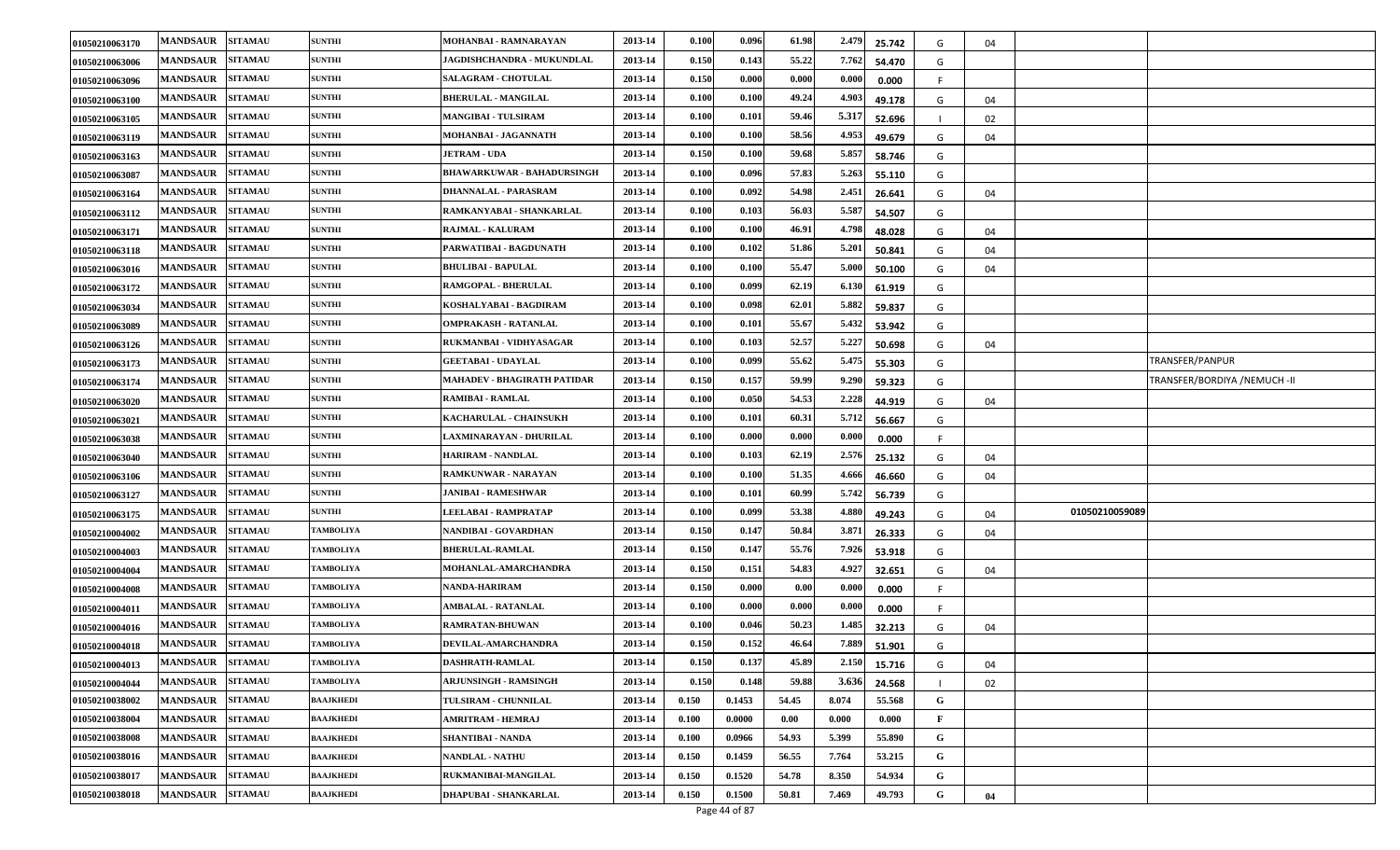| 01050210038031 | <b>MANDSAUR</b> | <b>SITAMAU</b> | <b>BAAJKHEDI</b> | <b>BHERULAL - NATHU</b>            | 2013-14 | 0.100 | 0.1021               | 54.19 | 5.055  | 49.510 | G           | 04             |                        |
|----------------|-----------------|----------------|------------------|------------------------------------|---------|-------|----------------------|-------|--------|--------|-------------|----------------|------------------------|
| 01050210038032 | <b>MANDSAUR</b> | <b>SITAMAU</b> | BAAJKHEDI        | <b>GEETABAI - NANURAM</b>          | 2013-14 | 0.150 | 0.1480               | 69.71 | 10.178 | 68.770 | G           |                |                        |
| 01050210038034 | <b>MANDSAUR</b> | <b>SITAMAU</b> | <b>BAAJKHEDI</b> | <b>KARULAL - GANESH</b>            | 2013-14 | 0.150 | 0.1486               | 58.51 | 8.434  | 56.756 | G           |                |                        |
| 01050210038038 | <b>MANDSAUR</b> | <b>SITAMAU</b> | BAAJKHEDI        | <b>MANGILAL - PURALAL</b>          | 2013-14 | 0.100 | 0.0976               | 52.18 | 4.957  | 50.789 | G           | 04             |                        |
| 01050210038041 | <b>MANDSAUR</b> | <b>SITAMAU</b> | <b>BAAJKHEDI</b> | <b>HIRALAL - AMRA</b>              | 2013-14 | 0.100 | 0.0000               | 0.000 | 0.000  | 0.000  | F           |                |                        |
| 01050210038043 | <b>MANDSAUR</b> | <b>SITAMAU</b> | <b>BAAJKHEDI</b> | <b>BANSHILAL - AMRA CHAMAR</b>     | 2013-14 | 0.150 | 0.1497               | 65.39 | 8.968  | 59.906 | G           |                |                        |
| 01050210038052 | <b>MANDSAUR</b> | <b>SITAMAU</b> | BAAJKHEDI        | PRAVEEN KUWAR - SHELENDRA<br>SINGH | 2013-14 | 0.150 | 0.1473               | 60.72 | 9.707  | 65.900 | G           |                |                        |
| 01050210038054 | <b>MANDSAUR</b> | <b>SITAMAU</b> | BAAJKHEDI        | MANGILAL - NANURAM                 | 2013-14 | 0.150 | 0.1455               | 49.62 | 7.004  | 48.137 | G           | 04             |                        |
| 01050210038056 | <b>MANDSAUR</b> | <b>SITAMAU</b> | <b>BAAJKHEDI</b> | <b>BHANWARLAL - NANDA BRAHAMN</b>  | 2013-14 | 0.150 | 0.1451               | 52.70 | 7.739  | 53.336 | G           |                |                        |
| 01050210038057 | <b>MANDSAUR</b> | <b>SITAMAU</b> | <b>BAAJKHEDI</b> | <b>KARIBAI - NANDRAM</b>           | 2013-14 | 0.100 | 0.1015               | 55.94 | 5.538  | 54.562 | G           |                |                        |
| 01050210038063 | <b>MANDSAUR</b> | <b>SITAMAU</b> | BAAJKHEDI        | KANHAIYALAL - HEMRAJ KUMAWAT       | 2013-14 | 0.100 | 0.1000               | 47.50 | 4.458  | 44.580 | G           | 04             |                        |
| 01050210038064 | <b>MANDSAUR</b> | <b>SITAMAU</b> | <b>BAAJKHEDI</b> | <b>BAHADURSINGH - BHANWARSINGH</b> | 2013-14 | 0.100 | 0.1021               | 54.48 | 5.098  | 49.931 | G           | 04             |                        |
| 01050210038065 | <b>MANDSAUR</b> | <b>SITAMAU</b> | <b>BAAJKHEDI</b> | MOHANLAL - GOUTAM KUMAWAT          | 2013-14 | 0.150 | 0.0000               | 0.00  | 0.000  | 0.000  | F           |                |                        |
| 01050210038014 | <b>MANDSAUR</b> | <b>SITAMAU</b> | <b>BAAJKHEDI</b> | <b>MANGILAL-NATHU</b>              | 2013-14 | 0.150 | 0.1458               | 58.00 | 7.739  | 53.080 | G           |                |                        |
| 01050210038067 | <b>MANDSAUR</b> | <b>SITAMAU</b> | BAAJKHEDI        | <b>BHAGGA-MEGHA</b>                | 2013-14 | 0.150 | 0.1503               | 52.64 | 7.580  | 50.432 | G           | 04             |                        |
| 01050210038053 | <b>MANDSAUR</b> | <b>SITAMAU</b> | BAAJKHEDI        | LAXMINARAYAN - RAMPRATAP           | 2013-14 | 0.150 | 0.1453               | 48.91 | 7.211  | 49.628 | G           | 04             |                        |
| 01050210038049 | <b>MANDSAUR</b> | <b>SITAMAU</b> | BAAJKHEDI        | HIRALAL - MATHURALAL               | 2013-14 | 0.100 | 0.0996               | 49.98 | 5.055  | 50.753 | G           | 04             |                        |
| 01050210038073 | <b>MANDSAUR</b> | <b>SITAMAU</b> | <b>BAAJKHEDI</b> | NANDKUNWAR - PYARJI                | 2013-14 | 0.100 | 0.1015               | 55.83 | 5.184  | 51.074 | G           |                |                        |
| 01050210038075 | <b>MANDSAUR</b> | <b>SITAMAU</b> | BAAJKHEDI        | NIRBHAYSINGH - DEVA                | 2013-14 | 0.150 | 0.1471               | 62.23 | 8.268  | 56.207 | G           |                |                        |
| 01050210038076 | <b>MANDSAUR</b> | <b>SITAMAU</b> | <b>BAAJKHEDI</b> | <b>GAMERLAL - BHERAJI</b>          | 2013-14 | 0.100 | 0.1008               | 60.12 | 1.640  | 16.270 | G           | 04             |                        |
| 01050210038078 | <b>MANDSAUR</b> | <b>SITAMAU</b> | BAAJKHEDI        | <b>BHANWARIBAI - BHUWAN</b>        | 2013-14 | 0.150 | 0.0000               | 0.00  | 0.000  | 0.000  | $\mathbf F$ | 01050210039021 |                        |
| 01050210038077 | <b>MANDSAUR</b> | <b>SITAMAU</b> | <b>BAAJKHEDI</b> | <b>RATANLAL - BHERULAL</b>         | 2013-14 | 0.100 | 0.0874               | 63.49 | 4.998  | 57.185 | G           | 01050210072062 |                        |
| 01050210060057 | <b>MANDSAUR</b> | <b>SITAMAU</b> | <b>BADODH</b>    | NANDUBAI-NANDA                     | 2013-14 | 0.100 | 0.0916               | 58.51 | 5.500  | 60.044 | G           |                |                        |
| 01050210060009 | <b>MANDSAUR</b> | <b>SITAMAU</b> | <b>BADODH</b>    | <b>JUJHARLAL-UDA</b>               | 2013-14 | 0.100 | 0.0992               | 64.04 | 6.230  | 62.802 | G           |                |                        |
| 01050210060030 | <b>MANDSAUR</b> | <b>SITAMAU</b> | <b>BADODH</b>    | RAMCHANDRA - BHANWARLAL<br>GAYARI  | 2013-14 | 0.150 | 0.1496               | 45.55 | 6.950  | 46.457 | G           | 04             |                        |
| 01050210060034 | <b>MANDSAUR</b> | <b>SITAMAU</b> | <b>BADODH</b>    | <b>MOHANBAI - RAMALAL</b>          | 2013-14 | 0.100 | 0.1019               | 44.08 | 3.004  | 29.480 | G           | 04             |                        |
| 01050210060046 | <b>MANDSAUR</b> | <b>SITAMAU</b> | <b>BADODH</b>    | <b>CHAMPABAI - KALU</b>            | 2013-14 | 0.100 | 0.1041               | 39.70 | 3.596  | 34.544 | G           | 04             |                        |
| 01050210060010 | <b>MANDSAUR</b> | <b>SITAMAU</b> | <b>BADODH</b>    | <b>GORDHANLAL - BADRILAL</b>       | 2013-14 | 0.150 | 0.1401               | 47.65 | 5.766  | 41.156 | G           | 04             |                        |
| 01050210060049 | <b>MANDSAUR</b> | <b>SITAMAU</b> | <b>BADODH</b>    | <b>JUJHAR - DEVA</b>               | 2013-14 | 0.100 | 0.0951               | 63.43 | 5.899  | 62.029 | G           |                |                        |
| 01050210060011 | <b>MANDSAUR</b> | <b>SITAMAU</b> | <b>BADODH</b>    | <b>SITABAI - PANNA</b>             | 2013-14 | 0.100 | 0.1004               | 50.36 | 4.863  | 48.436 | G           | 04             |                        |
| 01050210060075 | <b>MANDSAUR</b> | <b>SITAMAU</b> | <b>BADODH</b>    | <b>GOPAL - NANALAL</b>             | 2013-14 | 0.100 | 0.1000               | 67.15 | 2.417  | 24.170 | G           | 04             |                        |
| 01050210060076 | <b>MANDSAUR</b> | <b>SITAMAU</b> | <b>BADODH</b>    | RADHABAI - RAMCHANDRA              | 2013-14 | 0.100 | 0.0000               | 0.000 | 0.000  | 0.000  | F           |                |                        |
| 01050210075003 | <b>MANDSAUR</b> | <b>SITAMAU</b> | <b>BETIKHEDI</b> | <b>GANGABAI - BAPULAL</b>          | 2013-14 | 0.100 | 0.1040               | 56.32 | 5.238  | 50.365 | G           | 04             |                        |
| 01050210075008 | <b>MANDSAUR</b> | <b>SITAMAU</b> | <b>BETIKHEDI</b> | SITABAI-PRABHULAL                  | 2013-14 | 0.150 | 0.1349               | 48.72 | 6.737  | 49.941 | G           | 04             |                        |
| 01050210075011 | <b>MANDSAUR</b> | <b>SITAMAU</b> | BETIKHEDI        | <b>BHERULAL - BHUWAN</b>           | 2013-14 | 0.100 | 0.0000               | 0.000 | 0.000  | 0.000  | F           |                |                        |
| 01050210075010 | <b>MANDSAUR</b> | <b>SITAMAU</b> | <b>BETIKHEDI</b> | NANDUBAI - KAWARLAL                | 2013-14 | 0.100 | 0.0964               | 53.45 | 4.467  | 46.338 | G           | 04             |                        |
| 01050210075015 | <b>MANDSAUR</b> | <b>SITAMAU</b> | <b>BETIKHEDI</b> | <b>BHANWARLAL - NANDA JAT</b>      | 2013-14 | 0.100 | 0.1040               | 51.24 | 5.519  | 53.067 | G           |                |                        |
| 01050210075030 | <b>MANDSAUR</b> | <b>SITAMAU</b> | <b>BETIKHEDI</b> | <b>NATHU - GULAB</b>               | 2013-14 | 0.100 | 0.0988               | 48.02 | 4.891  | 49.504 | G           | 04             |                        |
| 01050210075036 | <b>MANDSAUR</b> | <b>SITAMAU</b> | <b>BETIKHEDI</b> | VARDA - MOTI                       | 2013-14 | 0.100 | 0.1024               | 57.54 | 5.696  | 55.625 | G           |                |                        |
| 01050210075054 | <b>MANDSAUR</b> | <b>SITAMAU</b> | <b>BETIKHEDI</b> | <b>GORDHANLAL - UDA</b>            | 2013-14 | 0.100 | 0.0869               | 54.50 | 4.695  | 54.028 | G           |                | <b>TRANSFER/DEVARI</b> |
| 01050210075053 | <b>MANDSAUR</b> | <b>SITAMAU</b> | <b>BETIKHEDI</b> | PARASRAM - BHURALAL NETAJI         | 2013-14 | 0.150 | 0.1374<br>$AP - LOP$ | 55.33 | 8.007  | 58.275 | G           |                |                        |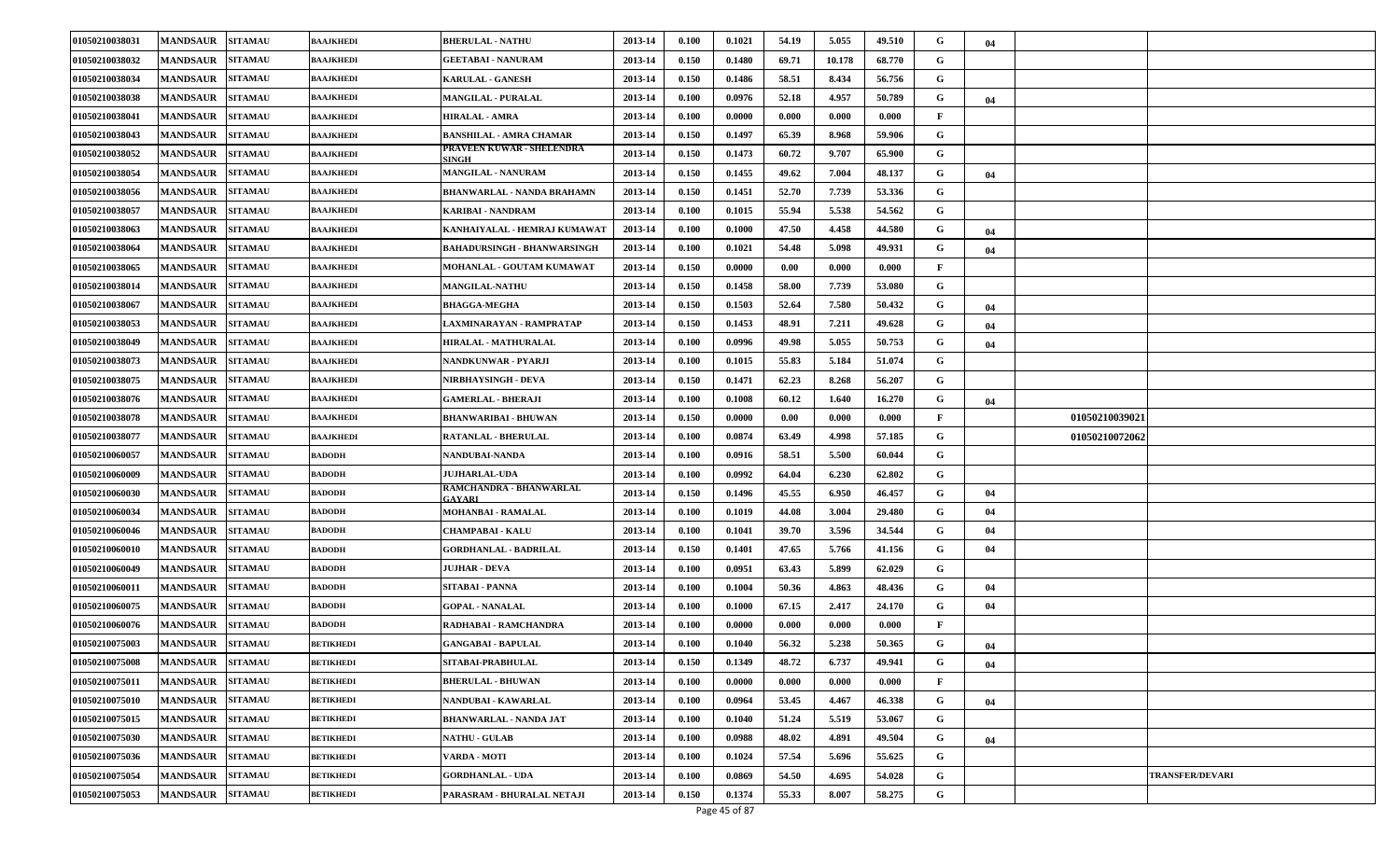| 01050210075027 | <b>MANDSAUR</b> | <b>SITAMAU</b> | <b>BETIKHEDI</b> | <b>NANURAM - KALURAM</b>                                | 2013-14 | 0.100 | 0.0000                   | 0.000 | 0.000  | 0.000  | $\mathbf F$ |     |  |
|----------------|-----------------|----------------|------------------|---------------------------------------------------------|---------|-------|--------------------------|-------|--------|--------|-------------|-----|--|
| 01050210075051 | <b>MANDSAUR</b> | <b>SITAMAU</b> | <b>BETIKHEDI</b> | RAMESHWAR - KESHURAM                                    | 2013-14 | 0.100 | 0.0979                   | 60.94 | 5.598  | 57.181 | G           |     |  |
| 01050210048002 | <b>MANDSAUR</b> | <b>SITAMAU</b> | <b>BOLIYA</b>    | KALURAM - NATHULAL                                      | 2013-14 | 0.100 | 0.1000                   | 51.24 | 5.095  | 50.950 | G           | 04  |  |
| 01050210048003 | <b>MANDSAUR</b> | <b>SITAMAU</b> | <b>BOLIYA</b>    | ONKARLAL - NATHULAL                                     | 2013-14 | 0.150 | 0.0000                   | 0.00  | 0.000  | 0.000  | F           |     |  |
| 01050210048008 | <b>MANDSAUR</b> | <b>SITAMAU</b> | <b>BOLIYA</b>    | <b>KACHARU - GANESH</b>                                 | 2013-14 | 0.150 | 0.0000                   | 0.000 | 0.000  | 0.000  | F           |     |  |
| 01050210048009 | <b>MANDSAUR</b> | <b>SITAMAU</b> | <b>BOLIYA</b>    | ONKARLAL-PARTHA                                         | 2013-14 | 0.150 | 0.1506                   | 65.30 | 9.627  | 63.924 | G           |     |  |
| 01050210048010 | <b>MANDSAUR</b> | <b>SITAMAU</b> | <b>BOLIYA</b>    | KASTURIBAI - BHERA                                      | 2013-14 | 0.150 | 0.1470                   | 61.92 | 9.111  | 61.980 | G           |     |  |
| 01050210048017 | <b>MANDSAUR</b> | <b>SITAMAU</b> | <b>BOLIYA</b>    | <b>BAGADIRAM - SEVA</b>                                 | 2013-14 | 0.150 | 0.1462                   | 58.35 | 8.511  | 58.215 | G           |     |  |
| 01050210048023 | <b>MANDSAUR</b> | <b>SITAMAU</b> | <b>BOLIYA</b>    | <b>KACHARU - NANURAM</b>                                | 2013-14 | 0.150 | 0.0000                   | 0.000 | 0.000  | 0.000  | F           |     |  |
| 01050210048024 | <b>MANDSAUR</b> | <b>SITAMAU</b> | <b>BOLIYA</b>    | KISHANLAL - NANURAM                                     | 2013-14 | 0.150 | 0.1500                   | 43.39 | 1.996  | 13.307 | G           | 04  |  |
| 01050210048025 | <b>MANDSAUR</b> | <b>SITAMAU</b> | <b>BOLIYA</b>    | SATYANARAYAN - RAMLAXMAN                                | 2013-14 | 0.150 | 0.1476                   | 60.75 | 9.043  | 61.267 | G           |     |  |
| 01050210048027 | <b>MANDSAUR</b> | <b>SITAMAU</b> | <b>BOLIYA</b>    | <b>HIRALAL - RAMA</b>                                   | 2013-14 | 0.150 | 0.1486                   | 59.24 | 8.649  | 58.203 | G           |     |  |
| 01050210048039 | <b>MANDSAUR</b> | <b>SITAMAU</b> | <b>BOLIYA</b>    | KAILASHKUNWAR W/O HOKAMSINGH<br><b>SISTER KALUSINGH</b> | 2013-14 | 0.150 | 0.1448                   | 56.81 | 7.937  | 54.814 | G           |     |  |
| 01050210048040 | <b>MANDSAUR</b> | <b>SITAMAU</b> | <b>BOLIYA</b>    | NANDUBAI - KSEHURAM                                     | 2013-14 | 0.150 | 0.0713                   | 54.11 | 3.734  | 52.370 | G           |     |  |
| 01050210048048 | <b>MANDSAUR</b> | <b>SITAMAU</b> | <b>BOLIYA</b>    | <b>BHUWAN - KESHURAM</b>                                | 2013-14 | 0.150 | 0.1472                   | 58.81 | 2.092  | 14.212 | G           | 04  |  |
| 01050210048049 | <b>MANDSAUR</b> | <b>SITAMAU</b> | <b>BOLIYA</b>    | <b>MANGILAL - NANURAM</b>                               | 2013-14 | 0.150 | 0.0000                   | 0.000 | 0.000  | 0.000  | F           |     |  |
| 01050210048050 | <b>MANDSAUR</b> | <b>SITAMAU</b> | <b>BOLIYA</b>    | SUKHLAL - KISHANLAL                                     | 2013-14 | 0.100 | 0.1000                   | 52.97 | 4.624  | 46.240 | G           | 04  |  |
| 01050210048051 | <b>MANDSAUR</b> | <b>SITAMAU</b> | <b>BOLIYA</b>    | KARULAL-MOTILAL                                         | 2013-14 | 0.150 | 0.0000                   | 0.000 | 0.000  | 0.000  | F           |     |  |
| 01050210048052 | <b>MANDSAUR</b> | <b>SITAMAU</b> | <b>BOLIYA</b>    | <b>GOPAL - NANURAM</b>                                  | 2013-14 | 0.100 | 0.0000                   | 0.000 | 0.000  | 0.000  | F           |     |  |
| 01050210048053 | <b>MANDSAUR</b> | <b>SITAMAU</b> | <b>BOLIYA</b>    | <b>GOPAL - NARAYAN</b>                                  | 2013-14 | 0.150 | 0.1461                   | 56.87 | 7.946  | 54.387 | G           |     |  |
| 01050210048054 | <b>MANDSAUR</b> | <b>SITAMAU</b> | <b>BOLIYA</b>    | <b>RAMLAL - DEVAJI</b>                                  | 2013-14 | 0.150 | 0.0000                   | 0.000 | 0.000  | 0.000  | F           |     |  |
| 01050210048056 | <b>MANDSAUR</b> | <b>SITAMAU</b> | <b>BOLIYA</b>    | <b>BHAGWANLAL - AMARLAL</b>                             | 2013-14 | 0.150 | 0.0000                   | 0.000 | 0.000  | 0.000  | F           |     |  |
| 01050210048057 | <b>MANDSAUR</b> | <b>SITAMAU</b> | <b>BOLIYA</b>    | KHEEMA - HIRA                                           | 2013-14 | 0.100 | 0.0999                   | 55.17 | 5.446  | 54.515 | G           |     |  |
| 01050210048059 | <b>MANDSAUR</b> | <b>SITAMAU</b> | <b>BOLIYA</b>    | PYARCHAND - LAXMAN                                      | 2013-14 | 0.150 | 0.0000                   | 0.000 | 0.000  | 0.000  | F           |     |  |
| 01050210048062 | <b>MANDSAUR</b> | <b>SITAMAU</b> | <b>BOLIYA</b>    | BHANWARLAL - KANIRAM                                    | 2013-14 | 0.150 | 0.0000                   | 0.00  | 0.000  | 0.000  | F           |     |  |
| 01050210048064 | <b>MANDSAUR</b> | <b>SITAMAU</b> | <b>BOLIYA</b>    | <b>BAGADIRAM - NANDA</b>                                | 2013-14 | 0.150 | 0.0000                   | 0.000 | 0.000  | 0.000  | F           |     |  |
| 01050210048070 | <b>MANDSAUR</b> | <b>SITAMAU</b> | <b>BOLIYA</b>    | <b>BHAGWAN - NAHAR</b>                                  | 2013-14 | 0.100 | 0.0810                   | 50.93 | 4.038  | 49.852 | G           | 04  |  |
| 01050210048077 | <b>MANDSAUR</b> | <b>SITAMAU</b> | <b>BOLIYA</b>    | <b>MANOHARLAL - PANNALAL</b><br>BRAHAMAN                | 2013-14 | 0.150 | 0.1500                   | 59.71 | 8.760  | 58.400 | G           |     |  |
| 01050210048078 | <b>MANDSAUR</b> | <b>SITAMAU</b> | <b>BOLIYA</b>    | BHANWARLAL - NATHULAL                                   | 2013-14 | 0.100 | 0.1016                   | 50.30 | 4.477  | 44.065 | G           | 04  |  |
| 01050210048080 | <b>MANDSAUR</b> | <b>SITAMAU</b> | <b>BOLIYA</b>    | <b>RAYSINGH - BHUWAN</b>                                | 2013-14 | 0.150 | 0.1500                   | 53.34 | 7.574  | 50.493 | G           | 04  |  |
| 01050210048084 | <b>MANDSAUR</b> | <b>SITAMAU</b> | <b>BOLIYA</b>    | <b>MAGNILAL - KARU</b>                                  | 2013-14 | 0.150 | 0.1442                   | 51.45 | 7.644  | 53.010 | G           |     |  |
| 01050210048085 | <b>MANDSAUR</b> | <b>SITAMAU</b> | <b>BOLIYA</b>    | UDAYLAL - JAYSINGH                                      | 2013-14 | 0.150 | 0.1431                   | 56.49 | 2.542  | 17.764 | G           | 04  |  |
| 01050210048086 | <b>MANDSAUR</b> | <b>SITAMAU</b> | <b>BOLIYA</b>    | NANDLAL - KACHARU                                       | 2013-14 | 0.150 | 0.1500                   | 50.17 | 5.655  | 37.700 | G           | -04 |  |
| 01050210048087 | <b>MANDSAUR</b> | <b>SITAMAU</b> | <b>BOLIYA</b>    | MOHANLAL - HIRALAL                                      | 2013-14 | 0.150 | 0.1490                   | 55.12 | 8.055  | 54.060 | G           |     |  |
| 01050210048088 | <b>MANDSAUR</b> | <b>SITAMAU</b> | <b>BOLIYA</b>    | KACHARULAL -NAHAR                                       | 2013-14 | 0.150 | 0.0493                   | 64.72 | 3.264  | 66.207 | G           |     |  |
| 01050210048089 | <b>MANDSAUR</b> | <b>SITAMAU</b> | <b>BOLIYA</b>    | <b>RANGLAL - KACHARULAL</b>                             | 2013-14 | 0.150 | 0.0000                   | 0.00  | 0.000  | 0.000  | F           |     |  |
| 01050210048090 | <b>MANDSAUR</b> | <b>SITAMAU</b> | <b>BOLIYA</b>    | KARULAL - KACHARULAL                                    | 2013-14 | 0.150 | 0.1527                   | 54.53 | 8.109  | 53.104 | G           |     |  |
| 01050210048091 | <b>MANDSAUR</b> | <b>SITAMAU</b> | <b>BOLIYA</b>    | MANGILAL - KANWARLAL                                    | 2013-14 | 0.150 | 0.1517                   | 67.25 | 10.539 | 69.473 | G           |     |  |
| 01050210048097 | <b>MANDSAUR</b> | <b>SITAMAU</b> | <b>BOLIYA</b>    | NARSINGHLAL - KACHARULAL                                | 2013-14 | 0.150 | 0.0000                   | 0.000 | 0.000  | 0.000  | F           |     |  |
| 01050210048098 | <b>MANDSAUR</b> | <b>SITAMAU</b> | <b>BOLIYA</b>    | RADHESHYAM-BHANWARLAL                                   | 2013-14 | 0.150 | 0.1530                   | 52.37 | 7.160  | 46.797 | G           | 04  |  |
| 01050210048011 | <b>MANDSAUR</b> | <b>SITAMAU</b> | <b>BOLIYA</b>    | <b>BAGADIRAM - RUGHNATH</b>                             | 2013-14 | 0.150 | 0.1512<br>$AC - C = 0.7$ | 51.66 | 4.553  | 30.112 | G           | 04  |  |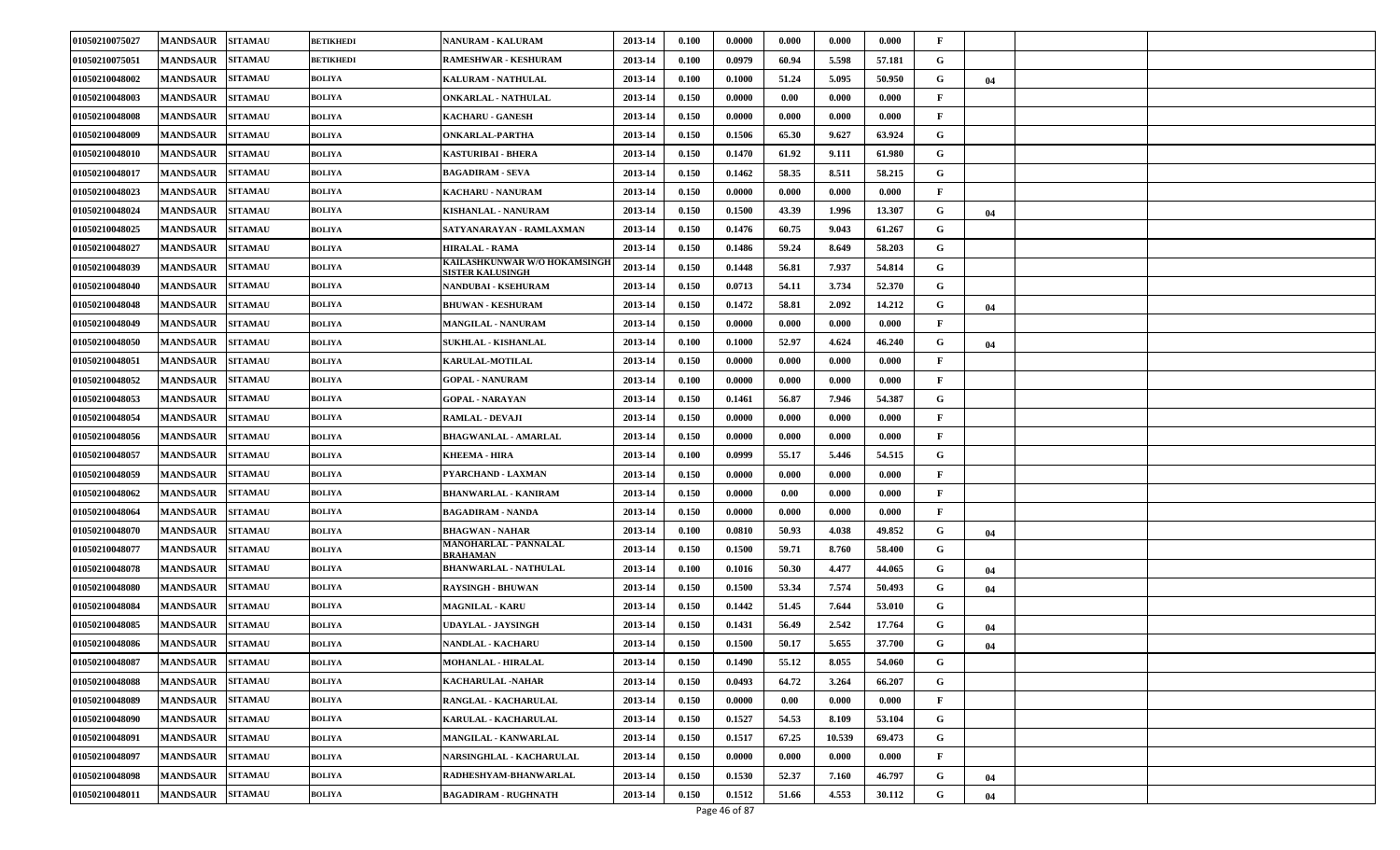| 01050210048035 | <b>MANDSAUR</b> | <b>SITAMAU</b> | <b>BOLIYA</b>    | <b>BAPULAL-KISHANLAL</b>        | 2013-14 | 0.100 | 0.0000               | 0.000 | 0.000 | 0.000  | $\mathbf F$  |                |                      |
|----------------|-----------------|----------------|------------------|---------------------------------|---------|-------|----------------------|-------|-------|--------|--------------|----------------|----------------------|
| 01050210048074 | <b>MANDSAUR</b> | <b>SITAMAU</b> | <b>BOLIYA</b>    | KHEEMA - PARTHA                 | 2013-14 | 0.150 | 0.1522               | 55.29 | 7.985 | 52.464 | G            |                |                      |
| 01050210048022 | <b>MANDSAUR</b> | <b>SITAMAU</b> | <b>BOLIYA</b>    | <b>NANURAM - RAMA</b>           | 2013-14 | 0.150 | 0.0000               | 0.00  | 0.000 | 0.000  | $\mathbf F$  |                |                      |
| 01050210048072 | <b>MANDSAUR</b> | <b>SITAMAU</b> | <b>BOLIYA</b>    | <b>KACHRU-RAMA</b>              | 2013-14 | 0.150 | 0.1482               | 56.22 | 3.253 | 21.950 | G            | 04             |                      |
| 01050210048100 | <b>MANDSAUR</b> | <b>SITAMAU</b> | <b>BOLIYA</b>    | YASHODABAI-DURGASHANKAR         | 2013-14 | 0.100 | 0.0962               | 62.76 | 5.855 | 60.863 | G            |                | <b>TRANSFER/AERA</b> |
| 01050210048101 | <b>MANDSAUR</b> | <b>SITAMAU</b> | <b>BOLIYA</b>    | <b>RAMESHWAR-BHERULAL</b>       | 2013-14 | 0.100 | 0.0000               | 0.000 | 0.000 | 0.000  | F            |                |                      |
| 01050210048032 | <b>MANDSAUR</b> | <b>SITAMAU</b> | <b>BOLIYA</b>    | <b>RAMLAL - BHUWANIRAM</b>      | 2013-14 | 0.150 | 0.1463               | 48.80 | 7.348 | 50.226 | G            | 04             |                      |
| 01050210048096 | <b>MANDSAUR</b> | <b>SITAMAU</b> | <b>BOLIYA</b>    | MOHANLAL - RAMLAL               | 2013-14 | 0.150 | 0.0000               | 0.000 | 0.000 | 0.000  | F            |                |                      |
| 01050210048076 | <b>MANDSAUR</b> | <b>SITAMAU</b> | <b>BOLIYA</b>    | <b>RAMESHWAR - KISHAN</b>       | 2013-14 | 0.150 | 0.0000               | 0.000 | 0.000 | 0.000  | F            |                |                      |
| 01050210048065 | <b>MANDSAUR</b> | <b>SITAMAU</b> | <b>BOLIYA</b>    | <b>RAMESHWAR - KANIRAM</b>      | 2013-14 | 0.150 | 0.1457               | 57.80 | 8.497 | 58.318 | G            |                |                      |
| 01050210048081 | <b>MANDSAUR</b> | <b>SITAMAU</b> | <b>BOLIYA</b>    | <b>DEVILAL - JAYSINGH</b>       | 2013-14 | 0.150 | 0.0000               | 0.000 | 0.000 | 0.000  | $\mathbf F$  |                |                      |
| 01050210048033 | <b>MANDSAUR</b> | <b>SITAMAU</b> | <b>BOLIYA</b>    | GANGARAM - HIRA                 | 2013-14 | 0.150 | 0.1500               | 61.12 | 9.378 | 62.520 | G            |                |                      |
| 01050210048095 | <b>MANDSAUR</b> | <b>SITAMAU</b> | <b>BOLIYA</b>    | JUJHARLAL - NATHULAL            | 2013-14 | 0.100 | 0.1000               | 55.64 | 5.437 | 54.370 | G            | 01050210039040 |                      |
| 01050210048029 | <b>MANDSAUR</b> | <b>SITAMAU</b> | <b>BOLIYA</b>    | <b>RAMA - BABARU</b>            | 2013-14 | 0.100 | 0.0950               | 43.55 | 4.069 | 42.832 | G            | 04             |                      |
| 01050210048046 | <b>MANDSAUR</b> | <b>SITAMAU</b> | <b>BOLIYA</b>    | <b>AMARU - HIRA</b>             | 2013-14 | 0.100 | 0.0000               | 0.00  | 0.000 | 0.000  |              |                |                      |
| 01050210048079 | <b>MANDSAUR</b> | <b>SITAMAU</b> | <b>BOLIYA</b>    | <b>JUJHARLAL - BHERULAL</b>     | 2013-14 | 0.150 | 0.0000               | 0.000 | 0.000 | 0.000  | F            |                |                      |
| 01050210048103 | <b>MANDSAUR</b> | <b>SITAMAU</b> | <b>BOLIYA</b>    | SHANKARLAL - NANDA              | 2013-14 | 0.100 | 0.0000               | 0.000 | 0.000 | 0.000  | F            |                |                      |
| 01050210048067 | <b>MANDSAUR</b> | <b>SITAMAU</b> | <b>BOLIYA</b>    | <b>KANIRAM - MAGAN</b>          | 2013-14 | 0.100 | 0.0000               | 0.000 | 0.000 | 0.000  | F            |                |                      |
| 01050210048083 | <b>MANDSAUR</b> | <b>SITAMAU</b> | <b>BOLIYA</b>    | NAHAR - BHUWAN                  | 2013-14 | 0.150 | 0.1500               | 58.95 | 8.287 | 55.247 | G            |                |                      |
| 01050210048058 | <b>MANDSAUR</b> | <b>SITAMAU</b> | <b>BOLIYA</b>    | MEHARBANSINGH - KALUSINGH       | 2013-14 | 0.150 | 0.1446               | 51.52 | 2.951 | 20.408 | G            | 04             |                      |
| 01050210048044 | <b>MANDSAUR</b> | <b>SITAMAU</b> | <b>BOLIYA</b>    | <b>JAYSINGH - NANURAM</b>       | 2013-14 | 0.100 | 0.0000               | 0.00  | 0.000 | 0.000  | F            |                |                      |
| 01050210048006 | <b>MANDSAUR</b> | <b>SITAMAU</b> | <b>BOLIYA</b>    | <b>GORDHANLAL - KANIRAM</b>     | 2013-14 | 0.150 | 0.1500               | 56.53 | 7.470 | 49.800 | G            | 04             |                      |
| 01050210048093 | <b>MANDSAUR</b> | <b>SITAMAU</b> | <b>BOLIYA</b>    | <b>GATTUBAI - NANURAM</b>       | 2013-14 | 0.100 | 0.1000               | 48.60 | 4.610 | 46.100 | G            | 04             |                      |
| 01050210048004 | <b>MANDSAUR</b> | <b>SITAMAU</b> | <b>BOLIYA</b>    | <b>RAKESH - GOPAL</b>           | 2013-14 | 0.100 | 0.1008               | 55.91 | 5.176 | 51.349 | G            |                |                      |
| 01050210048092 | <b>MANDSAUR</b> | <b>SITAMAU</b> | <b>BOLIYA</b>    | <b>MANGUBAI - ONKARLAL</b>      | 2013-14 | 0.100 | 0.0968               | 45.57 | 4.225 | 43.647 | G            | 04             | <b>NAME CHANGE</b>   |
| 01050210048107 | <b>MANDSAUR</b> | <b>SITAMAU</b> | <b>BOLIYA</b>    | <b>MANSINGH - MANOHARLAL</b>    | 2013-14 | 0.150 | 0.1519               | 60.50 | 9.213 | 60.652 | G            |                |                      |
| 01050210048094 | <b>MANDSAUR</b> | <b>SITAMAU</b> | <b>BOLIYA</b>    | <b>MANOHARLAL - BHANWARLAL</b>  | 2013-14 | 0.150 | 0.1519               | 59.92 | 9.399 | 61.876 | G            |                |                      |
| 01050210048104 | <b>MANDSAUR</b> | <b>SITAMAU</b> | <b>BOLIYA</b>    | SAMNDIBAI-GANGARAM              | 2013-14 | 0.150 | 0.1479               | 51.17 | 7.230 | 48.884 | G            | 04             |                      |
| 01050210061001 | <b>MANDSAUR</b> | <b>SITAMAU</b> | <b>KACHANARI</b> | <b>BHANWARKUNWAR-KAMALSINGH</b> | 2013-14 | 0.100 | 0.0929               | 45.44 | 1.603 | 17.255 | G            | 04             |                      |
| 01050210061007 | <b>MANDSAUR</b> | <b>SITAMAU</b> | <b>KACHANARI</b> | RAMESHAVAR-HIRALAL              | 2013-14 | 0.100 | 0.0000               | 0.000 | 0.000 | 0.000  | $\mathbf{F}$ |                |                      |
| 01050210061009 | <b>MANDSAUR</b> | <b>SITAMAU</b> | KACHANARI        | <b>BHANWARLAL - RAMLAL</b>      | 2013-14 | 0.100 | 0.0950               | 56.01 | 3.081 | 32.432 | G            | 04             |                      |
| 01050210061006 | <b>MANDSAUR</b> | <b>SITAMAU</b> | KACHANARI        | <b>BANSHILAL - DEVILAL</b>      | 2013-14 | 0.100 | 0.0000               | 0.000 | 0.000 | 0.000  | F            |                |                      |
| 01050210061016 | <b>MANDSAUR</b> | <b>SITAMAU</b> | <b>KACHANARI</b> | <b>GANGABAI-DAYARAM</b>         | 2013-14 | 0.100 | 0.0951               | 52.70 | 4.178 | 43.933 | G            | 04             |                      |
| 01050210061004 | <b>MANDSAUR</b> | <b>SITAMAU</b> | <b>KACHANARI</b> | SHANTIBAI - BHAWARLAL           | 2013-14 | 0.100 | 0.0000               | 0.000 | 0.000 | 0.000  | F            |                |                      |
| 01050210061014 | <b>MANDSAUR</b> | <b>SITAMAU</b> | KACHANARI        | <b>GATTUBAI - KARULAL</b>       | 2013-14 | 0.100 | 0.1005               | 51.29 | 5.195 | 51.692 | G            |                |                      |
| 01050210057001 | <b>MANDSAUR</b> | <b>SITAMAU</b> | <b>KACHNARA</b>  | <b>MODIRAM - AMRITRAM</b>       | 2013-14 | 0.150 | 0.1384               | 63.07 | 8.325 | 60.152 | G            |                |                      |
| 01050210057004 | <b>MANDSAUR</b> | <b>SITAMAU</b> | <b>KACHNARA</b>  | KAVERIBAI - BADRILAL            | 2013-14 | 0.100 | 0.1003               | 59.78 | 5.790 | 57.727 | G            |                |                      |
| 01050210057006 | <b>MANDSAUR</b> | <b>SITAMAU</b> | <b>KACHNARA</b>  | RAMNARAYAN-BAGDIRAM             | 2013-14 | 0.100 | 0.0965               | 57.48 | 5.805 | 60.155 | G            |                |                      |
| 01050210057010 | <b>MANDSAUR</b> | <b>SITAMAU</b> | KACHNARA         | <b>BAGDIRAM - SURATRAM</b>      | 2013-14 | 0.100 | 0.0985               | 59.81 | 6.101 | 61.939 | G            |                |                      |
| 01050210057013 | <b>MANDSAUR</b> | <b>SITAMAU</b> | <b>KACHNARA</b>  | KAMLABAI - RAMCHANDRA           | 2013-14 | 0.150 | 0.1490               | 56.57 | 8.340 | 55.973 | G            |                |                      |
| 01050210057015 | <b>MANDSAUR</b> | <b>SITAMAU</b> | <b>KACHNARA</b>  | <b>BHERUNATH - ONKARNATH</b>    | 2013-14 | 0.150 | 0.1428<br>$17 - 507$ | 59.52 | 8.460 | 59.243 | G            |                |                      |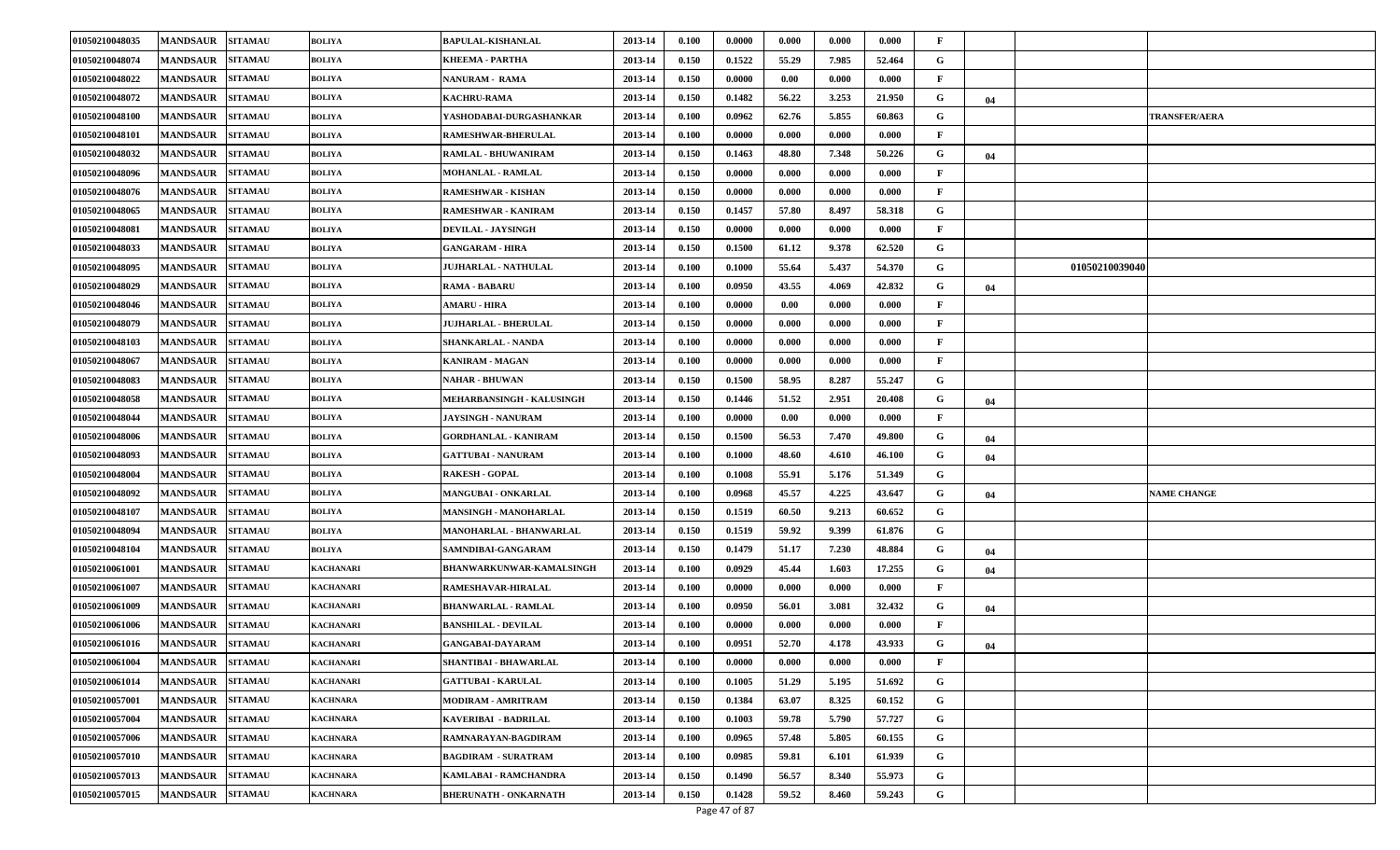| 01050210057017 | <b>MANDSAUR</b> | <b>SITAMAU</b> | <b>KACHNARA</b> | <b>BHULIBAI - RAMLAL</b>            | 2013-14 | 0.150 | 0.1408               | 55.57 | 4.541 | 32.251 | G | 04 |                    |
|----------------|-----------------|----------------|-----------------|-------------------------------------|---------|-------|----------------------|-------|-------|--------|---|----|--------------------|
| 01050210057020 | <b>MANDSAUR</b> | <b>SITAMAU</b> | KACHNARA        | LUXAMANSINGH-PARWATSINGH            | 2013-14 | 0.100 | 0.0961               | 54.05 | 4.695 | 48.855 | G | 04 |                    |
| 01050210057021 | <b>MANDSAUR</b> | <b>SITAMAU</b> | <b>KACHNARA</b> | <b>MANGILAL - LALURAM</b>           | 2013-14 | 0.100 | 0.0996               | 46.29 | 4.074 | 40.903 | G | 04 |                    |
| 01050210057024 | <b>MANDSAUR</b> | <b>SITAMAU</b> | KACHNARA        | RAMDAYAL - RAMCHANDRA               | 2013-14 | 0.150 | 0.1463               | 59.62 | 8.176 | 55.885 | G |    |                    |
| 01050210057025 | <b>MANDSAUR</b> | <b>SITAMAU</b> | <b>KACHNARA</b> | NARAYANSINGH - MANSINGH             | 2013-14 | 0.150 | 0.1449               | 59.04 | 8.586 | 59.254 | G |    |                    |
| 01050210057026 | <b>MANDSAUR</b> | <b>SITAMAU</b> | <b>KACHNARA</b> | KAMLAKUNWAR - DEVISINGH             | 2013-14 | 0.150 | 0.1450               | 50.94 | 6.884 | 47.476 | G | 04 |                    |
| 01050210057027 | <b>MANDSAUR</b> | <b>SITAMAU</b> | KACHNARA        | <b>BABULAL - RAMRATAN</b>           | 2013-14 | 0.100 | 0.0987               | 56.37 | 5.709 | 57.842 | G |    |                    |
| 01050210057030 | <b>MANDSAUR</b> | <b>SITAMAU</b> | KACHNARA        | <b>GAJRAJSINGH - RATANSINGH</b>     | 2013-14 | 0.100 | 0.0921               | 53.61 | 5.024 | 54.549 | G |    |                    |
| 01050210057032 | <b>MANDSAUR</b> | <b>SITAMAU</b> | KACHNARA        | <b>SHANKARLAL - DEVA</b>            | 2013-14 | 0.100 | 0.0948               | 49.99 | 4.942 | 52.130 | G |    |                    |
| 01050210057035 | <b>MANDSAUR</b> | <b>SITAMAU</b> | <b>KACHNARA</b> | NANDRAM - GANESHRAM                 | 2013-14 | 0.100 | 0.0988               | 56.94 | 5.190 | 52.530 | G |    |                    |
| 01050210057038 | <b>MANDSAUR</b> | <b>SITAMAU</b> | KACHNARA        | RAMPRASAD - BAGADIRAM               | 2013-14 | 0.100 | 0.1003               | 57.24 | 6.149 | 61.306 | G |    |                    |
| 01050210057040 | <b>MANDSAUR</b> | <b>SITAMAU</b> | KACHNARA        | SHANKARLAL - DHURA                  | 2013-14 | 0.150 | 0.1432               | 57.00 | 7.630 | 53.282 | G |    |                    |
| 01050210057043 | <b>MANDSAUR</b> | <b>SITAMAU</b> | <b>KACHNARA</b> | <b>RAMSUKH - ONKARLAL</b>           | 2013-14 | 0.150 | 0.1448               | 58.73 | 8.541 | 58.984 | G |    |                    |
| 01050210057051 | <b>MANDSAUR</b> | <b>SITAMAU</b> | <b>KACHNARA</b> | <b>RAMLAL - BHAGATRAM</b>           | 2013-14 | 0.150 | 0.1503               | 62.24 | 8.545 | 56.852 | G |    |                    |
| 01050210057053 | <b>MANDSAUR</b> | <b>SITAMAU</b> | KACHNARA        | KISHANSINGH - DULESINGH             | 2013-14 | 0.150 | 0.1475               | 53.05 | 7.927 | 53.742 | G |    |                    |
| 01050210057057 | <b>MANDSAUR</b> | <b>SITAMAU</b> | KACHNARA        | TIKAMDAS - KISHANDAS                | 2013-14 | 0.150 | 0.1446               | 54.99 | 7.596 | 52.531 | G |    |                    |
| 01050210057068 | <b>MANDSAUR</b> | <b>SITAMAU</b> | KACHNARA        | VAKHATRAM - KIHSANLAL               | 2013-14 | 0.100 | 0.0959               | 53.00 | 5.406 | 56.371 | G |    |                    |
| 01050210057037 | <b>MANDSAUR</b> | <b>SITAMAU</b> | <b>KACHNARA</b> | <b>DHULSINGH - BHANWARSINGH</b>     | 2013-14 | 0.150 | 0.1458               | 58.85 | 8.575 | 58.813 | G |    |                    |
| 01050210057061 | <b>MANDSAUR</b> | <b>SITAMAU</b> | KACHNARA        | ONKARLAL-NANURAM                    | 2013-14 | 0.150 | 0.1489               | 62.31 | 9.320 | 62.592 | G |    |                    |
| 01050210057034 | <b>MANDSAUR</b> | <b>SITAMAU</b> | KACHNARA        | <b>PURALAL - RAMLAL</b>             | 2013-14 | 0.100 | 0.0945               | 55.73 | 5.143 | 54.423 | G |    |                    |
| 01050210057063 | <b>MANDSAUR</b> | <b>SITAMAU</b> | <b>KACHNARA</b> | PREMKUNWAR - NAHARSINGH             | 2013-14 | 0.100 | 0.0935               | 52.11 | 4.653 | 49.765 | G | 04 |                    |
| 01050210057008 | <b>MANDSAUR</b> | <b>SITAMAU</b> | <b>KACHNARA</b> | RAMKANYABAI - BALARAM               | 2013-14 | 0.150 | 0.1479               | 56.03 | 8.148 | 55.091 | G |    |                    |
| 01050210057049 | <b>MANDSAUR</b> | <b>SITAMAU</b> | KACHNARA        | <b>BHERULAL - BAGDIRAM</b>          | 2013-14 | 0.100 | 0.0918               | 57.39 | 5.444 | 59.302 | G |    |                    |
| 01050210057036 | <b>MANDSAUR</b> | <b>SITAMAU</b> | <b>KACHNARA</b> | MAHIPALSINGH - HAMERSINGH           | 2013-14 | 0.100 | 0.0916               | 50.69 | 4.468 | 48.777 | G | 04 |                    |
| 01050210057018 | <b>MANDSAUR</b> | <b>SITAMAU</b> | <b>KACHNARA</b> | <b>DHURIBAI - BHAWARLAL</b>         | 2013-14 | 0.100 | 0.0990               | 59.07 | 5.629 | 56.859 | G |    | <b>NAME CHANGE</b> |
| 01050210057028 | <b>MANDSAUR</b> | <b>SITAMAU</b> | <b>KACHNARA</b> | <b>LALCHANDRA - RAMESHWAR</b>       | 2013-14 | 0.150 | 0.1508               | 62.74 | 9.294 | 61.631 | G |    | <b>NAME CHANGE</b> |
| 01050210076002 | <b>MANDSAUR</b> | <b>SITAMAU</b> | KAYAMPUR        | MAHESH - RADHESHYAM                 | 2013-14 | 0.150 | 0.1527               | 46.41 | 6.836 | 44.768 | G | 04 |                    |
| 01050210076003 | <b>MANDSAUR</b> | <b>SITAMAU</b> | <b>KAYAMPUR</b> | <b>DEVILAL - RAMA</b>               | 2013-14 | 0.150 | 0.0000               | 0.000 | 0.000 | 0.000  | F |    |                    |
| 01050210076011 | <b>MANDSAUR</b> | <b>SITAMAU</b> | <b>KAYAMPUR</b> | <b>RAMCHANDRA - DEVILAL</b>         | 2013-14 | 0.100 | 0.0968               | 53.49 | 5.425 | 56.043 | G |    |                    |
| 01050210076012 | <b>MANDSAUR</b> | <b>SITAMAU</b> | <b>KAYAMPUR</b> | <b>KANIRAM - NATHU</b>              | 2013-14 | 0.100 | 0.0952               | 37.98 | 2.778 | 29.181 | G | 04 |                    |
| 01050210076034 | <b>MANDSAUR</b> | <b>SITAMAU</b> | <b>KAYAMPUR</b> | SHRIRAM - KANHAIYALAL               | 2013-14 | 0.100 | 0.0988               | 49.59 | 4.874 | 49.332 | G | 04 |                    |
| 01050210076037 | <b>MANDSAUR</b> | <b>SITAMAU</b> | KAYAMPUR        | RAMRATAN - LAXMICHAND               | 2013-14 | 0.100 | 0.1006               | 44.06 | 2.404 | 23.897 | G | 04 |                    |
| 01050210076040 | <b>MANDSAUR</b> | <b>SITAMAU</b> | <b>KAYAMPUR</b> | <b>KACHARU - BHUWAN</b>             | 2013-14 | 0.100 | 0.0930               | 58.73 | 3.658 | 39.333 | G | 04 |                    |
| 01050210076044 | <b>MANDSAUR</b> | <b>SITAMAU</b> | <b>KAYAMPUR</b> | <b>RUKSANA BEE - MUNNE KHA</b>      | 2013-14 | 0.150 | 0.1058               | 52.12 | 3.343 | 31.597 | G | 04 |                    |
| 01050210076049 | <b>MANDSAUR</b> | <b>SITAMAU</b> | <b>KAYAMPUR</b> | <b>BHULIBAI - RATANLAL</b>          | 2013-14 | 0.150 | 0.1369               | 51.18 | 2.245 | 16.399 | G | 04 |                    |
| 01050210076058 | <b>MANDSAUR</b> | <b>SITAMAU</b> | <b>KAYAMPUR</b> | <b>BALWANTSINGH - RUGHNATHSINGH</b> | 2013-14 | 0.150 | 0.1518               | 63.54 | 5.074 | 33.426 | G | 04 |                    |
| 01050210076067 | <b>MANDSAUR</b> | <b>SITAMAU</b> | <b>KAYAMPUR</b> | <b>BABULAL - SHANKARLAL</b>         | 2013-14 | 0.100 | 0.0942               | 49.65 | 3.624 | 38.471 | G | 04 |                    |
| 01050210076072 | <b>MANDSAUR</b> | <b>SITAMAU</b> | <b>KAYAMPUR</b> | SURESHCHANDRA - JAGNNATH            | 2013-14 | 0.100 | 0.0990               | 53.21 | 4.873 | 49.222 | G | 04 |                    |
| 01050210076076 | <b>MANDSAUR</b> | <b>SITAMAU</b> | <b>KAYAMPUR</b> | NALINIKANT - RAMGOPAL               | 2013-14 | 0.100 | 0.1002               | 57.45 | 5.523 | 55.120 | G |    |                    |
| 01050210076086 | <b>MANDSAUR</b> | <b>SITAMAU</b> | <b>KAYAMPUR</b> | <b>BHANWARLAL - RAMLAL</b>          | 2013-14 | 0.100 | 0.1000               | 50.73 | 4.935 | 49.350 | G | 04 |                    |
| 01050210076091 | <b>MANDSAUR</b> | <b>SITAMAU</b> | <b>KAYAMPUR</b> | <b>UDAYRAM - MOTI</b>               | 2013-14 | 0.100 | 0.1000<br>$10 - 507$ | 41.91 | 3.898 | 38.980 | G | 04 |                    |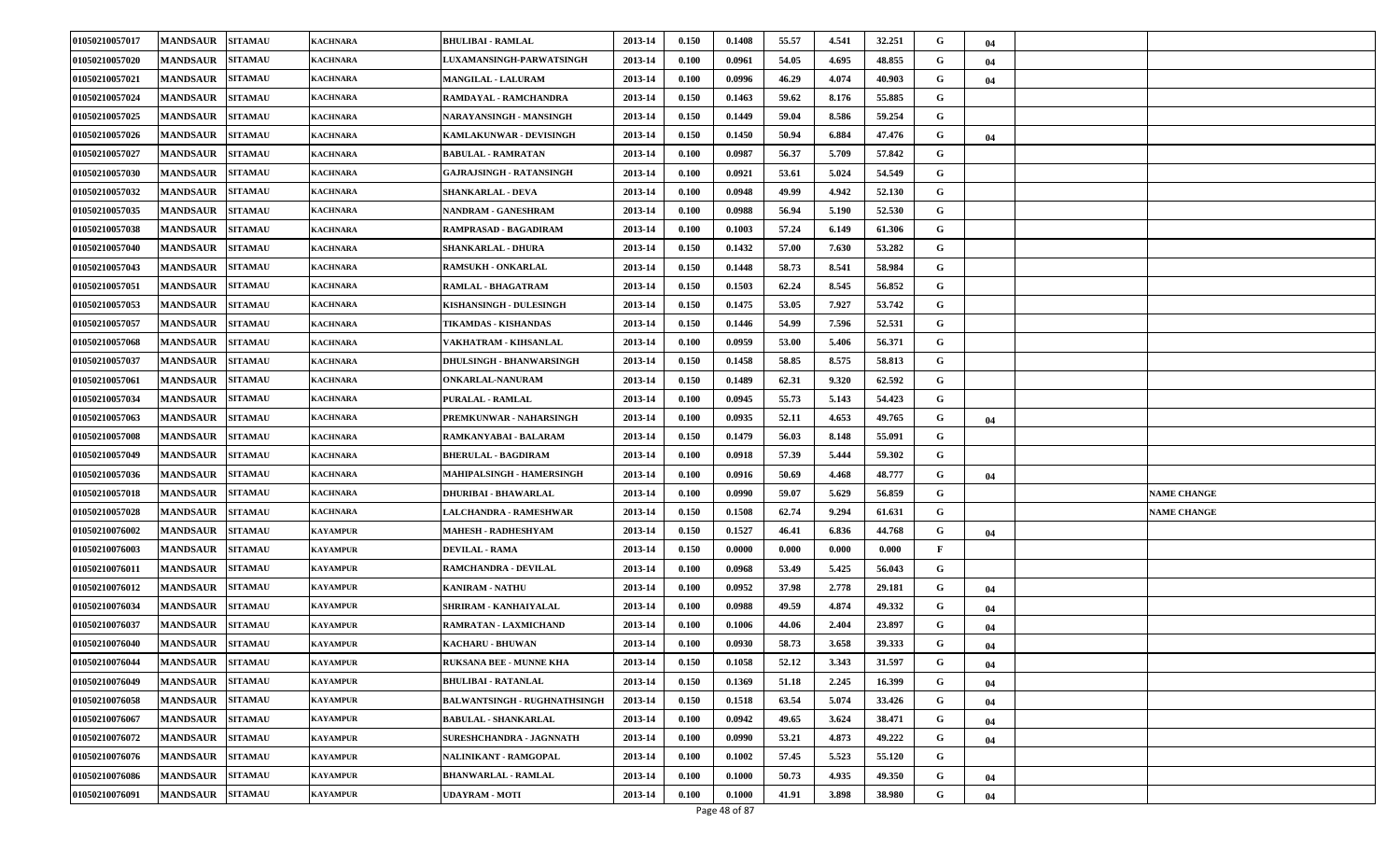| 01050210076152 | <b>MANDSAUR</b> | <b>SITAMAU</b> | <b>KAYAMPUR</b>    | <b>DEVILAL - PANNALAL</b>       | 2013-14 | 0.150 | 0.1487         | 48.97 | 7.422 | 49.913 | G | 04                   |                            |
|----------------|-----------------|----------------|--------------------|---------------------------------|---------|-------|----------------|-------|-------|--------|---|----------------------|----------------------------|
| 01050210076168 | <b>MANDSAUR</b> | <b>SITAMAU</b> | <b>KAYAMPUR</b>    | <b>BHANWARBAI - JAGANNATH</b>   | 2013-14 | 0.100 | 0.1011         | 53.01 | 4.907 | 48.536 | G | 01050210065028<br>04 |                            |
| 01050210065004 | <b>MANDSAUR</b> | <b>SITAMAU</b> | <b>KELUKHEDI</b>   | <b>FATTIBAI - RAMA</b>          | 2013-14 | 0.150 | 0.1476         | 58.67 | 8.407 | 56.958 | G |                      |                            |
| 01050210065037 | <b>MANDSAUR</b> | <b>SITAMAU</b> | <b>KELUKHEDI</b>   | <b>BALURAM - LAXMAN</b>         | 2013-14 | 0.150 | 0.1523         | 60.47 | 8.811 | 57.853 | G |                      |                            |
| 01050210065042 | <b>MANDSAUR</b> | <b>SITAMAU</b> | <b>KELUKHEDI</b>   | KARULAL - GANESHRAM             | 2013-14 | 0.100 | 0.0996         | 47.63 | 4.940 | 49.598 | G | 04                   |                            |
| 01050210065076 | <b>MANDSAUR</b> | <b>SITAMAU</b> | <b>KELUKHEDI</b>   | KALABAI - KACHARULAL            | 2013-14 | 0.100 | 0.1014         | 61.42 | 1.895 | 18.688 | G | 04                   |                            |
| 01050210065085 | <b>MANDSAUR</b> | <b>SITAMAU</b> | <b>KELUKHEDI</b>   | RAMCHANDRA - KASHIRAM           | 2013-14 | 0.100 | 0.1020         | 52.40 | 5.704 | 55.922 | G |                      |                            |
| 01050210065040 | <b>MANDSAUR</b> | <b>SITAMAU</b> | <b>KELUKHEDI</b>   | KARULAL - RATANLAL M/O VARDIBAI | 2013-14 | 0.100 | 0.1008         | 48.10 | 4.274 | 42.401 | G | 04                   |                            |
| 01050210065088 | <b>MANDSAUR</b> | <b>SITAMAU</b> | <b>KELUKHEDI</b>   | <b>DOULATRAM - VARDAJI</b>      | 2013-14 | 0.100 | 0.0999         | 47.98 | 2.879 | 28.819 | G | 04                   |                            |
| 01050210065090 | <b>MANDSAUR</b> | <b>SITAMAU</b> | <b>KELUKHEDI</b>   | SHANKARLAL - MANGILAL           | 2013-14 | 0.100 | 0.1005         | 49.57 | 2.634 | 26.209 | G | 04                   |                            |
| 01050210065054 | <b>MANDSAUR</b> | <b>SITAMAU</b> | <b>KELUKHEDI</b>   | <b>SITABAI - RUPA</b>           | 2013-14 | 0.150 | 0.1546         | 55.95 | 3.317 | 21.455 | G | 04                   |                            |
| 01050210065005 | <b>MANDSAUR</b> | <b>SITAMAU</b> | <b>KELUKHEDI</b>   | <b>JHAMKUBAI - JARELAL</b>      | 2013-14 | 0.100 | 0.0999         | 34.55 | 3.233 | 32.362 | G | 04                   |                            |
| 01050210065058 | <b>MANDSAUR</b> | <b>SITAMAU</b> | <b>KELUKHEDI</b>   | SATYANARAYAN - BADRILAL         | 2013-14 | 0.100 | 0.1025         | 57.15 | 5.601 | 54.644 | G |                      |                            |
| 01050210078009 | <b>MANDSAUR</b> | <b>SITAMAU</b> | KHAJURI CHANDRAWAT | <b>MANGILAL - HIRALAL</b>       | 2013-14 | 0.150 | 0.1473         | 50.32 | 6.592 | 44.752 | G | 04                   |                            |
| 01050210078013 | <b>MANDSAUR</b> | <b>SITAMAU</b> | KHAJURI CHANDRAWAT | <b>BHERULAL-D/PSARJUBAI</b>     | 2013-14 | 0.100 | 0.0911         | 46.48 | 3.579 | 39.286 | G | 04                   |                            |
| 01050210078015 | <b>MANDSAUR</b> | <b>SITAMAU</b> | KHAJURI CHANDRAWAT | PRABHULAL - DEVA                | 2013-14 | 0.150 | 0.1500         | 51.47 | 3.103 | 20.687 | G | 04                   |                            |
| 01050210078033 | <b>MANDSAUR</b> | <b>SITAMAU</b> | KHAJURI CHANDRAWAT | <b>BHERULAL - NANDA MALI</b>    | 2013-14 | 0.100 | 0.0950         | 47.38 | 4.819 | 50.726 | G | 04                   |                            |
| 01050210078035 | <b>MANDSAUR</b> | <b>SITAMAU</b> | KHAJURI CHANDRAWAT | <b>HIRALAL - GABBA</b>          | 2013-14 | 0.100 | 0.0927         | 49.08 | 4.284 | 46.214 | G | 04                   |                            |
| 01050210078037 | <b>MANDSAUR</b> | <b>SITAMAU</b> | KHAJURI CHANDRAWAT | SITABAI - ONKARLAL              | 2013-14 | 0.100 | 0.0500         | 38.09 | 1.779 | 35.580 | G | 04                   |                            |
| 01050210078038 | <b>MANDSAUR</b> | <b>SITAMAU</b> | KHAJURI CHANDRAWAT | <b>NATHU - TULSIRAM</b>         | 2013-14 | 0.150 | 0.1468         | 51.84 | 7.272 | 49.537 | G | 04                   |                            |
| 01050210078059 | <b>MANDSAUR</b> | <b>SITAMAU</b> | KHAJURI CHANDRAWAT | <b>MANGILAL - BHERULAL</b>      | 2013-14 | 0.100 | 0.0974         | 45.72 | 1.842 | 18.912 | G | 04                   |                            |
| 01050210078056 | <b>MANDSAUR</b> | <b>SITAMAU</b> | KHAJURI CHANDRAWAT | <b>SHOJI - GIRDHARI</b>         | 2013-14 | 0.100 | 0.1037         | 39.96 | 2.986 | 28.795 | G | 04                   |                            |
| 01050210078040 | <b>MANDSAUR</b> | <b>SITAMAU</b> | KHAJURI CHANDRAWAT | <b>GEETABAI - KANIRAM</b>       | 2013-14 | 0.150 | 0.1457         | 53.22 | 8.241 | 56.561 | G |                      |                            |
| 01050210078026 | <b>MANDSAUR</b> | <b>SITAMAU</b> | KHAJURI CHANDRAWAT | <b>SUJANMAL - CHAGANLAL</b>     | 2013-14 | 0.100 | 0.0980         | 50.28 | 3.986 | 40.673 | G | 04                   |                            |
| 01050210078054 | <b>MANDSAUR</b> | <b>SITAMAU</b> | KHAJURI CHANDRAWAT | <b>RAMCHANDRA - RUPA</b>        | 2013-14 | 0.100 | 0.1008         | 50.60 | 4.417 | 43.819 | G | 04                   |                            |
| 01050210078055 | <b>MANDSAUR</b> | <b>SITAMAU</b> | KHAJURI CHANDRAWAT | <b>RAMLAL - NANDA</b>           | 2013-14 | 0.150 | 0.1443         | 55.34 | 7.684 | 53.250 | G |                      |                            |
| 01050210078027 | <b>MANDSAUR</b> | <b>SITAMAU</b> | KHAJURI CHANDRAWAT | <b>SURAJBAI - CHAGAN</b>        | 2013-14 | 0.100 | 0.0997         | 46.17 | 2.566 | 25.737 | G | 04                   |                            |
| 01050210078029 | <b>MANDSAUR</b> | <b>SITAMAU</b> | KHAJURI CHANDRAWAT | <b>RAMESHWAR - BAGDIRAM</b>     | 2013-14 | 0.150 | 0.1483         | 60.10 | 8.088 | 54.538 | G |                      |                            |
| 01050210037001 | <b>MANDSAUR</b> | <b>SITAMAU</b> | <b>KHANUKHEDA</b>  | JUJHARSINGH - NAHARSINGH        | 2013-14 | 0.150 | 0.1511         | 56.21 | 2.377 | 15.731 | G | 04                   |                            |
| 01050210037013 | <b>MANDSAUR</b> | <b>SITAMAU</b> | <b>KHANUKHEDA</b>  | <b>HIRA - MANNA</b>             | 2013-14 | 0.100 | 0.0000         | 0.000 | 0.000 | 0.000  | F |                      |                            |
| 01050210037024 | <b>MANDSAUR</b> | <b>SITAMAU</b> | <b>KHANUKHEDA</b>  | PRABHUSINGH - NAHARSINGH        | 2013-14 | 0.100 | 0.1022         | 55.74 | 5.216 | 51.037 | G |                      |                            |
| 01050210037028 | <b>MANDSAUR</b> | <b>SITAMAU</b> | <b>KHANUKHEDA</b>  | KACHARUSINGH - LAXMANSINGH      | 2013-14 | 0.100 | 0.0984         | 53.30 | 4.995 | 50.762 | G | 04                   |                            |
| 01050210037029 | <b>MANDSAUR</b> | <b>SITAMAU</b> | <b>KHANUKHEDA</b>  | <b>MANSINGH - JUWANSINGH</b>    | 2013-14 | 0.150 | 0.1476         | 63.06 | 9.090 | 61.585 | G |                      |                            |
| 01050210037030 | <b>MANDSAUR</b> | <b>SITAMAU</b> | <b>KHANUKHEDA</b>  | SURAJBAI-JUWANSINGH             | 2013-14 | 0.100 | 0.1022         | 48.46 | 4.839 | 47.348 | G | 04                   |                            |
| 01050210037039 | <b>MANDSAUR</b> | <b>SITAMAU</b> | <b>KHANUKHEDA</b>  | KHUMANSINGH - JAYSINGH          | 2013-14 | 0.100 | 0.0000         | 0.000 | 0.000 | 0.000  | F |                      | TRANSFER/HANUMANTIA/MDS-II |
| 01050210037044 | <b>MANDSAUR</b> | <b>SITAMAU</b> | <b>KHANUKHEDA</b>  | <b>BHURSINGH - BHANWARSINGH</b> | 2013-14 | 0.150 | 0.1417         | 53.16 | 7.215 | 50.917 | G | 04                   |                            |
| 01050210037005 | <b>MANDSAUR</b> | <b>SITAMAU</b> | <b>KHANUKHEDA</b>  | PANABAI - GOBARSINGH            | 2013-14 | 0.150 | 0.1415         | 53.35 | 2.424 | 17.131 | G | 04                   |                            |
| 01050210037006 | <b>MANDSAUR</b> | <b>SITAMAU</b> | <b>KHANUKHEDA</b>  | MOTYABAI - MODSINGH             | 2013-14 | 0.150 | 0.1528         | 29.29 | 3.460 | 22.644 | G | 04                   |                            |
| 01050210034014 | <b>MANDSAUR</b> | <b>SITAMAU</b> | KOT PIPLYA         | GORDHANSINGH - JAWANSINGH       | 2013-14 | 0.150 | 0.1540         | 60.91 | 7.292 | 47.351 | G | 04                   |                            |
| 01050210034016 | <b>MANDSAUR</b> | <b>SITAMAU</b> | KOT PIPLYA         | PYARCHAND - RUGHNATH            | 2013-14 | 0.100 | 0.0948         | 59.33 | 5.560 | 58.650 | G |                      |                            |
| 01050210034021 | <b>MANDSAUR</b> | <b>SITAMAU</b> | KOT PIPLYA         | <b>LILABAI - MANGILAL</b>       | 2013-14 | 0.150 | 0.1387<br>0.02 | 47.46 | 5.377 | 38.767 | G | 04                   |                            |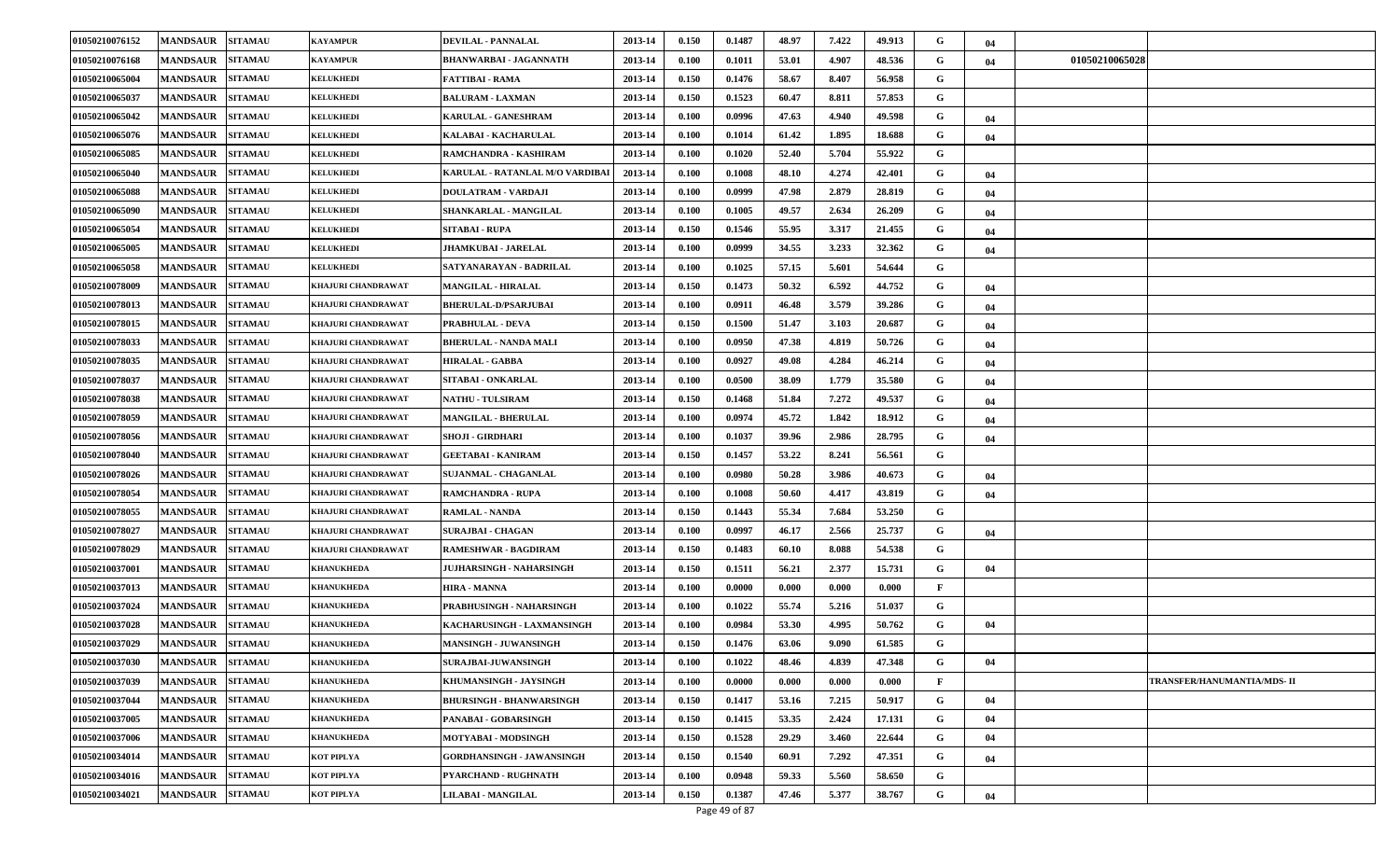| 01050210034037 | <b>MANDSAUR</b>  | <b>SITAMAU</b> | KOT PIPLYA            | <b>BHERULAL - PYARA</b>        | 2013-14 | 0.100 | 0.0952 | 59.23 | 5.542  | 58.214 | G            |    |  |
|----------------|------------------|----------------|-----------------------|--------------------------------|---------|-------|--------|-------|--------|--------|--------------|----|--|
| 01050210034034 | <b>MANDSAUR</b>  | <b>SITAMAU</b> | KOT PIPLYA            | <b>LALKUWAR - MANOHARSINGH</b> | 2013-14 | 0.100 | 0.1028 | 61.32 | 6.316  | 61.440 | G            |    |  |
| 01050210034011 | <b>MANDSAUR</b>  | <b>SITAMAU</b> | KOT PIPLYA            | <b>DHAPUBAI - DEVISINGH</b>    | 2013-14 | 0.150 | 0.1498 | 55.59 | 8.180  | 54.606 | G            |    |  |
| 01050210034029 | <b>MANDSAUR</b>  | <b>SITAMAU</b> | KOT PIPLYA            | KESHARSINGH - BHUWANISINGH     | 2013-14 | 0.150 | 0.0000 | 0.00  | 0.000  | 0.000  | F            |    |  |
| 01050210034027 | <b>MANDSAUR</b>  | <b>SITAMAU</b> | KOT PIPLYA            | SAVIBAI - CHATTARBHUJ          | 2013-14 | 0.100 | 0.0000 | 0.00  | 0.000  | 0.000  | $\mathbf{F}$ |    |  |
| 01050210034002 | <b>MANDSAUR</b>  | <b>SITAMAU</b> | KOT PIPLYA            | DASHRATHSINGH - RAMSINGH       | 2013-14 | 0.100 | 0.0971 | 54.52 | 5.304  | 54.624 | G            |    |  |
| 01050210051003 | <b>MANDSAUR</b>  | <b>SITAMAU</b> | KOTADA BAHADUR        | NATHIBAI - LALA                | 2013-14 | 0.100 | 0.1008 | 57.25 | 4.989  | 49.494 | G            | 04 |  |
| 01050210051005 | <b>MANDSAUR</b>  | <b>SITAMAU</b> | KOTADA BAHADUR        | <b>GANGARAM - NATHULAL</b>     | 2013-14 | 0.150 | 0.1493 | 58.95 | 8.430  | 56.463 | G            |    |  |
| 01050210051006 | <b>MANDSAUR</b>  | <b>SITAMAU</b> | <b>KOTADA BAHADUR</b> | VARDA - DEVA                   | 2013-14 | 0.150 | 0.1487 | 56.18 | 7.994  | 53.759 | G            |    |  |
| 01050210051008 | <b>MANDSAUR</b>  | <b>SITAMAU</b> | <b>KOTADA BAHADUR</b> | KANHAIYALAL - BHUWAN           | 2013-14 | 0.150 | 0.1479 | 56.73 | 8.056  | 54.469 | G            |    |  |
| 01050210051009 | <b>MANDSAUR</b>  | <b>SITAMAU</b> | KOTADA BAHADUR        | <b>BHAGUBAI-LUXMINARAYAN</b>   | 2013-14 | 0.150 | 0.1500 | 58.65 | 8.906  | 59.373 | G            |    |  |
| 01050210051012 | <b>MANDSAUR</b>  | <b>SITAMAU</b> | <b>KOTADA BAHADUR</b> | AMRITRAM - BABARU              | 2013-14 | 0.150 | 0.1419 | 58.10 | 8.541  | 60.190 | G            |    |  |
| 01050210051013 | <b>MANDSAUR</b>  | <b>SITAMAU</b> | <b>KOTADA BAHADUR</b> | <b>NATHULAL - UDAYRAM</b>      | 2013-14 | 0.100 | 0.1006 | 65.85 | 6.237  | 61.998 | G            |    |  |
| 01050210051016 | <b>MANDSAUR</b>  | <b>SITAMAU</b> | <b>KOTADA BAHADUR</b> | RESHAMKUNWAR-HARISINGH         | 2013-14 | 0.150 | 0.1494 | 56.47 | 8.979  | 60.100 | G            |    |  |
| 01050210051017 | <b>MANDSAUR</b>  | <b>SITAMAU</b> | KOTADA BAHADUR        | <b>JUJHARSINGH - RAMLAL</b>    | 2013-14 | 0.150 | 0.0702 | 55.70 | 4.018  | 57.236 | G            |    |  |
| 01050210051019 | <b>MANDSAUR</b>  | <b>SITAMAU</b> | <b>KOTADA BAHADUR</b> | <b>SUGANBAI-DHANNALAL</b>      | 2013-14 | 0.100 | 0.0926 | 54.46 | 4.676  | 50.497 | G            | 04 |  |
| 01050210051021 | <b>MANDSAUR</b>  | <b>SITAMAU</b> | <b>KOTADA BAHADUR</b> | <b>MOHANKUNWAR - RANSINGH</b>  | 2013-14 | 0.100 | 0.0988 | 48.05 | 5.045  | 51.063 | G            |    |  |
| 01050210051035 | <b>MANDSAUR</b>  | <b>SITAMAU</b> | <b>KOTADA BAHADUR</b> | KASHIRAM - LAXMAN              | 2013-14 | 0.100 | 0.0000 | 0.000 | 0.000  | 0.000  | F            |    |  |
| 01050210051036 | <b>MANDSAUR</b>  | <b>SITAMAU</b> | <b>KOTADA BAHADUR</b> | <b>GOPI - UDAYRAM</b>          | 2013-14 | 0.150 | 0.1505 | 58.02 | 7.675  | 50.997 | G            | 04 |  |
| 01050210051038 | <b>MANDSAUR</b>  | <b>SITAMAU</b> | <b>KOTADA BAHADUR</b> | <b>SHITAL - GANESHRAM</b>      | 2013-14 | 0.150 | 0.1427 | 55.72 | 8.183  | 57.344 | G            |    |  |
| 01050210051040 | <b>MANDSAUR</b>  | <b>SITAMAU</b> | <b>KOTADA BAHADUR</b> | BAPULAL - VARIDHCNAD           | 2013-14 | 0.100 | 0.0504 | 64.52 | 3.226  | 64.008 | G            |    |  |
| 01050210051046 | <b>MANDSAUR</b>  | <b>SITAMAU</b> | <b>KOTADA BAHADUR</b> | <b>MANGUBAI- KANHAIYALAL</b>   | 2013-14 | 0.150 | 0.1353 | 52.97 | 7.370  | 54.472 | G            |    |  |
| 01050210051054 | <b>MANDSAUR</b>  | <b>SITAMAU</b> | KOTADA BAHADUR        | <b>DEVILAL - BHERULAL</b>      | 2013-14 | 0.150 | 0.1341 | 57.01 | 3.518  | 26.234 | G            | 04 |  |
| 01050210051056 | <b>MANDSAUR</b>  | <b>SITAMAU</b> | <b>KOTADA BAHADUR</b> | RAMESHAR - BHUWAN              | 2013-14 | 0.150 | 0.1482 | 55.05 | 7.786  | 52.537 | G            |    |  |
| 01050210051058 | <b>MANDSAUR</b>  | <b>SITAMAU</b> | <b>KOTADA BAHADUR</b> | KANTILAL-KANHIYALAL            | 2013-14 | 0.150 | 0.1523 | 55.22 | 8.299  | 54.491 | G            |    |  |
| 01050210051064 | <b>MANDSAUR</b>  | <b>SITAMAU</b> | <b>KOTADA BAHADUR</b> | <b>HIRALAL - RAMLAL</b>        | 2013-14 | 0.150 | 0.0000 | 0.000 | 0.000  | 0.000  | F            |    |  |
| 01050210051065 | <b>MANDSAUR</b>  | <b>SITAMAU</b> | <b>KOTADA BAHADUR</b> | RAMCHANDRA - SHANKARLAL        | 2013-14 | 0.150 | 0.1478 | 62.39 | 9.002  | 60.907 | G            |    |  |
| 01050210051081 | <b>MANDSAUR</b>  | <b>SITAMAU</b> | <b>KOTADA BAHADUR</b> | SATYANARAYAN - KISHAN          | 2013-14 | 0.100 | 0.1012 | 55.46 | 5.324  | 52.609 | G            |    |  |
| 01050210051082 | <b>MANDSAUR</b>  | <b>SITAMAU</b> | <b>KOTADA BAHADUR</b> | NANIBAI - KANIRAM              | 2013-14 | 0.100 | 0.0957 | 50.98 | 5.178  | 54.107 | G            |    |  |
| 01050210051091 | <b>MANDSAUR</b>  | <b>SITAMAU</b> | KOTADA BAHADUR        | <b>MOHANLAL - BHERULAL</b>     | 2013-14 | 0.100 | 0.1001 | 58.35 | 5.843  | 58.372 | G            |    |  |
| 01050210051099 | <b>MANDSAUR</b>  | <b>SITAMAU</b> | KOTADA BAHADUR        | BHAGIRATH - JUJHAR DANGI       | 2013-14 | 0.150 | 0.1468 | 67.06 | 10.021 | 68.263 | G            |    |  |
| 01050210051102 | <b>MANDSAUR</b>  | <b>SITAMAU</b> | KOTADA BAHADUR        | SURENDRASINGH - SARDARSINGH    | 2013-14 | 0.100 | 0.0993 | 48.46 | 4.015  | 40.433 | G            | 04 |  |
| 01050210051103 | <b>MANDSAUR</b>  | <b>SITAMAU</b> | <b>KOTADA BAHADUR</b> | <b>BHAGUBAI - MANOHARLAL</b>   | 2013-14 | 0.150 | 0.1524 | 61.87 | 9.546  | 62.638 | G            |    |  |
| 01050210051104 | MANDSAUR SITAMAU |                | <b>KOTADA BAHADUR</b> | <b>GENDIBAI-BHERULAL</b>       | 2013-14 | 0.100 | 0.1028 | 55.88 | 5.356  | 52.101 | G            |    |  |
| 01050210051105 | <b>MANDSAUR</b>  | <b>SITAMAU</b> | <b>KOTADA BAHADUR</b> | THAWARCHAND - MANNALAL         | 2013-14 | 0.100 | 0.0972 | 49.92 | 2.382  | 24.506 | G            | 04 |  |
| 01050210051106 | <b>MANDSAUR</b>  | <b>SITAMAU</b> | <b>KOTADA BAHADUR</b> | RADHESHYAM - NATHULAL          | 2013-14 | 0.150 | 0.1482 | 64.16 | 8.762  | 59.123 | G            |    |  |
| 01050210051112 | <b>MANDSAUR</b>  | <b>SITAMAU</b> | <b>KOTADA BAHADUR</b> | RAMKUNWAR - DILIPSINGH         | 2013-14 | 0.150 | 0.1495 | 56.57 | 7.330  | 49.030 | G            | 04 |  |
| 01050210051114 | <b>MANDSAUR</b>  | <b>SITAMAU</b> | <b>KOTADA BAHADUR</b> | RAMESHNATH - BHAGWANNATH       | 2013-14 | 0.150 | 0.1458 | 57.10 | 8.051  | 55.219 | G            |    |  |
| 01050210051118 | <b>MANDSAUR</b>  | <b>SITAMAU</b> | <b>KOTADA BAHADUR</b> | KALUKHAN - SULEMAN             | 2013-14 | 0.100 | 0.0970 | 54.93 | 5.211  | 53.722 | G            |    |  |
| 01050210051090 | <b>MANDSAUR</b>  | <b>SITAMAU</b> | <b>KOTADA BAHADUR</b> | RAMCHANDRA - BHERU             | 2013-14 | 0.100 | 0.0953 | 58.12 | 5.596  | 58.720 | G            |    |  |
| 01050210051119 | <b>MANDSAUR</b>  | <b>SITAMAU</b> | <b>KOTADA BAHADUR</b> | RAMESHWAR-RAMPRASAD PATIDAR    | 2013-14 | 0.150 | 0.1482 | 69.59 | 9.077  | 61.248 | G            |    |  |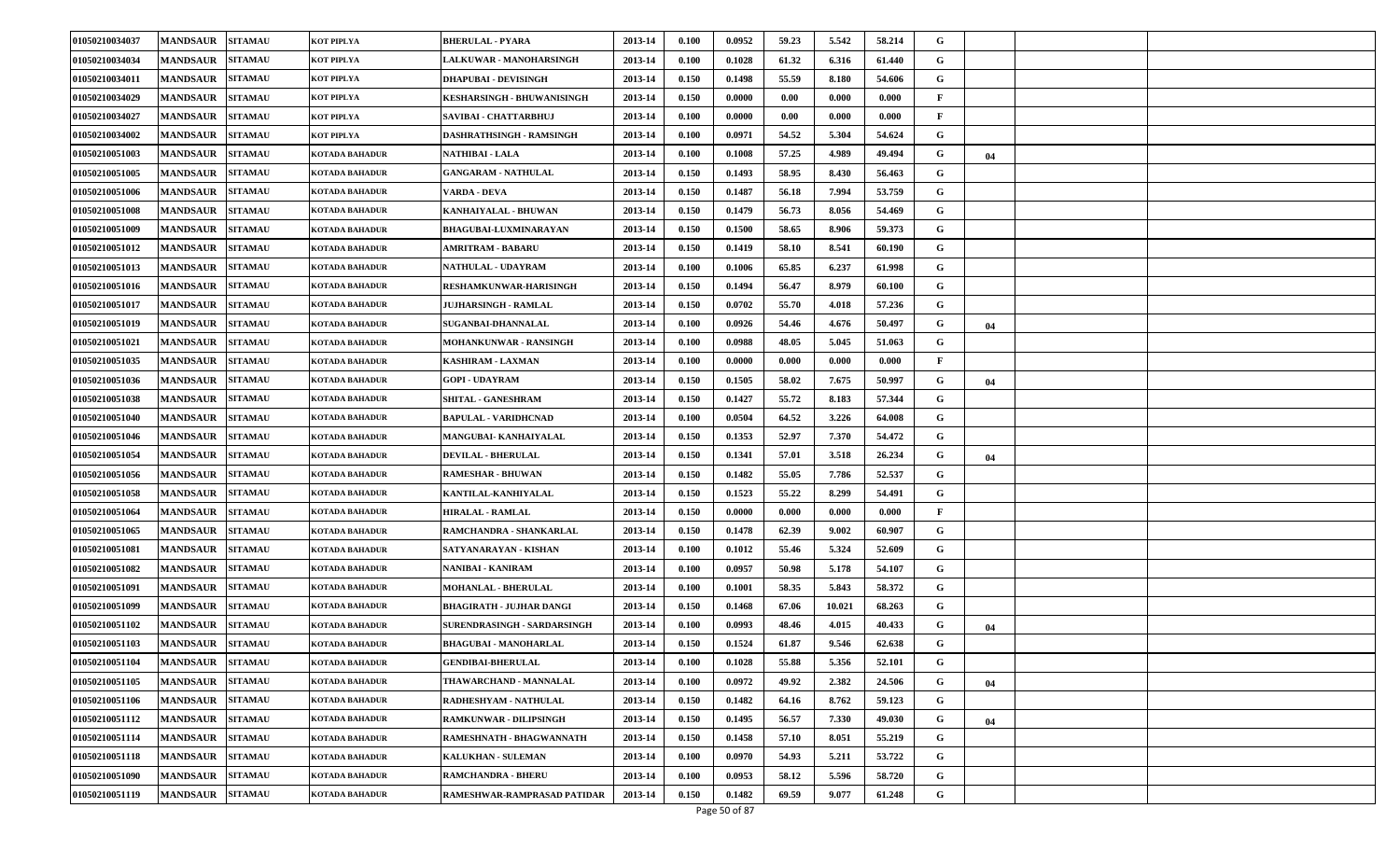| 01050210051111 | <b>MANDSAUR</b>  | <b>SITAMAU</b> | <b>KOTADA BAHADUR</b> | <b>JUJHAR - DEVA</b>             | 2013-14 | 0.100 | 0.1014                     | 48.30 | 4.520 | 44.576 | G | 04 |                    |
|----------------|------------------|----------------|-----------------------|----------------------------------|---------|-------|----------------------------|-------|-------|--------|---|----|--------------------|
| 01050210051049 | <b>MANDSAUR</b>  | <b>SITAMAU</b> | KOTADA BAHADUR        | <b>BHULIBAI - VIRAM</b>          | 2013-14 | 0.150 | 0.1470                     | 48.43 | 6.683 | 45.463 | G | 04 |                    |
| 01050210051025 | <b>MANDSAUR</b>  | <b>SITAMAU</b> | <b>KOTADA BAHADUR</b> | <b>MANGILAL - DOLA</b>           | 2013-14 | 0.100 | 0.0000                     | 0.000 | 0.000 | 0.000  | F |    |                    |
| 01050210051068 | <b>MANDSAUR</b>  | <b>SITAMAU</b> | <b>KOTADA BAHADUR</b> | <b>MANGUBAI - NATHULAL</b>       | 2013-14 | 0.100 | 0.1027                     | 40.72 | 4.217 | 41.061 | G | 04 |                    |
| 01050210051072 | <b>MANDSAUR</b>  | <b>SITAMAU</b> | <b>KOTADA BAHADUR</b> | RAMESHCHANDRA - MOHANLAL         | 2013-14 | 0.100 | 0.1010                     | 57.09 | 5.530 | 54.752 | G |    |                    |
| 01050210051052 | <b>MANDSAUR</b>  | <b>SITAMAU</b> | <b>KOTADA BAHADUR</b> | <b>JAYSINGH - DEVA</b>           | 2013-14 | 0.100 | 0.0997                     | 50.44 | 4.936 | 49.509 | G | 04 |                    |
| 01050210051018 | <b>MANDSAUR</b>  | <b>SITAMAU</b> | KOTADA BAHADUR        | PRABHULAL - BHAWARLAL            | 2013-14 | 0.150 | 0.1329                     | 56.28 | 6.963 | 52.393 | G |    |                    |
| 01050210051093 | <b>MANDSAUR</b>  | <b>SITAMAU</b> | KOTADA BAHADUR        | <b>LALKUNWAR - BAHADURSINGH</b>  | 2013-14 | 0.100 | 0.1016                     | 36.22 | 1.676 | 16.496 | G | 04 |                    |
| 01050210051078 | <b>MANDSAUR</b>  | <b>SITAMAU</b> | <b>KOTADA BAHADUR</b> | RADHESHYAM - KARUDAS BAIRAGI     | 2013-14 | 0.100 | 0.0975                     | 56.44 | 5.176 | 53.087 | G |    |                    |
| 01050210051039 | <b>MANDSAUR</b>  | <b>SITAMAU</b> | <b>KOTADA BAHADUR</b> | <b>MANGILAL - RODA</b>           | 2013-14 | 0.100 | 0.1010                     | 51.58 | 4.745 | 46.980 | G | 04 |                    |
| 01050210051031 | <b>MANDSAUR</b>  | <b>SITAMAU</b> | KOTADA BAHADUR        | KALABAI - RAMCHANDRA             | 2013-14 | 0.100 | 0.1000                     | 63.44 | 6.253 | 62.530 | G |    | <b>NAME CHANGE</b> |
| 01050210051096 | <b>MANDSAUR</b>  | <b>SITAMAU</b> | <b>KOTADA BAHADUR</b> | BAPULAL - BHANWARLAL             | 2013-14 | 0.150 | 0.1496                     | 53.04 | 7.638 | 51.056 | G |    |                    |
| 01050210051121 | <b>MANDSAUR</b>  | <b>SITAMAU</b> | <b>KOTADA BAHADUR</b> | BHRATRAM - BHANWARLAL            | 2013-14 | 0.150 | 0.1494                     | 49.77 | 7.074 | 47.349 | G | 04 |                    |
| 01050210068001 | <b>MANDSAUR</b>  | <b>SITAMAU</b> | KOTADI MANDA          | <b>BANSHILAL - RAMLAL</b>        | 2013-14 | 0.150 | 0.1440                     | 65.76 | 9.639 | 66.938 | G |    | TRANSFER/KACHANARA |
| 01050210068003 | <b>MANDSAUR</b>  | <b>SITAMAU</b> | KOTADI MANDA          | MAHIPALSINGH-SAJJANSINGH         | 2013-14 | 0.150 | 0.1387                     | 46.11 | 6.390 | 46.071 | G | 04 |                    |
| 01050210068006 | <b>MANDSAUR</b>  | <b>SITAMAU</b> | <b>KOTADI MANDA</b>   | <b>BHAGUBAI - DEVILAL</b>        | 2013-14 | 0.100 | 0.0995                     | 53.55 | 5.194 | 52.201 | G |    | <b>NAME CHANGE</b> |
| 01050210068011 | <b>MANDSAUR</b>  | <b>SITAMAU</b> | KOTADI MANDA          | KISHHANBAI-BHERULAL              | 2013-14 | 0.150 | 0.1469                     | 58.25 | 8.088 | 55.058 | G |    |                    |
| 01050210068012 | <b>MANDSAUR</b>  | <b>SITAMAU</b> | KOTADI MANDA          | <b>DHAPUBAI - JAGANNATH</b>      | 2013-14 | 0.100 | 0.0987                     | 50.11 | 4.166 | 42.209 | G | 04 |                    |
| 01050210068014 | <b>MANDSAUR</b>  | <b>SITAMAU</b> | KOTADI MANDA          | SAMRATABAI - CHAMPALAL           | 2013-14 | 0.150 | 0.1540                     | 59.03 | 8.121 | 52.734 | G |    |                    |
| 01050210068036 | <b>MANDSAUR</b>  | <b>SITAMAU</b> | KOTADI MANDA          | <b>AMBALAL - HIRALAL</b>         | 2013-14 | 0.100 | 0.0992                     | 53.62 | 4.902 | 49.415 | G | 04 |                    |
| 01050210068016 | <b>MANDSAUR</b>  | <b>SITAMAU</b> | KOTADI MANDA          | JAMNALAL - BALMUKUND             | 2013-14 | 0.150 | 0.1459                     | 58.38 | 8.465 | 58.019 | G |    |                    |
| 01050210068031 | <b>MANDSAUR</b>  | <b>SITAMAU</b> | KOTADI MANDA          | PREMKUNWAR - BHUWANISINGH        | 2013-14 | 0.100 | 0.0988                     | 56.70 | 5.864 | 59.352 | G |    |                    |
| 01050210035001 | <b>MANDSAUR</b>  | <b>SITAMAU</b> | KOTDA MATA            | <b>BHERULAL - SHAMBHULAL</b>     | 2013-14 | 0.150 | 0.1405                     | 55.77 | 7.162 | 50.975 | G | 04 |                    |
| 01050210035002 | <b>MANDSAUR</b>  | <b>SITAMAU</b> | KOTDA MATA            | BHANWARSINGH -DEVISINGH          | 2013-14 | 0.150 | 0.0000                     | 0.00  | 0.000 | 0.000  | F |    |                    |
| 01050210035012 | <b>MANDSAUR</b>  | <b>SITAMAU</b> | KOTDA MATA            | <b>JANIBAI - PEMA</b>            | 2013-14 | 0.150 | 0.1427                     | 55.67 | 7.126 | 49.937 | G | 04 |                    |
| 01050210035013 | <b>MANDSAUR</b>  | <b>SITAMAU</b> | KOTDA MATA            | MANKUNWAR - DHULSINGH            | 2013-14 | 0.150 | 0.1447                     | 45.57 | 6.445 | 44.540 | G | 04 |                    |
| 01050210035020 | <b>MANDSAUR</b>  | <b>SITAMAU</b> | KOTDA MATA            | MEHTABSINGH D.P. GULABBAI        | 2013-14 | 0.100 | 0.0976                     | 57.39 | 6.124 | 62.746 | G |    |                    |
| 01050210035023 | <b>MANDSAUR</b>  | <b>SITAMAU</b> | KOTDA MATA            | PANIBAI - BHUWAN                 | 2013-14 | 0.150 | 0.1436                     | 48.31 | 6.798 | 47.340 | G | 04 |                    |
| 01050210035025 | <b>MANDSAUR</b>  | <b>SITAMAU</b> | KOTDA MATA            | <b>MOHAN - BHUWAN</b>            | 2013-14 | 0.100 | 0.0972                     | 62.68 | 5.695 | 58.591 | G |    |                    |
| 01050210035032 | <b>MANDSAUR</b>  | <b>SITAMAU</b> | KOTDA MATA            | <b>SITABAI - KANA</b>            | 2013-14 | 0.150 | 0.1408                     | 54.75 | 6.977 | 49.553 | G | 04 |                    |
| 01050210035010 | <b>MANDSAUR</b>  | <b>SITAMAU</b> | KOTDA MATA            | <b>MADANLAL - HARLAL</b>         | 2013-14 | 0.100 | 0.0938                     | 60.63 | 5.050 | 53.838 | G |    |                    |
| 01050210035011 | <b>MANDSAUR</b>  | <b>SITAMAU</b> | <b>KOTDA MATA</b>     | <b>NATHU - ONKAR</b>             | 2013-14 | 0.100 | 0.0996                     | 59.48 | 5.549 | 55.713 | G |    |                    |
| 01050210035004 | <b>MANDSAUR</b>  | <b>SITAMAU</b> | <b>KOTDA MATA</b>     | LAXMINARAYAN - NANURAM           | 2013-14 | 0.150 | 0.1465                     | 59.32 | 8.017 | 54.724 | G |    |                    |
| 01050210035035 | MANDSAUR SITAMAU |                | <b>KOTDA MATA</b>     | <b>BHULIBAI - MOTI</b>           | 2013-14 | 0.150 | 0.1439                     | 32.50 | 1.829 | 12.710 | G | 04 |                    |
| 01050210035036 | <b>MANDSAUR</b>  | <b>SITAMAU</b> | KOTDA MATA            | DHAPUBAI - SWAROOP               | 2013-14 | 0.150 | 0.1424                     | 56.33 | 3.179 | 22.324 | G | 04 |                    |
| 01050210035037 | <b>MANDSAUR</b>  | <b>SITAMAU</b> | <b>KOTDA MATA</b>     | <b>SALLUBAI - NANDLAL</b>        | 2013-14 | 0.150 | 0.1517                     | 50.62 | 2.748 | 18.115 | G | 04 |                    |
| 01050210072001 | <b>MANDSAUR</b>  | <b>SITAMAU</b> | <b>MOTIPURA</b>       | SURPALSINGH - KAMALSINGH         | 2013-14 | 0.150 | 0.1481                     | 55.22 | 8.031 | 54.227 | G |    |                    |
| 01050210072008 | <b>MANDSAUR</b>  | <b>SITAMAU</b> | <b>MOTIPURA</b>       | SARDARSINGH - KALUSINGH          | 2013-14 | 0.150 | 0.0000                     | 0.00  | 0.000 | 0.000  | F |    |                    |
| 01050210072009 | <b>MANDSAUR</b>  | <b>SITAMAU</b> | <b>MOTIPURA</b>       | GOVINDSINGH - JUJHARSINGH        | 2013-14 | 0.100 | 0.0992                     | 62.50 | 6.509 | 65.615 | G |    |                    |
| 01050210072010 | <b>MANDSAUR</b>  | <b>SITAMAU</b> | <b>MOTIPURA</b>       | PRABHUDAS - NATHUDAS             | 2013-14 | 0.100 | 0.1008                     | 40.12 | 1.628 | 16.151 | G | 04 |                    |
| 01050210072013 | <b>MANDSAUR</b>  | <b>SITAMAU</b> | <b>MOTIPURA</b>       | <b>GOKULSINGH - BHUWANISINGH</b> | 2013-14 | 0.100 | 0.1019<br>$D = -274 - 507$ | 54.93 | 5.407 | 53.062 | G |    |                    |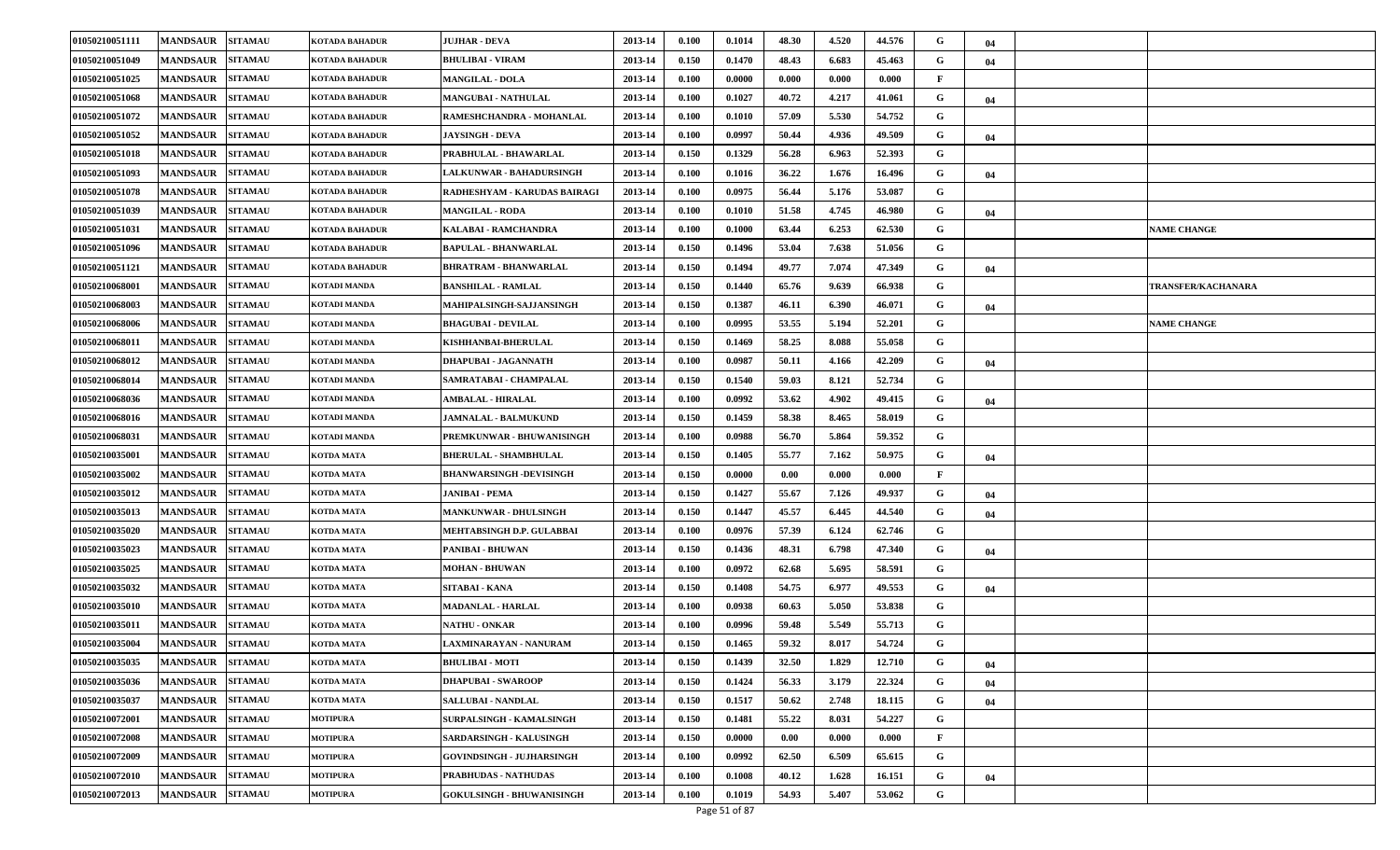| 01050210072021 | <b>MANDSAUR</b> | <b>SITAMAU</b> | <b>MOTIPURA</b>  | <b>NATHULAL - PARTHI</b>         | 2013-14 | 0.100 | 0.1011             | 51.34 | 4.657 | 46.063 | G            | 04 |                    |
|----------------|-----------------|----------------|------------------|----------------------------------|---------|-------|--------------------|-------|-------|--------|--------------|----|--------------------|
| 01050210072023 | <b>MANDSAUR</b> | <b>SITAMAU</b> | <b>MOTIPURA</b>  | CHATRA - BIHARILAL               | 2013-14 | 0.150 | 0.1467             | 60.14 | 9.313 | 63.483 | G            |    |                    |
| 01050210072030 | <b>MANDSAUR</b> | <b>SITAMAU</b> | <b>MOTIPURA</b>  | PRABHULAL-NANURAM                | 2013-14 | 0.100 | 0.0965             | 53.78 | 5.263 | 54.539 | G            | 11 |                    |
| 01050210072032 | <b>MANDSAUR</b> | <b>SITAMAU</b> | <b>MOTIPURA</b>  | KAMLABAI - RUPLAL                | 2013-14 | 0.100 | 0.0000             | 0.000 | 0.000 | 0.000  | F            |    |                    |
| 01050210072040 | <b>MANDSAUR</b> | <b>SITAMAU</b> | <b>MOTIPURA</b>  | VINODSINGH - NAGUSINGH           | 2013-14 | 0.150 | 0.1503             | 53.81 | 8.025 | 53.393 | G            |    |                    |
| 01050210072042 | <b>MANDSAUR</b> | <b>SITAMAU</b> | <b>MOTIPURA</b>  | <b>MOHANLAL - BHERULAL</b>       | 2013-14 | 0.100 | 0.1009             | 33.54 | 1.413 | 14.004 | G            | 04 |                    |
| 01050210072044 | <b>MANDSAUR</b> | <b>SITAMAU</b> | <b>MOTIPURA</b>  | <b>HAJARI - LAKHA</b>            | 2013-14 | 0.100 | 0.1020             | 42.17 | 3.982 | 39.039 | G            | 04 |                    |
| 01050210072049 | <b>MANDSAUR</b> | <b>SITAMAU</b> | <b>MOTIPURA</b>  | SARDARSINGH - SHYAMSINGH         | 2013-14 | 0.100 | 0.1007             | 48.59 | 1.069 | 10.616 | G            | 04 |                    |
| 01050210072053 | <b>MANDSAUR</b> | <b>SITAMAU</b> | <b>MOTIPURA</b>  | <b>JIVA - MANGU</b>              | 2013-14 | 0.150 | 0.1443             | 59.49 | 8.907 | 61.726 | G            |    |                    |
| 01050210072057 | <b>MANDSAUR</b> | <b>SITAMAU</b> | <b>MOTIPURA</b>  | <b>BHOPALSINGH - VAJESINGH</b>   | 2013-14 | 0.100 | 0.0990             | 50.45 | 4.858 | 49.071 | G            | 04 |                    |
| 01050210072058 | <b>MANDSAUR</b> | <b>SITAMAU</b> | <b>MOTIPURA</b>  | NAGESHWAR - BHUWANISHANKAR       | 2013-14 | 0.100 | 0.0000             | 0.000 | 0.000 | 0.000  | F            |    |                    |
| 01050210072059 | <b>MANDSAUR</b> | <b>SITAMAU</b> | <b>MOTIPURA</b>  | NATHULAL - BIHARILAL             | 2013-14 | 0.100 | 0.1002             | 50.56 | 5.020 | 50.100 | G            | 04 |                    |
| 01050210072061 | <b>MANDSAUR</b> | <b>SITAMAU</b> | <b>MOTIPURA</b>  | ISHWARSINGH - KAMALSINGH         | 2013-14 | 0.150 | 0.1510             | 56.05 | 8.416 | 55.735 | G            |    |                    |
| 01050210072068 | <b>MANDSAUR</b> | <b>SITAMAU</b> | <b>MOTIPURA</b>  | <b>BHARATSINGH - JUJHARSINGH</b> | 2013-14 | 0.150 | 0.1365             | 51.03 | 3.302 | 24.190 | G            | 04 |                    |
| 01050210072066 | <b>MANDSAUR</b> | <b>SITAMAU</b> | <b>MOTIPURA</b>  | <b>MANSINGH - PARASRAM</b>       | 2013-14 | 0.150 | 0.1455             | 39.50 | 2.483 | 17.065 | G            | 04 |                    |
| 01050210072014 | <b>MANDSAUR</b> | <b>SITAMAU</b> | <b>MOTIPURA</b>  | <b>JAYSINGH - BHERA</b>          | 2013-14 | 0.100 | 0.0962             | 46.65 | 3.952 | 41.081 | G            | 04 |                    |
| 01050210072031 | <b>MANDSAUR</b> | <b>SITAMAU</b> | <b>MOTIPURA</b>  | <b>RAMSINGH - BHERUSINGH</b>     | 2013-14 | 0.150 | 0.1515             | 61.22 | 8.737 | 57.670 | G            |    |                    |
| 01050210058001 | <b>MANDSAUR</b> | <b>SITAMAU</b> | NAHARGARH        | <b>HIRALAL - DEVA DHAKAD</b>     | 2013-14 | 0.100 | 0.1020             | 52.21 | 4.244 | 41.608 | G            | 04 |                    |
| 01050210058003 | <b>MANDSAUR</b> | <b>SITAMAU</b> | NAHARGARH        | SHIRAJ MO. - EIDBAKSHA           | 2013-14 | 0.150 | 0.1470             | 51.12 | 3.644 | 24.789 | G            | 04 |                    |
| 01050210058013 | <b>MANDSAUR</b> | <b>SITAMAU</b> | NAHARGARH        | <b>SUNDARBAI - NANDA</b>         | 2013-14 | 0.150 | 0.0000             | 0.000 | 0.000 | 0.000  | F            |    |                    |
| 01050210058015 | <b>MANDSAUR</b> | <b>SITAMAU</b> | <b>NAHARGARH</b> | RODMAL-MANGILAL                  | 2013-14 | 0.100 | 0.0998             | 53.06 | 4.449 | 44.579 | G            | 04 |                    |
| 01050210058017 | <b>MANDSAUR</b> | <b>SITAMAU</b> | <b>NAHARGARH</b> | <b>BHERULAL - GANGARAM</b>       | 2013-14 | 0.100 | 0.1030             | 72.66 | 7.287 | 70.748 | G            |    |                    |
| 01050210058022 | <b>MANDSAUR</b> | <b>SITAMAU</b> | NAHARGARH        | <b>GEETABAI - MANGILAL</b>       | 2013-14 | 0.100 | 0.1000             | 54.89 | 5.183 | 51.830 | G            |    |                    |
| 01050210058023 | <b>MANDSAUR</b> | <b>SITAMAU</b> | NAHARGARH        | RAMSINGH - KISHORSINGH           | 2013-14 | 0.100 | 0.0000             | 0.000 | 0.000 | 0.000  | F            |    |                    |
| 01050210058025 | <b>MANDSAUR</b> | <b>SITAMAU</b> | NAHARGARH        | MOH. HUSSAIN - IDA BAKSH         | 2013-14 | 0.100 | 0.0963             | 47.45 | 3.654 | 37.944 | G            | 04 |                    |
| 01050210058027 | <b>MANDSAUR</b> | <b>SITAMAU</b> | <b>NAHARGARH</b> | <b>GORILAL - HAJARILAL</b>       | 2013-14 | 0.150 | 0.1446             | 54.54 | 8.119 | 56.148 | G            |    |                    |
| 01050210058029 | <b>MANDSAUR</b> | <b>SITAMAU</b> | <b>NAHARGARH</b> | <b>BHERULAL - KESHURAM</b>       | 2013-14 | 0.100 | 0.0968             | 53.32 | 4.669 | 48.233 | G            | 04 |                    |
| 01050210058031 | <b>MANDSAUR</b> | <b>SITAMAU</b> | NAHARGARH        | NIBHAYRAM-PANNALAL               | 2013-14 | 0.100 | 0.0000             | 0.000 | 0.000 | 0.000  | F            |    |                    |
| 01050210058032 | <b>MANDSAUR</b> | <b>SITAMAU</b> | NAHARGARH        | UDAYLAL - MANGILAL               | 2013-14 | 0.150 | 0.1392             | 51.20 | 7.205 | 51.760 | G            |    |                    |
| 01050210058033 | <b>MANDSAUR</b> | <b>SITAMAU</b> | NAHARGARH        | NASIR AHMAD - NAJIR MOH.         | 2013-14 | 0.150 | 0.1458             | 59.88 | 8.571 | 58.786 | G            |    |                    |
| 01050210058037 | <b>MANDSAUR</b> | <b>SITAMAU</b> | NAHARGARH        | <b>BHANWARLAL - GULAB</b>        | 2013-14 | 0.150 | 0.1449             | 52.55 | 7.154 | 49.372 | G            | 04 |                    |
| 01050210058039 | <b>MANDSAUR</b> | <b>SITAMAU</b> | NAHARGARH        | NANIBAI-RAMCHANDRA               | 2013-14 | 0.150 | 0.1500             | 52.41 | 2.980 | 19.867 | G            | 04 |                    |
| 01050210058040 | <b>MANDSAUR</b> | <b>SITAMAU</b> | NAHARGARH        | RAMNIWAS - KANHAIYALAL           | 2013-14 | 0.100 | 0.1000             | 57.06 | 5.144 | 51.440 | G            |    |                    |
| 01050210058044 | <b>MANDSAUR</b> | <b>SITAMAU</b> | <b>NAHARGARH</b> | TANKUBAI - RAMCHANDRA            | 2013-14 | 0.100 | 0.1000             | 51.48 | 4.236 | 42.360 | G            | 04 | <b>NAME CHANGE</b> |
| 01050210058045 | <b>MANDSAUR</b> | <b>SITAMAU</b> | NAHARGARH        | <b>MOHANLAL - NANURAM SONI</b>   | 2013-14 | 0.100 | 0.0000             | 0.000 | 0.000 | 0.000  | F            |    |                    |
| 01050210058050 | <b>MANDSAUR</b> | <b>SITAMAU</b> | <b>NAHARGARH</b> | RAMCHANDRA - BHAGIRATH           | 2013-14 | 0.100 | 0.0968             | 46.86 | 3.943 | 40.733 | G            | 04 |                    |
| 01050210058052 | <b>MANDSAUR</b> | <b>SITAMAU</b> | <b>NAHARGARH</b> | RAMLAL - NANDA MALI              | 2013-14 | 0.150 | 0.0000             | 0.000 | 0.000 | 0.000  | F            |    |                    |
| 01050210058055 | <b>MANDSAUR</b> | <b>SITAMAU</b> | NAHARGARH        | <b>DHAPUBAI - NANDA</b>          | 2013-14 | 0.100 | 0.0000             | 0.000 | 0.000 | 0.000  | $\mathbf{F}$ |    |                    |
| 01050210058056 | <b>MANDSAUR</b> | <b>SITAMAU</b> | NAHARGARH        | RADHESHYAM - TULSIRAM            | 2013-14 | 0.100 | 0.0982             | 56.82 | 4.456 | 45.377 | G            | 04 |                    |
| 01050210058062 | <b>MANDSAUR</b> | <b>SITAMAU</b> | <b>NAHARGARH</b> | RADHESHYAM - KHEMRAJ             | 2013-14 | 0.100 | 0.0976             | 56.85 | 5.514 | 56.496 | G            |    |                    |
| 01050210058066 | <b>MANDSAUR</b> | <b>SITAMAU</b> | <b>NAHARGARH</b> | SATYANARAYAN - NANURAM           | 2013-14 | 0.150 | 0.1500<br>$-52.50$ | 52.74 | 7.564 | 50.427 | G            | 04 |                    |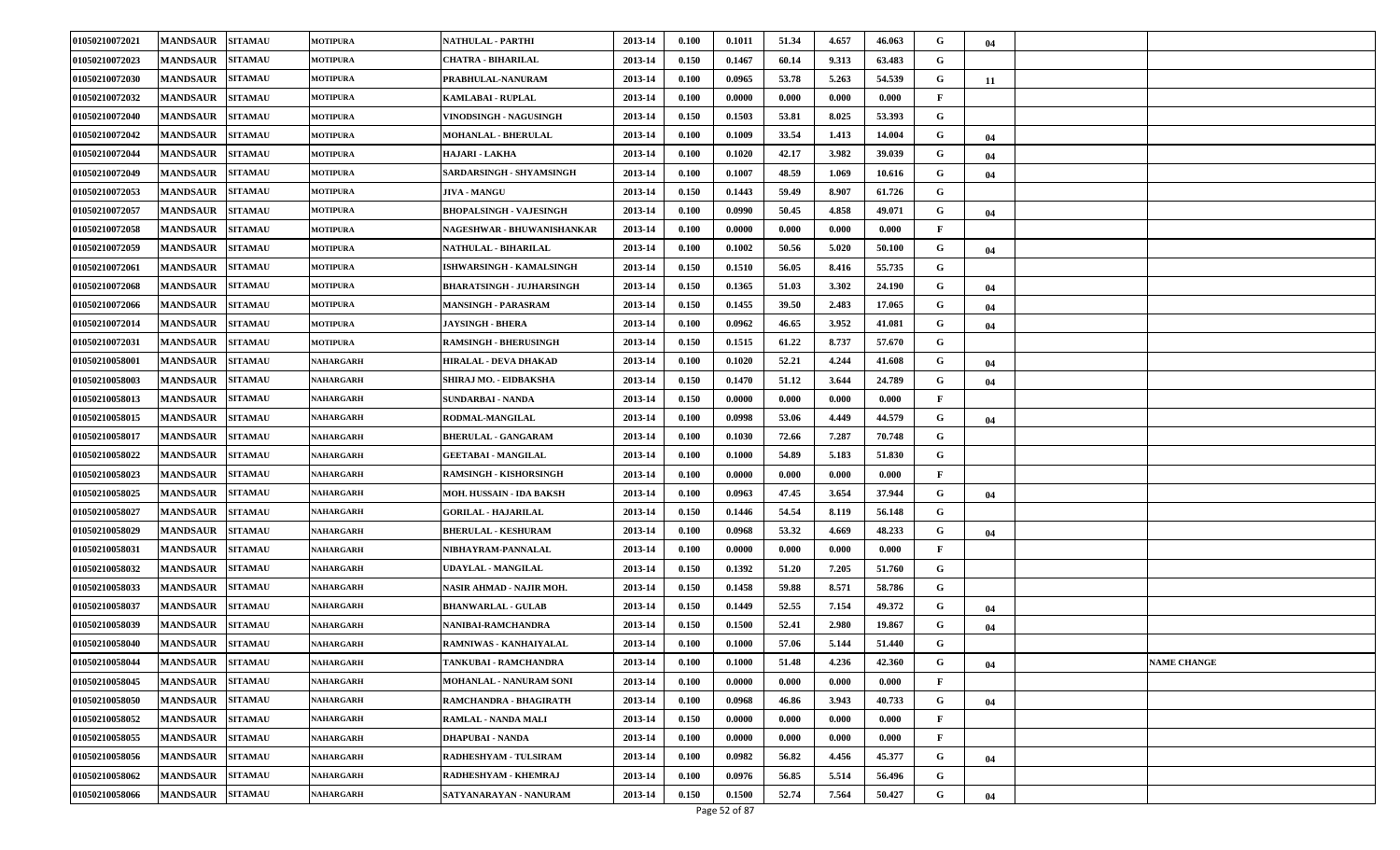| 01050210058076 | <b>MANDSAUR</b><br><b>SITAMAU</b> | <b>NAHARGARH</b> | <b>RAMKUNWARBAI-BHERULAL</b>     | 2013-14 | 0.100 | 0.0977                         | 56.43 | 5.337 | 54.626 | G            |    |                          |
|----------------|-----------------------------------|------------------|----------------------------------|---------|-------|--------------------------------|-------|-------|--------|--------------|----|--------------------------|
| 01050210058084 | <b>MANDSAUR</b><br><b>SITAMAU</b> | <b>NAHARGARH</b> | <b>BADRILAL - BHERULAL</b>       | 2013-14 | 0.100 | 0.0989                         | 56.36 | 4.332 | 43.802 | G            | 04 |                          |
| 01050210058098 | <b>MANDSAUR</b><br><b>SITAMAU</b> | <b>NAHARGARH</b> | <b>ISRAR AHMAD - ABDUL GAFUR</b> | 2013-14 | 0.100 | 0.1005                         | 36.19 | 2.988 | 29.731 | G            | 04 |                          |
| 01050210058100 | <b>MANDSAUR</b><br><b>SITAMAU</b> | <b>NAHARGARH</b> | ABDUL SATTAR - FAKIR MOH.        | 2013-14 | 0.100 | 0.1044                         | 47.74 | 3.908 | 37.433 | G            | 04 |                          |
| 01050210058103 | <b>MANDSAUR</b><br><b>SITAMAU</b> | <b>NAHARGARH</b> | AMJAD KHA - SHAFI MOH.           | 2013-14 | 0.100 | 0.0000                         | 0.000 | 0.000 | 0.000  | $\mathbf{F}$ |    |                          |
| 01050210058115 | <b>MANDSAUR</b><br><b>SITAMAU</b> | <b>NAHARGARH</b> | KASTURIBAI - BHERULAL            | 2013-14 | 0.100 | 0.1000                         | 49.04 | 2.032 | 20.320 | G            | 04 |                          |
| 01050210058122 | <b>MANDSAUR</b><br><b>SITAMAU</b> | <b>NAHARGARH</b> | NANDA - DHURA LOHAR              | 2013-14 | 0.100 | 0.0992                         | 40.21 | 2.326 | 23.448 | G            | 04 |                          |
| 01050210058124 | <b>MANDSAUR</b><br><b>SITAMAU</b> | NAHARGARH        | <b>HIRALAL - FAKIRCHAND</b>      | 2013-14 | 0.100 | 0.1013                         | 55.45 | 5.141 | 50.750 | G            | 04 |                          |
| 01050210058137 | <b>MANDSAUR</b><br><b>SITAMAU</b> | <b>NAHARGARH</b> | <b>GORDHANSINGH - DEVISINGH</b>  | 2013-14 | 0.100 | 0.1020                         | 45.62 | 5.018 | 49.196 | G            | 04 |                          |
| 01050210058138 | <b>MANDSAUR</b><br><b>SITAMAU</b> | <b>NAHARGARH</b> | <b>MOTIYABAI - BALARAM</b>       | 2013-14 | 0.150 | 0.1421                         | 48.52 | 6.786 | 47.755 | G            | 04 |                          |
| 01050210058139 | <b>MANDSAUR</b><br><b>SITAMAU</b> | <b>NAHARGARH</b> | PARWATI BAI - BALARAM            | 2013-14 | 0.100 | 0.0951                         | 50.79 | 4.832 | 50.810 | G            | 04 |                          |
| 01050210058140 | <b>MANDSAUR</b><br><b>SITAMAU</b> | <b>NAHARGARH</b> | JANIBAI - RAMCHANDRA             | 2013-14 | 0.100 | 0.0992                         | 52.61 | 2.458 | 24.778 | G            | 04 |                          |
| 01050210058142 | <b>MANDSAUR</b><br><b>SITAMAU</b> | <b>NAHARGARH</b> | NANDLAL - MANNALAL               | 2013-14 | 0.100 | 0.0941                         | 52.69 | 2.582 | 27.439 | G            | 04 |                          |
| 01050210058143 | <b>MANDSAUR</b><br><b>SITAMAU</b> | <b>NAHARGARH</b> | <b>BAPUSINGH - LAXMANSINGH</b>   | 2013-14 | 0.100 | 0.1035                         | 57.85 | 5.562 | 53.739 | G            |    |                          |
| 01050210058144 | <b>MANDSAUR</b><br><b>SITAMAU</b> | <b>NAHARGARH</b> | <b>BHOPALSINGH - LAXMANSINGH</b> | 2013-14 | 0.150 | 0.0000                         | 0.000 | 0.000 | 0.000  | F            |    | <b>TRANSFER/ABAKHEDI</b> |
| 01050210058147 | <b>MANDSAUR</b><br><b>SITAMAU</b> | <b>NAHARGARH</b> | BHANA-NATHU                      | 2013-14 | 0.150 | 0.1475                         | 60.58 | 8.360 | 56.678 | G            |    | <b>TRANSFER/ABAKHEDI</b> |
| 01050210058148 | <b>MANDSAUR</b><br><b>SITAMAU</b> | <b>NAHARGARH</b> | <b>UDAYSINGH - BHERUSINGH</b>    | 2013-14 | 0.100 | 0.0000                         | 0.000 | 0.000 | 0.000  | F            |    | <b>TRANSFER/ABAKHEDI</b> |
| 01050210062008 | <b>MANDSAUR</b><br><b>SITAMAU</b> | <b>PAYAKHEDI</b> | SAMANDBAI-UDAYRAM                | 2013-14 | 0.150 | 0.1495                         | 60.36 | 9.011 | 60.274 | G            |    | <b>TRANSFAR/BOLIYA</b>   |
| 01050210062001 | <b>MANDSAUR</b><br><b>SITAMAU</b> | <b>PAYAKHEDI</b> | RUKMANBAI-BAPULAL                | 2013-14 | 0.150 | 0.1505                         | 62.67 | 9.186 | 61.036 | G            |    | <b>TRANSFER/BOLIYA</b>   |
| 01050210062012 | <b>MANDSAUR</b><br><b>SITAMAU</b> | <b>PAYAKHEDI</b> | LEELABAI - RAMLAL DANGI          | 2013-14 | 0.150 | 0.1446                         | 53.70 | 4.641 | 32.095 | G            | 04 |                          |
| 01050210062014 | <b>MANDSAUR</b><br><b>SITAMAU</b> | <b>PAYAKHEDI</b> | SHAKUR MOH. - GAFUR KHA          | 2013-14 | 0.100 | 0.0442                         | 61.12 | 1.650 | 37.330 | G            | 04 |                          |
| 01050210062009 | <b>MANDSAUR</b><br><b>SITAMAU</b> | <b>PAYAKHEDI</b> | <b>BHANWARLAL - KISHANLAL</b>    | 2013-14 | 0.150 | 0.1492                         | 56.62 | 3.794 | 25.428 | G            | 04 |                          |
| 01050210038010 | <b>MANDSAUR</b><br><b>SITAMAU</b> | <b>BAAJKHEDI</b> | JAGDISH - SHANKARLAL             | 2013-14 | 0.150 | 0.1481                         | 58.40 | 8.501 | 57.400 | $\bf{I}$     | 02 |                          |
| 01050210038060 | <b>MANDSAUR</b><br><b>SITAMAU</b> | <b>BAAJKHEDI</b> | RAMGOPAL - SHANKARLAL KUMHAR     | 2013-14 | 0.150 | 0.1485                         | 51.00 | 7.060 | 47.542 | $\bf{I}$     | 02 |                          |
| 01050210038048 | <b>MANDSAUR</b><br><b>SITAMAU</b> | <b>BAAJKHEDI</b> | <b>BHERULAL - BAGADU</b>         | 2013-14 | 0.100 | 0.0983                         | 55.12 | 5.638 | 57.355 | $\bf{I}$     | 02 |                          |
| 01050210048028 | <b>MANDSAUR</b><br><b>SITAMAU</b> | <b>BOLIYA</b>    | <b>BAPULAL - DEVA</b>            | 2013-14 | 0.100 | 0.1008                         | 50.29 | 3.994 | 39.623 |              | 02 |                          |
| 01050210056002 | <b>SITAMAU</b><br><b>MANDSAUR</b> | <b>RANAYARA</b>  | <b>KACHRU - MOTI</b>             | 2013-14 | 0.150 | 0.1511                         | 53.83 | 7.221 | 47.790 | G            | 04 |                          |
| 01050210056003 | <b>MANDSAUR</b><br><b>SITAMAU</b> | <b>RANAYARA</b>  | RAMNIWAS - JAGANNATH             | 2013-14 | 0.150 | 0.1505                         | 66.77 | 9.243 | 61.415 | G            |    |                          |
| 01050210048031 | <b>MANDSAUR</b><br><b>SITAMAU</b> | <b>BOLIYA</b>    | <b>SURAJBAI - NATHURAM</b>       | 2013-14 | 0.100 | 0.0980                         | 52.23 | 5.014 | 51.163 | - 1          | 02 |                          |
| 01050210056021 | <b>MANDSAUR</b><br><b>SITAMAU</b> | <b>RANAYARA</b>  | <b>BALARAM - BHUWANISHANKAR</b>  | 2013-14 | 0.150 | 0.0000                         | 0.000 | 0.000 | 0.000  | F            |    |                          |
| 01050210056022 | <b>MANDSAUR</b><br><b>SITAMAU</b> | <b>RANAYARA</b>  | <b>SITABAI-RUGHNATH</b>          | 2013-14 | 0.100 | 0.0957                         | 52.98 | 5.676 | 59.310 | G            |    |                          |
| 01050210056023 | <b>SITAMAU</b><br><b>MANDSAUR</b> | <b>RANAYARA</b>  | BHERULAL - SATYANARAYAN          | 2013-14 | 0.150 | 0.0000                         | 0.000 | 0.000 | 0.000  | F            |    |                          |
| 01050210048014 | <b>MANDSAUR SITAMAU</b>           | <b>BOLIYA</b>    | MOHANBAI - JUJHAR                | 2013-14 | 0.100 | 0.0993                         | 46.50 | 4.178 | 42.057 | -1           | 02 |                          |
| 01050210057007 | MANDSAUR SITAMAU                  | <b>KACHNARA</b>  | KANWARLAL - KNAHIYALAL           | 2013-14 | 0.150 | 0.1458                         | 63.54 | 9.286 | 63.690 |              | 02 |                          |
| 01050210056033 | <b>MANDSAUR</b><br><b>SITAMAU</b> | <b>RANAYARA</b>  | <b>GOKUL - BHAGWAN</b>           | 2013-14 | 0.100 | 0.0975                         | 58.85 | 5.835 | 59.846 | G            |    |                          |
| 01050210057039 | <b>MANDSAUR</b><br><b>SITAMAU</b> | <b>KACHNARA</b>  | VIJAYSINGH - KESHARSINGH         | 2013-14 | 0.150 | 0.1373                         | 51.17 | 7.303 | 53.190 |              | 02 |                          |
| 01050210056053 | <b>MANDSAUR</b><br><b>SITAMAU</b> | <b>RANAYARA</b>  | <b>TAMMUBAI - BHERULAL</b>       | 2013-14 | 0.100 | 0.0494                         | 63.53 | 3.249 | 65.769 | G            |    | <b>NAME CHANGE</b>       |
| 01050210057052 | <b>MANDSAUR</b><br><b>SITAMAU</b> | <b>KACHNARA</b>  | <b>RAMLAL - JAGANNATH</b>        | 2013-14 | 0.150 | 0.1496                         | 52.06 | 7.683 | 51.357 | $\bf{I}$     | 02 |                          |
| 01050210056056 | <b>MANDSAUR</b><br><b>SITAMAU</b> | <b>RANAYARA</b>  | <b>BALARAM-GANESHRAM</b>         | 2013-14 | 0.150 | 0.1448                         | 53.35 | 2.652 | 18.315 | G            | 04 |                          |
| 01050210056057 | <b>MANDSAUR</b><br><b>SITAMAU</b> | <b>RANAYARA</b>  | JAGDISH - BHUWANIRAM             | 2013-14 | 0.150 | 0.1465                         | 56.53 | 2.746 | 18.744 | G            | 04 |                          |
| 01050210076074 | <b>MANDSAUR</b><br><b>SITAMAU</b> | <b>KAYAMPUR</b>  | SHAMBHULAL - NANDLAL             | 2013-14 | 0.100 | 0.1022<br>$\sim$ $\sim$ $\sim$ | 49.18 | 3.239 | 31.693 |              | 02 | 01050210065104           |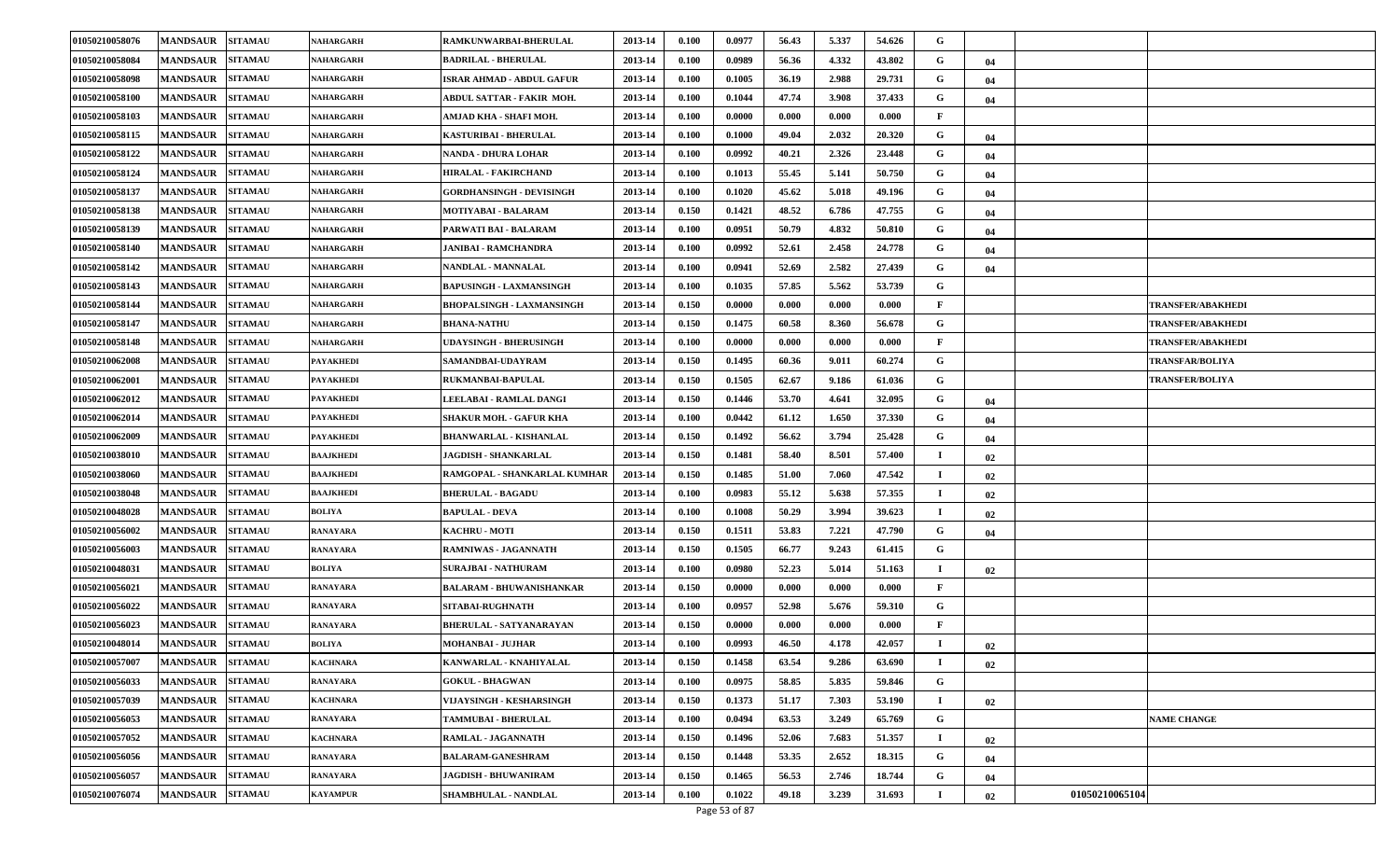| 01050210056070 | <b>MANDSAUR</b> | <b>SITAMAU</b> | <b>RANAYARA</b>       | HIRALAL - BHARATRAM                     | 2013-14 | 0.150 | 0.1471         | 63.58 | 2.461 | 16.730 | G           | 04 |                             |
|----------------|-----------------|----------------|-----------------------|-----------------------------------------|---------|-------|----------------|-------|-------|--------|-------------|----|-----------------------------|
| 01050210056076 | <b>MANDSAUR</b> | <b>SITAMAU</b> | <b>RANAYARA</b>       | <b>LAXMICHAND - DHULAJI</b>             | 2013-14 | 0.100 | 0.0000         | 0.000 | 0.000 | 0.000  | F           |    |                             |
| 01050210037023 | <b>MANDSAUR</b> | <b>SITAMAU</b> | <b>KHANUKHEDA</b>     | <b>BHOPALSINGH - KISHORSINGH</b>        | 2013-14 | 0.100 | 0.0984         | 31.46 | 0.903 | 9.177  | $\bf{I}$    | 02 |                             |
| 01050210056111 | <b>MANDSAUR</b> | <b>SITAMAU</b> | RANAYARA              | NANDRAM - JAGANNATH                     | 2013-14 | 0.150 | 0.1471         | 64.76 | 9.807 | 66.669 | G           |    |                             |
| 01050210056121 | <b>MANDSAUR</b> | <b>SITAMAU</b> | <b>RANAYARA</b>       | RAMESHWAR - SHANKARLAL                  | 2013-14 | 0.150 | 0.0000         | 0.000 | 0.000 | 0.000  | F           |    |                             |
| 01050210056067 | <b>MANDSAUR</b> | <b>SITAMAU</b> | RANAYARA              | SHAYAMUBAI -SUKHIBAI                    | 2013-14 | 0.150 | 0.0000         | 0.000 | 0.000 | 0.000  | F           |    |                             |
| 01050210056047 | <b>MANDSAUR</b> | <b>SITAMAU</b> | <b>RANAYARA</b>       | <b>SHANTIBAI - LAXMAN</b>               | 2013-14 | 0.100 | 0.1000         | 53.12 | 5.274 | 52.740 | G           |    |                             |
| 01050210056132 | <b>MANDSAUR</b> | <b>SITAMAU</b> | RANAYARA              | <b>MANGILAL - RAMLAL</b>                | 2013-14 | 0.100 | 0.0929         | 58.43 | 4.958 | 53.369 | G           |    | <b>TRANSFER/BHILYAKHEDI</b> |
| 01050210056134 | <b>MANDSAUR</b> | <b>SITAMAU</b> | RANAYARA              | <b>GATTULAL - KESHURAM</b>              | 2013-14 | 0.100 | 0.0994         | 55.59 | 5.408 | 54.406 | G           |    | TRANSFER/BHILYAKHEDI        |
| 01050210056037 | <b>MANDSAUR</b> | <b>SITAMAU</b> | RANAYARA              | <b>VASUDEV - UDA</b>                    | 2013-14 | 0.100 | 0.0000         | 0.000 | 0.000 | 0.000  | F           |    |                             |
| 01050210056065 | <b>MANDSAUR</b> | <b>SITAMAU</b> | <b>RANAYARA</b>       | ASHARAM - BHUWANIRAM                    | 2013-14 | 0.100 | 0.0000         | 0.000 | 0.000 | 0.000  | $\mathbf F$ |    |                             |
| 01050210037026 | <b>MANDSAUR</b> | <b>SITAMAU</b> | KHANUKHEDA            | KISHORSINGH - MODSINGH                  | 2013-14 | 0.100 | 0.1007         | 59.05 | 1.299 | 12.900 | $\mathbf I$ | 02 |                             |
| 01050210037043 | <b>MANDSAUR</b> | <b>SITAMAU</b> | <b>KHANUKHEDA</b>     | KISHANSINGH - BHERUSINGH                | 2013-14 | 0.100 | 0.0900         | 37.59 | 0.908 | 10.089 | $\mathbf I$ | 02 |                             |
| 01050210051041 | <b>MANDSAUR</b> | <b>SITAMAU</b> | <b>KOTADA BAHADUR</b> | <b>BALIBAI - RAMLAL</b>                 | 2013-14 | 0.100 | 0.1009         | 59.29 | 5.590 | 55.401 | $\bf{I}$    | 02 |                             |
| 01050210051057 | <b>MANDSAUR</b> | <b>SITAMAU</b> | KOTADA BAHADUR        | KANHAIYALAL - VARDICHAND                | 2013-14 | 0.100 | 0.1004         | 55.49 | 2.989 | 29.771 | $\bf{I}$    | 02 |                             |
| 01050210077001 | <b>MANDSAUR</b> | <b>SITAMAU</b> | <b>RISTHAL</b>        | <b>TEJRAM-MANGILAL</b>                  | 2013-14 | 0.150 | 0.1480         | 61.10 | 8.179 | 55.264 | G           |    |                             |
| 01050210077003 | <b>MANDSAUR</b> | <b>SITAMAU</b> | <b>RISTHAL</b>        | <b>SURESH KUMAR D.P. NATHU</b>          | 2013-14 | 0.150 | 0.1488         | 54.08 | 7.471 | 50.208 | G           | 04 |                             |
| 01050210051047 | <b>MANDSAUR</b> | <b>SITAMAU</b> | KOTADA BAHADUR        | <b>BHANWARLAL - RAMLAL</b>              | 2013-14 | 0.100 | 0.1014         | 54.78 | 5.431 | 53.560 | $\bf{I}$    | 02 |                             |
| 01050210077004 | <b>MANDSAUR</b> | <b>SITAMAU</b> | <b>RISTHAL</b>        | <b>JAS KUNWAR - BHANWARSINGH</b>        | 2013-14 | 0.100 | 0.0982         | 42.84 | 1.426 | 14.521 | G           | 04 |                             |
| 01050210077005 | <b>MANDSAUR</b> | <b>SITAMAU</b> | <b>RISTHAL</b>        | SAJJANBAI - KALU                        | 2013-14 | 0.100 | 0.0995         | 57.21 | 4.757 | 47.809 | G           | 04 |                             |
| 01050210077008 | <b>MANDSAUR</b> | <b>SITAMAU</b> | <b>RISTHAL</b>        | <b>BADRILAL - PRABHULAL</b>             | 2013-14 | 0.100 | 0.0517         | 58.63 | 2.797 | 54.101 | G           |    |                             |
| 01050210068010 | <b>MANDSAUR</b> | <b>SITAMAU</b> | KOTADI MANDA          | <b>UDAYRAM-SHEETAL</b>                  | 2013-14 | 0.100 | 0.1013         | 59.73 | 5.384 | 53.149 | $\bf{I}$    | 02 |                             |
| 01050210077014 | <b>MANDSAUR</b> | <b>SITAMAU</b> | <b>RISTHAL</b>        | <b>GOBARSINGH - DHULSINGH</b>           | 2013-14 | 0.150 | 0.1503         | 56.10 | 7.237 | 48.150 | G           | 04 |                             |
| 01050210068024 | <b>MANDSAUR</b> | <b>SITAMAU</b> | KOTADI MANDA          | RAMKANYABAI-MANGILAL                    | 2013-14 | 0.100 | 0.1008         | 58.41 | 5.424 | 53.810 | -1          | 02 |                             |
| 01050210068020 | <b>MANDSAUR</b> | <b>SITAMAU</b> | KOTADI MANDA          | MANGILAL - SHANKARLAL                   | 2013-14 | 0.100 | 0.1002         | 58.55 | 5.554 | 55.429 | $\bf{I}$    | 02 |                             |
| 01050210077015 | <b>MANDSAUR</b> | <b>SITAMAU</b> | <b>RISTHAL</b>        | SURESH - LAXMINARAYAN                   | 2013-14 | 0.100 | 0.1021         | 56.09 | 5.313 | 52.037 | G           |    | <b>NAME CHANGE</b>          |
| 01050210058010 | <b>MANDSAUR</b> | <b>SITAMAU</b> | NAHARGARH             | <b>BHARATKUMAR - BHERULAL</b>           | 2013-14 | 0.100 | 0.0968         | 62.74 | 3.074 | 31.756 | - 1         | 02 |                             |
| 01050210077017 | <b>MANDSAUR</b> | <b>SITAMAU</b> | <b>RISTHAL</b>        | <b>SALAGRAM - NANDLAL</b>               | 2013-14 | 0.150 | 0.1007         | 69.66 | 6.568 | 65.223 | G           |    |                             |
| 01050210077032 | <b>MANDSAUR</b> | <b>SITAMAU</b> | <b>RISTHAL</b>        | RAMRATAN - JHABBALAL                    | 2013-14 | 0.150 | 0.1488         | 54.03 | 8.398 | 56.438 | G           |    |                             |
| 01050210077026 | <b>MANDSAUR</b> | <b>SITAMAU</b> | <b>RISTHAL</b>        | <b>DEVILAL - GOBARLAL</b>               | 2013-14 | 0.150 | 0.1500         | 52.28 | 6.132 | 40.880 | G           | 04 |                             |
| 01050210058038 | <b>MANDSAUR</b> | <b>SITAMAU</b> | NAHARGARH             | KAMLABAI - MANGILAL                     | 2013-14 | 0.100 | 0.0952         | 47.70 | 3.482 | 36.576 | $\mathbf I$ | 02 |                             |
| 01050210077031 | <b>MANDSAUR</b> | <b>SITAMAU</b> | <b>RISTHAL</b>        | KRASHANA SHARMA - SHRI<br>GOPALKRISHANA | 2013-14 | 0.100 | 0.0960         | 55.08 | 4.422 | 46.063 | G           | 04 |                             |
| 01050210062055 | <b>MANDSAUR</b> | <b>SITAMAU</b> | <b>PAYAKHEDI</b>      | <b>NATHULAL-MEGHA</b>                   | 2013-14 | 0.100 | 0.0974         | 54.82 | 5.521 | 56.684 |             | 02 |                             |
| 01050210056016 | <b>MANDSAUR</b> | <b>SITAMAU</b> | <b>RANAYARA</b>       | <b>DEVILAL - AMRITRAM</b>               | 2013-14 | 0.100 | 0.1008         | 60.22 | 2.022 | 20.060 |             | 02 |                             |
| 01050210077043 | <b>MANDSAUR</b> | <b>SITAMAU</b> | <b>RISTHAL</b>        | UDA - NARAYAN                           | 2013-14 | 0.150 | 0.1500         | 54.10 | 7.172 | 47.813 | G           | 04 |                             |
| 01050210077052 | <b>MANDSAUR</b> | <b>SITAMAU</b> | <b>RISTHAL</b>        | <b>BANSHILAL - BHANWARLAL</b>           | 2013-14 | 0.150 | 0.0000         | 0.000 | 0.000 | 0.000  | F           |    |                             |
| 01050210077055 | <b>MANDSAUR</b> | <b>SITAMAU</b> | <b>RISTHAL</b>        | <b>BHERULAL - PARBHULAL</b>             | 2013-14 | 0.150 | 0.1470         | 62.46 | 8.459 | 57.544 | G           |    |                             |
| 01050210077063 | <b>MANDSAUR</b> | <b>SITAMAU</b> | <b>RISTHAL</b>        | <b>MOHANDAS - BADRIDAS</b>              | 2013-14 | 0.150 | 0.1537         | 66.09 | 9.583 | 62.349 | G           |    |                             |
| 01050210056030 | <b>MANDSAUR</b> | <b>SITAMAU</b> | <b>RANAYARA</b>       | NANIBAI - RAMRATAN                      | 2013-14 | 0.100 | 0.0976         | 55.56 | 5.596 | 57.336 | $\mathbf I$ | 02 |                             |
| 01050210077064 | <b>MANDSAUR</b> | <b>SITAMAU</b> | <b>RISTHAL</b>        | KACHARULAL - NANURAM                    | 2013-14 | 0.150 | 0.0000         | 0.000 | 0.000 | 0.000  | F           |    |                             |
| 01050210056032 | <b>MANDSAUR</b> | <b>SITAMAU</b> | <b>RANAYARA</b>       | <b>CHAINRAM - KISHANRAM</b>             | 2013-14 | 0.100 | 0.1009<br>$-1$ | 60.20 | 6.278 | 62.220 |             | 02 |                             |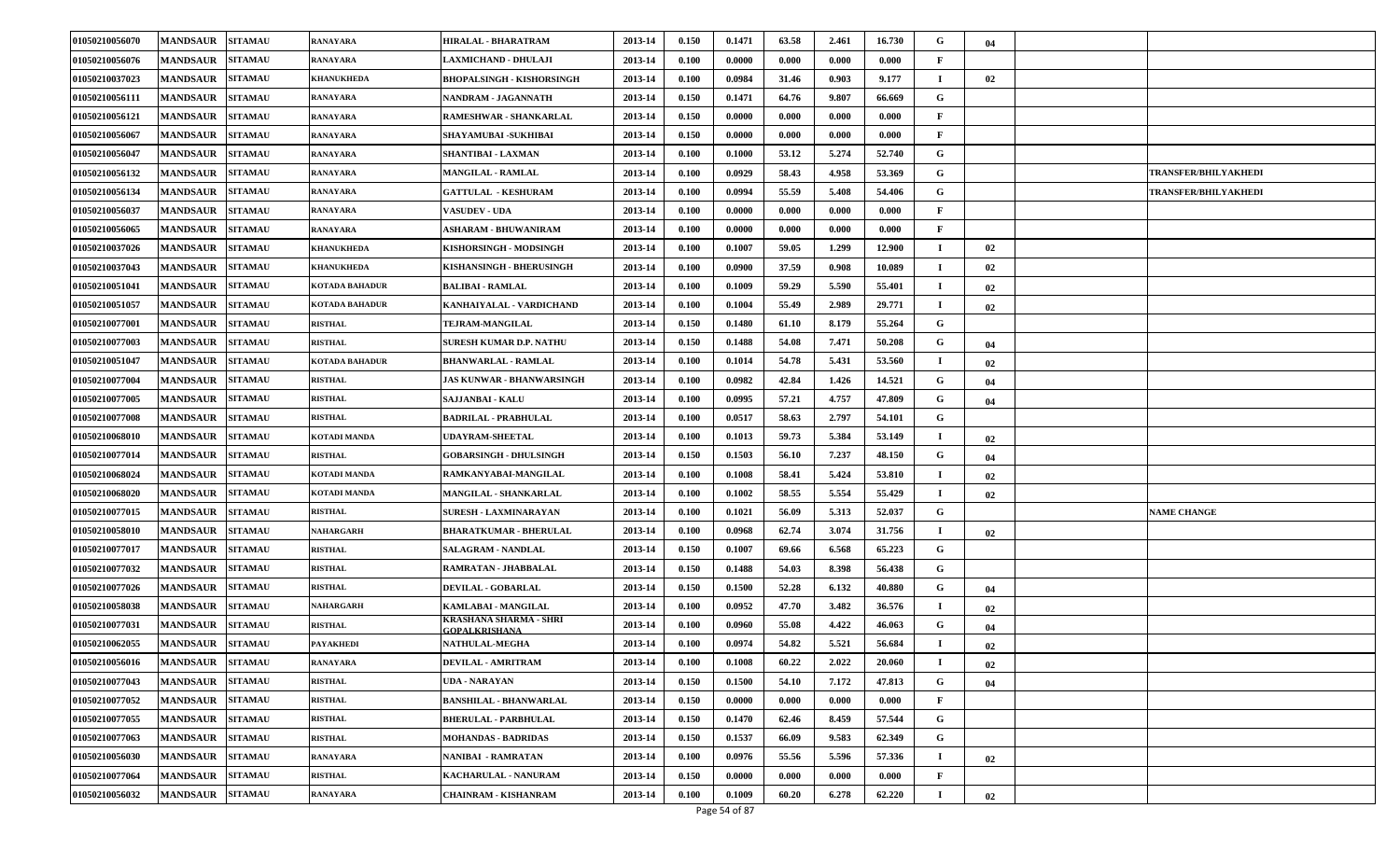| 01050210006009 | <b>MANDSAUR</b> | <b>SITAMAU</b> | <b>ROJAFATEHGARH</b>       | SARJUBAI-HARIRAM                 | 2013-14 | 0.100 | 0.0975 | 53.40 | 5.195  | 53.282 | G        |    |  |
|----------------|-----------------|----------------|----------------------------|----------------------------------|---------|-------|--------|-------|--------|--------|----------|----|--|
| 01050210006022 | <b>MANDSAUR</b> | <b>SITAMAU</b> | <b>ROJAFATEHGARH</b>       | <b>JAGDISH - RAMLAL</b>          | 2013-14 | 0.150 | 0.1436 | 49.74 | 6.857  | 47.751 | G        | 04 |  |
| 01050210006011 | <b>MANDSAUR</b> | <b>SITAMAU</b> | <b>ROJAFATEHGARH</b>       | KACHRU-CHATARBHUJ                | 2013-14 | 0.150 | 0.1386 | 52.56 | 6.810  | 49.134 | G        | 04 |  |
| 01050210006012 | <b>MANDSAUR</b> | <b>SITAMAU</b> | <b>ROJAFATEHGARH</b>       | <b>KANVARLAL-KISHAN</b>          | 2013-14 | 0.100 | 0.1007 | 50.49 | 4.739  | 47.061 | G        | 04 |  |
| 01050210006021 | <b>MANDSAUR</b> | <b>SITAMAU</b> | <b>ROJAFATEHGARH</b>       | KARANSINGH-DASHRATHSINGH         | 2013-14 | 0.150 | 0.1464 | 46.93 | 6.517  | 44.515 | G        | 04 |  |
| 01050210006027 | <b>MANDSAUR</b> | <b>SITAMAU</b> | <b>ROJAFATEHGARH</b>       | MANGILAL - JAGANNATH             | 2013-14 | 0.100 | 0.0984 | 51.35 | 5.106  | 51.890 | G        |    |  |
| 01050210056042 | <b>MANDSAUR</b> | <b>SITAMAU</b> | <b>RANAYARA</b>            | <b>CHUNNILAL - MOTILAL</b>       | 2013-14 | 0.100 | 0.0969 | 67.82 | 6.336  | 65.387 | -1       | 02 |  |
| 01050210056055 | <b>MANDSAUR</b> | <b>SITAMAU</b> | <b>RANAYARA</b>            | SHOBHARAM - BHAGWAN              | 2013-14 | 0.100 | 0.1016 | 53.24 | 5.461  | 53.750 | п.       | 02 |  |
| 01050210056064 | <b>MANDSAUR</b> | <b>SITAMAU</b> | <b>RANAYARA</b>            | <b>BAPULAL - GOKUL</b>           | 2013-14 | 0.100 | 0.1005 | 53.73 | 5.304  | 52.776 | -1       | 02 |  |
| 01050210056087 | <b>MANDSAUR</b> | <b>SITAMAU</b> | <b>RANAYARA</b>            | RATANBAI-MANGILAL                | 2013-14 | 0.100 | 0.0963 | 58.84 | 5.909  | 61.360 | п.       | 02 |  |
| 01050210077011 | <b>MANDSAUR</b> | <b>SITAMAU</b> | <b>RISTHAL</b>             | <b>MENABAI - GOPAL</b>           | 2013-14 | 0.150 | 0.1383 | 57.58 | 7.979  | 57.693 | -1       | 02 |  |
| 01050210077016 | <b>MANDSAUR</b> | <b>SITAMAU</b> | <b>RISTHAL</b>             | <b>JASWANTSINGH - ONKARSINGH</b> | 2013-14 | 0.100 | 0.0994 | 65.10 | 5.645  | 56.791 | -1       | 02 |  |
| 01050210077027 | <b>MANDSAUR</b> | <b>SITAMAU</b> | <b>RISTHAL</b>             | <b>JUJHARLAL - MATHURALAL</b>    | 2013-14 | 0.150 | 0.1136 | 60.84 | 6.675  | 58.759 | -1       | 02 |  |
| 01050210006003 | <b>MANDSAUR</b> | <b>SITAMAU</b> | <b>ROJAFATEHGARH</b>       | ASHARAM - SHRILAL                | 2013-14 | 0.150 | 0.1432 | 57.04 | 8.230  | 57.472 | п.       | 02 |  |
| 01050210067007 | <b>MANDSAUR</b> | <b>SITAMAU</b> | <b>RUPANI</b>              | <b>BHERULAL-NANURAM</b>          | 2013-14 | 0.100 | 0.0915 | 59.23 | 4.391  | 47.989 | -1       | 02 |  |
| 01050210067022 | <b>MANDSAUR</b> | <b>SITAMAU</b> | <b>RUPANI</b>              | SOHANBAI - NANDA                 | 2013-14 | 0.100 | 0.0943 | 50.02 | 3.944  | 41.824 | G        | 04 |  |
| 01050210067027 | <b>MANDSAUR</b> | <b>SITAMAU</b> | <b>RUPANI</b>              | NANDUBAI - KISHAN                | 2013-14 | 0.150 | 0.1436 | 54.81 | 7.493  | 52.180 | G        |    |  |
| 01050210067003 | <b>MANDSAUR</b> | <b>SITAMAU</b> | <b>RUPANI</b>              | DHAPUBAI - DHANNA                | 2013-14 | 0.150 | 0.1359 | 55.82 | 6.379  | 46.939 | G        | 04 |  |
| 01050210067024 | <b>MANDSAUR</b> | <b>SITAMAU</b> | <b>RUPANI</b>              | LAXMINARAYAN - SATYANARAYAN      | 2013-14 | 0.100 | 0.0967 | 53.96 | 3.531  | 36.515 | G        | 04 |  |
| 01050210067036 | <b>MANDSAUR</b> | <b>SITAMAU</b> | <b>RUPANI</b>              | JAGDISH - BHAGGA                 | 2013-14 | 0.150 | 0.1420 | 49.29 | 6.084  | 42.845 | G        | 04 |  |
| 01050210067002 | <b>MANDSAUR</b> | <b>SITAMAU</b> | <b>RUPANI</b>              | <b>BHERULAL-RAMA</b>             | 2013-14 | 0.100 | 0.0916 | 60.69 | 2.488  | 27.162 | G        | 04 |  |
| 01050210059034 | <b>MANDSAUR</b> | <b>SITAMAU</b> | SHAKKARKHEDI (NAH.)        | <b>ONKARLAL - NATHURAM</b>       | 2013-14 | 0.150 | 0.1450 | 58.04 | 8.830  | 60.897 | -1       | 02 |  |
| 01050210059039 | <b>MANDSAUR</b> | <b>SITAMAU</b> | SHAKKARKHEDI (NAH.)        | FAKIRA - KISHAN                  | 2013-14 | 0.150 | 0.1481 | 59.92 | 9.039  | 61.033 | $\bf{I}$ | 02 |  |
| 01050210059047 | <b>MANDSAUR</b> | <b>SITAMAU</b> | SHAKKARKHEDI (NAH.)        | <b>BHAGUBAI - NANURAM</b>        | 2013-14 | 0.100 | 0.0900 | 51.55 | 4.617  | 51.300 | -1       | 02 |  |
| 01050210059075 | <b>MANDSAUR</b> | <b>SITAMAU</b> | SHAKKARKHEDI (NAH.)        | <b>BALARAM - KISHANLAL</b>       | 2013-14 | 0.150 | 0.0992 | 61.24 | 6.054  | 61.028 | п.       | 02 |  |
| 01050210059074 | <b>MANDSAUR</b> | <b>SITAMAU</b> | SHAKKARKHEDI (NAH.)        | RAMDAYAL - KISHANLAL             | 2013-14 | 0.100 | 0.0927 | 64.15 | 6.369  | 68.706 | $\bf{I}$ | 02 |  |
| 01050210059004 | <b>MANDSAUR</b> | <b>SITAMAU</b> | SHAKKARKHEDI (NAH.)        | RAMPRASHAD - DEVILAL             | 2013-14 | 0.100 | 0.0972 | 61.10 | 6.005  | 61.780 | G        |    |  |
| 01050210059005 | <b>MANDSAUR</b> | <b>SITAMAU</b> | SHAKKARKHEDI (NAH.)        | SHANTOSHBAI - RAMLAL             | 2013-14 | 0.100 | 0.0996 | 46.47 | 3.518  | 35.321 | G        | 04 |  |
| 01050210059009 | <b>MANDSAUR</b> | <b>SITAMAU</b> | SHAKKARKHEDI (NAH.)        | KACHARU - NATHU CHAMAR           | 2013-14 | 0.100 | 0.1008 | 61.37 | 6.409  | 63.581 | G        |    |  |
| 01050210059010 | <b>MANDSAUR</b> | <b>SITAMAU</b> | SHAKKARKHEDI (NAH.)        | <b>CHUNNILAL - DEVA</b>          | 2013-14 | 0.150 | 0.1464 | 56.70 | 7.954  | 54.331 | G        |    |  |
| 01050210059011 | <b>MANDSAUR</b> | <b>SITAMAU</b> | SHAKKARKHEDI (NAH.)        | YASHODABAI - MAHAVEERDAS         | 2013-14 | 0.150 | 0.0000 | 0.000 | 0.000  | 0.000  | F        |    |  |
| 01050210059012 | <b>MANDSAUR</b> | <b>SITAMAU</b> | SHAKKARKHEDI (NAH.)        | <b>JANKILAL - RAMCHANDRA</b>     | 2013-14 | 0.150 | 0.1400 | 71.99 | 10.850 | 77.500 | G        |    |  |
| 01050210059016 | <b>MANDSAUR</b> | <b>SITAMAU</b> | SHAKKARKHEDI (NAH.)        | KANWARLAL - BAGADIRAM            | 2013-14 | 0.100 | 0.0945 | 55.95 | 5.643  | 59.714 | G        |    |  |
| 01050210059017 | <b>MANDSAUR</b> | <b>SITAMAU</b> | SHAKKARKHEDI (NAH.)        | <b>BHAGATRAM - BHUWANIRAM</b>    | 2013-14 | 0.150 | 0.1404 | 57.42 | 8.129  | 57.899 | G        |    |  |
| 01050210059018 | <b>MANDSAUR</b> | <b>SITAMAU</b> | SHAKKARKHEDI (NAH.)        | <b>GANGARAM - DEVA</b>           | 2013-14 | 0.100 | 0.1020 | 62.08 | 6.740  | 66.078 | G        |    |  |
| 01050210059019 | <b>MANDSAUR</b> | <b>SITAMAU</b> | SHAKKARKHEDI (NAH.)        | <b>OMPRKASH - NANDLAL</b>        | 2013-14 | 0.100 | 0.0980 | 63.94 | 5.974  | 60.959 | G        |    |  |
| 01050210059021 | <b>MANDSAUR</b> | <b>SITAMAU</b> | SHAKKARKHEDI (NAH.)        | <b>JUJHAR - RAMPRATAP</b>        | 2013-14 | 0.100 | 0.0980 | 60.72 | 6.645  | 67.806 | G        |    |  |
| 01050210059023 | <b>MANDSAUR</b> | <b>SITAMAU</b> | SHAKKARKHEDI (NAH.)        | NATHIBAI-GANGARAM                | 2013-14 | 0.150 | 0.1521 | 56.21 | 8.046  | 52.899 | G        |    |  |
| 01050210059024 | <b>MANDSAUR</b> | <b>SITAMAU</b> | SHAKKARKHEDI (NAH.)        | <b>GANGABAI - KALURAM</b>        | 2013-14 | 0.100 | 0.0929 | 55.89 | 5.054  | 54.403 | G        |    |  |
| 01050210059025 | <b>MANDSAUR</b> | <b>SITAMAU</b> | <b>SHAKKARKHEDI (NAH.)</b> | <b>JAGDISH - KISHANLAL</b>       | 2013-14 | 0.100 | 0.0972 | 56.00 | 5.392  | 55.473 | G        |    |  |
| 01050210059027 | <b>MANDSAUR</b> | <b>SITAMAU</b> | SHAKKARKHEDI (NAH.)        | <b>SITABAI - RATANLAL</b>        | 2013-14 | 0.100 | 0.1000 | 48.88 | 4.748  | 47.480 | G        | 04 |  |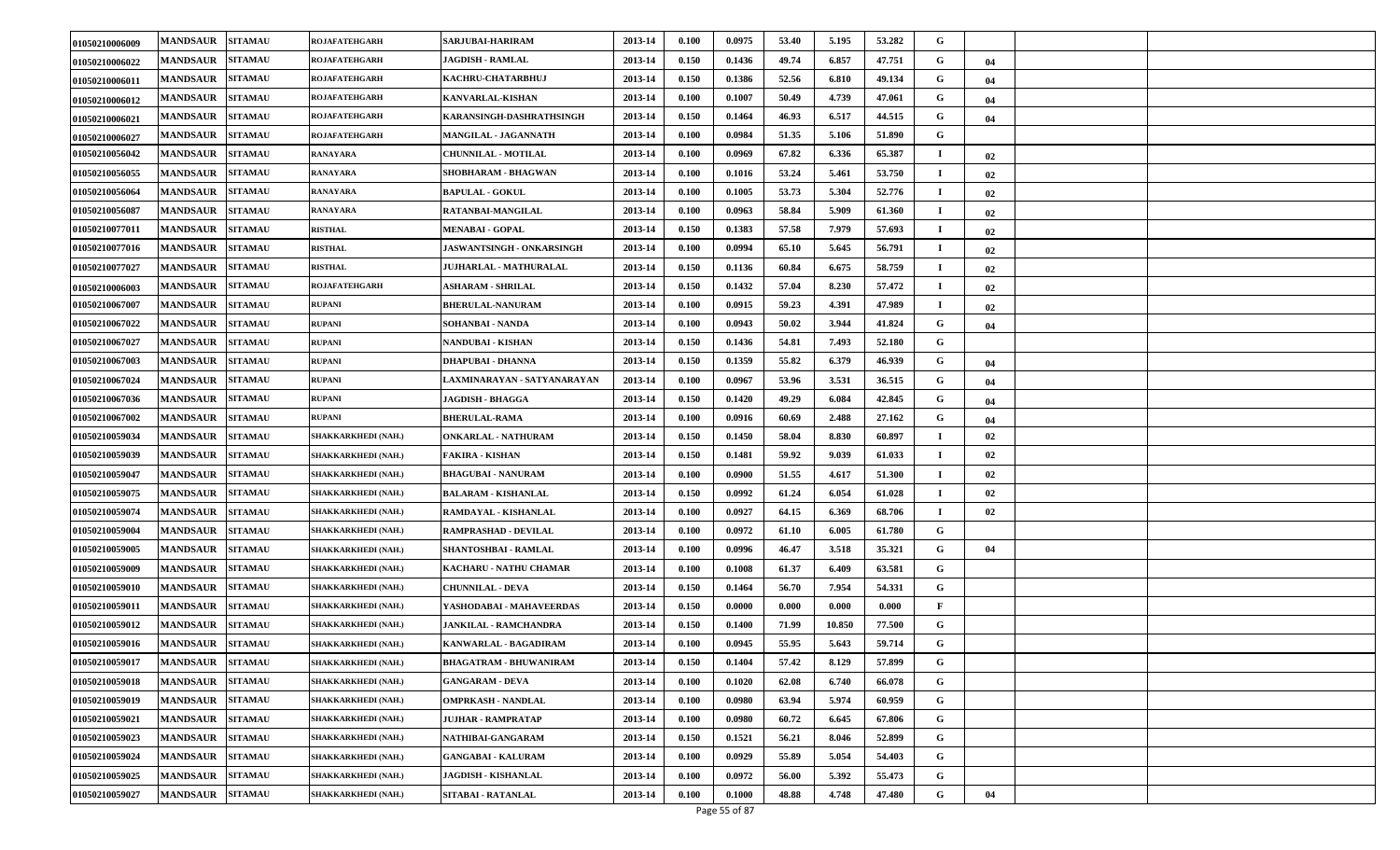| 01050210059030 | <b>MANDSAUR</b> | <b>SITAMAU</b> | SHAKKARKHEDI (NAH.)        | <b>BHAGATRAM - BHANWARLAL</b>        | 2013-14 | 0.150 | 0.1476 | 66.94 | 9.544  | 64.661 | G            |    |  |
|----------------|-----------------|----------------|----------------------------|--------------------------------------|---------|-------|--------|-------|--------|--------|--------------|----|--|
| 01050210059031 | <b>MANDSAUR</b> | <b>SITAMAU</b> | SHAKKARKHEDI (NAH.)        | <b>RAMLAL - DHURA</b>                | 2013-14 | 0.150 | 0.1409 | 52.32 | 7.519  | 53.364 | G            |    |  |
| 01050210059036 | <b>MANDSAUR</b> | <b>SITAMAU</b> | SHAKKARKHEDI (NAH.)        | <b>GOVARDHANLAL-KALURAM</b>          | 2013-14 | 0.150 | 0.1462 | 59.57 | 9.038  | 61.819 | G            |    |  |
| 01050210059037 | <b>MANDSAUR</b> | <b>SITAMAU</b> | SHAKKARKHEDI (NAH.)        | JHAMKUBAI - KANHAIYALAL              | 2013-14 | 0.150 | 0.1371 | 62.10 | 8.721  | 63.611 | G            |    |  |
| 01050210059038 | <b>MANDSAUR</b> | <b>SITAMAU</b> | SHAKKARKHEDI (NAH.)        | <b>SURAJBAI - BAPULAL</b>            | 2013-14 | 0.150 | 0.1407 | 70.09 | 10.503 | 74.648 | G            |    |  |
| 01050210059041 | <b>MANDSAUR</b> | <b>SITAMAU</b> | SHAKKARKHEDI (NAH.)        | <b>KARULAL - GANGARAM</b>            | 2013-14 | 0.150 | 0.1428 | 64.51 | 10.091 | 70.665 | G            |    |  |
| 01050210059044 | <b>MANDSAUR</b> | <b>SITAMAU</b> | SHAKKARKHEDI (NAH.)        | PRABHULAL - MOHANLAL                 | 2013-14 | 0.150 | 0.0000 | 0.000 | 0.000  | 0.000  | $\mathbf F$  |    |  |
| 01050210059052 | <b>MANDSAUR</b> | <b>SITAMAU</b> | SHAKKARKHEDI (NAH.)        | PRAHLAD - RAMNARAYAN M/O<br>VAJJIBAI | 2013-14 | 0.100 | 0.0000 | 0.000 | 0.000  | 0.000  | F            |    |  |
| 01050210059053 | <b>MANDSAUR</b> | <b>SITAMAU</b> | SHAKKARKHEDI (NAH.)        | RANCHODLAL - MOHANLAL                | 2013-14 | 0.150 | 0.1483 | 66.54 | 9.306  | 62.751 | G            |    |  |
| 01050210059054 | <b>MANDSAUR</b> | <b>SITAMAU</b> | SHAKKARKHEDI (NAH.)        | <b>BHANWARLAL - DHURA BAGARI</b>     | 2013-14 | 0.100 | 0.0990 | 58.53 | 1.681  | 16.980 | G            | 04 |  |
| 01050210059056 | <b>MANDSAUR</b> | <b>SITAMAU</b> | SHAKKARKHEDI (NAH.)        | SALAGRAM - KANHAIYALAL               | 2013-14 | 0.100 | 0.0934 | 59.59 | 5.661  | 60.610 | G            |    |  |
| 01050210059059 | <b>MANDSAUR</b> | <b>SITAMAU</b> | SHAKKARKHEDI (NAH.)        | <b>KARULAL - RAMNARAYAN</b>          | 2013-14 | 0.150 | 0.1462 | 61.21 | 8.753  | 59.870 | G            |    |  |
| 01050210059060 | <b>MANDSAUR</b> | <b>SITAMAU</b> | SHAKKARKHEDI (NAH.)        | LAXMINARAYAN - CHAMPALAL             | 2013-14 | 0.150 | 0.1510 | 56.58 | 7.687  | 50.907 | G            | 04 |  |
| 01050210059062 | <b>MANDSAUR</b> | <b>SITAMAU</b> | SHAKKARKHEDI (NAH.)        | NARAYANIBAI-RATANLAL                 | 2013-14 | 0.100 | 0.1003 | 52.49 | 5.077  | 50.618 | G            | 04 |  |
| 01050210059064 | <b>MANDSAUR</b> | <b>SITAMAU</b> | SHAKKARKHEDI (NAH.)        | RAMLAL - AMBARAM                     | 2013-14 | 0.150 | 0.1482 | 49.86 | 7.465  | 50.371 | G            | 04 |  |
| 01050210059068 | <b>MANDSAUR</b> | <b>SITAMAU</b> | SHAKKARKHEDI (NAH.)        | RAMESH - MANGILAL BAGARI             | 2013-14 | 0.150 | 0.1425 | 59.05 | 8.503  | 59.670 | G            |    |  |
| 01050210059069 | <b>MANDSAUR</b> | <b>SITAMAU</b> | SHAKKARKHEDI (NAH.)        | PARWATIBAI - BADRILAL                | 2013-14 | 0.150 | 0.1010 | 62.21 | 2.417  | 23.931 | G            | 04 |  |
| 01050210059070 | <b>MANDSAUR</b> | <b>SITAMAU</b> | SHAKKARKHEDI (NAH.)        | <b>DHANRAJ - SALIGRAM</b>            | 2013-14 | 0.100 | 0.0996 | 54.31 | 5.384  | 54.056 | G            |    |  |
| 01050210059072 | <b>MANDSAUR</b> | <b>SITAMAU</b> | SHAKKARKHEDI (NAH.)        | RAMCHANDRA - VKHATRAM                | 2013-14 | 0.100 | 0.0990 | 59.94 | 5.746  | 58.040 | G            |    |  |
| 01050210059076 | <b>MANDSAUR</b> | <b>SITAMAU</b> | SHAKKARKHEDI (NAH.)        | RAMGOPAL - GANGARAM                  | 2013-14 | 0.150 | 0.1494 | 61.02 | 8.299  | 55.549 | G            |    |  |
| 01050210059077 | <b>MANDSAUR</b> | <b>SITAMAU</b> | SHAKKARKHEDI (NAH.)        | RADHESHYAM - BHAWARLAL               | 2013-14 | 0.150 | 0.1517 | 60.13 | 9.535  | 62.854 | G            |    |  |
| 01050210059080 | <b>MANDSAUR</b> | <b>SITAMAU</b> | SHAKKARKHEDI (NAH.)        | <b>BHERULAL - RADHAKISHAN</b>        | 2013-14 | 0.100 | 0.1004 | 54.92 | 5.453  | 54.313 | G            |    |  |
| 01050210059083 | <b>MANDSAUR</b> | <b>SITAMAU</b> | SHAKKARKHEDI (NAH.)        | RAMLAL - HIRA CHAMAR                 | 2013-14 | 0.150 | 0.1512 | 53.54 | 7.320  | 48.413 | G            | 04 |  |
| 01050210059085 | <b>MANDSAUR</b> | <b>SITAMAU</b> | SHAKKARKHEDI (NAH.)        | PUSHPA - JAGDISH PATIDAR             | 2013-14 | 0.100 | 0.0000 | 0.000 | 0.000  | 0.000  | $\mathbf{F}$ |    |  |
| 01050210059087 | <b>MANDSAUR</b> | <b>SITAMAU</b> | SHAKKARKHEDI (NAH.)        | <b>RAMJAS - BAPULAL</b>              | 2013-14 | 0.100 | 0.0932 | 64.30 | 6.182  | 66.330 | G            |    |  |
| 01050210059015 | <b>MANDSAUR</b> | <b>SITAMAU</b> | SHAKKARKHEDI (NAH.)        | <b>SURESH - RAMNARAYAN</b>           | 2013-14 | 0.150 | 0.0954 | 55.88 | 5.500  | 57.652 | G            |    |  |
| 01050210059020 | <b>MANDSAUR</b> | <b>SITAMAU</b> | SHAKKARKHEDI (NAH.)        | ISHWARLAL - SALAGRAM                 | 2013-14 | 0.100 | 0.0968 | 58.32 | 5.932  | 61.281 | G            |    |  |
| 01050210059084 | <b>MANDSAUR</b> | <b>SITAMAU</b> | SHAKKARKHEDI (NAH.)        | RAMNARAYAN - KISHANLAL               | 2013-14 | 0.100 | 0.0963 | 59.70 | 5.791  | 60.135 | G            |    |  |
| 01050210059079 | <b>MANDSAUR</b> | <b>SITAMAU</b> | SHAKKARKHEDI (NAH.)        | RAJARAM - BAGADIRAM                  | 2013-14 | 0.100 | 0.0990 | 56.48 | 5.382  | 54.364 | G            |    |  |
| 01050210059061 | <b>MANDSAUR</b> | <b>SITAMAU</b> | SHAKKARKHEDI (NAH.)        | <b>TIBBUBAI-KANYA</b>                | 2013-14 | 0.100 | 0.1005 | 55.30 | 5.475  | 54.478 | G            |    |  |
| 01050210059008 | <b>MANDSAUR</b> | <b>SITAMAU</b> | SHAKKARKHEDI (NAH.)        | <b>BHULIBAI - MANGILAL</b>           | 2013-14 | 0.100 | 0.1006 | 58.54 | 5.645  | 56.113 | G            |    |  |
| 01050210059035 | <b>MANDSAUR</b> | <b>SITAMAU</b> | SHAKKARKHEDI (NAH.)        | PRABHUDAS - BADRIDAS                 | 2013-14 | 0.100 | 0.0000 | 0.000 | 0.000  | 0.000  | F            |    |  |
| 01050210059081 | <b>MANDSAUR</b> | <b>SITAMAU</b> | SHAKKARKHEDI (NAH.)        | RAMNARAYAN - DEVA CHAMAR             | 2013-14 | 0.100 | 0.1000 | 57.46 | 5.377  | 53.770 | G            |    |  |
| 01050210059032 | <b>MANDSAUR</b> | <b>SITAMAU</b> | SHAKKARKHEDI (NAH.)        | <b>GANESHRAM - BHANWARLAL</b>        | 2013-14 | 0.150 | 0.1270 | 63.67 | 8.677  | 68.323 | G            |    |  |
| 01050210059013 | <b>MANDSAUR</b> | <b>SITAMAU</b> | SHAKKARKHEDI (NAH.)        | HARDEVRAM - MANGILAL                 | 2013-14 | 0.150 | 0.1474 | 56.59 | 8.513  | 57.754 | G            |    |  |
| 01050210059051 | <b>MANDSAUR</b> | <b>SITAMAU</b> | SHAKKARKHEDI (NAH.)        | KANCHANBAI - GANESHRAM               | 2013-14 | 0.150 | 0.1440 | 62.42 | 9.131  | 63.410 | G            |    |  |
| 01050210059028 | <b>MANDSAUR</b> | <b>SITAMAU</b> | <b>SHAKKARKHEDI (NAH.)</b> | KISHORDAS - BHAGWATIDAS              | 2013-14 | 0.100 | 0.1010 | 54.47 | 5.463  | 54.089 | G            |    |  |
| 01050210059001 | <b>MANDSAUR</b> | <b>SITAMAU</b> | SHAKKARKHEDI (NAH.)        | JAMUNAPRASAD - SHIVDAYAL             | 2013-14 | 0.150 | 0.1356 | 59.52 | 7.950  | 58.628 | G            |    |  |
| 01050210059042 | <b>MANDSAUR</b> | <b>SITAMAU</b> | SHAKKARKHEDI (NAH.)        | PRABHULAL - RAMCHANDRA               | 2013-14 | 0.150 | 0.0702 | 58.52 | 3.963  | 56.453 | G            |    |  |
| 01050210059088 | <b>MANDSAUR</b> | <b>SITAMAU</b> | <b>SHAKKARKHEDI (NAH.)</b> | <b>MANGIBAI - CHANDAR</b>            | 2013-14 | 0.150 | 0.1425 | 57.68 | 8.083  | 56.723 | G            |    |  |
| 01050210059067 | <b>MANDSAUR</b> | <b>SITAMAU</b> | SHAKKARKHEDI (NAH.)        | SAMPATBAI - BHANWARLAL               | 2013-14 | 0.150 | 0.1500 | 52.71 | 7.922  | 52.813 | G            |    |  |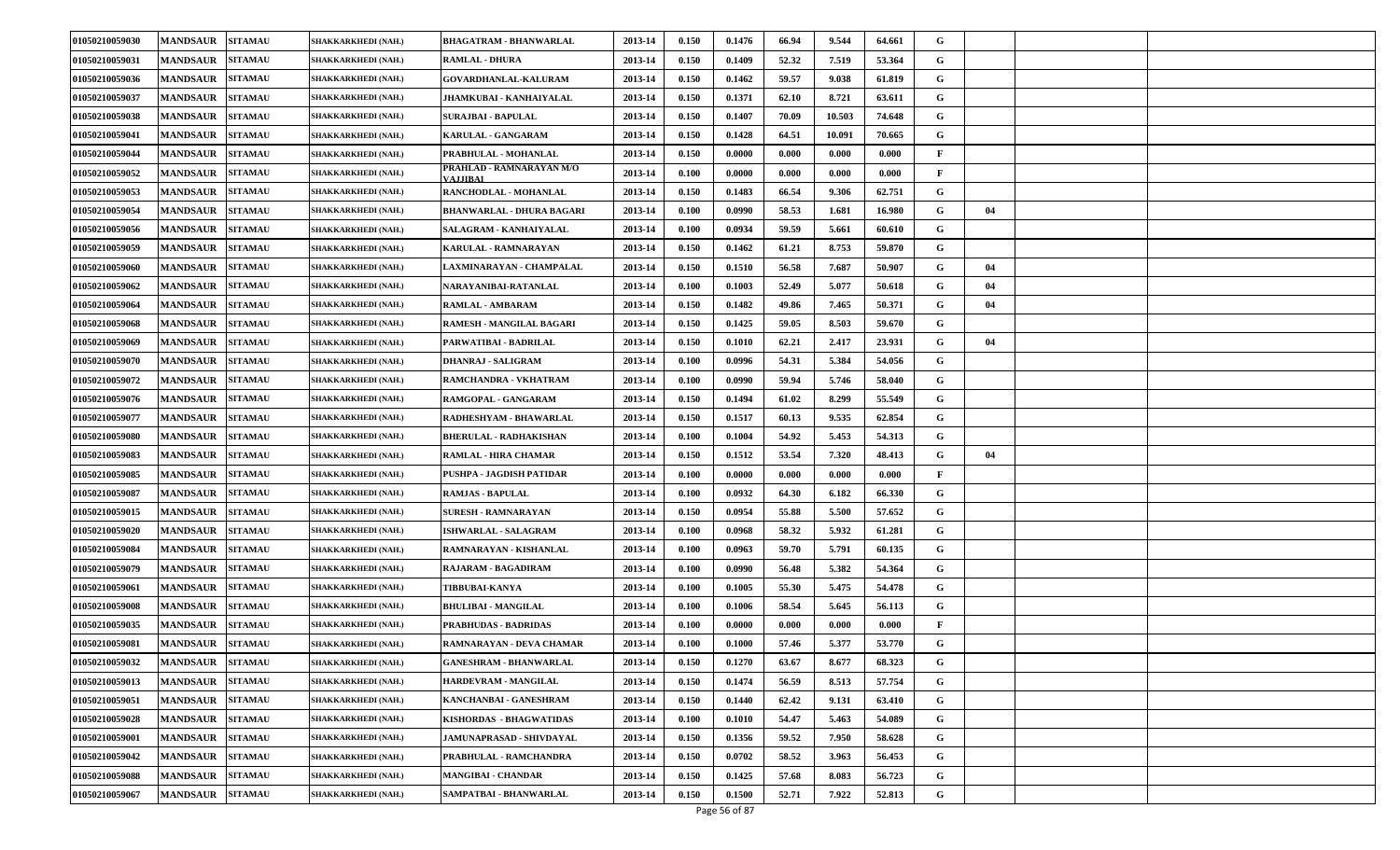| 01050210059033 | <b>MANDSAUR</b><br><b>SITAMAU</b> | SHAKKARKHEDI (NAH.) | <b>BHULIBAI - BAPULAL</b>        | 2013-14 | 0.100 | 0.0920               | 60.93 | 5.806  | 63.109 | G            |    |                | <b>NAME CHANGE</b>    |
|----------------|-----------------------------------|---------------------|----------------------------------|---------|-------|----------------------|-------|--------|--------|--------------|----|----------------|-----------------------|
| 01050210059014 | <b>MANDSAUR</b><br><b>SITAMAU</b> | SHAKKARKHEDI (NAH.) | RAMLAL - NATHULAL                | 2013-14 | 0.150 | 0.1425               | 67.63 | 10.608 | 74.442 | G            |    | 01050210037049 |                       |
| 01050210150001 | <b>MANDSAUR</b><br><b>SITAMAU</b> | <b>AERA</b>         | <b>DEUBAI - SHANKERLAL</b>       | 2013-14 | 0.150 | 0.148                | 56.14 | 7.555  | 50.978 | G            | 04 |                |                       |
| 01050210150002 | <b>MANDSAUR</b><br><b>SITAMAU</b> | AERA                | <b>AMARLAL - NATHULAL</b>        | 2013-14 | 0.100 | 0.099                | 59.10 | 5.125  | 51.768 | G            |    |                |                       |
| 01050210150003 | <b>MANDSAUR</b><br><b>SITAMAU</b> | AERA                | <b>HIRALAL - NATHU</b>           | 2013-14 | 0.100 | 0.099                | 54.76 | 4.537  | 45.736 | G            | 04 |                |                       |
| 01050210150004 | <b>MANDSAUR</b><br><b>SITAMAU</b> | <b>AERA</b>         | <b>BAGDIRAM - JAGANNATH</b>      | 2013-14 | 0.150 | 0.145                | 54.68 | 7.405  | 51.104 | G            |    |                |                       |
| 01050210150005 | <b>MANDSAUR</b><br><b>SITAMAU</b> | <b>AERA</b>         | <b>RAMESH - NANDLAL</b>          | 2013-14 | 0.100 | 0.099                | 55.02 | 5.007  | 50.474 | G            | 04 |                |                       |
| 01050210150006 | <b>MANDSAUR</b><br><b>SITAMAU</b> | AERA                | <b>RAGHUVEERDAS - SHANKARDAS</b> | 2013-14 | 0.150 | 0.150                | 69.10 | 10.079 | 67.283 | G            |    |                |                       |
| 01050210150007 | <b>MANDSAUR</b><br><b>SITAMAU</b> | <b>AERA</b>         | <b>UDAYDAS - DEVIDAS</b>         | 2013-14 | 0.150 | 0.150                | 63.89 | 9.182  | 61.213 | G            |    |                |                       |
| 01050210150009 | <b>MANDSAUR</b><br><b>SITAMAU</b> | <b>AERA</b>         | <b>GOVINDDAS - JANKIDAS</b>      | 2013-14 | 0.150 | 0.147                | 52.49 | 6.719  | 45.707 | G            | 04 |                |                       |
| 01050210150012 | <b>MANDSAUR</b><br><b>SITAMAU</b> | <b>AERA</b>         | <b>BADRILAL - ONKARLAL</b>       | 2013-14 | 0.150 | 0.146                | 60.18 | 8.511  | 58.374 | G            |    |                | <b>TRANSFER/KHUTI</b> |
| 01050210150014 | <b>MANDSAUR</b><br><b>SITAMAU</b> | <b>AERA</b>         | <b>RAMESHWAR - SHANKAR</b>       | 2013-14 | 0.150 | 0.146                | 61.95 | 8.779  | 59.966 | G            |    |                |                       |
| 01050210150015 | <b>MANDSAUR</b><br><b>SITAMAU</b> | <b>AERA</b>         | RADHABAI - RATANLAL              | 2013-14 | 0.150 | 0.148                | 58.37 | 2.635  | 17.804 | G            | 04 |                |                       |
| 01050210150016 | <b>MANDSAUR</b><br><b>SITAMAU</b> | <b>AERA</b>         | <b>DEVIDAS - BHUWANDAS</b>       | 2013-14 | 0.150 | 0.152                | 69.28 | 10.699 | 70.342 | G            |    |                |                       |
| 01050210150018 | <b>MANDSAUR</b><br><b>SITAMAU</b> | <b>AERA</b>         | <b>MANGILAL - RODA</b>           | 2013-14 | 0.150 | 0.149                | 51.28 | 7.589  | 50.967 | G            | 04 |                |                       |
| 01050210150022 | <b>MANDSAUR</b><br><b>SITAMAU</b> | AERA                | <b>NANURAM - BHERULAL</b>        | 2013-14 | 0.150 | 0.149                | 58.71 | 7.800  | 52.525 | G            |    |                |                       |
| 01050210150024 | <b>MANDSAUR</b><br><b>SITAMAU</b> | AERA                | <b>KALU- ASHARAM</b>             | 2013-14 | 0.150 | 0.149                | 60.09 | 8.662  | 58.134 | G            |    |                |                       |
| 01050210150025 | <b>MANDSAUR</b><br><b>SITAMAU</b> | <b>AERA</b>         | <b>BADRILAL - PYARA JI</b>       | 2013-14 | 0.100 | 0.095                | 70.46 | 6.029  | 63.263 | G            |    |                |                       |
| 01050210150026 | <b>MANDSAUR</b><br><b>SITAMAU</b> | AERA                | PRABHULAL - CHUNNILAL            | 2013-14 | 0.100 | 0.100                | 59.06 | 6.125  | 61.250 | G            |    |                |                       |
| 01050210150029 | <b>MANDSAUR</b><br><b>SITAMAU</b> | AERA                | <b>NATHULAL - KODAR</b>          | 2013-14 | 0.150 | 0.140                | 41.50 | 1.779  | 12.744 | G            | 04 |                |                       |
| 01050210150032 | <b>MANDSAUR</b><br><b>SITAMAU</b> | AERA                | NANDA - LAXMICHANDRA             | 2013-14 | 0.100 | 0.098                | 59.26 | 5.511  | 56.465 | G            |    |                |                       |
| 01050210150033 | <b>MANDSAUR</b><br><b>SITAMAU</b> | <b>AERA</b>         | SITARAM - LAXMICHANDRA           | 2013-14 | 0.150 | 0.146                | 53.47 | 7.119  | 48.794 | G            | 04 |                |                       |
| 01050210150034 | <b>MANDSAUR</b><br><b>SITAMAU</b> | AERA                | NATHUBAI - KACHARU               | 2013-14 | 0.150 | 0.152                | 52.37 | 7.160  | 47.074 | G            | 04 |                |                       |
| 01050210150037 | <b>MANDSAUR</b><br><b>SITAMAU</b> | AERA                | <b>BHAGATRAM-DHANNA</b>          | 2013-14 | 0.150 | 0.144                | 64.25 | 8.499  | 59.021 | G            |    |                |                       |
| 01050210150041 | <b>MANDSAUR</b><br><b>SITAMAU</b> | AERA                | RAMCHANDRA - SHANKARLAL          | 2013-14 | 0.100 | 0.098                | 58.23 | 5.382  | 54.974 | G            |    |                |                       |
| 01050210150042 | <b>MANDSAUR</b><br><b>SITAMAU</b> | <b>AERA</b>         | <b>DURGABAI - BADRILAL</b>       | 2013-14 | 0.100 | 0.102                | 61.75 | 5.716  | 56.039 | G            |    |                | <b>NAME CHANGE</b>    |
| 01050210150043 | <b>MANDSAUR</b><br><b>SITAMAU</b> | AERA                | <b>SALAGRAM - SITARAM</b>        | 2013-14 | 0.150 | 0.000                | 0.000 | 0.000  | 0.000  | F            |    |                |                       |
| 01050210150045 | <b>MANDSAUR</b><br><b>SITAMAU</b> | AERA                | <b>MOTILAL - BHUWAN</b>          | 2013-14 | 0.150 | 0.150                | 65.12 | 9.526  | 63.676 | G            |    |                |                       |
| 01050210150050 | <b>MANDSAUR</b><br><b>SITAMAU</b> | <b>AERA</b>         | <b>DEVILAL - GOVERDHAN</b>       | 2013-14 | 0.100 | 0.098                | 52.95 | 3.676  | 37.358 | G            | 04 |                |                       |
| 01050210150052 | <b>MANDSAUR</b><br><b>SITAMAU</b> | <b>AERA</b>         | <b>MANGIBAI - BAPULAL</b>        | 2013-14 | 0.150 | 0.151                | 53.87 | 7.403  | 49.157 | G            | 04 |                |                       |
| 01050210150055 | <b>MANDSAUR</b><br><b>SITAMAU</b> | <b>AERA</b>         | <b>BAPULAL - BHANWARLAL</b>      | 2013-14 | 0.150 | 0.146                | 52.20 | 7.159  | 49.001 | G            | 04 |                |                       |
| 01050210150056 | <b>MANDSAUR</b><br><b>SITAMAU</b> | AERA                | VAKTUBAI - KISHAN                | 2013-14 | 0.100 | 0.099                | 59.45 | 5.945  | 60.051 | G            |    |                |                       |
| 01050210150057 | <b>MANDSAUR</b><br><b>SITAMAU</b> | <b>AERA</b>         | <b>FAKIRCHAND - TULSIRAM</b>     | 2013-14 | 0.100 | 0.094                | 55.52 | 4.687  | 50.075 | G            | 04 |                |                       |
| 01050210150058 | MANDSAUR SITAMAU                  | <b>AERA</b>         | <b>SAREKUNWAR - AMRITRAM</b>     | 2013-14 | 0.150 | 0.096                | 59.34 | 5.569  | 57.950 | G            |    |                |                       |
| 01050210150059 | <b>MANDSAUR</b><br><b>SITAMAU</b> | <b>AERA</b>         | SHIVNATH - RAMNATH               | 2013-14 | 0.100 | 0.094                | 54.35 | 4.907  | 52.091 | G            |    |                |                       |
| 01050210150060 | <b>MANDSAUR</b><br><b>SITAMAU</b> | <b>AERA</b>         | SAVITRIBAI - GOPIDAS             | 2013-14 | 0.150 | 0.143                | 72.58 | 2.820  | 19.720 | G            | 04 | 01050211038062 |                       |
| 01050210150061 | <b>MANDSAUR</b><br><b>SITAMAU</b> | <b>AERA</b>         | <b>BHANWARLAL - NANURAM</b>      | 2013-14 | 0.150 | 0.146                | 74.54 | 9.754  | 66.626 | G            |    |                |                       |
| 01050210150063 | <b>MANDSAUR</b><br><b>SITAMAU</b> | <b>AERA</b>         | KAMLA BAI - MANGI LAL            | 2013-14 | 0.150 | 0.144                | 68.70 | 9.314  | 64.681 | G            |    |                |                       |
| 01050210150064 | <b>SITAMAU</b><br><b>MANDSAUR</b> | <b>AERA</b>         | NANDLAL - HIRALAL                | 2013-14 | 0.100 | 0.000                | 0.000 | 0.000  | 0.000  | $\mathbf{F}$ |    |                |                       |
| 01050210150068 | <b>MANDSAUR</b><br><b>SITAMAU</b> | <b>AERA</b>         | KANKUBAI - RAGHUNATH             | 2013-14 | 0.100 | 0.050                | 56.86 | 2.681  | 53.620 | G            |    |                |                       |
| 01050210150069 | <b>MANDSAUR</b><br><b>SITAMAU</b> | <b>AERA</b>         | <b>BASANTILAL - GIRDHARILAL</b>  | 2013-14 | 0.150 | 0.148<br>$-77 - 607$ | 54.38 | 7.054  | 47.630 | G            | 04 |                |                       |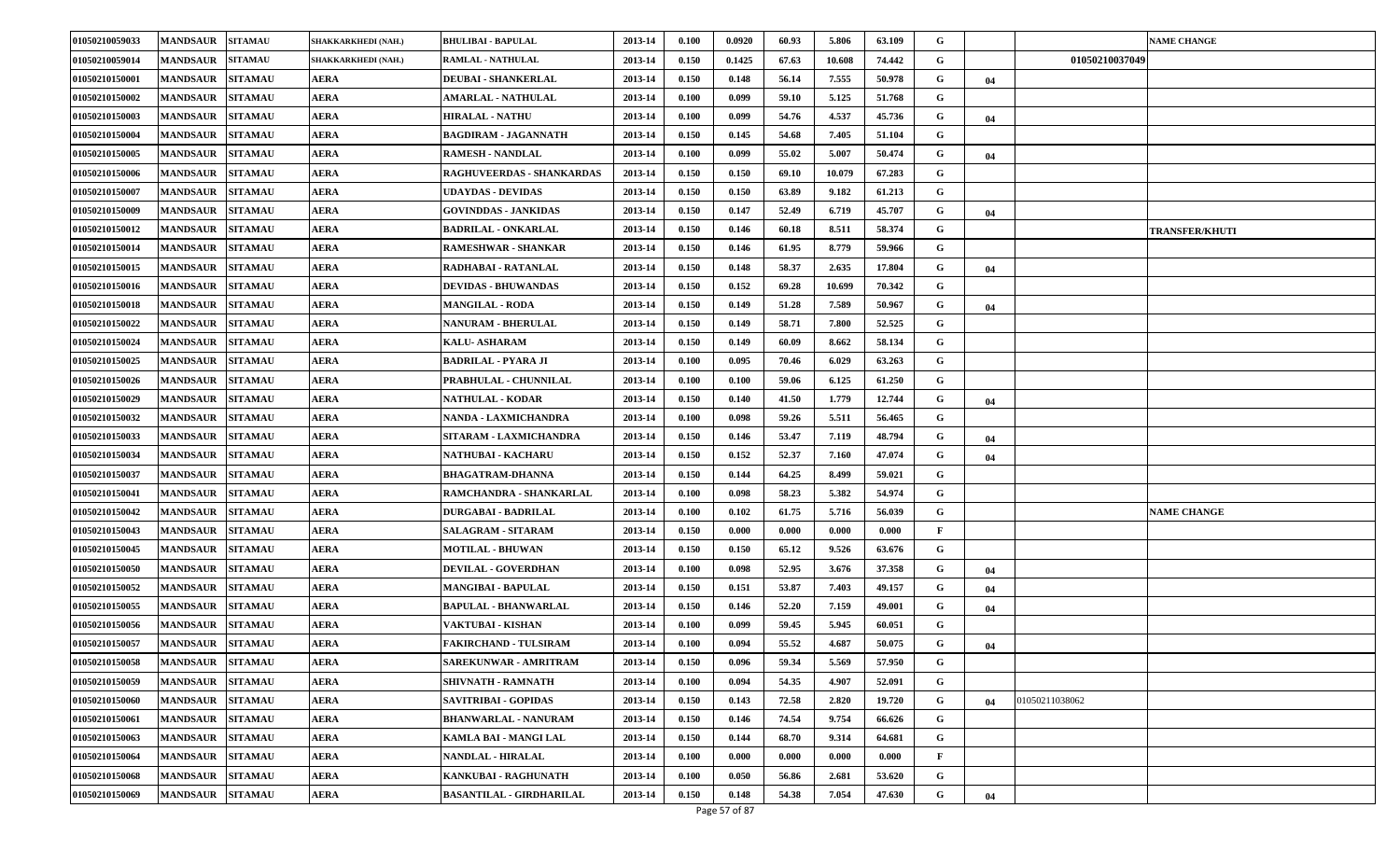| 01050210150072 | <b>MANDSAUR</b>  | <b>SITAMAU</b> | <b>AERA</b> | PRABHU LAL-BHERU LAL                 | 2013-14 | 0.150 | 0.147 | 61.78 | 8.420 | 57.435 | G |     |                |                    |
|----------------|------------------|----------------|-------------|--------------------------------------|---------|-------|-------|-------|-------|--------|---|-----|----------------|--------------------|
| 01050210150073 | <b>MANDSAUR</b>  | <b>SITAMAU</b> | <b>AERA</b> | <b>NANDLAL - NANURAM</b>             | 2013-14 | 0.150 | 0.148 | 57.66 | 8.385 | 56.655 | G |     |                |                    |
| 01050210150075 | <b>MANDSAUR</b>  | <b>SITAMAU</b> | <b>AERA</b> | ATMARAM - HANSRAJ                    | 2013-14 | 0.150 | 0.146 | 54.81 | 7.619 | 52.364 | G |     |                |                    |
| 01050210150077 | <b>MANDSAUR</b>  | <b>SITAMAU</b> | <b>AERA</b> | <b>GOPAL S/O BHERULAL D/P SURAJM</b> | 2013-14 | 0.150 | 0.146 | 52.59 | 7.032 | 48.066 | G | 04  |                |                    |
| 01050210150083 | <b>MANDSAUR</b>  | <b>SITAMAU</b> | <b>AERA</b> | SHANTIBAI - MANGILAL                 | 2013-14 | 0.150 | 0.143 | 63.77 | 8.682 | 60.756 | G |     |                |                    |
| 01050210150084 | <b>MANDSAUR</b>  | <b>SITAMAU</b> | AERA        | <b>BHERULAL - MATHURALAL</b>         | 2013-14 | 0.100 | 0.000 | 0.000 | 0.000 | 0.000  | F |     |                | <b>NAME CHANGE</b> |
| 01050210150085 | <b>MANDSAUR</b>  | <b>SITAMAU</b> | <b>AERA</b> | <b>HIRALAL - MANGILAL</b>            | 2013-14 | 0.100 | 0.098 | 72.48 | 6.730 | 68.955 | G |     |                |                    |
| 01050210150086 | <b>MANDSAUR</b>  | <b>SITAMAU</b> | AERA        | <b>KACHRULAL - BAGDIRAM</b>          | 2013-14 | 0.150 | 0.155 | 57.86 | 8.489 | 54.945 | G |     |                |                    |
| 01050210150087 | <b>MANDSAUR</b>  | <b>SITAMAU</b> | AERA        | <b>BHANWARLAL - SHANKAR</b>          | 2013-14 | 0.100 | 0.101 | 61.59 | 5.851 | 57.931 | G |     |                |                    |
| 01050210150089 | <b>MANDSAUR</b>  | <b>SITAMAU</b> | AERA        | UDAYLAL - BHERULAL                   | 2013-14 | 0.100 | 0.098 | 62.12 | 5.857 | 59.765 | G |     |                |                    |
| 01050210150090 | <b>MANDSAUR</b>  | <b>SITAMAU</b> | AERA        | RAMGOPAL - SHANKARLAL                | 2013-14 | 0.150 | 0.147 | 60.43 | 8.745 | 59.449 | G |     |                |                    |
| 01050210150091 | <b>MANDSAUR</b>  | <b>SITAMAU</b> | AERA        | <b>MANGILAL - DEVA</b>               | 2013-14 | 0.150 | 0.146 | 54.09 | 3.925 | 26.865 | G | 04  |                |                    |
| 01050210150092 | <b>MANDSAUR</b>  | <b>SITAMAU</b> | AERA        | NATHIBAI - KASHIRAM                  | 2013-14 | 0.150 | 0.150 | 59.97 | 8.130 | 54.128 | G |     |                |                    |
| 01050210150093 | <b>MANDSAUR</b>  | <b>SITAMAU</b> | AERA        | <b>GOPAL - BHERULAL</b>              | 2013-14 | 0.100 | 0.099 | 63.31 | 6.440 | 65.182 | G |     |                | <b>NAME CHANGE</b> |
| 01050210150094 | <b>MANDSAUR</b>  | <b>SITAMAU</b> | AERA        | KANTABAI - SAMANDARBAI               | 2013-14 | 0.100 | 0.099 | 65.83 | 6.705 | 67.659 | G |     |                |                    |
| 01050210150095 | <b>MANDSAUR</b>  | <b>SITAMAU</b> | AERA        | <b>NATHULAL - SHRILAL</b>            | 2013-14 | 0.150 | 0.144 | 58.80 | 7.585 | 52.710 | G |     |                |                    |
| 01050210150097 | <b>MANDSAUR</b>  | <b>SITAMAU</b> | AERA        | RUKMANBAI - RAMCHANDRA               | 2013-14 | 0.150 | 0.149 | 55.63 | 7.764 | 52.248 | G |     |                |                    |
| 01050210150098 | <b>MANDSAUR</b>  | <b>SITAMAU</b> | AERA        | <b>BALASHANKAR - GOKAR</b>           | 2013-14 | 0.100 | 0.102 | 65.71 | 6.149 | 60.522 | G |     |                | <b>NAME CHANGE</b> |
| 01050210150100 | <b>MANDSAUR</b>  | <b>SITAMAU</b> | AERA        | AMBALAL - BHERUSHANKAR               | 2013-14 | 0.150 | 0.148 | 58.32 | 7.732 | 52.173 | G |     |                |                    |
| 01050210150101 | <b>MANDSAUR</b>  | <b>SITAMAU</b> | AERA        | KOSHALIYABAI - KACHARULAL            | 2013-14 | 0.100 | 0.099 | 58.84 | 5.321 | 53.747 | G |     |                |                    |
| 01050210150103 | <b>MANDSAUR</b>  | <b>SITAMAU</b> | AERA        | RAMCHANDRA - RAKHILAL                | 2013-14 | 0.100 | 0.100 | 61.54 | 5.758 | 57.351 | G |     |                |                    |
| 01050210150105 | <b>MANDSAUR</b>  | <b>SITAMAU</b> | AERA        | <b>GORDHANLAL - KISHANLAL</b>        | 2013-14 | 0.150 | 0.126 | 67.54 | 8.954 | 71.176 | G |     |                |                    |
| 01050210150108 | <b>MANDSAUR</b>  | <b>SITAMAU</b> | AERA        | KISHANLAL - UDAJI                    | 2013-14 | 0.150 | 0.000 | 0.000 | 0.000 | 0.000  | F |     |                |                    |
| 01050210150112 | <b>MANDSAUR</b>  | <b>SITAMAU</b> | <b>AERA</b> | <b>BALASHANKAR - RAMLAL</b>          | 2013-14 | 0.150 | 0.150 | 61.60 | 8.386 | 56.019 | G |     |                |                    |
| 01050210150113 | <b>MANDSAUR</b>  | <b>SITAMAU</b> | <b>AERA</b> | PRABHULAL - BHUWAN                   | 2013-14 | 0.150 | 0.148 | 59.66 | 1.381 | 9.363  | G | 04  |                |                    |
| 01050210150116 | <b>MANDSAUR</b>  | <b>SITAMAU</b> | <b>AERA</b> | <b>BABULAL - UDAYLAL</b>             | 2013-14 | 0.100 | 0.099 | 64.59 | 5.536 | 56.146 | G |     |                |                    |
| 01050210150118 | <b>MANDSAUR</b>  | <b>SITAMAU</b> | <b>AERA</b> | RAMPRATAP - ASHARAM                  | 2013-14 | 0.150 | 0.146 | 61.38 | 8.050 | 55.326 | G |     |                |                    |
| 01050210150123 | <b>MANDSAUR</b>  | <b>SITAMAU</b> | <b>AERA</b> | PRABHULAL - DHANNA                   | 2013-14 | 0.150 | 0.147 | 59.31 | 8.075 | 54.932 | G |     |                |                    |
| 01050210150124 | <b>MANDSAUR</b>  | <b>SITAMAU</b> | AERA        | <b>BAPULAL -CHATARBHUJ</b>           | 2013-14 | 0.100 | 0.098 | 54.91 | 4.816 | 49.043 | G | 04  |                |                    |
| 01050210150133 | <b>MANDSAUR</b>  | <b>SITAMAU</b> | <b>AERA</b> | SANGEETA KUNWAR - BALVIRSING         | 2013-14 | 0.100 | 0.098 | 64.34 | 6.351 | 65.005 | G |     |                |                    |
| 01050210150137 | <b>MANDSAUR</b>  | <b>SITAMAU</b> | AERA        | PRABHUBAI - BHANWARLAL               | 2013-14 | 0.100 | 0.101 | 51.98 | 4.567 | 45.218 | G | 04  |                |                    |
| 01050210150145 | <b>MANDSAUR</b>  | <b>SITAMAU</b> | AERA        | <b>DHANNA - HANSRAJ</b>              | 2013-14 | 0.150 | 0.131 | 41.07 | 2.112 | 16.122 | G | 04  |                |                    |
| 01050210150149 | <b>MANDSAUR</b>  | <b>SITAMAU</b> | AERA        | RADHESHYAM - KANHAIYALAL             | 2013-14 | 0.150 | 0.133 | 61.83 | 1.793 | 13.441 | G | -04 |                |                    |
| 01050210150151 | MANDSAUR SITAMAU |                | AERA        | YASHODABAI - UDAYLAL                 | 2013-14 | 0.150 | 0.146 | 65.42 | 8.729 | 59.788 | G |     |                |                    |
| 01050210150154 | <b>MANDSAUR</b>  | <b>SITAMAU</b> | AERA        | <b>BHERULAL - GOKULJI</b>            | 2013-14 | 0.150 | 0.133 | 62.88 | 8.435 | 63.612 | G |     |                |                    |
| 01050210150155 | <b>MANDSAUR</b>  | <b>SITAMAU</b> | AERA        | <b>BADRILAL - RAMLAL</b>             | 2013-14 | 0.150 | 0.152 | 52.46 | 7.547 | 49.619 | G | 04  |                |                    |
| 01050210150156 | <b>MANDSAUR</b>  | <b>SITAMAU</b> | AERA        | <b>BHANWARLAL - BHERULAL</b>         | 2013-14 | 0.150 | 0.150 | 65.22 | 9.420 | 62.800 | G |     |                |                    |
| 01050210150157 | <b>MANDSAUR</b>  | <b>SITAMAU</b> | AERA        | <b>BHANWARBAI - DEVILAL</b>          | 2013-14 | 0.100 | 0.095 | 52.42 | 4.725 | 49.528 | G | 04  |                | <b>NAME CHANGE</b> |
| 01050210150160 | <b>MANDSAUR</b>  | <b>SITAMAU</b> | AERA        | PRABHULAL - KASHIRAM                 | 2013-14 | 0.100 | 0.099 | 62.76 | 5.962 | 60.222 | G |     |                |                    |
| 01050210150161 | <b>MANDSAUR</b>  | <b>SITAMAU</b> | AERA        | RADHABAI - VIDHYASHANKER             | 2013-14 | 0.100 | 0.098 | 49.98 | 3.941 | 40.297 | G | -04 | 01050209032024 |                    |
| 01050210150028 | <b>MANDSAUR</b>  | <b>SITAMAU</b> | AERA        | <b>SAJJANBAI - BHERA</b>             | 2013-14 | 0.100 | 0.098 | 59.71 | 5.417 | 55.051 |   | 02  |                |                    |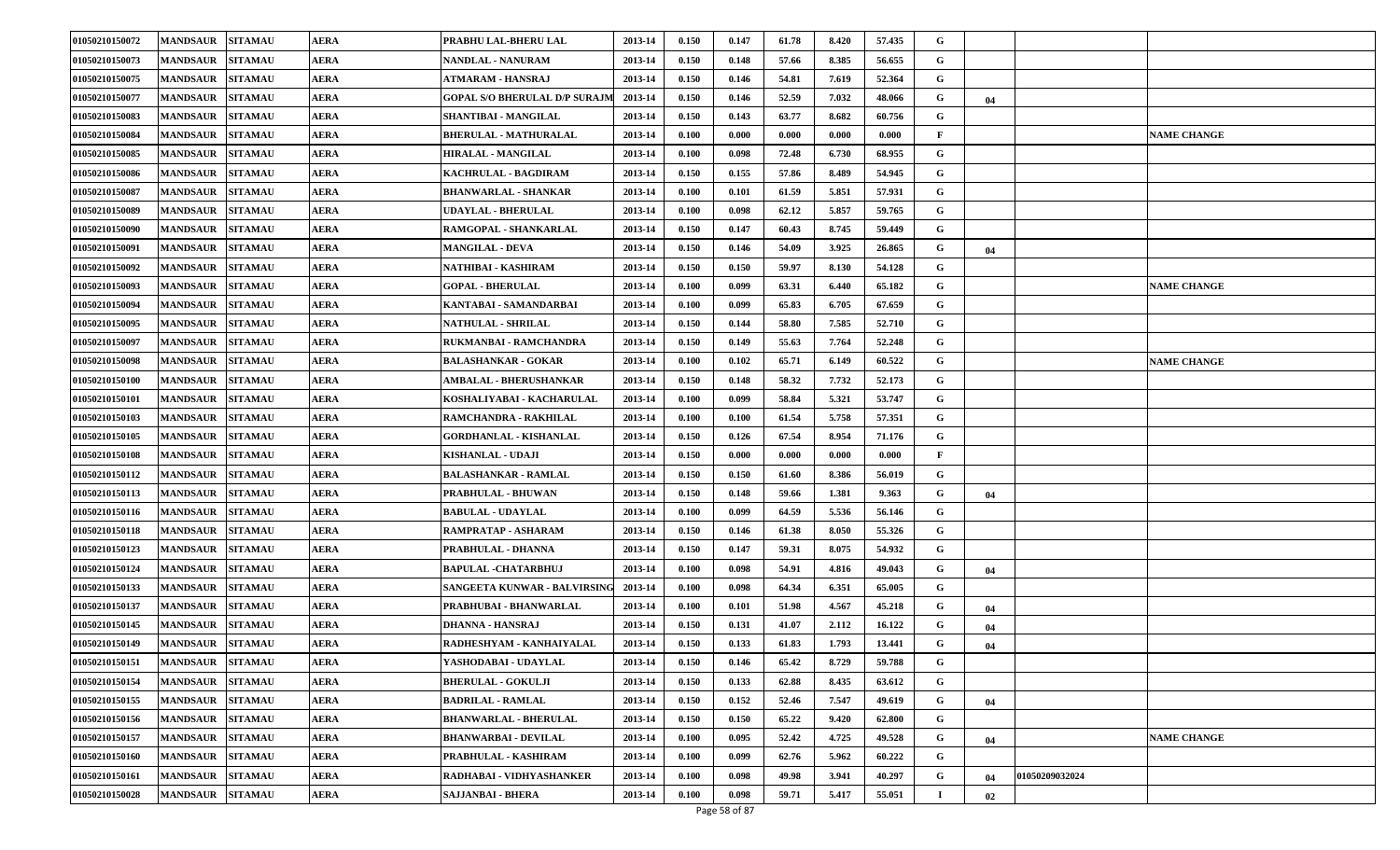| 01050210150096 | <b>MANDSAUR</b>  | <b>SITAMAU</b> | <b>AERA</b>      | PARASRAM - BHERU               | 2013-14 | 0.100 | 0.101                       | 63.29 | 5.976 | 58.993 |          | 02 |                        |
|----------------|------------------|----------------|------------------|--------------------------------|---------|-------|-----------------------------|-------|-------|--------|----------|----|------------------------|
| 01050210125001 | <b>MANDSAUR</b>  | <b>SITAMAU</b> | <b>BAILARI</b>   | LATIF KHAN - AJIJ KHAN         | 2013-14 | 0.100 | 0.000                       | 0.000 | 0.000 | 0.000  | F        |    |                        |
| 01050210125003 | <b>MANDSAUR</b>  | <b>SITAMAU</b> | <b>BAILARI</b>   | <b>BADRU JAMA - AJIJ KHA</b>   | 2013-14 | 0.100 | 0.000                       | 0.000 | 0.000 | 0.000  | F        |    |                        |
| 01050210125004 | <b>MANDSAUR</b>  | <b>SITAMAU</b> | <b>BAILARI</b>   | GAFFAR KHA - SHER BAHADUR KH.  | 2013-14 | 0.100 | 0.0203                      | 46.56 | 0.945 | 46.552 | G        | 04 |                        |
| 01050210125008 | <b>MANDSAUR</b>  | <b>SITAMAU</b> | <b>BAILARI</b>   | ALIM KHAN - AMIR KHAN          | 2013-14 | 0.100 | 0.000                       | 0.000 | 0.000 | 0.000  | F        |    |                        |
| 01050210125014 | <b>MANDSAUR</b>  | <b>SITAMAU</b> | <b>BAILARI</b>   | MIRBAJ KHA - CHIMAN KHA        | 2013-14 | 0.100 | 0.000                       | 0.000 | 0.000 | 0.000  | F        |    |                        |
| 01050210125023 | <b>MANDSAUR</b>  | <b>SITAMAU</b> | <b>BAILARI</b>   | LAXMINARAYAN - HIRALAL         | 2013-14 | 0.100 | 0.000                       | 0.000 | 0.000 | 0.000  | F        | 08 |                        |
| 01050210144001 | <b>MANDSAUR</b>  | <b>SITAMAU</b> | <b>BAPCHA</b>    | JOJANSINGH - PARWATSINGH       | 2013-14 | 0.100 | 0.000                       | 0.000 | 0.000 | 0.000  | F        |    |                        |
| 01050210144002 | <b>MANDSAUR</b>  | <b>SITAMAU</b> | <b>BAPCHA</b>    | RAMPALSINGH- SHIVRAJSINGH      | 2013-14 | 0.100 | 0.000                       | 0.000 | 0.000 | 0.000  | F        |    |                        |
| 01050210144007 | <b>MANDSAUR</b>  | <b>SITAMAU</b> | <b>BAPCHA</b>    | <b>PURSINGH - PYARSINGH</b>    | 2013-14 | 0.100 | 0.0957                      | 48.85 | 3.985 | 41.641 | G        | 04 |                        |
| 01050210144008 | <b>MANDSAUR</b>  | <b>SITAMAU</b> | <b>BAPCHA</b>    | RAMCHANDRA - BHERA             | 2013-14 | 0.100 | 0.000                       | 0.000 | 0.000 | 0.000  | F        |    |                        |
| 01050210144009 | <b>MANDSAUR</b>  | <b>SITAMAU</b> | <b>BAPCHA</b>    | DUNGARSINGH - BHUWANISINGH     | 2013-14 | 0.150 | 0.000                       | 0.000 | 0.000 | 0.000  | F        |    |                        |
| 01050210144015 | <b>MANDSAUR</b>  | <b>SITAMAU</b> | <b>BAPCHA</b>    | <b>MEHBUB - SULEMAN</b>        | 2013-14 | 0.100 | 0.000                       | 0.000 | 0.000 | 0.000  | F        |    | <b>TRANSFER/TITROD</b> |
| 01050210123014 | <b>MANDSAUR</b>  | <b>SITAMAU</b> | <b>BARUKHEDA</b> | <b>BHERUSINGH - DULESINGH</b>  | 2013-14 | 0.100 | 0.000                       | 0.000 | 0.000 | 0.000  | F        |    |                        |
| 01050210123018 | <b>MANDSAUR</b>  | <b>SITAMAU</b> | <b>BARUKHEDA</b> | <b>RODA - NATHA</b>            | 2013-14 | 0.100 | 0.1032                      | 55.23 | 5.491 | 53.207 | G        |    |                        |
| 01050210123026 | <b>MANDSAUR</b>  | <b>SITAMAU</b> | <b>BARUKHEDA</b> | INDARBAI - BAPULAL             | 2013-14 | 0.150 | 0.000                       | 0.000 | 0.000 | 0.000  | F        |    | TRANSFER/NIPANIYA      |
| 01050210123028 | <b>MANDSAUR</b>  | <b>SITAMAU</b> | <b>BARUKHEDA</b> | AMARSINGH - RATANSINGH         | 2013-14 | 0.100 | 0.000                       | 0.000 | 0.000 | 0.000  | F        |    | TRANSFER/NIPANIYA      |
| 01050210123029 | <b>MANDSAUR</b>  | <b>SITAMAU</b> | <b>BARUKHEDA</b> | <b>MANGILAL - JUJHARSINGH</b>  | 2013-14 | 0.150 | 0.000                       | 0.000 | 0.000 | 0.000  | F        |    | <b>TRANSFER/BAGLI</b>  |
| 01050210123015 | <b>MANDSAUR</b>  | <b>SITAMAU</b> | <b>BARUKHEDA</b> | SHANKARSINGH - MANGILAL        | 2013-14 | 0.100 | 0.0972                      | 50.88 | 4.899 | 50.401 |          | 02 |                        |
| 01050210123020 | <b>MANDSAUR</b>  | <b>SITAMAU</b> | <b>BARUKHEDA</b> | MANSINGH - AMARSINGH           | 2013-14 | 0.150 | 0.1456                      | 50.88 | 7.603 | 52.218 | $\bf{I}$ | 02 |                        |
| 01050210123022 | <b>MANDSAUR</b>  | <b>SITAMAU</b> | <b>BARUKHEDA</b> | MANGIBAI - KANWARLAL           | 2013-14 | 0.100 | 0.0980                      | 57.10 | 6.077 | 62.010 | $\bf{I}$ | 02 |                        |
| 01050210123027 | <b>MANDSAUR</b>  | <b>SITAMAU</b> | <b>BARUKHEDA</b> | KALUSINGH - BHANWARSINGH       | 2013-14 | 0.100 | 0.0984                      | 59.57 | 5.821 | 59.157 | <b>I</b> | 02 |                        |
| 01050210157009 | <b>MANDSAUR</b>  | <b>SITAMAU</b> | CHHAKHEDI        | PANIBAI - HARIRAM              | 2013-14 | 0.100 | 0.000                       | 0.000 | 0.000 | 0.000  | F        |    |                        |
| 01050210157011 | <b>MANDSAUR</b>  | <b>SITAMAU</b> | CHHAKHEDI        | SARAJUBAI W/O RAMSINGH D/O NII | 2013-14 | 0.100 | 0.000                       | 0.000 | 0.000 | 0.000  | F        |    | <b>NAME CHANGE</b>     |
| 01050210157012 | <b>MANDSAUR</b>  | <b>SITAMAU</b> | CHHAKHEDI        | FATESINGH - MEGA JI            | 2013-14 | 0.150 | 0.000                       | 0.000 | 0.000 | 0.000  | F        |    |                        |
| 01050210157014 | <b>MANDSAUR</b>  | <b>SITAMAU</b> | CHHAKHEDI        | <b>DEVISINGH - BHIMSINGH</b>   | 2013-14 | 0.100 | 0.096                       | 58.04 | 1.078 | 11.229 | G        | 04 |                        |
| 01050210157019 | <b>MANDSAUR</b>  | <b>SITAMAU</b> | CHHAKHEDI        | <b>BAPUSINGH - RAYSINGH</b>    | 2013-14 | 0.100 | 0.000                       | 0.000 | 0.000 | 0.000  | F        |    |                        |
| 01050210157028 | <b>MANDSAUR</b>  | <b>SITAMAU</b> | CHHAKHEDI        | PADAMBAI - GOKUL               | 2013-14 | 0.100 | 0.000                       | 0.000 | 0.000 | 0.000  | F        |    |                        |
| 01050210157035 | <b>MANDSAUR</b>  | <b>SITAMAU</b> | CHHAKHEDI        | <b>SURAJBAI - RUPA</b>         | 2013-14 | 0.100 | 0.000                       | 0.000 | 0.000 | 0.000  | F        |    |                        |
| 01050210157051 | <b>MANDSAUR</b>  | <b>SITAMAU</b> | CHHAKHEDI        | <b>DULESINGH - CHATTARBHUJ</b> | 2013-14 | 0.100 | 0.000                       | 0.000 | 0.000 | 0.000  |          |    |                        |
| 01050210157052 | <b>MANDSAUR</b>  | <b>SITAMAU</b> | CHHAKHEDI        | <b>BAPULAL - DULESINGH</b>     | 2013-14 | 0.100 | 0.000                       | 0.000 | 0.000 | 0.000  | F        |    |                        |
| 01050210157053 | <b>MANDSAUR</b>  | <b>SITAMAU</b> | CHHAKHEDI        | BHAGWANSINGH - BAPUSINGH       | 2013-14 | 0.100 | 0.000                       | 0.000 | 0.000 | 0.000  |          |    |                        |
| 01050210157061 | MANDSAUR SITAMAU |                | CHHAKHEDI        | <b>KANKUBAI - BAPUSINGH</b>    | 2013-14 | 0.100 | 0.000                       | 0.000 | 0.000 | 0.000  | F        |    |                        |
| 01050210157066 | MANDSAUR SITAMAU |                | CHHAKHEDI        | SAJJANBAI - SATYANARAYAN       | 2013-14 | 0.100 | 0.000                       | 0.000 | 0.000 | 0.000  | F        |    |                        |
| 01050210157081 | <b>MANDSAUR</b>  | <b>SITAMAU</b> | CHHAKHEDI        | DHAPUBAI - JUJHAR              | 2013-14 | 0.100 | 0.100                       | 40.62 | 0.894 | 8.985  | G        | 04 |                        |
| 01050210151001 | <b>MANDSAUR</b>  | <b>SITAMAU</b> | CHIKLA           | SITABAI - RATANLAL             | 2013-14 | 0.100 | 0.097                       | 57.60 | 5.077 | 52.448 | G        |    |                        |
| 01050210151002 | <b>MANDSAUR</b>  | <b>SITAMAU</b> | CHIKLA           | <b>BHERULAL - RAMLAL</b>       | 2013-14 | 0.100 | 0.102                       | 61.67 | 6.449 | 63.350 | -1       | 02 |                        |
| 01050210151003 | <b>MANDSAUR</b>  | <b>SITAMAU</b> | CHIKLA           | <b>BHERULAL - JAGANNATH</b>    | 2013-14 | 0.100 | 0.102                       | 60.08 | 5.141 | 50.551 | G        | 04 |                        |
| 01050210151005 | <b>MANDSAUR</b>  | <b>SITAMAU</b> | CHIKLA           | <b>RAMNIWAS - ONKARLAL</b>     | 2013-14 | 0.150 | 0.143                       | 48.71 | 7.000 | 48.917 | G        | 04 |                        |
| 01050210151006 | <b>MANDSAUR</b>  | <b>SITAMAU</b> | CHIKLA           | RAMKUWAR - BHAWARLAL           | 2013-14 | 0.150 | 0.149                       | 51.34 | 7.422 | 49.980 | G        | 04 |                        |
| 01050210151007 | <b>MANDSAUR</b>  | <b>SITAMAU</b> | CHIKLA           | RAMNARAYAN - KISHANLAL         | 2013-14 | 0.150 | 0.000<br>$D = -5.50 - 5.07$ | 0.000 | 0.000 | 0.000  | F        |    |                        |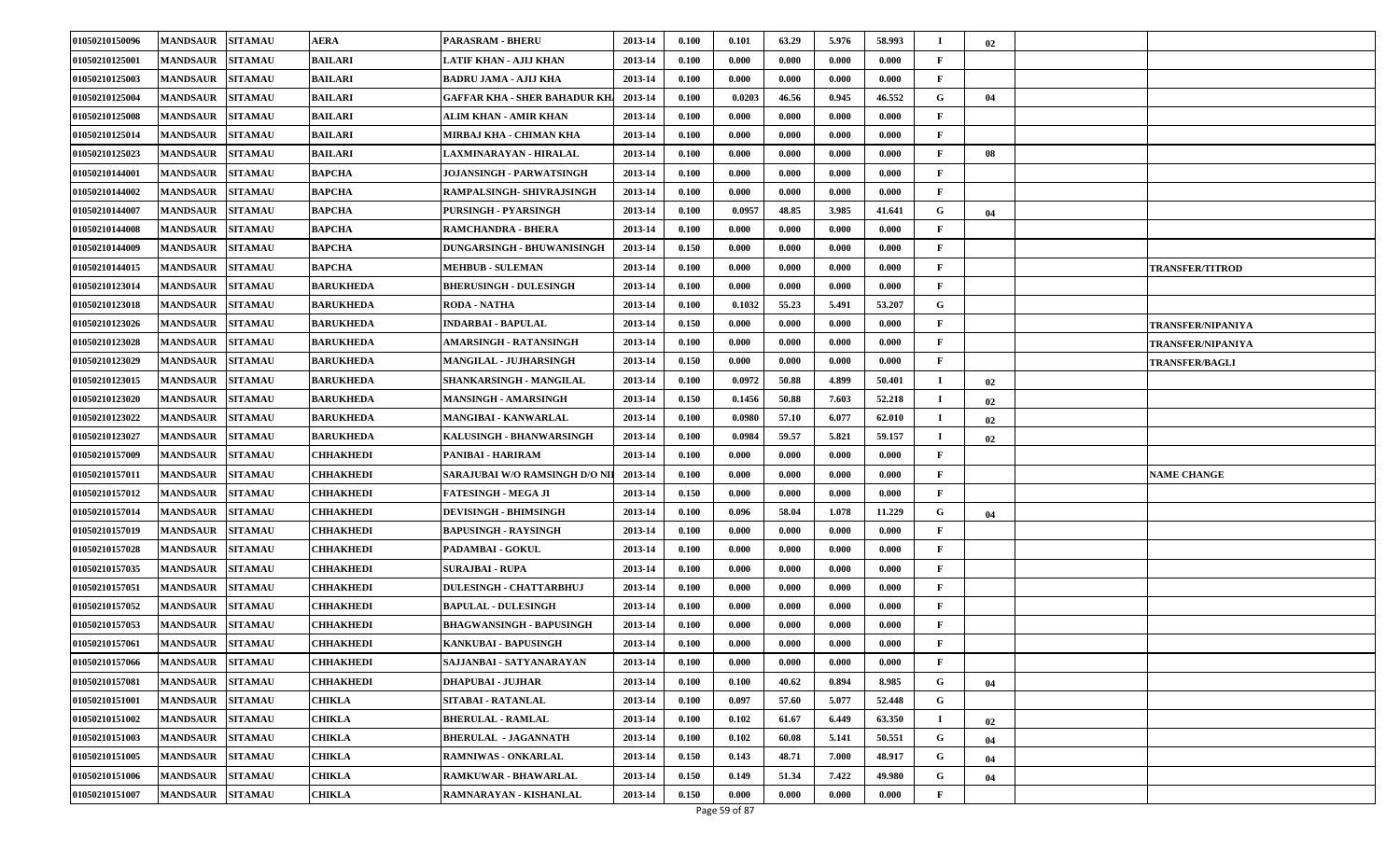| 01050210151009 | <b>MANDSAUR</b><br><b>SITAMAU</b> | <b>CHIKLA</b> | KANHAIYALAL - BHUWANIRAM             | 2013-14 | 0.150 | 0.140 | 62.72 | 9.229 | 66.063 | G            |    |                        |
|----------------|-----------------------------------|---------------|--------------------------------------|---------|-------|-------|-------|-------|--------|--------------|----|------------------------|
| 01050210151010 | <b>MANDSAUR</b><br><b>SITAMAU</b> | <b>CHIKLA</b> | BHUWANISHANKAR - HIRALAL             | 2013-14 | 0.100 | 0.049 | 65.24 | 3.197 | 65.918 | G            |    |                        |
| 01050210151011 | <b>MANDSAUR</b><br><b>SITAMAU</b> | <b>CHIKLA</b> | <b>BHANWARLAL - BHORIRAM</b>         | 2013-14 | 0.150 | 0.086 | 66.22 | 5.317 | 61.754 | -1           | 02 |                        |
| 01050210151013 | <b>MANDSAUR</b><br><b>SITAMAU</b> | <b>CHIKLA</b> | <b>RUPSINGH - MODISINGH</b>          | 2013-14 | 0.150 | 0.000 | 0.000 | 0.000 | 0.000  | F            |    |                        |
| 01050210151014 | <b>MANDSAUR</b><br><b>SITAMAU</b> | <b>CHIKLA</b> | RAMCHANDRA - OMKARLAL                | 2013-14 | 0.100 | 0.097 | 63.76 | 5.748 | 59.136 | G            |    |                        |
| 01050210151016 | <b>MANDSAUR</b><br><b>SITAMAU</b> | <b>CHIKLA</b> | <b>BHAGATRAM - HIRALAL</b>           | 2013-14 | 0.100 | 0.096 | 55.84 | 5.424 | 56.500 | G            |    |                        |
| 01050210151017 | <b>SITAMAU</b><br><b>MANDSAUR</b> | <b>CHIKLA</b> | KANHAYA LAL-SUKH LAL                 | 2013-14 | 0.150 | 0.144 | 51.52 | 7.294 | 50.723 | G            | 04 |                        |
| 01050210151019 | <b>MANDSAUR</b><br><b>SITAMAU</b> | <b>CHIKLA</b> | BHANWARSINGH - AMARSINGH             | 2013-14 | 0.150 | 0.151 | 59.13 | 9.241 | 61.280 | G            |    |                        |
| 01050210151021 | <b>MANDSAUR</b><br><b>SITAMAU</b> | <b>CHIKLA</b> | <b>BASANTIBAI - GIRDHARI</b>         | 2013-14 | 0.150 | 0.151 | 57.96 | 8.214 | 54.542 | G            |    |                        |
| 01050210151022 | <b>MANDSAUR</b><br><b>SITAMAU</b> | <b>CHIKLA</b> | NATHIBAI - RAMNARAYAN                | 2013-14 | 0.100 | 0.099 | 53.12 | 5.137 | 51.680 | G            |    | <b>NAME CHANGE</b>     |
| 01050210151025 | <b>MANDSAUR</b><br><b>SITAMAU</b> | <b>CHIKLA</b> | VARDIBAI - PRAHLAD                   | 2013-14 | 0.100 | 0.000 | 0.000 | 0.000 | 0.000  | F            |    |                        |
| 01050210151026 | <b>MANDSAUR</b><br><b>SITAMAU</b> | <b>CHIKLA</b> | RATANIBAI - MANGILAL                 | 2013-14 | 0.150 | 0.149 | 59.36 | 8.743 | 58.638 | G            |    |                        |
| 01050210151027 | <b>MANDSAUR</b><br><b>SITAMAU</b> | <b>CHIKLA</b> | PREMBAI - NANDUBAI                   | 2013-14 | 0.100 | 0.098 | 58.51 | 6.169 | 62.757 | G            |    |                        |
| 01050210151029 | <b>MANDSAUR</b><br><b>SITAMAU</b> | <b>CHIKLA</b> | RAMLAL - RADHAKISHAN                 | 2013-14 | 0.150 | 0.000 | 0.000 | 0.000 | 0.000  | F            |    |                        |
| 01050210151031 | <b>MANDSAUR</b><br><b>SITAMAU</b> | <b>CHIKLA</b> | VARDICHAND - MANGILAL                | 2013-14 | 0.150 | 0.149 | 60.81 | 8.366 | 55.997 | G            |    |                        |
| 01050210151033 | <b>MANDSAUR</b><br><b>SITAMAU</b> | <b>CHIKLA</b> | GORDHANSINGH - AMARSINGH             | 2013-14 | 0.150 | 0.149 | 60.41 | 9.286 | 62.406 | G            |    |                        |
| 01050210151035 | <b>MANDSAUR</b><br><b>SITAMAU</b> | <b>CHIKLA</b> | DINESHSINGH - MADANSINGH             | 2013-14 | 0.150 | 0.145 | 56.04 | 7.710 | 53.099 | G            |    |                        |
| 01050210151036 | <b>MANDSAUR</b><br><b>SITAMAU</b> | <b>CHIKLA</b> | SHIVNARAYAN - SALAGRAM               | 2013-14 | 0.100 | 0.097 | 53.47 | 5.179 | 53.447 | G            |    |                        |
| 01050210151037 | <b>MANDSAUR</b><br><b>SITAMAU</b> | <b>CHIKLA</b> | SITABAI - AMRATRAM                   | 2013-14 | 0.100 | 0.099 | 54.28 | 4.761 | 48.335 | G            | 04 |                        |
| 01050210151040 | <b>MANDSAUR</b><br><b>SITAMAU</b> | <b>CHIKLA</b> | <b>GOPAL - SALAGRAM</b>              | 2013-14 | 0.150 | 0.148 | 48.84 | 7.403 | 49.986 | G            | 04 |                        |
| 01050210151044 | <b>MANDSAUR</b><br><b>SITAMAU</b> | <b>CHIKLA</b> | <b>JUJHARSINGH - NANDSINGH</b>       | 2013-14 | 0.100 | 0.000 | 0.000 | 0.000 | 0.000  | F            |    |                        |
| 01050210151048 | <b>MANDSAUR</b><br><b>SITAMAU</b> | <b>CHIKLA</b> | SHYAMLAL - RAMNARAYAN                | 2013-14 | 0.100 | 0.099 | 58.74 | 5.832 | 59.088 | G            |    |                        |
| 01050210151051 | <b>MANDSAUR</b><br><b>SITAMAU</b> | <b>CHIKLA</b> | NANDRAM - UDAYRAM                    | 2013-14 | 0.150 | 0.145 | 53.21 | 1.528 | 10.509 | G            | 04 |                        |
| 01050210151052 | <b>MANDSAUR</b><br><b>SITAMAU</b> | <b>CHIKLA</b> | PURALAL - JAGANNATH                  | 2013-14 | 0.100 | 0.098 | 56.68 | 5.449 | 55.830 | G            |    |                        |
| 01050210151057 | <b>MANDSAUR</b><br><b>SITAMAU</b> | <b>CHIKLA</b> | <b>SALAGRAM - MODIRAM</b>            | 2013-14 | 0.100 | 0.097 | 58.11 | 5.512 | 56.591 | G            |    |                        |
| 01050210151063 | <b>MANDSAUR</b><br><b>SITAMAU</b> | <b>CHIKLA</b> | VAJIBAI - RAMNARAYAN                 | 2013-14 | 0.150 | 0.070 | 57.05 | 4.067 | 58.350 | G            |    |                        |
| 01050210151064 | <b>MANDSAUR</b><br><b>SITAMAU</b> | <b>CHIKLA</b> | <b>RUPSINGH - ONKARSINGH</b>         | 2013-14 | 0.150 | 0.000 | 0.000 | 0.000 | 0.000  | F            |    |                        |
| 01050210151066 | <b>MANDSAUR</b><br><b>SITAMAU</b> | <b>CHIKLA</b> | SITABAI - KESHURAM                   | 2013-14 | 0.150 | 0.150 | 63.11 | 9.313 | 62.253 | G            |    |                        |
| 01050210151069 | <b>MANDSAUR</b><br><b>SITAMAU</b> | <b>CHIKLA</b> | UDAYRAM - MATHURALAL                 | 2013-14 | 0.100 | 0.102 | 57.08 | 5.031 | 49.469 | G            | 04 |                        |
| 01050210151070 | <b>MANDSAUR</b><br><b>SITAMAU</b> | <b>CHIKLA</b> | <b>BHAGWATIBAI - BHANWARLAL</b>      | 2013-14 | 0.100 | 0.100 | 43.24 | 3.595 | 35.950 | G            | 04 |                        |
| 01050210151073 | <b>MANDSAUR</b><br><b>SITAMAU</b> | <b>CHIKLA</b> | <b>KRISHNAKUNWAR - RAMSINGH</b>      | 2013-14 | 0.100 | 0.000 | 0.000 | 0.000 | 0.000  | F            |    |                        |
| 01050210151074 | <b>MANDSAUR</b><br><b>SITAMAU</b> | <b>CHIKLA</b> | RATANLAL - KISHANLAL                 | 2013-14 | 0.100 | 0.099 | 55.25 | 5.454 | 54.980 | G            |    |                        |
| 01050210151076 | <b>SITAMAU</b><br><b>MANDSAUR</b> | <b>CHIKLA</b> | BHAJANLAL - AMRITRAM                 | 2013-14 | 0.150 | 0.145 | 51.22 | 7.324 | 50.441 | G            | 04 |                        |
| 01050210151077 | MANDSAUR SITAMAU                  | <b>CHIKLA</b> | SHIVKANYABAI - RAMCHANDRA            | 2013-14 | 0.100 | 0.097 | 50.41 | 4.911 | 50.525 | G            | 04 |                        |
| 01050210151079 | MANDSAUR SITAMAU                  | <b>CHIKLA</b> | <b>BHERULAL - KEDAR</b>              | 2013-14 | 0.150 | 0.146 | 59.99 | 8.750 | 59.809 | G            |    |                        |
| 01050210151083 | MANDSAUR SITAMAU                  | <b>CHIKLA</b> | <b>MANNALAL - DEVRAM D.P. SHIVRA</b> | 2013-14 | 0.150 | 0.145 | 62.37 | 9.070 | 62.466 | G            |    | <b>NAME CORRECTION</b> |
| 01050210151084 | <b>MANDSAUR</b><br><b>SITAMAU</b> | <b>CHIKLA</b> | KANHAYALAL - KEDARLAL                | 2013-14 | 0.100 | 0.000 | 0.000 | 0.000 | 0.000  | F            |    |                        |
| 01050210151086 | MANDSAUR SITAMAU                  | <b>CHIKLA</b> | <b>BASANTILAL - SALAGRAM</b>         | 2013-14 | 0.150 | 0.149 | 59.95 | 8.307 | 55.602 | G            |    |                        |
| 01050210151088 | <b>MANDSAUR</b><br><b>SITAMAU</b> | <b>CHIKLA</b> | <b>BABUDIBAI - RUGHNATHPURI</b>      | 2013-14 | 0.100 | 0.099 | 49.08 | 4.543 | 45.889 | G            | 04 |                        |
| 01050210151089 | <b>MANDSAUR</b><br><b>SITAMAU</b> | <b>CHIKLA</b> | RAMESHWAR - BHAGIRATH                | 2013-14 | 0.150 | 0.000 | 0.000 | 0.000 | 0.000  | F            |    |                        |
| 01050210151090 | <b>MANDSAUR</b><br><b>SITAMAU</b> | <b>CHIKLA</b> | UDAYSINGH - LALSINGH                 | 2013-14 | 0.150 | 0.000 | 0.000 | 0.000 | 0.000  | $\mathbf{F}$ |    |                        |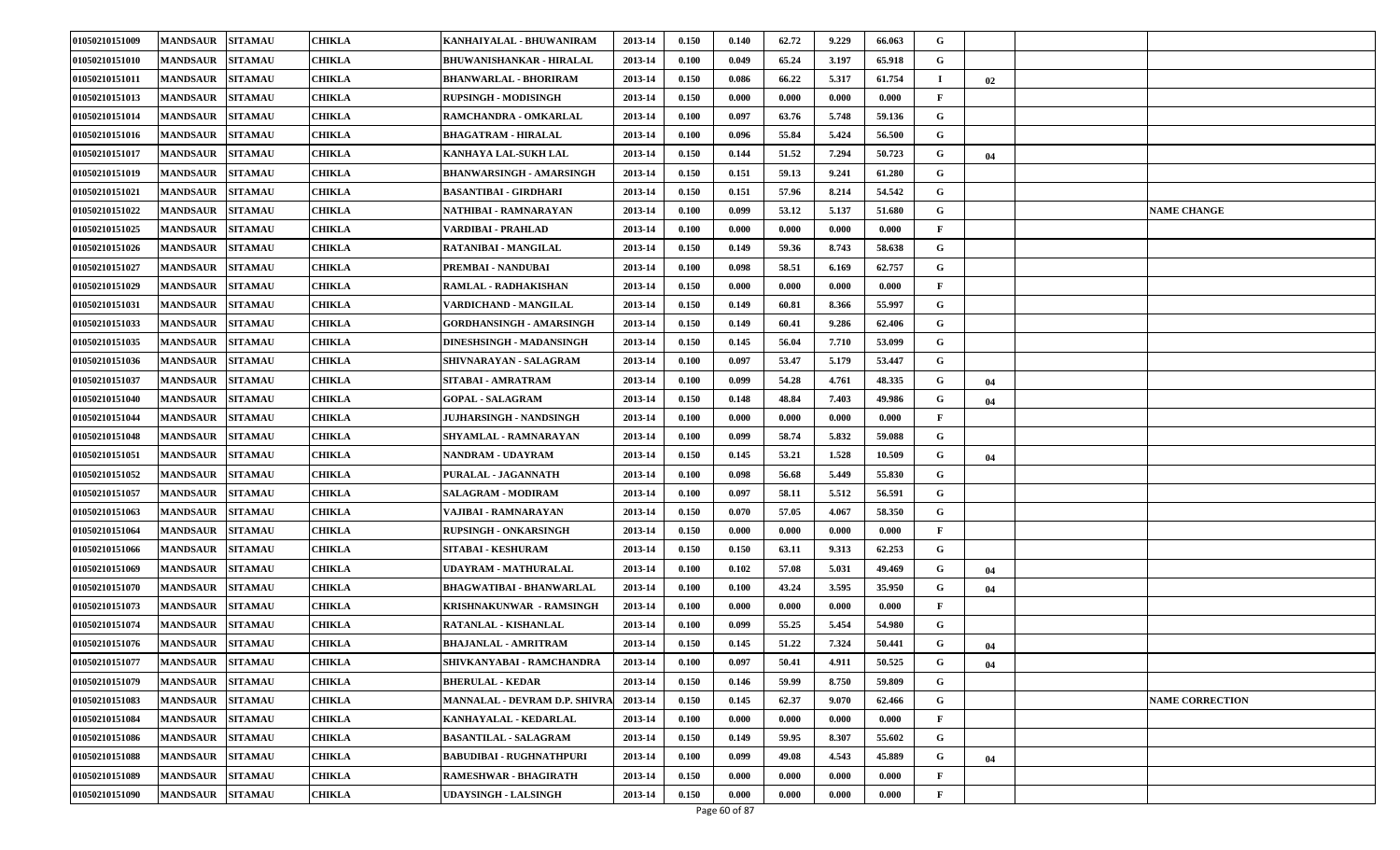| 01050210151093 | <b>MANDSAUR</b>  | <b>SITAMAU</b> | <b>CHIKLA</b>        | HARISINGH - AMARSINGH            | 2013-14 | 0.150 | 0.152  | 56.99 | 8.964  | 59.013 | G |    |  |
|----------------|------------------|----------------|----------------------|----------------------------------|---------|-------|--------|-------|--------|--------|---|----|--|
| 01050210151094 | <b>MANDSAUR</b>  | <b>SITAMAU</b> | CHIKLA               | KANHAIYALAL - SHANKARLAL         | 2013-14 | 0.100 | 0.100  | 59.25 | 5.417  | 54.170 | G |    |  |
| 01050210151095 | <b>MANDSAUR</b>  | <b>SITAMAU</b> | <b>CHIKLA</b>        | KASTURIBAI - KACHARULAL          | 2013-14 | 0.150 | 0.145  | 46.81 | 6.868  | 47.431 | G | 04 |  |
| 01050210151096 | <b>MANDSAUR</b>  | <b>SITAMAU</b> | CHIKLA               | RAMCHANDRA - JAGANNATH           | 2013-14 | 0.150 | 0.143  | 52.36 | 7.106  | 49.554 | G | 04 |  |
| 01050210151097 | <b>MANDSAUR</b>  | <b>SITAMAU</b> | CHIKLA               | <b>BAGDIBAI - SURAJMAL</b>       | 2013-14 | 0.100 | 0.098  | 51.17 | 4.700  | 47.813 | G | 04 |  |
| 01050210151099 | <b>MANDSAUR</b>  | <b>SITAMAU</b> | CHIKLA               | RAMGOPAL - BHANWARLAL            | 2013-14 | 0.100 | 0.098  | 55.59 | 5.392  | 55.133 | G |    |  |
| 01050210151100 | <b>MANDSAUR</b>  | <b>SITAMAU</b> | <b>CHIKLA</b>        | <b>BHUWANISINGH - ONKARSINGH</b> | 2013-14 | 0.150 | 0.000  | 0.000 | 0.000  | 0.000  | F |    |  |
| 01050210151103 | <b>MANDSAUR</b>  | <b>SITAMAU</b> | CHIKLA               | <b>BHAGWAN - MODA</b>            | 2013-14 | 0.150 | 0.149  | 52.29 | 7.963  | 53.443 | G |    |  |
| 01050210151104 | <b>MANDSAUR</b>  | <b>SITAMAU</b> | CHIKLA               | PRABHULAL - MODIRAM BADA         | 2013-14 | 0.150 | 0.148  | 59.60 | 8.914  | 60.067 | G |    |  |
| 01050210151108 | <b>MANDSAUR</b>  | <b>SITAMAU</b> | CHIKLA               | <b>GOVINDRAM - NANDRAM</b>       | 2013-14 | 0.150 | 0.000  | 0.000 | 0.000  | 0.000  | F |    |  |
| 01050210151112 | <b>MANDSAUR</b>  | <b>SITAMAU</b> | CHIKLA               | RAJENDRASINGH - HARISINGH        | 2013-14 | 0.150 | 0.147  | 59.26 | 9.016  | 61.333 | G |    |  |
| 01050210151113 | <b>MANDSAUR</b>  | <b>SITAMAU</b> | CHIKLA               | VARDA - RAMCHANDRA               | 2013-14 | 0.150 | 0.116  | 63.92 | 3.397  | 29.360 |   | 02 |  |
| 01050210151115 | <b>MANDSAUR</b>  | <b>SITAMAU</b> | CHIKLA               | BHAGWANSINGH - PRATAPSINGH       | 2013-14 | 0.150 | 0.149  | 44.37 | 6.516  | 43.879 | G | 04 |  |
| 01050210151116 | <b>MANDSAUR</b>  | <b>SITAMAU</b> | CHIKLA               | JORAWARSINGH - NANDSINGH         | 2013-14 | 0.100 | 0.099  | 55.23 | 5.515  | 55.483 | G |    |  |
| 01050210151118 | <b>MANDSAUR</b>  | <b>SITAMAU</b> | CHIKLA               | <b>BHANWARSINGH - NANDSINGH</b>  | 2013-14 | 0.100 | 0.099  | 55.00 | 5.029  | 51.056 | G |    |  |
| 01050210151120 | <b>MANDSAUR</b>  | <b>SITAMAU</b> | CHIKLA               | ISHWARSINGH - GORDHANSINGH       | 2013-14 | 0.150 | 0.151  | 64.54 | 10.031 | 66.651 | G |    |  |
| 01050210151121 | <b>MANDSAUR</b>  | <b>SITAMAU</b> | CHIKLA               | <b>MODIRAM - MOHANLAL</b>        | 2013-14 | 0.150 | 0.000  | 0.000 | 0.000  | 0.000  | F |    |  |
| 01050210151122 | <b>MANDSAUR</b>  | <b>SITAMAU</b> | CHIKLA               | <b>RAMVILAS - NANDRAM</b>        | 2013-14 | 0.150 | 0.141  | 48.69 | 6.754  | 47.833 | G | 04 |  |
| 01050210151123 | <b>MANDSAUR</b>  | <b>SITAMAU</b> | CHIKLA               | <b>BADRILAL - JAGANNATH</b>      | 2013-14 | 0.150 | 0.081  | 65.51 | 5.035  | 61.931 | G |    |  |
| 01050210151124 | <b>MANDSAUR</b>  | <b>SITAMAU</b> | CHIKLA               | SHOBHARAM - SHRIRAM              | 2013-14 | 0.150 | 0.146  | 52.40 | 7.635  | 52.438 | G |    |  |
| 01050210151125 | <b>MANDSAUR</b>  | <b>SITAMAU</b> | CHIKLA               | <b>BHAGATRAM - PURALAL</b>       | 2013-14 | 0.100 | 0.095  | 50.17 | 4.773  | 50.401 | G | 04 |  |
| 01050210151127 | <b>MANDSAUR</b>  | <b>SITAMAU</b> | CHIKLA               | <b>RAMSINGH - NAHARSINGH</b>     | 2013-14 | 0.100 | 0.000  | 0.000 | 0.000  | 0.000  | F |    |  |
| 01050210151131 | <b>MANDSAUR</b>  | <b>SITAMAU</b> | CHIKLA               | <b>BAPULAL - KEDARLAL</b>        | 2013-14 | 0.100 | 0.103  | 56.33 | 5.810  | 56.683 | G |    |  |
| 01050210151132 | <b>MANDSAUR</b>  | <b>SITAMAU</b> | CHIKLA               | <b>MOHANLAL - SHRIRAM</b>        | 2013-14 | 0.150 | 0.145  | 47.47 | 7.100  | 49.135 | G | 04 |  |
| 01050210151133 | <b>MANDSAUR</b>  | <b>SITAMAU</b> | CHIKLA               | PURANBAI - SURATRAM              | 2013-14 | 0.150 | 0.149  | 57.68 | 8.652  | 58.028 | G |    |  |
| 01050210151134 | <b>MANDSAUR</b>  | <b>SITAMAU</b> | <b>CHIKLA</b>        | <b>MADHORAM - SHRIRAM</b>        | 2013-14 | 0.150 | 0.143  | 52.65 | 7.010  | 49.193 | G | 04 |  |
| 01050210151135 | <b>MANDSAUR</b>  | <b>SITAMAU</b> | CHIKLA               | GOVINDSINGH - BHANWARSINGH       | 2013-14 | 0.150 | 0.149  | 59.93 | 9.426  | 63.135 | G |    |  |
| 01050210151136 | <b>MANDSAUR</b>  | <b>SITAMAU</b> | CHIKLA               | HIRALAL - VISHNULAL              | 2013-14 | 0.150 | 0.147  | 52.77 | 7.606  | 51.883 | G |    |  |
| 01050210151138 | <b>MANDSAUR</b>  | <b>SITAMAU</b> | CHIKLA               | PRABHULAL - MODA                 | 2013-14 | 0.150 | 0.150  | 50.34 | 8.400  | 56.000 | G |    |  |
| 01050210151139 | <b>MANDSAUR</b>  | <b>SITAMAU</b> | CHIKLA               | <b>MOHANSINGH - RUPSINGH</b>     | 2013-14 | 0.150 | 0.139  | 51.50 | 7.114  | 51.033 | G |    |  |
| 01050210151142 | <b>MANDSAUR</b>  | <b>SITAMAU</b> | CHIKLA               | KUSHALKUWAR - UMRAOSINGH         | 2013-14 | 0.100 | 0.093  | 57.86 | 5.331  | 57.323 | G |    |  |
| 01050210151143 | <b>MANDSAUR</b>  | <b>SITAMAU</b> | CHIKLA               | <b>TULSIRAM - BHUWAN</b>         | 2013-14 | 0.150 | 0.145  | 54.51 | 8.091  | 55.800 | G |    |  |
| 01050210152002 | MANDSAUR SITAMAU |                | DHAKADPIPLIYA        | <b>DHAPUBAI - LAXMAN</b>         | 2013-14 | 0.100 | 0.0983 | 54.35 | 5.792  | 58.922 | G |    |  |
| 01050210152003 | MANDSAUR SITAMAU |                | <b>DHAKADPIPLIYA</b> | <b>RAMKUNWAR - UDAYLAL</b>       | 2013-14 | 0.150 | 0.149  | 49.09 | 6.901  | 46.222 | G | 04 |  |
| 01050210152004 | <b>MANDSAUR</b>  | <b>SITAMAU</b> | DHAKADPIPLIYA        | MANGIBAI - KEDAR                 | 2013-14 | 0.100 | 0.0988 | 50.94 | 5.320  | 53.846 |   | 02 |  |
| 01050210152010 | <b>MANDSAUR</b>  | <b>SITAMAU</b> | DHAKADPIPLIYA        | <b>DEVILAL - LAXMAN</b>          | 2013-14 | 0.150 | 0.149  | 63.82 | 9.236  | 61.821 | G |    |  |
| 01050210152011 | <b>MANDSAUR</b>  | <b>SITAMAU</b> | DHAKADPIPLIYA        | <b>BHERUSINGH - MADHOSINGH</b>   | 2013-14 | 0.100 | 0.095  | 52.12 | 2.167  | 22.763 | G | 04 |  |
| 01050210152012 | <b>MANDSAUR</b>  | <b>SITAMAU</b> | DHAKADPIPLIYA        | RADHESHYAM - PYARA D.P. KALU     | 2013-14 | 0.100 | 0.100  | 58.25 | 5.867  | 58.906 | G |    |  |
| 01050210152014 | <b>MANDSAUR</b>  | <b>SITAMAU</b> | DHAKADPIPLIYA        | <b>GANGABAI - NATHU</b>          | 2013-14 | 0.100 | 0.0486 | 49.65 | 2.511  | 51.667 | G |    |  |
| 01050210152015 | <b>MANDSAUR</b>  | <b>SITAMAU</b> | DHAKADPIPLIYA        | <b>BHERUSINGH - LALSINGH</b>     | 2013-14 | 0.100 | 0.000  | 0.000 | 0.000  | 0.000  | F |    |  |
| 01050210152017 | <b>MANDSAUR</b>  | <b>SITAMAU</b> | DHAKADPIPLIYA        | <b>NANDLAL - KEDAR</b>           | 2013-14 | 0.100 | 0.102  | 44.01 | 4.294  | 42.305 | G | 04 |  |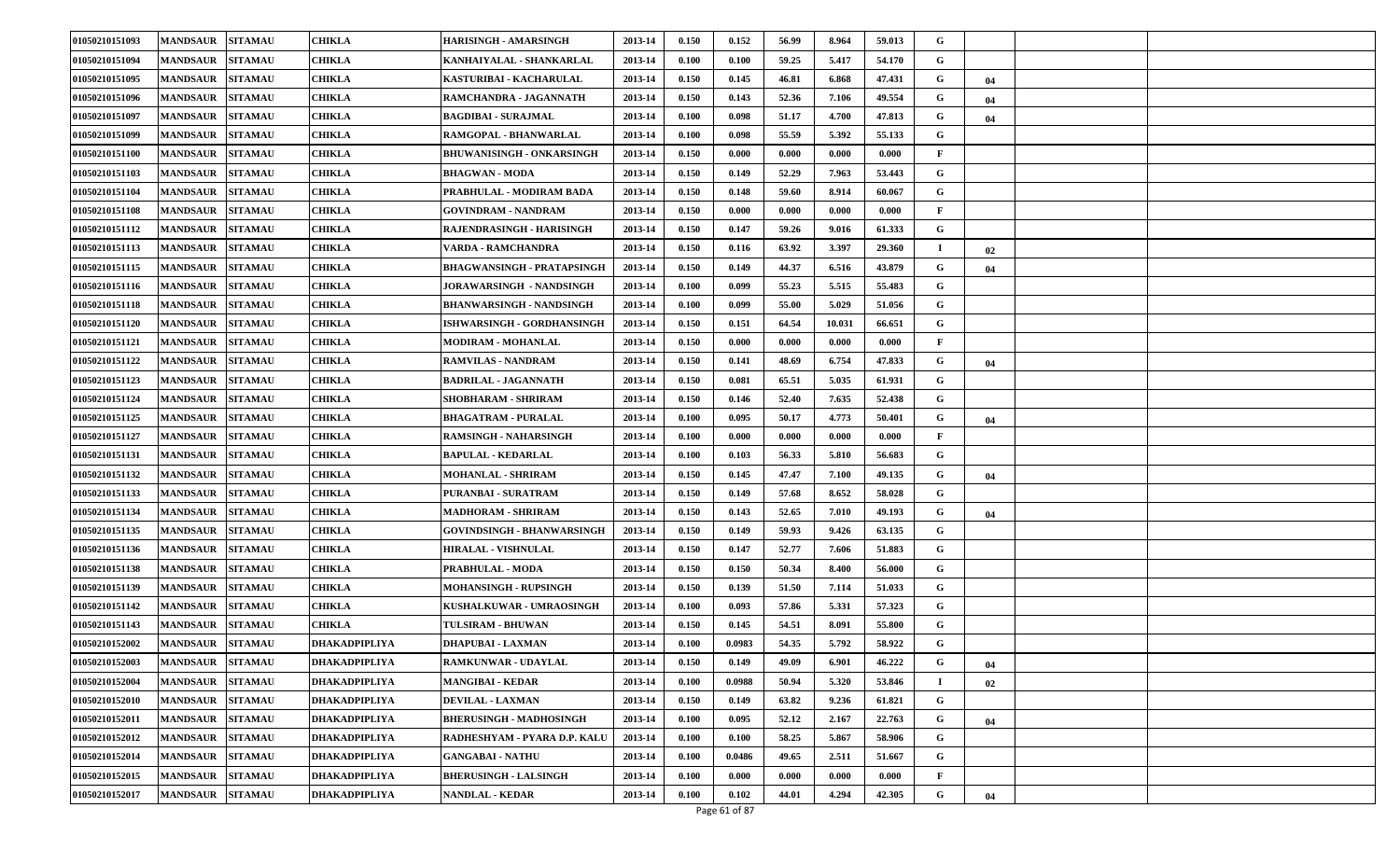| 01050210152018 | <b>MANDSAUR</b>  | <b>SITAMAU</b> | DHAKADPIPLIYA          | RAMKANYABAI - DEVILAL              | 2013-14 | 0.100 | 0.100  | 49.17 | 4.517 | 45.170 | G           | 04 |                    |
|----------------|------------------|----------------|------------------------|------------------------------------|---------|-------|--------|-------|-------|--------|-------------|----|--------------------|
| 01050210152021 | <b>MANDSAUR</b>  | <b>SITAMAU</b> | DHAKADPIPLIYA          | <b>MANGIBAI - JUJHAR</b>           | 2013-14 | 0.100 | 0.099  | 31.42 | 1.189 | 11.962 | G           | 04 |                    |
| 01050210152023 | <b>MANDSAUR</b>  | <b>SITAMAU</b> | DHAKADPIPLIYA          | <b>KACHARIBAI - UDA</b>            | 2013-14 | 0.100 | 0.099  | 37.74 | 1.930 | 19.495 | G           | 04 |                    |
| 01050210152026 | <b>MANDSAUR</b>  | <b>SITAMAU</b> | DHAKADPIPLIYA          | <b>KACHRULAL - RAMLAL</b>          | 2013-14 | 0.100 | 0.099  | 62.29 | 6.202 | 62.646 | G           |    |                    |
| 01050210152041 | <b>MANDSAUR</b>  | <b>SITAMAU</b> | DHAKADPIPLIYA          | RADHESHYAM - KANIRAM               | 2013-14 | 0.100 | 0.097  | 49.74 | 4.988 | 51.317 | G           |    |                    |
| 01050210152042 | <b>MANDSAUR</b>  | <b>SITAMAU</b> | <b>DHAKADPIPLIYA</b>   | <b>BHAGIRATH - SAWA</b>            | 2013-14 | 0.150 | 0.148  | 42.36 | 1.585 | 10.709 | G           | 04 |                    |
| 01050210152043 | <b>MANDSAUR</b>  | <b>SITAMAU</b> | DHAKADPIPLIYA          | AMARLAL - SHANKARLAL               | 2013-14 | 0.150 | 0.000  | 0.000 | 0.000 | 0.000  |             |    |                    |
| 01050210152046 | <b>MANDSAUR</b>  | <b>SITAMAU</b> | DHAKADPIPLIYA          | SOHANBAI - ATMARAM                 | 2013-14 | 0.100 | 0.0336 | 66.55 | 2.234 | 66.488 | G           |    |                    |
| 01050210152067 | <b>MANDSAUR</b>  | <b>SITAMAU</b> | DHAKADPIPLIYA          | <b>KARIBAI - MANGILAL</b>          | 2013-14 | 0.150 | 0.148  | 60.37 | 2.173 | 14.692 | G           | 04 |                    |
| 01050210152068 | <b>MANDSAUR</b>  | <b>SITAMAU</b> | DHAKADPIPLIYA          | PRABHULAL - BAGDIRAM               | 2013-14 | 0.150 | 0.149  | 53.13 | 7.643 | 51.399 | G           |    |                    |
| 01050210152070 | <b>MANDSAUR</b>  | <b>SITAMAU</b> | DHAKADPIPLIYA          | <b>RODURAM - RAMRATAN</b>          | 2013-14 | 0.100 | 0.100  | 50.44 | 4.280 | 42.800 | G           | 04 |                    |
| 01050210152071 | <b>MANDSAUR</b>  | <b>SITAMAU</b> | <b>DHAKADPIPLIYA</b>   | KAILASHBAI - RAMNARAYAN            | 2013-14 | 0.100 | 0.1008 | 59.19 | 5.936 | 58.889 | G           |    |                    |
| 01050210152075 | <b>MANDSAUR</b>  | <b>SITAMAU</b> | DHAKADPIPLIYA          | CHANDARBAI - SHANKARLAL            | 2013-14 | 0.150 | 0.149  | 56.94 | 2.644 | 17.745 | G           | 04 |                    |
| 01050210152076 | <b>MANDSAUR</b>  | <b>SITAMAU</b> | <b>DHAKADPIPLIYA</b>   | <b>DHAPUBAI- GANGARAM</b>          | 2013-14 | 0.100 | 0.1015 | 48.16 | 4.892 | 48.197 | G           | 04 |                    |
| 01050210152079 | <b>MANDSAUR</b>  | <b>SITAMAU</b> | DHAKADPIPLIYA          | <b>GOPILAL - NATHU</b>             | 2013-14 | 0.150 | 0.147  | 58.25 | 7.822 | 53.356 | G           |    |                    |
| 01050210152081 | <b>MANDSAUR</b>  | <b>SITAMAU</b> | <b>DHAKADPIPLIYA</b>   | <b>KARULAL - DEVILAL</b>           | 2013-14 | 0.150 | 0.147  | 57.97 | 8.538 | 58.082 | G           |    |                    |
| 01050210081003 | <b>MANDSAUR</b>  | <b>SITAMAU</b> | <b>DHARAKHEDI</b>      | ANTARKUNWAR - GOVINDSINGH          | 2013-14 | 0.100 | 0.000  | 0.000 | 0.000 | 0.000  | $\mathbf F$ |    |                    |
| 01050210081007 | <b>MANDSAUR</b>  | <b>SITAMAU</b> | <b>DHARAKHEDI</b>      | <b>DHAPUBAI - JAGANNATH</b>        | 2013-14 | 0.150 | 0.068  | 59.73 | 3.848 | 56.672 | G           |    |                    |
| 01050210081011 | <b>MANDSAUR</b>  | <b>SITAMAU</b> | <b>DHARAKHEDI</b>      | SHAMBHUSINGH - MANOHARSING         | 2013-14 | 0.150 | 0.083  | 75.51 | 5.221 | 62.602 | G           |    |                    |
| 01050210081013 | <b>MANDSAUR</b>  | <b>SITAMAU</b> | <b>DHARAKHEDI</b>      | BAPULAL - RAMNARAYAN               | 2013-14 | 0.150 | 0.000  | 0.000 | 0.000 | 0.000  | F           |    |                    |
| 01050210081014 | <b>MANDSAUR</b>  | <b>SITAMAU</b> | <b>DHARAKHEDI</b>      | <b>JAGDISH - BHUWANILAL</b>        | 2013-14 | 0.100 | 0.100  | 58.47 | 5.379 | 53.952 | G           |    |                    |
| 01050210081017 | <b>MANDSAUR</b>  | <b>SITAMAU</b> | <b>DHARAKHEDI</b>      | <b>BAHADURSINGH - PRATAPSINGH</b>  | 2013-14 | 0.150 | 0.138  | 48.62 | 1.556 | 11.316 | G           | 04 |                    |
| 01050210081018 | <b>MANDSAUR</b>  | <b>SITAMAU</b> | <b>DHARAKHEDI</b>      | RAGHUVEERSINGH - LALKUNWAR         | 2013-14 | 0.100 | 0.104  | 61.25 | 5.618 | 54.280 | G           |    |                    |
| 01050210081019 | <b>MANDSAUR</b>  | <b>SITAMAU</b> | <b>DHARAKHEDI</b>      | RUKHMANBAI - KANHAIYALAL           | 2013-14 | 0.100 | 0.099  | 52.87 | 3.958 | 39.859 | G           | 04 |                    |
| 01050210081021 | <b>MANDSAUR</b>  | <b>SITAMAU</b> | <b>DHARAKHEDI</b>      | <b>MAHENDRASINGH - SHAMBHUSING</b> | 2013-14 | 0.150 | 0.076  | 70.33 | 4.762 | 62.412 | G           |    |                    |
| 01050210081023 | <b>MANDSAUR</b>  | <b>SITAMAU</b> | <b>DHARAKHEDI</b>      | <b>SHAKTISINGH - SHAMBHUSINGH</b>  | 2013-14 | 0.150 | 0.000  | 0.000 | 0.000 | 0.000  | F           |    |                    |
| 01050210081027 | <b>MANDSAUR</b>  | <b>SITAMAU</b> | DHARAKHEDI             | RAGHUNATHSINGH - SHAMBHUSIN        | 2013-14 | 0.150 | 0.000  | 0.000 | 0.000 | 0.000  | F           |    |                    |
| 01050210081028 | <b>MANDSAUR</b>  | <b>SITAMAU</b> | <b>DHARAKHEDI</b>      | KUBERSINGH - JASWANTSINGH          | 2013-14 | 0.150 | 0.149  | 69.41 | 9.519 | 64.058 | G           |    |                    |
| 01050210081030 | <b>MANDSAUR</b>  | <b>SITAMAU</b> | <b>DHARAKHEDI</b>      | <b>BHARATSINGH - GOVINDSINGH</b>   | 2013-14 | 0.150 | 0.000  | 0.000 | 0.000 | 0.000  | F           |    |                    |
| 01050210081031 | <b>MANDSAUR</b>  | <b>SITAMAU</b> | <b>DHARAKHEDI</b>      | HARISINGH - SHAMBHUSINGH           | 2013-14 | 0.150 | 0.000  | 0.000 | 0.000 | 0.000  | F           |    |                    |
| 01050210081033 | <b>MANDSAUR</b>  | <b>SITAMAU</b> | <b>DHARAKHEDI</b>      | <b>MADANLAL - HIRALAL</b>          | 2013-14 | 0.150 | 0.000  | 0.000 | 0.000 | 0.000  | F           |    |                    |
| 01050210081034 | <b>MANDSAUR</b>  | <b>SITAMAU</b> | <b>DHARAKHEDI</b>      | KALYANSINGH - LAXMANSINGH          | 2013-14 | 0.150 | 0.148  | 58.81 | 1.689 | 11.420 | G           | 04 |                    |
| 01050210081035 | <b>MANDSAUR</b>  | <b>SITAMAU</b> | <b>DHARAKHEDI</b>      | LAXMANSINGH - BHAGATSINGH          | 2013-14 | 0.150 | 0.000  | 0.000 | 0.000 | 0.000  | $\mathbf F$ |    |                    |
| 01050210101010 | MANDSAUR SITAMAU |                | <b>FATEHPUR CHIKLI</b> | MOHANSINGH - SHIVSINGH             | 2013-14 | 0.100 | 0.000  | 0.000 | 0.000 | 0.000  |             |    |                    |
| 01050210101015 | <b>MANDSAUR</b>  | <b>SITAMAU</b> | FATEHPUR CHIKLI        | <b>SWARUP - NANDA</b>              | 2013-14 | 0.150 | 0.000  | 0.000 | 0.000 | 0.000  | F           |    |                    |
| 01050210101019 | <b>MANDSAUR</b>  | <b>SITAMAU</b> | <b>FATEHPUR CHIKLI</b> | <b>BAGDUSINGH - SHAMBHUSINGH</b>   | 2013-14 | 0.100 | 0.000  | 0.000 | 0.000 | 0.000  | F           |    |                    |
| 01050210101020 | <b>MANDSAUR</b>  | <b>SITAMAU</b> | <b>FATEHPUR CHIKLI</b> | <b>KARUNATH - VISHWNATH</b>        | 2013-14 | 0.100 | 0.101  | 38.97 | 2.444 | 24.150 | G           | 04 | <b>NAME CHANGE</b> |
| 01050210101027 | <b>MANDSAUR</b>  | <b>SITAMAU</b> | <b>FATEHPUR CHIKLI</b> | <b>SAWITRIBAI - BHAGWANDAS</b>     | 2013-14 | 0.100 | 0.096  | 56.70 | 5.468 | 56.958 | G           |    |                    |
| 01050210101033 | <b>MANDSAUR</b>  | <b>SITAMAU</b> | <b>FATEHPUR CHIKLI</b> | PREMSINGH - MOHANSINGH             | 2013-14 | 0.100 | 0.099  | 52.79 | 3.001 | 30.191 | G           | 04 |                    |
| 01050210101034 | <b>MANDSAUR</b>  | <b>SITAMAU</b> | <b>FATEHPUR CHIKLI</b> | PRABHUBAI - BHERULAL               | 2013-14 | 0.100 | 0.000  | 0.000 | 0.000 | 0.000  | $\mathbf F$ |    |                    |
| 01050210101043 | <b>MANDSAUR</b>  | <b>SITAMAU</b> | <b>FATEHPUR CHIKLI</b> | RADHESHYAM - LAXMINARAYAN          | 2013-14 | 0.100 | 0.099  | 48.89 | 4.344 | 43.968 | G           | 04 |                    |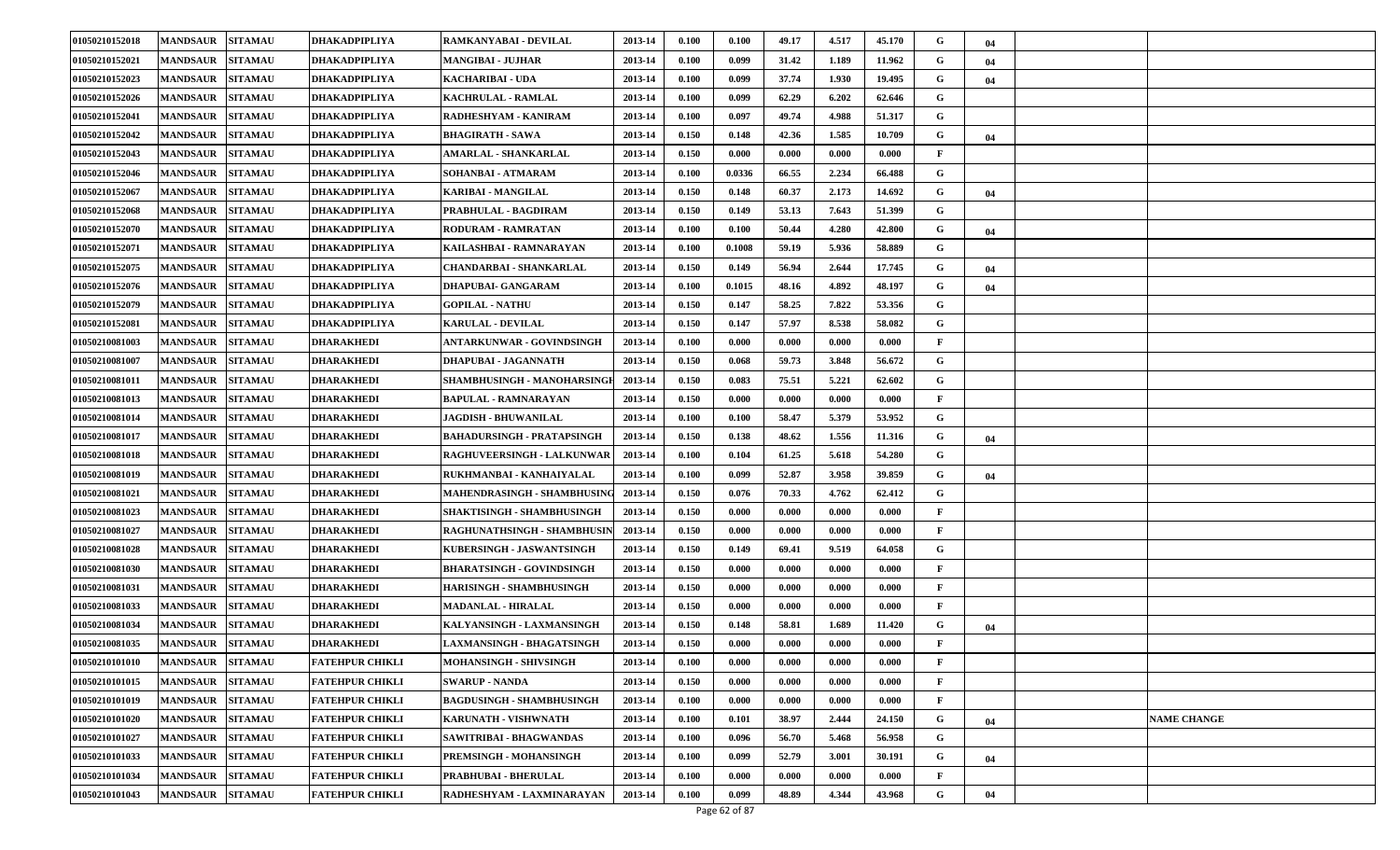| 01050210101044 | <b>MANDSAUR</b> | <b>SITAMAU</b> | <b>FATEHPUR CHIKLI</b> | <b>BHANWARSINGH - PRATAPSINGH</b>   | 2013-14 | 0.100 | 0.099 | 64.21 | 5.485  | 55.237 | G           |                |  |
|----------------|-----------------|----------------|------------------------|-------------------------------------|---------|-------|-------|-------|--------|--------|-------------|----------------|--|
| 01050210101047 | <b>MANDSAUR</b> | <b>SITAMAU</b> | FATEHPUR CHIKLI        | <b>GOPI - CHUNIYA</b>               | 2013-14 | 0.100 | 0.099 | 58.51 | 4.865  | 48.993 | G           | 04             |  |
| 01050210101049 | <b>MANDSAUR</b> | <b>SITAMAU</b> | <b>FATEHPUR CHIKLI</b> | <b>BHARATSINGH - UDAYSINGH</b>      | 2013-14 | 0.100 | 0.000 | 0.000 | 0.000  | 0.000  | $\mathbf F$ |                |  |
| 01050210101050 | <b>MANDSAUR</b> | <b>SITAMAU</b> | <b>FATEHPUR CHIKLI</b> | BIHARISINGH - SARDARSINGH           | 2013-14 | 0.150 | 0.000 | 0.000 | 0.000  | 0.000  | $\mathbf F$ |                |  |
| 01050210101041 | <b>MANDSAUR</b> | <b>SITAMAU</b> | <b>FATEHPUR CHIKLI</b> | SHANKARKUWAR - GOVINDSINGH          | 2013-14 | 0.100 | 0.099 | 55.14 | 4.994  | 50.547 |             | 02             |  |
| 01050210080003 | <b>MANDSAUR</b> | <b>SITAMAU</b> | <b>GALIYARA</b>        | <b>GANGARAM - BHUWAN</b>            | 2013-14 | 0.100 | 0.099 | 57.32 | 4.872  | 49.212 | G           | 04             |  |
| 01050210080005 | <b>MANDSAUR</b> | <b>SITAMAU</b> | <b>GALIYARA</b>        | MANGILAL - LAXMINARAYAN             | 2013-14 | 0.150 | 0.143 | 59.07 | 8.202  | 57.558 | G           |                |  |
| 01050210080011 | <b>MANDSAUR</b> | <b>SITAMAU</b> | <b>GALIYARA</b>        | <b>CHANDKUNWAR - GOKULSINGH</b>     | 2013-14 | 0.100 | 0.100 | 45.61 | 4.333  | 43.417 | G           | 04             |  |
| 01050210080013 | <b>MANDSAUR</b> | <b>SITAMAU</b> | <b>GALIYARA</b>        | <b>HARLAL - BHUWAN</b>              | 2013-14 | 0.150 | 0.143 | 54.43 | 5.513  | 38.661 | G           | 04             |  |
| 01050210080018 | <b>MANDSAUR</b> | <b>SITAMAU</b> | <b>GALIYARA</b>        | <b>MODIRAM - BHAGWAN</b>            | 2013-14 | 0.100 | 0.094 | 59.54 | 5.809  | 61.930 | G           |                |  |
| 01050210080020 | <b>MANDSAUR</b> | <b>SITAMAU</b> | <b>GALIYARA</b>        | DROPADIBAI - SHANKARLAL             | 2013-14 | 0.150 | 0.143 | 54.66 | 7.457  | 52.001 | G           |                |  |
| 01050210080034 | <b>MANDSAUR</b> | <b>SITAMAU</b> | <b>GALIYARA</b>        | <b>NANDUBAI - KALURAM</b>           | 2013-14 | 0.150 | 0.150 | 71.31 | 9.810  | 65.400 | G           |                |  |
| 01050210080035 | <b>MANDSAUR</b> | <b>SITAMAU</b> | <b>GALIYARA</b>        | <b>MANOHAR - BAPULAL</b>            | 2013-14 | 0.150 | 0.149 | 56.32 | 7.837  | 52.456 | G           |                |  |
| 01050210080038 | <b>MANDSAUR</b> | <b>SITAMAU</b> | <b>GALIYARA</b>        | SHANTILAL - KALURAM                 | 2013-14 | 0.150 | 0.144 | 62.40 | 8.683  | 60.341 | G           |                |  |
| 01050210080039 | <b>MANDSAUR</b> | <b>SITAMAU</b> | <b>GALIYARA</b>        | <b>MANGU - DEVA</b>                 | 2013-14 | 0.100 | 0.095 | 61.06 | 5.478  | 57.542 | G           | 01050210091050 |  |
| 01050210136002 | <b>MANDSAUR</b> | <b>SITAMAU</b> | GANGAKHEDI             | MODIRAM - MADHURAM D.P. RAMI        | 2013-14 | 0.150 | 0.139 | 55.47 | 8.099  | 58.434 | G           |                |  |
| 01050210136003 | <b>MANDSAUR</b> | <b>SITAMAU</b> | GANGAKHEDI             | HARDEVRAM - RAMDAYAL                | 2013-14 | 0.100 | 0.098 | 56.90 | 5.779  | 58.969 | G           |                |  |
| 01050210136004 | <b>MANDSAUR</b> | <b>SITAMAU</b> | <b>GANGAKHEDI</b>      | <b>TEJRAM - HIMMATRAM</b>           | 2013-14 | 0.150 | 0.150 | 54.83 | 8.311  | 55.407 | G           |                |  |
| 01050210136007 | <b>MANDSAUR</b> | <b>SITAMAU</b> | <b>GANGAKHEDI</b>      | RAMCHANDRIBAI - SHRIRAM             | 2013-14 | 0.150 | 0.000 | 0.000 | 0.000  | 0.000  | $\mathbf F$ |                |  |
| 01050210136008 | <b>MANDSAUR</b> | <b>SITAMAU</b> | <b>GANGAKHEDI</b>      | KANHAIYALAL - PRABHULAL             | 2013-14 | 0.100 | 0.000 | 0.000 | 0.000  | 0.000  | F           |                |  |
| 01050210136011 | <b>MANDSAUR</b> | <b>SITAMAU</b> | <b>GANGAKHEDI</b>      | NANALAL - KHALIRAM D.P. BHANV       | 2013-14 | 0.150 | 0.150 | 63.42 | 9.205  | 61.367 | G           |                |  |
| 01050210136012 | <b>MANDSAUR</b> | <b>SITAMAU</b> | <b>GANGAKHEDI</b>      | KALURAM - RAMCHANDRA                | 2013-14 | 0.150 | 0.145 | 69.44 | 10.337 | 71.094 | G           |                |  |
| 01050210136017 | <b>MANDSAUR</b> | <b>SITAMAU</b> | GANGAKHEDI             | MANGILAL-BAPULAL                    | 2013-14 | 0.100 | 0.093 | 37.17 | 2.713  | 29.203 | G           | 04             |  |
| 01050210136018 | <b>MANDSAUR</b> | <b>SITAMAU</b> | <b>GANGAKHEDI</b>      | <b>JETRAM - KASHIRAM</b>            | 2013-14 | 0.100 | 0.000 | 0.000 | 0.000  | 0.000  | F           |                |  |
| 01050210136019 | <b>MANDSAUR</b> | <b>SITAMAU</b> | <b>GANGAKHEDI</b>      | KANKUBAI - SHANTILAL                | 2013-14 | 0.100 | 0.101 | 59.18 | 6.011  | 59.692 | G           |                |  |
| 01050210136020 | <b>MANDSAUR</b> | <b>SITAMAU</b> | <b>GANGAKHEDI</b>      | <b>BALARAM - KALURAM</b>            | 2013-14 | 0.150 | 0.148 | 49.86 | 7.215  | 48.849 | G           | 04             |  |
| 01050210136022 | <b>MANDSAUR</b> | <b>SITAMAU</b> | GANGAKHEDI             | KACHARUPURI - ONKARPURI             | 2013-14 | 0.150 | 0.073 | 54.65 | 4.224  | 58.262 | G           |                |  |
| 01050210136024 | <b>MANDSAUR</b> | <b>SITAMAU</b> | <b>GANGAKHEDI</b>      | <b>KALURAM - ASHARAM</b>            | 2013-14 | 0.150 | 0.096 | 69.14 | 6.687  | 69.656 | G           |                |  |
| 01050210136027 | <b>MANDSAUR</b> | <b>SITAMAU</b> | <b>GANGAKHEDI</b>      | AMBARAM - RAMNARAYAN                | 2013-14 | 0.150 | 0.144 | 53.32 | 6.901  | 47.857 | G           | 04             |  |
| 01050210136028 | <b>MANDSAUR</b> | <b>SITAMAU</b> | <b>GANGAKHEDI</b>      | RAMESHWAR - HIRALAL                 | 2013-14 | 0.100 | 0.099 | 52.67 | 5.049  | 50.795 | G           | 04             |  |
| 01050210136030 | <b>MANDSAUR</b> | <b>SITAMAU</b> | GANGAKHEDI             | RANGLAL - PARASRAM                  | 2013-14 | 0.100 | 0.099 | 60.92 | 6.318  | 63.754 | G           |                |  |
| 01050210136031 | <b>MANDSAUR</b> | <b>SITAMAU</b> | GANGAKHEDI             | <b>GANESHRAM - BHANWARLAL</b>       | 2013-14 | 0.150 | 0.000 | 0.000 | 0.000  | 0.000  | F           |                |  |
| 01050210136032 | <b>MANDSAUR</b> | <b>SITAMAU</b> | <b>GANGAKHEDI</b>      | VAINIRAM - RAMKISHAN                | 2013-14 | 0.150 | 0.146 | 62.03 | 9.172  | 62.865 | G           |                |  |
| 01050210136034 | <b>MANDSAUR</b> | <b>SITAMAU</b> | <b>GANGAKHEDI</b>      | RAMRATAN - NATHURAM                 | 2013-14 | 0.100 | 0.000 | 0.000 | 0.000  | 0.000  | $\mathbf F$ |                |  |
| 01050210136035 | <b>MANDSAUR</b> | <b>SITAMAU</b> | GANGAKHEDI             | DEVRAM - AMRATRAM                   | 2013-14 | 0.100 | 0.099 | 63.19 | 6.138  | 62.000 | G           |                |  |
| 01050210136037 | <b>MANDSAUR</b> | <b>SITAMAU</b> | <b>GANGAKHEDI</b>      | HIRABAI - RUGHNATHPURI              | 2013-14 | 0.100 | 0.000 | 0.000 | 0.000  | 0.000  | $\mathbf F$ |                |  |
| 01050210136039 | <b>MANDSAUR</b> | <b>SITAMAU</b> | <b>GANGAKHEDI</b>      | RAMKISHAN - RAMNARAYAN              | 2013-14 | 0.150 | 0.076 | 58.07 | 4.355  | 57.606 | G           |                |  |
| 01050210136040 | <b>MANDSAUR</b> | <b>SITAMAU</b> | <b>GANGAKHEDI</b>      | KAILASHBAI - CHAINRAM               | 2013-14 | 0.100 | 0.098 | 68.69 | 6.761  | 69.273 | G           |                |  |
| 01050210136042 | <b>MANDSAUR</b> | <b>SITAMAU</b> | <b>GANGAKHEDI</b>      | <b>DURGABAI- BHABHUTPURI</b>        | 2013-14 | 0.150 | 0.146 | 63.32 | 9.019  | 61.901 | G           |                |  |
| 01050210136045 | <b>MANDSAUR</b> | <b>SITAMAU</b> | <b>GANGAKHEDI</b>      | <b>FULCHANDR - RAMBAKSHA D/P RA</b> | 2013-14 | 0.150 | 0.145 | 52.78 | 7.306  | 50.317 | G           | 04             |  |
| 01050210136046 | <b>MANDSAUR</b> | <b>SITAMAU</b> | <b>GANGAKHEDI</b>      | <b>RAMPRASAD - PATITRAM</b>         | 2013-14 | 0.150 | 0.066 | 62.13 | 3.959  | 59.985 | G           |                |  |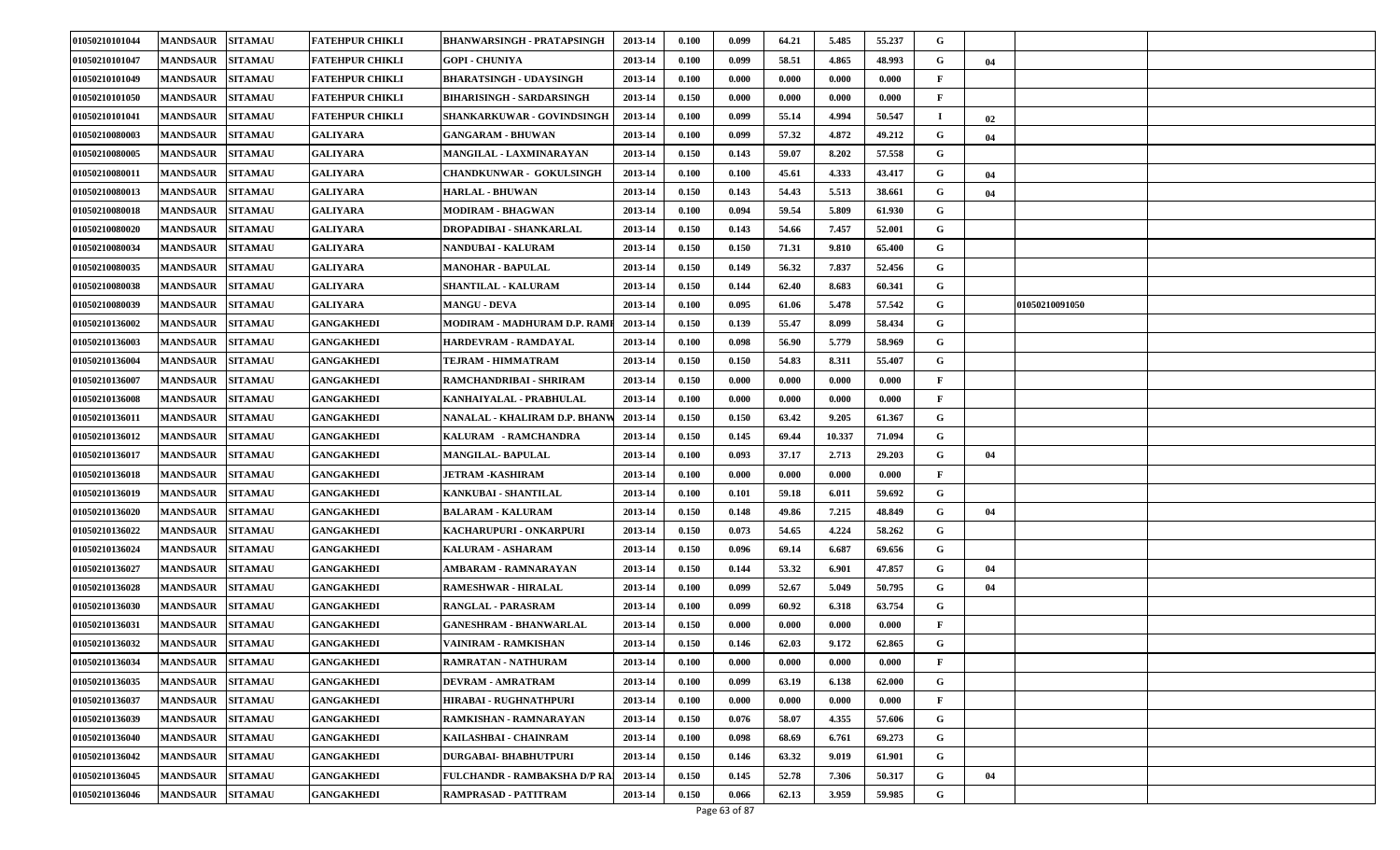| 01050210136047 | <b>MANDSAUR</b>  | <b>SITAMAU</b> | <b>GANGAKHEDI</b>    | <b>GOVINDRAM - DULICHAND</b>       | 2013-14 | 0.100 | 0.101  | 65.49 | 6.324  | 62.738 | G            |                |                            |
|----------------|------------------|----------------|----------------------|------------------------------------|---------|-------|--------|-------|--------|--------|--------------|----------------|----------------------------|
| 01050210136048 | <b>MANDSAUR</b>  | <b>SITAMAU</b> | <b>GANGAKHEDI</b>    | <b>BANSHILAL - BHERULAL</b>        | 2013-14 | 0.100 | 0.098  | 54.23 | 5.276  | 53.727 | G            |                |                            |
| 01050210136049 | <b>MANDSAUR</b>  | <b>SITAMAU</b> | GANGAKHEDI           | <b>DAYARAM - RAMNIWAS</b>          | 2013-14 | 0.150 | 0.149  | 59.75 | 8.681  | 58.340 | G            |                |                            |
| 01050210136053 | <b>MANDSAUR</b>  | <b>SITAMAU</b> | <b>GANGAKHEDI</b>    | <b>BABULAL - KALURAM</b>           | 2013-14 | 0.150 | 0.150  | 69.84 | 10.765 | 71.671 | G            |                |                            |
| 01050210136057 | <b>MANDSAUR</b>  | <b>SITAMAU</b> | GANGAKHEDI           | SATYANARAYAN - RAMNIWAS            | 2013-14 | 0.150 | 0.143  | 63.52 | 9.410  | 66.035 | G            |                |                            |
| 01050210136059 | <b>MANDSAUR</b>  | <b>SITAMAU</b> | <b>GANGAKHEDI</b>    | <b>GOPILAL - MATHURALAL</b>        | 2013-14 | 0.100 | 0.094  | 68.01 | 6.189  | 65.840 | G            |                |                            |
| 01050210136060 | <b>MANDSAUR</b>  | <b>SITAMAU</b> | GANGAKHEDI           | HIMMATRAM - RAMDAYAL               | 2013-14 | 0.150 | 0.153  | 66.84 | 10.293 | 67.275 | G            |                |                            |
| 01050210136062 | <b>MANDSAUR</b>  | <b>SITAMAU</b> | GANGAKHEDI           | DASHRATHLAL - BHANWARLAL           | 2013-14 | 0.100 | 0.095  | 59.87 | 5.525  | 58.158 | G            |                |                            |
| 01050210136063 | <b>MANDSAUR</b>  | <b>SITAMAU</b> | GANGAKHEDI           | KANHAIYALAL - BHANWARLAL           | 2013-14 | 0.100 | 0.102  | 66.83 | 6.406  | 62.804 | G            |                |                            |
| 01050210136065 | <b>MANDSAUR</b>  | <b>SITAMAU</b> | <b>GANGAKHEDI</b>    | <b>RAMNIWAS - SAVRAM</b>           | 2013-14 | 0.150 | 0.000  | 0.000 | 0.000  | 0.000  | $\mathbf F$  |                |                            |
| 01050210136066 | <b>MANDSAUR</b>  | <b>SITAMAU</b> | GANGAKHEDI           | <b>BANSHILAL - BHANWARLAL</b>      | 2013-14 | 0.100 | 0.098  | 69.45 | 6.628  | 67.633 | G            |                |                            |
| 01050210136068 | <b>MANDSAUR</b>  | <b>SITAMAU</b> | GANGAKHEDI           | PARWATIBAI - VARDICHAND            | 2013-14 | 0.100 | 0.099  | 59.21 | 5.980  | 60.649 | G            |                |                            |
| 01050210136081 | <b>MANDSAUR</b>  | <b>SITAMAU</b> | <b>GANGAKHEDI</b>    | <b>BALARAM - RAMRATAN</b>          | 2013-14 | 0.150 | 0.147  | 64.53 | 8.675  | 59.014 | G            |                |                            |
| 01050210136084 | <b>MANDSAUR</b>  | <b>SITAMAU</b> | <b>GANGAKHEDI</b>    | <b>RAMESHWAR PURI - SHIVPURI</b>   | 2013-14 | 0.100 | 0.000  | 0.000 | 0.000  | 0.000  | F            | 01030207029021 |                            |
| 01050210136029 | <b>MANDSAUR</b>  | <b>SITAMAU</b> | <b>GANGAKHEDI</b>    | <b>GHASIRAM- PARASRAM</b>          | 2013-14 | 0.150 | 0.144  | 61.78 | 9.073  | 62.963 | $\mathbf I$  | 02             |                            |
| 01050210136083 | <b>MANDSAUR</b>  | <b>SITAMAU</b> | <b>GANGAKHEDI</b>    | <b>BAKHATRAM URF BHAGATRAM - N</b> | 2013-14 | 0.100 | 0.094  | 57.66 | 4.934  | 52.267 | $\mathbf I$  | 02             |                            |
| 01050210128005 | <b>MANDSAUR</b>  | <b>SITAMAU</b> | <b>GOPALPURA</b>     | MOHANLAL - DALURAM                 | 2013-14 | 0.100 | 0.000  | 0.000 | 0.000  | 0.000  | F            |                |                            |
| 01050210128006 | <b>MANDSAUR</b>  | <b>SITAMAU</b> | <b>GOPALPURA</b>     | <b>GIRDHARILAL - DALURAM</b>       | 2013-14 | 0.150 | 0.000  | 0.000 | 0.000  | 0.000  | F            |                |                            |
| 01050210128010 | <b>MANDSAUR</b>  | <b>SITAMAU</b> | <b>GOPALPURA</b>     | <b>GENDALAL - BHUWANILAL</b>       | 2013-14 | 0.100 | 0.000  | 0.000 | 0.000  | 0.000  | F            |                |                            |
| 01050210128013 | <b>MANDSAUR</b>  | <b>SITAMAU</b> | GOPALPURA            | <b>SHANTIBAI - BABULAL</b>         | 2013-14 | 0.150 | 0.110  | 50.94 | 5.793  | 52.664 | G            |                |                            |
| 01050210128016 | <b>MANDSAUR</b>  | <b>SITAMAU</b> | <b>GOPALPURA</b>     | <b>CHAINSINGH- TAKHATSINGH</b>     | 2013-14 | 0.150 | 0.000  | 0.000 | 0.000  | 0.000  | F            |                |                            |
| 01050210128018 | <b>MANDSAUR</b>  | <b>SITAMAU</b> | <b>GOPALPURA</b>     | <b>SAJJANSINGH - RAMSINGH</b>      | 2013-14 | 0.100 | 0.000  | 0.000 | 0.000  | 0.000  | F            |                |                            |
| 01050210128028 | <b>MANDSAUR</b>  | <b>SITAMAU</b> | <b>GOPALPURA</b>     | <b>BHERU - KHIMA</b>               | 2013-14 | 0.100 | 0.093  | 43.77 | 2.764  | 29.720 | G            | 04             |                            |
| 01050210128030 | <b>MANDSAUR</b>  | <b>SITAMAU</b> | <b>GOPALPURA</b>     | SHOBHARAM - ROPCHAND REBARI        | 2013-14 | 0.100 | 0.000  | 0.000 | 0.000  | 0.000  | F            |                | TRANSFER/MAMATKHEDA        |
| 01050210128033 | <b>MANDSAUR</b>  | <b>SITAMAU</b> | <b>GOPALPURA</b>     | <b>BHULIBAI - VAKTA</b>            | 2013-14 | 0.100 | 0.099  | 50.25 | 5.061  | 51.121 | G            |                | TRANSFER/MAMATKHEDA        |
| 01050210053007 | <b>MANDSAUR</b>  | <b>SITAMAU</b> | <b>GURADIYAGOD</b>   | VAJESINGH - RUPSINGH               | 2013-14 | 0.100 | 0.000  | 0.000 | 0.000  | 0.000  | $\mathbf F$  |                |                            |
| 01050210053029 | <b>MANDSAUR</b>  | <b>SITAMAU</b> | <b>GURADIYAGOD</b>   | RAMKUWARBAI - RAMNARAYAN           | 2013-14 | 0.100 | 0.000  | 0.000 | 0.000  | 0.000  | F            |                |                            |
| 01050210053033 | <b>MANDSAUR</b>  | <b>SITAMAU</b> | <b>GURADIYAGOD</b>   | JAGDISHKUNWAR - SHERSINGH          | 2013-14 | 0.150 | 0.1406 | 63.78 | 8.273  | 58.841 | G            |                |                            |
| 01050210053040 | <b>MANDSAUR</b>  | <b>SITAMAU</b> | <b>GURADIYAGOD</b>   | AMARSINGH - BHUWANISINGH           | 2013-14 | 0.100 | 0.000  | 0.000 | 0.000  | 0.000  | F            |                |                            |
| 01050210053041 | <b>MANDSAUR</b>  | <b>SITAMAU</b> | <b>GURADIYAGOD</b>   | PARTHA - NANDA                     | 2013-14 | 0.100 | 0.099  | 44.34 | 1.577  | 15.929 | G            | 04             |                            |
| 01050210053042 | <b>MANDSAUR</b>  | <b>SITAMAU</b> | <b>GURADIYAGOD</b>   | <b>BHERULAL - UDA</b>              | 2013-14 | 0.100 | 0.099  | 50.95 | 4.797  | 48.455 | G            | 04             |                            |
| 01050210053003 | <b>MANDSAUR</b>  | <b>SITAMAU</b> | <b>GURADIYAGOD</b>   | <b>LALSINGH - MANOHARSINGH</b>     | 2013-14 | 0.150 | 0.141  | 66.24 | 8.876  | 62.772 |              | 02             |                            |
| 01050210099002 | <b>MANDSAUR</b>  | <b>SITAMAU</b> | <b>KACHRIYA JAAT</b> | <b>RAJMAL - BHANWARLAL</b>         | 2013-14 | 0.150 | 0.000  | 0.000 | 0.000  | 0.000  | $\mathbf F$  |                |                            |
| 01050210099003 | MANDSAUR SITAMAU |                | <b>KACHRIYA JAAT</b> | <b>SURAJBAI - BHANWAR LAL</b>      | 2013-14 | 0.100 | 0.020  | 65.25 | 1.212  | 60.299 | G            |                |                            |
| 01050210099004 | <b>MANDSAUR</b>  | <b>SITAMAU</b> | KACHRIYA JAAT        | <b>RANCHHOR - BHUWAN</b>           | 2013-14 | 0.100 | 0.000  | 0.000 | 0.000  | 0.000  | F            |                |                            |
| 01050210099008 | <b>MANDSAUR</b>  | <b>SITAMAU</b> | <b>KACHRIYA JAAT</b> | RAMCHANDRA - DURGASHANKAR          | 2013-14 | 0.150 | 0.000  | 0.000 | 0.000  | 0.000  | $\mathbf{F}$ |                |                            |
| 01050210099013 | <b>MANDSAUR</b>  | <b>SITAMAU</b> | <b>KACHRIYA JAAT</b> | <b>MANNA - SUKHA</b>               | 2013-14 | 0.100 | 0.000  | 0.000 | 0.000  | 0.000  | F            |                |                            |
| 01050210099014 | <b>MANDSAUR</b>  | <b>SITAMAU</b> | <b>KACHRIYA JAAT</b> | <b>MOHANLAL - GANESHRAM</b>        | 2013-14 | 0.100 | 0.000  | 0.000 | 0.000  | 0.000  | F            |                |                            |
| 01050210099016 | <b>MANDSAUR</b>  | <b>SITAMAU</b> | <b>KACHRIYA JAAT</b> | BHAWANISHANKAR - MAGNIRAM          | 2013-14 | 0.150 | 0.150  | 61.59 | 8.851  | 59.007 | G            |                | <b>TRANSFER/GANGAKHEDI</b> |
| 01050210099020 | <b>MANDSAUR</b>  | <b>SITAMAU</b> | <b>KACHRIYA JAAT</b> | LAXMINARAYAN - BAPULAL             | 2013-14 | 0.150 | 0.150  | 61.74 | 8.855  | 59.033 | G            |                | <b>TRANSFER/GANGAKHEDI</b> |
| 01050210099021 | <b>MANDSAUR</b>  | <b>SITAMAU</b> | <b>KACHRIYA JAAT</b> | <b>BAPULAL - BHANWARLAL</b>        | 2013-14 | 0.100 | 0.000  | 0.000 | 0.000  | 0.000  | $\mathbf{F}$ |                |                            |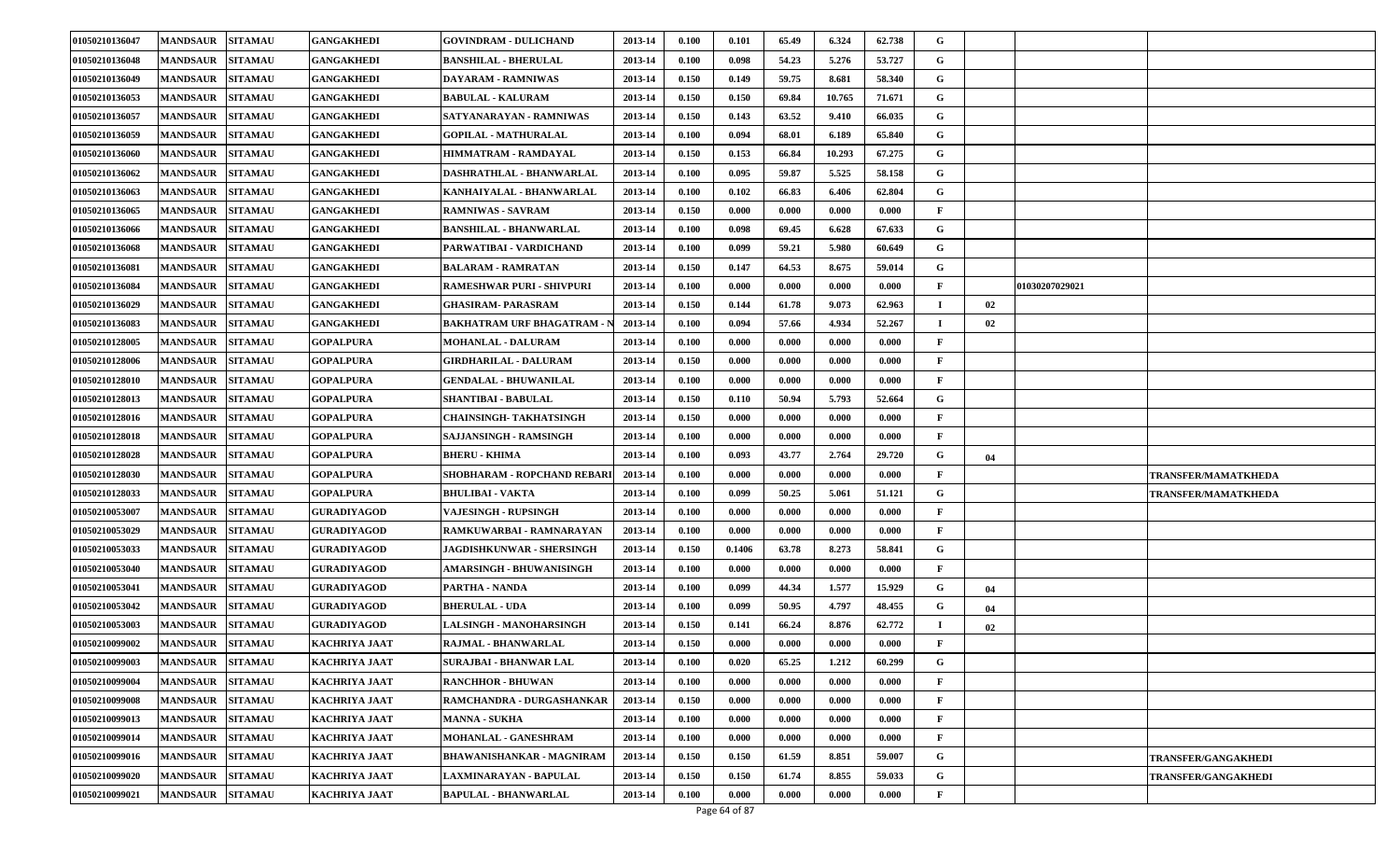| 01050210099023 | <b>MANDSAUR</b> | <b>SITAMAU</b> | KACHRIYA JAAT        | NATHU - NANURAM                    | 2013-14 | 0.100 | 0.000 | 0.000 | 0.000 | 0.000  | F           |    |                             |
|----------------|-----------------|----------------|----------------------|------------------------------------|---------|-------|-------|-------|-------|--------|-------------|----|-----------------------------|
| 01050210099025 | <b>MANDSAUR</b> | <b>SITAMAU</b> | KACHRIYA JAAT        | SAMANDBAI - NANDA                  | 2013-14 | 0.100 | 0.000 | 0.000 | 0.000 | 0.000  | F           |    |                             |
| 01050210099035 | <b>MANDSAUR</b> | <b>SITAMAU</b> | <b>KACHRIYA JAAT</b> | <b>GANGARAM - DEVA</b>             | 2013-14 | 0.150 | 0.000 | 0.000 | 0.000 | 0.000  | F           |    |                             |
| 01050210099037 | <b>MANDSAUR</b> | <b>SITAMAU</b> | KACHRIYA JAAT        | RATANLAL - BHERULAL                | 2013-14 | 0.150 | 0.000 | 0.000 | 0.000 | 0.000  | F           |    |                             |
| 01050210099040 | <b>MANDSAUR</b> | <b>SITAMAU</b> | KACHRIYA JAAT        | <b>JUJHAR - BHERA</b>              | 2013-14 | 0.100 | 0.000 | 0.000 | 0.000 | 0.000  | F           |    |                             |
| 01050210099046 | <b>MANDSAUR</b> | <b>SITAMAU</b> | <b>KACHRIYA JAAT</b> | <b>MANGILAL - HARLAL</b>           | 2013-14 | 0.150 | 0.000 | 0.000 | 0.000 | 0.000  | F           |    |                             |
| 01050210099047 | <b>MANDSAUR</b> | <b>SITAMAU</b> | KACHRIYA JAAT        | SITAKUNWAR - MANSINGH              | 2013-14 | 0.150 | 0.000 | 0.000 | 0.000 | 0.000  | F           |    |                             |
| 01050210099048 | <b>MANDSAUR</b> | <b>SITAMAU</b> | <b>KACHRIYA JAAT</b> | NIRBHAYRAM - GOPAL URF RAMG(       | 2013-14 | 0.150 | 0.139 | 55.56 | 7.612 | 54.921 | $\mathbf I$ | 02 |                             |
| 01050210099049 | <b>MANDSAUR</b> | <b>SITAMAU</b> | <b>KACHRIYA JAAT</b> | <b>NAGUSINGH - KISHANSINGH</b>     | 2013-14 | 0.100 | 0.000 | 0.000 | 0.000 | 0.000  | F           |    | NAME CHANGE/TRANSFER/BANKLI |
| 01050210099050 | <b>MANDSAUR</b> | <b>SITAMAU</b> | <b>KACHRIYA JAAT</b> | <b>GORDHANLAL - NATHU</b>          | 2013-14 | 0.150 | 0.000 | 0.000 | 0.000 | 0.000  | F           |    |                             |
| 01050210099051 | <b>MANDSAUR</b> | <b>SITAMAU</b> | KACHRIYA JAAT        | <b>PANNALAL - KALU</b>             | 2013-14 | 0.100 | 0.000 | 0.000 | 0.000 | 0.000  | F           |    |                             |
| 01050210099057 | <b>MANDSAUR</b> | <b>SITAMAU</b> | <b>KACHRIYA JAAT</b> | <b>KACHRU - BHUWAN</b>             | 2013-14 | 0.150 | 0.000 | 0.000 | 0.000 | 0.000  | F           |    |                             |
| 01050210099068 | <b>MANDSAUR</b> | <b>SITAMAU</b> | KACHRIYA JAAT        | <b>GANESHRAM - BHUWANIRAM</b>      | 2013-14 | 0.150 | 0.150 | 59.68 | 8.909 | 59.512 | G           |    |                             |
| 01050210099074 | <b>MANDSAUR</b> | <b>SITAMAU</b> | <b>KACHRIYA JAAT</b> | <b>BALARAM - RAMLAL</b>            | 2013-14 | 0.150 | 0.000 | 0.000 | 0.000 | 0.000  | F           |    |                             |
| 01050210099075 | <b>MANDSAUR</b> | <b>SITAMAU</b> | KACHRIYA JAAT        | <b>BHAGWANSINGH - FATEHSINGH</b>   | 2013-14 | 0.100 | 0.045 | 38.54 | 1.564 | 34.756 | G           | 04 |                             |
| 01050210099076 | <b>MANDSAUR</b> | <b>SITAMAU</b> | <b>KACHRIYA JAAT</b> | SARDARBAI- NARAYAN SHARMA          | 2013-14 | 0.100 | 0.000 | 0.000 | 0.000 | 0.000  | F           |    |                             |
| 01050210099080 | <b>MANDSAUR</b> | <b>SITAMAU</b> | <b>KACHRIYA JAAT</b> | KACHRULAL - MATHURALAL             | 2013-14 | 0.100 | 0.000 | 0.000 | 0.000 | 0.000  | F           |    |                             |
| 01050210099081 | <b>MANDSAUR</b> | <b>SITAMAU</b> | KACHRIYA JAAT        | PARASRAM - HIRALAL                 | 2013-14 | 0.150 | 0.000 | 0.000 | 0.000 | 0.000  | F           |    |                             |
| 01050210099084 | <b>MANDSAUR</b> | <b>SITAMAU</b> | KACHRIYA JAAT        | BHANWARSINGH - BAHADURSINGH        | 2013-14 | 0.100 | 0.000 | 0.000 | 0.000 | 0.000  | F           |    |                             |
| 01050210099086 | <b>MANDSAUR</b> | <b>SITAMAU</b> | KACHRIYA JAAT        | RAJARAM - BAPULAL                  | 2013-14 | 0.150 | 0.000 | 0.000 | 0.000 | 0.000  | F           |    |                             |
| 01050210099087 | <b>MANDSAUR</b> | <b>SITAMAU</b> | KACHRIYA JAAT        | RAJARAM - NATHULAL                 | 2013-14 | 0.100 | 0.000 | 0.000 | 0.000 | 0.000  | F           |    |                             |
| 01050210099088 | <b>MANDSAUR</b> | <b>SITAMAU</b> | KACHRIYA JAAT        | <b>PURALAL - RUPA</b>              | 2013-14 | 0.100 | 0.000 | 0.000 | 0.000 | 0.000  | F           |    |                             |
| 01050210099089 | <b>MANDSAUR</b> | <b>SITAMAU</b> | KACHRIYA JAAT        | <b>BANSHILAL - BHERULAL</b>        | 2013-14 | 0.100 | 0.000 | 0.000 | 0.000 | 0.000  | F           |    |                             |
| 01050210099093 | <b>MANDSAUR</b> | <b>SITAMAU</b> | <b>KACHRIYA JAAT</b> | KANCHANBAI - RADHESHYAM            | 2013-14 | 0.100 | 0.000 | 0.000 | 0.000 | 0.000  |             |    |                             |
| 01050210099103 | <b>MANDSAUR</b> | <b>SITAMAU</b> | <b>KACHRIYA JAAT</b> | <b>BALWANTSINGH - BHUWANISINGH</b> | 2013-14 | 0.100 | 0.000 | 0.000 | 0.000 | 0.000  | F           |    |                             |
| 01050210099108 | <b>MANDSAUR</b> | <b>SITAMAU</b> | KACHRIYA JAAT        | <b>SHOBHARAM - BHUWAN JI</b>       | 2013-14 | 0.100 | 0.000 | 0.000 | 0.000 | 0.000  | F           |    |                             |
| 01050210099110 | <b>MANDSAUR</b> | <b>SITAMAU</b> | KACHRIYA JAAT        | <b>BHERULAL - NARAYAN</b>          | 2013-14 | 0.150 | 0.000 | 0.000 | 0.000 | 0.000  | F           |    |                             |
| 01050210099112 | <b>MANDSAUR</b> | <b>SITAMAU</b> | <b>KACHRIYA JAAT</b> | SAHAYTABAI - GORDHAN               | 2013-14 | 0.100 | 0.000 | 0.000 | 0.000 | 0.000  | F           |    |                             |
| 01050210099114 | <b>MANDSAUR</b> | <b>SITAMAU</b> | <b>KACHRIYA JAAT</b> | PAWANKUWAR - PARWATSINGH           | 2013-14 | 0.150 | 0.000 | 0.000 | 0.000 | 0.000  | F           |    |                             |
| 01050210099115 | <b>MANDSAUR</b> | <b>SITAMAU</b> | KACHRIYA JAAT        | VISHNUSINGH - KISHANSINGH          | 2013-14 | 0.100 | 0.000 | 0.000 | 0.000 | 0.000  | F           |    |                             |
| 01050210099116 | <b>MANDSAUR</b> | <b>SITAMAU</b> | KACHRIYA JAAT        | <b>RAMESHWAR - DOLA</b>            | 2013-14 | 0.100 | 0.000 | 0.000 | 0.000 | 0.000  | F           |    |                             |
| 01050210099117 | <b>MANDSAUR</b> | <b>SITAMAU</b> | KACHRIYA JAAT        | <b>GANGARAM - KACHRU</b>           | 2013-14 | 0.100 | 0.000 | 0.000 | 0.000 | 0.000  | F           |    |                             |
| 01050210099121 | <b>MANDSAUR</b> | <b>SITAMAU</b> | <b>KACHRIYA JAAT</b> | <b>RAMIBAI - LAXMAN</b>            | 2013-14 | 0.150 | 0.000 | 0.000 | 0.000 | 0.000  | F           |    |                             |
| 01050210099123 | <b>MANDSAUR</b> | <b>SITAMAU</b> | <b>KACHRIYA JAAT</b> | <b>KACHRULAL-HARLAL</b>            | 2013-14 | 0.100 | 0.000 | 0.000 | 0.000 | 0.000  | F           |    |                             |
| 01050210099129 | <b>MANDSAUR</b> | <b>SITAMAU</b> | <b>KACHRIYA JAAT</b> | <b>NATHUALAL - BHERULAL</b>        | 2013-14 | 0.150 | 0.000 | 0.000 | 0.000 | 0.000  | F           |    |                             |
| 01050210099132 | <b>MANDSAUR</b> | <b>SITAMAU</b> | KACHRIYA JAAT        | MOHANLAL - MANGILAL                | 2013-14 | 0.100 | 0.000 | 0.000 | 0.000 | 0.000  | F           |    |                             |
| 01050210099135 | <b>MANDSAUR</b> | <b>SITAMAU</b> | <b>KACHRIYA JAAT</b> | RADHESHYAM - DEVILAL               | 2013-14 | 0.100 | 0.000 | 0.000 | 0.000 | 0.000  | F           |    |                             |
| 01050210099151 | <b>MANDSAUR</b> | <b>SITAMAU</b> | <b>KACHRIYA JAAT</b> | <b>MUKESH - RADHESHYAM</b>         | 2013-14 | 0.150 | 0.149 | 65.17 | 9.561 | 64.341 | G           |    |                             |
| 01050210099152 | <b>MANDSAUR</b> | <b>SITAMAU</b> | KACHRIYA JAAT        | MAHESH - AATMARAM                  | 2013-14 | 0.150 | 0.000 | 0.000 | 0.000 | 0.000  | F           |    |                             |
| 01050210099153 | <b>MANDSAUR</b> | <b>SITAMAU</b> | <b>KACHRIYA JAAT</b> | PREMNARAYAN - BALARAM              | 2013-14 | 0.100 | 0.092 | 58.24 | 4.967 | 53.755 | <b>I</b>    | 02 |                             |
| 01050210099154 | <b>MANDSAUR</b> | <b>SITAMAU</b> | KACHRIYA JAAT        | <b>BAGDU - JUJHAR</b>              | 2013-14 | 0.100 | 0.000 | 0.000 | 0.000 | 0.000  | F           |    | <b>TRANSFER/BANKLI</b>      |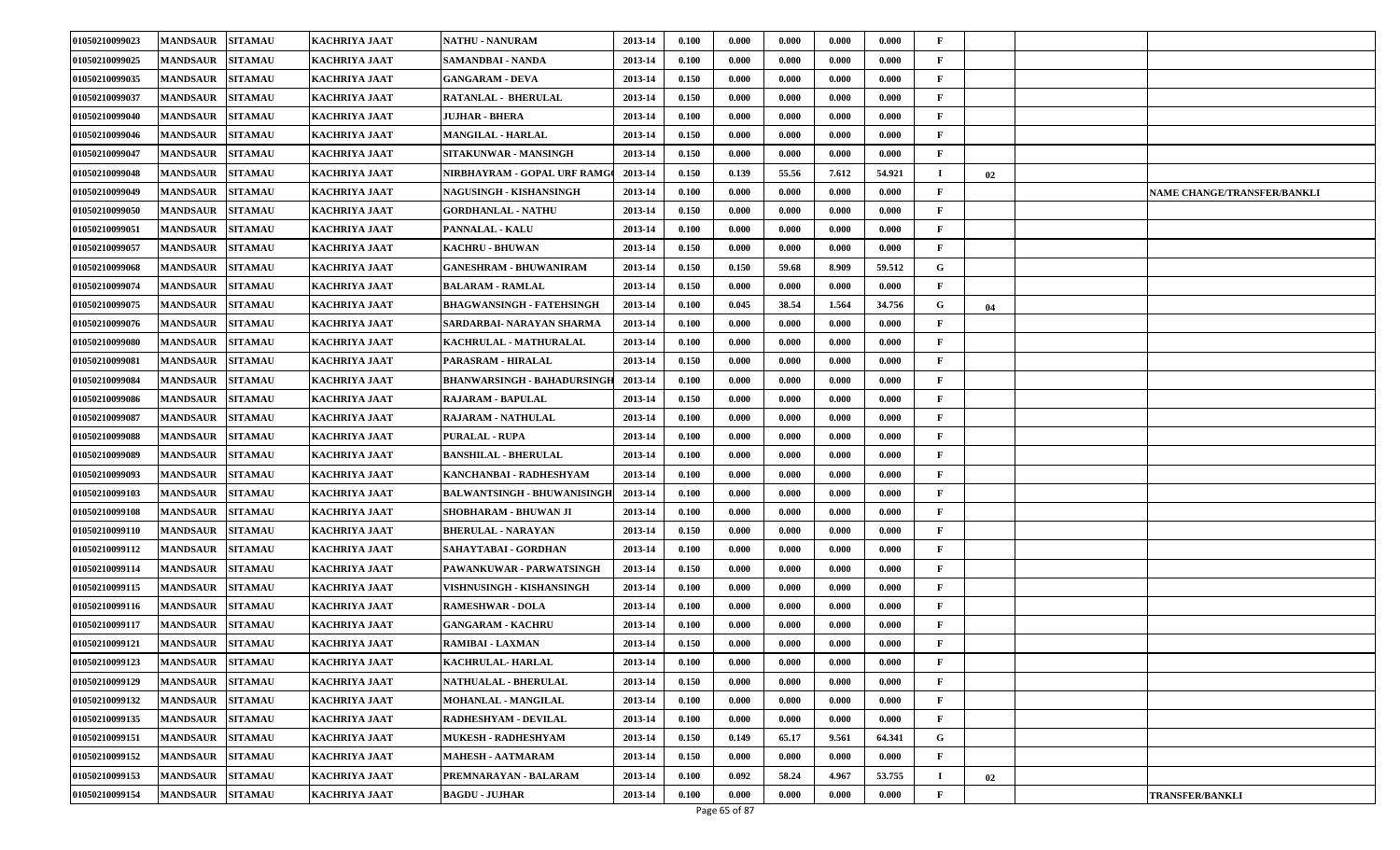| 01050210124002 | <b>MANDSAUR</b>  | <b>SITAMAU</b> | <b>KARANPURA</b>     | <b>JANIBAI - KALU</b>             | 2013-14 | 0.150 | 0.140 | 60.69 | 7.352 | 52.477 | G            |    |                |                       |
|----------------|------------------|----------------|----------------------|-----------------------------------|---------|-------|-------|-------|-------|--------|--------------|----|----------------|-----------------------|
| 01050210124005 | <b>MANDSAUR</b>  | <b>SITAMAU</b> | KARANPURA            | PRATAPSINGH - GOKULSINGH          | 2013-14 | 0.150 | 0.144 | 60.97 | 8.196 | 56.917 | G            |    |                |                       |
| 01050210124007 | <b>MANDSAUR</b>  | <b>SITAMAU</b> | <b>KARANPURA</b>     | <b>JHAMKUBAI - MANGILAL</b>       | 2013-14 | 0.150 | 0.157 | 50.06 | 6.293 | 40.160 | G            | 04 |                |                       |
| 01050210124008 | <b>MANDSAUR</b>  | <b>SITAMAU</b> | KARANPURA            | <b>BABULAL - BHAGIRATH</b>        | 2013-14 | 0.150 | 0.000 | 0.000 | 0.000 | 0.000  | F            |    |                |                       |
| 01050210124012 | <b>MANDSAUR</b>  | <b>SITAMAU</b> | <b>KARANPURA</b>     | KAVERIBAI - MOHANLAL              | 2013-14 | 0.100 | 0.000 | 0.000 | 0.000 | 0.000  | $\mathbf{F}$ |    |                | TRANSFER/SEMLIYA RANI |
| 01050210124016 | <b>MANDSAUR</b>  | <b>SITAMAU</b> | <b>KARANPURA</b>     | <b>HIRALAL - NATHULAL</b>         | 2013-14 | 0.150 | 0.000 | 0.000 | 0.000 | 0.000  | F            |    |                |                       |
| 01050210124017 | <b>MANDSAUR</b>  | <b>SITAMAU</b> | <b>KARANPURA</b>     | <b>BHERULAL - KANIRAM</b>         | 2013-14 | 0.150 | 0.000 | 0.000 | 0.000 | 0.000  | F            |    |                |                       |
| 01050210124018 | <b>MANDSAUR</b>  | <b>SITAMAU</b> | <b>KARANPURA</b>     | DEEPSINGH - KHUMANSINGH           | 2013-14 | 0.100 | 0.100 | 55.80 | 3.380 | 33.902 | G            | 04 |                |                       |
| 01050210124019 | <b>MANDSAUR</b>  | <b>SITAMAU</b> | <b>KARANPURA</b>     | <b>BHERUSINGH - JUJHARSINGH</b>   | 2013-14 | 0.100 | 0.101 | 62.10 | 2.928 | 28.933 | G            | 04 | 01050211045082 |                       |
| 01050210124011 | <b>MANDSAUR</b>  | <b>SITAMAU</b> | <b>KARANPURA</b>     | <b>TULSIRAM - BHERULAL</b>        | 2013-14 | 0.150 | 0.145 | 55.13 | 1.520 | 10.497 | -1           | 02 |                |                       |
| 01050210129001 | <b>MANDSAUR</b>  | <b>SITAMAU</b> | <b>KARNALI GOPAL</b> | UDAYRAM - NANURAM                 | 2013-14 | 0.150 | 0.084 | 60.11 | 4.792 | 57.048 | G            |    |                |                       |
| 01050210129002 | <b>MANDSAUR</b>  | Sitamau        | KARNALI GOPAL        | <b>BALU - BHUWAN</b>              | 2013-14 | 0.100 | 0.102 | 58.30 | 1.982 | 19.374 | G            | 04 |                |                       |
| 01050210129003 | <b>MANDSAUR</b>  | Sitamau        | <b>KARNALI GOPAL</b> | <b>BAGDIRAM - BHERA</b>           | 2013-14 | 0.150 | 0.060 | 54.47 | 1.798 | 29.967 | G            | 04 |                |                       |
| 01050210129004 | <b>MANDSAUR</b>  | Sitamau        | <b>KARNALI GOPAL</b> | <b>RAMA - PARTHA</b>              | 2013-14 | 0.150 | 0.149 | 51.96 | 6.399 | 43.004 | G            | 04 |                |                       |
| 01050210129005 | <b>MANDSAUR</b>  | Sitamau        | KARNALI GOPAL        | PANNALAL - BHAGWAN                | 2013-14 | 0.100 | 0.052 | 51.87 | 2.460 | 47.308 | G            | 04 |                |                       |
| 01050210129006 | <b>MANDSAUR</b>  | Sitamau        | <b>KARNALI GOPAL</b> | PRABHULAL - BAKHATRAM             | 2013-14 | 0.150 | 0.146 | 49.00 | 7.259 | 49.719 | G            | 04 |                |                       |
| 01050210129007 | <b>MANDSAUR</b>  | <b>SITAMAU</b> | KARNALI GOPAL        | <b>BHAGWAN - HARIYA</b>           | 2013-14 | 0.150 | 0.150 | 56.79 | 4.340 | 28.933 | G            | 04 |                |                       |
| 01050210129009 | <b>MANDSAUR</b>  | <b>SITAMAU</b> | <b>KARNALI GOPAL</b> | NANIBAI - KACHARU                 | 2013-14 | 0.100 | 0.099 | 44.25 | 2.826 | 28.690 | G            | 04 |                |                       |
| 01050210129017 | <b>MANDSAUR</b>  | <b>SITAMAU</b> | KARNALI GOPAL        | <b>BALURAM - PARTHA JI</b>        | 2013-14 | 0.150 | 0.145 | 55.57 | 7.161 | 49.523 | G            | 04 |                |                       |
| 01050210129018 | <b>MANDSAUR</b>  | <b>SITAMAU</b> | <b>KARNALI GOPAL</b> | <b>JAGDISH - RODILAL</b>          | 2013-14 | 0.100 | 0.097 | 55.64 | 4.833 | 50.031 | G            | 04 |                |                       |
| 01050210129021 | <b>MANDSAUR</b>  | <b>SITAMAU</b> | <b>KARNALI GOPAL</b> | <b>DUDHIBAI - BAGADIRAM</b>       | 2013-14 | 0.100 | 0.099 | 53.36 | 3.895 | 39.543 | G            | 04 |                |                       |
| 01050210129013 | <b>MANDSAUR</b>  | Sitamau        | <b>KARNALI GOPAL</b> | <b>RUPABAI- UDAYRAM</b>           | 2013-14 | 0.100 | 0.100 | 60.63 | 5.396 | 54.122 | $\mathbf I$  | 02 |                |                       |
| 01050210130001 | <b>MANDSAUR</b>  | <b>SITAMAU</b> | KARNALI SEDRA        | <b>BADRILAL - DULESINGH</b>       | 2013-14 | 0.100 | 0.000 | 0.000 | 0.000 | 0.000  | F            |    |                |                       |
| 01050210130003 | <b>MANDSAUR</b>  | <b>SITAMAU</b> | <b>KARNALI SEDRA</b> | <b>RODIBAI - GOKULSINGH</b>       | 2013-14 | 0.100 | 0.000 | 0.000 | 0.000 | 0.000  | F            |    |                |                       |
| 01050210130006 | <b>MANDSAUR</b>  | <b>SITAMAU</b> | KARNALI SEDRA        | <b>GOKUL - KISHANLAL</b>          | 2013-14 | 0.100 | 0.000 | 0.000 | 0.000 | 0.000  | F            |    |                |                       |
| 01050210130011 | <b>MANDSAUR</b>  | <b>SITAMAU</b> | KARNALI SEDRA        | SARDARBAI - KANWARLAL             | 2013-14 | 0.150 | 0.143 | 46.89 | 1.072 | 7.481  | G            | 04 |                |                       |
| 01050210130016 | <b>MANDSAUR</b>  | <b>SITAMAU</b> | KARNALI SEDRA        | PARWATIBAI - MADANSINGH           | 2013-14 | 0.150 | 0.146 | 32.60 | 1.234 | 8.481  | G            | 04 |                |                       |
| 01050210130017 | <b>MANDSAUR</b>  | <b>SITAMAU</b> | <b>KARNALI SEDRA</b> | FATEHLAL - UDA JI BALAI           | 2013-14 | 0.150 | 0.000 | 0.000 | 0.000 | 0.000  | $\mathbf{F}$ |    |                |                       |
| 01050210130020 | <b>MANDSAUR</b>  | <b>SITAMAU</b> | <b>KARNALI SEDRA</b> | VAJJIBAI - BHUWAN                 | 2013-14 | 0.150 | 0.000 | 0.000 | 0.000 | 0.000  | F            |    |                |                       |
| 01050210130022 | <b>MANDSAUR</b>  | <b>SITAMAU</b> | KARNALI SEDRA        | <b>BHAGWANSINGH - GOKULSINGH</b>  | 2013-14 | 0.100 | 0.100 | 48.47 | 4.895 | 48.999 | G            | 04 |                |                       |
| 01050210130023 | <b>MANDSAUR</b>  | <b>SITAMAU</b> | KARNALI SEDRA        | <b>DASHRATHSINGH - GOKULSINGH</b> | 2013-14 | 0.150 | 0.000 | 0.000 | 0.000 | 0.000  | F            |    |                |                       |
| 01050210096001 | <b>MANDSAUR</b>  | <b>SITAMAU</b> | KHATRUKHEDI          | MANGI LAL-BHANWAR LAL             | 2013-14 | 0.150 | 0.000 | 0.000 | 0.000 | 0.000  | F            |    |                |                       |
| 01050210096005 | MANDSAUR SITAMAU |                | <b>KHATRUKHEDI</b>   | <b>RADHIBAI- DHURILAL</b>         | 2013-14 | 0.150 | 0.000 | 0.000 | 0.000 | 0.000  | F            |    |                |                       |
| 01050210096006 | MANDSAUR SITAMAU |                | <b>KHATRUKHEDI</b>   | <b>BHERU LAL-NATHU JI</b>         | 2013-14 | 0.100 | 0.000 | 0.000 | 0.000 | 0.000  | F            |    |                |                       |
| 01050210096007 | <b>MANDSAUR</b>  | <b>SITAMAU</b> | <b>KHATRUKHEDI</b>   | RAMESHCHANDRA - D/P GOBERLAI      | 2013-14 | 0.100 | 0.000 | 0.000 | 0.000 | 0.000  | $\mathbf{F}$ |    |                |                       |
| 01050210096008 | <b>MANDSAUR</b>  | <b>SITAMAU</b> | <b>KHATRUKHEDI</b>   | KACHRULAL - GOBARLAL              | 2013-14 | 0.150 | 0.145 | 52.27 | 7.467 | 51.497 | G            |    |                |                       |
| 01050210096009 | <b>MANDSAUR</b>  | <b>SITAMAU</b> | <b>KHATRUKHEDI</b>   | <b>HUDIBAI- JUJHAR</b>            | 2013-14 | 0.100 | 0.000 | 0.000 | 0.000 | 0.000  | F            |    |                |                       |
| 01050210096010 | <b>MANDSAUR</b>  | <b>SITAMAU</b> | <b>KHATRUKHEDI</b>   | KISHANLAL - BHANWARLAL            | 2013-14 | 0.100 | 0.000 | 0.000 | 0.000 | 0.000  | F            |    |                |                       |
| 01050210096013 | <b>MANDSAUR</b>  | <b>SITAMAU</b> | <b>KHATRUKHEDI</b>   | NIHALBAI - BHERU                  | 2013-14 | 0.150 | 0.148 | 51.30 | 7.189 | 48.509 | G            | 04 |                |                       |
| 01050210096017 | <b>MANDSAUR</b>  | <b>SITAMAU</b> | KHATRUKHEDI          | <b>DEVILAL - NANURAM</b>          | 2013-14 | 0.100 | 0.000 | 0.000 | 0.000 | 0.000  | F            |    |                |                       |
| 01050210096018 | <b>MANDSAUR</b>  | <b>SITAMAU</b> | <b>KHATRUKHEDI</b>   | <b>SUNDARBAI -PURA</b>            | 2013-14 | 0.100 | 0.000 | 0.000 | 0.000 | 0.000  | $\mathbf{F}$ |    |                |                       |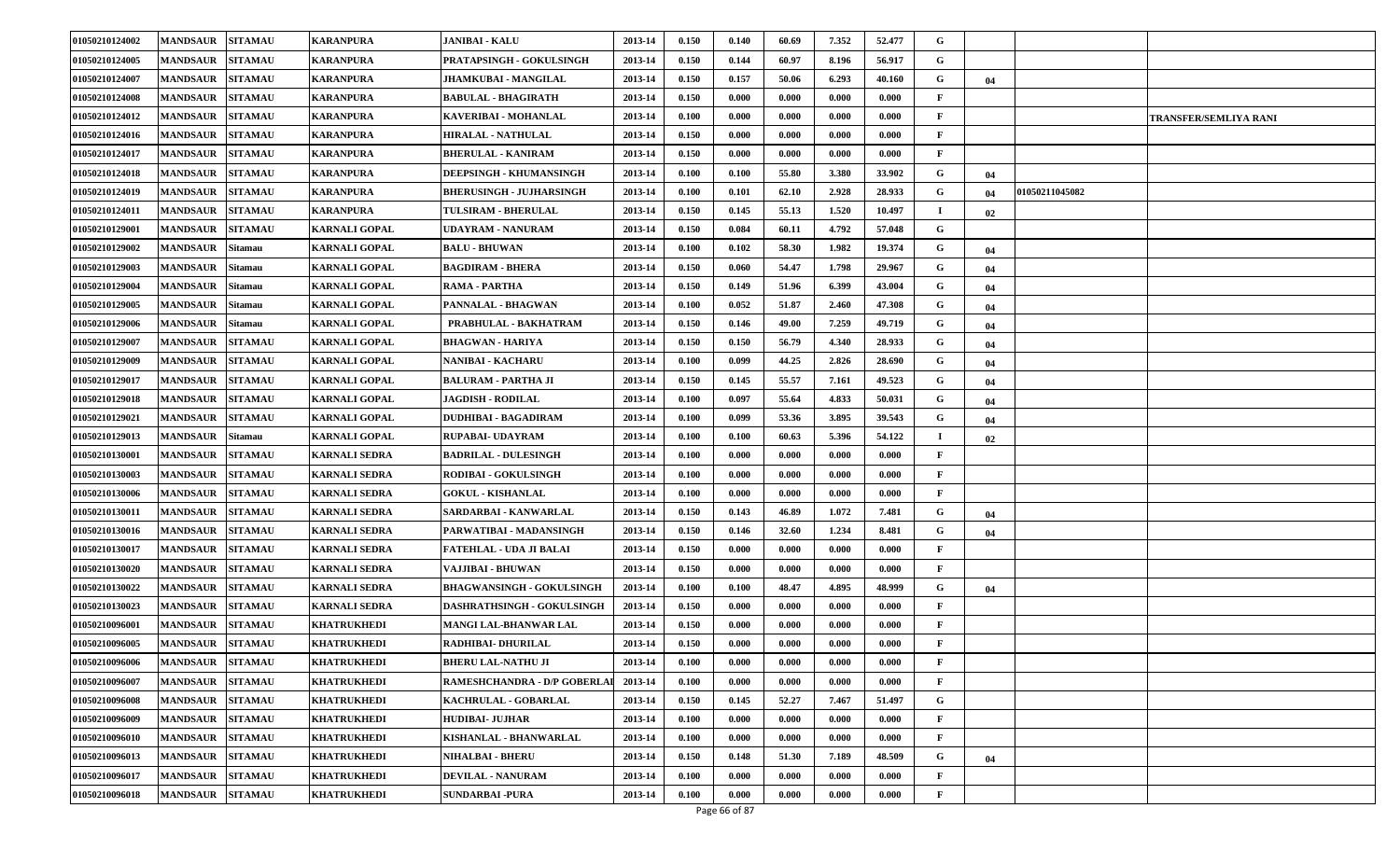| 01050210096022 | <b>MANDSAUR</b> | <b>SITAMAU</b> | <b>KHATRUKHEDI</b> | RAMCHANDRIBAI - LAXMAN        | 2013-14 | 0.100 | 0.000 | 0.000 | 0.000 | 0.000  | $\mathbf F$ |                      |  |
|----------------|-----------------|----------------|--------------------|-------------------------------|---------|-------|-------|-------|-------|--------|-------------|----------------------|--|
| 01050210096025 | <b>MANDSAUR</b> | <b>SITAMAU</b> | KHATRUKHEDI        | <b>BANSHILAL - JAGANNATH</b>  | 2013-14 | 0.100 | 0.000 | 0.000 | 0.000 | 0.000  | $\mathbf F$ |                      |  |
| 01050210096026 | <b>MANDSAUR</b> | <b>SITAMAU</b> | <b>KHATRUKHEDI</b> | <b>KALURAM - RATANLAL</b>     | 2013-14 | 0.100 | 0.000 | 0.000 | 0.000 | 0.000  | $\mathbf F$ |                      |  |
| 01050210096027 | <b>MANDSAUR</b> | <b>SITAMAU</b> | <b>KHATRUKHEDI</b> | <b>BHANWARLAL - BAGDIRAM</b>  | 2013-14 | 0.100 | 0.000 | 0.000 | 0.000 | 0.000  | $\mathbf F$ |                      |  |
| 01050210096028 | <b>MANDSAUR</b> | <b>SITAMAU</b> | <b>KHATRUKHEDI</b> | <b>GANESHRAM - MANGILAL</b>   | 2013-14 | 0.150 | 0.000 | 0.000 | 0.000 | 0.000  | F           |                      |  |
| 01050210096029 | <b>MANDSAUR</b> | <b>SITAMAU</b> | <b>KHATRUKHEDI</b> | KISHANLAL - MANGILAL          | 2013-14 | 0.150 | 0.000 | 0.000 | 0.000 | 0.000  | F           |                      |  |
| 01050210096030 | <b>MANDSAUR</b> | <b>SITAMAU</b> | <b>KHATRUKHEDI</b> | RAMLAL - MANGILAL             | 2013-14 | 0.150 | 0.145 | 62.19 | 8.271 | 57.199 | G           |                      |  |
| 01050210096031 | <b>MANDSAUR</b> | <b>SITAMAU</b> | KHATRUKHEDI        | RAMCHANDRA - MANGILAL         | 2013-14 | 0.150 | 0.000 | 0.000 | 0.000 | 0.000  | F           |                      |  |
| 01050210096032 | <b>MANDSAUR</b> | <b>SITAMAU</b> | KHATRUKHEDI        | PANNALAL - NATHULAL           | 2013-14 | 0.150 | 0.149 | 45.77 | 3.570 | 23.960 | G           | 04                   |  |
| 01050210096033 | <b>MANDSAUR</b> | <b>SITAMAU</b> | <b>KHATRUKHEDI</b> | JAGDISHCHANDRA - MANGILAL     | 2013-14 | 0.150 | 0.000 | 0.000 | 0.000 | 0.000  | F           |                      |  |
| 01050210096034 | <b>MANDSAUR</b> | <b>SITAMAU</b> | KHATRUKHEDI        | <b>RAYSINGH - POKHAR JI</b>   | 2013-14 | 0.100 | 0.099 | 58.45 | 5.653 | 57.101 | G           |                      |  |
| 01050210096035 | <b>MANDSAUR</b> | <b>SITAMAU</b> | KHATRUKHEDI        | <b>RAMLAL - POKHAR JI</b>     | 2013-14 | 0.150 | 0.000 | 0.000 | 0.000 | 0.000  | F           |                      |  |
| 01050210096036 | <b>MANDSAUR</b> | <b>SITAMAU</b> | <b>KHATRUKHEDI</b> | GOPAL - PURA JI  GAYARI       | 2013-14 | 0.100 | 0.000 | 0.000 | 0.000 | 0.000  | $\mathbf F$ |                      |  |
| 01050210096037 | <b>MANDSAUR</b> | <b>SITAMAU</b> | <b>KHATRUKHEDI</b> | <b>FATTIBAI - NAGULAL</b>     | 2013-14 | 0.100 | 0.000 | 0.000 | 0.000 | 0.000  | $\mathbf F$ |                      |  |
| 01050210096038 | <b>MANDSAUR</b> | <b>SITAMAU</b> | KHATRUKHEDI        | <b>BANSHILAL - BHANWARLAL</b> | 2013-14 | 0.100 | 0.000 | 0.000 | 0.000 | 0.000  |             |                      |  |
| 01050210096039 | <b>MANDSAUR</b> | <b>SITAMAU</b> | KHATRUKHEDI        | NANDRAM - MADHU JI            | 2013-14 | 0.100 | 0.000 | 0.000 | 0.000 | 0.000  | F           |                      |  |
| 01050210096040 | <b>MANDSAUR</b> | <b>SITAMAU</b> | <b>KHATRUKHEDI</b> | <b>BHERULAL - DHURALAL</b>    | 2013-14 | 0.100 | 0.000 | 0.000 | 0.000 | 0.000  | F           |                      |  |
| 01050210096042 | <b>MANDSAUR</b> | <b>SITAMAU</b> | <b>KHATRUKHEDI</b> | RAMCHANDRA - BHERULAL         | 2013-14 | 0.100 | 0.099 | 48.94 | 4.817 | 48.657 | G           | 04                   |  |
| 01050210096043 | <b>MANDSAUR</b> | <b>SITAMAU</b> | <b>KHATRUKHEDI</b> | BHAGATRAM - SHRIRAM           | 2013-14 | 0.100 | 0.000 | 0.000 | 0.000 | 0.000  | $\mathbf F$ |                      |  |
| 01050210096047 | <b>MANDSAUR</b> | <b>SITAMAU</b> | <b>KHATRUKHEDI</b> | <b>MANGU - LALA</b>           | 2013-14 | 0.150 | 0.000 | 0.000 | 0.000 | 0.000  | F           |                      |  |
| 01050210096051 | <b>MANDSAUR</b> | <b>SITAMAU</b> | KHATRUKHEDI        | SATYANARAYAN - PURALAL        | 2013-14 | 0.100 | 0.000 | 0.000 | 0.000 | 0.000  | $\mathbf F$ |                      |  |
| 01050210096052 | <b>MANDSAUR</b> | <b>SITAMAU</b> | <b>KHATRUKHEDI</b> | UMRAOSINGH - AMARSINGH        | 2013-14 | 0.100 | 0.097 | 50.31 | 1.488 | 15.404 | G           | 04                   |  |
| 01050210096054 | <b>MANDSAUR</b> | <b>SITAMAU</b> | <b>KHATRUKHEDI</b> | <b>DHURA - BALDEV</b>         | 2013-14 | 0.100 | 0.000 | 0.000 | 0.000 | 0.000  | F           |                      |  |
| 01050210096055 | <b>MANDSAUR</b> | <b>SITAMAU</b> | <b>KHATRUKHEDI</b> | <b>MASUMKHA - ABDULKHA</b>    | 2013-14 | 0.100 | 0.000 | 0.000 | 0.000 | 0.000  | F           |                      |  |
| 01050210096056 | <b>MANDSAUR</b> | <b>SITAMAU</b> | <b>KHATRUKHEDI</b> | <b>LAXMANSINGH - JAYSINGH</b> | 2013-14 | 0.100 | 0.000 | 0.000 | 0.000 | 0.000  | $\mathbf F$ |                      |  |
| 01050210096057 | <b>MANDSAUR</b> | <b>SITAMAU</b> | <b>KHATRUKHEDI</b> | <b>GOPAL - PURA</b>           | 2013-14 | 0.100 | 0.099 | 47.34 | 2.096 | 21.172 | G           | 01050210079010<br>04 |  |
| 01050210100004 | <b>MANDSAUR</b> | <b>SITAMAU</b> | <b>MAHUVI</b>      | <b>BALURAM - SWARUP</b>       | 2013-14 | 0.100 | 0.000 | 0.000 | 0.000 | 0.000  | F           |                      |  |
| 01050210100008 | <b>MANDSAUR</b> | <b>SITAMAU</b> | <b>MAHUVI</b>      | RAMCHANDRA - JADURAM          | 2013-14 | 0.100 | 0.000 | 0.000 | 0.000 | 0.000  | F           |                      |  |
| 01050210100020 | <b>MANDSAUR</b> | <b>SITAMAU</b> | <b>MAHUVI</b>      | <b>KASTURIBAI - RODA</b>      | 2013-14 | 0.100 | 0.000 | 0.000 | 0.000 | 0.000  | F           |                      |  |
| 01050210100021 | <b>MANDSAUR</b> | <b>SITAMAU</b> | <b>MAHUVI</b>      | DARIYAVBAI - UDAYSINGH        | 2013-14 | 0.100 | 0.000 | 0.000 | 0.000 | 0.000  | $\mathbf F$ |                      |  |
| 01050210100023 | <b>MANDSAUR</b> | <b>SITAMAU</b> | <b>MAHUVI</b>      | <b>LAXMAN - BAGDIRAM</b>      | 2013-14 | 0.100 | 0.000 | 0.000 | 0.000 | 0.000  | F           |                      |  |
| 01050210100024 | <b>MANDSAUR</b> | <b>SITAMAU</b> | <b>MAHUVI</b>      | KESHARBAI - RODA JI           | 2013-14 | 0.100 | 0.000 | 0.000 | 0.000 | 0.000  | $\mathbf F$ |                      |  |
| 01050210100032 | <b>MANDSAUR</b> | <b>SITAMAU</b> | <b>MAHUVI</b>      | LAXMINARAYAN - KACHRU         | 2013-14 | 0.150 | 0.000 | 0.000 | 0.000 | 0.000  | $\mathbf F$ |                      |  |
| 01050210100033 | <b>MANDSAUR</b> | <b>SITAMAU</b> | <b>MAHUVI</b>      | <b>SAJJAN - DHURA</b>         | 2013-14 | 0.100 | 0.000 | 0.000 | 0.000 | 0.000  | $\mathbf F$ |                      |  |
| 01050210100040 | <b>MANDSAUR</b> | <b>SITAMAU</b> | <b>MAHUVI</b>      | KAMLABAI - SATYANARAYAN       | 2013-14 | 0.100 | 0.000 | 0.000 | 0.000 | 0.000  | F           |                      |  |
| 01050210100013 | <b>MANDSAUR</b> | <b>SITAMAU</b> | <b>MAHUVI</b>      | KAMLABAI - MANGILAL           | 2013-14 | 0.150 | 0.000 | 0.000 | 0.000 | 0.000  | $\mathbf F$ |                      |  |
| 01050210132005 | <b>MANDSAUR</b> | <b>SITAMAU</b> | <b>MAHUWA</b>      | <b>UDAYRAM - VAINIRAM</b>     | 2013-14 | 0.150 | 0.076 | 67.27 | 5.036 | 66.263 | G           |                      |  |
| 01050210132007 | <b>MANDSAUR</b> | <b>SITAMAU</b> | <b>MAHUWA</b>      | HIRALAL - BHANWARLAL          | 2013-14 | 0.150 | 0.102 | 56.52 | 5.765 | 56.631 | G           |                      |  |
| 01050210132010 | <b>MANDSAUR</b> | <b>SITAMAU</b> | <b>MAHUWA</b>      | HARDEVRAM - BHANWARLAL        | 2013-14 | 0.150 | 0.151 | 64.18 | 9.489 | 62.716 | G           |                      |  |
| 01050210132012 | <b>MANDSAUR</b> | <b>SITAMAU</b> | <b>MAHUWA</b>      | <b>MADHORAM - RAMRATAN</b>    | 2013-14 | 0.150 | 0.145 | 60.26 | 8.918 | 61.503 | G           |                      |  |
| 01050210132013 | <b>MANDSAUR</b> | <b>SITAMAU</b> | <b>MAHUWA</b>      | <b>SURATRAM - BHANWARLAL</b>  | 2013-14 | 0.150 | 0.150 | 60.78 | 8.587 | 57.247 | G           |                      |  |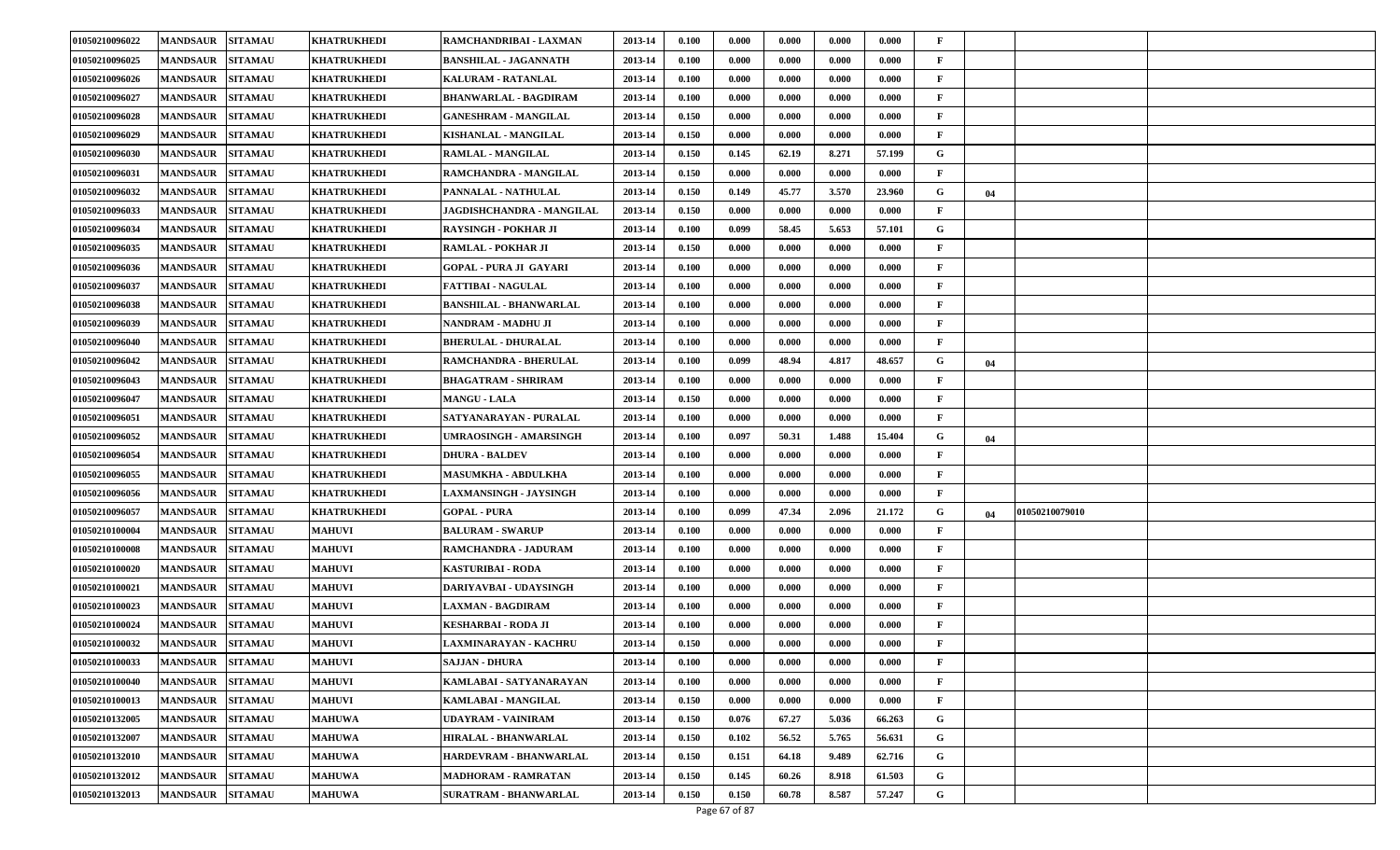| 01050210132015 | <b>MANDSAUR</b>  | <b>SITAMAU</b> | <b>MAHUWA</b>     | NATHU - DHANNA                  | 2013-14 | 0.100 | 0.097  | 50.74 | 4.581  | 47.130 | G | 04 |                            |
|----------------|------------------|----------------|-------------------|---------------------------------|---------|-------|--------|-------|--------|--------|---|----|----------------------------|
| 01050210132016 | <b>MANDSAUR</b>  | <b>SITAMAU</b> | <b>MAHUWA</b>     | PRABHULAL - BHUWANILAL          | 2013-14 | 0.100 | 0.095  | 43.89 | 4.201  | 44.455 | G | 04 |                            |
| 01050210132021 | <b>MANDSAUR</b>  | <b>SITAMAU</b> | <b>MAHUWA</b>     | <b>BADRILAL - BHABHUTA</b>      | 2013-14 | 0.100 | 0.096  | 54.72 | 4.362  | 45.438 | G | 04 |                            |
| 01050210132024 | <b>MANDSAUR</b>  | <b>SITAMAU</b> | <b>MAHUWA</b>     | GANPAT - KHEMRAJ                | 2013-14 | 0.150 | 0.000  | 0.000 | 0.000  | 0.000  | F |    |                            |
| 01050210132032 | <b>MANDSAUR</b>  | <b>SITAMAU</b> | <b>MAHUWA</b>     | <b>LEELABAI - PRABHULAL</b>     | 2013-14 | 0.100 | 0.097  | 64.63 | 6.131  | 63.337 | G |    |                            |
| 01050210132034 | <b>MANDSAUR</b>  | <b>SITAMAU</b> | <b>MAHUWA</b>     | <b>RAMSINGH - PRATAPSINGH</b>   | 2013-14 | 0.150 | 0.000  | 0.000 | 0.000  | 0.000  | F |    |                            |
| 01050210132037 | <b>MANDSAUR</b>  | <b>SITAMAU</b> | <b>MAHUWA</b>     | DHAPUBAI - BHAGWATILAL          | 2013-14 | 0.100 | 0.000  | 0.000 | 0.000  | 0.000  | F |    |                            |
| 01050210132038 | <b>MANDSAUR</b>  | <b>SITAMAU</b> | <b>MAHUWA</b>     | PAPUBAI - DASHRATHLAL           | 2013-14 | 0.100 | 0.000  | 0.000 | 0.000  | 0.000  | F |    |                            |
| 01050210132039 | <b>MANDSAUR</b>  | <b>SITAMAU</b> | <b>MAHUWA</b>     | <b>BHANWARLAL - BHERULAL</b>    | 2013-14 | 0.150 | 0.143  | 70.53 | 9.451  | 65.999 | G |    |                            |
| 01050210132040 | <b>MANDSAUR</b>  | <b>SITAMAU</b> | <b>MAHUWA</b>     | MAHIPALSINGH - LAXMANSINGH      | 2013-14 | 0.150 | 0.152  | 46.36 | 5.802  | 38.297 | G | 04 |                            |
| 01050210132043 | <b>MANDSAUR</b>  | <b>SITAMAU</b> | <b>MAHUWA</b>     | PRABHULAL - SHANKARLAL          | 2013-14 | 0.150 | 0.100  | 62.58 | 5.695  | 56.950 | G |    |                            |
| 01050210132044 | <b>MANDSAUR</b>  | <b>SITAMAU</b> | <b>MAHUWA</b>     | RAMCHANDRA - NANDRAM            | 2013-14 | 0.150 | 0.150  | 56.89 | 7.737  | 51.477 | G |    |                            |
| 01050210132046 | <b>MANDSAUR</b>  | <b>SITAMAU</b> | <b>MAHUWA</b>     | <b>BHANWARLAL - RAMCHANDRA</b>  | 2013-14 | 0.100 | 0.000  | 0.000 | 0.000  | 0.000  | F |    |                            |
| 01050210132050 | <b>MANDSAUR</b>  | <b>SITAMAU</b> | <b>MAHUWA</b>     | <b>BASANTILAL - BHANWARLAL</b>  | 2013-14 | 0.100 | 0.000  | 0.000 | 0.000  | 0.000  | F |    |                            |
| 01050210132051 | <b>MANDSAUR</b>  | <b>SITAMAU</b> | <b>MAHUWA</b>     | ISHAWARKUWAR - SHANTIBAI        | 2013-14 | 0.150 | 0.000  | 0.000 | 0.000  | 0.000  |   |    |                            |
| 01050210141001 | <b>MANDSAUR</b>  | <b>SITAMAU</b> | MAMATKHEDA        | <b>NATHLAL - NAGULAL</b>        | 2013-14 | 0.100 | 0.000  | 0.000 | 0.000  | 0.000  | F |    |                            |
| 01050210141003 | <b>MANDSAUR</b>  | <b>SITAMAU</b> | MAMATKHEDA        | DHURIBAI - MANGILAL             | 2013-14 | 0.100 | 0.000  | 0.000 | 0.000  | 0.000  | F |    |                            |
| 01050210141006 | <b>MANDSAUR</b>  | <b>SITAMAU</b> | <b>MAMATKHEDA</b> | <b>BALUSINGH - DULESINGH</b>    | 2013-14 | 0.100 | 0.000  | 0.000 | 0.000  | 0.000  | F |    |                            |
| 01050210141007 | <b>MANDSAUR</b>  | <b>SITAMAU</b> | MAMATKHEDA        | <b>SONABAI - DALLA</b>          | 2013-14 | 0.100 | 0.000  | 0.000 | 0.000  | 0.000  | F |    |                            |
| 01050210141008 | <b>MANDSAUR</b>  | <b>SITAMAU</b> | MAMATKHEDA        | KESHARBAI - BAPULAL             | 2013-14 | 0.100 | 0.000  | 0.000 | 0.000  | 0.000  | F |    |                            |
| 01050210141009 | <b>MANDSAUR</b>  | <b>SITAMAU</b> | MAMATKHEDA        | <b>LAXMANSINGH - DULESINGH</b>  | 2013-14 | 0.100 | 0.087  | 53.62 | 4.236  | 48.467 | G | 04 |                            |
| 01050210141011 | <b>MANDSAUR</b>  | <b>SITAMAU</b> | <b>MAMATKHEDA</b> | DAYARAM - SAVA                  | 2013-14 | 0.100 | 0.000  | 0.000 | 0.000  | 0.000  | F |    |                            |
| 01050210141022 | <b>MANDSAUR</b>  | <b>SITAMAU</b> | MAMATKHEDA        | RAMESHCHANDRA - MOHANLAL        | 2013-14 | 0.100 | 0.000  | 0.000 | 0.000  | 0.000  | F |    | <b>TRANSFER/LAKWA</b>      |
| 01050210142002 | <b>MANDSAUR</b>  | <b>SITAMAU</b> | <b>MAUKHEDA</b>   | RAMESHWAR - NAGULAL SHARMA      | 2013-14 | 0.150 | 0.1405 | 53.72 | 4.551  | 32.391 | G | 04 |                            |
| 01050210142003 | <b>MANDSAUR</b>  | <b>SITAMAU</b> | <b>MAUKHEDA</b>   | VISHNUKUWAR - SHAMBHUSINGH      | 2013-14 | 0.100 | 0.0945 | 52.77 | 3.317  | 35.101 | G | 04 |                            |
| 01050210142012 | <b>MANDSAUR</b>  | <b>SITAMAU</b> | <b>MAUKHEDA</b>   | <b>GOVINDKUWAR - CHAINSINGH</b> | 2013-14 | 0.100 | 0.0990 | 54.53 | 3.132  | 31.636 | G | 04 |                            |
| 01050210142013 | <b>MANDSAUR</b>  | <b>SITAMAU</b> | <b>MAUKHEDA</b>   | VIJAYSINGH - NATHUSINGH         | 2013-14 | 0.100 | 0.0956 | 54.18 | 2.190  | 22.908 | G | 04 |                            |
| 01050210142026 | <b>MANDSAUR</b>  | <b>SITAMAU</b> | <b>MAUKHEDA</b>   | <b>RAMLAL - LAXMAN</b>          | 2013-14 | 0.100 | 0.0990 | 59.49 | 2.550  | 25.758 | G | 04 |                            |
| 01050210142036 | <b>MANDSAUR</b>  | <b>SITAMAU</b> | <b>MAUKHEDA</b>   | <b>UDAYRAM - GULAB</b>          | 2013-14 | 0.100 | 0.1008 | 41.79 | 2.376  | 23.571 | G | 04 |                            |
| 01050210138002 | <b>MANDSAUR</b>  | <b>SITAMAU</b> | <b>PALAKHEDI</b>  | NANIBAI - GORDHANLAL            | 2013-14 | 0.100 | 0.098  | 57.25 | 5.422  | 55.610 | G |    |                            |
| 01050210138003 | <b>MANDSAUR</b>  | <b>SITAMAU</b> | PALAKHEDI         | <b>GEETABAI - SALAGRAM</b>      | 2013-14 | 0.100 | 0.000  | 0.000 | 0.000  | 0.000  | F |    |                            |
| 01050210138004 | <b>MANDSAUR</b>  | <b>SITAMAU</b> | PALAKHEDI         | BAGDIRAM - BHUWANIRAM           | 2013-14 | 0.100 | 0.101  | 56.61 | 5.443  | 53.998 | G | 04 |                            |
| 01050210138006 | MANDSAUR SITAMAU |                | <b>PALAKHEDI</b>  | <b>MOHAN - BADRILAL</b>         | 2013-14 | 0.150 | 0.149  | 55.87 | 8.716  | 58.497 | G |    |                            |
| 01050210138009 | MANDSAUR SITAMAU |                | <b>PALAKHEDI</b>  | RAMGOPAL - BAGDIRAM D/P GUMA    | 2013-14 | 0.150 | 0.151  | 58.45 | 8.784  | 58.095 | G |    |                            |
| 01050210138010 | <b>MANDSAUR</b>  | <b>SITAMAU</b> | PALAKHEDI         | <b>TULSIRAM- UDA</b>            | 2013-14 | 0.150 | 0.150  | 58.53 | 8.353  | 55.687 | G |    |                            |
| 01050210138014 | <b>MANDSAUR</b>  | <b>SITAMAU</b> | <b>PALAKHEDI</b>  | RAMGOPAL - RAMNARAYAN           | 2013-14 | 0.150 | 0.000  | 0.000 | 0.000  | 0.000  | F |    |                            |
| 01050210138017 | <b>MANDSAUR</b>  | <b>SITAMAU</b> | PALAKHEDI         | TULSIRAM - JAGANNATH            | 2013-14 | 0.100 | 0.000  | 0.000 | 0.000  | 0.000  | F |    | <b>TRANSFER/GANGAKHEDI</b> |
| 01050210138018 | <b>MANDSAUR</b>  | <b>SITAMAU</b> | PALAKHEDI         | <b>SAREKUWAR - SALAGRAM</b>     | 2013-14 | 0.150 | 0.148  | 60.97 | 9.058  | 61.203 | G |    |                            |
| 01050210138022 | <b>MANDSAUR</b>  | <b>SITAMAU</b> | <b>PALAKHEDI</b>  | BAGADIRAM - KISHANLAL           | 2013-14 | 0.100 | 0.098  | 55.11 | 1.283  | 13.159 | G | 04 |                            |
| 01050210138023 | <b>MANDSAUR</b>  | <b>SITAMAU</b> | PALAKHEDI         | <b>RAMKUWAR - BHERA</b>         | 2013-14 | 0.150 | 0.155  | 64.36 | 10.307 | 66.497 | G |    |                            |
| 01050210153002 | <b>MANDSAUR</b>  | <b>SITAMAU</b> | <b>RAHIMGARH</b>  | <b>HARISINGH - AMARSINGH</b>    | 2013-14 | 0.100 | 0.000  | 0.000 | 0.000  | 0.000  | F |    | <b>NAME CHANGE</b>         |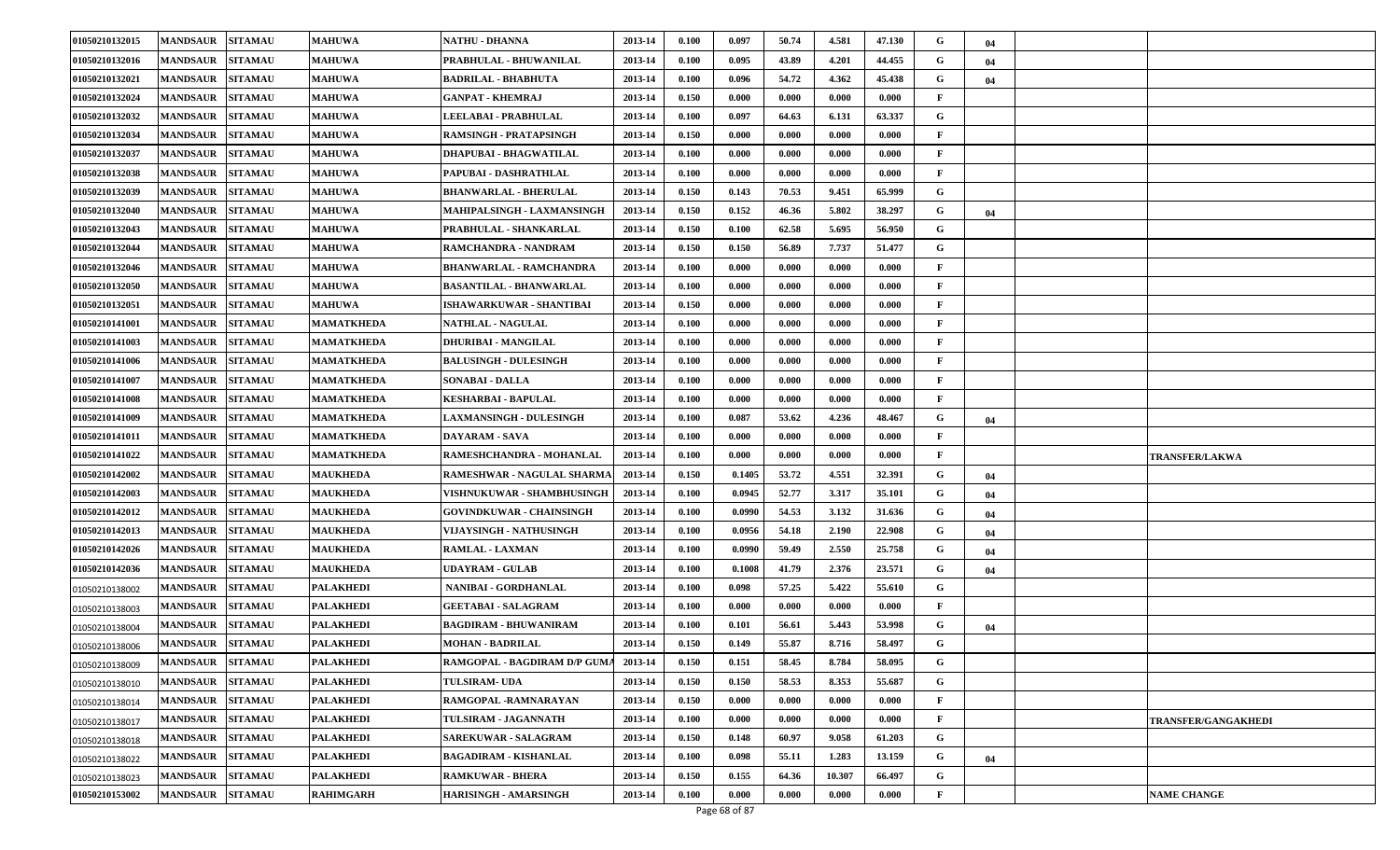| 01050210153016 | <b>MANDSAUR</b><br><b>SITAMAU</b> | <b>RAHIMGARH</b> | RAMCHANDRA - BAGDIRAM               | 2013-14 | 0.150 | 0.000          | 0.000 | 0.000 | 0.000  | F        |    |                        |                        |
|----------------|-----------------------------------|------------------|-------------------------------------|---------|-------|----------------|-------|-------|--------|----------|----|------------------------|------------------------|
| 01050210153022 | <b>MANDSAUR</b><br><b>SITAMAU</b> | <b>RAHIMGARH</b> | JAGDISHSINGH - MODSINGH             | 2013-14 | 0.100 | 0.095          | 59.04 | 0.978 | 10.327 | G        | 04 |                        |                        |
| 01050210153034 | <b>MANDSAUR</b><br><b>SITAMAU</b> | <b>RAHIMGARH</b> | SHANKARSINGH - HARISINGH            | 2013-14 | 0.100 | 0.000          | 0.000 | 0.000 | 0.000  | F        |    |                        |                        |
| 01050210153041 | <b>MANDSAUR</b><br><b>SITAMAU</b> | <b>RAHIMGARH</b> | RATANSINGH - UDAYSINGH              | 2013-14 | 0.100 | 0.021          | 53.74 | 1.006 | 47.009 | G        | 04 |                        |                        |
| 01050210153046 | <b>MANDSAUR</b><br><b>SITAMAU</b> | <b>RAHIMGARH</b> | SHIVSINGH - AMARSINGH               | 2013-14 | 0.100 | 0.000          | 0.000 | 0.000 | 0.000  | F        |    |                        |                        |
| 01050210153060 | <b>MANDSAUR</b><br><b>SITAMAU</b> | <b>RAHIMGARH</b> | <b>SHANKARLAL - JALAM</b>           | 2013-14 | 0.100 | 0.094          | 63.70 | 1.138 | 12.106 | G        | 04 |                        |                        |
| 01050210153061 | <b>MANDSAUR</b><br><b>SITAMAU</b> | <b>RAHIMGARH</b> | <b>RAMESH - LAXMAN</b>              | 2013-14 | 0.100 | 0.000          | 0.000 | 0.000 | 0.000  | F        |    |                        |                        |
| 01050210153065 | <b>MANDSAUR</b><br><b>SITAMAU</b> | <b>RAHIMGARH</b> | <b>DEVILAL - DHANNA</b>             | 2013-14 | 0.100 | 0.017          | 57.61 | 1.070 | 64.072 | G        |    |                        |                        |
| 01050210153069 | <b>MANDSAUR</b><br><b>SITAMAU</b> | <b>RAHIMGARH</b> | <b>BHERU - KAISHIYA</b>             | 2013-14 | 0.100 | 0.000          | 0.000 | 0.000 | 0.000  | F        |    |                        |                        |
| 01050210153096 | <b>MANDSAUR</b><br><b>SITAMAU</b> | <b>RAHIMGARH</b> | <b>BHARATSINGH - NATHUSINGH</b>     | 2013-14 | 0.100 | 0.101          | 56.13 | 1.018 | 10.089 | G        | 04 |                        |                        |
| 01050210153006 | <b>MANDSAUR</b><br><b>SITAMAU</b> | <b>RAHIMGARH</b> | KAMLABAI - MANGILAL                 | 2013-14 | 0.100 | 0.095          | 50.42 | 1.491 | 15.695 | G        | 04 |                        |                        |
| 01050210153005 | <b>MANDSAUR</b><br><b>SITAMAU</b> | <b>RAHIMGARH</b> | <b>SURAJMAL - NAGGA</b>             | 2013-14 | 0.100 | 0.097          | 66.89 | 1.242 | 12.817 | $\bf{I}$ | 02 |                        |                        |
| 01050210082001 | <b>MANDSAUR</b><br><b>SITAMAU</b> | <b>RAMAKHEDI</b> | <b>LEELABAI - DALURAM</b>           | 2013-14 | 0.150 | 0.151          | 61.01 | 3.173 | 21.013 | G        | 04 |                        |                        |
| 01050210082002 | <b>MANDSAUR</b><br><b>SITAMAU</b> | <b>RAMAKHEDI</b> | LEELABAI - DAMARLAL                 | 2013-14 | 0.150 | 0.144          | 58.73 | 3.759 | 26.032 | G        | 04 |                        |                        |
| 01050210082003 | <b>MANDSAUR</b><br><b>SITAMAU</b> | <b>RAMAKHEDI</b> | HARISINGH - UDAYSINGH               | 2013-14 | 0.100 | 0.099          | 58.62 | 2.320 | 23.434 | G        | 04 |                        |                        |
| 01050210082004 | <b>MANDSAUR</b><br><b>SITAMAU</b> | <b>RAMAKHEDI</b> | <b>JHAMKUBAI - KARU</b>             | 2013-14 | 0.100 | 0.092          | 53.50 | 1.911 | 20.682 | G        | 04 |                        |                        |
| 01050210082007 | <b>MANDSAUR</b><br><b>SITAMAU</b> | <b>RAMAKHEDI</b> | RADHIBAI - BHUWAN                   | 2013-14 | 0.100 | 0.098          | 62.49 | 2.143 | 21.867 | G        | 04 |                        |                        |
| 01050210082009 | <b>MANDSAUR</b><br><b>SITAMAU</b> | <b>RAMAKHEDI</b> | MANGILAL - KESHURAM                 | 2013-14 | 0.100 | 0.095          | 60.38 | 5.581 | 58.686 | G        |    |                        |                        |
| 01050210082010 | <b>MANDSAUR</b><br><b>SITAMAU</b> | <b>RAMAKHEDI</b> | SAVITRIBAI - BAGDIRAM               | 2013-14 | 0.100 | 0.097          | 57.82 | 5.394 | 55.608 | G        |    |                        |                        |
| 01050210082012 | <b>MANDSAUR</b><br><b>SITAMAU</b> | <b>RAMAKHEDI</b> | <b>KANKUBAI - NANDRAM</b>           | 2013-14 | 0.100 | 0.100          | 63.91 | 6.172 | 61.720 | G        |    |                        | <b>NAME CHANGE</b>     |
| 01050210082013 | <b>MANDSAUR</b><br><b>SITAMAU</b> | <b>RAMAKHEDI</b> | <b>JUJHAR - KALURAM</b>             | 2013-14 | 0.100 | 0.096          | 60.39 | 5.504 | 57.333 | G        |    |                        | <b>NAME CHANGE</b>     |
| 01050210154002 | <b>MANDSAUR</b><br><b>SITAMAU</b> | <b>SALRIYA</b>   | KACHARULAL - GANGARAM               | 2013-14 | 0.100 | 0.000          | 0.000 | 0.000 | 0.000  | F        |    |                        |                        |
| 01050210154003 | <b>MANDSAUR</b><br><b>SITAMAU</b> | <b>SALRIYA</b>   | JUJHARLAL D.P. SHOBHARAM            | 2013-14 | 0.100 | 0.000          | 0.000 | 0.000 | 0.000  | F        |    |                        |                        |
| 01050210154008 | <b>MANDSAUR</b><br><b>SITAMAU</b> | <b>SALRIYA</b>   | <b>BHANWARGIRI - PREMGIR</b>        | 2013-14 | 0.100 | 0.098          | 38.45 | 1.186 | 12.164 | G        | 04 |                        |                        |
| 01050210154025 | <b>MANDSAUR</b><br><b>SITAMAU</b> | <b>SALRIYA</b>   | PRAHLAD - HEMRAJ                    | 2013-14 | 0.100 | 0.000          | 0.000 | 0.000 | 0.000  | F        |    |                        |                        |
| 01050210154027 | <b>SITAMAU</b><br><b>MANDSAUR</b> | <b>SALRIYA</b>   | AMARSINGH - BHANWARLAL              | 2013-14 | 0.100 | 0.000          | 0.000 | 0.000 | 0.000  |          |    |                        | <b>TRANSFER/BANKLI</b> |
| 01050210154028 | <b>MANDSAUR</b><br><b>SITAMAU</b> | <b>SALRIYA</b>   | LALSINGH - SHIVSINGH                | 2013-14 | 0.100 | 0.000          | 0.000 | 0.000 | 0.000  | F        |    |                        | <b>TRANSFER/BANKLI</b> |
| 01050210154029 | <b>MANDSAUR</b><br><b>SITAMAU</b> | <b>SALRIYA</b>   | VAKATKUNWAR - DULESINGH             | 2013-14 | 0.100 | 0.000          | 0.000 | 0.000 | 0.000  | F        |    | 01050210069004         | TRANSFER/LAKHUPIPLIYA  |
| 01050210154030 | <b>MANDSAUR</b><br><b>SITAMAU</b> | <b>SALRIYA</b>   | SAKANBAI - BAPUSINGH                | 2013-14 | 0.100 | 0.000          | 0.000 | 0.000 | 0.000  | F        |    | 01050210069024         | TRANSFER/LAKHUPIPLIYA  |
| 01050210154031 | <b>MANDSAUR</b><br><b>SITAMAU</b> | <b>SALRIYA</b>   | KARANSINGH - NAHARSINGH             | 2013-14 | 0.100 | 0.000          | 0.000 | 0.000 | 0.000  | F        |    | <b>01050210069-003</b> | TRANSFER/LAKHUPIPLIYA  |
| 01050210154032 | <b>MANDSAUR</b><br><b>SITAMAU</b> | <b>SALRIYA</b>   | GANGASINGH - BHAGWANSINGH           | 2013-14 | 0.100 | 0.000          | 0.000 | 0.000 | 0.000  | F        |    | <b>01050210069009</b>  | TRANSFER/LAKHUPIPLIYA  |
| 01050210155002 | <b>MANDSAUR</b><br><b>SITAMAU</b> | <b>SEDRA</b>     | BAGADIRAM - MANGILAL                | 2013-14 | 0.100 | 0.096          | 52.53 | 4.900 | 50.936 | G        | 04 |                        |                        |
| 01050210155005 | MANDSAUR SITAMAU                  | <b>SEDRA</b>     | <b>KALUSINGH - BHIMSINGH</b>        | 2013-14 | 0.100 | 0.000          | 0.000 | 0.000 | 0.000  | F        |    |                        |                        |
| 01050210155006 | MANDSAUR SITAMAU                  | <b>SEDRA</b>     | <b>BHOPALSINGH - GOKULSINGH URF</b> | 2013-14 | 0.100 | 0.000          | 0.000 | 0.000 | 0.000  |          |    |                        |                        |
| 01050210155008 | MANDSAUR SITAMAU                  | <b>SEDRA</b>     | PRABHULAL - NATHU                   | 2013-14 | 0.100 | 0.097          | 28.41 | 1.023 | 10.525 | G        | 04 |                        |                        |
| 01050210155009 | MANDSAUR SITAMAU                  | <b>SEDRA</b>     | <b>BAPULAL - HIRALAL URF KESHUR</b> | 2013-14 | 0.150 | 0.143          | 55.60 | 8.141 | 57.050 | G        |    |                        |                        |
| 01050210155012 | MANDSAUR SITAMAU                  | <b>SEDRA</b>     | KANHAIYALAL - PYARA                 | 2013-14 | 0.100 | 0.096          | 50.71 | 4.600 | 47.917 | G        | 04 |                        |                        |
| 01050210155016 | <b>MANDSAUR</b><br><b>SITAMAU</b> | <b>SEDRA</b>     | DASHRATHSINGH - BAHADURSINGI        | 2013-14 | 0.100 | 0.000          | 0.000 | 0.000 | 0.000  | F        |    |                        |                        |
| 01050210155017 | <b>MANDSAUR</b><br><b>SITAMAU</b> | <b>SEDRA</b>     | <b>DEVA - GULAB URF CHOTURAM</b>    | 2013-14 | 0.150 | 0.144          | 36.20 | 0.962 | 6.676  | G        | 04 |                        |                        |
| 01050210155023 | <b>MANDSAUR</b><br><b>SITAMAU</b> | <b>SEDRA</b>     | SHANKAR - JAGANNATH                 | 2013-14 | 0.150 | 0.145          | 57.39 | 8.592 | 59.337 | G        |    |                        |                        |
| 01050210155029 | MANDSAUR SITAMAU                  | <b>SEDRA</b>     | NANDUBAI - MANGILAL                 | 2013-14 | 0.100 | 0.094<br>0.000 | 54.67 | 5.170 | 54.825 | G        |    |                        |                        |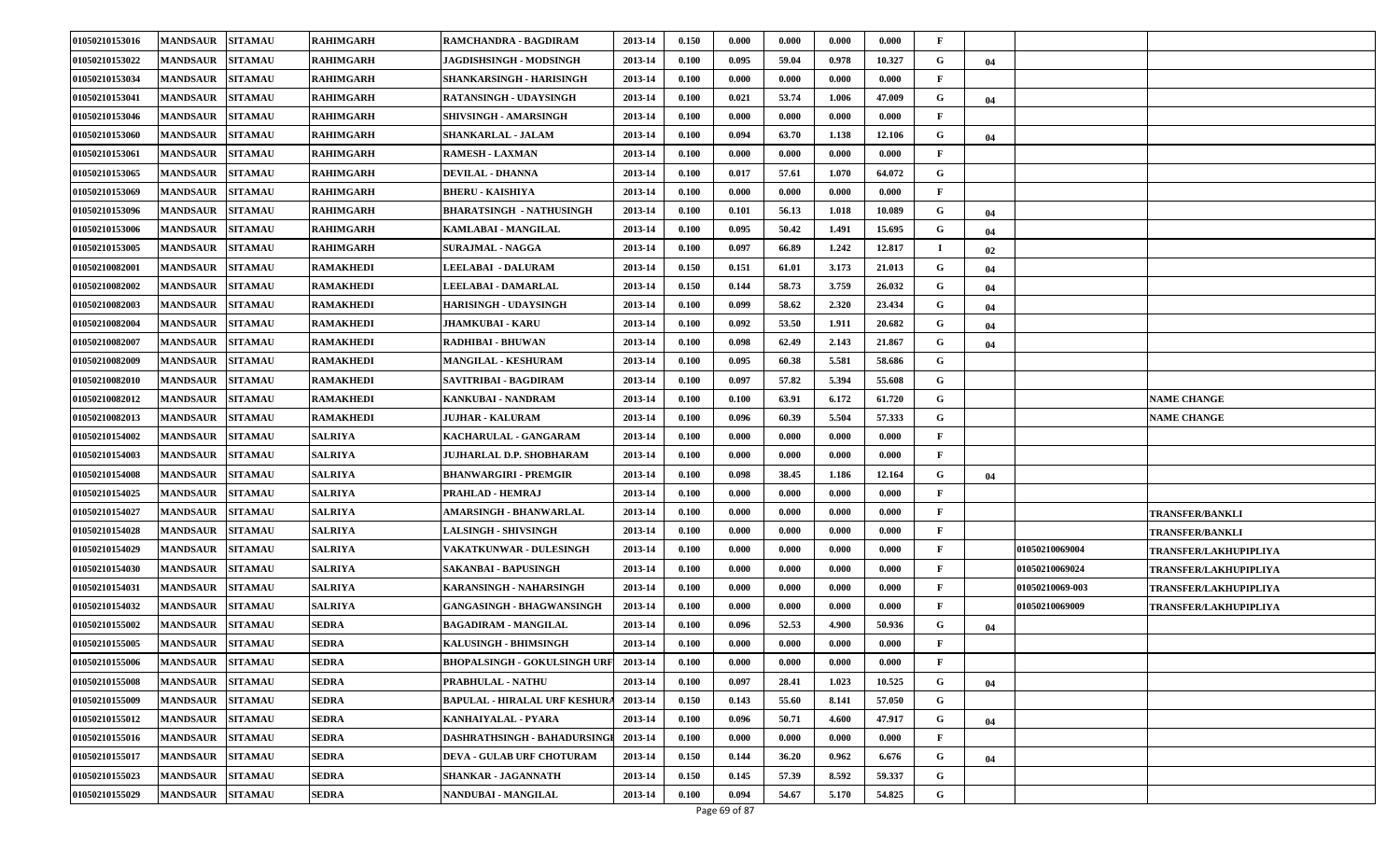| 01050210155030 | <b>MANDSAUR</b> | <b>SITAMAU</b> | <b>SEDRA</b>        | <b>GANGABAI- KAISHURAM</b>    | 2013-14 | 0.100 | 0.000 | 0.000 | 0.000 | 0.000  | $\mathbf F$  |    | <b>TRANSFER/NIPANIYA</b> |
|----------------|-----------------|----------------|---------------------|-------------------------------|---------|-------|-------|-------|-------|--------|--------------|----|--------------------------|
| 01050210083001 | <b>MANDSAUR</b> | <b>SITAMAU</b> | <b>SEMLIYA RANI</b> | PRABHUBAI - DEVRAM            | 2013-14 | 0.100 | 0.096 | 57.50 | 5.076 | 52.765 | G            |    |                          |
| 01050210083002 | <b>MANDSAUR</b> | <b>SITAMAU</b> | <b>SEMLIYA RANI</b> | <b>SOHANBAI - BAGDIRAM</b>    | 2013-14 | 0.150 | 0.140 | 48.81 | 6.561 | 46.864 | $\bf{I}$     | 02 |                          |
| 01050210083004 | <b>MANDSAUR</b> | <b>SITAMAU</b> | <b>SEMLIYA RANI</b> | <b>CHAMPALAL - NANURAM</b>    | 2013-14 | 0.150 | 0.146 | 52.56 | 7.216 | 49.357 | G            | 04 |                          |
| 01050210083005 | <b>MANDSAUR</b> | <b>SITAMAU</b> | <b>SEMLIYA RANI</b> | RAJARAM - NANDRAM             | 2013-14 | 0.100 | 0.000 | 0.000 | 0.000 | 0.000  | F            |    |                          |
| 01050210083006 | <b>MANDSAUR</b> | <b>SITAMAU</b> | <b>SEMLIYA RANI</b> | PARMANAND - RAMLAL            | 2013-14 | 0.100 | 0.000 | 0.000 | 0.000 | 0.000  | F            |    |                          |
| 01050210083007 | <b>MANDSAUR</b> | <b>SITAMAU</b> | <b>SEMLIYA RANI</b> | <b>MAGNIRAM - JAYKISHAN</b>   | 2013-14 | 0.150 | 0.133 | 49.68 | 5.962 | 44.895 | G            | 04 |                          |
| 01050210083008 | <b>MANDSAUR</b> | <b>SITAMAU</b> | <b>SEMLIYA RANI</b> | <b>MANGILAL - BHERA</b>       | 2013-14 | 0.100 | 0.000 | 0.000 | 0.000 | 0.000  | F            |    |                          |
| 01050210083009 | <b>MANDSAUR</b> | <b>SITAMAU</b> | <b>SEMLIYA RANI</b> | <b>KANCHANBAI - BAGDU</b>     | 2013-14 | 0.150 | 0.138 | 37.20 | 2.381 | 17.241 | $\bf{I}$     | 02 |                          |
| 01050210083011 | <b>MANDSAUR</b> | <b>SITAMAU</b> | <b>SEMLIYA RANI</b> | <b>MANGILAL - SHRIRAM</b>     | 2013-14 | 0.150 | 0.072 | 62.61 | 4.320 | 60.000 | G            |    |                          |
| 01050210083014 | <b>MANDSAUR</b> | <b>SITAMAU</b> | <b>SEMLIYA RANI</b> | <b>GEETABAI - RAMLAL</b>      | 2013-14 | 0.150 | 0.145 | 55.16 | 7.975 | 55.000 | G            |    |                          |
| 01050210083015 | <b>MANDSAUR</b> | <b>SITAMAU</b> | <b>SEMLIYA RANI</b> | <b>RAMSHANKAR - NANDA</b>     | 2013-14 | 0.150 | 0.150 | 49.59 | 6.610 | 44.008 | G            | 04 |                          |
| 01050210083016 | <b>MANDSAUR</b> | <b>SITAMAU</b> | <b>SEMLIYA RANI</b> | <b>DHAPUBAI - ONKARLAL</b>    | 2013-14 | 0.100 | 0.093 | 41.06 | 3.132 | 33.533 | G            | 04 |                          |
| 01050210083017 | <b>MANDSAUR</b> | <b>SITAMAU</b> | <b>SEMLIYA RANI</b> | <b>BAPULAL - RAMBAKHSH</b>    | 2013-14 | 0.150 | 0.000 | 0.000 | 0.000 | 0.000  | F            |    |                          |
| 01050210083019 | <b>MANDSAUR</b> | <b>SITAMAU</b> | <b>SEMLIYA RANI</b> | SANTOSHBAI - MOTIRAM          | 2013-14 | 0.100 | 0.096 | 49.67 | 4.754 | 49.521 | G            | 04 |                          |
| 01050210083020 | <b>MANDSAUR</b> | <b>SITAMAU</b> | <b>SEMLIYA RANI</b> | SOHANBAI - MOHAN              | 2013-14 | 0.150 | 0.145 | 45.54 | 6.616 | 45.628 | G            | 04 |                          |
| 01050210083023 | <b>MANDSAUR</b> | <b>SITAMAU</b> | <b>SEMLIYA RANI</b> | <b>BALMUKUND - RAMLAL</b>     | 2013-14 | 0.150 | 0.152 | 54.30 | 1.854 | 12.238 | G            | 04 |                          |
| 01050210083024 | <b>MANDSAUR</b> | <b>SITAMAU</b> | <b>SEMLIYA RANI</b> | <b>SHANTIBAI - PHOLCHAND</b>  | 2013-14 | 0.100 | 0.099 | 54.17 | 5.162 | 52.247 | G            |    |                          |
| 01050210083025 | <b>MANDSAUR</b> | <b>SITAMAU</b> | <b>SEMLIYA RANI</b> | KOMALRAM URF KAMLASHANKAR     | 2013-14 | 0.100 | 0.000 | 0.000 | 0.000 | 0.000  | F            |    |                          |
| 01050210083026 | <b>MANDSAUR</b> | <b>SITAMAU</b> | <b>SEMLIYA RANI</b> | <b>RAMESHWAR - RAMCHANDRA</b> | 2013-14 | 0.150 | 0.000 | 0.000 | 0.000 | 0.000  | F            |    |                          |
| 01050210083028 | <b>MANDSAUR</b> | <b>SITAMAU</b> | <b>SEMLIYA RANI</b> | <b>GEETABAI - MANGUDAS</b>    | 2013-14 | 0.100 | 0.099 | 50.96 | 4.361 | 44.140 | G            | 04 |                          |
| 01050210083030 | <b>MANDSAUR</b> | <b>SITAMAU</b> | <b>SEMLIYA RANI</b> | RAMCHANDRA - BAGDIRAM         | 2013-14 | 0.100 | 0.100 | 46.37 | 4.458 | 44.759 | G            | 04 |                          |
| 01050210083032 | <b>MANDSAUR</b> | <b>SITAMAU</b> | <b>SEMLIYA RANI</b> | <b>GOPAL - MANGILAL</b>       | 2013-14 | 0.100 | 0.100 | 45.25 | 4.344 | 43.614 | G            | 04 |                          |
| 01050210083034 | <b>MANDSAUR</b> | <b>SITAMAU</b> | <b>SEMLIYA RANI</b> | PURANMAL - INDARMAL           | 2013-14 | 0.150 | 0.145 | 54.18 | 7.338 | 50.607 | G            | 04 |                          |
| 01050210083036 | <b>MANDSAUR</b> | <b>SITAMAU</b> | <b>SEMLIYA RANI</b> | KALURAM - BHAGIRATH           | 2013-14 | 0.150 | 0.148 | 51.38 | 7.575 | 51.182 | G            |    |                          |
| 01050210083040 | <b>MANDSAUR</b> | <b>SITAMAU</b> | SEMLIYA RANI        | <b>JUJHAR - NANDA</b>         | 2013-14 | 0.100 | 0.000 | 0.000 | 0.000 | 0.000  | $\mathbf{F}$ |    |                          |
| 01050210083043 | <b>MANDSAUR</b> | <b>SITAMAU</b> | SEMLIYA RANI        | MANGIBAI - KANHAIYALAL        | 2013-14 | 0.100 | 0.099 | 50.69 | 4.584 | 46.210 | G            | 04 |                          |
| 01050210083044 | <b>MANDSAUR</b> | <b>SITAMAU</b> | <b>SEMLIYA RANI</b> | <b>DHAPUBAI - NARAYAN</b>     | 2013-14 | 0.100 | 0.000 | 0.000 | 0.000 | 0.000  | F            |    |                          |
| 01050210083046 | <b>MANDSAUR</b> | <b>SITAMAU</b> | <b>SEMLIYA RANI</b> | <b>BADRILAL - NANDA</b>       | 2013-14 | 0.100 | 0.000 | 0.000 | 0.000 | 0.000  | F            |    | <b>NAME CHANGE</b>       |
| 01050210083047 | <b>MANDSAUR</b> | <b>SITAMAU</b> | <b>SEMLIYA RANI</b> | MOHANKUNWAR - PARWATSINGH     | 2013-14 | 0.150 | 0.141 | 58.77 | 8.454 | 60.128 | G            |    |                          |
| 01050210083050 | <b>MANDSAUR</b> | <b>SITAMAU</b> | <b>SEMLIYA RANI</b> | <b>BANSHILAL - MOTI</b>       | 2013-14 | 0.150 | 0.000 | 0.000 | 0.000 | 0.000  | F            |    |                          |
| 01050210083054 | <b>MANDSAUR</b> | <b>SITAMAU</b> | <b>SEMLIYA RANI</b> | VARDICHAND - JAGANNATH        | 2013-14 | 0.100 | 0.101 | 63.48 | 6.040 | 60.100 | G            |    |                          |
| 01050210083056 | <b>MANDSAUR</b> | <b>SITAMAU</b> | <b>SEMLIYA RANI</b> | <b>KACHRU - RUPA</b>          | 2013-14 | 0.100 | 0.000 | 0.000 | 0.000 | 0.000  | F            |    |                          |
| 01050210083059 | <b>MANDSAUR</b> | <b>SITAMAU</b> | <b>SEMLIYA RANI</b> | <b>SITARAM - UDA</b>          | 2013-14 | 0.100 | 0.000 | 0.000 | 0.000 | 0.000  |              |    |                          |
| 01050210083061 | <b>MANDSAUR</b> | <b>SITAMAU</b> | SEMLIYA RANI        | RAMPRASAD - RAMNARAYAN-KIRA   | 2013-14 | 0.150 | 0.152 | 62.98 | 9.573 | 63.105 | G            |    |                          |
| 01050210083063 | <b>MANDSAUR</b> | <b>SITAMAU</b> | <b>SEMLIYA RANI</b> | <b>DHAPUBAI - NATHU</b>       | 2013-14 | 0.100 | 0.095 | 47.73 | 4.480 | 47.009 | G            | 04 |                          |
| 01050210083065 | <b>MANDSAUR</b> | <b>SITAMAU</b> | <b>SEMLIYA RANI</b> | KOMALRAM - JAYKISHAN          | 2013-14 | 0.100 | 0.093 | 53.64 | 4.874 | 52.409 | G            |    |                          |
| 01050210083067 | <b>MANDSAUR</b> | <b>SITAMAU</b> | <b>SEMLIYA RANI</b> | NANDKISHOR - BHAGWAN D.P. GOV | 2013-14 | 0.100 | 0.000 | 0.000 | 0.000 | 0.000  | F            |    | <b>NAME CHANGE</b>       |
| 01050210083069 | <b>MANDSAUR</b> | <b>SITAMAU</b> | <b>SEMLIYA RANI</b> | <b>GANESHRAM - CHOTELAL</b>   | 2013-14 | 0.150 | 0.000 | 0.000 | 0.000 | 0.000  | F            |    |                          |
| 01050210083070 | <b>MANDSAUR</b> | <b>SITAMAU</b> | <b>SEMLIYA RANI</b> | <b>LALURAM - GANGARAM</b>     | 2013-14 | 0.150 | 0.145 | 47.34 | 6.580 | 45.379 | G            | 04 |                          |
| 01050210083071 | <b>MANDSAUR</b> | <b>SITAMAU</b> | <b>SEMLIYA RANI</b> | <b>KALABAI - BHERULAL</b>     | 2013-14 | 0.150 | 0.147 | 56.67 | 2.493 | 16.936 | G            | 04 |                          |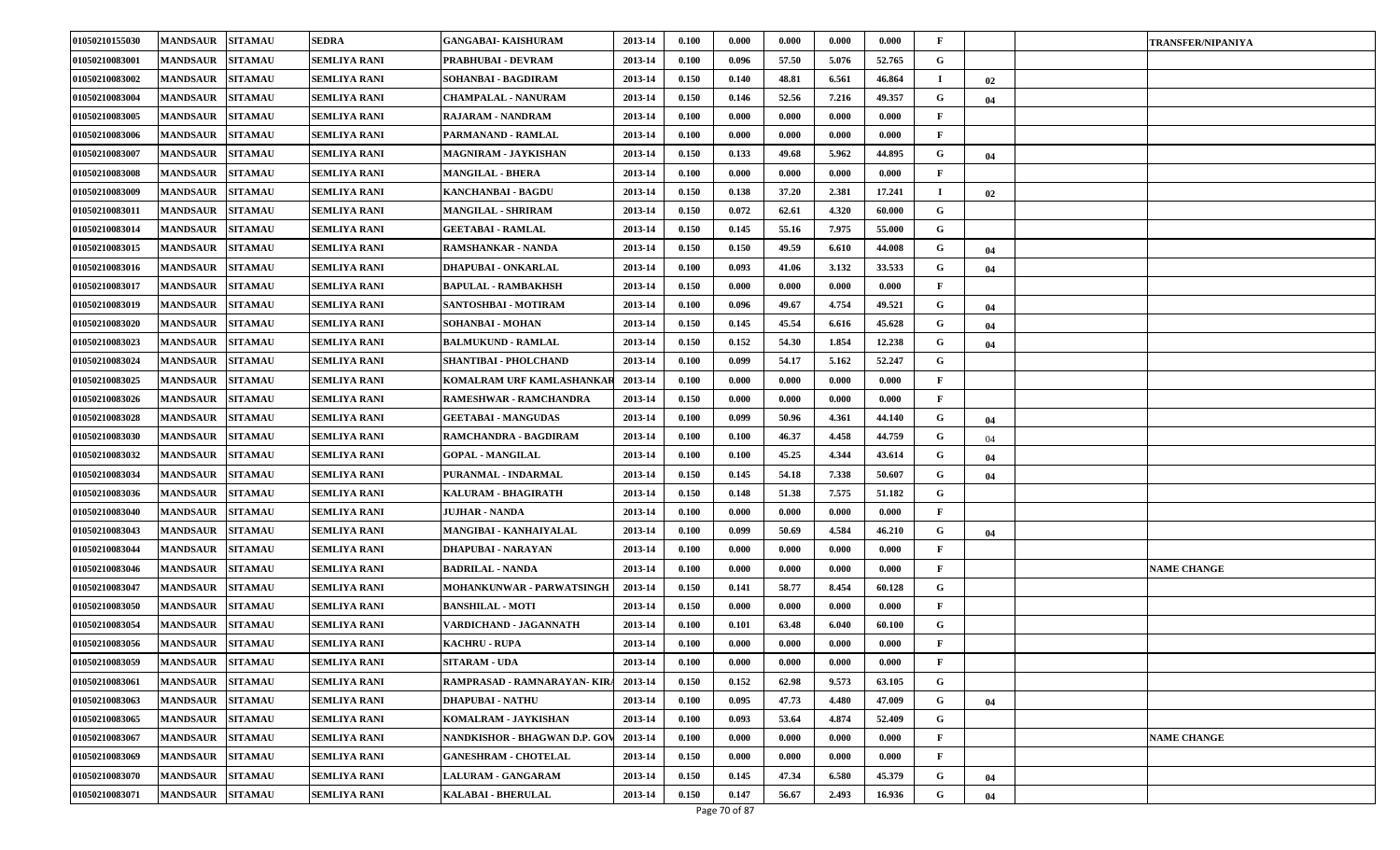| 01050210083072 | <b>MANDSAUR</b>  | <b>SITAMAU</b> | <b>SEMLIYA RANI</b>        | SHOBHARAM - NANDLAL D.P. OMK.    | 2013-14 | 0.150 | 0.147                | 46.22 | 6.933 | 47.163 | G           | 04  |                            |
|----------------|------------------|----------------|----------------------------|----------------------------------|---------|-------|----------------------|-------|-------|--------|-------------|-----|----------------------------|
| 01050210083076 | <b>MANDSAUR</b>  | <b>SITAMAU</b> | SEMLIYA RANI               | <b>BHERULAL - NANURAM</b>        | 2013-14 | 0.150 | 0.000                | 0.000 | 0.000 | 0.000  | $\mathbf F$ |     |                            |
| 01050210083077 | <b>MANDSAUR</b>  | <b>SITAMAU</b> | <b>SEMLIYA RANI</b>        | <b>UDA - GOPAL</b>               | 2013-14 | 0.100 | 0.101                | 61.85 | 0.998 | 9.852  | G           | 04  |                            |
| 01050210039001 | <b>MANDSAUR</b>  | <b>SITAMAU</b> | SHAKKARKHEDI (BAJ.)        | KANWARLAL - DEVA DANGI           | 2013-14 | 0.100 | 0.093                | 58.80 | 3.419 | 36.685 | G           | 04  |                            |
| 01050210039003 | <b>MANDSAUR</b>  | <b>SITAMAU</b> | SHAKKARKHEDI (BAJ.)        | PURA - AMRA                      | 2013-14 | 0.150 | 0.145                | 49.31 | 7.566 | 52.179 | G           | 04  |                            |
| 01050210039007 | <b>MANDSAUR</b>  | <b>SITAMAU</b> | SHAKKARKHEDI (BAJ.)        | <b>JETRAM - LAXMAN CHOTA</b>     | 2013-14 | 0.150 | 0.146                | 53.60 | 7.412 | 50.942 | G           | 04  |                            |
| 01050210039010 | <b>MANDSAUR</b>  | <b>SITAMAU</b> | SHAKKARKHEDI (BAJ.)        | <b>RODSINGH - PANNA</b>          | 2013-14 | 0.100 | 0.098                | 58.32 | 3.499 | 35.668 | G           | 04  |                            |
| 01050210039012 | <b>MANDSAUR</b>  | <b>SITAMAU</b> | SHAKKARKHEDI (BAJ.)        | <b>DEVILAL - GANGARAM</b>        | 2013-14 | 0.100 | 0.098                | 38.60 | 1.996 | 20.326 | G           | 04  |                            |
| 01050210039014 | <b>MANDSAUR</b>  | <b>SITAMAU</b> | SHAKKARKHEDI (BAJ.)        | <b>VARDA - BHERA</b>             | 2013-14 | 0.100 | 0.098                | 56.03 | 5.075 | 51.680 | G           | 04  |                            |
| 01050210039023 | <b>MANDSAUR</b>  | <b>SITAMAU</b> | SHAKKARKHEDI (BAJ.)        | <b>GORDHANLAL - KANWARLAL</b>    | 2013-14 | 0.100 | 0.095                | 59.43 | 1.146 | 12.114 | G           | 04  |                            |
| 01050210039026 | <b>MANDSAUR</b>  | <b>SITAMAU</b> | SHAKKARKHEDI (BAJ.)        | <b>RAMSINGH - ONKAR</b>          | 2013-14 | 0.100 | 0.099                | 61.26 | 1.339 | 13.525 | G           | 04  |                            |
| 01050210039028 | <b>MANDSAUR</b>  | <b>SITAMAU</b> | SHAKKARKHEDI (BAJ.)        | <b>RODSINGH - KACHARU</b>        | 2013-14 | 0.150 | 0.145                | 59.33 | 2.933 | 20.284 | G           | 04  |                            |
| 01050210039031 | <b>MANDSAUR</b>  | <b>SITAMAU</b> | <b>SHAKKARKHEDI (BAJ.)</b> | <b>FATTIBAI - BHANWARLAL</b>     | 2013-14 | 0.150 | 0.140                | 55.46 | 7.028 | 50.272 | G           | 04  |                            |
| 01050210039049 | <b>MANDSAUR</b>  | <b>SITAMAU</b> | <b>SHAKKARKHEDI (BAJ.)</b> | <b>GATTUBAI - MADHULAL</b>       | 2013-14 | 0.100 | 0.000                | 0.000 | 0.000 | 0.000  | F           |     |                            |
| 01050210137003 | <b>MANDSAUR</b>  | <b>SITAMAU</b> | <b>SURJANI</b>             | <b>BHUWANIRAM - MODIRAM</b>      | 2013-14 | 0.150 | 0.000                | 0.000 | 0.000 | 0.000  |             | -08 |                            |
| 01050210137004 | <b>MANDSAUR</b>  | <b>SITAMAU</b> | <b>SURJANI</b>             | NANDRAM- UDAYRAM                 | 2013-14 | 0.100 | 0.098                | 55.17 | 3.271 | 33.344 | G           | 04  |                            |
| 01050210137005 | <b>MANDSAUR</b>  | <b>SITAMAU</b> | <b>SURJANI</b>             | MANGILAL - UDAYRAM               | 2013-14 | 0.150 | 0.075                | 60.78 | 3.933 | 52.440 | G           |     |                            |
| 01050210137009 | <b>MANDSAUR</b>  | <b>SITAMAU</b> | <b>SURJANI</b>             | <b>SHOBHARAM- LAXMICHAND</b>     | 2013-14 | 0.100 | 0.000                | 0.000 | 0.000 | 0.000  | $\mathbf F$ |     |                            |
| 01050210137014 | <b>MANDSAUR</b>  | <b>SITAMAU</b> | <b>SURJANI</b>             | BHANWARBAI - BHAGATRAM           | 2013-14 | 0.150 | 0.000                | 0.000 | 0.000 | 0.000  | F           |     |                            |
| 01050210137017 | <b>MANDSAUR</b>  | <b>SITAMAU</b> | <b>SURJANI</b>             | RAGHUVIRSINGH - MEHTABKUWAI      | 2013-14 | 0.100 | 0.099                | 53.95 | 3.545 | 35.736 | G           | 04  |                            |
| 01050210137015 | <b>MANDSAUR</b>  | <b>SITAMAU</b> | <b>SURJANI</b>             | RAMNARAYAN - PRATHVIRAJ          | 2013-14 | 0.100 | 0.099                | 52.13 | 2.212 | 22.298 | $\mathbf I$ | 02  |                            |
| 01050210135104 | <b>MANDSAUR</b>  | <b>SITAMAU</b> | <b>TITROD</b>              | <b>BHERUSINGH - BHUWANISINGH</b> | 2013-14 | 0.150 | 0.153                | 50.13 | 4.326 | 28.349 | G           | 04  |                            |
| 01050210135159 | <b>MANDSAUR</b>  | <b>SITAMAU</b> | <b>TITROD</b>              | <b>BAKHATRAM - RAMSUKH</b>       | 2013-14 | 0.100 | 0.1008               | 42.62 | 1.644 | 16.310 | $\bf{I}$    | 02  |                            |
| 01050210135002 | <b>MANDSAUR</b>  | <b>SITAMAU</b> | <b>TITROD</b>              | MATHURALAL - PRABHULAL           | 2013-14 | 0.100 | 0.096                | 63.26 | 3.552 | 37.000 | G           | 04  |                            |
| 01050210135004 | <b>MANDSAUR</b>  | <b>SITAMAU</b> | <b>TITROD</b>              | PARASRAM - CHUNILAL              | 2013-14 | 0.100 | 0.000                | 0.000 | 0.000 | 0.000  | F           |     |                            |
| 01050210135005 | <b>MANDSAUR</b>  | <b>SITAMAU</b> | <b>TITROD</b>              | <b>BHERULAL -BAGDIRAM</b>        | 2013-14 | 0.100 | 0.084                | 55.13 | 4.426 | 52.565 | G           |     |                            |
| 01050210135006 | <b>MANDSAUR</b>  | <b>SITAMAU</b> | <b>TITROD</b>              | <b>JAGDISH - BHANWARLAL</b>      | 2013-14 | 0.100 | 0.100                | 49.91 | 4.706 | 47.060 | G           | 04  |                            |
| 01050210135008 | <b>MANDSAUR</b>  | <b>SITAMAU</b> | <b>TITROD</b>              | KAMLABAI - MOTIRAM               | 2013-14 | 0.150 | 0.150                | 55.48 | 8.187 | 54.435 | G           |     |                            |
| 01050210135010 | <b>MANDSAUR</b>  | <b>SITAMAU</b> | <b>TITROD</b>              | SAJJANBAI- PRABHULAL             | 2013-14 | 0.150 | 0.000                | 0.000 | 0.000 | 0.000  | F           |     |                            |
| 01050210135011 | <b>MANDSAUR</b>  | <b>SITAMAU</b> | <b>TITROD</b>              | AYODHIYABAI- KISHORSINGH         | 2013-14 | 0.100 | 0.000                | 0.000 | 0.000 | 0.000  | $\mathbf F$ |     |                            |
| 01050210135012 | <b>MANDSAUR</b>  | <b>SITAMAU</b> | TITROD                     | <b>MANGILAL - GULAB</b>          | 2013-14 | 0.150 | 0.000                | 0.00  | 0.000 | 0.000  | N           |     | <b>TRANSFER/GANGAKHEDI</b> |
| 01050210135013 | <b>MANDSAUR</b>  | <b>SITAMAU</b> | <b>TITROD</b>              | SHAMBHUSINGH- RATANSINGH         | 2013-14 | 0.100 | 0.000                | 0.000 | 0.000 | 0.000  |             |     |                            |
| 01050210135015 | <b>MANDSAUR</b>  | <b>SITAMAU</b> | <b>TITROD</b>              | HUSSAINBAKSH - KHUDABAKSH        | 2013-14 | 0.150 | 0.000                | 0.000 | 0.000 | 0.000  | F           |     |                            |
| 01050210135016 | MANDSAUR SITAMAU |                | <b>TITROD</b>              | <b>BHERU - RAMPRATAP</b>         | 2013-14 | 0.100 | 0.100                | 55.65 | 3.498 | 35.015 | G           | 04  |                            |
| 01050210135018 | <b>MANDSAUR</b>  | <b>SITAMAU</b> | <b>TITROD</b>              | <b>SAWANTSINGH - BHERUSINGH</b>  | 2013-14 | 0.100 | 0.100                | 53.13 | 2.831 | 28.253 | G           | 04  |                            |
| 01050210135019 | <b>MANDSAUR</b>  | <b>SITAMAU</b> | <b>TITROD</b>              | DHAPUBAI - MANNALAL              | 2013-14 | 0.100 | 0.050                | 48.88 | 2.269 | 45.020 | G           | 04  |                            |
| 01050210135020 | <b>MANDSAUR</b>  | <b>SITAMAU</b> | <b>TITROD</b>              | <b>BANSHILAL - RAMNARAYAN</b>    | 2013-14 | 0.100 | 0.000                | 0.000 | 0.000 | 0.000  | F           |     |                            |
| 01050210135022 | <b>MANDSAUR</b>  | <b>SITAMAU</b> | <b>TITROD</b>              | <b>BADRILAL - SHANKARLAL</b>     | 2013-14 | 0.100 | 0.099                | 53.85 | 4.854 | 49.229 | G           | 04  |                            |
| 01050210135023 | <b>MANDSAUR</b>  | <b>SITAMAU</b> | <b>TITROD</b>              | <b>BAPULAL - DEEPALAL</b>        | 2013-14 | 0.150 | 0.145                | 49.44 | 6.922 | 47.771 | G           | 04  |                            |
| 01050210135026 | <b>MANDSAUR</b>  | <b>SITAMAU</b> | <b>TITROD</b>              | <b>KALUSINGH - RODSINGH</b>      | 2013-14 | 0.100 | 0.099                | 52.36 | 5.318 | 53.717 | G           |     |                            |
| 01050210135029 | <b>MANDSAUR</b>  | <b>SITAMAU</b> | <b>TITROD</b>              | <b>DHURA - TULSIRAM</b>          | 2013-14 | 0.150 | 0.101<br>$-74 - 607$ | 44.86 | 3.967 | 39.161 | G           | 04  |                            |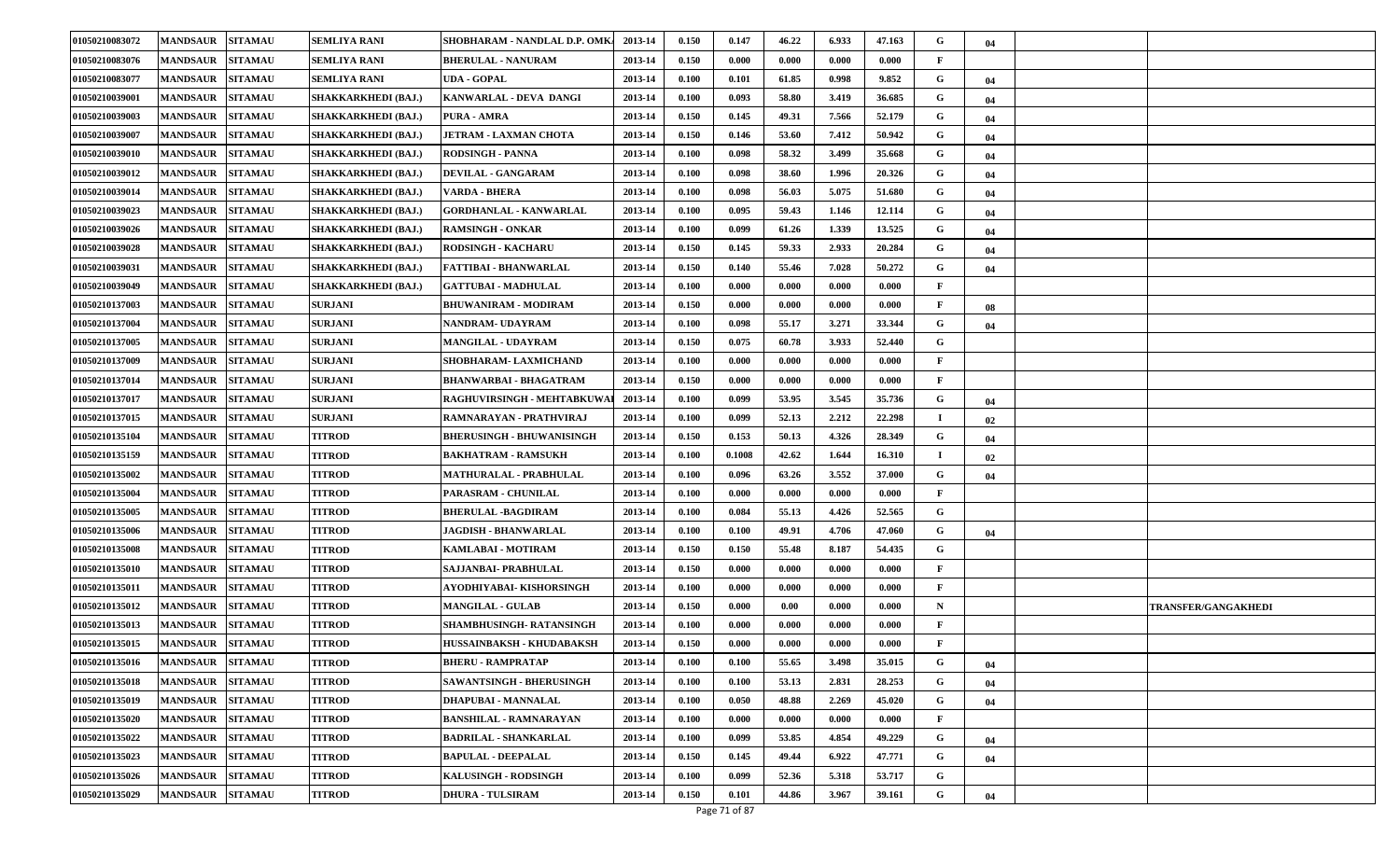| 01050210135030 | <b>MANDSAUR</b>         | <b>SITAMAU</b> | <b>TITROD</b> | <b>BAPULAL - KISHANLAL D.P. VAKHA</b> | 2013-14 | 0.100        | 0.101              | 54.47 | 5.424 | 53.917 | G            |    |                            |
|----------------|-------------------------|----------------|---------------|---------------------------------------|---------|--------------|--------------------|-------|-------|--------|--------------|----|----------------------------|
| 01050210135032 | <b>MANDSAUR</b>         | <b>SITAMAU</b> | <b>TITROD</b> | AWANTIBAI - MOHANLAL                  | 2013-14 | 0.100        | 0.103              | 57.08 | 5.048 | 48.962 | G            | 04 |                            |
| 01050210135033 | <b>MANDSAUR</b>         | <b>SITAMAU</b> | <b>TITROD</b> | <b>BHAWANISHANKAR - BAGDIRAM</b>      | 2013-14 | 0.100        | 0.030              | 43.71 | 1.367 | 45.116 | G            | 04 |                            |
| 01050210135037 | <b>MANDSAUR</b>         | <b>SITAMAU</b> | <b>TITROD</b> | <b>BAPULAL - GAMER</b>                | 2013-14 | 0.150        | 0.000              | 0.000 | 0.000 | 0.000  | F            |    |                            |
| 01050210135038 | <b>MANDSAUR</b>         | <b>SITAMAU</b> | <b>TITROD</b> | GEETABAI - KACHRU (GAYRI)             | 2013-14 | 0.100        | 0.000              | 0.000 | 0.000 | 0.000  | F            |    | <b>NAME CHANGE</b>         |
| 01050210135040 | <b>MANDSAUR</b>         | <b>SITAMAU</b> | <b>TITROD</b> | <b>JAGDISH - KISHANLAL</b>            | 2013-14 | 0.150        | 0.150              | 56.99 | 2.736 | 18.240 | G            | 04 |                            |
| 01050210135045 | <b>MANDSAUR</b>         | <b>SITAMAU</b> | <b>TITROD</b> | HARDARBAI - SHIVRAM                   | 2013-14 | 0.150        | 0.000              | 0.000 | 0.000 | 0.000  | $\mathbf{F}$ |    |                            |
| 01050210135046 | <b>MANDSAUR</b>         | <b>SITAMAU</b> | TITROD        | <b>RAMIBAI - PANNALAL</b>             | 2013-14 | 0.100        | 0.000              | 0.000 | 0.000 | 0.000  | F            |    |                            |
| 01050210135047 | <b>MANDSAUR</b>         | <b>SITAMAU</b> | <b>TITROD</b> | <b>GEETABAI -KACHRU</b>               | 2013-14 | 0.100        | 0.099              | 54.00 | 2.754 | 27.734 | G            | 04 |                            |
| 01050210135048 | <b>MANDSAUR</b>         | <b>SITAMAU</b> | <b>TITROD</b> | RUKMANBAI - KISHANLAL                 | 2013-14 | 0.100        | 0.000              | 0.000 | 0.000 | 0.000  | $\mathbf F$  |    |                            |
| 01050210135049 | <b>MANDSAUR</b>         | <b>SITAMAU</b> | <b>TITROD</b> | <b>BHERULAL - SHANKARLAL</b>          | 2013-14 | 0.150        | 0.000              | 0.000 | 0.000 | 0.000  | $\mathbf{F}$ |    |                            |
| 01050210135052 | <b>MANDSAUR</b>         | <b>SITAMAU</b> | <b>TITROD</b> | AMRATRAM - BHANWARLAL                 | 2013-14 | 0.150        | 0.000              | 0.000 | 0.000 | 0.000  | F            |    |                            |
| 01050210135053 | <b>MANDSAUR</b>         | <b>SITAMAU</b> | <b>TITROD</b> | DURGASHANKAR - BHANWARLAL             | 2013-14 | 0.150        | 0.147              | 51.22 | 7.529 | 51.183 | G            |    |                            |
| 01050210135059 | <b>MANDSAUR</b>         | <b>SITAMAU</b> | <b>TITROD</b> | DEVILAL - D.P. NANDRAM                | 2013-14 | 0.100        | 0.102              | 53.73 | 5.227 | 51.245 | G            |    |                            |
| 01050210135060 | <b>MANDSAUR</b>         | <b>SITAMAU</b> | <b>TITROD</b> | <b>SAJJANKUWAR - ONKARSINGH</b>       | 2013-14 | 0.100        | 0.100              | 53.15 | 4.548 | 45.571 | G            | 04 |                            |
| 01050210135061 | <b>MANDSAUR</b>         | <b>SITAMAU</b> | <b>TITROD</b> | <b>GANGARAM - HIRALAL</b>             | 2013-14 | 0.100        | 0.100              | 63.30 | 6.312 | 63.310 | G            |    |                            |
| 01050210135062 | <b>MANDSAUR</b>         | <b>SITAMAU</b> | <b>TITROD</b> | KANHAIYALAL -HIRALAL                  | 2013-14 | 0.100        | 0.101              | 49.07 | 3.084 | 30.595 | G            | 04 |                            |
| 01050210135063 | <b>MANDSAUR</b>         | <b>SITAMAU</b> | <b>TITROD</b> | ATAL BIHARI - BANSHILAL DADA R        | 2013-14 | 0.100        | 0.096              | 57.06 | 5.135 | 53.490 | G            |    |                            |
| 01050210135064 | <b>MANDSAUR</b>         | <b>SITAMAU</b> | <b>TITROD</b> | <b>FAKIRCHAND - HIRALAL</b>           | 2013-14 | 0.150        | 0.000              | 0.000 | 0.000 | 0.000  | F            |    |                            |
| 01050210135068 | <b>MANDSAUR</b>         | <b>SITAMAU</b> | <b>TITROD</b> | <b>BADRILAL - PANNALAL</b>            | 2013-14 | 0.100        | 0.100              | 46.88 | 3.328 | 33.280 | G            | 04 |                            |
| 01050210135070 | <b>MANDSAUR</b>         | <b>SITAMAU</b> | <b>TITROD</b> | RADHESHYAM - KAISHURAM                | 2013-14 | 0.100        | 0.000              | 0.000 | 0.000 | 0.000  | F            |    |                            |
| 01050210135071 | <b>MANDSAUR</b>         | <b>SITAMAU</b> | <b>TITROD</b> | NANDRAM - BHANWARLAL                  | 2013-14 | 0.100        | 0.100              | 31.14 | 2.140 | 21.336 | G            | 04 |                            |
| 01050210135073 | <b>MANDSAUR</b>         | <b>SITAMAU</b> | <b>TITROD</b> | JAGDISHCHANDRA - KISHANLAL PA         | 2013-14 | 0.100        | 0.000              | 0.000 | 0.000 | 0.000  | F            |    |                            |
| 01050210135076 | <b>MANDSAUR</b>         | <b>SITAMAU</b> | <b>TITROD</b> | <b>HARIDAS - NARAYANDAS</b>           | 2013-14 | 0.100        | 0.000              | 0.000 | 0.000 | 0.000  | F            |    |                            |
| 01050210135077 | <b>MANDSAUR</b>         | <b>SITAMAU</b> | <b>TITROD</b> | RAMCHANDRA - MATHURALAL               | 2013-14 | 0.100        | 0.000              | 0.000 | 0.000 | 0.000  | $\mathbf{F}$ |    | <b>TRANSFER/DOBDA</b>      |
| 01050210135083 | <b>MANDSAUR</b>         | <b>SITAMAU</b> | <b>TITROD</b> | <b>MANGILAL - PARTHA</b>              | 2013-14 | 0.100        | 0.000              | 0.000 | 0.000 | 0.000  | $\mathbf{F}$ |    |                            |
| 01050210135085 | <b>MANDSAUR</b>         | <b>SITAMAU</b> | <b>TITROD</b> | <b>KANHAIYALAL - VARDA</b>            | 2013-14 | 0.100        | 0.099              | 57.50 | 2.530 | 25.504 | G            | 04 |                            |
| 01050210135086 | <b>MANDSAUR</b>         | <b>SITAMAU</b> | <b>TITROD</b> | RAMCHANDRA - D/P DHANNIBAI            | 2013-14 | 0.100        | 0.098              | 40.95 | 1.381 | 14.150 | G            | 04 |                            |
| 01050210135094 | <b>MANDSAUR</b>         | <b>SITAMAU</b> | <b>TITROD</b> | <b>RAMPRASAD - NANDRAM</b>            | 2013-14 | 0.100        | 0.000              | 0.000 | 0.000 | 0.000  | $\mathbf{F}$ |    |                            |
| 01050210135095 | <b>MANDSAUR</b>         | <b>SITAMAU</b> | <b>TITROD</b> | <b>GANGABAI - HIRALAL</b>             | 2013-14 | 0.150        | 0.142              | 55.26 | 8.139 | 57.156 | G            |    |                            |
| 01050210135096 | <b>MANDSAUR</b>         | <b>SITAMAU</b> | TITROD        | KARULAL - HIRALAL                     | 2013-14 | 0.150        | 0.153              | 58.35 | 7.786 | 51.022 | G            |    |                            |
| 01050210135097 | <b>MANDSAUR</b>         | <b>SITAMAU</b> | <b>TITROD</b> | SANTOSHBAI - BHERULAL                 | 2013-14 | 0.100        | 0.100              | 46.25 | 2.379 | 23.814 | G            | 04 |                            |
| 01050210135098 | <b>MANDSAUR SITAMAU</b> |                | <b>TITROD</b> | RADHESHYAM - ONKARLAL                 | 2013-14 | 0.150        | 0.147              | 60.75 | 8.670 | 58.980 | G            |    | <b>TRANSFER/GANGAKHEDI</b> |
| 01050210135099 | MANDSAUR SITAMAU        |                | <b>TITROD</b> | <b>BASANTILAL - RAMRATAN</b>          | 2013-14 | 0.150        | 0.144              | 63.88 | 8.323 | 57.799 | G            |    |                            |
| 01050210135101 | <b>MANDSAUR</b>         | <b>SITAMAU</b> | TITROD        | <b>GORDHAN - RODA</b>                 | 2013-14 | 0.150        | 0.149              | 47.34 | 6.114 | 41.089 | G            | 04 |                            |
| 01050210135110 | <b>MANDSAUR</b>         | <b>SITAMAU</b> | <b>TITROD</b> | <b>SALIM MOH. - NUR MOH.</b>          | 2013-14 | 0.100        | 0.000              | 0.000 | 0.000 | 0.000  | F            |    |                            |
| 01050210135115 | <b>MANDSAUR</b>         | <b>SITAMAU</b> | TITROD        | NIRBHAYRAM - DHANNA JI                | 2013-14 | 0.150        | 0.147              | 55.03 | 8.082 | 54.868 | G            |    |                            |
| 01050210135116 | <b>MANDSAUR</b>         | <b>SITAMAU</b> | <b>TITROD</b> | <b>BANSHILAL - NATHU</b>              | 2013-14 | 0.150        | 0.149              | 53.75 | 7.394 | 49.724 | G            | 04 |                            |
| 01050210135119 | <b>MANDSAUR</b>         | <b>SITAMAU</b> | <b>TITROD</b> | AMBARAM- PARASRAM                     | 2013-14 | 0.100        | 0.100              | 61.96 | 2.983 | 29.830 | G            | 04 |                            |
| 01050210135121 | <b>MANDSAUR</b>         | <b>SITAMAU</b> | <b>TITROD</b> | <b>BANOBEE - MAHOMMAD. JI</b>         | 2013-14 | 0.150        | 0.151              | 54.51 | 7.600 | 50.465 | G            | 04 |                            |
| 01050210135122 | <b>MANDSAUR</b>         | <b>SITAMAU</b> | <b>TITROD</b> | <b>KALURAM - NANDRAM</b>              | 2013-14 | 0.100<br>Dog | 0.000<br>$-72.407$ | 0.000 | 0.000 | 0.000  | F            |    |                            |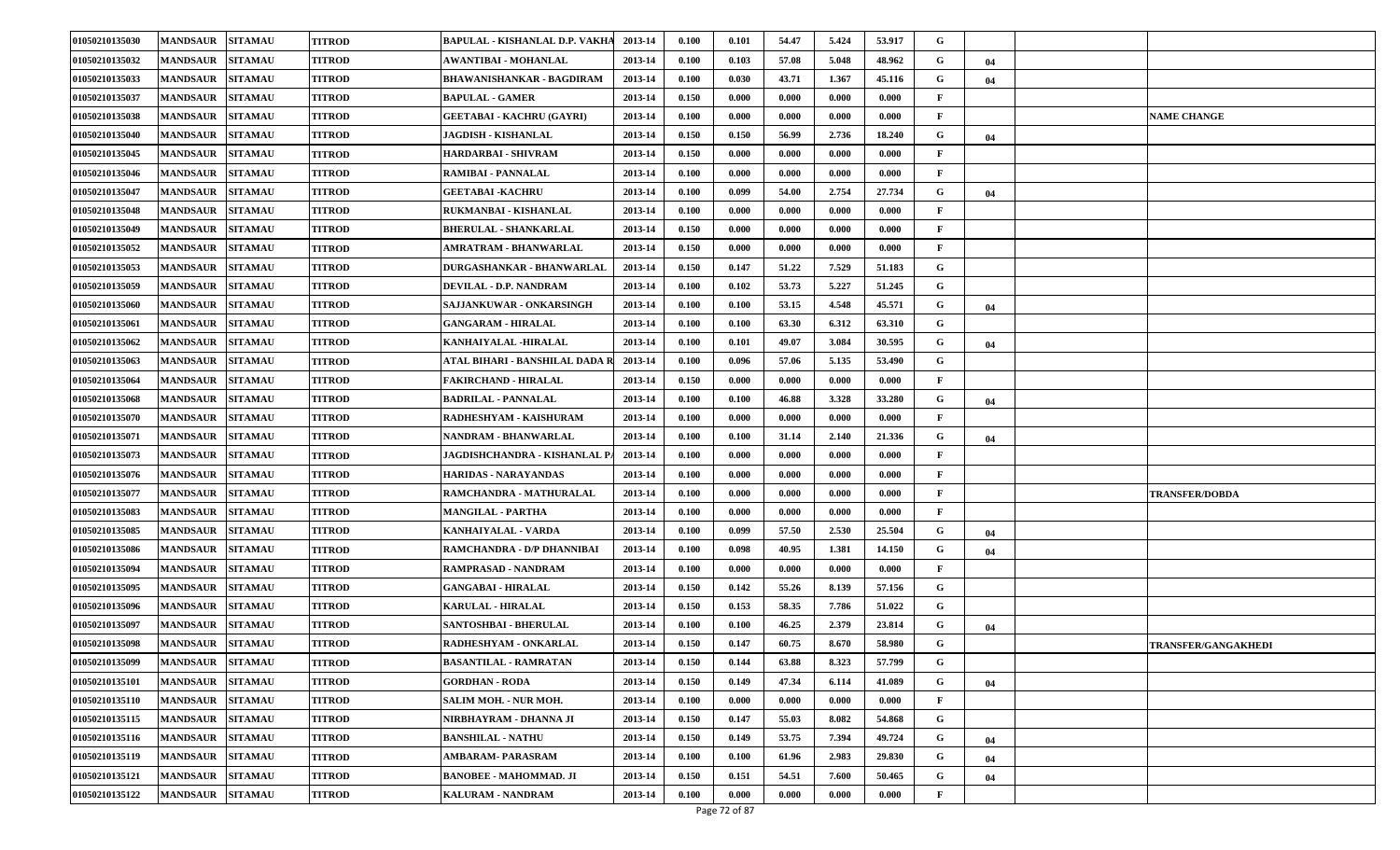| 01050210135123 | <b>SITAMAU</b><br><b>MANDSAUR</b>  | <b>TITROD</b>        | PANNALAL - BHERULAL               | 2013-14 | 0.100 | 0.099 | 46.41 | 3.249  | 32.752 | G        | 04 |                |  |
|----------------|------------------------------------|----------------------|-----------------------------------|---------|-------|-------|-------|--------|--------|----------|----|----------------|--|
| 01050210135124 | <b>MANDSAUR</b><br><b>SITAMAU</b>  | <b>TITROD</b>        | KANHAIYALAL - RAMCHANDRA          | 2013-14 | 0.150 | 0.144 | 56.90 | 7.673  | 53.285 | G        |    |                |  |
| 01050210135125 | <b>MANDSAUR</b><br><b>SITAMAU</b>  | <b>TITROD</b>        | <b>BAKHATRAM - RAMJI</b>          | 2013-14 | 0.150 | 0.150 | 50.91 | 6.749  | 45.114 | G        | 04 |                |  |
| 01050210135126 | <b>MANDSAUR</b><br><b>SITAMAU</b>  | <b>TITROD</b>        | SITABAI- DALLA JI                 | 2013-14 | 0.150 | 0.147 | 55.50 | 7.199  | 48.840 | G        | 04 |                |  |
| 01050210135128 | <b>MANDSAUR</b><br><b>SITAMAU</b>  | <b>TITROD</b>        | <b>BALU - MANGILAL</b>            | 2013-14 | 0.150 | 0.143 | 45.34 | 3.005  | 21.088 | G        | 04 |                |  |
| 01050210135129 | <b>MANDSAUR</b><br><b>SITAMAU</b>  | <b>TITROD</b>        | SATYANARAYAN - GIRDHARILAL        | 2013-14 | 0.150 | 0.151 | 46.36 | 2.378  | 15.728 | G        | 04 |                |  |
| 01050210135130 | <b>MANDSAUR</b><br><b>SITAMAU</b>  | <b>TITROD</b>        | KRISHNABAI - GHANSHYAMDAS         | 2013-14 | 0.150 | 0.147 | 49.66 | 3.639  | 24.721 | G        | 04 |                |  |
| 01050210135132 | <b>MANDSAUR</b><br><b>SITAMAU</b>  | <b>TITROD</b>        | RAJENDRAPRASAD - HIRALAL          | 2013-14 | 0.100 | 0.093 | 52.63 | 5.075  | 54.688 | G        |    |                |  |
| 01050210135135 | <b>MANDSAUR</b><br><b>SITAMAU</b>  | <b>TITROD</b>        | <b>KARULAL - CHUNILAL</b>         | 2013-14 | 0.150 | 0.000 | 0.000 | 0.000  | 0.000  | F        |    |                |  |
| 01050210135136 | <b>MANDSAUR</b><br><b>SITAMAU</b>  | <b>TITROD</b>        | <b>GOBERLAL - BHERULAL</b>        | 2013-14 | 0.100 | 0.095 | 52.59 | 4.267  | 44.727 | G        | 04 |                |  |
| 01050210135142 | <b>SITAMAU</b><br><b>MANDSAUR</b>  | <b>TITROD</b>        | <b>BANSHILAL -RAMLAL</b>          | 2013-14 | 0.100 | 0.099 | 56.13 | 5.765  | 58.232 | G        |    |                |  |
| 01050210135144 | <b>MANDSAUR</b><br><b>SITAMAU</b>  | <b>TITROD</b>        | RAMESHWAR - DHANNA                | 2013-14 | 0.100 | 0.102 | 49.82 | 4.455  | 43.634 | G        | 04 |                |  |
| 01050210135148 | <b>MANDSAUR</b><br><b>SITAMAU</b>  | <b>TITROD</b>        | ISHWARLAL - JAGDISHCHAND          | 2013-14 | 0.150 | 0.088 | 60.61 | 5.360  | 60.909 | G        |    |                |  |
| 01050210135149 | <b>MANDSAUR</b><br><b>SITAMAU</b>  | <b>TITROD</b>        | PARMANAND - SHANKARLAL            | 2013-14 | 0.100 | 0.097 | 45.35 | 4.457  | 46.043 | G        | 04 |                |  |
| 01050210135152 | <b>MANDSAUR</b><br><b>SITAMAU</b>  | <b>TITROD</b>        | AMRATRAM - KASHIRAM               | 2013-14 | 0.100 | 0.100 | 43.30 | 0.990  | 9.900  | G        | 04 |                |  |
| 01050210135156 | <b>MANDSAUR</b><br><b>SITAMAU</b>  | <b>TITROD</b>        | RAMESHWAR - MOTIRAM               | 2013-14 | 0.150 | 0.148 | 51.90 | 3.989  | 26.935 | G        | 04 |                |  |
| 01050210135157 | <b>MANDSAUR</b><br><b>SITAMAU</b>  | <b>TITROD</b>        | <b>MADANSINGH - RODSINGH</b>      | 2013-14 | 0.100 | 0.099 | 50.11 | 4.925  | 49.949 | G        | 04 |                |  |
| 01050210135160 | <b>MANDSAUR</b><br><b>SITAMAU</b>  | <b>TITROD</b>        | RAMNIWAS - KISHANLAL              | 2013-14 | 0.150 | 0.150 | 49.61 | 7.505  | 50.167 | G        | 04 |                |  |
| 01050210135162 | <b>MANDSAUR</b><br><b>SITAMAU</b>  | <b>TITROD</b>        | <b>RAMIBAI - PYARA</b>            | 2013-14 | 0.100 | 0.097 | 60.77 | 5.652  | 58.148 | G        |    |                |  |
| 01050210135163 | <b>MANDSAUR</b><br><b>SITAMAU</b>  | <b>TITROD</b>        | <b>DHAPUBAI - MODIRAM</b>         | 2013-14 | 0.150 | 0.000 | 0.000 | 0.000  | 0.000  | F        |    |                |  |
| 01050210135164 | <b>MANDSAUR</b><br><b>SITAMAU</b>  | <b>TITROD</b>        | RADHESHYAM - PRABHULAL            | 2013-14 | 0.150 | 0.000 | 0.000 | 0.000  | 0.000  | F        |    |                |  |
| 01050210135165 | <b>MANDSAUR</b><br><b>SITAMAU</b>  | <b>TITROD</b>        | <b>MUKESH - BANSHILAL</b>         | 2013-14 | 0.150 | 0.138 | 64.48 | 7.728  | 56.122 | G        |    |                |  |
| 01050210135166 | <b>MANDSAUR</b><br><b>SITAMAU</b>  | <b>TITROD</b>        | <b>GOPAL - BAKHATRAM</b>          | 2013-14 | 0.150 | 0.151 | 72.70 | 10.085 | 66.700 | G        |    |                |  |
| 01050210135167 | <b>MANDSAUR</b><br><b>SITAMAU</b>  | <b>TITROD</b>        | DINESH KUMAR - DHANRAJ KULMI      | 2013-14 | 0.100 | 0.094 | 59.55 | 5.666  | 60.534 | G        |    |                |  |
| 01050210135168 | <b>MANDSAUR</b><br><b>SITAMAU</b>  | <b>TITROD</b>        | <b>RAMNIWAS - RAMDAYAL</b>        | 2013-14 | 0.150 | 0.145 | 60.39 | 8.627  | 59.497 | G        |    | 01050210136050 |  |
| 01050210074002 | <b>MANDSAUR</b><br><b>SITAMAU</b>  | <b>VISHNIA</b>       | <b>BHANWARLAL - BHERA</b>         | 2013-14 | 0.100 | 0.099 | 44.02 | 4.031  | 40.800 | G        | 04 |                |  |
| 01050210074003 | <b>MANDSAUR</b><br><b>SITAMAU</b>  | <b>VISHNIA</b>       | <b>DALPATSINGH - DULESINGH</b>    | 2013-14 | 0.150 | 0.146 | 41.88 | 6.378  | 43.685 | G        | 04 |                |  |
| 01050210074004 | <b>MANDSAUR</b><br><b>SITAMAU</b>  | <b>VISHNIA</b>       | VISHNUKUNWAR - KISHORSINGH        | 2013-14 | 0.150 | 0.150 | 51.42 | 7.390  | 49.267 | G        | 04 |                |  |
| 01050210074007 | <b>MANDSAUR</b><br><b>SITAMAU</b>  | <b>VISHNIA</b>       | UDA - RAMA                        | 2013-14 | 0.100 | 0.101 | 47.36 | 4.729  | 46.637 | G        | 04 |                |  |
| 01050210074008 | <b>MANDSAUR</b><br><b>SITAMAU</b>  | <b>VISHNIA</b>       | RATANKUNWAR - SAJJANSINGH         | 2013-14 | 0.100 | 0.103 | 55.45 | 4.666  | 45.478 | G        | 04 |                |  |
| 01050210074009 | <b>MANDSAUR</b><br><b>SITAMAU</b>  | VISHNIA              | <b>BHUWAN - BHERA</b>             | 2013-14 | 0.150 | 0.147 | 62.52 | 9.691  | 66.150 | G        |    |                |  |
| 01050210074010 | <b>MANDSAUR</b><br><b>SITAMAU</b>  | <b>VISHNIA</b>       | BADRILAL - KANHAIYALAL            | 2013-14 | 0.100 | 0.100 | 45.35 | 1.827  | 18.270 | G        | 04 |                |  |
| 01050210074011 | <b>MANDSAUR SITAMAU</b>            | <b>VISHNIA</b>       | SOHANBAI - DHANNA                 | 2013-14 | 0.150 | 0.146 | 56.80 | 8.877  | 60.801 | G        |    |                |  |
| 01050210074013 | MANDSAUR SITAMAU                   | <b>VISHNIA</b>       | <b>HIRA - BHUWAN</b>              | 2013-14 | 0.150 | 0.145 | 54.31 | 7.953  | 54.773 | G        |    |                |  |
| 01050210074014 | <b>MANDSAUR</b><br><b>SITAMAU</b>  | VISHNIA              | <b>BHAMARKUNWAR - SHAMBHUSING</b> | 2013-14 | 0.100 | 0.104 | 54.26 | 5.713  | 55.039 | G        |    |                |  |
| 01050210074016 | <b>MANDSAUR</b><br><b>SITAMAU</b>  | <b>VISHNIA</b>       | <b>MADHOLAL - RAMLAL</b>          | 2013-14 | 0.100 | 0.098 | 52.68 | 4.929  | 50.450 | G        | 04 |                |  |
| 01050210074017 | <b>MANDSAUR</b><br><b>SITAMAU</b>  | <b>VISHNIA</b>       | PARWATSINGH - GULAB BAI           | 2013-14 | 0.150 | 0.146 | 56.70 | 8.165  | 56.117 | G        |    |                |  |
| 01050210074020 | <b>MANDSAUR</b><br><b>SITAMAU</b>  | <b>VISHNIA</b>       | USMAN KHA - AHMAD KHA             | 2013-14 | 0.100 | 0.096 | 52.84 | 5.322  | 55.553 | $\bf{I}$ | 02 |                |  |
| 01050210074021 | <b>MANDSAUR</b><br><b>SITAMAU</b>  | VISHNIA              | LOKENDRASINGH - MANSINGH          | 2013-14 | 0.100 | 0.100 | 54.72 | 1.642  | 16.371 | G        | 04 |                |  |
| 01050210074023 | <b>MANDSAUR</b><br><b>SITAMAU</b>  | <b>VISHNIA</b>       | RAMESHWAR - MANGILAL              | 2013-14 | 0.100 | 0.097 | 55.77 | 5.625  | 58.290 | G        |    |                |  |
| 01050211075026 | <b>MANDSAUR</b><br><b>SUWASARA</b> | <b>BARDIYA GUJAR</b> | <b>GANGA BAI -DHAN SINGH</b>      | 2013-14 | 0.100 | 0.013 | 0.00  | 0.559  | 43.000 |          | 02 |                |  |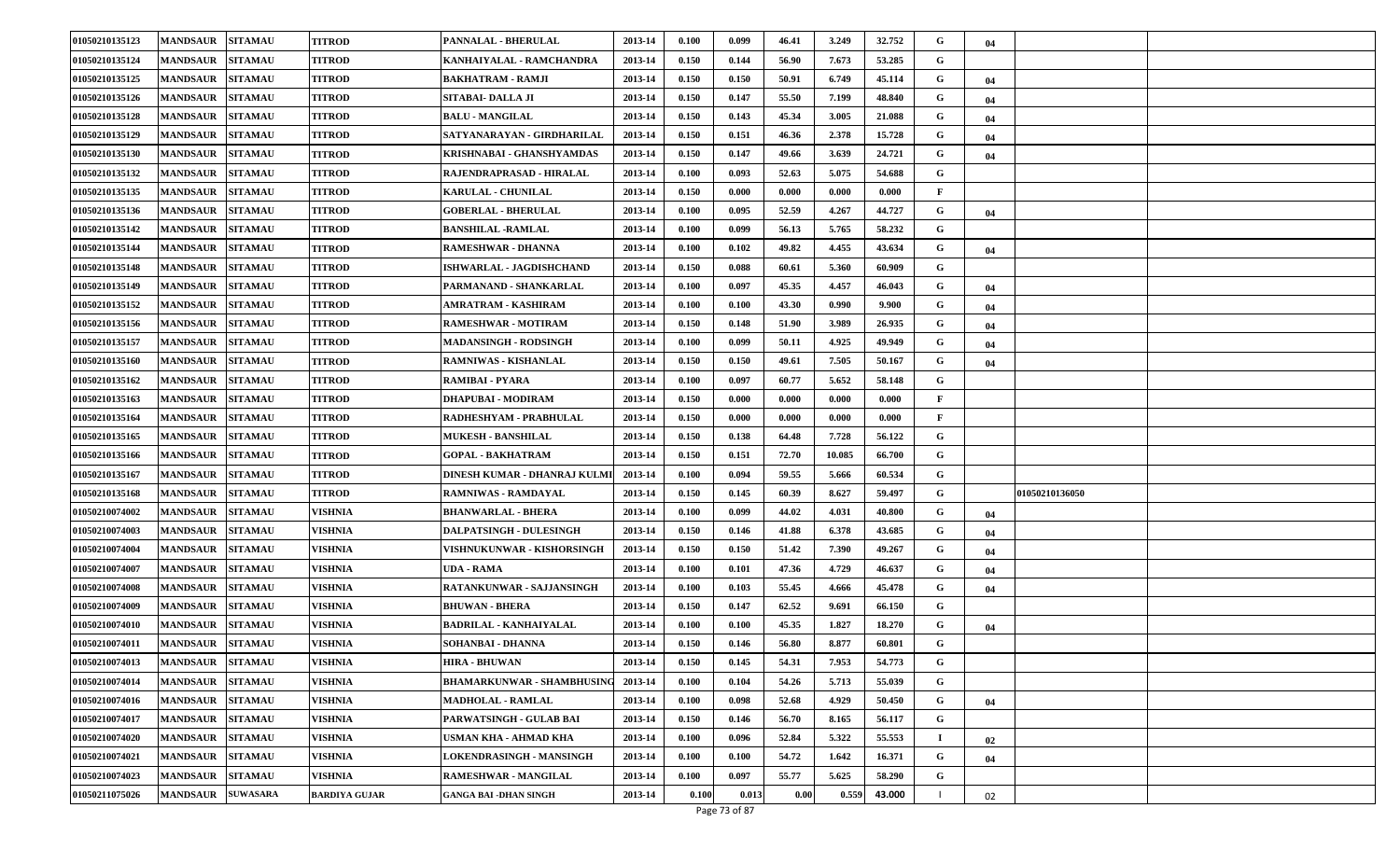| 01050211020006        | <b>MANDSAUR</b>   | <b>SUWASARA</b> | AAMBA            | MAAN SINGH-RATAN SINGH                | 2013-14 | 0.150          | 0.146                | 51.12 | 7.522 | 51.627 | G           |    |                |                    |
|-----------------------|-------------------|-----------------|------------------|---------------------------------------|---------|----------------|----------------------|-------|-------|--------|-------------|----|----------------|--------------------|
| 01050211020001        | <b>MANDSAUR</b>   | <b>SUWASARA</b> | AAMBA            | GORDHAN LAL-RATAN LAL                 | 2013-14 | 0.150          | 0.144                | 53.06 | 7.550 | 52.394 | G           |    |                |                    |
| 01050211020004        | <b>MANDSAUR</b>   | <b>SUWASARA</b> | <b>AAMBA</b>     | CHANDRA SINGH-JORAWAR<br><b>SINGH</b> | 2013-14 | 0.150          | 0.1400               | 57.18 | 7.858 | 56.129 | G           |    |                |                    |
| 01050211020005        | <b>MANDSAUR</b>   | <b>SUWASARA</b> | AAMBA            | MAAN SINGH-KARAN SINGH                | 2013-14 | 0.100          | 0.098                | 49.86 | 2.457 | 25.046 | G           | 04 |                |                    |
| 01050211020009        | <b>MANDSAUR</b>   | <b>SUWASARA</b> | AAMBA            | SHAMBHU-JALAM CHAMAR                  | 2013-14 | 0.150          | 0.141                | 62.34 | 8.309 | 58.929 | G           |    |                |                    |
| 01050211020011        | <b>MANDSAUR</b>   | <b>SUWASARA</b> | AAMBA            | VAJE SINGH-CHANDRA SINGH              | 2013-14 | 0.150          | 0.138                | 55.26 | 7.547 | 54.808 | G           |    |                |                    |
| 01050211020013        | <b>MANDSAUR</b>   | <b>SUWASARA</b> | AAMBA            | CHANDAR-DHOKAL CHAMAR                 | 2013-14 | 0.100          | 0.093                | 56.86 | 5.028 | 54.357 | G           |    |                |                    |
| <b>01050211020007</b> | <b>MANDSAUR</b>   | <b>SUWASARA</b> | AAMBA            | UMRAO SINGH-SHIV SINGH                | 2013-14 | 0.150          | 0.140                | 56.59 | 8.181 | 58.352 | G           |    |                |                    |
| 01050211020016        | <b>MANDSAUR</b>   | <b>SUWASARA</b> | AAMBA            | RAM SINGH-ONKAR SINGH                 | 2013-14 | 0.100          | 0.000                | 0.000 | 0.000 | 0.000  | F           |    |                |                    |
| 01050211020015        | <b>MANDSAUR</b>   | <b>SUWASARA</b> | AAMBA            | KAALU SINGH-BHANWAR SINGH             | 2013-14 | 0.100          | 0.093                | 54.92 | 5.045 | 54.247 | G           |    |                |                    |
| 01050211062001        | <b>MANDSAUR</b>   | <b>SUWASARA</b> | <b>AJAYPUR</b>   | <b>RAM PRASAD-PRABHU LAL</b>          | 2013-14 | 0.150          | 0.000                | 0.000 | 0.000 | 0.000  |             |    |                |                    |
| 01050211062008        | <b>MANDSAUR</b>   | <b>SUWASARA</b> | <b>AJAYPUR</b>   | BHANWAR LAL-MOTI LAL                  | 2013-14 | 0.100          | 0.000                | 0.000 | 0.000 | 0.000  | F           |    |                |                    |
| 01050211062010        | <b>MANDSAUR</b>   | <b>SUWASARA</b> | <b>AJAYPUR</b>   | SAIDAN BAI-FAKIR MOH.                 | 2013-14 | 0.150          | 0.000                | 0.000 | 0.000 | 0.000  | F           |    |                |                    |
| 01050211062015        | <b>MANDSAUR</b>   | <b>SUWASARA</b> | <b>AJAYPUR</b>   | MAAN SINGH-BHAGWAN SINGH              | 2013-14 | 0.100          | 0.000                | 0.000 | 0.000 | 0.000  | F           |    |                |                    |
| 01050211062016        | <b>MANDSAUR</b>   | <b>SUWASARA</b> | <b>AJAYPUR</b>   | KASHI RAM-PRABHU LAL                  | 2013-14 | 0.150          | 0.142                | 59.19 | 6.883 | 48.540 | G           | 04 |                |                    |
| 01050211062018        | <b>MANDSAUR</b>   | <b>SUWASARA</b> | <b>AJAYPUR</b>   | KALURAM-UDAYRAM                       | 2013-14 | 0.150          | 0.000                | 0.000 | 0.000 | 0.000  | F           |    |                |                    |
| 01050211062022        | <b>MANDSAUR</b>   | <b>SUWASARA</b> | <b>AJAYPUR</b>   | <b>RATAN LAL-NANU RAM</b>             | 2013-14 | 0.100          | 0.097                | 63.87 | 2.692 | 27.639 | G           | 04 |                |                    |
| 01050211062025        | <b>MANDSAUR</b>   | <b>SUWASARA</b> | <b>AJAYPUR</b>   | SATYANARAYAN-ANNANT RAM               | 2013-14 | 0.150          | 0.000                | 0.000 | 0.000 | 0.000  | F           |    |                |                    |
| 01050211062026        | <b>MANDSAUR</b>   | <b>SUWASARA</b> | <b>AJAYPUR</b>   | FATTE RAM-DHURI RAM                   | 2013-14 | 0.150          | 0.143                | 63.22 | 4.425 | 30.966 |             | 02 |                |                    |
| 01050211062028        | <b>MANDSAUR</b>   | <b>SUWASARA</b> | <b>AJAYPUR</b>   | REHMAT BAI-NASIR                      | 2013-14 | 0.150          | 0.000                | 0.000 | 0.000 | 0.000  | F           |    |                |                    |
| 01050211062030        | <b>MANDSAUR</b>   | <b>SUWASARA</b> | <b>AJAYPUR</b>   | PRABHU LAL-NANU RAM                   | 2013-14 | 0.150          | 0.137                | 60.77 | 5.356 | 39.238 | G           | 04 |                |                    |
| 01050211062031        | <b>MANDSAUR</b>   | <b>SUWASARA</b> | <b>AJAYPUR</b>   | <b>HIRA LAL-DAMAR LAL</b>             | 2013-14 | 0.150          | 0.000                | 0.000 | 0.000 | 0.000  | F           |    |                |                    |
| 01050211062040        | <b>MANDSAUR</b>   | <b>SUWASARA</b> | <b>AJAYPUR</b>   | SHIV NARAYAN-BADRI LAL                | 2013-14 | 0.150          | 0.000                | 0.000 | 0.000 | 0.000  | F           |    |                |                    |
| 01050211062047        | <b>MANDSAUR</b>   | <b>SUWASARA</b> | <b>AJAYPUR</b>   | RAMESHCHANDRA-KANIRAM                 | 2013-14 | 0.150          | 0.072                | 61.23 | 2.152 | 29.765 | G           | 04 |                |                    |
| 01050211062052        | <b>MANDSAUR</b>   | <b>SUWASARA</b> | <b>AJAYPUR</b>   | PREM CHANDRA-PRABHU LAL               | 2013-14 | 0.100          | 0.000                | 0.000 | 0.000 | 0.000  | F           |    |                |                    |
| 01050211062067        | <b>MANDSAUR</b>   | <b>SUWASARA</b> | <b>AJAYPUR</b>   | GODAWARI BAI-DURGA SHANKAR            | 2013-14 | 0.100          | 0.000                | 0.000 | 0.000 | 0.000  | F           |    |                |                    |
| 01050211062046        | <b>MANDSAUR</b>   | <b>SUWASARA</b> | <b>AJAYPUR</b>   | MANGI LAL-BHERU LAL                   | 2013-14 | 0.150          | 0.142                | 50.79 | 4.150 | 29.267 | G           | 04 |                |                    |
| 01050211062053        | <b>MANDSAUR</b>   | <b>SUWASARA</b> | <b>AJAYPUR</b>   | PAAN BAI-KISHAN LAL                   | 2013-14 | 0.150          | 0.075                | 38.86 | 1.596 | 21.280 |             | 02 |                |                    |
| 01050211062071        | <b>MANDSAUR</b>   | <b>SUWASARA</b> | <b>AJAYPUR</b>   | OMPRAKASH-MANGI LAL                   | 2013-14 | 0.100          | 0.048                | 57.42 | 2.822 | 58.792 | $\mathbf I$ | 02 |                | <b>NAME CHANGE</b> |
| 01050211062037        | <b>MANDSAUR</b>   | <b>SUWASARA</b> | <b>AJAYPUR</b>   | NAZIR MOH.IDE KHA                     | 2013-14 | 0.100          | 0.092                | 67.63 | 3.217 | 35.044 | G           | 04 |                |                    |
| 01050211062029        | <b>MANDSAUR</b>   | <b>SUWASARA</b> | <b>AJAYPUR</b>   | KAILASHNARAYAN-SHAMBHULAL             | 2013-14 | 0.100          | 0.100                | 51.06 | 2.108 | 21.080 | G           | 04 |                |                    |
| 01050211062073        | <b>MANDSAUR</b>   | <b>SUWASARA</b> | <b>AJAYPUR</b>   | JORAWAR BAI-HARI SINGH                | 2013-14 | 0.100          | 0.000                | 0.000 | 0.000 | 0.000  | F           |    |                |                    |
| 01050211062074        | MANDSAUR SUWASARA |                 | <b>AJAYPUR</b>   | CHANDRA SINGH-BAPU SINGH              | 2013-14 | 0.150          | 0.144                | 53.92 | 5.261 | 36.636 | G           | 04 |                |                    |
| 01050211062075        | MANDSAUR SUWASARA |                 | <b>AJAYPUR</b>   | NARAYAN SINGH-KAALU SINGH             | 2013-14 | 0.100          | 0.090                | 50.69 | 3.852 | 42.943 | G           | 04 |                |                    |
| 01050211022010        | <b>MANDSAUR</b>   | <b>SUWASARA</b> | ANTRALIYA        | BHAGAT BAI-NATHU SINGH                | 2013-14 | 0.150          | 0.000                | 0.000 | 0.000 | 0.000  | F           |    |                |                    |
| 01050211022002        | <b>MANDSAUR</b>   | <b>SUWASARA</b> | <b>ANTRALIYA</b> | RAM SINGH-BHUWAAN SINGH               | 2013-14 | 0.150          | 0.000                | 0.000 | 0.000 | 0.000  | F           |    |                |                    |
| 01050211022008        | <b>MANDSAUR</b>   | <b>SUWASARA</b> | ANTRALIYA        | PRABHU LAL-KISHAN                     | 2013-14 | 0.100          | 0.000                | 0.000 | 0.000 | 0.000  | F           |    |                |                    |
| 01050211022012        | MANDSAUR SUWASARA |                 | ANTRALIYA        | DEVI SINGH-NANURAM                    | 2013-14 | 0.100          | 0.000                | 0.000 | 0.000 | 0.000  | F           |    |                |                    |
| 01050211022034        | <b>MANDSAUR</b>   | <b>SUWASARA</b> | ANTRALIYA        | <b>MANGU-GANPAT</b>                   | 2013-14 | 0.150          | 0.000                | 0.000 | 0.000 | 0.000  | F           |    |                |                    |
| 01050211022033        | <b>MANDSAUR</b>   | <b>SUWASARA</b> | ANTRALIYA        | GANGA RAM-DEV JI                      | 2013-14 | 0.150          | 0.000                | 0.000 | 0.000 | 0.000  | F           |    |                |                    |
| 01050211022037        | MANDSAUR SUWASARA |                 | <b>ANTRALIYA</b> | GOVARDHAN LAL-RAM PRATAP              | 2013-14 | 0.100<br>$D -$ | 0.091<br>$-74 - 607$ | 61.97 | 3.435 | 37.664 | G           | 04 | 01050211050001 |                    |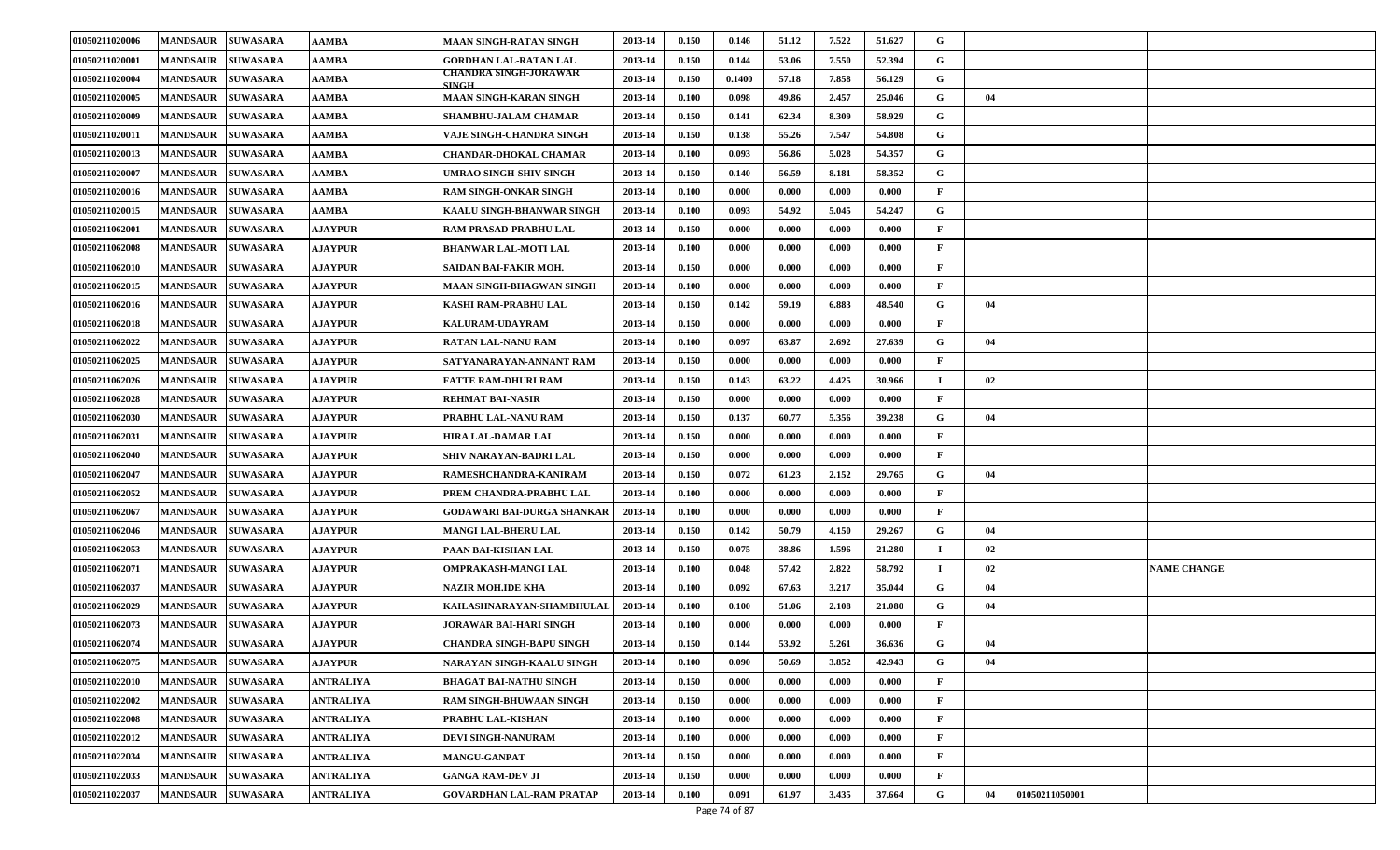| 01050211022036 | <b>MANDSAUR</b>   | <b>SUWASARA</b> | <b>ANTRALIYA</b>     | <b>DULE SINGH-BHERU SINGH</b>                   | 2013-14 | 0.100 | 0.094 | 60.95 | 3.404 | 36.406 | G            | -04 | 01050211050023        |                         |
|----------------|-------------------|-----------------|----------------------|-------------------------------------------------|---------|-------|-------|-------|-------|--------|--------------|-----|-----------------------|-------------------------|
| 01050211075001 | <b>MANDSAUR</b>   | <b>SUWASARA</b> | BARDIYA GUJAR        | BHERU SINGH-SWARUP SINGH                        | 2013-14 | 0.150 | 0.000 | 0.000 | 0.000 | 0.000  | F            |     |                       |                         |
| 01050211075005 | <b>MANDSAUR</b>   | <b>SUWASARA</b> | <b>BARDIYA GUJAR</b> | <b>JORAWAR SINGH-NANU RAM</b>                   | 2013-14 | 0.100 | 0.000 | 0.000 | 0.000 | 0.000  | F            |     |                       |                         |
| 01050211075006 | <b>MANDSAUR</b>   | <b>SUWASARA</b> | <b>BARDIYA GUJAR</b> | <b>BHAGWAN SINGH-BHUWANI</b><br><b>SINGH</b>    | 2013-14 | 0.100 | 0.000 | 0.000 | 0.000 | 0.000  | F            |     |                       |                         |
| 01050211075008 | <b>MANDSAUR</b>   | <b>SUWASARA</b> | <b>BARDIYA GUJAR</b> | NEPAL SINGH-SWARUP SINGH                        | 2013-14 | 0.100 | 0.000 | 0.000 | 0.000 | 0.000  | F            |     |                       |                         |
| 01050211075009 | <b>MANDSAUR</b>   | <b>SUWASARA</b> | <b>BARDIYA GUJAR</b> | <b>DULE SINGH-KAALU SINGH</b>                   | 2013-14 | 0.100 | 0.000 | 0.000 | 0.000 | 0.000  | F            |     |                       |                         |
| 01050211075011 | <b>MANDSAUR</b>   | <b>SUWASARA</b> | <b>BARDIYA GUJAR</b> | <b>GEETA BAI-MAGNI RAM</b>                      | 2013-14 | 0.100 | 0.000 | 0.000 | 0.000 | 0.000  | F            |     |                       |                         |
| 01050211075014 | <b>MANDSAUR</b>   | <b>SUWASARA</b> | <b>BARDIYA GUJAR</b> | <b>BAPU LAL-KISHAN LAL</b>                      | 2013-14 | 0.150 | 0.000 | 0.000 | 0.000 | 0.000  | F            |     |                       | TRANSFER/DHABALA MAHESH |
| 01050211075019 | <b>MANDSAUR</b>   | <b>SUWASARA</b> | <b>BARDIYA GUJAR</b> | <b>SHANKAR LAL-SWARUP</b>                       | 2013-14 | 0.100 | 0.092 | 55.50 | 5.130 | 55.943 | G            |     |                       |                         |
| 01050211075028 | <b>MANDSAUR</b>   | <b>SUWASARA</b> | <b>BARDIYA GUJAR</b> | <b>DHAPU BAI-PARTHE SINGH</b>                   | 2013-14 | 0.100 | 0.000 | 0.000 | 0.000 | 0.000  | F            |     |                       |                         |
| 01050211075052 | <b>MANDSAUR</b>   | <b>SUWASARA</b> | <b>BARDIYA GUJAR</b> | AMAR SINGH-KACHRU SINGH                         | 2013-14 | 0.150 | 0.000 | 0.000 | 0.000 | 0.000  | $\mathbf{F}$ |     |                       |                         |
| 01050211075054 | <b>MANDSAUR</b>   | <b>SUWASARA</b> | <b>BARDIYA GUJAR</b> | <b>BHUWANI BAI-MEHTAB SINGH</b>                 | 2013-14 | 0.100 | 0.000 | 0.000 | 0.000 | 0.000  | F            |     |                       |                         |
| 01050211075062 | <b>MANDSAUR</b>   | <b>SUWASARA</b> | <b>BARDIYA GUJAR</b> | <b>JAI SINGH-HARI SINGH</b>                     | 2013-14 | 0.100 | 0.000 | 0.000 | 0.000 | 0.000  | F            |     |                       |                         |
| 01050211075063 | <b>MANDSAUR</b>   | <b>SUWASARA</b> | <b>BARDIYA GUJAR</b> | AMBA RAM-FATEH SINGH                            | 2013-14 | 0.100 | 0.000 | 0.000 | 0.000 | 0.000  | F            |     |                       |                         |
| 01050211075068 | <b>MANDSAUR</b>   | <b>SUWASARA</b> | <b>BARDIYA GUJAR</b> | <b>BHUWAAN-VISHRAM CHAMAR</b>                   | 2013-14 | 0.100 | 0.000 | 0.000 | 0.000 | 0.000  | $\mathbf{F}$ |     |                       |                         |
| 01050211075073 | <b>MANDSAUR</b>   | <b>SUWASARA</b> | <b>BARDIYA GUJAR</b> | SHANKAR LAL-UDA CHAMAR                          | 2013-14 | 0.100 | 0.000 | 0.000 | 0.000 | 0.000  | F            |     |                       |                         |
| 01050211075078 | <b>MANDSAUR</b>   | <b>SUWASARA</b> | <b>BARDIYA GUJAR</b> | BAHADUR SINGH-BHANWAR<br><b>SINGH</b>           | 2013-14 | 0.100 | 0.047 | 58.29 | 2.848 | 60.211 | G            |     |                       |                         |
| 01050211075074 | <b>MANDSAUR</b>   | <b>SUWASARA</b> | <b>BARDIYA GUJAR</b> | RAGHU SINGH-BHERU SINGH                         | 2013-14 | 0.100 | 0.000 | 0.000 | 0.000 | 0.000  | $\mathbf F$  |     |                       |                         |
| 01050211075002 | <b>MANDSAUR</b>   | <b>SUWASARA</b> | <b>BARDIYA GUJAR</b> | NANI BAI-P.V. RODA CHAMAR                       | 2013-14 | 0.100 | 0.100 | 55.51 | 5.242 | 52.631 | G            |     |                       |                         |
| 01050211075021 | <b>MANDSAUR</b>   | <b>SUWASARA</b> | <b>BARDIYA GUJAR</b> | AMAR SINGH-BHERU SINGH                          | 2013-14 | 0.100 | 0.091 | 51.86 | 1.096 | 12.031 | G            | 04  |                       |                         |
| 01050211075020 | <b>MANDSAUR</b>   | <b>SUWASARA</b> | <b>BARDIYA GUJAR</b> | DEV KARAN SINGH-BHERU SINGH                     | 2013-14 | 0.100 | 0.000 | 0.000 | 0.000 | 0.000  | F            |     |                       |                         |
| 01050211075070 | <b>MANDSAUR</b>   | <b>SUWASARA</b> | <b>BARDIYA GUJAR</b> | <b>KASHI RAM-RODA CHAMAR</b>                    | 2013-14 | 0.150 | 0.000 | 0.000 | 0.000 | 0.000  | F            |     |                       |                         |
| 01050211075083 | <b>MANDSAUR</b>   | <b>SUWASARA</b> | <b>BARDIYA GUJAR</b> | RAGHU SINGH-HARI SINGH                          | 2013-14 | 0.100 | 0.000 | 0.000 | 0.000 | 0.000  | $\mathbf F$  |     |                       |                         |
| 01050211075084 | <b>MANDSAUR</b>   | <b>SUWASARA</b> | <b>BARDIYA GUJAR</b> | <b>KAALU-MANGU</b>                              | 2013-14 | 0.100 | 0.000 | 0.000 | 0.000 | 0.000  | F            |     | <b>01050211045084</b> | <b>TRANSFER/KOTADI</b>  |
| 01050211047010 | <b>MANDSAUR</b>   | <b>SUWASARA</b> | <b>BHARPUR</b>       | BALWANT SINGH-BHAGWAN<br><b>SINGH</b>           | 2013-14 | 0.100 | 0.092 | 51.89 | 4.492 | 48.826 | G            | 04  |                       |                         |
| 01050211047011 | <b>MANDSAUR</b>   | <b>SUWASARA</b> | <b>BHARPUR</b>       | UMRAO SINGH-RAM SINGH                           | 2013-14 | 0.150 | 0.134 | 58.88 | 7.015 | 52.195 | G            |     |                       |                         |
| 01050211047025 | <b>MANDSAUR</b>   | <b>SUWASARA</b> | <b>BHARPUR</b>       | <b>BANSHI DAS - JUGALDAS</b>                    | 2013-14 | 0.150 | 0.146 | 57.52 | 7.650 | 52.469 | G            |     |                       |                         |
| 01050211047026 | <b>MANDSAUR</b>   | <b>SUWASARA</b> | <b>BHARPUR</b>       | SEETA BAI-RAM CHANDRA                           | 2013-14 | 0.150 | 0.141 | 55.58 | 7.670 | 54.397 | G            |     |                       |                         |
| 01050211047018 | <b>MANDSAUR</b>   | <b>SUWASARA</b> | <b>BHARPUR</b>       | <b>KUSHAL SINGH-BHERU SINGH</b>                 | 2013-14 | 0.150 | 0.080 | 53.67 | 3.979 | 49.738 | G            | 04  |                       |                         |
| 01050211047007 | <b>MANDSAUR</b>   | <b>SUWASARA</b> | <b>BHARPUR</b>       | <b>KAALU SINGH-FATEH SINGH</b>                  | 2013-14 | 0.100 | 0.092 | 47.02 | 4.292 | 46.501 | G            | 04  |                       |                         |
| 01050211047027 | <b>MANDSAUR</b>   | <b>SUWASARA</b> | <b>BHARPUR</b>       | <b>BHERULAL-MAGANJI</b>                         | 2013-14 | 0.150 | 0.147 | 54.44 | 7.295 | 49.795 | G            | 04  |                       |                         |
| 01050211047029 | <b>MANDSAUR</b>   | <b>SUWASARA</b> | <b>BHARPUR</b>       | SHANKARDAS-BALUDAS                              | 2013-14 | 0.100 | 0.091 | 53.74 | 4.798 | 52.495 | G            |     |                       |                         |
| 01050211047030 | <b>MANDSAUR</b>   | <b>SUWASARA</b> | <b>BHARPUR</b>       | <b>MANGU SINGH-BHAGWAN SINGH</b>                | 2013-14 | 0.100 | 0.094 | 54.64 | 5.050 | 54.011 | G            |     |                       | <b>TRANSFER/BASAI</b>   |
| 01050211047031 | MANDSAUR SUWASARA |                 | <b>BHARPUR</b>       | JAYPALSINGH-RAGHUVIRSINGH                       | 2013-14 | 0.100 | 0.095 | 51.02 | 4.380 | 46.300 | G            | 04  |                       |                         |
| 01050211047032 | MANDSAUR SUWASARA |                 | <b>BHARPUR</b>       | RAKHLI BAI-MANGI LAL                            | 2013-14 | 0.100 | 0.000 | 0.000 | 0.000 | 0.000  | F            |     |                       |                         |
| 01050211045025 | <b>MANDSAUR</b>   | <b>SUWASARA</b> | DEVRIYA VIJAY        | AMAR SINGH-DUNGAR SINGH<br>MATA SWARIIP KIINWAR | 2013-14 | 0.100 | 0.000 | 0.000 | 0.000 | 0.000  | $\mathbf{F}$ |     |                       |                         |
| 01050211045037 | <b>MANDSAUR</b>   | <b>SUWASARA</b> | DEVRIYA VIJAY        | <b>GOVARDHAN LAL-NANU RAM</b>                   | 2013-14 | 0.100 | 0.000 | 0.000 | 0.000 | 0.000  | $\mathbf{F}$ |     |                       |                         |
| 01050211045040 | <b>MANDSAUR</b>   | <b>SUWASARA</b> | DEVRIYA VIJAY        | <b>GAJRAJ SINGH-YASHWANT SINGH</b>              | 2013-14 | 0.100 | 0.000 | 0.000 | 0.000 | 0.000  | $\mathbf{F}$ |     |                       |                         |
| 01050211045042 | <b>MANDSAUR</b>   | <b>SUWASARA</b> | DEVRIYA VIJAY        | <b>MANOHAR SINGH-JUJHAR SINGH</b>               | 2013-14 | 0.100 | 0.000 | 0.000 | 0.000 | 0.000  | F            |     |                       |                         |
| 01050211045050 | <b>MANDSAUR</b>   | <b>SUWASARA</b> | DEVRIYA VIJAY        | DEEP KUNWAR BAI-UDAY SINGH                      | 2013-14 | 0.100 | 0.000 | 0.000 | 0.000 | 0.000  | $\mathbf{F}$ |     |                       |                         |
| 01050211045078 | <b>MANDSAUR</b>   | <b>SUWASARA</b> | <b>DEVRIYA VIJAY</b> | <b>RAJI BAI-UDA</b>                             | 2013-14 | 0.100 | 0.000 | 0.000 | 0.000 | 0.000  | $\mathbf{F}$ |     |                       |                         |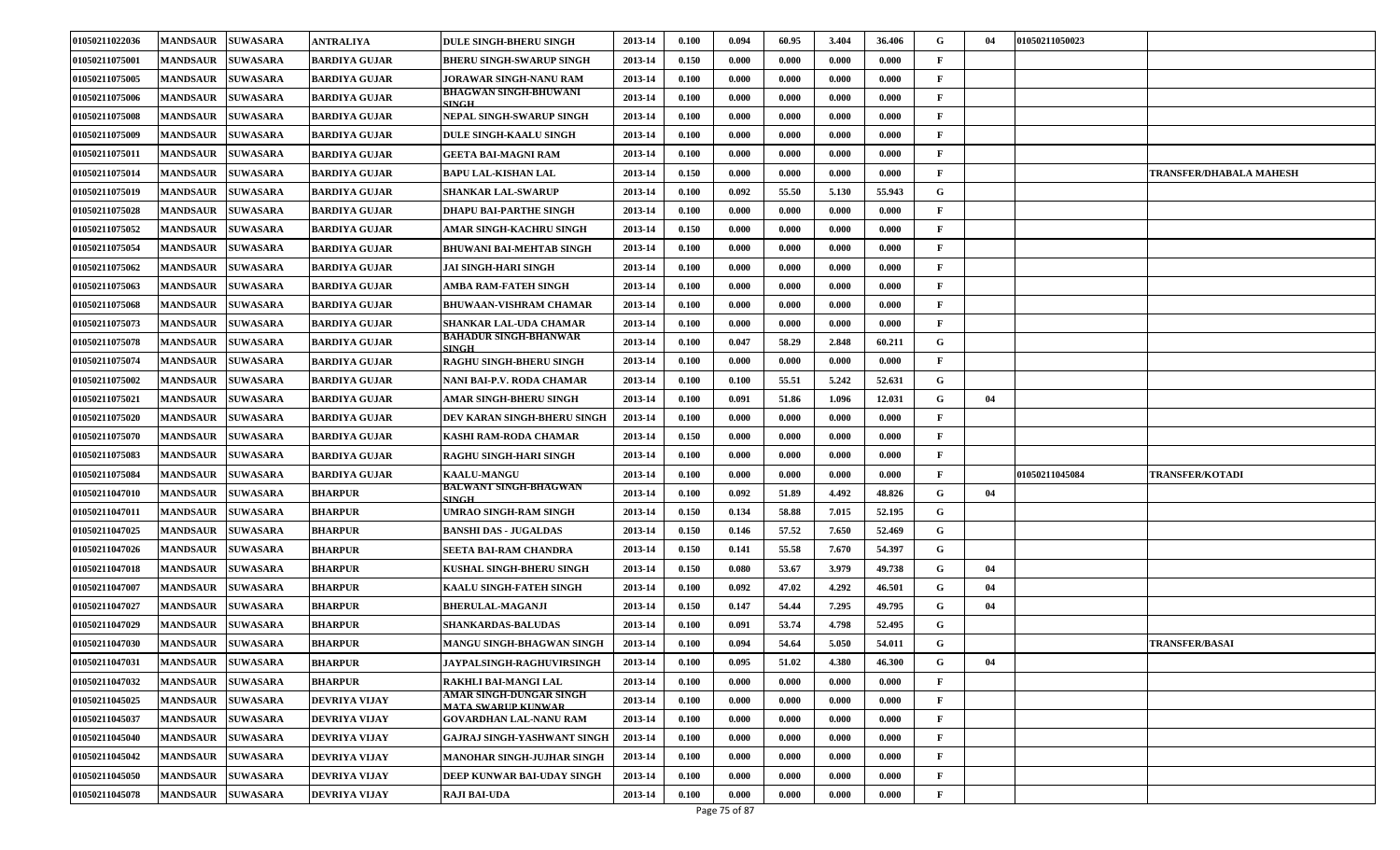| 01050211045001 | <b>MANDSAUR</b>   | <b>SUWASARA</b> | <b>DEVRIYA VIJAY</b>  | <b>MANGILAL-UDA</b>              | 2013-14 | 0.100 | 0.000 | 0.000 | 0.000 | 0.000  | $\mathbf F$ |                       |                          |
|----------------|-------------------|-----------------|-----------------------|----------------------------------|---------|-------|-------|-------|-------|--------|-------------|-----------------------|--------------------------|
| 01050211045005 | <b>MANDSAUR</b>   | <b>SUWASARA</b> | DEVRIYA VIJAY         | <b>BHUWAAN-BAGDIRAM</b>          | 2013-14 | 0.150 | 0.000 | 0.000 | 0.000 | 0.000  | $\mathbf F$ |                       |                          |
| 01050211045011 | <b>MANDSAUR</b>   | <b>SUWASARA</b> | <b>DEVRIYA VIJAY</b>  | PRAHLAD SINGH-DULE SINGH         | 2013-14 | 0.100 | 0.000 | 0.000 | 0.000 | 0.000  | $\mathbf F$ |                       |                          |
| 01050211045023 | <b>MANDSAUR</b>   | <b>SUWASARA</b> | <b>DEVRIYA VIJAY</b>  | CHAIN SINGH-JORAWAR SINGH        | 2013-14 | 0.150 | 0.000 | 0.000 | 0.000 | 0.000  | F           |                       |                          |
| 01050211045075 | <b>MANDSAUR</b>   | <b>SUWASARA</b> | <b>DEVRIYA VIJAY</b>  | <b>BHERU LAL-PURA JI</b>         | 2013-14 | 0.100 | 0.100 | 55.85 | 0.838 | 8.347  | G           | 04                    |                          |
| 01050211045048 | <b>MANDSAUR</b>   | <b>SUWASARA</b> | <b>DEVRIYA VIJAY</b>  | CHANDAR SINGH-BHERU SINGH        | 2013-14 | 0.100 | 0.097 | 57.62 | 1.523 | 15.782 | G           | 04                    |                          |
| 01050211045008 | <b>MANDSAUR</b>   | <b>SUWASARA</b> | <b>DEVRIYA VIJAY</b>  | <b>MAAN SINGH-MADHO SINGH</b>    | 2013-14 | 0.100 | 0.000 | 0.000 | 0.000 | 0.000  | $\mathbf F$ |                       |                          |
| 01050211045062 | <b>MANDSAUR</b>   | <b>SUWASARA</b> | DEVRIYA VIJAY         | PIR SINGH-BHANWAR SINGH          | 2013-14 | 0.100 | 0.000 | 0.000 | 0.000 | 0.000  | F           |                       |                          |
| 01050211045061 | <b>MANDSAUR</b>   | <b>SUWASARA</b> | <b>DEVRIYA VIJAY</b>  | SHANKAR SINGH-MEHTAB SINGH       | 2013-14 | 0.100 | 0.098 | 52.53 | 1.006 | 10.318 | G           | 04                    |                          |
| 01050211045083 | <b>MANDSAUR</b>   | <b>SUWASARA</b> | <b>DEVRIYA VIJAY</b>  | <b>MADHU-DEVA CHAMAR</b>         | 2013-14 | 0.150 | 0.000 | 0.000 | 0.000 | 0.000  | F           |                       | <b>TRANSFER/KOTADI</b>   |
| 01050211045085 | <b>MANDSAUR</b>   | <b>SUWASARA</b> | DEVRIYA VIJAY         | <b>RADHU SINGH - ANAR SINGH</b>  | 2013-14 | 0.100 | 0.000 | 0.000 | 0.000 | 0.000  | $\mathbf F$ |                       | <b>TRANSFER/SUWASARA</b> |
| 01050211045087 | <b>MANDSAUR</b>   | <b>SUWASARA</b> | <b>DEVRIYA VIJAY</b>  | RATAN BAI-KAANA                  | 2013-14 | 0.100 | 0.000 | 0.000 | 0.000 | 0.000  | F           | <b>01050211050035</b> | <b>TRANSFER/TOKADA</b>   |
| 01050211045088 | <b>MANDSAUR</b>   | <b>SUWASARA</b> | DEVRIYA VIJAY         | <b>MOTIYA BAI-BHAGGA</b>         | 2013-14 | 0.100 | 0.000 | 0.000 | 0.000 | 0.000  |             | 01050211050039        | <b>TRANSFER/TOKADA</b>   |
| 01050211080001 | <b>MANDSAUR</b>   | <b>SUWASARA</b> | <b>DHABALA MAHESH</b> | <b>SWARUP SINGH-HAMER SINGH</b>  | 2013-14 | 0.100 | 0.000 | 0.000 | 0.000 | 0.000  | $\mathbf F$ |                       |                          |
| 01050211080002 | <b>MANDSAUR</b>   | <b>SUWASARA</b> | <b>DHABALA MAHESH</b> | <b>MAAN SINGH-NATHU SINGH</b>    | 2013-14 | 0.150 | 0.000 | 0.000 | 0.000 | 0.000  |             |                       |                          |
| 01050211080003 | <b>MANDSAUR</b>   | <b>SUWASARA</b> | <b>DHABALA MAHESH</b> | <b>DULE SINGH-HARI SINGH</b>     | 2013-14 | 0.150 | 0.000 | 0.000 | 0.000 | 0.000  | F           |                       |                          |
| 01050211080004 | <b>MANDSAUR</b>   | <b>SUWASARA</b> | <b>DHABALA MAHESH</b> | <b>RATAN LAL-HAMER GUJAR</b>     | 2013-14 | 0.100 | 0.000 | 0.000 | 0.000 | 0.000  | F           |                       |                          |
| 01050211080006 | <b>MANDSAUR</b>   | <b>SUWASARA</b> | <b>DHABALA MAHESH</b> | <b>SALAGRAM-KISHAN RAM</b>       | 2013-14 | 0.150 | 0.000 | 0.000 | 0.000 | 0.000  | F           |                       |                          |
| 01050211080012 | <b>MANDSAUR</b>   | <b>SUWASARA</b> | <b>DHABALA MAHESH</b> | ISHWAR SINGH-KACHRU SINGH        | 2013-14 | 0.150 | 0.000 | 0.000 | 0.000 | 0.000  | F           |                       |                          |
| 01050211080016 | <b>MANDSAUR</b>   | <b>SUWASARA</b> | <b>DHABALA MAHESH</b> | MANGI LAL-CHATAR BHUJ            | 2013-14 | 0.100 | 0.091 | 47.50 | 4.635 | 50.934 | G           | 04                    |                          |
| 01050211080017 | <b>MANDSAUR</b>   | <b>SUWASARA</b> | DHABALA MAHESH        | <b>GAMER BAI-BHUWANI SINGH</b>   | 2013-14 | 0.100 | 0.062 | 49.11 | 2.961 | 47.758 | G           | 04                    |                          |
| 01050211080019 | <b>MANDSAUR</b>   | <b>SUWASARA</b> | <b>DHABALA MAHESH</b> | <b>BAHADUR SINGH-GULAB SINGH</b> | 2013-14 | 0.150 | 0.000 | 0.000 | 0.000 | 0.000  | F           |                       |                          |
| 01050211080023 | <b>MANDSAUR</b>   | <b>SUWASARA</b> | <b>DHABALA MAHESH</b> | BHANWAR LAL-UDAY SINGH           | 2013-14 | 0.100 | 0.000 | 0.000 | 0.000 | 0.000  | $\mathbf F$ |                       | <b>NAME CHANGE</b>       |
| 01050211080024 | <b>MANDSAUR</b>   | <b>SUWASARA</b> | <b>DHABALA MAHESH</b> | <b>MANGI LAL-KHUMAN</b>          | 2013-14 | 0.100 | 0.000 | 0.000 | 0.000 | 0.000  | $\mathbf F$ |                       |                          |
| 01050211080026 | <b>MANDSAUR</b>   | <b>SUWASARA</b> | <b>DHABALA MAHESH</b> | <b>AMAR LAL-SEVA</b>             | 2013-14 | 0.150 | 0.000 | 0.000 | 0.000 | 0.000  | $\mathbf F$ |                       |                          |
| 01050211080028 | <b>MANDSAUR</b>   | <b>SUWASARA</b> | <b>DHABALA MAHESH</b> | <b>GANGA BAI-MEHTAB</b>          | 2013-14 | 0.100 | 0.000 | 0.000 | 0.000 | 0.000  | $\mathbf F$ |                       |                          |
| 01050211080031 | <b>MANDSAUR</b>   | <b>SUWASARA</b> | <b>DHABALA MAHESH</b> | <b>MEHTAB SINGH-HAMER SINGH</b>  | 2013-14 | 0.150 | 0.000 | 0.000 | 0.000 | 0.000  | F           |                       |                          |
| 01050211080034 | <b>MANDSAUR</b>   | <b>SUWASARA</b> | <b>DHABALA MAHESH</b> | <b>KAALU SINGH-BAPU LAL</b>      | 2013-14 | 0.100 | 0.000 | 0.000 | 0.000 | 0.000  | F           |                       |                          |
| 01050211080036 | <b>MANDSAUR</b>   | <b>SUWASARA</b> | <b>DHABALA MAHESH</b> | <b>GOKAL SINGH-FATEH SINGH</b>   | 2013-14 | 0.150 | 0.000 | 0.000 | 0.000 | 0.000  | F           |                       |                          |
| 01050211080038 | <b>MANDSAUR</b>   | <b>SUWASARA</b> | <b>DHABALA MAHESH</b> | <b>MANGI LAL-KACHRU SINGH</b>    | 2013-14 | 0.150 | 0.148 | 50.37 | 6.994 | 47.257 | G           | 04                    |                          |
| 01050211080048 | <b>MANDSAUR</b>   | <b>SUWASARA</b> | <b>DHABALA MAHESH</b> | KHUSHAL BAI-MANGI LAL            | 2013-14 | 0.100 | 0.000 | 0.000 | 0.000 | 0.000  | F           |                       |                          |
| 01050211080052 | <b>MANDSAUR</b>   | <b>SUWASARA</b> | <b>DHABALA MAHESH</b> | <b>FATTI BAI-SHAMBHU</b>         | 2013-14 | 0.150 | 0.000 | 0.000 | 0.000 | 0.000  | F           |                       |                          |
| 01050211080053 | <b>MANDSAUR</b>   | <b>SUWASARA</b> | <b>DHABALA MAHESH</b> | <b>BHUWANI SINGH-SEVA</b>        | 2013-14 | 0.150 | 0.143 | 48.79 | 6.852 | 47.983 | G           | 04                    |                          |
| 01050211080056 | MANDSAUR SUWASARA |                 | <b>DHABALA MAHESH</b> | <b>BHAGWAN SINGH-BHERU SINGH</b> | 2013-14 | 0.100 | 0.088 | 46.86 | 4.311 | 48.767 | G           | 04                    |                          |
| 01050211080061 | <b>MANDSAUR</b>   | <b>SUWASARA</b> | <b>DHABALA MAHESH</b> | <b>SARDAR BAI-KAALU SINGH</b>    | 2013-14 | 0.100 | 0.000 | 0.000 | 0.000 | 0.000  | F           |                       |                          |
| 01050211080063 | <b>MANDSAUR</b>   | <b>SUWASARA</b> | <b>DHABALA MAHESH</b> | <b>MANGI LAL-SHANKAR</b>         | 2013-14 | 0.150 | 0.048 | 51.55 | 2.526 | 52.407 | G           |                       |                          |
| 01050211080064 | <b>MANDSAUR</b>   | <b>SUWASARA</b> | <b>DHABALA MAHESH</b> | <b>SHANKAR-HAMER</b>             | 2013-14 | 0.100 | 0.000 | 0.000 | 0.000 | 0.000  | F           |                       |                          |
| 01050211080074 | <b>MANDSAUR</b>   | <b>SUWASARA</b> | <b>DHABALA MAHESH</b> | BHAGWAN SINGH-BHUWANI<br>SINGH   | 2013-14 | 0.150 | 0.000 | 0.000 | 0.000 | 0.000  | F           |                       |                          |
| 01050211080075 | <b>MANDSAUR</b>   | <b>SUWASARA</b> | <b>DHABALA MAHESH</b> | <b>SHANKAR LAL-SALAGRAM</b>      | 2013-14 | 0.150 | 0.000 | 0.000 | 0.000 | 0.000  | F           |                       |                          |
| 01050211080076 | <b>MANDSAUR</b>   | <b>SUWASARA</b> | <b>DHABALA MAHESH</b> | ANDAR BAI-KISHAN LAL             | 2013-14 | 0.150 | 0.000 | 0.000 | 0.000 | 0.000  | F           |                       |                          |
| 01050211080077 | <b>MANDSAUR</b>   | <b>SUWASARA</b> | <b>DHABALA MAHESH</b> | <b>SHIV SINGH-RAM LAL</b>        | 2013-14 | 0.100 | 0.043 | 43.46 | 1.887 | 43.986 | G           | 04                    |                          |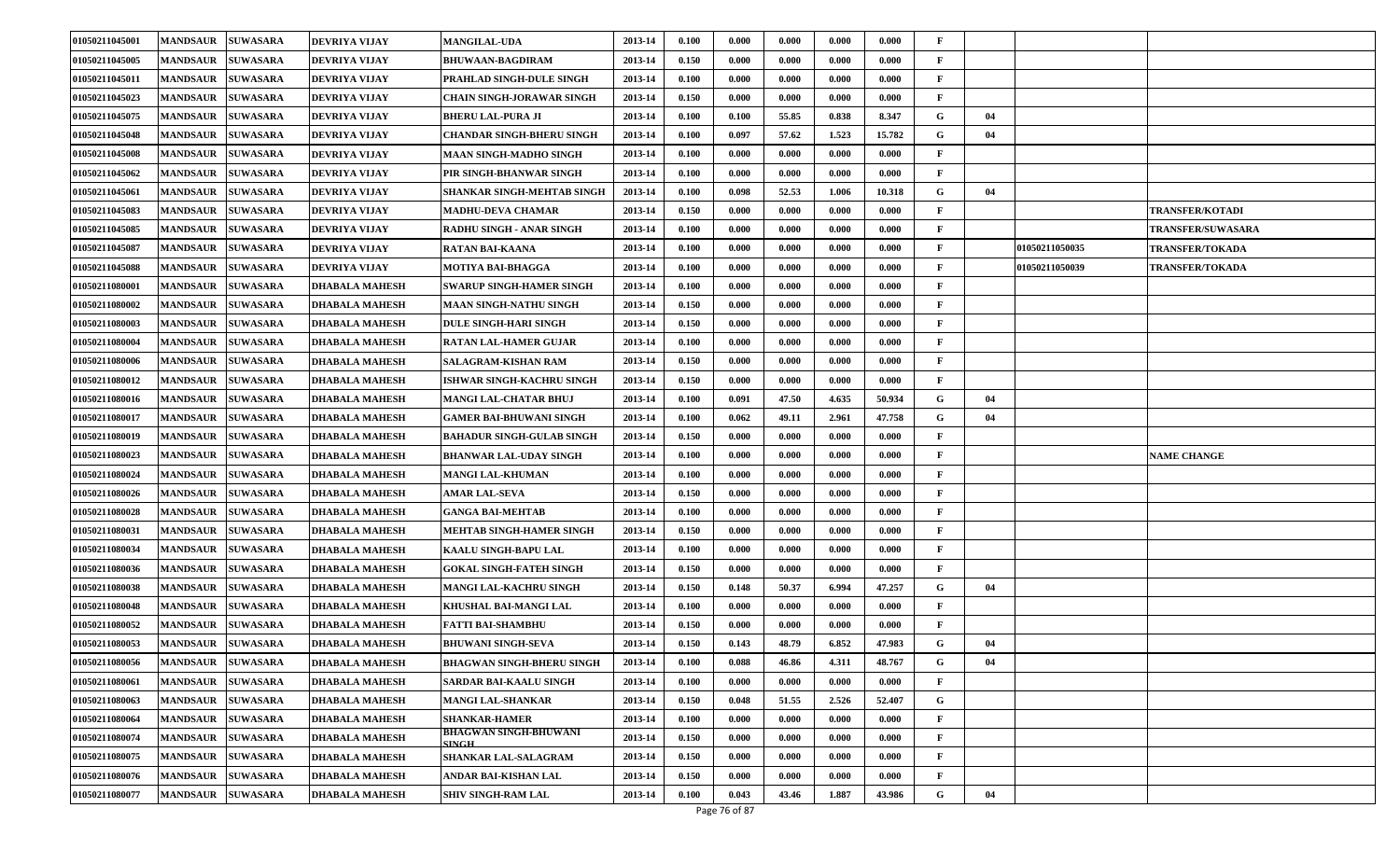| 01050211080078 | <b>MANDSAUR</b>   | <b>SUWASARA</b> | <b>DHABALA MAHESH</b> | AMAR SINGH-DEV JI                | 2013-14 | 0.100 | 0.046          | 47.34 | 2.266 | 49.048 | G           | 04             |                        |
|----------------|-------------------|-----------------|-----------------------|----------------------------------|---------|-------|----------------|-------|-------|--------|-------------|----------------|------------------------|
| 01050211080079 | <b>MANDSAUR</b>   | <b>SUWASARA</b> | <b>DHABALA MAHESH</b> | BHANWAR LAL-BHUWANI SINGH        | 2013-14 | 0.100 | 0.000          | 0.000 | 0.000 | 0.000  | $\mathbf F$ |                |                        |
| 01050211080080 | <b>MANDSAUR</b>   | <b>SUWASARA</b> | <b>DHABALA MAHESH</b> | <b>SEETA RAM-AHILYA BAI</b>      | 2013-14 | 0.100 | 0.096          | 56.56 | 5.115 | 53.281 | G           |                |                        |
| 01050211080083 | <b>MANDSAUR</b>   | <b>SUWASARA</b> | <b>DHABALA MAHESH</b> | <b>MOHAN LAL-UDA</b>             | 2013-14 | 0.150 | 0.136          | 53.60 | 7.236 | 53.167 | G           |                |                        |
| 01050211080084 | <b>MANDSAUR</b>   | <b>SUWASARA</b> | <b>DHABALA MAHESH</b> | <b>BHARAT SINGH-GOKUL SINGH</b>  | 2013-14 | 0.100 | 0.090          | 44.31 | 4.159 | 46.211 | G           | 04             |                        |
| 01050211080085 | <b>MANDSAUR</b>   | <b>SUWASARA</b> | <b>DHABALA MAHESH</b> | <b>BAHADUR SINGH-GOKUL SINGH</b> | 2013-14 | 0.100 | 0.089          | 44.80 | 4.032 | 45.354 | G           | 04             | <b>NAME CORRECTION</b> |
| 01050211080086 | <b>MANDSAUR</b>   | <b>SUWASARA</b> | <b>DHABALA MAHESH</b> | KACHRU SINGH-BHUWANI SINGH       | 2013-14 | 0.150 | 0.091          | 49.75 | 4.627 | 50.735 | G           | 04             |                        |
| 01050211080101 | <b>MANDSAUR</b>   | <b>SUWASARA</b> | <b>DHABALA MAHESH</b> | RAM GOPAL-RAM CHANDRA            | 2013-14 | 0.150 | 0.000          | 0.000 | 0.000 | 0.000  | F           |                |                        |
| 01050211080111 | <b>MANDSAUR</b>   | <b>SUWASARA</b> | <b>DHABALA MAHESH</b> | <b>RAM LAL-NAGGA</b>             | 2013-14 | 0.100 | 0.000          | 0.000 | 0.000 | 0.000  | F           |                |                        |
| 01050211080112 | <b>MANDSAUR</b>   | <b>SUWASARA</b> | <b>DHABALA MAHESH</b> | RAM GOPAL-NATHU LAL              | 2013-14 | 0.100 | 0.000          | 0.000 | 0.000 | 0.000  | F           |                |                        |
| 01050211080113 | <b>MANDSAUR</b>   | <b>SUWASARA</b> | <b>DHABALA MAHESH</b> | <b>RAGHU SINGH-BHERU SINGH</b>   | 2013-14 | 0.100 | 0.047          | 48.04 | 2.292 | 48.974 | G           | 04             |                        |
| 01050211080114 | <b>MANDSAUR</b>   | <b>SUWASARA</b> | <b>DHABALA MAHESH</b> | <b>SHIV NARAYAN-NARSINGH LAL</b> | 2013-14 | 0.100 | 0.000          | 0.000 | 0.000 | 0.000  | F           |                |                        |
| 01050211080115 | <b>MANDSAUR</b>   | <b>SUWASARA</b> | <b>DHABALA MAHESH</b> | <b>BAPU LAL-BHUWANI SINGH</b>    | 2013-14 | 0.100 | 0.000          | 0.000 | 0.000 | 0.000  |             | 01050211062039 |                        |
| 01050211080116 | <b>MANDSAUR</b>   | <b>SUWASARA</b> | <b>DHABALA MAHESH</b> | <b>SHANKAR SINGH-ONKAR SINGH</b> | 2013-14 | 0.100 | 0.000          | 0.000 | 0.000 | 0.000  | F           | 01050210153025 |                        |
| 01050211036001 | <b>MANDSAUR</b>   | <b>SUWASARA</b> | <b>DHAKAD KHEDI</b>   | RAM CHANDRA-SHIV LAL             | 2013-14 | 0.150 | 0.143          | 68.02 | 9.688 | 67.748 | G           |                |                        |
| 01050211036002 | <b>MANDSAUR</b>   | <b>SUWASARA</b> | <b>DHAKAD KHEDI</b>   | NATHU LAL-HARI RAM               | 2013-14 | 0.100 | 0.102          | 61.10 | 5.298 | 51.738 | G           |                |                        |
| 01050211036003 | <b>MANDSAUR</b>   | <b>SUWASARA</b> | <b>DHAKAD KHEDI</b>   | KAALU RAM-KANHAIYA LAL           | 2013-14 | 0.150 | 0.149          | 57.75 | 7.656 | 51.452 |             | 02             |                        |
| 01050211036004 | <b>MANDSAUR</b>   | <b>SUWASARA</b> | <b>DHAKAD KHEDI</b>   | <b>BHUWANI BAI-DHANNA</b>        | 2013-14 | 0.150 | 0.149          | 60.21 | 7.707 | 51.586 | G           |                |                        |
| 01050211036005 | <b>MANDSAUR</b>   | <b>SUWASARA</b> | <b>DHAKAD KHEDI</b>   | NIRBHAY RAM-SALAGRAM             | 2013-14 | 0.150 | 0.145          | 61.03 | 8.239 | 56.703 | G           |                |                        |
| 01050211036006 | <b>MANDSAUR</b>   | <b>SUWASARA</b> | <b>DHAKAD KHEDI</b>   | <b>NANDA-MEHTAB</b>              | 2013-14 | 0.150 | 0.147          | 61.41 | 8.290 | 56.395 | G           |                |                        |
| 01050211036007 | <b>MANDSAUR</b>   | <b>SUWASARA</b> | DHAKAD KHEDI          | <b>BADRI LAL-SUKHLAL</b>         | 2013-14 | 0.150 | 0.144          | 67.77 | 9.013 | 62.590 | G           |                |                        |
| 01050211036008 | <b>MANDSAUR</b>   | <b>SUWASARA</b> | <b>DHAKAD KHEDI</b>   | <b>RAM NARAYAN-PURA</b>          | 2013-14 | 0.150 | 0.152          | 62.68 | 8.524 | 55.932 | G           |                |                        |
| 01050211036009 | <b>MANDSAUR</b>   | <b>SUWASARA</b> | <b>DHAKAD KHEDI</b>   | LAXMI NARAYAN-KANI RAM           | 2013-14 | 0.150 | 0.142          | 61.22 | 7.408 | 52.169 | G           |                |                        |
| 01050211036010 | <b>MANDSAUR</b>   | <b>SUWASARA</b> | <b>DHAKAD KHEDI</b>   | RADHESHYAM-RAM LAL               | 2013-14 | 0.100 | 0.098          | 63.06 | 6.108 | 62.200 | G           |                | <b>NAME CHANGE</b>     |
| 01050211036011 | <b>MANDSAUR</b>   | <b>SUWASARA</b> | <b>DHAKAD KHEDI</b>   | <b>SHANKAR LAL-BHAGIRATH</b>     | 2013-14 | 0.150 | 0.145          | 69.21 | 9.393 | 64.601 | G           |                |                        |
| 01050211036012 | <b>MANDSAUR</b>   | <b>SUWASARA</b> | <b>DHAKAD KHEDI</b>   | <b>KASI RAM-MANGI LAL</b>        | 2013-14 | 0.150 | 0.144          | 54.80 | 7.273 | 50.402 | G           | 04             |                        |
| 01050211036013 | <b>MANDSAUR</b>   | <b>SUWASARA</b> | <b>DHAKAD KHEDI</b>   | AATMA RAM-NANDA                  | 2013-14 | 0.150 | 0.142          | 63.65 | 8.584 | 60.664 | G           |                |                        |
| 01050211036014 | <b>MANDSAUR</b>   | <b>SUWASARA</b> | <b>DHAKAD KHEDI</b>   | SHANKARLAL D/P-RAMESHWAR         | 2013-14 | 0.100 | 0.097          | 63.34 | 5.918 | 61.263 | G           |                |                        |
| 01050211036015 | <b>MANDSAUR</b>   | <b>SUWASARA</b> | <b>DHAKAD KHEDI</b>   | <b>SEETA RAM-DEV JI</b>          | 2013-14 | 0.150 | 0.146          | 60.95 | 7.767 | 53.053 | G           |                |                        |
| 01050211036016 | <b>MANDSAUR</b>   | <b>SUWASARA</b> | <b>DHAKAD KHEDI</b>   | <b>VARDI LAL-MAGAN</b>           | 2013-14 | 0.150 | 0.146          | 67.74 | 8.758 | 60.151 | G           |                |                        |
| 01050211036017 | <b>MANDSAUR</b>   | <b>SUWASARA</b> | <b>DHAKAD KHEDI</b>   | <b>JAMANA LAL-BAPU LAL</b>       | 2013-14 | 0.150 | 0.145          | 68.86 | 9.739 | 67.073 | G           |                |                        |
| 01050211036018 | <b>MANDSAUR</b>   | <b>SUWASARA</b> | <b>DHAKAD KHEDI</b>   | ASHA RAM-D.P. DEVJI              | 2013-14 | 0.150 | 0.144          | 65.88 | 8.743 | 60.927 | G           |                |                        |
| 01050211036019 | <b>MANDSAUR</b>   | <b>SUWASARA</b> | <b>DHAKAD KHEDI</b>   | KAMLA BAI-BHANWAR LAL            | 2013-14 | 0.150 | 0.143          | 60.07 | 7.294 | 51.007 | G           |                |                        |
| 01050211036020 | MANDSAUR SUWASARA |                 | <b>DHAKAD KHEDI</b>   | RAKHI LAL-D.P. DHANNA            | 2013-14 | 0.150 | 0.140          | 65.55 | 8.222 | 58.687 | G           |                |                        |
| 01050211036021 | <b>MANDSAUR</b>   | <b>SUWASARA</b> | <b>DHAKAD KHEDI</b>   | RAM NARAYAN-PYAR JI              | 2013-14 | 0.100 | 0.100          | 56.19 | 4.640 | 46.400 | G           | 04             |                        |
| 01050211036022 | <b>MANDSAUR</b>   | <b>SUWASARA</b> | <b>DHAKAD KHEDI</b>   | KISHAN LAL-DEVA                  | 2013-14 | 0.150 | 0.150          | 63.27 | 8.343 | 55.806 | G           |                |                        |
| 01050211036024 | <b>MANDSAUR</b>   | <b>SUWASARA</b> | <b>DHAKAD KHEDI</b>   | <b>RAM KUNWAR BAI-CHANDRIYA</b>  | 2013-14 | 0.150 | 0.140          | 65.74 | 8.161 | 58.210 | G           |                |                        |
| 01050211036026 | <b>MANDSAUR</b>   | <b>SUWASARA</b> | <b>DHAKAD KHEDI</b>   | <b>BANSHI LAL-JAGGANNATH</b>     | 2013-14 | 0.150 | 0.149          | 66.85 | 8.910 | 59.879 | G           |                |                        |
| 01050211036028 | <b>MANDSAUR</b>   | <b>SUWASARA</b> | <b>DHAKAD KHEDI</b>   | MANGI LAL-PRABHU LAL             | 2013-14 | 0.150 | 0.146          | 60.73 | 7.852 | 53.671 | G           |                |                        |
| 01050211036029 | <b>MANDSAUR</b>   | <b>SUWASARA</b> | <b>DHAKAD KHEDI</b>   | <b>UDAY LAL-NATHU</b>            | 2013-14 | 0.150 | 0.151          | 62.79 | 8.297 | 54.911 | G           |                |                        |
| 01050211036030 | <b>MANDSAUR</b>   | <b>SUWASARA</b> | <b>DHAKAD KHEDI</b>   | <b>MOTI RAM-NANU RAM</b>         | 2013-14 | 0.150 | 0.146<br>77.07 | 61.81 | 8.168 | 55.792 | G           |                |                        |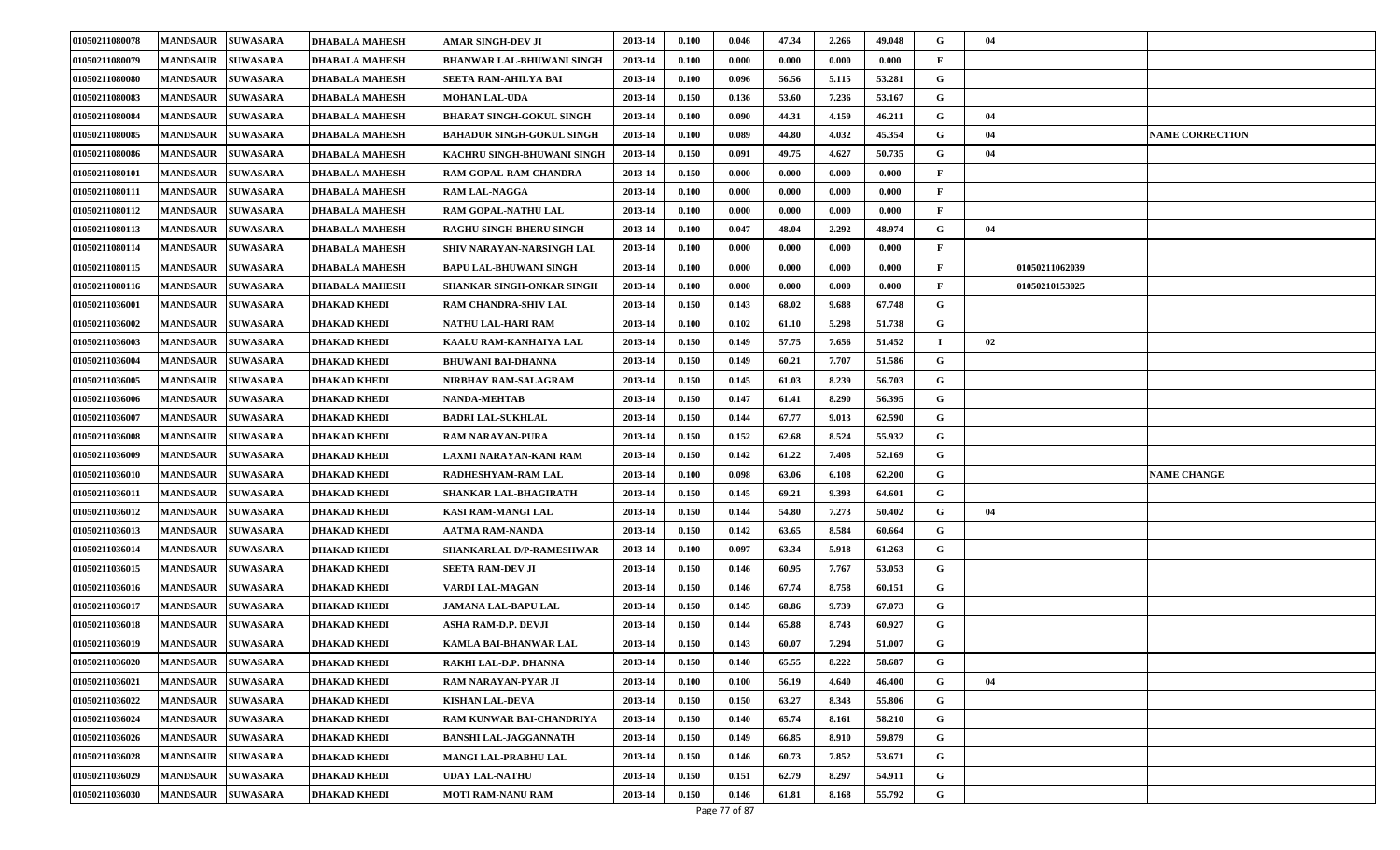| 01050211036032 | <b>MANDSAUR</b>   | <b>SUWASARA</b> | <b>DHAKAD KHEDI</b> | <b>SHIV LAL-BAPU LAL</b>        | 2013-14 | 0.150                 | 0.137               | 68.88 | 8.482 | 61.822 | G            |    |                            |
|----------------|-------------------|-----------------|---------------------|---------------------------------|---------|-----------------------|---------------------|-------|-------|--------|--------------|----|----------------------------|
| 01050211036033 | <b>MANDSAUR</b>   | <b>SUWASARA</b> | DHAKAD KHEDI        | <b>RAM KISHAN-NARAYAN</b>       | 2013-14 | 0.150                 | 0.148               | 63.66 | 8.249 | 55.888 | G            |    |                            |
| 01050211036034 | <b>MANDSAUR</b>   | <b>SUWASARA</b> | <b>DHAKAD KHEDI</b> | <b>KARMA BAI-BHUWAAN</b>        | 2013-14 | 0.150                 | 0.141               | 64.56 | 8.697 | 61.550 | G            |    |                            |
| 01050211036036 | <b>MANDSAUR</b>   | <b>SUWASARA</b> | DHAKAD KHEDI        | BHANWAR BAI-MANGU DAS           | 2013-14 | 0.100                 | 0.101               | 45.76 | 3.798 | 37.679 | G            | 04 |                            |
| 01050211036037 | <b>MANDSAUR</b>   | <b>SUWASARA</b> | DHAKAD KHEDI        | <b>MANGI LAL-NARAYAN</b>        | 2013-14 | 0.150                 | 0.149               | 65.30 | 8.592 | 57.510 | G            |    |                            |
| 01050211036039 | <b>MANDSAUR</b>   | <b>SUWASARA</b> | <b>DHAKAD KHEDI</b> | BALA SHANKAR-D.P. RATANLAL      | 2013-14 | 0.150                 | 0.124               | 60.04 | 6.759 | 54.684 | G            |    |                            |
| 01050211036041 | <b>MANDSAUR</b>   | <b>SUWASARA</b> | DHAKAD KHEDI        | NAND LAL-PRABHU LAL             | 2013-14 | 0.150                 | 0.143               | 60.90 | 7.839 | 54.742 | G            |    |                            |
| 01050211036042 | <b>MANDSAUR</b>   | <b>SUWASARA</b> | DHAKAD KHEDI        | BHUWANI SHANKAR-RAMA JI         | 2013-14 | 0.150                 | 0.142               | 63.69 | 7.989 | 56.419 | G            |    |                            |
| 01050211036043 | <b>MANDSAUR</b>   | <b>SUWASARA</b> | DHAKAD KHEDI        | NATHU LAL-NARAYAN               | 2013-14 | 0.150                 | 0.152               | 67.70 | 8.820 | 58.026 |              | 02 |                            |
| 01050211036044 | <b>MANDSAUR</b>   | <b>SUWASARA</b> | <b>DHAKAD KHEDI</b> | <b>RAM LAL-RAM CHANDRA</b>      | 2013-14 | 0.150                 | 0.145               | 65.12 | 8.187 | 56.462 | G            |    |                            |
| 01050211036045 | <b>MANDSAUR</b>   | <b>SUWASARA</b> | DHAKAD KHEDI        | <b>BHUWANI SHANKAR-SHIV LAL</b> | 2013-14 | 0.150                 | 0.123               | 64.37 | 7.182 | 58.629 | G            |    |                            |
| 01050211036046 | <b>MANDSAUR</b>   | <b>SUWASARA</b> | <b>DHAKAD KHEDI</b> | RAM NIWAS-KAARU LAL             | 2013-14 | 0.100                 | 0.097               | 62.60 | 5.804 | 59.897 | G            |    | <b>NAME CHANGE</b>         |
| 01050211036047 | <b>MANDSAUR</b>   | <b>SUWASARA</b> | <b>DHAKAD KHEDI</b> | <b>BALA RAM-NATHU</b>           | 2013-14 | 0.150                 | 0.146               | 63.59 | 8.294 | 57.003 | G            |    |                            |
| 01050211036049 | <b>MANDSAUR</b>   | <b>SUWASARA</b> | <b>DHAKAD KHEDI</b> | <b>RAM DAYAL-SHANKAR LAL</b>    | 2013-14 | 0.150                 | 0.144               | 66.64 | 8.796 | 61.296 | G            |    |                            |
| 01050211036050 | <b>MANDSAUR</b>   | <b>SUWASARA</b> | DHAKAD KHEDI        | BHAGIRATH-RAJA RAM              | 2013-14 | 0.150                 | 0.147               | 61.77 | 8.251 | 56.282 | G            |    |                            |
| 01050211036052 | <b>MANDSAUR</b>   | <b>SUWASARA</b> | <b>DHAKAD KHEDI</b> | PARMANAND-NARAYAN               | 2013-14 | 0.150                 | 0.145               | 64.72 | 8.404 | 57.879 | G            |    |                            |
| 01050211036053 | <b>MANDSAUR</b>   | <b>SUWASARA</b> | DHAKAD KHEDI        | SHAMBHU LAL-PURA JI             | 2013-14 | 0.150                 | 0.148               | 59.45 | 7.924 | 53.613 | G            |    |                            |
| 01050211036054 | <b>MANDSAUR</b>   | <b>SUWASARA</b> | <b>DHAKAD KHEDI</b> | <b>RAM GOPAL-BABU LAL</b>       | 2013-14 | 0.150                 | 0.145               | 59.97 | 8.310 | 57.310 | G            |    |                            |
| 01050211036055 | <b>MANDSAUR</b>   | <b>SUWASARA</b> | DHAKAD KHEDI        | PARMANAND-BADRI LAL             | 2013-14 | 0.150                 | 0.141               | 62.16 | 8.090 | 57.335 | G            |    |                            |
| 01050211036056 | <b>MANDSAUR</b>   | <b>SUWASARA</b> | <b>DHAKAD KHEDI</b> | NAND LAL-RAM LAL                | 2013-14 | 0.150                 | 0.150               | 63.55 | 8.579 | 57.193 | G            |    |                            |
| 01050211036057 | <b>MANDSAUR</b>   | <b>SUWASARA</b> | DHAKAD KHEDI        | HARI RAM-SALAGRAM               | 2013-14 | 0.150                 | 0.145               | 59.66 | 8.003 | 55.269 | G            |    |                            |
| 01050211036058 | <b>MANDSAUR</b>   | <b>SUWASARA</b> | <b>DHAKAD KHEDI</b> | SHAMBHU LAL-RAMA JI             | 2013-14 | 0.100                 | 0.097               | 58.52 | 5.150 | 52.984 | G            |    |                            |
| 01050211036023 | <b>MANDSAUR</b>   | <b>SUWASARA</b> | DHAKAD KHEDI        | KAILASH BAI-KANI RAM            | 2013-14 | 0.150                 | 0.146               | 61.05 | 7.945 | 54.567 | G            |    |                            |
| 01050211036051 | <b>MANDSAUR</b>   | <b>SUWASARA</b> | DHAKAD KHEDI        | <b>MUKESH-RAM PRATAP</b>        | 2013-14 | 0.150                 | 0.145               | 66.38 | 9.170 | 63.067 | G            |    |                            |
| 01050211036048 | <b>MANDSAUR</b>   | <b>SUWASARA</b> | DHAKAD KHEDI        | DEVI LAL-DHANNA                 | 2013-14 | 0.100                 | 0.100               | 52.54 | 4.406 | 44.104 | G            | 04 |                            |
| 01050211036040 | <b>MANDSAUR</b>   | <b>SUWASARA</b> | <b>DHAKAD KHEDI</b> | <b>DHULA-GANGA RAM</b>          | 2013-14 | 0.150                 | 0.145               | 42.87 | 4.403 | 30.324 | G            | 04 |                            |
| 01050211036079 | <b>MANDSAUR</b>   | <b>SUWASARA</b> | DHAKAD KHEDI        | KAARI BAI-GHISU                 | 2013-14 | 0.100                 | 0.099               | 54.27 | 5.047 | 51.187 | G            |    |                            |
| 01050211036080 | <b>MANDSAUR</b>   | <b>SUWASARA</b> | DHAKAD KHEDI        | TIKA BAI-TEJ SINGH              | 2013-14 | 0.150                 | 0.150               | 58.57 | 8.016 | 53.298 | G            |    | <b>TRANSFER/LODA KHEDI</b> |
| 01050211036081 | <b>MANDSAUR</b>   | <b>SUWASARA</b> | <b>DHAKAD KHEDI</b> | <b>NATHU-DEVA</b>               | 2013-14 | 0.150                 | 0.000               | 0.000 | 0.000 | 0.000  | F            |    |                            |
| 01050211036025 | <b>MANDSAUR</b>   | <b>SUWASARA</b> | DHAKAD KHEDI        | <b>RAM CHANDRA-DEVA</b>         | 2013-14 | 0.150                 | 0.151               | 57.93 | 7.506 | 49.709 | G            | 04 |                            |
| 01050211053002 | <b>MANDSAUR</b>   | <b>SUWASARA</b> | <b>DHALPAT</b>      | NANA LAL-ONKAR LAL              | 2013-14 | 0.150                 | 0.000               | 0.000 | 0.000 | 0.000  | F            |    |                            |
| 01050211053003 | <b>MANDSAUR</b>   | <b>SUWASARA</b> | <b>DHALPAT</b>      | <b>RAM GOPAL-DEV RAM</b>        | 2013-14 | 0.100                 | 0.000               | 0.000 | 0.000 | 0.000  | F            |    |                            |
| 01050211053005 | MANDSAUR SUWASARA |                 | <b>DHALPAT</b>      | MODI RAM-KAALU RAM              | 2013-14 | 0.100                 | 0.000               | 0.000 | 0.000 | 0.000  | F            |    |                            |
| 01050211053009 | MANDSAUR SUWASARA |                 | <b>DHALPAT</b>      | PRABHU LAL-MODI RAM             | 2013-14 | 0.100                 | 0.000               | 0.000 | 0.000 | 0.000  |              |    |                            |
| 01050211053012 | MANDSAUR SUWASARA |                 | <b>DHALPAT</b>      | LAXMI NARAYAN-PRAHLAD           | 2013-14 | 0.100                 | 0.000               | 0.000 | 0.000 | 0.000  | F            |    |                            |
| 01050211053013 | <b>MANDSAUR</b>   | <b>SUWASARA</b> | <b>DHALPAT</b>      | LAXMI NARAYAN-HIRA LAL          | 2013-14 | 0.100                 | 0.000               | 0.000 | 0.000 | 0.000  | F            |    |                            |
| 01050211053020 | MANDSAUR SUWASARA |                 | <b>DHALPAT</b>      | AMBA RAM-SOBHA RAM              | 2013-14 | 0.100                 | 0.000               | 0.000 | 0.000 | 0.000  | F            |    |                            |
| 01050211053023 | MANDSAUR SUWASARA |                 | <b>DHALPAT</b>      | DAULAT RAM-MODI RAM             | 2013-14 | 0.100                 | 0.000               | 0.000 | 0.000 | 0.000  | F            |    |                            |
| 01050211053028 | <b>MANDSAUR</b>   | <b>SUWASARA</b> | <b>DHALPAT</b>      | <b>SURAJ BAI-RUPA</b>           | 2013-14 | 0.150                 | 0.142               | 55.01 | 7.749 | 54.686 |              | 02 |                            |
| 01050211053035 | <b>MANDSAUR</b>   | <b>SUWASARA</b> | <b>DHALPAT</b>      | <b>KAMLA BAI-RODA</b>           | 2013-14 | 0.100                 | 0.000               | 0.000 | 0.000 | 0.000  | F            |    |                            |
| 01050211053041 | MANDSAUR SUWASARA |                 | <b>DHALPAT</b>      | <b>BHAGAT RAM-NAND LAL</b>      | 2013-14 | 0.100<br>$\mathbf{D}$ | 0.000<br>$70 - 507$ | 0.000 | 0.000 | 0.000  | $\mathbf{F}$ |    |                            |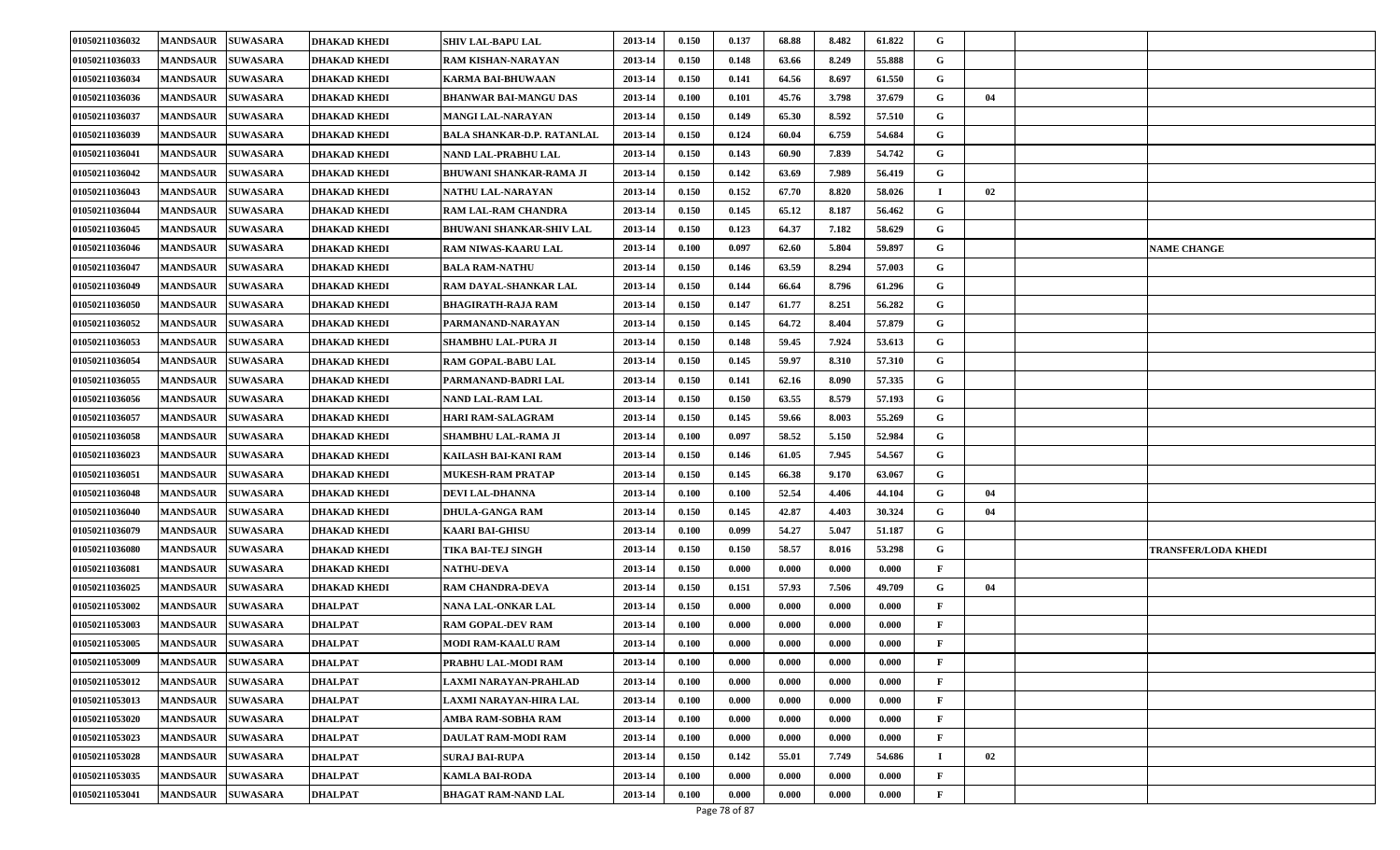| 01050211053043 | <b>MANDSAUR</b>   | <b>SUWASARA</b> | <b>DHALPAT</b> | SHANTI BAI-BADRI LAL            | 2013-14 | 0.150 | 0.000                | 0.000 | 0.000 | 0.000  | $\mathbf F$  |    |                    |
|----------------|-------------------|-----------------|----------------|---------------------------------|---------|-------|----------------------|-------|-------|--------|--------------|----|--------------------|
| 01050211053044 | <b>MANDSAUR</b>   | <b>SUWASARA</b> | <b>DHALPAT</b> | <b>KAALU RAM-RAM VILAS</b>      | 2013-14 | 0.100 | 0.000                | 0.000 | 0.000 | 0.000  | $\mathbf F$  |    |                    |
| 01050211053048 | <b>MANDSAUR</b>   | <b>SUWASARA</b> | <b>DHALPAT</b> | <b>NANU RAM-NANDA</b>           | 2013-14 | 0.150 | 0.000                | 0.000 | 0.000 | 0.000  | $\mathbf F$  |    |                    |
| 01050211053057 | <b>MANDSAUR</b>   | <b>SUWASARA</b> | <b>DHALPAT</b> | CHANDAR BAI-SALAGRAM            | 2013-14 | 0.100 | 0.000                | 0.000 | 0.000 | 0.000  | $\mathbf F$  |    |                    |
| 01050211053066 | <b>MANDSAUR</b>   | <b>SUWASARA</b> | <b>DHALPAT</b> | NATHU LAL-SUKH LAL              | 2013-14 | 0.150 | 0.000                | 0.000 | 0.000 | 0.000  | F            |    |                    |
| 01050211053069 | <b>MANDSAUR</b>   | <b>SUWASARA</b> | <b>DHALPAT</b> | PURA LAL-CHUNNI LAL             | 2013-14 | 0.150 | 0.000                | 0.000 | 0.000 | 0.000  | F            |    |                    |
| 01050211053076 | <b>MANDSAUR</b>   | <b>SUWASARA</b> | <b>DHALPAT</b> | YASODA BAI-SHIV NARAYAN         | 2013-14 | 0.150 | 0.070                | 59.51 | 4.225 | 60.357 | G            |    |                    |
| 01050211053080 | <b>MANDSAUR</b>   | <b>SUWASARA</b> | <b>DHALPAT</b> | KAILASH CHANDRA-GOVARDHAN       | 2013-14 | 0.100 | 0.000                | 0.000 | 0.000 | 0.000  | F            |    | <b>NAME CHANGE</b> |
| 01050211053082 | <b>MANDSAUR</b>   | <b>SUWASARA</b> | <b>DHALPAT</b> | <b>JAMNA LAL-ONKAR LAL</b>      | 2013-14 | 0.150 | 0.000                | 0.000 | 0.000 | 0.000  | $\mathbf F$  |    |                    |
| 01050211053096 | <b>MANDSAUR</b>   | <b>SUWASARA</b> | <b>DHALPAT</b> | <b>BHAGIRATH-RAM DAYAL</b>      | 2013-14 | 0.150 | 0.071                | 69.12 | 4.690 | 66.431 | G            |    |                    |
| 01050211053097 | <b>MANDSAUR</b>   | <b>SUWASARA</b> | <b>DHALPAT</b> | KACHRU KHA-ALLAH BAKSH          | 2013-14 | 0.100 | 0.000                | 0.000 | 0.000 | 0.000  | $\mathbf F$  |    |                    |
| 01050211053099 | <b>MANDSAUR</b>   | <b>SUWASARA</b> | <b>DHALPAT</b> | <b>MANGI LAL-RATAN LAL</b>      | 2013-14 | 0.100 | 0.000                | 0.000 | 0.000 | 0.000  | F            |    | NAME CHANGE        |
| 01050211053108 | <b>MANDSAUR</b>   | <b>SUWASARA</b> | <b>DHALPAT</b> | HARI SHANKAR-NAND LAL           | 2013-14 | 0.150 | 0.000                | 0.000 | 0.000 | 0.000  | $\mathbf F$  |    |                    |
| 01050211053112 | <b>MANDSAUR</b>   | <b>SUWASARA</b> | <b>DHALPAT</b> | <b>BHAGWAN LAL-BHAGAT RAM</b>   | 2013-14 | 0.150 | 0.120                | 65.05 | 1.914 | 15.990 | G            | 04 |                    |
| 01050211053116 | <b>MANDSAUR</b>   | <b>SUWASARA</b> | <b>DHALPAT</b> | KAARU LAL-LAXMINARAYAN          | 2013-14 | 0.100 | 0.000                | 0.000 | 0.000 | 0.000  |              |    |                    |
| 01050211053118 | <b>MANDSAUR</b>   | <b>SUWASARA</b> | <b>DHALPAT</b> | <b>BABU LAL-PYAR CHAND</b>      | 2013-14 | 0.150 | 0.000                | 0.000 | 0.000 | 0.000  | F            |    |                    |
| 01050211053120 | <b>MANDSAUR</b>   | <b>SUWASARA</b> | <b>DHALPAT</b> | <b>SHANKAR LAL-MANGI LAL</b>    | 2013-14 | 0.150 | 0.000                | 0.000 | 0.000 | 0.000  | F            |    |                    |
| 01050211053121 | <b>MANDSAUR</b>   | <b>SUWASARA</b> | <b>DHALPAT</b> | PRABHU LAL-PURA LAL             | 2013-14 | 0.100 | 0.000                | 0.000 | 0.000 | 0.000  | $\mathbf F$  |    |                    |
| 01050211053122 | <b>MANDSAUR</b>   | <b>SUWASARA</b> | <b>DHALPAT</b> | CHAIN RAM-HIRA LAL              | 2013-14 | 0.100 | 0.000                | 0.000 | 0.000 | 0.000  | $\mathbf F$  |    |                    |
| 01050211053127 | <b>MANDSAUR</b>   | <b>SUWASARA</b> | <b>DHALPAT</b> | SHANKAR LAL-BHAGAT RAM          | 2013-14 | 0.100 | 0.000                | 0.000 | 0.000 | 0.000  | $\mathbf F$  |    |                    |
| 01050211053128 | <b>MANDSAUR</b>   | <b>SUWASARA</b> | <b>DHALPAT</b> | PURA LAL-NANDA                  | 2013-14 | 0.150 | 0.000                | 0.000 | 0.000 | 0.000  | $\mathbf F$  |    |                    |
| 01050211053129 | <b>MANDSAUR</b>   | <b>SUWASARA</b> | <b>DHALPAT</b> | RADHESHYAM-KANWAR LAL           | 2013-14 | 0.150 | 0.000                | 0.000 | 0.000 | 0.000  | $\mathbf F$  |    |                    |
| 01050211053130 | <b>MANDSAUR</b>   | <b>SUWASARA</b> | <b>DHALPAT</b> | <b>JAGDISH-PURA LAL</b>         | 2013-14 | 0.150 | 0.050                | 68.51 | 3.328 | 67.097 | $\mathbf I$  | 02 |                    |
| 01050211053132 | <b>MANDSAUR</b>   | <b>SUWASARA</b> | <b>DHALPAT</b> | OM PRAKASH-KANWAR LAL           | 2013-14 | 0.150 | 0.000                | 0.000 | 0.000 | 0.000  | $\mathbf F$  |    |                    |
| 01050211053135 | <b>MANDSAUR</b>   | <b>SUWASARA</b> | <b>DHALPAT</b> | SURESH CHANDRA-RAM DAYAL        | 2013-14 | 0.100 | 0.024                | 70.10 | 1.712 | 70.453 | G            |    |                    |
| 01050211053143 | <b>MANDSAUR</b>   | <b>SUWASARA</b> | <b>DHALPAT</b> | RAM CHANDRA-CHAIN RAM           | 2013-14 | 0.150 | 0.000                | 0.000 | 0.000 | 0.000  | $\mathbf F$  |    |                    |
| 01050211053148 | <b>MANDSAUR</b>   | <b>SUWASARA</b> | <b>DHALPAT</b> | <b>BAL MUKUND-AMBA RAM</b>      | 2013-14 | 0.100 | 0.030                | 56.46 | 1.613 | 53.767 | G            |    |                    |
| 01050211053015 | <b>MANDSAUR</b>   | <b>SUWASARA</b> | <b>DHALPAT</b> | <b>JAGDISH-NANU RAM</b>         | 2013-14 | 0.150 | 0.000                | 0.000 | 0.000 | 0.000  | F            |    |                    |
| 01050211053010 | <b>MANDSAUR</b>   | <b>SUWASARA</b> | <b>DHALPAT</b> | NANA LAL-JAY KISHAN             | 2013-14 | 0.100 | 0.000                | 0.000 | 0.000 | 0.000  | F            |    |                    |
| 01050211053058 | <b>MANDSAUR</b>   | <b>SUWASARA</b> | <b>DHALPAT</b> | PURA LAL-MODI RAM               | 2013-14 | 0.150 | 0.050                | 63.26 | 3.091 | 61.820 |              | 02 |                    |
| 01050211053147 | <b>MANDSAUR</b>   | <b>SUWASARA</b> | <b>DHALPAT</b> | <b>DWARIKA PRASAD-PARSU RAM</b> | 2013-14 | 0.100 | 0.052                | 56.37 | 2.722 | 52.447 | $\mathbf I$  | 02 |                    |
| 01050211053126 | <b>MANDSAUR</b>   | <b>SUWASARA</b> | <b>DHALPAT</b> | TULSI RAM-PRABHU LAL            | 2013-14 | 0.150 | 0.000                | 0.000 | 0.000 | 0.000  | F            |    |                    |
| 01050211053152 | <b>MANDSAUR</b>   | <b>SUWASARA</b> | <b>DHALPAT</b> | <b>BAL MUKUND-BASANTI LAL</b>   | 2013-14 | 0.150 | 0.000                | 0.000 | 0.000 | 0.000  | $\mathbf{F}$ |    |                    |
| 01050211053137 | MANDSAUR SUWASARA |                 | <b>DHALPAT</b> | SHIV NARAYAN-BHERU LAL          | 2013-14 | 0.150 | 0.148                | 61.18 | 8.268 | 55.865 |              | 02 |                    |
| 01050211053113 | <b>MANDSAUR</b>   | <b>SUWASARA</b> | <b>DHALPAT</b> | KANHAIYA LAL-HIRA LAL           | 2013-14 | 0.150 | 0.098                | 63.48 | 5.849 | 59.684 |              | 02 |                    |
| 01050211053072 | <b>MANDSAUR</b>   | <b>SUWASARA</b> | <b>DHALPAT</b> | VAJJI BAI-KISHAN LAL            | 2013-14 | 0.100 | 0.000                | 0.000 | 0.000 | 0.000  | F            |    |                    |
| 01050211053011 | <b>MANDSAUR</b>   | <b>SUWASARA</b> | <b>DHALPAT</b> | DEV RAM-KANWAR LAL              | 2013-14 | 0.150 | 0.000                | 0.000 | 0.000 | 0.000  | $\mathbf F$  |    |                    |
| 01050211053008 | <b>MANDSAUR</b>   | <b>SUWASARA</b> | <b>DHALPAT</b> | SHIV NARAYAN-MANGI LAL          | 2013-14 | 0.100 | 0.099                | 61.63 | 6.251 | 63.014 | G            |    |                    |
| 01050211053045 | <b>MANDSAUR</b>   | <b>SUWASARA</b> | <b>DHALPAT</b> | <b>BADRI LAL-RAM LAL</b>        | 2013-14 | 0.100 | 0.000                | 0.000 | 0.000 | 0.000  | F            |    | <b>NAME CHANGE</b> |
| 01050211053134 | <b>MANDSAUR</b>   | <b>SUWASARA</b> | <b>DHALPAT</b> | <b>MOHAN LAL-NAND LAL</b>       | 2013-14 | 0.100 | 0.098                | 55.15 | 4.940 | 50.511 | G            | 04 |                    |
| 01050211053117 | <b>MANDSAUR</b>   | <b>SUWASARA</b> | <b>DHALPAT</b> | PRABHU LAL-RATTA TELI           | 2013-14 | 0.100 | 0.000<br>$-70 - 607$ | 0.000 | 0.000 | 0.000  | F            |    |                    |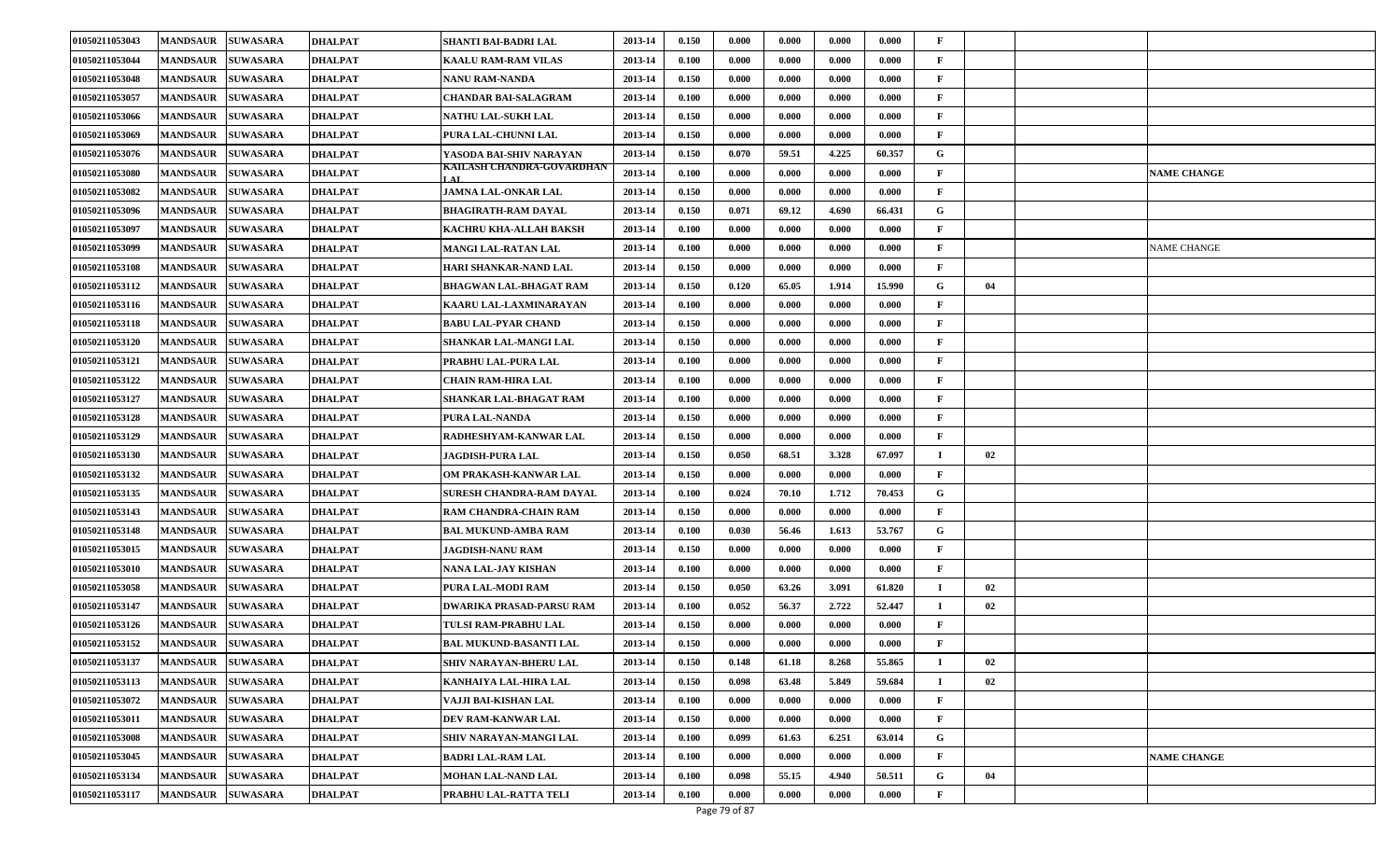| 01050211053025 | <b>MANDSAUR</b><br><b>SUWASARA</b> | <b>DHALPAT</b>  | <b>BHERU LAL-HIRA LAL</b>              | 2013-14 | 0.150 | 0.000                  | 0.000 | 0.000 | 0.000  | F            |    |                |                         |
|----------------|------------------------------------|-----------------|----------------------------------------|---------|-------|------------------------|-------|-------|--------|--------------|----|----------------|-------------------------|
| 01050211053047 | <b>MANDSAUR</b><br><b>SUWASARA</b> | <b>DHALPAT</b>  | KANHAIYA LAL-JODH RAM                  | 2013-14 | 0.100 | 0.000                  | 0.000 | 0.000 | 0.000  | F            |    |                |                         |
| 01050211053131 | MANDSAUR SUWASARA                  | <b>DHALPAT</b>  | MANGI LAL-BHERU LAL                    | 2013-14 | 0.150 | 0.000                  | 0.000 | 0.000 | 0.000  | F            |    |                |                         |
| 01050211053138 | <b>MANDSAUR</b><br><b>SUWASARA</b> | <b>DHALPAT</b>  | <b>KAALU RAM-SALIGRAM</b>              | 2013-14 | 0.100 | 0.000                  | 0.000 | 0.000 | 0.000  | F            |    |                |                         |
| 01050211053040 | <b>MANDSAUR</b><br><b>SUWASARA</b> | <b>DHALPAT</b>  | LAXMI NARAYAN-NATHU                    | 2013-14 | 0.100 | 0.101                  | 53.48 | 5.401 | 53.370 | $\mathbf I$  | 02 |                |                         |
| 01050211053123 | <b>MANDSAUR</b><br><b>SUWASARA</b> | <b>DHALPAT</b>  | ISHWAR LAL-RAMESHWAR<br><b>PATIDAR</b> | 2013-14 | 0.100 | 0.104                  | 63.05 | 7.413 | 71.554 | -1           | 02 |                |                         |
| 01050211053068 | <b>MANDSAUR</b><br><b>SUWASARA</b> | <b>DHALPAT</b>  | <b>SHRI RAM-BAGDU</b>                  | 2013-14 | 0.100 | 0.000                  | 0.000 | 0.000 | 0.000  | $\mathbf{F}$ |    |                |                         |
| 01050211053153 | <b>SUWASARA</b><br><b>MANDSAUR</b> | <b>DHALPAT</b>  | SHAMBHU LAL-PURA LAL                   | 2013-14 | 0.100 | 0.000                  | 0.000 | 0.000 | 0.000  | F            |    |                |                         |
| 01050211053146 | <b>MANDSAUR</b><br><b>SUWASARA</b> | <b>DHALPAT</b>  | <b>RAM PRASAD-NATHU LAL</b>            | 2013-14 | 0.100 | 0.000                  | 0.000 | 0.000 | 0.000  | F            |    |                |                         |
| 01050211053154 | <b>MANDSAUR</b><br><b>SUWASARA</b> | <b>DHALPAT</b>  | <b>GOPAL-BHERU LAL</b>                 | 2013-14 | 0.150 | 0.062                  | 56.70 | 3.418 | 54.776 | -1           | 02 |                |                         |
| 01050211053119 | <b>MANDSAUR</b><br><b>SUWASARA</b> | <b>DHALPAT</b>  | <b>ISMAYIL-MITTHU</b>                  | 2013-14 | 0.100 | 0.000                  | 0.000 | 0.000 | 0.000  | F            |    |                |                         |
| 01050211053155 | <b>SUWASARA</b><br><b>MANDSAUR</b> | <b>DHALPAT</b>  | BHUWANI SHANKAR-MANGI LAL              | 2013-14 | 0.100 | 0.042                  | 54.19 | 2.021 | 48.119 | G            | 04 | 01050211045086 |                         |
| 01050211069001 | <b>MANDSAUR</b><br><b>SUWASARA</b> | <b>DHAMNIYA</b> | <b>BHUWANISHANKAR-RAMA</b>             | 2013-14 | 0.150 | 0.137                  | 46.40 | 6.218 | 45.486 | G            | 04 |                |                         |
| 01050211069002 | <b>MANDSAUR</b><br><b>SUWASARA</b> | <b>DHAMNIYA</b> | MAGAN LAL-PYAR JI                      | 2013-14 | 0.150 | 0.145                  | 50.32 | 7.174 | 49.647 | G            | 04 |                |                         |
| 01050211069018 | <b>MANDSAUR</b><br><b>SUWASARA</b> | <b>DHAMNIYA</b> | KISHANBAI-DEVAJI                       | 2013-14 | 0.100 | 0.095                  | 49.76 | 4.087 | 43.112 | G            | 04 |                |                         |
| 01050211069021 | <b>SUWASARA</b><br><b>MANDSAUR</b> | <b>DHAMNIYA</b> | NATHU SINGH-JUJHAR SINGH               | 2013-14 | 0.100 | 0.000                  | 0.000 | 0.000 | 0.000  | F            |    |                |                         |
| 01050211069044 | <b>MANDSAUR</b><br><b>SUWASARA</b> | <b>DHAMNIYA</b> | <b>KANA-UDA</b>                        | 2013-14 | 0.150 | 0.148                  | 49.68 | 6.771 | 45.843 | G            | 04 |                |                         |
| 01050211069045 | <b>MANDSAUR</b><br><b>SUWASARA</b> | <b>DHAMNIYA</b> | RAMPRASAD-TULSIRAM                     | 2013-14 | 0.100 | 0.094                  | 50.88 | 4.434 | 47.220 | G            | 04 |                |                         |
| 01050211069057 | <b>MANDSAUR</b><br><b>SUWASARA</b> | <b>DHAMNIYA</b> | CHATAR BAI-NAG SINGH                   | 2013-14 | 0.100 | 0.096                  | 54.54 | 2.517 | 26.328 | $\bf{I}$     | 02 |                |                         |
| 01050211069058 | <b>MANDSAUR</b><br><b>SUWASARA</b> | <b>DHAMNIYA</b> | KAALU RAM-BHURA                        | 2013-14 | 0.150 | 0.142                  | 66.07 | 9.184 | 64.905 | G            |    |                |                         |
| 01050211069059 | <b>MANDSAUR</b><br><b>SUWASARA</b> | <b>DHAMNIYA</b> | <b>GOPAL-NANU RAM</b>                  | 2013-14 | 0.150 | 0.142                  | 57.39 | 2.263 | 15.914 | G            | 04 |                |                         |
| 01050211069052 | <b>MANDSAUR</b><br><b>SUWASARA</b> | <b>DHAMNIYA</b> | <b>KAALU RAM-KHIMA</b>                 | 2013-14 | 0.150 | 0.143                  | 53.11 | 6.730 | 47.129 | G            | 04 |                |                         |
| 01050211069065 | <b>MANDSAUR</b><br><b>SUWASARA</b> | <b>DHAMNIYA</b> | MANGU SINGH-JORAWAR SINGH              | 2013-14 | 0.150 | 0.000                  | 0.000 | 0.000 | 0.000  | F            |    |                | <b>TRANSFER/RUPAREL</b> |
| 01050211069008 | <b>MANDSAUR</b><br><b>SUWASARA</b> | <b>DHAMNIYA</b> | RATAN BAI-RATAN LAL                    | 2013-14 | 0.100 | 0.096                  | 49.77 | 1.728 | 17.963 | G            | 04 |                |                         |
| 01050211069037 | <b>MANDSAUR</b><br><b>SUWASARA</b> | <b>DHAMNIYA</b> | <b>SHIVLAL-BHERU</b>                   | 2013-14 | 0.100 | 0.097                  | 47.20 | 2.137 | 22.031 | G            | 04 |                |                         |
| 01050211069042 | <b>MANDSAUR</b><br><b>SUWASARA</b> | <b>DHAMNIYA</b> | MADANPURI-SHANKARPURI                  | 2013-14 | 0.100 | 0.096                  | 54.87 | 1.936 | 20.167 |              | 02 |                |                         |
| 01050211069066 | <b>MANDSAUR</b><br><b>SUWASARA</b> | <b>DHAMNIYA</b> | <b>RAM LAL-DHUL SINGH</b>              | 2013-14 | 0.100 | 0.100                  | 47.76 | 4.687 | 46.917 | G            | 04 | 01050211050048 |                         |
| 01050211029010 | <b>MANDSAUR</b><br><b>SUWASARA</b> | <b>DHANWADA</b> | ARJUN SINGH-NATHU SINGH                | 2013-14 | 0.100 | 0.000                  | 0.000 | 0.000 | 0.000  | F            | 07 |                |                         |
| 01050211029011 | <b>MANDSAUR</b><br><b>SUWASARA</b> | <b>DHANWADA</b> | SAAYATA BAI-NATHU SINGH                | 2013-14 | 0.150 | 0.000                  | 0.000 | 0.000 | 0.000  | F            |    |                |                         |
| 01050211029019 | <b>MANDSAUR</b><br><b>SUWASARA</b> | <b>DHANWADA</b> | VIKRAM SINGH-ARJUN SINGH               | 2013-14 | 0.150 | 0.000                  | 0.000 | 0.000 | 0.000  | F            |    |                |                         |
| 01050211029005 | <b>SUWASARA</b><br><b>MANDSAUR</b> | <b>DHANWADA</b> | ARJUN SINGH-GULAB SINGH                | 2013-14 | 0.100 | 0.000                  | 0.000 | 0.000 | 0.000  | F            |    |                |                         |
| 01050211029017 | <b>MANDSAUR</b><br><b>SUWASARA</b> | <b>DHANWADA</b> | BADRI SINGH-BHAGWAN SINGH              | 2013-14 | 0.150 | 0.000                  | 0.000 | 0.000 | 0.000  | F            |    |                |                         |
| 01050211029031 | <b>MANDSAUR SUWASARA</b>           | <b>DHANWADA</b> | MANGI LAL-DHANNA                       | 2013-14 | 0.150 | 0.000                  | 0.000 | 0.000 | 0.000  | F            |    |                |                         |
| 01050211029024 | MANDSAUR SUWASARA                  | <b>DHANWADA</b> | MAAN SINGH-LAXMAN SINGH                | 2013-14 | 0.100 | 0.000                  | 0.000 | 0.000 | 0.000  |              |    |                |                         |
| 01050211029002 | <b>MANDSAUR SUWASARA</b>           | <b>DHANWADA</b> | MANGU SINGH-RAM SINGH                  | 2013-14 | 0.100 | 0.000                  | 0.000 | 0.000 | 0.000  | F            |    |                |                         |
| 01050211029030 | MANDSAUR SUWASARA                  | <b>DHANWADA</b> | SHAMBHU SINGH-MAAN SINGH               | 2013-14 | 0.100 | 0.000                  | 0.000 | 0.000 | 0.000  | F            |    |                |                         |
| 01050211038039 | MANDSAUR SUWASARA                  | <b>GHASOI</b>   | NAGU SINGH-BHANWAR SINGH               | 2013-14 | 0.100 | 0.087                  | 59.44 | 2.734 | 31.281 | G            | 04 |                |                         |
| 01050211038010 | MANDSAUR SUWASARA                  | <b>GHASOI</b>   | <b>RAM LAL-NANDA</b>                   | 2013-14 | 0.150 | 0.146                  | 64.30 | 7.450 | 50.923 |              | 02 |                |                         |
| 01050211038042 | MANDSAUR SUWASARA                  | <b>GHASOI</b>   | DEVI LAL-NAND RAM                      | 2013-14 | 0.150 | 0.000                  | 0.000 | 0.000 | 0.000  | F            |    |                |                         |
| 01050211038043 | <b>MANDSAUR</b><br><b>SUWASARA</b> | <b>GHASOI</b>   | NAHAR SINGH-JAY SINGH                  | 2013-14 | 0.100 | 0.000                  | 0.000 | 0.000 | 0.000  | F            |    |                |                         |
| 01050211038048 | MANDSAUR SUWASARA                  | <b>GHASOI</b>   | SHANTI DEVI-YOGESHWAR                  | 2013-14 | 0.100 | 0.000<br>$D = 00 - 07$ | 0.000 | 0.000 | 0.000  | $\mathbf{F}$ |    |                |                         |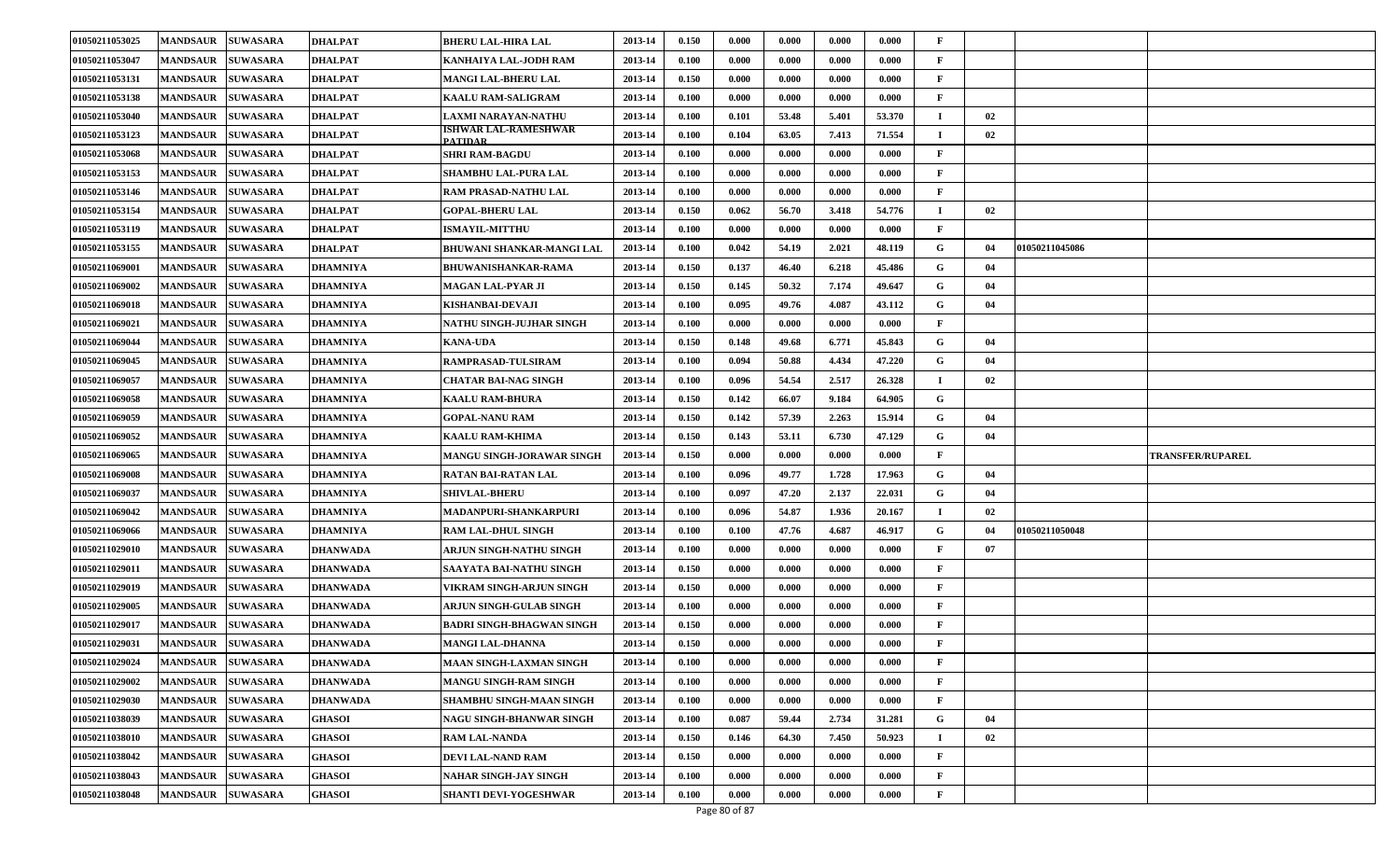| 01050211038049 | MANDSAUR SUWASARA                  | <b>GHASOI</b>          | UDAY SINGH-DEVI SINGH            | 2013-14 | 0.100 | 0.089 | 49.79 | 3.720 | 41.892 | G  | 04 |                    |
|----------------|------------------------------------|------------------------|----------------------------------|---------|-------|-------|-------|-------|--------|----|----|--------------------|
| 01050211038050 | <b>MANDSAUR</b><br><b>SUWASARA</b> | <b>GHASOI</b>          | RAM SINGH-BHAGWAN SINGH          | 2013-14 | 0.100 | 0.099 | 59.31 | 5.262 | 53.152 | G  |    |                    |
| 01050211038022 | MANDSAUR SUWASARA                  | <b>GHASOI</b>          | SANTOSH KUMAR PANDAY-HIRA        | 2013-14 | 0.150 | 0.138 | 66.82 | 7.722 | 55.876 | G  |    | <b>NAME CHANGE</b> |
| 01050211038012 | <b>MANDSAUR</b><br><b>SUWASARA</b> | <b>GHASOI</b>          | LAXMI NARAYAN-SALAGRAM           | 2013-14 | 0.100 | 0.089 | 54.98 | 4.257 | 48.047 | G  | 04 |                    |
| 01050211015001 | <b>MANDSAUR</b><br><b>SUWASARA</b> | <b>GOVARDHAN PURA</b>  | <b>BHANWAR SINGH-UDAY SINGH</b>  | 2013-14 | 0.150 | 0.133 | 58.52 | 6.211 | 46.840 | G  | 04 |                    |
| 01050211015014 | <b>SUWASARA</b><br><b>MANDSAUR</b> | <b>GOVARDHAN PURA</b>  | MANGI LAL-PYAR CHAND             | 2013-14 | 0.100 | 0.102 | 51.77 | 2.315 | 22.607 | G  | 04 |                    |
| 01050211015005 | <b>MANDSAUR</b><br><b>SUWASARA</b> | <b>GOVARDHAN PURA</b>  | NAGU LAL-DHUL JI                 | 2013-14 | 0.100 | 0.097 | 50.85 | 3.545 | 36.698 | G  | 04 |                    |
| 01050211015019 | <b>SUWASARA</b><br><b>MANDSAUR</b> | <b>GOVARDHAN PURA</b>  | SHANKAR LAL-MOTI LAL             | 2013-14 | 0.150 | 0.146 | 59.02 | 5.995 | 40.977 | G  | 04 |                    |
| 01050211015020 | <b>MANDSAUR</b><br><b>SUWASARA</b> | <b>GOVARDHAN PURA</b>  | <b>BHANWAR SINGH-ONKAR SINGH</b> | 2013-14 | 0.100 | 0.096 | 55.63 | 4.617 | 48.346 | G  | 04 |                    |
| 01050211015032 | <b>MANDSAUR</b><br><b>SUWASARA</b> | <b>GOVARDHAN PURA</b>  | DEV BAI-KANHAIYA LAL             | 2013-14 | 0.100 | 0.095 | 49.67 | 1.909 | 20.116 | G  | 04 |                    |
| 01050211015034 | <b>MANDSAUR</b><br><b>SUWASARA</b> | <b>GOVARDHAN PURA</b>  | <b>HIRA-SAMDA</b>                | 2013-14 | 0.100 | 0.097 | 55.67 | 4.104 | 42.528 | G  | 04 |                    |
| 01050211066010 | <b>SUWASARA</b><br><b>MANDSAUR</b> | <b>GURADIYA PRATAP</b> | SURAT RAM-NANU RAM               | 2013-14 | 0.150 | 0.137 | 57.87 | 7.581 | 55.417 | G  |    |                    |
| 01050211066011 | <b>MANDSAUR</b><br><b>SUWASARA</b> | <b>GURADIYA PRATAP</b> | KAMLA BAI-NARAYAN                | 2013-14 | 0.150 | 0.000 | 0.000 | 0.000 | 0.000  | F  |    |                    |
| 01050211066012 | <b>MANDSAUR</b><br><b>SUWASARA</b> | <b>GURADIYA PRATAP</b> | <b>NANDU BAI-AMRA</b>            | 2013-14 | 0.150 | 0.075 | 60.97 | 4.111 | 54.960 | -1 | 02 |                    |
| 01050211066013 | <b>MANDSAUR</b><br><b>SUWASARA</b> | <b>GURADIYA PRATAP</b> | <b>BHAGAT RAM-LAL JI</b>         | 2013-14 | 0.150 | 0.000 | 0.000 | 0.000 | 0.000  | F  |    |                    |
| 01050211066015 | <b>SUWASARA</b><br><b>MANDSAUR</b> | <b>GURADIYA PRATAP</b> | <b>MUKUND LAL-BHAGIRATH</b>      | 2013-14 | 0.150 | 0.000 | 0.000 | 0.000 | 0.000  | F  |    |                    |
| 01050211066021 | <b>MANDSAUR</b><br><b>SUWASARA</b> | <b>GURADIYA PRATAP</b> | SAJJAN BAI-LAXMI NARAYAN         | 2013-14 | 0.150 | 0.071 | 69.56 | 4.611 | 65.127 | G  |    |                    |
| 01050211066022 | <b>MANDSAUR</b><br><b>SUWASARA</b> | <b>GURADIYA PRATAP</b> | NAND LAL-CHOTE LAL               | 2013-14 | 0.100 | 0.000 | 0.000 | 0.000 | 0.000  | F  |    |                    |
| 01050211066023 | <b>MANDSAUR</b><br><b>SUWASARA</b> | <b>GURADIYA PRATAP</b> | PAPPU LAL-RATAN LAL              | 2013-14 | 0.150 | 0.000 | 0.000 | 0.000 | 0.000  | F  |    |                    |
| 01050211066024 | <b>MANDSAUR</b><br><b>SUWASARA</b> | <b>GURADIYA PRATAP</b> | PANNA LAL-BHANWAR LAL            | 2013-14 | 0.100 | 0.000 | 0.000 | 0.000 | 0.000  | F  |    |                    |
| 01050211066033 | <b>MANDSAUR</b><br><b>SUWASARA</b> | <b>GURADIYA PRATAP</b> | PRAHLAD-BHERU LAL                | 2013-14 | 0.150 | 0.000 | 0.000 | 0.000 | 0.000  | F  | 08 |                    |
| 01050211066035 | <b>MANDSAUR</b><br><b>SUWASARA</b> | <b>GURADIYA PRATAP</b> | TULSI RAM-DHUL JI                | 2013-14 | 0.150 | 0.000 | 0.000 | 0.000 | 0.000  | F  |    |                    |
| 01050211066041 | <b>MANDSAUR</b><br><b>SUWASARA</b> | <b>GURADIYA PRATAP</b> | MANGI LAL-BOTH LAL               | 2013-14 | 0.150 | 0.144 | 65.61 | 9.317 | 64.701 | G  |    |                    |
| 01050211066029 | <b>MANDSAUR</b><br><b>SUWASARA</b> | <b>GURADIYA PRATAP</b> | <b>JAGDISH-RAMA</b>              | 2013-14 | 0.150 | 0.000 | 0.000 | 0.000 | 0.000  | F  |    |                    |
| 01050211066042 | <b>MANDSAUR</b><br><b>SUWASARA</b> | <b>GURADIYA PRATAP</b> | NAND LAL-MANGI LAL               | 2013-14 | 0.150 | 0.000 | 0.000 | 0.000 | 0.000  | F  |    |                    |
| 01050211066043 | <b>MANDSAUR</b><br><b>SUWASARA</b> | <b>GURADIYA PRATAP</b> | VISHNU LAL-BALA RAM              | 2013-14 | 0.150 | 0.071 | 58.29 | 4.114 | 57.619 |    | 02 |                    |
| 01050211066044 | <b>MANDSAUR</b><br><b>SUWASARA</b> | <b>GURADIYA PRATAP</b> | VISHNU PRASAD-NAND RAM           | 2013-14 | 0.100 | 0.000 | 0.000 | 0.000 | 0.000  | F  |    |                    |
| 01050211066047 | <b>MANDSAUR</b><br><b>SUWASARA</b> | <b>GURADIYA PRATAP</b> | <b>RAMESH-RAJA RAM</b>           | 2013-14 | 0.100 | 0.000 | 0.000 | 0.000 | 0.000  | F  |    |                    |
| 01050211066049 | <b>MANDSAUR</b><br><b>SUWASARA</b> | <b>GURADIYA PRATAP</b> | <b>KAALU RAM-NAND RAM</b>        | 2013-14 | 0.150 | 0.146 | 58.78 | 8.406 | 57.418 | G  |    |                    |
| 01050211066050 | <b>MANDSAUR</b><br><b>SUWASARA</b> | <b>GURADIYA PRATAP</b> | <b>TORI RAM-LAL JI</b>           | 2013-14 | 0.100 | 0.096 | 53.66 | 4.937 | 51.534 | G  |    |                    |
| 01050211066052 | <b>SUWASARA</b><br><b>MANDSAUR</b> | <b>GURADIYA PRATAP</b> | RADHAKISHAN-BHERU LAL            | 2013-14 | 0.150 | 0.152 | 52.95 | 7.352 | 48.368 | G  | 04 |                    |
| 01050211066053 | <b>MANDSAUR</b><br><b>SUWASARA</b> | <b>GURADIYA PRATAP</b> | HARDEV RAM-LAL JI                | 2013-14 | 0.150 | 0.000 | 0.000 | 0.000 | 0.000  | F  |    |                    |
| 01050211066054 | MANDSAUR SUWASARA                  | <b>GURADIYA PRATAP</b> | KISHAN LAL-LAL JI                | 2013-14 | 0.100 | 0.000 | 0.000 | 0.000 | 0.000  | F  |    |                    |
| 01050211066055 | MANDSAUR SUWASARA                  | <b>GURADIYA PRATAP</b> | SATYANARAYAN-BHARAT RAM          | 2013-14 | 0.150 | 0.145 | 57.50 | 8.042 | 55.386 |    | 02 |                    |
| 01050211066056 | <b>MANDSAUR SUWASARA</b>           | <b>GURADIYA PRATAP</b> | <b>BANSHI LAL-KESHU RAM</b>      | 2013-14 | 0.150 | 0.075 | 65.30 | 5.093 | 67.907 | G  |    |                    |
| 01050211066057 | MANDSAUR SUWASARA                  | <b>GURADIYA PRATAP</b> | RADHESHYAM-SAWANT RAM            | 2013-14 | 0.150 | 0.000 | 0.000 | 0.000 | 0.000  | F  |    |                    |
| 01050211066058 | MANDSAUR SUWASARA                  | <b>GURADIYA PRATAP</b> | VINOD KUMAR-MUKUND LAL           | 2013-14 | 0.150 | 0.082 | 69.09 | 5.359 | 65.674 | G  |    |                    |
| 01050211066060 | MANDSAUR SUWASARA                  | <b>GURADIYA PRATAP</b> | <b>BADRI LAL-LAXMI NARAYAN</b>   | 2013-14 | 0.150 | 0.144 | 68.68 | 9.723 | 67.568 | G  |    |                    |
| 01050211066061 | MANDSAUR SUWASARA                  | <b>GURADIYA PRATAP</b> | NAND LAL-BALA RAM                | 2013-14 | 0.150 | 0.150 | 65.93 | 8.976 | 60.000 | G  |    |                    |
| 01050211066065 | <b>MANDSAUR</b><br><b>SUWASARA</b> | <b>GURADIYA PRATAP</b> | RAM CHANDRA-ONKAR LAL            | 2013-14 | 0.150 | 0.000 | 0.000 | 0.000 | 0.000  | F  |    |                    |
| 01050211066059 | MANDSAUR SUWASARA                  | <b>GURADIYA PRATAP</b> | PARMESHWAR-BHARAT RAM            | 2013-14 | 0.150 | 0.138 | 60.59 | 8.188 | 59.333 | G  |    |                    |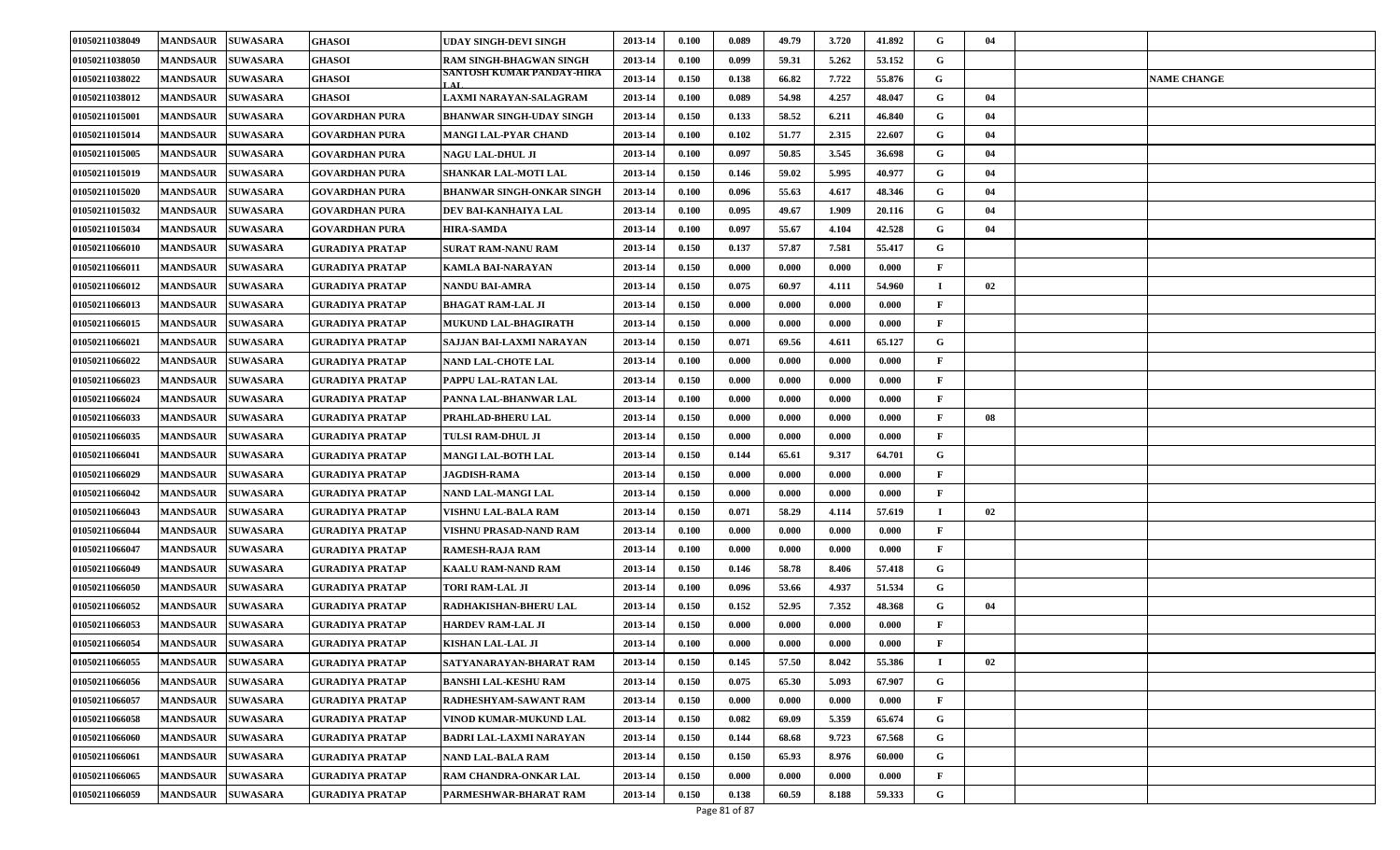| 01050211066005 | <b>MANDSAUR</b>          | <b>SUWASARA</b> | GURADIYA PRATAP        | <b>SHIV NARAYAN-NIRBHAY RAM</b>                       | 2013-14 | 0.150 | 0.000              | 0.000 | 0.000 | 0.000  |              |                |                             |
|----------------|--------------------------|-----------------|------------------------|-------------------------------------------------------|---------|-------|--------------------|-------|-------|--------|--------------|----------------|-----------------------------|
| 01050211066006 | <b>MANDSAUR</b>          | <b>SUWASARA</b> | GURADIYA PRATAP        | MOHANLAL-RAMDAYAL                                     | 2013-14 | 0.150 | 0.146              | 60.34 | 8.956 | 61.342 | G            |                |                             |
| 01050211066002 | <b>MANDSAUR</b>          | <b>SUWASARA</b> | GURADIYA PRATAP        | HARI RAM-RAM NIWAS                                    | 2013-14 | 0.100 | 0.000              | 0.000 | 0.000 | 0.000  |              |                |                             |
| 01050211066038 | <b>MANDSAUR</b>          | <b>SUWASARA</b> | <b>GURADIYA PRATAP</b> | KANTI LAL-BANSHI LAL                                  | 2013-14 | 0.150 | 0.147              | 65.38 | 9.592 | 65.430 | G            |                |                             |
| 01050211066026 | <b>MANDSAUR</b>          | <b>SUWASARA</b> | GURADIYA PRATAP        | <b>LEELA BAI-FATEH SINGH</b>                          | 2013-14 | 0.100 | 0.100              | 60.31 | 5.161 | 51.610 | G            |                |                             |
| 01050211066004 | <b>MANDSAUR</b>          | <b>SUWASARA</b> | <b>GURADIYA PRATAP</b> | NAND RAM-BALA RAM                                     | 2013-14 | 0.150 | 0.146              | 53.98 | 7.696 | 52.676 | G            |                |                             |
| 01050211066009 | <b>MANDSAUR</b>          | <b>SUWASARA</b> | GURADIYA PRATAP        | SALIGRAM-MANOHAR LAL                                  | 2013-14 | 0.150 | 0.000              | 0.000 | 0.000 | 0.000  | F            |                |                             |
| 01050211066037 | <b>MANDSAUR</b>          | <b>SUWASARA</b> | GURADIYA PRATAP        | <b>TULSI RAM-NATHU JI</b>                             | 2013-14 | 0.150 | 0.000              | 0.000 | 0.000 | 0.000  | $\mathbf F$  |                |                             |
| 01050211066001 | <b>MANDSAUR</b>          | <b>SUWASARA</b> | <b>GURADIYA PRATAP</b> | <b>BHANWAR LAL-LALJI</b>                              | 2013-14 | 0.150 | 0.142              | 57.70 | 8.334 | 58.732 | G            |                |                             |
| 01050211066031 | <b>MANDSAUR</b>          | <b>SUWASARA</b> | <b>GURADIYA PRATAP</b> | <b>RAM VILAS-NANU RAM</b>                             | 2013-14 | 0.100 | 0.000              | 0.000 | 0.000 | 0.000  | $\mathbf F$  |                |                             |
| 01050211066066 | <b>MANDSAUR</b>          | <b>SUWASARA</b> | GURADIYA PRATAP        | <b>CHAIN RAM-DHANRAJ</b>                              | 2013-14 | 0.100 | 0.100              | 62.42 | 6.188 | 61.880 |              | 02             |                             |
| 01050211066069 | <b>MANDSAUR</b>          | <b>SUWASARA</b> | <b>GURADIYA PRATAP</b> | <b>BAPU LAL-SAMANT RAM</b>                            | 2013-14 | 0.150 | 0.000              | 0.000 | 0.000 | 0.000  | $\mathbf F$  |                |                             |
| 01050211066063 | <b>MANDSAUR</b>          | <b>SUWASARA</b> | <b>GURADIYA PRATAP</b> | <b>SHAMBHU LAL-PANNA LAL</b>                          | 2013-14 | 0.100 | 0.050              | 55.71 | 3.008 | 60.160 | G            |                |                             |
| 01050211066070 | <b>MANDSAUR</b>          | <b>SUWASARA</b> | <b>GURADIYA PRATAP</b> | <b>PUR SINGH-BALWANT SINGH</b>                        | 2013-14 | 0.100 | 0.042              | 66.26 | 2.717 | 64.690 | G            |                | TRANSFER/KHEJDIYA MEGHA     |
| 01050211066048 | <b>MANDSAUR</b>          | <b>SUWASARA</b> | <b>GURADIYA PRATAP</b> | VISHNU KUMAR-SATYANARAYAN                             | 2013-14 | 0.150 | 0.099              | 57.30 | 5.444 | 54.879 | $\mathbf I$  | 02             |                             |
| 01050211066067 | <b>MANDSAUR</b>          | <b>SUWASARA</b> | GURADIYA PRATAP        | <b>MADHAV LAL-SHIV LAL</b>                            | 2013-14 | 0.150 | 0.146              | 57.83 | 8.179 | 56.021 | G            |                | <b>TRANSFER/SUWASARA</b>    |
| 01050211066072 | <b>MANDSAUR</b>          | <b>SUWASARA</b> | <b>GURADIYA PRATAP</b> | <b>AMBA RAM-GOPAL</b>                                 | 2013-14 | 0.150 | 0.140              | 61.07 | 8.663 | 61.702 | G            | 01050211063026 |                             |
| 01050211066073 | <b>MANDSAUR</b>          | <b>SUWASARA</b> | <b>GURADIYA PRATAP</b> | <b>BALA RAM-ONKAR LAL</b>                             | 2013-14 | 0.150 | 0.150              | 67.17 | 8.953 | 59.766 | G            | 01050211063032 |                             |
| 01050211016001 | <b>MANDSAUR</b>          | <b>SUWASARA</b> | GURADIYA VIJAY         | RANJIT SINGH-MADHO SINGH                              | 2013-14 | 0.100 | 0.000              | 0.000 | 0.000 | 0.000  | F            |                |                             |
| 01050211016002 | <b>MANDSAUR</b>          | <b>SUWASARA</b> | GURADIYA VIJAY         | RAGHUVIR SINGH-BAHADUR                                | 2013-14 | 0.100 | 0.000              | 0.000 | 0.000 | 0.000  | F            |                |                             |
| 01050211016010 | <b>MANDSAUR</b>          | <b>SUWASARA</b> | <b>GURADIYA VIJAY</b>  | <u>SINGH</u><br>MAHIPAL SINGH-BHAGWAN<br><b>SINGH</b> | 2013-14 | 0.100 | 0.000              | 0.000 | 0.000 | 0.000  | F            |                |                             |
| 01050211016003 | <b>MANDSAUR</b>          | <b>SUWASARA</b> | GURADIYA VIJAY         | <b>MAGAN BAI-DULE SINGH</b>                           | 2013-14 | 0.100 | 0.000              | 0.000 | 0.000 | 0.000  | $\mathbf F$  |                |                             |
| 01050211016045 | <b>MANDSAUR</b>          | <b>SUWASARA</b> | GURADIYA VIJAY         | BHAGWAN SINGH-BHUWANI<br><b>SINGH</b>                 | 2013-14 | 0.100 | 0.000              | 0.000 | 0.000 | 0.000  | F            |                | <b>TRANSFER/KANAHEDA</b>    |
| 01050211016046 | <b>MANDSAUR</b>          | <b>SUWASARA</b> | GURADIYA VIJAY         | <b>SHIV SINGH-FATEH SINGH</b>                         | 2013-14 | 0.100 | 0.000              | 0.000 | 0.000 | 0.000  |              |                | <b>TRANSFER/KANAHEDA</b>    |
| 01050211016037 | <b>MANDSAUR</b>          | <b>SUWASARA</b> | <b>GURADIYA VIJAY</b>  | PUR SINGH-ONKAR SINGH                                 | 2013-14 | 0.100 | 0.091              | 55.19 | 5.298 | 57.965 | G            |                | TRANSFER/HARNAWADA          |
| 01050211016035 | <b>MANDSAUR</b>          | <b>SUWASARA</b> | GURADIYA VIJAY         | <b>RAGHU SINGH-KAALU SINGH</b>                        | 2013-14 | 0.100 | 0.000              | 0.000 | 0.000 | 0.000  |              |                | TRANSFER/HARNAWADA          |
| 01050211016049 | <b>MANDSAUR</b>          | <b>SUWASARA</b> | GURADIYA VIJAY         | <b>BHUWANI RAM-HIRA LAL</b>                           | 2013-14 | 0.100 | 0.000              | 0.000 | 0.000 | 0.000  | F            |                | TRANSFER/DHANDAKHEDA        |
| 01050211016051 | <b>MANDSAUR</b>          | <b>SUWASARA</b> | GURADIYA VIJAY         | <b>BHERU SINGH-SAVA</b>                               | 2013-14 | 0.100 | 0.000              | 0.000 | 0.000 | 0.000  | $\mathbf F$  |                | TRANSFER/DHANDAKHEDA        |
| 01050211016052 | <b>MANDSAUR</b>          | <b>SUWASARA</b> | <b>GURADIYA VIJAY</b>  | <b>SOHAN BAI-GANPAT LAL</b>                           | 2013-14 | 0.100 | 0.000              | 0.000 | 0.000 | 0.000  | $\mathbf F$  |                | <b>TRANSFER/DHANDAKHEDA</b> |
| 01050211063002 | <b>MANDSAUR</b>          | <b>SUWASARA</b> | <b>JAMUNIYA</b>        | SHIV NARAYAN-TULSI RAM                                | 2013-14 | 0.150 | 0.000              | 0.000 | 0.000 | 0.000  | $\mathbf F$  |                |                             |
| 01050211063003 | <b>MANDSAUR</b>          | <b>SUWASARA</b> | <b>JAMUNIYA</b>        | NANA LAL-TULSI RAM                                    | 2013-14 | 0.150 | 0.000              | 0.000 | 0.000 | 0.000  | F            |                |                             |
| 01050211063011 | <b>MANDSAUR</b>          | <b>SUWASARA</b> | <b>JAMUNIYA</b>        | BANSHI LAL-BHERU LAL                                  | 2013-14 | 0.100 | 0.000              | 0.000 | 0.000 | 0.000  | $\mathbf F$  |                |                             |
| 01050211063020 | <b>MANDSAUR SUWASARA</b> |                 | <b>JAMUNIYA</b>        | <b>DHAPU BAI-JHAMAK LAL</b>                           | 2013-14 | 0.150 | 0.000              | 0.000 | 0.000 | 0.000  | $\mathbf F$  |                |                             |
| 01050211063024 | <b>MANDSAUR</b>          | <b>SUWASARA</b> | <b>JAMUNIYA</b>        | BHAJAN LAL-PARAS RAM                                  | 2013-14 | 0.100 | 0.000              | 0.000 | 0.000 | 0.000  | $\mathbf F$  |                | TRANSFER/GURADIYA PRATAP    |
| 01050211063025 | <b>MANDSAUR</b>          | <b>SUWASARA</b> | <b>JAMUNIYA</b>        | <b>KAALU RAM-GOPAL</b>                                | 2013-14 | 0.150 | 0.000              | 0.000 | 0.000 | 0.000  | $\mathbf F$  |                |                             |
| 01050211063046 | <b>MANDSAUR</b>          | <b>SUWASARA</b> | <b>JAMUNIYA</b>        | <b>DARBAR SINGH-AMAR SINGH</b>                        | 2013-14 | 0.150 | 0.000              | 0.000 | 0.000 | 0.000  | F            |                | <b>NAME CHANGE</b>          |
| 01050211063051 | <b>MANDSAUR</b>          | <b>SUWASARA</b> | <b>JAMUNIYA</b>        | DURGASHANKAR-BHUWANI RAM                              | 2013-14 | 0.100 | 0.000              | 0.000 | 0.000 | 0.000  | $\mathbf{F}$ |                | TRANSFER/GURADIYA PRATAP    |
| 01050211063056 | <b>MANDSAUR</b>          | <b>SUWASARA</b> | <b>JAMUNIYA</b>        | SATYANARAYAN-MATHURA LAL                              | 2013-14 | 0.150 | 0.000              | 0.000 | 0.000 | 0.000  | F            |                | TRANSFER/GURADIYA PRATAP    |
| 01050211063066 | <b>MANDSAUR</b>          | <b>SUWASARA</b> | <b>JAMUNIYA</b>        | <b>SUSHILA BAI-RAM GOPAL</b>                          | 2013-14 | 0.150 | 0.000              | 0.000 | 0.000 | 0.000  | F            |                |                             |
| 01050211063042 | <b>MANDSAUR</b>          | <b>SUWASARA</b> | <b>JAMUNIYA</b>        | <b>KASHI RAM-RAMA</b>                                 | 2013-14 | 0.100 | 0.048              | 53.87 | 1.778 | 37.042 | G            | 04             |                             |
| 01050211063071 | <b>MANDSAUR</b>          | <b>SUWASARA</b> | <b>JAMUNIYA</b>        | RAM GOPAL-SATYANARAYAN                                | 2013-14 | 0.100 | 0.000<br>$02 - 07$ | 0.000 | 0.000 | 0.000  | $\mathbf{F}$ |                | TRANSFER/GURADIYA PRATAP    |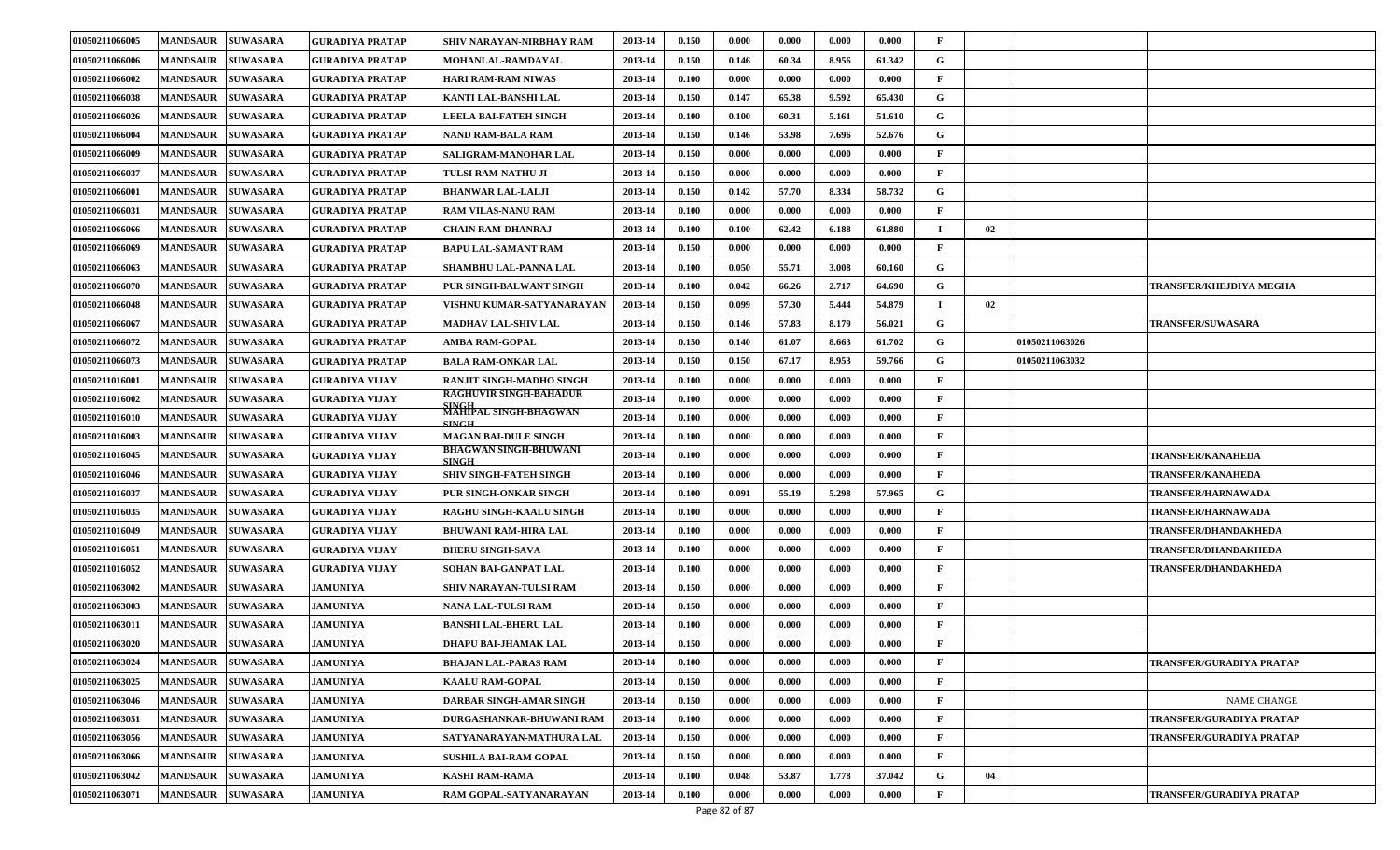| 01050211063045 | <b>MANDSAUR</b>          | <b>SUWASARA</b> | <b>JAMUNIYA</b>       | SARDAR BAI-KANA                | 2013-14 | 0.100 | 0.000 | 0.000 | 0.000 | 0.000  | F           |    |                          |
|----------------|--------------------------|-----------------|-----------------------|--------------------------------|---------|-------|-------|-------|-------|--------|-------------|----|--------------------------|
| 01050211063058 | <b>MANDSAUR</b>          | <b>SUWASARA</b> | <b>JAMUNIYA</b>       | <b>SHANTI LAL-GOPAL</b>        | 2013-14 | 0.150 | 0.000 | 0.000 | 0.000 | 0.000  | F           |    | TRANSFER/GURADIYA PRATAP |
| 01050211063078 | <b>MANDSAUR</b>          | <b>SUWASARA</b> | <b>JAMUNIYA</b>       | <b>LALA-AMRA</b>               | 2013-14 | 0.150 | 0.000 | 0.000 | 0.000 | 0.000  | F           |    | <b>TRANSFER/SAWADI</b>   |
| 01050211063079 | <b>MANDSAUR</b>          | <b>SUWASARA</b> | <b>JAMUNIYA</b>       | MOHAN LAL-CHOTU LAL            | 2013-14 | 0.150 | 0.000 | 0.000 | 0.000 | 0.000  | F           |    | TRANSFER/GURADIYA PRATAP |
| 01050211058001 | <b>MANDSAUR</b>          | <b>SUWASARA</b> | <b>KHAND DHAMNIYA</b> | KISHAN LAL-BHIM JI             | 2013-14 | 0.100 | 0.096 | 51.35 | 1.357 | 14.195 | G           | 04 |                          |
| 01050211058009 | <b>MANDSAUR</b>          | <b>SUWASARA</b> | KHAND DHAMNIYA        | DILIP SINGH-KHUMAN SINGH       | 2013-14 | 0.100 | 0.095 | 60.69 | 4.881 | 51.379 | G           |    |                          |
| 01050211058010 | <b>MANDSAUR</b>          | <b>SUWASARA</b> | KHAND DHAMNIYA        | <b>BHANWAR LAL-KACHRU LAL</b>  | 2013-14 | 0.150 | 0.000 | 0.000 | 0.000 | 0.000  | F           |    |                          |
| 01050211058013 | <b>MANDSAUR</b>          | <b>SUWASARA</b> | KHAND DHAMNIYA        | <b>NANURAM-SALAGRAM</b>        | 2013-14 | 0.150 | 0.000 | 0.000 | 0.000 | 0.000  | F           |    | TRANSFER/BASAI           |
| 01050211058014 | <b>MANDSAUR</b>          | <b>SUWASARA</b> | KHAND DHAMNIYA        | <b>KACHRULAL-BHERULAL</b>      | 2013-14 | 0.150 | 0.000 | 0.000 | 0.000 | 0.000  | F           |    | <b>TRANSFER/BASAI</b>    |
| 01050211058015 | <b>MANDSAUR</b>          | <b>SUWASARA</b> | KHAND DHAMNIYA        | <b>BADRILAL-BHAWARLAL</b>      | 2013-14 | 0.100 | 0.000 | 0.000 | 0.000 | 0.000  | F           |    |                          |
| 01050211058011 | <b>MANDSAUR</b>          | <b>SUWASARA</b> | KHAND DHAMNIYA        | RAM GOPAL-GANPAT LAL           | 2013-14 | 0.100 | 0.000 | 0.000 | 0.000 | 0.000  | N           |    |                          |
| 01050211058016 | <b>MANDSAUR</b>          | <b>SUWASARA</b> | KHAND DHAMNIYA        | RUGHNATH-RAM SINGH             | 2013-14 | 0.100 | 0.000 | 0.000 | 0.000 | 0.000  | F           | 07 |                          |
| 01050211044002 | <b>MANDSAUR</b>          | <b>SUWASARA</b> | <b>KISHORPURA</b>     | AMAR SINGH-MOTI SINGH          | 2013-14 | 0.150 | 0.000 | 0.000 | 0.000 | 0.000  | F           |    |                          |
| 01050211044004 | <b>MANDSAUR</b>          | <b>SUWASARA</b> | KISHORPURA            | RADHESHYAM-MANGILAL            | 2013-14 | 0.150 | 0.000 | 0.000 | 0.000 | 0.000  | F           |    |                          |
| 01050211044015 | <b>MANDSAUR</b>          | <b>SUWASARA</b> | <b>KISHORPURA</b>     | PRABHU LAL-HIRA                | 2013-14 | 0.100 | 0.000 | 0.000 | 0.000 | 0.000  |             |    |                          |
| 01050211044028 | <b>MANDSAUR</b>          | <b>SUWASARA</b> | KISHORPURA            | SUJAN MAL-KANHAIYA LAL         | 2013-14 | 0.100 | 0.000 | 0.000 | 0.000 | 0.000  | F           |    |                          |
| 01050211044036 | <b>MANDSAUR</b>          | <b>SUWASARA</b> | <b>KISHORPURA</b>     | NAND LAL-PRABHU LAL            | 2013-14 | 0.100 | 0.102 | 61.48 | 3.258 | 32.035 | G           | 04 |                          |
| 01050211044021 | <b>MANDSAUR</b>          | <b>SUWASARA</b> | <b>KISHORPURA</b>     | PREM SAGAR-PRABHU LAL          | 2013-14 | 0.150 | 0.000 | 0.000 | 0.000 | 0.000  | F           |    |                          |
| 01050211049001 | <b>MANDSAUR</b>          | <b>SUWASARA</b> | PRATAP PURA           | MOHAN LAL-PARAS RAM            | 2013-14 | 0.150 | 0.145 | 56.69 | 7.669 | 53.036 | G           |    |                          |
| 01050211049002 | <b>MANDSAUR</b>          | <b>SUWASARA</b> | <b>PRATAP PURA</b>    | GEETA BAI-RAM KISHAN           | 2013-14 | 0.100 | 0.097 | 51.90 | 4.493 | 46.415 | G           | 04 |                          |
| 01050211049003 | <b>MANDSAUR</b>          | <b>SUWASARA</b> | PRATAP PURA           | RAM SUKH-PRABHU LAL            | 2013-14 | 0.150 | 0.075 | 60.15 | 4.743 | 63.409 |             | 02 |                          |
| 01050211049004 | <b>MANDSAUR</b>          | <b>SUWASARA</b> | <b>PRATAP PURA</b>    | AMRITRAM-RAMNARAYAN            | 2013-14 | 0.150 | 0.151 | 52.52 | 3.924 | 26.056 | $\mathbf I$ | 02 |                          |
| 01050211049005 | <b>MANDSAUR</b>          | <b>SUWASARA</b> | PRATAP PURA           | SUGAN BAI-NATHU LAL            | 2013-14 | 0.150 | 0.136 | 60.20 | 8.170 | 60.295 | $\mathbf I$ | 02 |                          |
| 01050211049006 | <b>MANDSAUR</b>          | <b>SUWASARA</b> | <b>PRATAP PURA</b>    | <b>SURAT RAM-RAM LAL</b>       | 2013-14 | 0.150 | 0.150 | 56.54 | 8.223 | 54.820 |             | 02 |                          |
| 01050211049007 | <b>MANDSAUR</b>          | <b>SUWASARA</b> | PRATAP PURA           | PRABHU LAL-KAALU RAM           | 2013-14 | 0.100 | 0.095 | 58.83 | 5.312 | 55.857 |             | 02 |                          |
| 01050211049011 | <b>MANDSAUR</b>          | <b>SUWASARA</b> | <b>PRATAP PURA</b>    | <b>JHAMAKLAL-RAMBAKSH</b>      | 2013-14 | 0.100 | 0.100 | 62.34 | 5.299 | 52.990 | $\bf{I}$    | 02 |                          |
| 01050211049012 | <b>MANDSAUR</b>          | <b>SUWASARA</b> | <b>PRATAP PURA</b>    | NIHAAL BAI-RAJA RAM            | 2013-14 | 0.100 | 0.000 | 0.000 | 0.000 | 0.000  | F           |    |                          |
| 01050211049013 | <b>MANDSAUR</b>          | <b>SUWASARA</b> | <b>PRATAP PURA</b>    | RAM CHANDRA-KANHEYA LAL        | 2013-14 | 0.150 | 0.142 | 54.71 | 7.800 | 55.085 |             | 02 |                          |
| 01050211049015 | <b>MANDSAUR</b>          | <b>SUWASARA</b> | <b>PRATAP PURA</b>    | <b>RAMBILAS-CHAINRAM</b>       | 2013-14 | 0.100 | 0.000 | 0.000 | 0.000 | 0.000  | F           |    |                          |
| 01050211049017 | <b>MANDSAUR</b>          | <b>SUWASARA</b> | <b>PRATAP PURA</b>    | NAND RAM-NARAYAN               | 2013-14 | 0.100 | 0.100 | 50.12 | 3.816 | 38.160 | G           | 04 |                          |
| 01050211049018 | <b>MANDSAUR</b>          | <b>SUWASARA</b> | PRATAP PURA           | SURESH PRAKASH-AMBA RAM        | 2013-14 | 0.100 | 0.095 | 54.45 | 4.418 | 46.359 | G           | 04 |                          |
| 01050211049019 | <b>MANDSAUR</b>          | <b>SUWASARA</b> | PRATAP PURA           | RAMESH CHANDRA-AMBA LAL        | 2013-14 | 0.100 | 0.096 | 66.06 | 5.530 | 57.365 |             | 02 |                          |
| 01050211049020 | <b>MANDSAUR SUWASARA</b> |                 | <b>PRATAP PURA</b>    | <b>BHAGWANTA BAI-CHAIN RAM</b> | 2013-14 | 0.150 | 0.135 | 60.28 | 8.358 | 61.911 | $\bf{I}$    | 02 |                          |
| 01050211049021 | MANDSAUR SUWASARA        |                 | <b>PRATAP PURA</b>    | <b>BABU LAL-SURAT RAM</b>      | 2013-14 | 0.150 | 0.147 | 55.94 | 3.748 | 25.462 | G           | 04 |                          |
| 01050211049023 | <b>MANDSAUR</b>          | <b>SUWASARA</b> | PRATAP PURA           | RAJENDRA KUMAR-KISHAN LAL      | 2013-14 | 0.100 | 0.086 | 61.00 | 5.272 | 61.160 | G           |    |                          |
| 01050211049025 | <b>MANDSAUR</b>          | <b>SUWASARA</b> | PRATAP PURA           | <b>GUNWANT-RAMESHWAR</b>       | 2013-14 | 0.100 | 0.000 | 0.000 | 0.000 | 0.000  | F           |    |                          |
| 01050211049026 | <b>MANDSAUR</b>          | <b>SUWASARA</b> | <b>PRATAP PURA</b>    | <b>RAMESHWAR-RAM RATAN</b>     | 2013-14 | 0.100 | 0.000 | 0.000 | 0.000 | 0.000  | F           |    |                          |
| 01050211049027 | MANDSAUR SUWASARA        |                 | PRATAP PURA           | KANHEYA LAL-HEERA LAL          | 2013-14 | 0.150 | 0.070 | 61.17 | 4.352 | 61.906 | G           |    |                          |
| 01050211049029 | <b>MANDSAUR</b>          | <b>SUWASARA</b> | <b>PRATAP PURA</b>    | PHOOL CHAND-MANGI LAL          | 2013-14 | 0.100 | 0.098 | 54.88 | 4.641 | 47.357 | -1          | 02 |                          |
| 01050211049030 | <b>MANDSAUR</b>          | <b>SUWASARA</b> | PRATAP PURA           | RAMPRAHLAD-RAM BAKSH           | 2013-14 | 0.150 | 0.140 | 58.92 | 7.205 | 51.318 | G           |    |                          |
| 01050211049031 | MANDSAUR SUWASARA        |                 | PRATAP PURA           | <b>KAALU RAM-CHAIN RAM</b>     | 2013-14 | 0.100 | 0.101 | 57.81 | 6.070 | 59.862 |             | 02 |                          |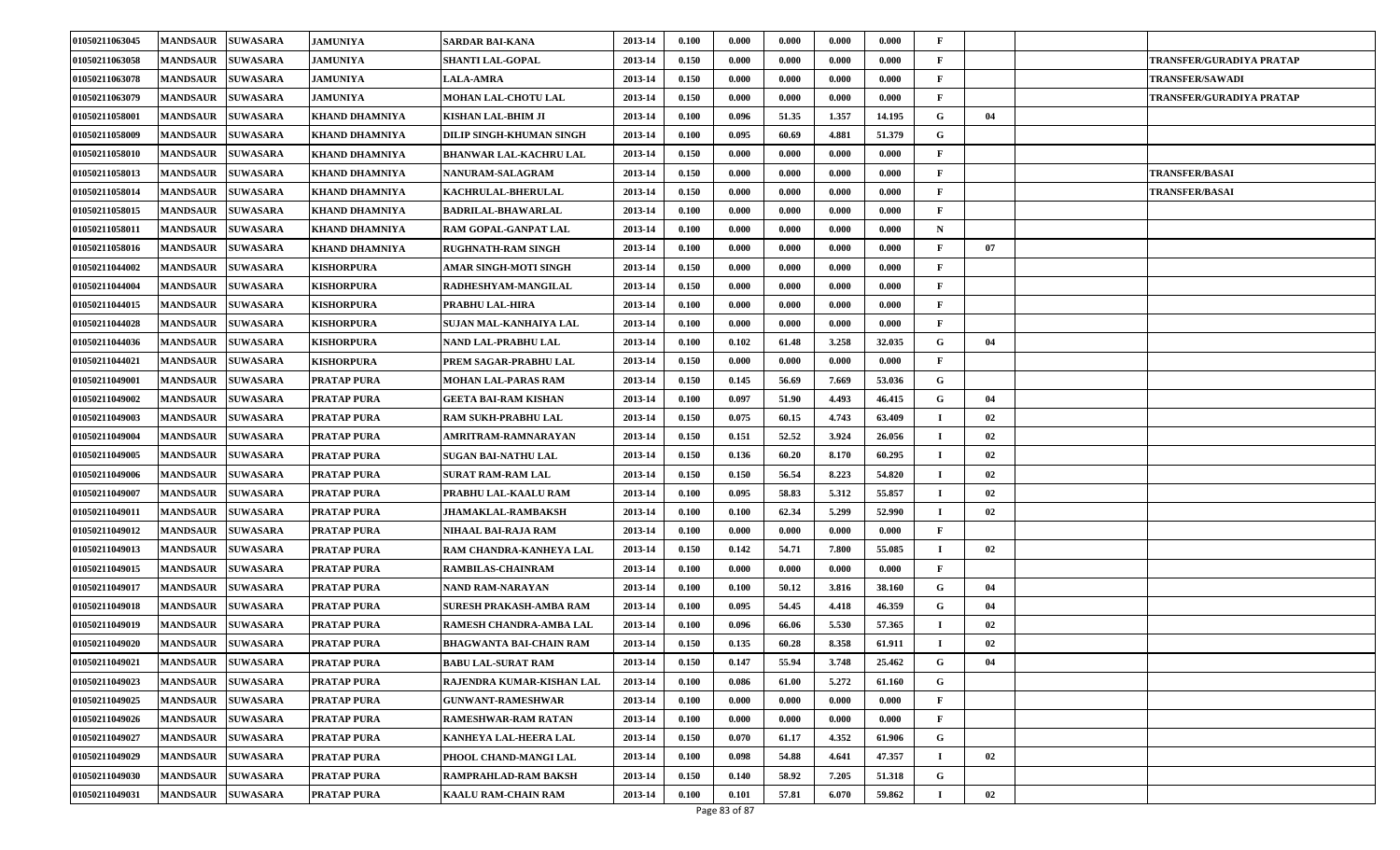| 01050211049033 | MANDSAUR SUWASARA                  | <b>PRATAP PURA</b> | SARENKUWARBAI- RAMPRAHLAD     | 2013-14 | 0.100 | 0.092                  | 55.36 | 4.840 | 52.495 | G            |    | <b>NAME CHANGE</b> |
|----------------|------------------------------------|--------------------|-------------------------------|---------|-------|------------------------|-------|-------|--------|--------------|----|--------------------|
| 01050211049038 | <b>MANDSAUR</b><br><b>SUWASARA</b> | <b>PRATAP PURA</b> | <b>RAM PRATAP-RAM GOPAL</b>   | 2013-14 | 0.100 | 0.095                  | 59.34 | 5.586 | 58.800 |              | 02 |                    |
| 01050211049044 | <b>MANDSAUR</b><br><b>SUWASARA</b> | <b>PRATAP PURA</b> | PRAKASHCHANDRA-MANGI LAL      | 2013-14 | 0.100 | 0.000                  | 0.000 | 0.000 | 0.000  | F            |    |                    |
| 01050211049010 | <b>MANDSAUR SUWASARA</b>           | <b>PRATAP PURA</b> | PREMNARAYAN-NATHULAL          | 2013-14 | 0.100 | 0.083                  | 55.37 | 4.548 | 54.598 | G            |    |                    |
| 01050211049053 | <b>SUWASARA</b><br><b>MANDSAUR</b> | <b>PRATAP PURA</b> | <b>BHAGWAN-HIRA LAL</b>       | 2013-14 | 0.150 | 0.149                  | 49.63 | 3.644 | 24.539 | G            | 04 |                    |
| 01050211049035 | <b>MANDSAUR</b><br><b>SUWASARA</b> | <b>PRATAP PURA</b> | <b>DROPADIBAI-SHRIRAM</b>     | 2013-14 | 0.100 | 0.095                  | 50.34 | 4.315 | 45.421 | G            | 04 |                    |
| 01050211033002 | MANDSAUR SUWASARA                  | <b>RUNIJA</b>      | <b>BHANWAR LAL-MAGNI RAM</b>  | 2013-14 | 0.150 | 0.151                  | 52.48 | 2.954 | 19.537 | G            | 04 |                    |
| 01050211033001 | <b>MANDSAUR</b><br><b>SUWASARA</b> | <b>RUNIJA</b>      | <b>BHERU LAL-SHANKAR LAL</b>  | 2013-14 | 0.100 | 0.000                  | 0.000 | 0.000 | 0.000  | F            |    |                    |
| 01050211033006 | <b>MANDSAUR</b><br><b>SUWASARA</b> | <b>RUNIJA</b>      | <b>BAGDI RAM-DEVA</b>         | 2013-14 | 0.100 | 0.099                  | 53.96 | 5.180 | 52.218 | и.           | 02 |                    |
| 01050211033009 | <b>MANDSAUR</b><br><b>SUWASARA</b> | <b>RUNIJA</b>      | RANCHOR-JAGANNATH             | 2013-14 | 0.100 | 0.099                  | 53.48 | 1.093 | 11.018 | $\mathbf I$  | 02 |                    |
| 01050211033010 | <b>MANDSAUR</b><br><b>SUWASARA</b> | <b>RUNIJA</b>      | ASHA RAM-NAND LAL             | 2013-14 | 0.100 | 0.095                  | 63.57 | 6.057 | 63.758 | G            |    | <b>NAME CHANGE</b> |
| 01050211033011 | <b>SUWASARA</b><br><b>MANDSAUR</b> | <b>RUNIJA</b>      | <b>MANGI LAL-KAALU</b>        | 2013-14 | 0.150 | 0.150                  | 60.82 | 7.055 | 47.159 |              | 02 |                    |
| 01050211033012 | <b>MANDSAUR</b><br><b>SUWASARA</b> | <b>RUNIJA</b>      | RAMESHCHANDRA-KASHI BAI       | 2013-14 | 0.100 | 0.099                  | 64.88 | 5.533 | 56.173 | G            |    |                    |
| 01050211033013 | <b>MANDSAUR</b><br><b>SUWASARA</b> | <b>RUNIJA</b>      | MANGI LAL-HARI RAM            | 2013-14 | 0.150 | 0.000                  | 0.000 | 0.000 | 0.000  | $\mathbf{F}$ |    |                    |
| 01050211033017 | MANDSAUR SUWASARA                  | <b>RUNIJA</b>      | <b>SHAKUR BAI-RADHAKISHAN</b> | 2013-14 | 0.100 | 0.000                  | 0.000 | 0.000 | 0.000  | F            |    |                    |
| 01050211033018 | <b>MANDSAUR</b><br><b>SUWASARA</b> | <b>RUNIJA</b>      | SHIV NARAYAN-BAPU LAL         | 2013-14 | 0.100 | 0.000                  | 0.000 | 0.000 | 0.000  | F            |    |                    |
| 01050211033019 | <b>MANDSAUR</b><br><b>SUWASARA</b> | <b>RUNIJA</b>      | MANGI BAI-MATHURA LAL         | 2013-14 | 0.150 | 0.147                  | 67.55 | 9.196 | 62.558 | G            |    |                    |
| 01050211033022 | <b>MANDSAUR</b><br><b>SUWASARA</b> | <b>RUNIJA</b>      | <b>KAALI BAI-MEHTAB</b>       | 2013-14 | 0.100 | 0.100                  | 64.52 | 4.083 | 40.830 | G            | 04 |                    |
| 01050211033029 | <b>MANDSAUR</b><br><b>SUWASARA</b> | <b>RUNIJA</b>      | KALA BAI-BHAGIRATH            | 2013-14 | 0.150 | 0.146                  | 63.25 | 8.584 | 58.714 | G            |    |                    |
| 01050211033031 | <b>SUWASARA</b><br><b>MANDSAUR</b> | <b>RUNIJA</b>      | <b>GOPAL-RAMNARAYAN</b>       | 2013-14 | 0.100 | 0.098                  | 66.81 | 6.127 | 62.712 | G            |    |                    |
| 01050211033032 | <b>MANDSAUR</b><br><b>SUWASARA</b> | <b>RUNIJA</b>      | KAARI BAI-KANHAIYA LAL        | 2013-14 | 0.100 | 0.096                  | 53.05 | 5.085 | 52.914 | G            |    |                    |
| 01050211033034 | <b>MANDSAUR</b><br><b>SUWASARA</b> | <b>RUNIJA</b>      | UDAY SINGH-BHUWANI SINGH      | 2013-14 | 0.150 | 0.146                  | 51.31 | 6.626 | 45.415 | G            | 04 |                    |
| 01050211033038 | <b>MANDSAUR</b><br><b>SUWASARA</b> | <b>RUNIJA</b>      | RAMNARAYAN-CHAMPA LAL         | 2013-14 | 0.150 | 0.136                  | 59.71 | 7.609 | 55.784 | G            |    |                    |
| 01050211033041 | <b>SUWASARA</b><br><b>MANDSAUR</b> | <b>RUNIJA</b>      | RAM CHANDRA-DHANNA            | 2013-14 | 0.100 | 0.098                  | 49.21 | 4.429 | 45.010 | G            | 04 |                    |
| 01050211033042 | <b>MANDSAUR</b><br><b>SUWASARA</b> | <b>RUNIJA</b>      | MAGNI BAI-BHERU LAL           | 2013-14 | 0.100 | 0.101                  | 49.30 | 4.613 | 45.900 |              | 02 |                    |
| 01050211033043 | <b>MANDSAUR</b><br><b>SUWASARA</b> | <b>RUNIJA</b>      | <b>BADRI LAL-KHEMRAJ</b>      | 2013-14 | 0.100 | 0.090                  | 54.66 | 4.771 | 53.011 | G            |    |                    |
| 01050211033046 | <b>MANDSAUR SUWASARA</b>           | <b>RUNIJA</b>      | <b>RAMESHWAR-BHANWAR LAL</b>  | 2013-14 | 0.100 | 0.000                  | 0.000 | 0.000 | 0.000  | F            |    |                    |
| 01050211033047 | <b>MANDSAUR</b><br><b>SUWASARA</b> | <b>RUNIJA</b>      | BADRI LAL-SHIV LAL            | 2013-14 | 0.150 | 0.000                  | 0.000 | 0.000 | 0.000  | F            |    |                    |
| 01050211033048 | <b>MANDSAUR</b><br><b>SUWASARA</b> | <b>RUNIJA</b>      | <b>BHAGWAN-BHERA</b>          | 2013-14 | 0.100 | 0.099                  | 60.42 | 4.057 | 40.980 | G            | 04 |                    |
| 01050211033052 | <b>MANDSAUR</b><br><b>SUWASARA</b> | <b>RUNIJA</b>      | RADHESHYAM-RATAN LAL          | 2013-14 | 0.100 | 0.000                  | 0.000 | 0.000 | 0.000  | F            |    |                    |
| 01050211033054 | <b>MANDSAUR</b><br><b>SUWASARA</b> | <b>RUNIJA</b>      | <b>BADRI LAL-BHAGIRATH</b>    | 2013-14 | 0.100 | 0.097                  | 59.01 | 5.749 | 59.575 | $\mathbf I$  | 02 |                    |
| 01050211033056 | <b>MANDSAUR</b><br><b>SUWASARA</b> | <b>RUNIJA</b>      | PURA LAL-MOTI LAL             | 2013-14 | 0.100 | 0.099                  | 55.72 | 4.879 | 49.283 | G            | 04 |                    |
| 01050211033058 | MANDSAUR SUWASARA                  | <b>RUNIJA</b>      | GEETA BAI-NARAYAN             | 2013-14 | 0.100 | 0.101                  | 44.28 | 4.131 | 40.982 | G            | 04 |                    |
| 01050211033060 | MANDSAUR SUWASARA                  | <b>RUNIJA</b>      | RAJA RAM-PANNA LAL            | 2013-14 | 0.100 | 0.098                  | 54.58 | 4.803 | 49.010 | G            | 04 |                    |
| 01050211033061 | MANDSAUR SUWASARA                  | <b>RUNIJA</b>      | MANGI BAI-SHANKAR LAL         | 2013-14 | 0.100 | 0.000                  | 0.000 | 0.000 | 0.000  | $\mathbf{F}$ |    |                    |
| 01050211033068 | MANDSAUR SUWASARA                  | <b>RUNIJA</b>      | <b>SHIRAJ-NOOR MOH.</b>       | 2013-14 | 0.100 | 0.099                  | 39.15 | 2.819 | 28.475 | G            | 04 |                    |
| 01050211033069 | MANDSAUR SUWASARA                  | <b>RUNIJA</b>      | PRABHU LAL-KANHAIYA LAL       | 2013-14 | 0.100 | 0.099                  | 50.14 | 4.477 | 45.406 | G            | 04 |                    |
| 01050211033070 | MANDSAUR SUWASARA                  | <b>RUNIJA</b>      | PRABHU LAL-HARI RAM           | 2013-14 | 0.100 | 0.100                  | 54.58 | 4.936 | 49.360 | G            | 04 |                    |
| 01050211033071 | MANDSAUR SUWASARA                  | <b>RUNIJA</b>      | RAMESH CHANDRA-HARI RAM       | 2013-14 | 0.100 | 0.098                  | 50.25 | 4.422 | 45.215 | G            | 04 |                    |
| 01050211033074 | MANDSAUR SUWASARA                  | <b>RUNIJA</b>      | GEETA BAI-BAGDI RAM           | 2013-14 | 0.100 | 0.100                  | 43.22 | 3.723 | 37.267 | G            | 04 |                    |
| 01050211033076 | MANDSAUR SUWASARA                  | <b>RUNIJA</b>      | <b>KACHRU-HARI RAM</b>        | 2013-14 | 0.150 | 0.149<br>$0.01 - 0.07$ | 61.17 | 7.978 | 53.544 | G            |    |                    |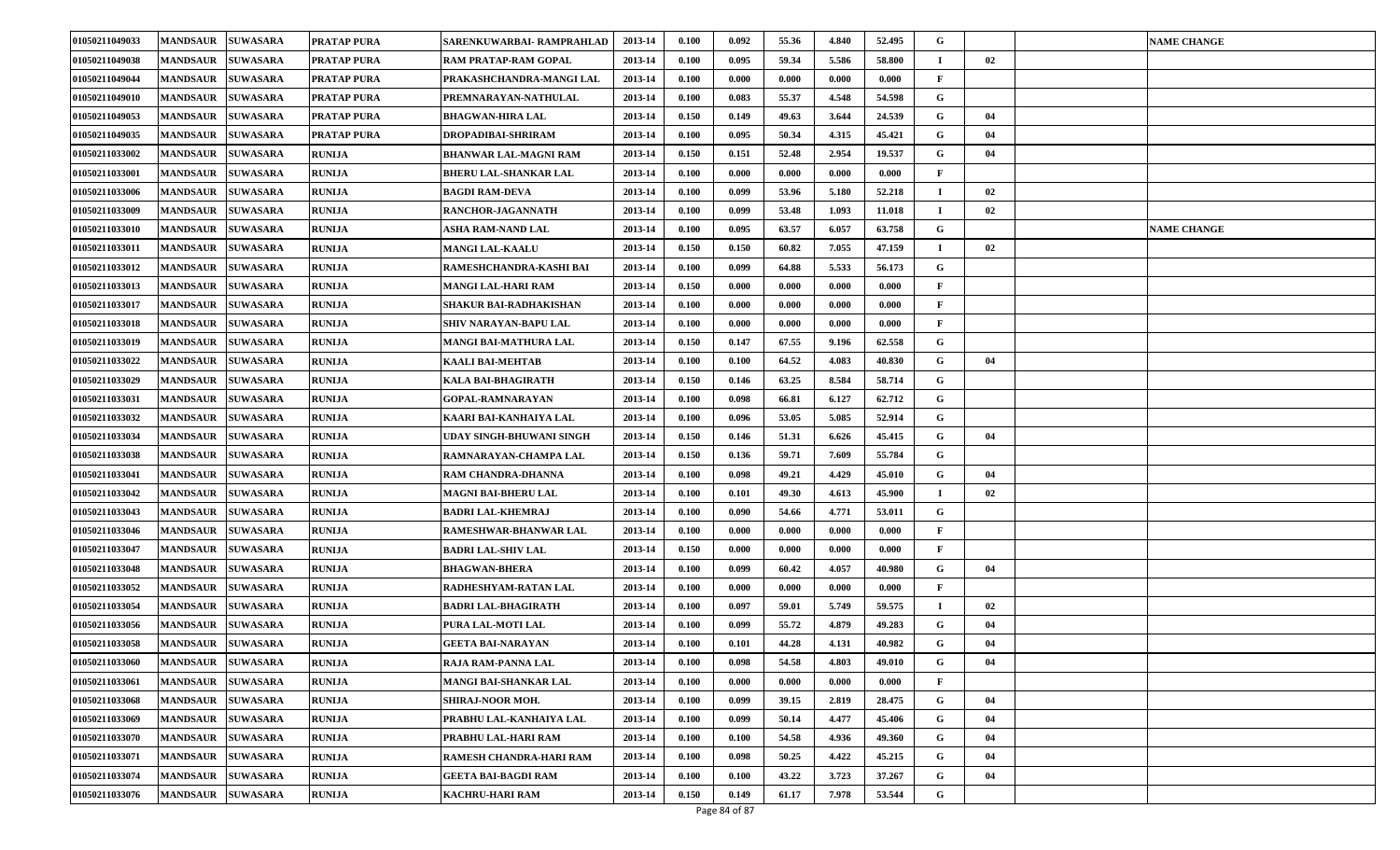| 01050211033078 | <b>MANDSAUR</b>   | <b>SUWASARA</b> | <b>RUNIJA</b> | <b>RAMI BAI-PURA LAL</b>                | 2013-14 | 0.150 | 0.145 | 55.62 | 7.048 | 48.775 | G           | 04 |  |
|----------------|-------------------|-----------------|---------------|-----------------------------------------|---------|-------|-------|-------|-------|--------|-------------|----|--|
| 01050211033080 | <b>MANDSAUR</b>   | <b>SUWASARA</b> | RUNIJA        | <b>BHERU LAL-JAGANNATH</b>              | 2013-14 | 0.150 | 0.140 | 64.17 | 7.728 | 55.200 | G           |    |  |
| 01050211033081 | <b>MANDSAUR</b>   | <b>SUWASARA</b> | <b>RUNIJA</b> | KANHAIYA LAL-KISHAN LAL                 | 2013-14 | 0.100 | 0.095 | 61.64 | 4.782 | 50.496 | G           | 04 |  |
| 01050211033082 | <b>MANDSAUR</b>   | <b>SUWASARA</b> | <b>RUNIJA</b> | KAILASH-SHANKAR LAL                     | 2013-14 | 0.150 | 0.000 | 0.000 | 0.000 | 0.000  | F           |    |  |
| 01050211033087 | <b>MANDSAUR</b>   | <b>SUWASARA</b> | <b>RUNIJA</b> | <b>MAGAN LAL-BHERU LAL</b>              | 2013-14 | 0.100 | 0.000 | 0.000 | 0.000 | 0.000  | F           |    |  |
| 01050211033090 | <b>MANDSAUR</b>   | <b>SUWASARA</b> | <b>RUNIJA</b> | RAM CHANDRA-RAM LAL CHOTA               | 2013-14 | 0.150 | 0.142 | 56.05 | 3.755 | 26.444 | G           | 04 |  |
| 01050211033091 | <b>MANDSAUR</b>   | <b>SUWASARA</b> | <b>RUNIJA</b> | <b>MANGI LAL-DHULA</b>                  | 2013-14 | 0.150 | 0.000 | 0.000 | 0.000 | 0.000  | F           |    |  |
| 01050211033094 | <b>MANDSAUR</b>   | <b>SUWASARA</b> | <b>RUNIJA</b> | KASHI RAM-BHANWAR LAL                   | 2013-14 | 0.100 | 0.096 | 61.55 | 5.399 | 56.240 | $\mathbf I$ | 02 |  |
| 01050211033095 | <b>MANDSAUR</b>   | <b>SUWASARA</b> | <b>RUNIJA</b> | BASANTI LAL-RAM CHANDRA                 | 2013-14 | 0.100 | 0.095 | 63.30 | 5.200 | 54.737 | $\mathbf I$ | 02 |  |
| 01050211033099 | <b>MANDSAUR</b>   | <b>SUWASARA</b> | <b>RUNIJA</b> | DHAPU BAI-RAMESH DAS BAIRAGI            | 2013-14 | 0.100 | 0.099 | 49.08 | 4.578 | 46.336 | G           | 04 |  |
| 01050211033109 | <b>MANDSAUR</b>   | <b>SUWASARA</b> | <b>RUNIJA</b> | GORDHAN LAL-MOTI LAL                    | 2013-14 | 0.100 | 0.100 | 50.25 | 5.011 | 50.160 | G           | 04 |  |
| 01050211033113 | <b>MANDSAUR</b>   | <b>SUWASARA</b> | <b>RUNIJA</b> | PURI BAI-PYARA                          | 2013-14 | 0.150 | 0.154 | 61.55 | 8.617 | 55.955 | G           |    |  |
| 01050211033114 | <b>MANDSAUR</b>   | <b>SUWASARA</b> | <b>RUNIJA</b> | KANHAIYA LAL-DHUL JI                    | 2013-14 | 0.100 | 0.092 | 65.58 | 5.481 | 59.706 | G           |    |  |
| 01050211033119 | <b>MANDSAUR</b>   | <b>SUWASARA</b> | <b>RUNIJA</b> | DALLU BAI-RUP CHANDRA JAIN              | 2013-14 | 0.100 | 0.100 | 54.50 | 4.633 | 46.330 | G           | 04 |  |
| 01050211033123 | <b>MANDSAUR</b>   | <b>SUWASARA</b> | <b>RUNIJA</b> | PURA LAL-MANGI LAL BAAGDI               | 2013-14 | 0.150 | 0.138 | 61.08 | 6.509 | 47.304 | G           | 04 |  |
| 01050211033124 | <b>MANDSAUR</b>   | <b>SUWASARA</b> | <b>RUNIJA</b> | DWARKA PRASAD-RAM NARAYAN               | 2013-14 | 0.100 | 0.000 | 0.000 | 0.000 | 0.000  | F           |    |  |
| 01050211033059 | <b>MANDSAUR</b>   | <b>SUWASARA</b> | <b>RUNIJA</b> | RAKHAB CHAND-HARI RAM                   | 2013-14 | 0.100 | 0.092 | 63.58 | 5.150 | 55.736 | G           |    |  |
| 01050211033126 | <b>MANDSAUR</b>   | <b>SUWASARA</b> | <b>RUNIJA</b> | NARENDRA KUMAR-NAND KISHOR              | 2013-14 | 0.100 | 0.097 | 54.93 | 5.077 | 52.611 | G           |    |  |
| 01050211033127 | <b>MANDSAUR</b>   | <b>SUWASARA</b> | <b>RUNIJA</b> | KISHOR-D.P. GULABCHANDRA                | 2013-14 | 0.150 | 0.149 | 59.62 | 8.406 | 56.606 | G           |    |  |
| 01050211033128 | <b>MANDSAUR</b>   | <b>SUWASARA</b> | <b>RUNIJA</b> | KASNI BAI-NARAYAN                       | 2013-14 | 0.100 | 0.098 | 53.79 | 5.448 | 55.366 | G           |    |  |
| 01050211033131 | <b>MANDSAUR</b>   | <b>SUWASARA</b> | <b>RUNIJA</b> | RUKMAN BAI -GANPAT LAL                  | 2013-14 | 0.100 | 0.101 | 56.91 | 5.106 | 50.755 | G           | 04 |  |
| 01050211033137 | <b>MANDSAUR</b>   | <b>SUWASARA</b> | <b>RUNIJA</b> | <b>BHAGWAN LAL-ONKAR</b>                | 2013-14 | 0.150 | 0.145 | 53.42 | 3.129 | 21.609 | G           | 04 |  |
| 01050211033145 | <b>MANDSAUR</b>   | <b>SUWASARA</b> | <b>RUNIJA</b> | <b>PURA-MAGAN</b>                       | 2013-14 | 0.100 | 0.101 | 47.44 | 4.588 | 45.426 | G           | 04 |  |
| 01050211033146 | <b>MANDSAUR</b>   | <b>SUWASARA</b> | <b>RUNIJA</b> | CHUNNI LAL-GANGA RAM                    | 2013-14 | 0.100 | 0.101 | 48.78 | 4.453 | 44.002 | G           | 04 |  |
| 01050211033147 | <b>MANDSAUR</b>   | <b>SUWASARA</b> | RUNIJA        | <b>RAM KISHAN-BALDEV</b>                | 2013-14 | 0.100 | 0.100 | 63.55 | 6.001 | 60.010 | G           |    |  |
| 01050211033150 | <b>MANDSAUR</b>   | <b>SUWASARA</b> | <b>RUNIJA</b> | <b>BHIMA SHANKAR-NATHU</b>              | 2013-14 | 0.150 | 0.148 | 62.85 | 8.413 | 56.768 | G           |    |  |
| 01050211033155 | <b>MANDSAUR</b>   | <b>SUWASARA</b> | <b>RUNIJA</b> | ISHWAR LAL-ASHA RAM                     | 2013-14 | 0.150 | 0.151 | 51.66 | 4.487 | 29.676 | G           | 04 |  |
| 01050211033156 | <b>MANDSAUR</b>   | <b>SUWASARA</b> | <b>RUNIJA</b> | <b>BHANWAR LAL-SHANKAR LAL</b>          | 2013-14 | 0.150 | 0.141 | 60.38 | 7.720 | 54.908 | G           |    |  |
| 01050211033158 | <b>MANDSAUR</b>   | <b>SUWASARA</b> | <b>RUNIJA</b> | RAJENDRA SINGH-UDAY SINGH               | 2013-14 | 0.150 | 0.144 | 66.71 | 3.984 | 27.667 | G           | 04 |  |
| 01050211033159 | <b>MANDSAUR</b>   | <b>SUWASARA</b> | <b>RUNIJA</b> | RAM CHANDRA-CHAMPA LAL                  | 2013-14 | 0.100 | 0.098 | 66.33 | 5.629 | 57.439 | $\mathbf I$ | 02 |  |
| 01050211033160 | <b>MANDSAUR</b>   | <b>SUWASARA</b> | <b>RUNIJA</b> | <b>MAGAN-KESHU RAM</b>                  | 2013-14 | 0.100 | 0.087 | 53.10 | 4.225 | 48.563 | G           | 04 |  |
| 01050211033161 | <b>MANDSAUR</b>   | <b>SUWASARA</b> | <b>RUNIJA</b> | PURAN LAL-JAMANA LAL                    | 2013-14 | 0.150 | 0.061 | 57.96 | 2.898 | 47.664 | G           | 04 |  |
| 01050211033162 | <b>MANDSAUR</b>   | <b>SUWASARA</b> | <b>RUNIJA</b> | MOHAN BAI-KANHAIYA LAL                  | 2013-14 | 0.150 | 0.149 | 64.85 | 8.505 | 56.928 | G           |    |  |
| 01050211033163 | MANDSAUR SUWASARA |                 | <b>RUNIJA</b> | KAILASH CHANDRA-RAMESH<br><b>HANDRA</b> | 2013-14 | 0.150 | 0.000 | 0.000 | 0.000 | 0.000  | F           |    |  |
| 01050211033165 | MANDSAUR SUWASARA |                 | <b>RUNIJA</b> | GOVARDHAN LAL-BHANWAR LAL               | 2013-14 | 0.150 | 0.145 | 55.06 | 7.622 | 52.711 | G           |    |  |
| 01050211033168 | <b>MANDSAUR</b>   | <b>SUWASARA</b> | <b>RUNIJA</b> | HIMMAT BAI-BHANWAR SINGH                | 2013-14 | 0.100 | 0.100 | 48.12 | 3.960 | 39.679 | G           | 04 |  |
| 01050211033169 | <b>MANDSAUR</b>   | <b>SUWASARA</b> | <b>RUNIJA</b> | SHIV NARAYAN-SHAMBHU LAL                | 2013-14 | 0.150 | 0.000 | 0.000 | 0.000 | 0.000  | F           |    |  |
| 01050211033172 | MANDSAUR SUWASARA |                 | <b>RUNIJA</b> | <b>RAM CHANDRA-KAALU</b>                | 2013-14 | 0.100 | 0.098 | 56.97 | 4.908 | 50.287 | G           | 04 |  |
| 01050211033173 | <b>MANDSAUR</b>   | <b>SUWASARA</b> | <b>RUNIJA</b> | KASHI RAM-RADHAKISHAN                   | 2013-14 | 0.100 | 0.000 | 0.000 | 0.000 | 0.000  | F           |    |  |
| 01050211033175 | <b>MANDSAUR</b>   | <b>SUWASARA</b> | <b>RUNIJA</b> | <b>BASANTI LAL-ASHA RAM</b>             | 2013-14 | 0.100 | 0.000 | 0.000 | 0.000 | 0.000  | F           |    |  |
| 01050211033176 | <b>MANDSAUR</b>   | <b>SUWASARA</b> | <b>RUNIJA</b> | <b>BHERU LAL-BIHARI LAL</b>             | 2013-14 | 0.100 | 0.000 | 0.000 | 0.000 | 0.000  | F           |    |  |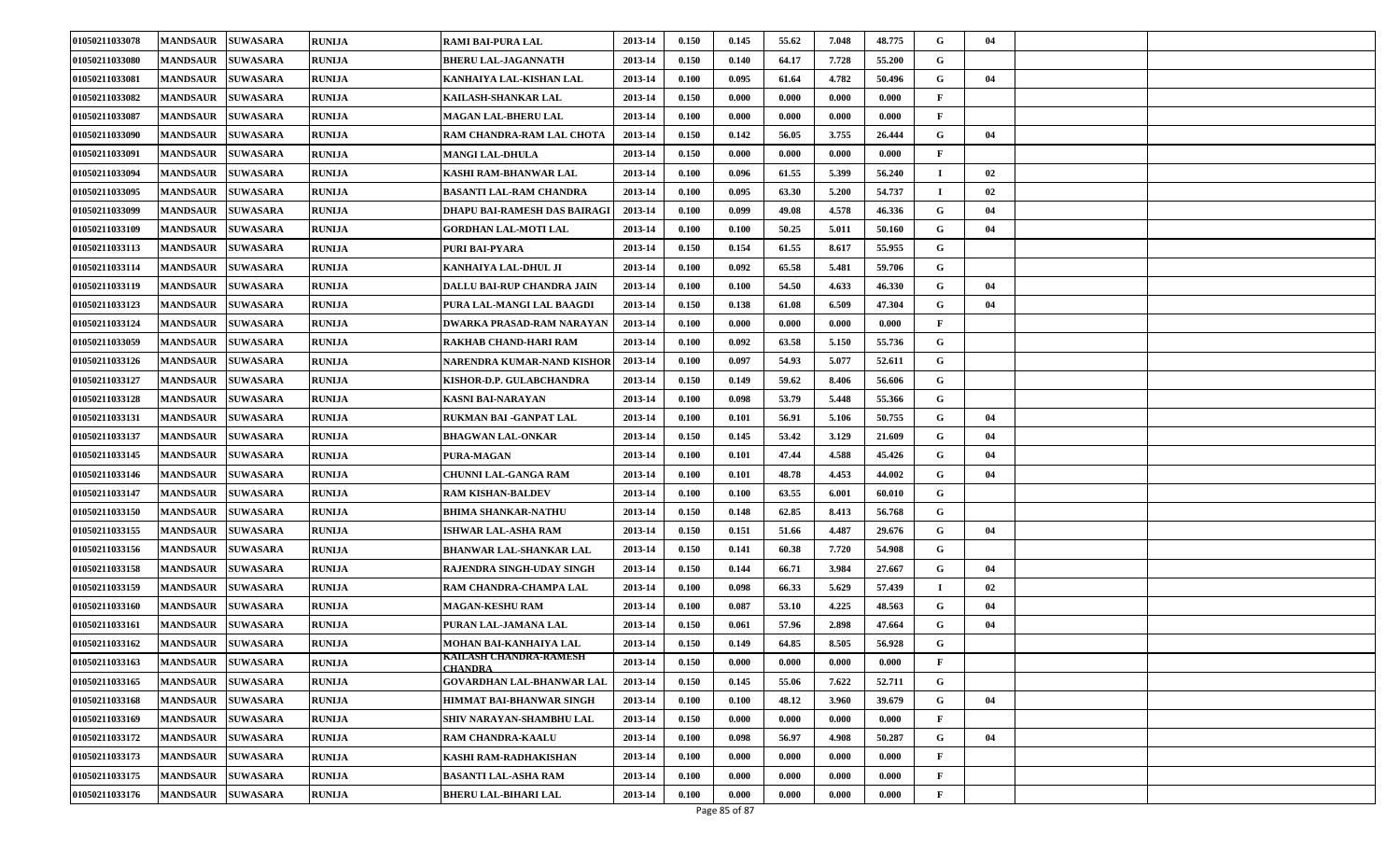| 01050211033177 | <b>MANDSAUR</b><br><b>SUWASARA</b> | <b>RUNIJA</b> | ABDUL GAFFUR-GUL MOH.         | 2013-14 | 0.150 | 0.146              | 43.92 | 4.787 | 32.788 | G            | 04 |                    |
|----------------|------------------------------------|---------------|-------------------------------|---------|-------|--------------------|-------|-------|--------|--------------|----|--------------------|
| 01050211033178 | <b>MANDSAUR</b><br><b>SUWASARA</b> | <b>RUNIJA</b> | <b>GANGA RAM-SWARUP</b>       | 2013-14 | 0.100 | 0.096              | 48.79 | 4.503 | 46.906 | G            | 04 |                    |
| 01050211033179 | <b>MANDSAUR</b><br><b>SUWASARA</b> | <b>RUNIJA</b> | <b>SUKH LAL-RAM LAL</b>       | 2013-14 | 0.150 | 0.147              | 59.88 | 6.818 | 46.508 | $\mathbf I$  | 02 |                    |
| 01050211033180 | <b>MANDSAUR</b><br><b>SUWASARA</b> | <b>RUNIJA</b> | DANU SINGH-JUJHAR SINGH       | 2013-14 | 0.100 | 0.000              | 0.000 | 0.000 | 0.000  | F            |    |                    |
| 01050211033181 | <b>MANDSAUR</b><br><b>SUWASARA</b> | <b>RUNIJA</b> | LAXMI NARAYAN-RAM NARAYAN     | 2013-14 | 0.150 | 0.147              | 61.46 | 4.443 | 30.183 | G            | 04 |                    |
| 01050211033185 | <b>MANDSAUR</b><br><b>SUWASARA</b> | <b>RUNIJA</b> | <b>BHERU LAL-PURA</b>         | 2013-14 | 0.100 | 0.096              | 60.68 | 5.019 | 52.281 | G            |    |                    |
| 01050211033191 | MANDSAUR SUWASARA                  | <b>RUNIJA</b> | SATYANARAYAN-RAMA CHAMAR      | 2013-14 | 0.100 | 0.103              | 41.96 | 3.908 | 38.090 | G            | 04 |                    |
| 01050211033198 | <b>MANDSAUR</b><br><b>SUWASARA</b> | <b>RUNIJA</b> | SATYANARAYAN-MANGI LAL        | 2013-14 | 0.100 | 0.000              | 0.000 | 0.000 | 0.000  | F            |    |                    |
| 01050211033199 | <b>SUWASARA</b><br><b>MANDSAUR</b> | <b>RUNIJA</b> | RAM GOPAL-JAGANNATH           | 2013-14 | 0.100 | 0.095              | 63.38 | 6.039 | 63.703 | G            |    |                    |
| 01050211033201 | <b>MANDSAUR</b><br><b>SUWASARA</b> | <b>RUNIJA</b> | AATMA RAM-JAGANNATH           | 2013-14 | 0.100 | 0.100              | 61.46 | 5.646 | 56.235 | G            |    |                    |
| 01050211033205 | <b>SUWASARA</b><br><b>MANDSAUR</b> | <b>RUNIJA</b> | ISHTAQAR KHA-MAQBUL KHA       | 2013-14 | 0.100 | 0.096              | 67.35 | 6.062 | 63.146 |              | 02 |                    |
| 01050211033208 | <b>SUWASARA</b><br><b>MANDSAUR</b> | <b>RUNIJA</b> | <b>RANCHHOR-KAARU LAL</b>     | 2013-14 | 0.150 | 0.146              | 69.25 | 7.697 | 52.611 | G            |    |                    |
| 01050211033210 | <b>MANDSAUR</b><br><b>SUWASARA</b> | <b>RUNIJA</b> | KAARU LAL-PURA CHAMAR         | 2013-14 | 0.100 | 0.099              | 50.69 | 4.787 | 48.305 | G            | 04 |                    |
| 01050211033213 | <b>MANDSAUR</b><br><b>SUWASARA</b> | <b>RUNIJA</b> | RAM NIWAS-SHIV NARAYAN        | 2013-14 | 0.100 | 0.000              | 0.000 | 0.000 | 0.000  | F            |    |                    |
| 01050211033214 | <b>MANDSAUR</b><br><b>SUWASARA</b> | <b>RUNIJA</b> | NATHU LAL-KISHAN LAL          | 2013-14 | 0.100 | 0.099              | 51.01 | 4.715 | 47.626 | G            | 04 |                    |
| 01050211033215 | <b>SUWASARA</b><br><b>MANDSAUR</b> | <b>RUNIJA</b> | SOHAN BAI-BHANWAR LAL         | 2013-14 | 0.100 | 0.099              | 54.55 | 5.081 | 51.531 | G            |    |                    |
| 01050211033217 | <b>MANDSAUR</b><br><b>SUWASARA</b> | <b>RUNIJA</b> | SOHAN BAI-MANGI LAL           | 2013-14 | 0.150 | 0.148              | 62.92 | 8.602 | 57.965 | G            |    |                    |
| 01050211033218 | <b>SUWASARA</b><br><b>MANDSAUR</b> | <b>RUNIJA</b> | SHIV NARAYAN-DHURA            | 2013-14 | 0.100 | 0.094              | 63.17 | 5.730 | 61.153 | G            |    |                    |
| 01050211033226 | <b>MANDSAUR</b><br><b>SUWASARA</b> | <b>RUNIJA</b> | RAM CHANDRA-MANGI LAL         | 2013-14 | 0.100 | 0.099              | 53.61 | 1.754 | 17.753 | G            | 04 |                    |
| 01050211033027 | <b>MANDSAUR</b><br><b>SUWASARA</b> | <b>RUNIJA</b> | <b>BAPU LAL-NANDA</b>         | 2013-14 | 0.100 | 0.100              | 60.42 | 5.498 | 55.035 | G            |    |                    |
| 01050211033187 | <b>MANDSAUR</b><br><b>SUWASARA</b> | <b>RUNIJA</b> | RADHESHYAM-SHIV LAL           | 2013-14 | 0.100 | 0.091              | 58.78 | 4.450 | 48.794 | G            | 04 |                    |
| 01050211033225 | <b>MANDSAUR</b><br><b>SUWASARA</b> | <b>RUNIJA</b> | RAMESH CHANDRA-BHERU LAL      | 2013-14 | 0.100 | 0.096              | 56.68 | 4.761 | 49.697 | G            | 04 |                    |
| 01050211033035 | MANDSAUR SUWASARA                  | <b>RUNIJA</b> | KAALU SINGH-HARI SINGH        | 2013-14 | 0.100 | 0.101              | 57.59 | 5.775 | 57.065 | G            |    |                    |
| 01050211033235 | <b>MANDSAUR</b><br><b>SUWASARA</b> | <b>RUNIJA</b> | <b>HIRA LAL-JAGANNATH</b>     | 2013-14 | 0.100 | 0.000              | 0.000 | 0.000 | 0.000  | F            |    |                    |
| 01050211033101 | <b>MANDSAUR</b><br><b>SUWASARA</b> | <b>RUNIJA</b> | <b>GANGA RAM-PURA LAL</b>     | 2013-14 | 0.150 | 0.149              | 51.78 | 6.872 | 46.183 | G            | 04 |                    |
| 01050211033105 | <b>MANDSAUR</b><br><b>SUWASARA</b> | <b>RUNIJA</b> | SHYAMA BAI-YADUNANDAN JOSHI   | 2013-14 | 0.100 | 0.100              | 61.98 | 5.224 | 52,292 | G            |    |                    |
| 01050211033237 | <b>MANDSAUR</b><br><b>SUWASARA</b> | <b>RUNIJA</b> | AJIT KUMAR-ANANDI LAL         | 2013-14 | 0.150 | 0.148              | 52.46 | 6.438 | 43.441 | G            | 04 |                    |
| 01050211033239 | <b>MANDSAUR</b><br><b>SUWASARA</b> | <b>RUNIJA</b> | BHUWANI SHANKAR-SHIV LAL      | 2013-14 | 0.150 | 0.149              | 55.38 | 7.160 | 47.925 | G            | 04 |                    |
| 01050211033004 | <b>MANDSAUR</b><br><b>SUWASARA</b> | <b>RUNIJA</b> | <b>KANKU BAI-RANCHHOR</b>     | 2013-14 | 0.150 | 0.108              | 56.50 | 5.594 | 51.796 | G            |    |                    |
| 01050211033138 | <b>SUWASARA</b><br><b>MANDSAUR</b> | <b>RUNIJA</b> | <b>KAMLA BAI-PARMANAND</b>    | 2013-14 | 0.100 | 0.099              | 53.80 | 5.103 | 51.545 | G            |    | <b>NAME CHANGE</b> |
| 01050211033143 | <b>MANDSAUR</b><br><b>SUWASARA</b> | <b>RUNIJA</b> | RAM CHANDRA-BHUWAAN           | 2013-14 | 0.100 | 0.098              | 52.93 | 2.079 | 21.214 | G            | 04 |                    |
| 01050211033108 | <b>MANDSAUR</b><br><b>SUWASARA</b> | <b>RUNIJA</b> | SHAKILA BI-HUSSAIN KHA        | 2013-14 | 0.100 | 0.100              | 51.18 | 4.972 | 49.720 |              | 02 | <b>NAME CHANGE</b> |
| 01050211033121 | MANDSAUR SUWASARA                  | <b>RUNIJA</b> | <b>MOHAN LAL-JAGANNATH</b>    | 2013-14 | 0.150 | 0.143              | 57.27 | 7.429 | 52.133 | G            |    |                    |
| 01050211033247 | MANDSAUR SUWASARA                  | <b>RUNIJA</b> | <b>KAALI BAI-RAM LAL</b>      | 2013-14 | 0.150 | 0.000              | 0.000 | 0.000 | 0.000  | $\mathbf{F}$ |    |                    |
| 01050211033248 | MANDSAUR SUWASARA                  | <b>RUNIJA</b> | KANHAIYA LAL-GANESH RAM       | 2013-14 | 0.100 | 0.101              | 55.90 | 4.967 | 49.276 | G            | 04 |                    |
| 01050211033253 | MANDSAUR SUWASARA                  | <b>RUNIJA</b> | KARIM BAKSH-HUSSAIN BAKSH     | 2013-14 | 0.150 | 0.150              | 54.50 | 4.399 | 29.327 | G            | 04 |                    |
| 01050211033254 | MANDSAUR SUWASARA                  | <b>RUNIJA</b> | RAMCHANDRA - D.P. DHURIBAI    | 2013-14 | 0.100 | 0.099              | 49.04 | 4.512 | 45.576 | G            | 04 |                    |
| 01050211033024 | MANDSAUR SUWASARA                  | <b>RUNIJA</b> | RAMSUKHI BAI-RADHESHYAM       | 2013-14 | 0.150 | 0.144              | 68.53 | 9.927 | 68.747 | G            |    |                    |
| 01050211033077 | <b>SUWASARA</b><br><b>MANDSAUR</b> | <b>RUNIJA</b> | DEVILAL-PRABHULAL             | 2013-14 | 0.150 | 0.146              | 59.78 | 7.566 | 51.929 | G            |    |                    |
| 01050211033148 | <b>MANDSAUR</b><br><b>SUWASARA</b> | <b>RUNIJA</b> | MAGAN LAL-KANHA               | 2013-14 | 0.100 | 0.101              | 53.29 | 4.058 | 40.258 | G            | 04 |                    |
| 01050211033186 | MANDSAUR SUWASARA                  | <b>RUNIJA</b> | <b>BAALU SINGH-AMAR SINGH</b> | 2013-14 | 0.150 | 0.145<br>$00 - 07$ | 64.59 | 8.424 | 58.137 | G            |    |                    |